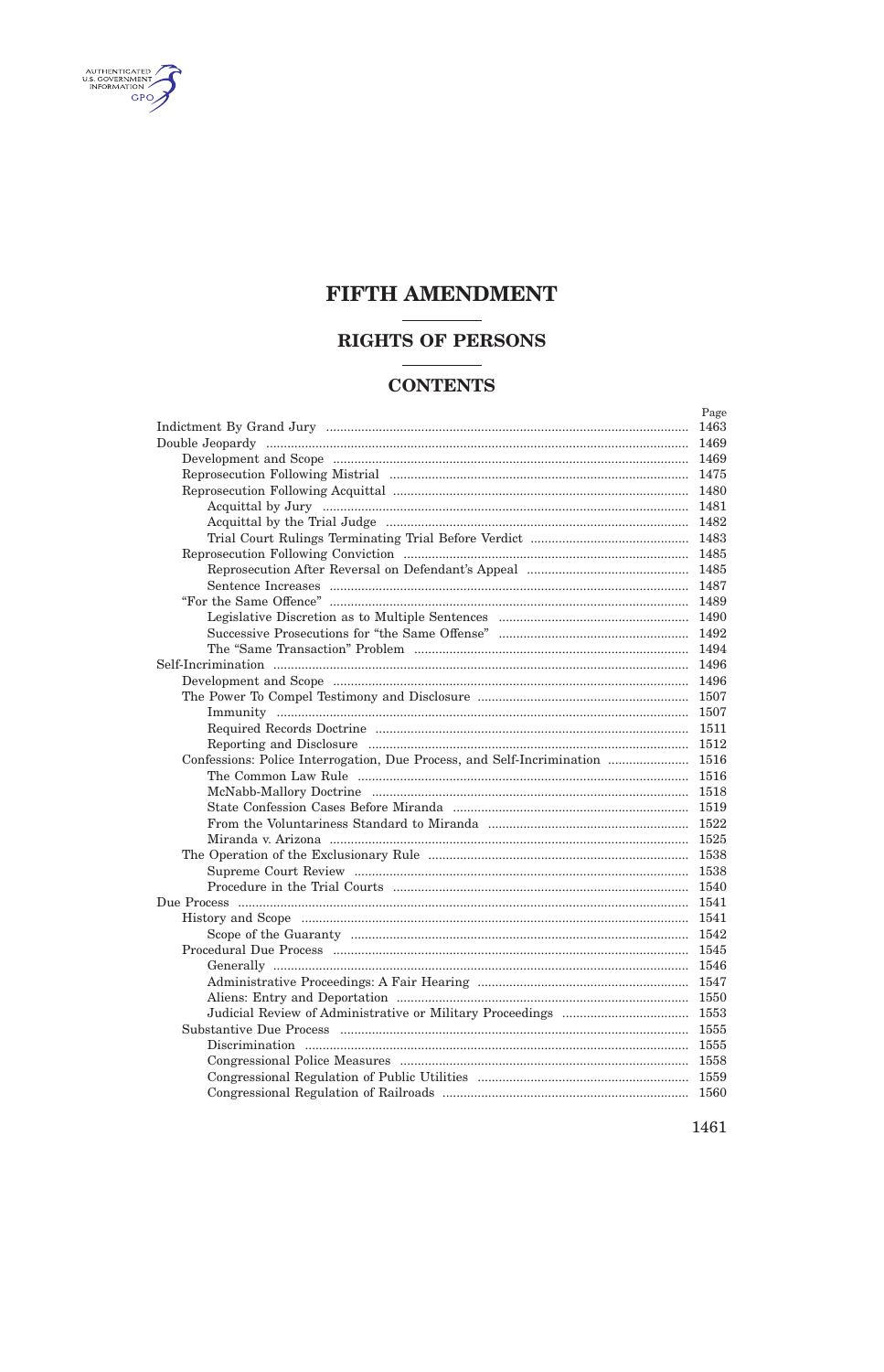

1462

## AMENDMENT 5-RIGHTS OF PERSONS

| Due Process—Continued             |      |
|-----------------------------------|------|
| Substantive Due Process—Continued |      |
|                                   | 1561 |
|                                   |      |
|                                   | 1564 |
|                                   | 1566 |
|                                   |      |
|                                   | 1568 |
|                                   | 1569 |
|                                   | 1569 |
|                                   | 1569 |
|                                   |      |
|                                   | 1575 |
|                                   | 1577 |
|                                   | 1578 |
|                                   | 1579 |
|                                   | 1580 |
|                                   | 1581 |
|                                   | 1582 |
|                                   | 1583 |
|                                   | 1584 |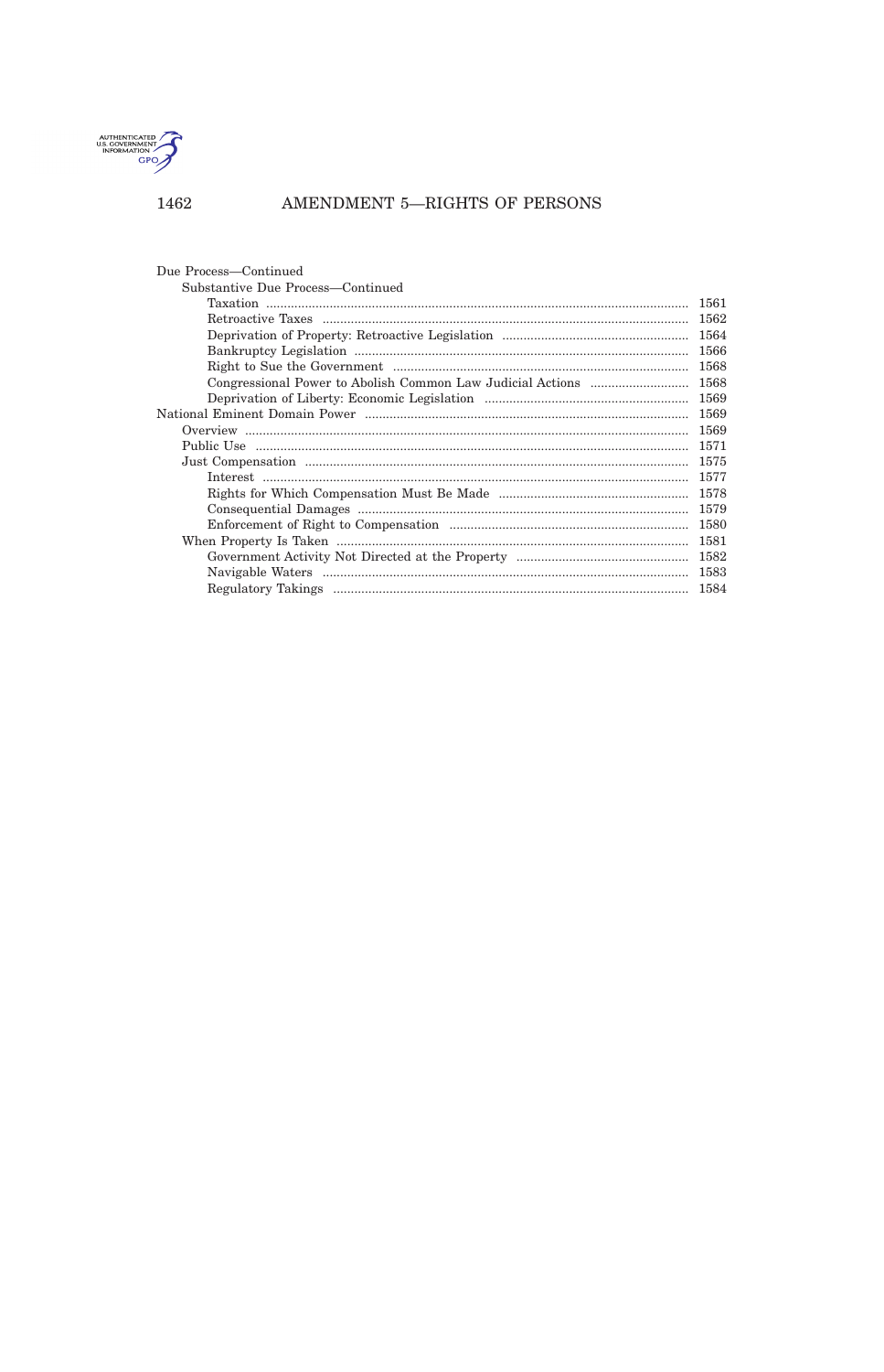<span id="page-2-0"></span>

### **RIGHTS OF PERSONS**

## **FIFTH AMENDMENT**

No person shall be held to answer for a capital, or otherwise infamous crime, unless on a presentment or indictment of a Grand Jury, except in cases arising in the land or naval forces, or in the Militia, when in actual service in time of War or public danger; nor shall any person be subject for the same offence to be twice put in jeopardy of life or limb; nor shall be compelled in any criminal case to be a witness against himself, nor be deprived of life, liberty, or property, without due process of law; nor shall private property be taken for public use, without just compensation.

### **INDICTMENT BY GRAND JURY**

The history of the grand jury is rooted in the common and civil law, extending back to Athens, pre-Norman England, and the Assize of Clarendon promulgated by Henry II.<sup>1</sup> The right seems to have been first mentioned in the colonies in the Charter of Liberties and Privileges of 1683, which was passed by the first assembly permitted to be elected in the colony of New York.<sup>2</sup> Included from the first in Madison's introduced draft of the Bill of Rights, the provision elicited no recorded debate and no opposition. "The grand jury is an English institution, brought to this country by the early colonists and incorporated in the Constitution by the Founders. There is every reason to believe that our constitutional grand jury was intended to operate substantially like its English progenitor. The basic purpose of the English grand jury was to provide a fair method for instituting criminal proceedings against persons believed to have committed crimes. Grand jurors were selected from the body of the people and their work was not hampered by rigid procedural or evidential rules. In fact, grand jurors could act on their own knowledge and were free to make their presentments or indictments on

<sup>&</sup>lt;sup>1</sup> Morse, *A Survey of the Grand Jury System*, 10 Ore. L. Rev. 101 (1931).

<sup>&</sup>lt;sup>2</sup> 1 BERNARD SCHWARTZ, THE BILL OF RIGHTS: A DOCUMENTARY HISTORY 162, 166 (1971). The provision read: "That in all Cases Capital or Criminal there shall be a grand Inquest who shall first present the offence. . . ."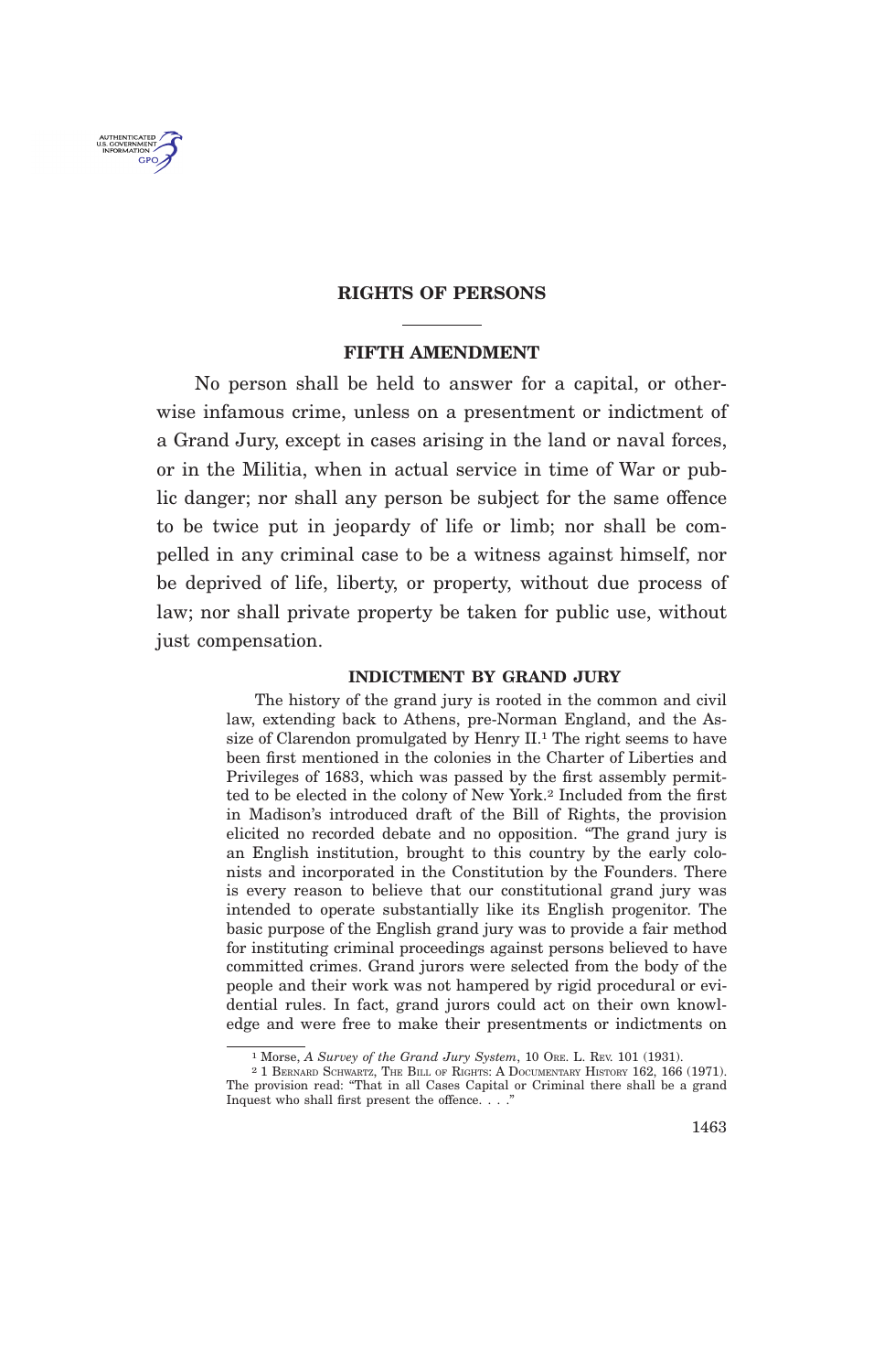

such information as they deemed satisfactory. Despite its broad power to institute criminal proceedings the grand jury grew in popular favor with the years. It acquired an independence in England free from control by the Crown or judges. Its adoption in our Constitution as the sole method for preferring charges in serious criminal cases shows the high place it held as an instrument of justice. And in this country as in England of old the grand jury has convened as a body of laymen, free from technical rules, acting in secret, pledged to indict no one because of prejudice and to free no one because of special favor."<sup>3</sup>

The prescribed constitutional function of grand juries in federal courts <sup>4</sup> is to return criminal indictments, but the juries serve a considerably broader series of purposes as well. Principal among these is the investigative function, which is served through the fact that grand juries may summon witnesses by process and compel testimony and the production of evidence generally. Operating in secret, under the direction but not control of a prosecutor, not bound by many evidentiary and constitutional restrictions, such juries may examine witnesses in the absence of their counsel and without informing them of the object of the investigation or the place of the witnesses in it.<sup>5</sup> The exclusionary rule is inapplicable in grand jury

4 This provision applies only in federal courts and is not applicable to the states, either as an element of due process or as a direct command of the Fourteenth Amendment. Hurtado v. California, 110 U.S. 516 (1884); Palko v. Connecticut, 302 U.S. 319, 323 (1937); Alexander v. Louisiana, 405 U.S. 625, 633 (1972).

<sup>3</sup> Costello v. United States, 350 U.S. 359, 362 (1956). "The grand jury is an integral part of our constitutional heritage which was brought to this country with the common law. The Framers, most of them trained in the English law and traditions, accepted the grand jury as a basic guarantee of individual liberty; notwithstanding periodic criticism, much of which is superficial, overlooking relevant history, the grand jury continues to function as a barrier to reckless or unfounded charges . . . . Its historic office has been to provide a shield against arbitrary or oppressive action, by insuring that serious criminal accusations will be brought only upon the considered judgment of a representative body of citizens acting under oath and under judicial instruction and guidance." United States v. Mandujano, 425 U.S. 564, 571 (1976) (plurality opinion). *See* id. at 589–91 (Justice Brennan concurring).

<sup>5</sup> Witnesses are not entitled to have counsel present in the room. FED. R. CIV. P. 6(d). The validity of this restriction was asserted in dictum in *In re* Groban, 352 U.S. 330, 333 (1957), and inferentially accepted by the dissent in that case. Id. at 346–47 (Justice Black, distinguishing grand juries from the investigative entity before the Court). The decision in Coleman v. Alabama, 399 U.S. 1 (1970), deeming the preliminary hearing a "critical stage of the prosecution" at which counsel must be provided, called this rule in question, inasmuch as the preliminary hearing and the grand jury both determine whether there is probable cause with regard to a suspect. *See* id. at 25 (Chief Justice Burger dissenting). In United States v. Mandujano, 425 U.S. 564, 581 (1976) (plurality opinion), Chief Justice Burger wrote: "Respondent was also informed that if he desired he could have the assistance of counsel, but that counsel could not be inside the grand jury room. That statement was plainly a correct recital of the law. No criminal proceedings had been instituted against respondent, hence the Sixth Amendment right to counsel had not come into play." By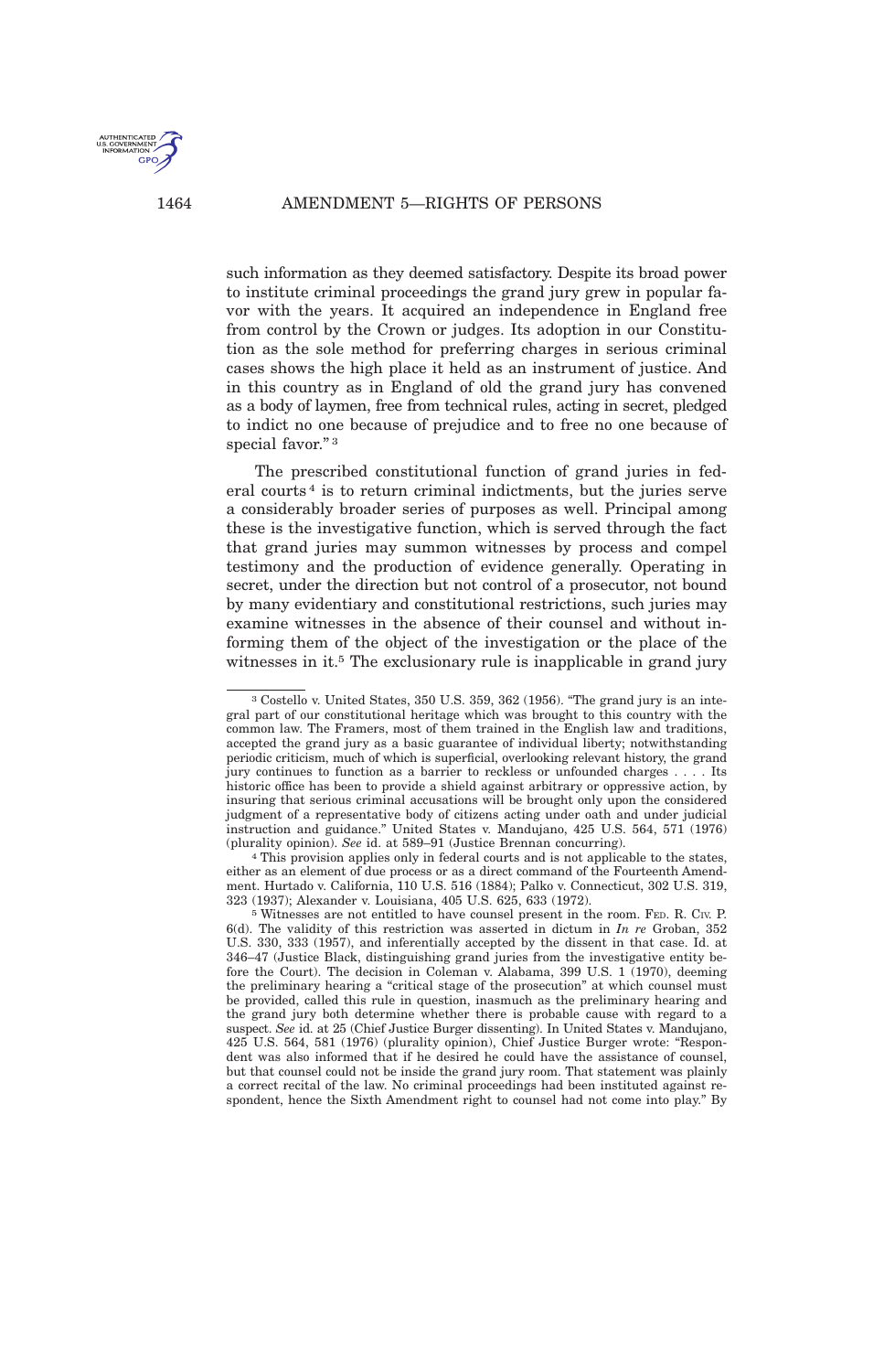AMENDMENT 5-RIGHTS OF PERSONS 1465

proceedings, with the result that a witness called before a grand jury may be questioned on the basis of knowledge obtained through the use of illegally seized evidence.<sup>6</sup> In thus allowing the use of evidence obtained in violation of the Fourth Amendment, the Court nonetheless restated the principle that, although free of many rules of evidence that bind trial courts, grand juries are not unrestrained by constitutional consideration.<sup>7</sup> A witness called before a grand jury is not entitled to be informed that he may be indicted

6 United States v. Calandra, 414 U.S. 338 (1974). The Court has interpreted a provision of federal wiretap law, 18 U.S.C. § 2515, to prohibit use of unlawful wiretap information as a basis for questioning witnesses before grand juries. Gelbard v. United States, 408 U.S. 41 (1972).

7 "Of course, the grand jury's subpoena power is not unlimited. It may consider incompetent evidence, but it may not itself violate a valid privilege, whether established by the Constitution, statutes, or the common law. . . . Although, for example, an indictment based on evidence obtained in violation of a defendant's Fifth Amendment privilege is nevertheless valid . . . , the grand jury may not force a witness to answer questions in violation of that constitutional guarantee. . . . Similarly, a grand jury may not compel a person to produce books and papers that would incriminate him. . . . The grand jury is also without power to invade a legitimate privacy interest protected by the Fourth Amendment. A grand jury's subpoena *duces tecum* will be disallowed if it is 'far too sweeping in its terms to be regarded as reasonable' under the Fourth Amendment. Hale v. Henkel, 201 U.S. 43, 76 (1906). Judicial supervision is properly exercised in such cases to prevent the wrong before it occurs." United States v. Calandra, 414 U.S. 338, 346 (1974). *See also* United States v. Dionisio, 410 U.S. 1, 11–12 (1973). Grand juries must operate within the limits of the First Amendment and may not harass the exercise of speech and press rights. Branzburg v. Hayes, 408 U.S. 665, 707–08 (1972). Protection of Fourth Amendment interests is as extensive before the grand jury as before any investigative officers, Silverthorne Lumber Co. v. United States, 251 U.S. 385 (1920); Hale v. Henkel, 201 U.S. 43, 76–77 (1906), but not more so either. United States v. Dionisio, 410 U.S. 1 (1973) (subpoena to give voice exemplars); United States v. Mara, 410 U.S. 19 (1973) (handwriting exemplars). The Fifth Amendment's Self-Incrimination Clause must be respected. Blau v. United States, 340 U.S. 159 (1950); Hoffman v. United States, 341 U.S. 479 (1951). On common-law privileges, *see* Blau v. United States, 340 U.S. 332 (1951) (husband-wife privilege); Alexander v. United States, 138 U.S. 353 (1891) (attorney-client privilege). The traditional secrecy of grand jury proceedings has been relaxed a degree to permit a limited discovery of testimony. *Compare* Pittsburgh Plate Glass Co. v. United States, 360 U.S. 395 (1959), *with* Dennis v. United States, 384 U.S. 855 (1966). *See* Fed. R. Crim. P. 6(e) (secrecy requirements and exceptions).

emphasizing the point of institution of criminal proceedings, relevant to the right of counsel at line-ups and the like, the Chief Justice not only reasserted the absence of a right to counsel in the room but also, despite his having referred to it, cast doubt upon the existence of any constitutional requirement that a grand jury witness be permitted to consult with counsel out of the room, and, further, raised the implication that a witness or putative defendant unable to afford counsel would have no right to appointed counsel. Concurring, Justice Brennan argued that access to counsel was essential and constitutionally required for the protection of constitutional rights; Brennan accepted the likelihood, without agreeing, that consultation outside the room would be adequate to preserve a witness' rights, id. at 602–09 (with Justice Marshall). Justices Stewart and Blackmun reserved judgment. Id. at 609. The dispute appears ripe for revisiting.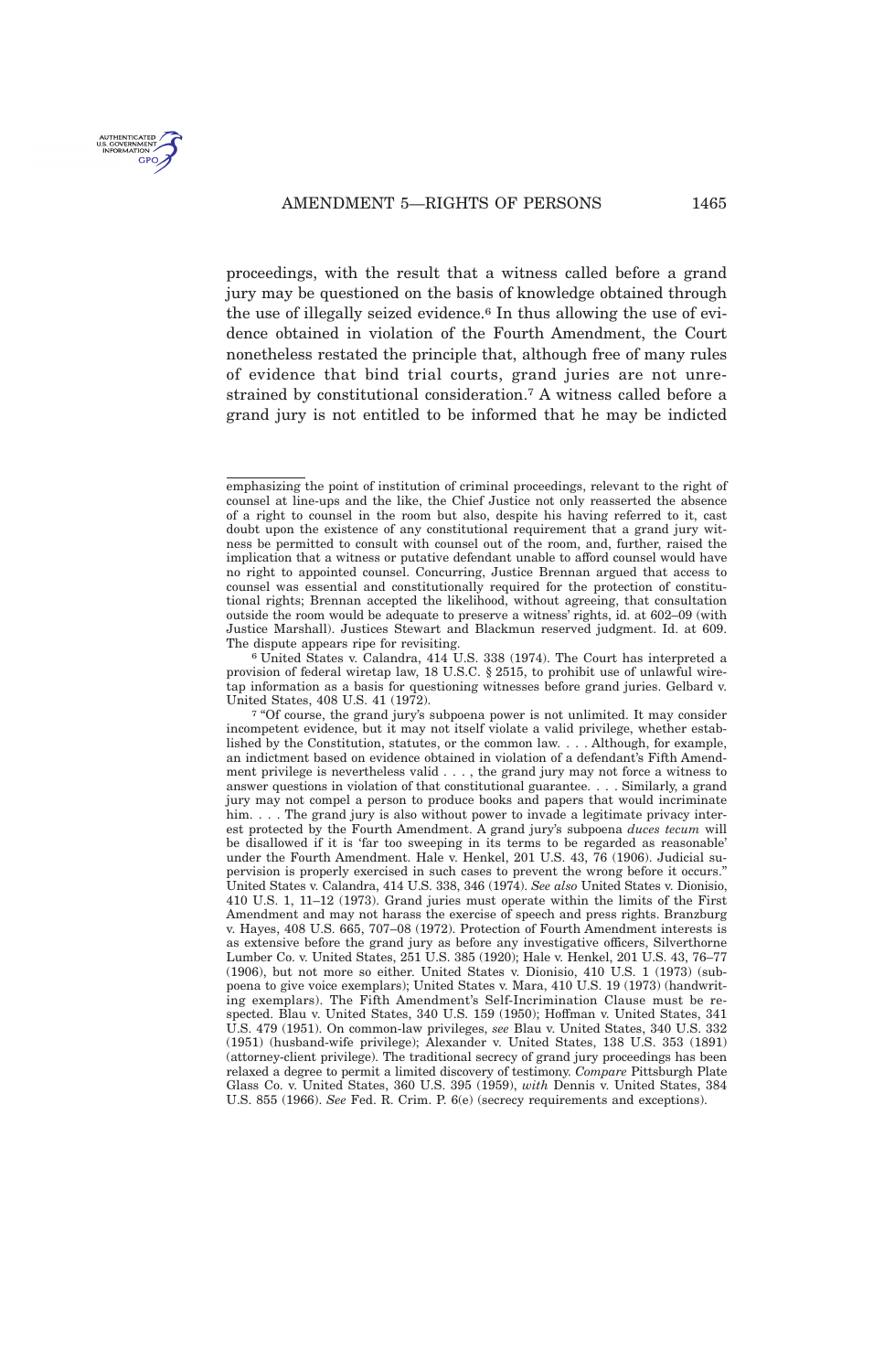

for the offense under inquiry <sup>8</sup> and the commission of perjury by a witness before the grand jury is punishable, irrespective of the nature of the warning given him when he appears and regardless of the fact that he may already be a putative defendant when he is called.<sup>9</sup>

Of greater significance were two cases in which the Court held the Fourth Amendment to be inapplicable to grand jury subpoenas requiring named parties to give voice exemplars and handwriting samples to the grand jury for identification purposes.<sup>10</sup> According to the Court, the issue turned on a dual inquiry—"whether either the initial compulsion of the person to appear before the grand jury, or the subsequent directive to make a voice recording is an unreasonable 'seizure' within the meaning of the Fourth Amendment."<sup>11</sup> First, a subpoena to appear was held not to be a seizure, because it entailed significantly less social and personal affront than did an arrest or an investigative stop, and because every citizen has an obligation, which may be onerous at times, to appear and give whatever aid he may to a grand jury.<sup>12</sup> Second, the directive to make a voice recording or to produce handwriting samples did not bring the Fourth Amendment into play because no one has any expectation of privacy in the characteristics of either his voice or his handwriting.<sup>13</sup> Because the Fourth Amendment was inapplicable, there was no necessity for the government to make a preliminary showing of the reasonableness of the grand jury requests.

<sup>8</sup> United States v. Washington, 431 U.S. 181 (1977). Because defendant when he appeared before the grand jury was warned of his rights to decline to answer questions on the basis of self-incrimination, the decision was framed in terms of those warnings, but the Court twice noted that it had not decided, and was not deciding, "whether any Fifth Amendment warnings whatever are constitutionally required for grand jury witnesses . . . ." Id. at 186.

<sup>9</sup> United States v. Mandujano, 425 U.S. 564 (1976); United States v. Wong, 431 U.S. 174 (1977). Mandujano had been told of his right to assert the privilege against self-incrimination, of the consequences of perjury, and of his right to counsel, but not to have counsel with him in the jury room. Chief Justice Burger and Justices White, Powell, and Rehnquist took the position that no *Miranda* warning was required because there was no police custodial interrogation and that in any event commission of perjury was not excusable on the basis of lack of any warning. Justices Brennan, Marshall, Stewart, and Blackmun agreed that whatever rights a grand jury witness had, perjury was punishable and not to be excused. Id. at 584, 609. Wong was assumed on appeal not to have understood the warnings given her and the opinion proceeds on the premise that absence of warnings altogether does not preclude a perjury prosecution.

<sup>10</sup> United States v. Dionisio, 410 U.S. 1 (1973); United States v. Mara, 410 U.S. 19 (1973).

<sup>11</sup> *Dionisio*, 410 U.S. at 9.

<sup>12</sup> 410 U.S. at 9–13.

<sup>13</sup> 410 U.S. at 13–15. The privacy rationale proceeds from Katz v. United States, 389 U.S. 347 (1967).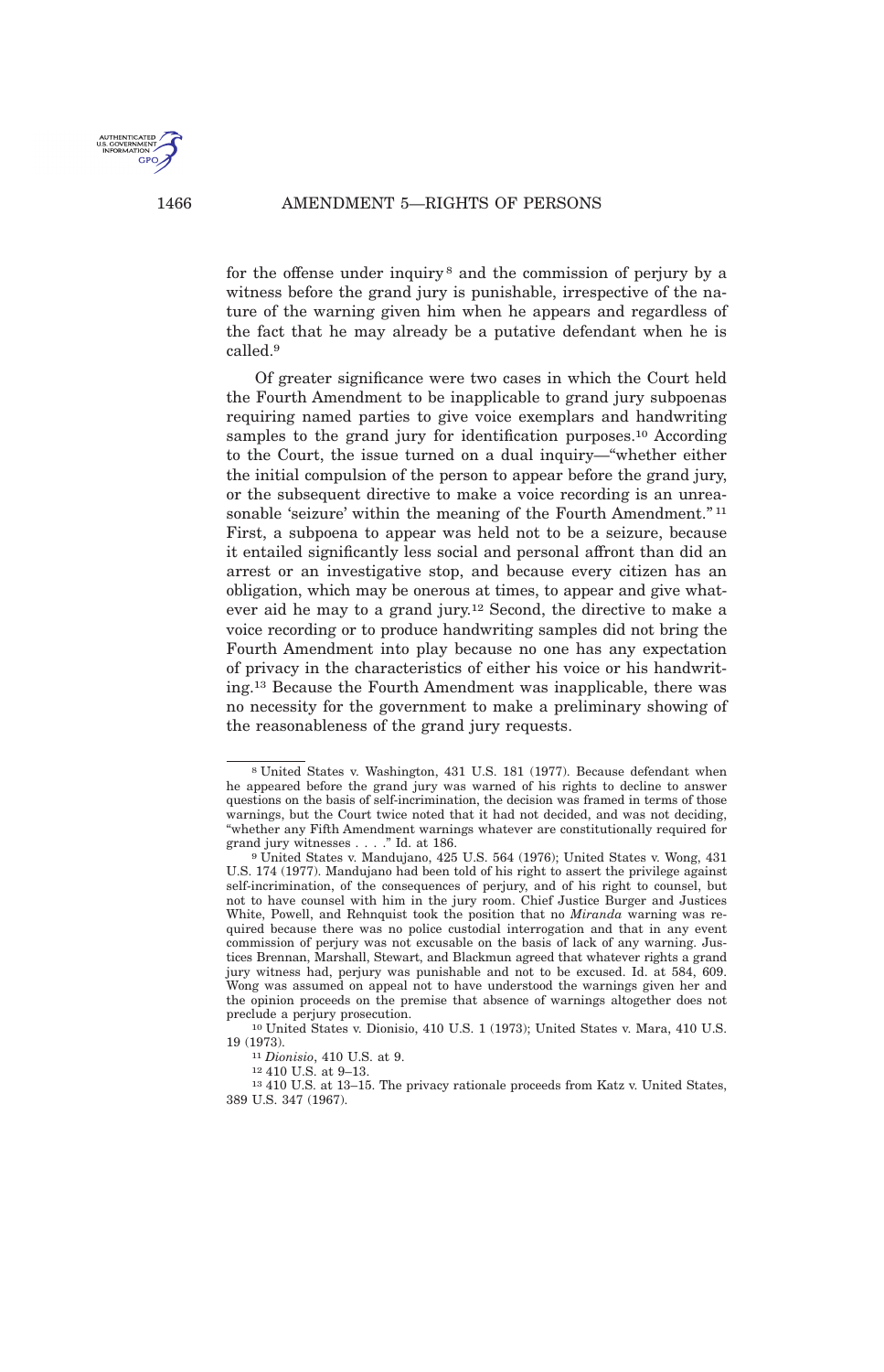Besides indictments, grand juries may also issue reports that may indicate nonindictable misbehavior, mis- or malfeasance of public officers, or other objectionable conduct.<sup>14</sup> Despite the vast power of grand juries, there is little in the way of judicial or legislative response designed to impose some supervisory restrictions on them.<sup>15</sup>

Within the meaning of this article a crime is made "infamous" by the quality of the punishment that may be imposed.<sup>16</sup> "What punishments shall be considered as infamous may be affected by the changes of public opinion from one age to another." <sup>17</sup> Imprisonment in a state prison or penitentiary, with or without hard labor,<sup>18</sup> or imprisonment at hard labor in the workhouse of the District of Columbia,<sup>19</sup> falls within this category. The pivotal question is whether the offense is one for which the court is authorized to award such punishment; the sentence actually imposed is immaterial. "When the accused is in danger of being subjected to an infamous punishment if convicted, he has the right to insist that he shall not be put upon his trial, except on the accusation of a grand jury." <sup>20</sup> Thus, an act that authorized imprisonment at hard labor for one year, as well as deportation, of Chinese aliens found to be unlawfully within the United States, created an offense that could be tried only upon indictment.<sup>21</sup> Counterfeiting,<sup>22</sup> fraudulent alteration of poll books,<sup>23</sup> fraudulent voting,<sup>24</sup> and embezzlement,<sup>25</sup> have been declared to be infamous crimes. It is immaterial how Con-

<sup>14</sup> The grand jury "is a grand inquest, a body with powers of investigation and inquisition, the scope of whose inquiries is not to be limited narrowly by questions of propriety or forecasts of whether any particular individual will be found properly subject to an accusation of crime." Blair v. United States, 250 U.S. 273, 281 (1919). On the reports function of the grand jury, *see In re* Grand Jury January, 1969, 315 F. Supp. 662 (D. Md. 1970), and Report of the January 1970 Grand Jury (Black Panther Shooting) (N.D. Ill., released May 15, 1970). Congress has now specifically authorized issuance of reports in cases concerning public officers and organized crime. 18 U.S.C. § 333.

<sup>15</sup> Congress has required that in the selection of federal grand juries, as well as petit juries, random selection of a fair cross section of the community is to take place, and has provided a procedure for challenging discriminatory selection by moving to dismiss the indictment. 28 U.S.C. §§ 1861–68. Racial discrimination in selection of juries is constitutionally proscribed in both state and federal courts. *See* discussion under "Juries," *infra*.

<sup>16</sup> *Ex parte* Wilson, 114 U.S. 417 (1885).

<sup>17</sup> 114 U.S. at 427.

<sup>18</sup> Mackin v. United States, 117 U.S. 348, 352 (1886).

<sup>19</sup> United States v. Moreland, 258 U.S. 433 (1922).

<sup>20</sup> *Ex parte* Wilson, 114 U.S. 417, 426 (1885).

<sup>21</sup> Wong Wing v. United States, 163 U.S. 228, 237 (1896).

<sup>22</sup> *Ex parte* Wilson, 114 U.S. 417 (1885).

<sup>23</sup> Mackin v. United States, 117 U.S. 348 (1886).

<sup>24</sup> Parkinson v. United States, 121 U.S. 281 (1887).

<sup>25</sup> United States v. DeWalt, 128 U.S. 393 (1888).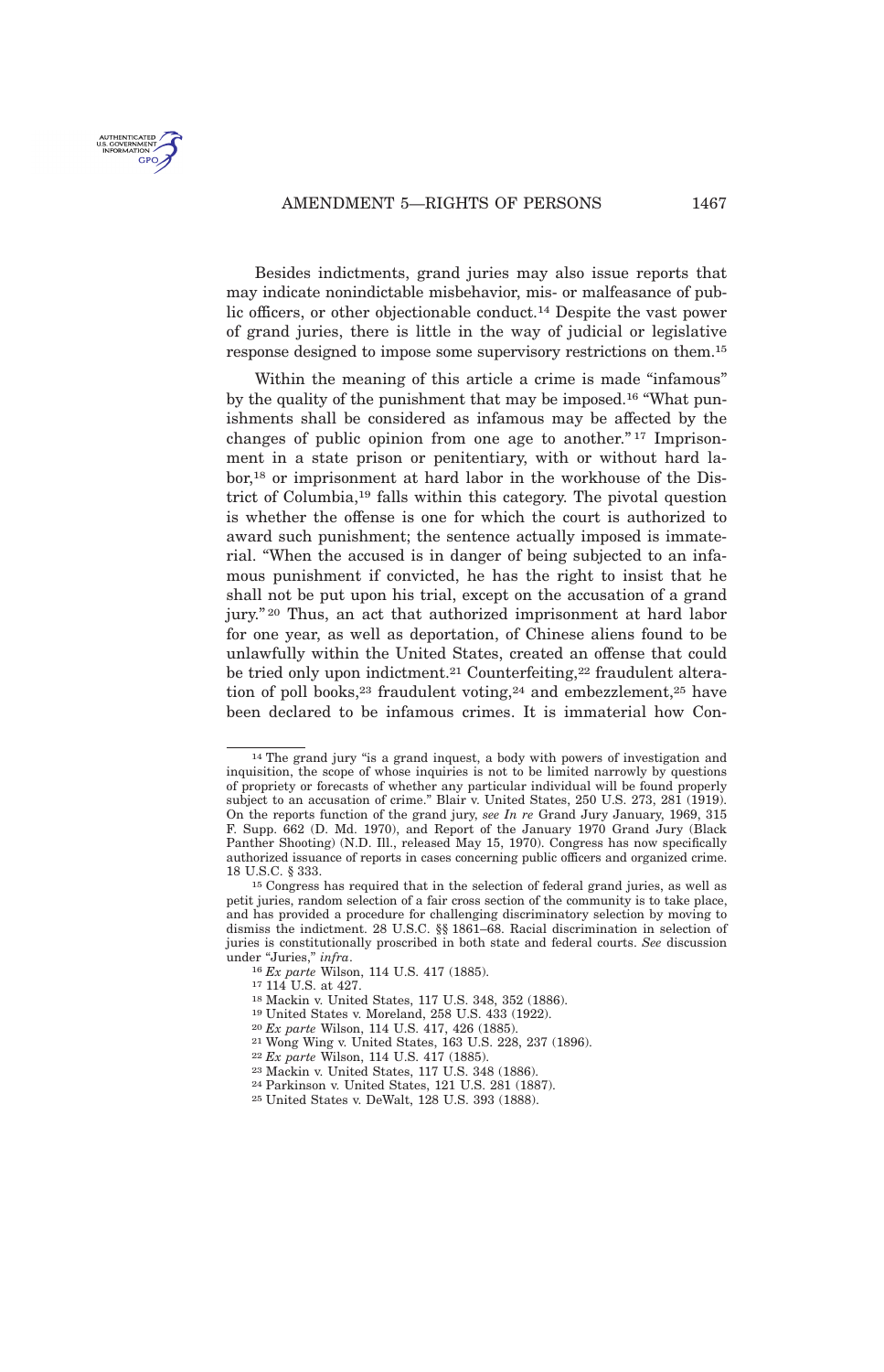

gress has classified the offense.<sup>26</sup> An act punishable by a fine of not more than \$1,000 or imprisonment for not more than six months is a misdemeanor, which can be tried without indictment, even though the punishment exceeds that specified in the statutory definition of "petty offenses." <sup>27</sup>

A person can be tried only upon the indictment as found by the grand jury, and especially upon its language found in the charging part of the instrument.<sup>28</sup> A change in the indictment that does not narrow its scope deprives the court of the power to try the accused.<sup>29</sup> Although additions to offenses alleged in an indictment are prohibited, the Court has now ruled that it is permissible "to drop from an indictment those allegations that are unnecessary to an offense that is clearly contained within it," as, for example, a lesser included offense.<sup>30</sup> There being no constitutional requirement that an indictment be presented by a grand jury in a body, an indictment delivered by the foreman in the absence of other grand jurors is valid.<sup>31</sup> If valid on its face, an indictment returned by a legally constituted, non-biased grand jury satisfies the requirement of the Fifth Amendment and is enough to call for a trial on the merits; it is not open to challenge on the ground that there was inadequate or incompetent evidence before the grand jury.<sup>32</sup>

The protection of indictment by grand jury extends to all persons except those serving in the armed forces. All persons in the regular armed forces are subject to court martial rather than grand jury indictment or trial by jury.<sup>33</sup> The exception's limiting words "when in actual service in time of war or public danger" apply only to mem-

<sup>26</sup> *Ex parte* Wilson, 114 U.S. 417, 426 (1885).

<sup>27</sup> Duke v. United States, 301 U.S. 492 (1937).

<sup>28</sup> *See* Stirone v. United States, 361 U.S. 212 (1960), which held that a variation between pleading and proof deprived petitioner of his right to be tried only upon charges presented in the indictment.

<sup>29</sup> *Ex parte* Bain, 121 U.S. 1, 12 (1887). *Ex parte* Bain was overruled in United States v. Miller, 471 U.S. 130 (1985), to the extent that it held that a narrowing of an indictment is impermissible. *Ex parte* Bain was also overruled to the extent that it held that it held that a defective indictment was not just substantive error, but that it deprived a court of subject-matter jurisdiction over a case. United States v. Cotton, 535 U.S. 625 (2002). While a defendant's failure to challenge an error of substantive law at trial level may result in waiver of such issue for purpose of appeal, challenges to subject-matter jurisdiction may be made at any time. Thus, where a defendant failed to assert his right to a non-defective grand jury indictment, appellate review of the matter would limited to a "plain error" analysis. 535 U.S. at 631 (2002).

<sup>30</sup> United States v. Miller, 471 U.S. 130, 144 (1985).

<sup>31</sup> Breese v. United States, 226 U.S. 1 (1912).

<sup>32</sup> Costello v. United States, 350 U.S. 359 (1956); Lawn v. United States, 355 U.S. 339 (1958); United States v. Blue, 384 U.S. 251 (1966). *Cf.* Gelbard v. United States, 408 U.S. 41 (1972).

<sup>33</sup> Johnson v. Sayre, 158 U.S. 109, 114 (1895). *See also* Lee v. Madigan, 358 U.S. 228, 232–35, 241 (1959).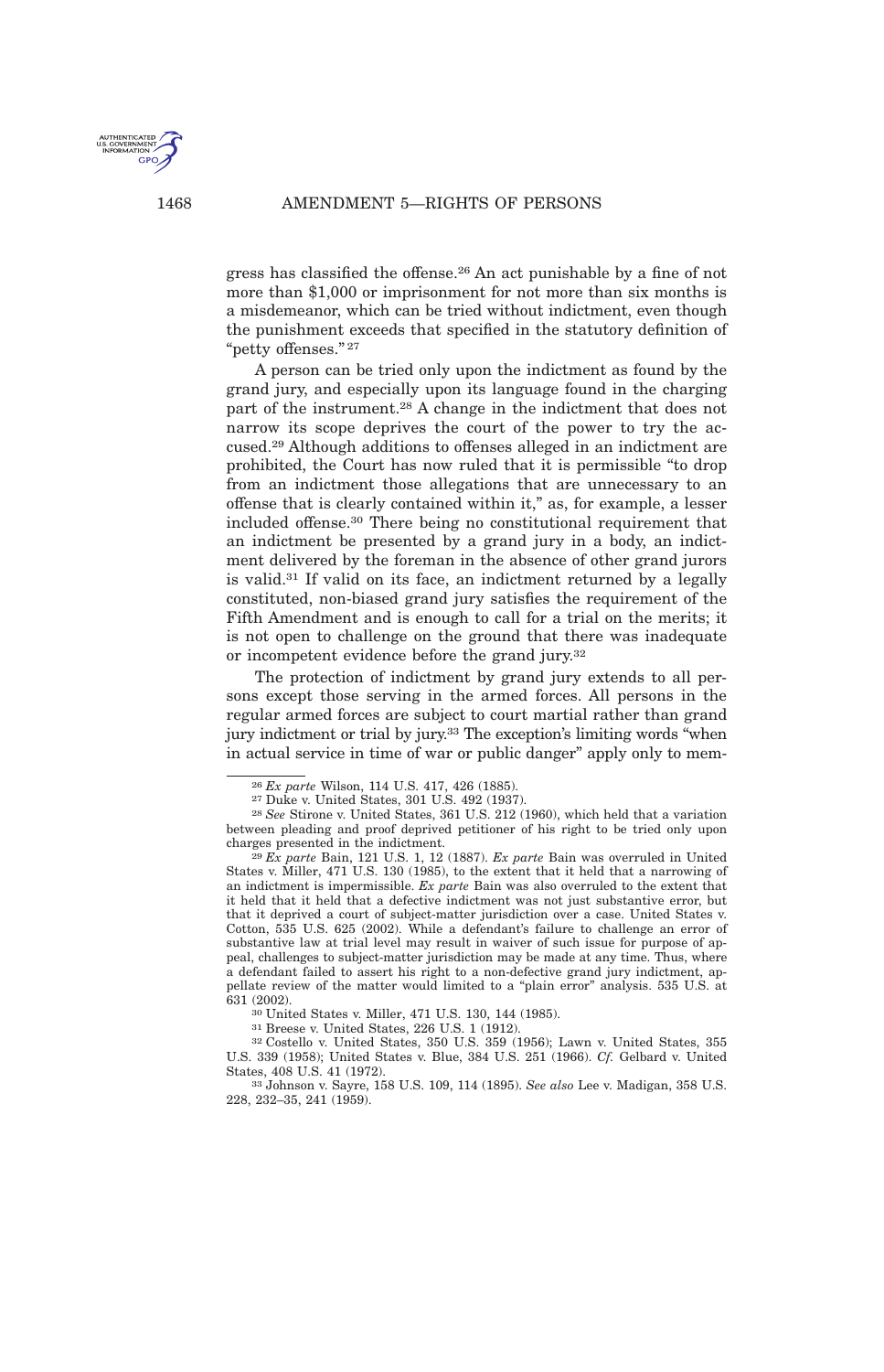<span id="page-8-0"></span>

bers of the militia, not to members of the regular armed forces. In 1969, in *O'Callahan v. Parker*, the Court held that offenses that are not "service connected" may not be punished under military law, but instead must be tried in the civil courts in the jurisdiction where the acts took place.<sup>34</sup> In 1987, however, this decision was overruled, with the Court emphasizing the "plain language" of Article I, § 8, clause 14,<sup>35</sup> and not directly addressing any possible limitation stemming from the language of the Fifth Amendment.<sup>36</sup> "[T]he requirements of the Constitution are not violated where, as here, a court-martial is convened to try a serviceman who was a member of the armed services at the time of the offense charged." <sup>37</sup> Even under the service connection rule, it was held that offenses against the laws of war, whether committed by citizens or by alien enemy belligerents, could be tried by a military commission.<sup>38</sup>

#### **DOUBLE JEOPARDY**

#### **Development and Scope**

"The constitutional prohibition against 'double jeopardy' was designed to protect an individual from being subjected to the hazards of trial and possible conviction more than once for an alleged offense. . . . The underlying idea, one that is deeply ingrained in at least the Anglo-American system of jurisprudence, is that the State with all its resources and power should not be allowed to make repeated attempts to convict an individual for an alleged offense, thereby subjecting him to embarrassment, expense and ordeal and compelling him to live in a continuing state of anxiety and insecurity, as well as enhancing the possibility that even though innocent he may

<sup>34</sup> 395 U.S. 258 (1969); *see also* Relford v. Commandant, 401 U.S. 355 (1971) (offense committed on military base against persons lawfully on base was service connected). But courts-martial of civilian dependents and discharged servicemen have been barred. Id. *See* "Trial and Punishment of Offenses: Servicemen, Civilian Employees, and Dependents" under Article I.

<sup>35</sup> This clause confers power on Congress to "make rules for the government and regulation of the land and naval forces."

<sup>36</sup> Solorio v. United States, 483 U.S. 435 (1987). A 5–4 majority favored overruling *O'Callahan*: Chief Justice Rehnquist's opinion for the Court was joined by Justices White, Powell, O'Connor, and Scalia. Justice Stevens concurred in the judgment but thought it unnecessary to reexamine *O'Callahan*. Dissenting Justice Marshall, joined by Justices Brennan and Blackmun, thought the service connection rule justified by the language of the Fifth Amendment's exception, based on the nature of cases (those "*arising in* the land or naval forces") rather than the status of defendants.

<sup>37</sup> 483 U.S. at 450–51.

<sup>38</sup> *Ex parte* Quirin, 317 U.S. 1, 43, 44 (1942).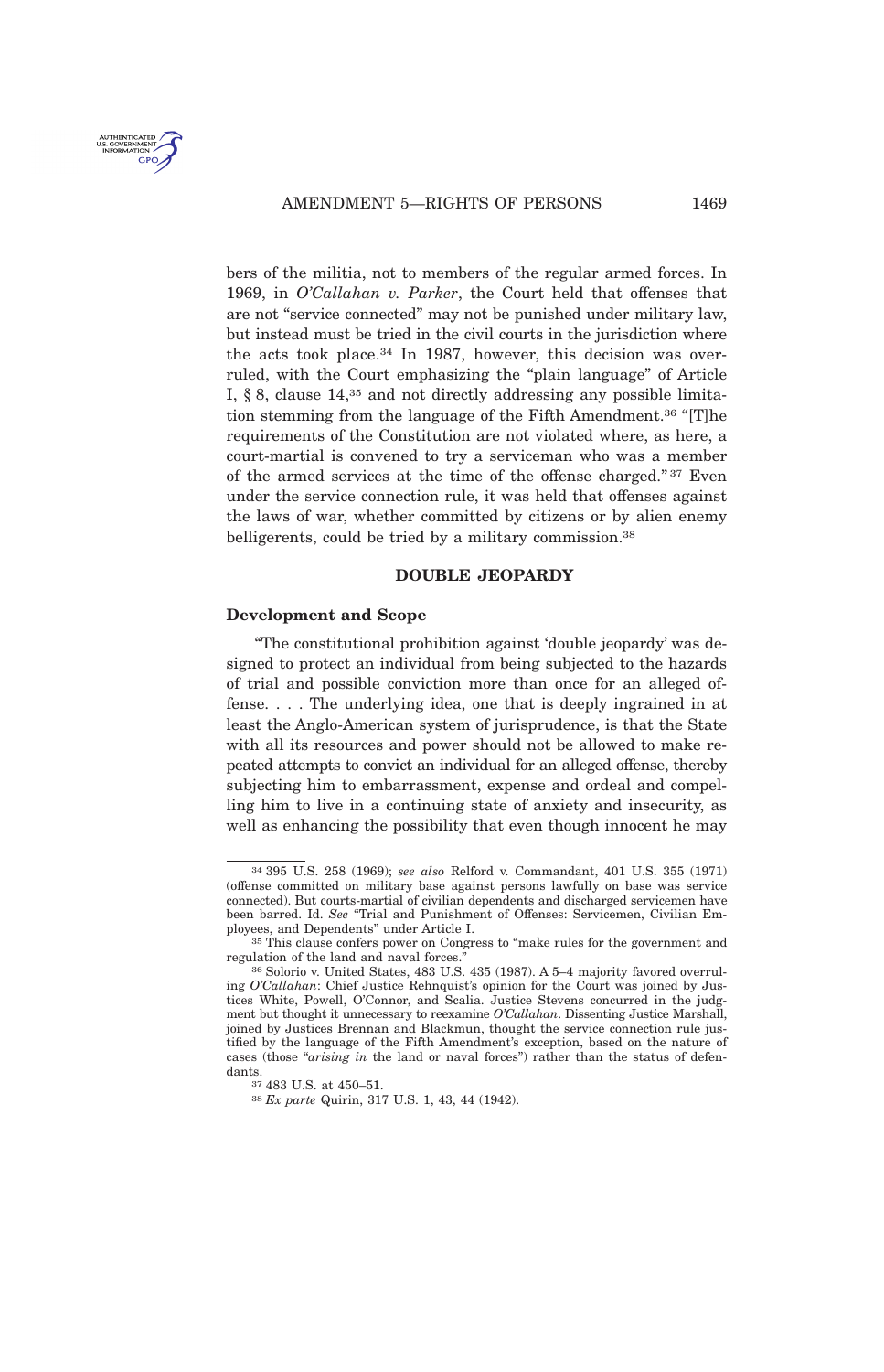be found guilty." <sup>39</sup> A second "vitally important interest[ ]" embodied in the Double Jeopardy Clause "is the preservation of 'the finality of judgments.'" 40

The concept of double jeopardy goes far back in history, but its development was uneven and its meaning has varied. The English development, under the influence of Coke and Blackstone, came gradually to mean that a defendant at trial could plead former conviction or former acquittal as a special plea in bar to defeat the prosecution.<sup>41</sup> In this country, the common-law rule was in some cases limited to this rule and in other cases extended to bar a new trial even though the former trial had not concluded in either an acquittal or a conviction. The rule's elevation to fundamental status by its inclusion in several state bills of rights following the Revolution continued the differing approaches.<sup>42</sup> Madison's version of the guarantee as introduced in the House of Representatives read: "No person shall be subject, except in cases of impeachment, to more than one punishment or trial for the same offense." <sup>43</sup> Opposition in the House proceeded on the proposition that the language could be construed to prohibit a second trial after a successful appeal by a defendant and would therefore either constitute a hazard to the public by freeing the guilty or, more likely, result in a detriment to defendants because appellate courts would be loath to reverse convictions if no new trial could follow, but a motion to strike "or trial" from the clause failed.<sup>44</sup> As approved by the Senate, however, and

<sup>39</sup> Green v. United States, 355 U.S. 184, 187–88 (1957). The passage is often quoted with approval by the Court. *E.g.*, Crist v. Bretz, 437 U.S. 28, 35 (1978); United States v. DiFrancesco, 449 U.S. 117, 127–28 (1980); Yeager v. United States, 557 U.S. \_\_\_, No. 08–67, slip op. at 7 (2009). For a comprehensive effort to assess the purposes of application of the clause, *see* Westen & Drubel, *Toward a General Theory of Double Jeopardy*, 1978 SUP. CT. REV. 81.

<sup>40</sup> Yeager v. United States, 557 U.S. \_\_\_, No. 08–67, slip op. at 6, 7 (2009), quoting Crist v. Bretz, 437 U.S. 28, 33 (1978).

<sup>41</sup> M. FRIEDLAND, DOUBLE JEOPARDY part 1 (1969); Crist v. Bretz, 437 U.S. 28, 32–36 (1978), and id. at 40 (Justice Powell dissenting); United States v. Wilson, 420 U.S. 332, 340 (1975).

<sup>42</sup> J. SIGLER, DOUBLE JEOPARDY: THE DEVELOPMENT OF A LEGAL AND SOCIAL POLICY 21–27 (1969). The first bill of rights that expressly adopted a double jeopardy clause was the New Hampshire Constitution of 1784. "No subject shall be liable to be tried, after an acquittal, for the same crime or offence." Art. I, Sec. XCI, 4 F. Thorpe, *The Federal and State Constitution*, reprinted in H.R. DOC. NO. 357, 59th Congress, 2d Sess. 2455 (1909). A more comprehensive protection was included in the Pennsylvania Declaration of Rights of 1790, which had language almost identical to the present Fifth Amendment provision. Id. at 3100.

<sup>43</sup> 1 ANNALS OF CONGRESS 434 (June 8, 1789).

<sup>44</sup> Id. at 753.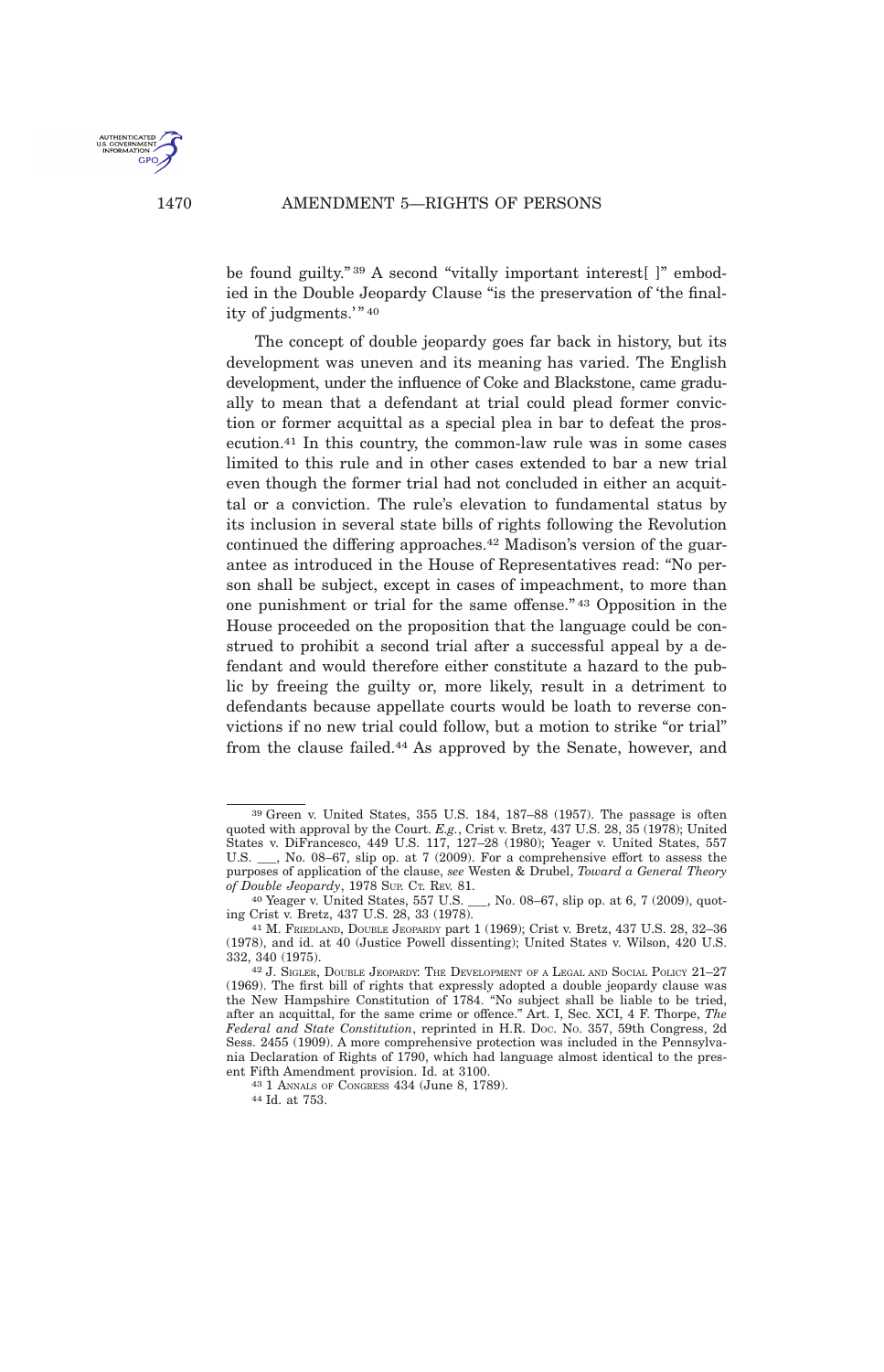

accepted by the House for referral to the states, the present language of the clause was inserted.<sup>45</sup>

Throughout most of its history, this clause was binding only against the Federal Government. In *Palko v. Connecticut*, <sup>46</sup> the Court rejected an argument that the Fourteenth Amendment incorporated all the provisions of the first eight Amendments as limitations on the states and enunciated the due process theory under which most of those Amendments do now apply to the states. Some guarantees in the Bill of Rights, Justice Cardozo wrote, were so fundamental that they are "of the very essence of the scheme of ordered liberty" and "neither liberty nor justice would exist if they were sacrificed." <sup>47</sup> But the Double Jeopardy Clause, like many other procedural rights of defendants, was not so fundamental; it could be absent and fair trials could still be had. Of course, a defendant's due process rights, absent double jeopardy consideration *per se*, might be violated if the state "creat[ed] a hardship so acute and shocking as to be unendurable," but that was not the case in *Palko*. <sup>48</sup> In *Benton v. Maryland*, however, the Court concluded "that the double jeopardy prohibition of the Fifth Amendment represents a fundamental ideal in our constitutional heritage. . . . Once it is decided that a particular Bill of Rights guarantee is 'fundamental to the American scheme of justice,' the same constitutional standards apply against both the State and Federal Governments." <sup>49</sup> Therefore, the double jeopardy limitation now applies to both federal and state governments and state rules on double jeopardy, with regard to such matters as when jeopardy attaches, must be considered in the light of federal standards.<sup>50</sup>

In a federal system, different units of government<sup>51</sup> may have different interests to serve in the definition of crimes and the enforcement of their laws, and where the different units have overlapping jurisdictions a person may engage in conduct that will violate

<sup>45</sup> 2 BERNARD SCHWARTZ, THE BILL OF RIGHTS: A DOCUMENTARY HISTORY 1149, 1165 (1971). In Crist v. Bretz, 437 U.S. 28, 40 (1978) (dissenting), Justice Powell attributed to inadvertence the broadening of the "rubric" of double jeopardy to incorporate the common law rule against dismissal of the jury prior to verdict, a question the majority passed over as being "of academic interest only." Id. at 34 n.10.

<sup>46</sup> 302 U.S. 319 (1937).

<sup>47</sup> 302 U.S. at 325, 326.

<sup>48</sup> 302 U.S. at 328.

<sup>49</sup> 395 U.S. 784, 795, 795 (1969) (citation omitted).

<sup>50</sup> Crist v. Bretz, 437 U.S. 28, 37–38 (1978). *But see* id. at 40 (Justices Powell and Rehnquist and Chief Justice Burger dissenting) (standard governing states should be more relaxed).

<sup>51</sup> Id. *See also* cases cited in Bartkus v. Illinois, 359 U.S. 121, 132 n.19 (1959), and Abbate v. United States, 359 U.S. 187, 192–93 (1959).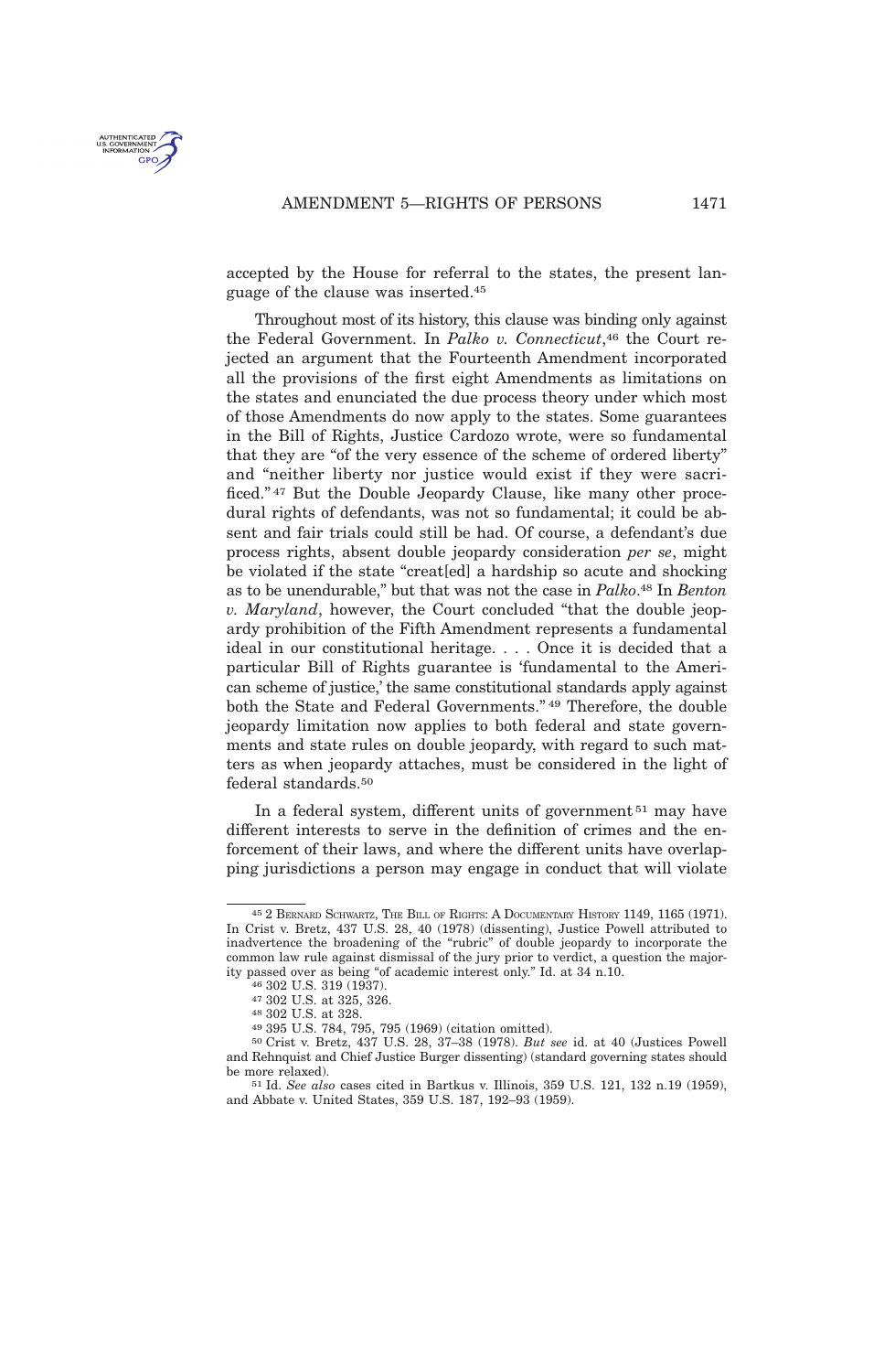

the laws of more than one unit.<sup>52</sup> Although the Court had long accepted in dictum the principle that prosecution by two governments of the same defendant for the same conduct would not constitute double jeopardy, it was not until *United States v. Lanza* <sup>53</sup> that the conviction in federal court of a person previously convicted in a state court for performing the same acts was sustained. "We have here two sovereignties, deriving power from different sources, capable of dealing with the same subject-matter within the same territory. . . . Each government in determining what shall be an offense against its peace and dignity is exercising its own sovereignty, not that of the other." <sup>54</sup> The "dual sovereignty" doctrine is not only tied into the existence of two sets of laws often serving different federal-state purposes and the now overruled principle that the Double Jeopardy Clause restricts only the national government and not the states,<sup>55</sup> but it also reflects practical considerations that undesirable consequences could follow an overruling of the doctrine. Thus, a state might preempt federal authority by first prosecuting and providing for a lenient sentence (as compared to the possible federal sentence) or acquitting defendants who had the sympathy of state authorities as against federal law enforcement.<sup>56</sup> The application of the clause to the states has therefore worked no change in the "dual sovereign" doctrine.<sup>57</sup> The dual sovereignty doctrine has also been applied to permit successive prosecutions by two states

<sup>52</sup> The problem was recognized as early as Houston v. Moore, 18 U.S. (5 Wheat.) 1 (1820), and the rationale of the doctrine was confirmed within thirty years. Fox v. Ohio, 46 U.S. (5 How.) 410 (1847); United States v. Marigold, 50 U.S. (9 How.) 560 (1850); Moore v. Illinois, 55 U.S. (14 How.) 13 (1852).

<sup>53</sup> 260 U.S. 377 (1922).

<sup>54</sup> 260 U.S. at 382. *See also* Hebert v. Louisiana, 272 U.S. 312 (1924); Screws v. United States, 325 U.S. 91, 108 (1945); Jerome v. United States, 318 U.S. 101 (1943). 55 Benton v. Maryland, 395 U.S. 784 (1969), extended the clause to the states.

<sup>56</sup> Reaffirmation of the doctrine against double jeopardy claims as to the Federal Government and against due process claims as to the states occurred in Abbate v. United States, 359 U.S. 187 (1959), and Bartkus v. Illinois, 359 U.S. 121 (1959), both cases containing extensive discussion and policy analyses. The Justice Department follows a policy of generally not duplicating a state prosecution brought and carried out in good faith, *see* Petite v. United States, 361 U.S. 529, 531 (1960); Rinaldi v. United States, 434 U.S. 22 (1977), and several provisions of federal law forbid a federal prosecution following a state prosecution. *E.g.*, 18 U.S.C. §§ 659, 660, 1992, 2117. The Brown Commission recommended a general statute to this effect, preserving discretion in federal authorities to proceed upon certification by the Attorney General that a United States interest would be unduly harmed if there were no federal prosecution. NATIONAL COMMISSION ON REFORM OF FEDERAL CRIMINAL LAWS, FINAL REPORT 707 (1971).

<sup>57</sup> United States v. Wheeler, 435 U.S. 313 (1978) (dual sovereignty doctrine permits federal prosecution of an Indian for statutory rape following his plea of guilty in a tribal court to contributing to the delinquency of a minor, both charges involving the same conduct; tribal law stemmed from the retained sovereignty of the tribe and did not flow from the Federal Government).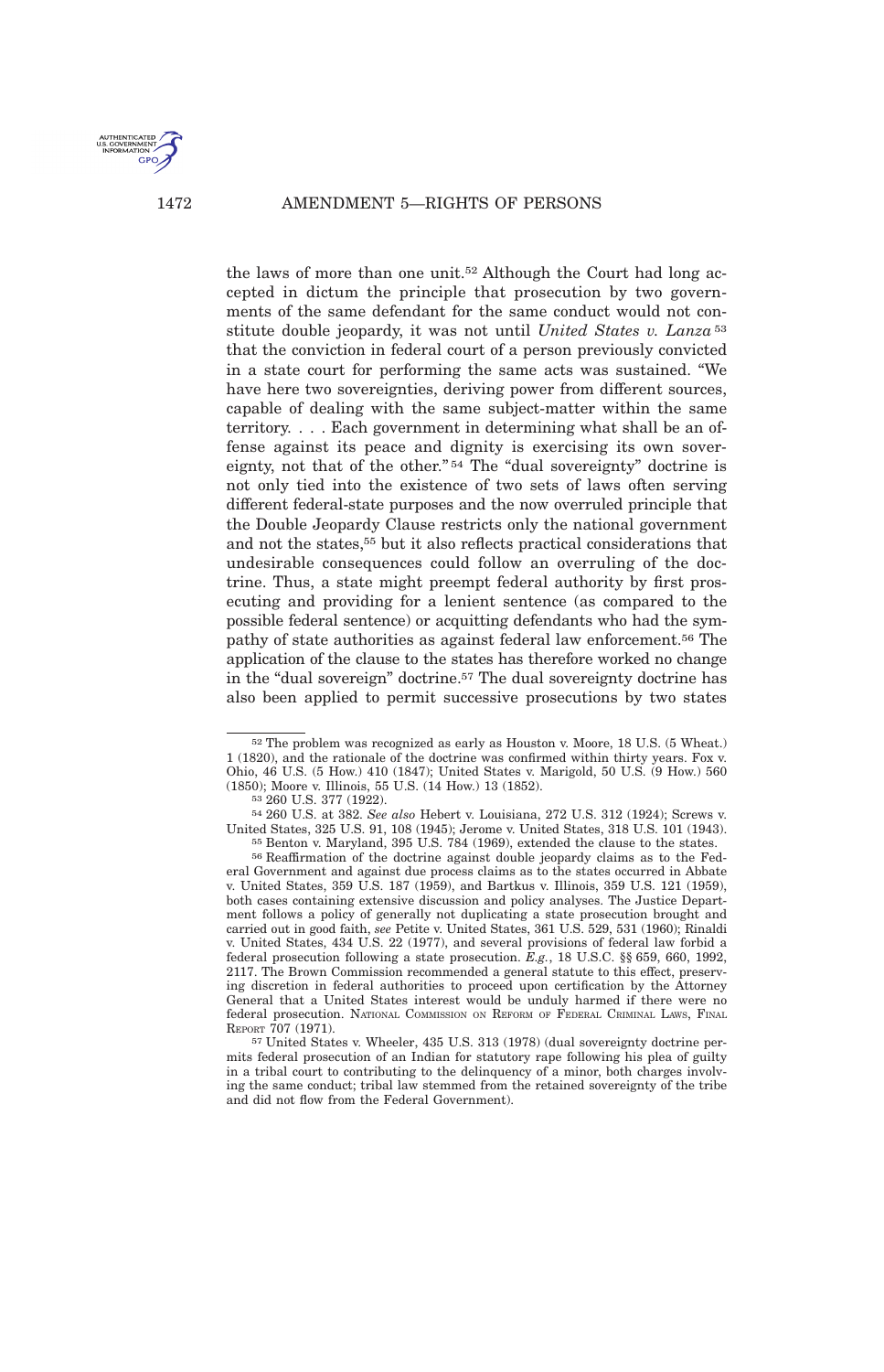

for the same conduct,<sup>58</sup> and to permit a federal prosecution after a conviction in an Indian tribal court for an offense stemming from the same conduct.<sup>59</sup> Of course, when in fact two different units of the government are subject to the same sovereign, the Double Jeopardy Clause does bar separate prosecutions by them for the same offense.<sup>60</sup>

The clause speaks of being put in "jeopardy of life or limb," which as derived from the common law, generally referred to the possibility of capital punishment upon conviction, but it is now settled that the clause protects with regard "to every indictment or information charging a party with a known and defined crime or misdemeanor, whether at the common law or by statute."<sup>61</sup> Despite the clause's literal language, it can apply as well to sanctions that are civil in form if they clearly are applied in a manner that constitutes "punishment." <sup>62</sup> Ordinarily, however, civil *in rem* forfeiture proceedings

<sup>58</sup> Heath v. Alabama, 474 U.S. 82 (1985) (defendant who crossed state line in the course of a kidnap and murder was prosecuted for murder in both states).

<sup>59</sup> United States v. Lara, 541 U.S. 193 (2004) (federal prosecution for assaulting a federal officer after tribal conviction for "violence to a policeman"). The Court concluded that Congress has power to recognize tribal sovereignty to prosecute nonmember Indians, that Congress had done so, and that consequently the tribal prosecution was an exercise of tribal sovereignty, not an exercise of delegated federal power on which a finding of double jeopardy could be based.

<sup>60</sup> Grafton v. United States, 206 U.S. 333 (1907) (trial by military court-martial precluded subsequent trial in territorial court); Waller v. Florida, 397 U.S. 387 (1970) (trial by municipal court precluded trial for same offense by state court). It was assumed in an early case that refusal to answer questions before one House of Congress could be punished as a contempt by that body and by prosecution by the United States under a misdemeanor statute, *In re* Chapman, 166 U.S. 661, 672 (1897), but there had been no dual proceedings in that case and it seems highly unlikely that the case would now be followed. *Cf.* Colombo v. New York, 405 U.S. 9 (1972).

<sup>61</sup> *Ex parte* Lange, 85 U.S. (18 Wall.) 163, 169 (1874). The clause generally has no application in noncriminal proceedings. Helvering v. Mitchell, 303 U.S. 391 (1938). <sup>2</sup> The clause applies in juvenile court proceedings that are formally civil. Breed

v. Jones, 421 U.S. 519 (1975). *See also* United States v. One Assortment of 89 Firearms, 465 U.S. 354 (1984); United States v. Halper, 490 U.S. 435 (1989) (civil penalty under the False Claims Act constitutes punishment if it is overwhelmingly disproportionate to compensating the government for its loss, and if it can be explained only as serving retributive or deterrent purposes); Montana Dep't of Revenue v. Kurth Ranch, 511 U.S. 767 (1994) (tax on possession of illegal drugs, "to be collected only after any state or federal fines or forfeitures have been satisfied," constitutes punishment for purposes of double jeopardy). *But see* Seling v. Young, 531 U.S. 250 (2001) (a statute that has been held to be civil and not criminal in nature cannot be deemed punitive "as applied" to a single individual). The issue of whether a law is civil or punitive in nature is essentially the same for *ex post facto* and for double jeopardy analysis. 531 U.S. at 263.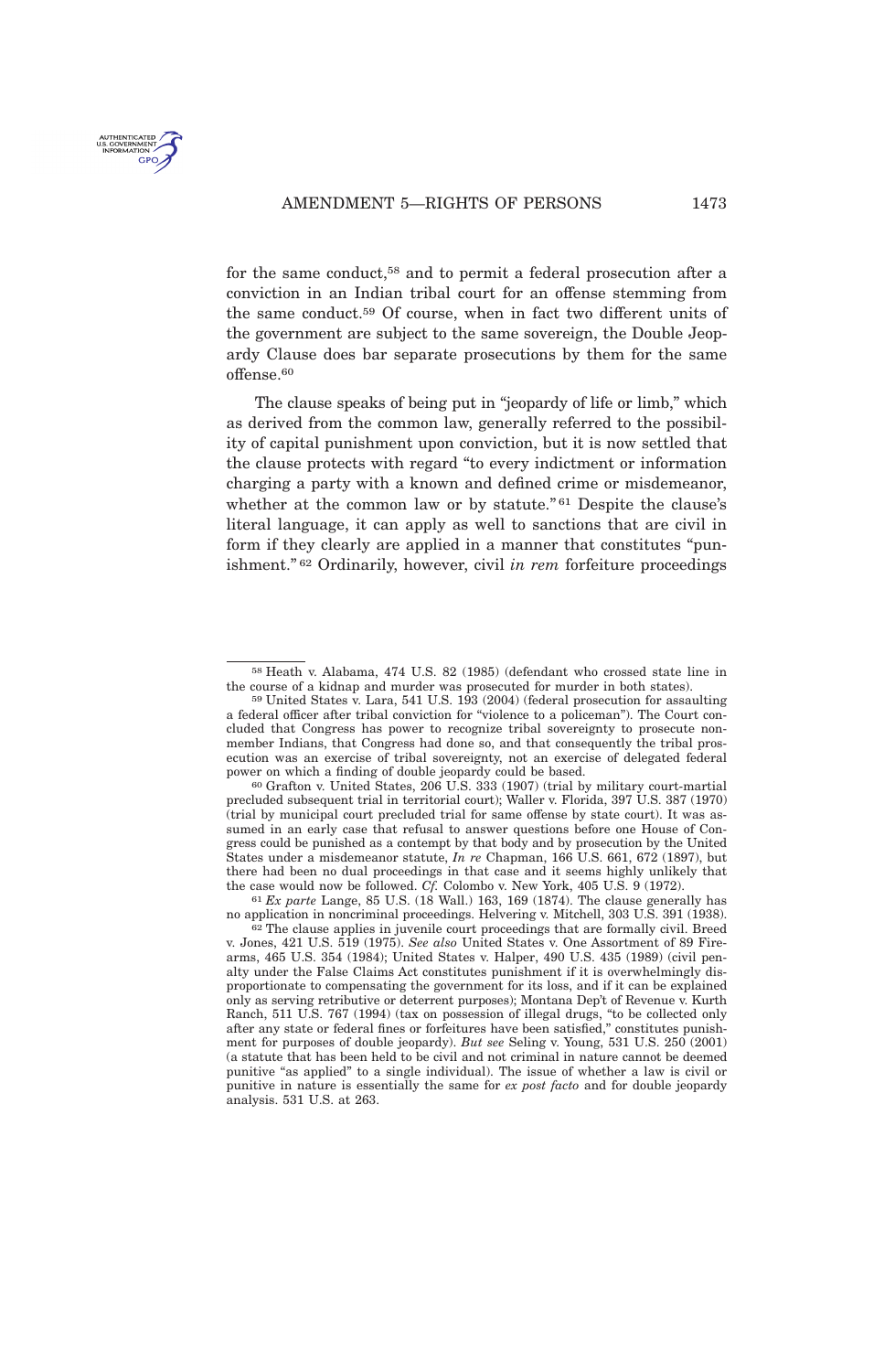may not be considered punitive for purposes of double jeopardy analysis.<sup>63</sup> and the same is true of civil commitment following expiration of a prison term.<sup>64</sup>

Because a prime purpose of the clause is to protect against the burden of multiple trials, a defendant who raises and loses a double jeopardy claim during pretrial or trial may immediately appeal the ruling; this is a rare exception to the general rule prohibiting appeals from nonfinal orders.<sup>65</sup>

During the 1970s, the Court decided an uncommonly large number of cases raising double jeopardy claims.<sup>66</sup> Instead of the clarity that often emerges from intense consideration of a particular issue, however, double jeopardy doctrine has descended into a state of "confusion," with the Court acknowledging that its decisions "can hardly be characterized as models of consistency and clarity." <sup>67</sup> In large part, the re-evaluation of doctrine and principle has not resulted in the development of clear and consistent guidelines because of the differing emphases of the Justices upon the purposes of the clause and the consequent shifting coalition of majorities based on highly technical distinctions and individualistic fact patterns. Thus, some Justices have expressed the belief that the purpose of the clause is only to protect final judgments relating to culpability, either of acquittal or conviction, and that English common law rules designed to protect the defendant's right to go to the first jury picked had early in our jurisprudence become confused with the Double Jeopardy Clause. Although they accept the present understanding, they do so as part of the Court's superintending of the federal courts and not because the understanding is part and parcel of the clause; in so doing, of course, they are likely to find more prosecutorial discre-



U.S. GOVERNME

<sup>63</sup> United States v. Ursery, 518 U.S. 267 (1996) (forfeitures, pursuant to 19 U.S.C. § 981 and 21 U.S.C. § 881, of property used in drug and money laundering offenses, are not punitive). The Court in *Ursery* applied principles that had been set forth in Various Items of Personal Property v. United States, 282 U.S. 577 (1931) (forfeiture of distillery used in defrauding government of tax on spirits), and United States v. One Assortment of 89 Firearms, 465 U.S. 354 (1984) (forfeiture, pursuant to 18 U.S.C. § 924(d), of firearms "used or intended to be used in" firearms offenses). A two-part inquiry is followed. First, the Court inquires whether Congress intended the forfeiture proceeding to be civil or criminal. Then, if Congress intended that the proceeding be civil, the court determines whether there is nonetheless the "clearest proof" that the sanction is "so punitive" as to transform it into a criminal penalty. *89 Firearms*, 465 U.S. at 366.

 $64$  Kansas v. Hendricks, 521 U.S. 346, 369–70 (1997) (commitment under state's Sexually Violent Predator Act).

<sup>65</sup> Abney v. United States, 431 U.S. 651 (1977).

<sup>66</sup> *See* United States v. DiFrancesco, 449 U.S. 117, 126–27 (1980) (citing cases). 67 Burks v. United States, 437 U.S. 1, 9, 15 (1978). One result is instability in the law. Thus, *Burks* overruled, to the extent inconsistent, four cases decided between 1950 and 1960, and United States v. Scott, 437 U.S. 82 (1978), overruled a case decided just three years earlier, United States v. Jenkins, 420 U.S. 358 (1975).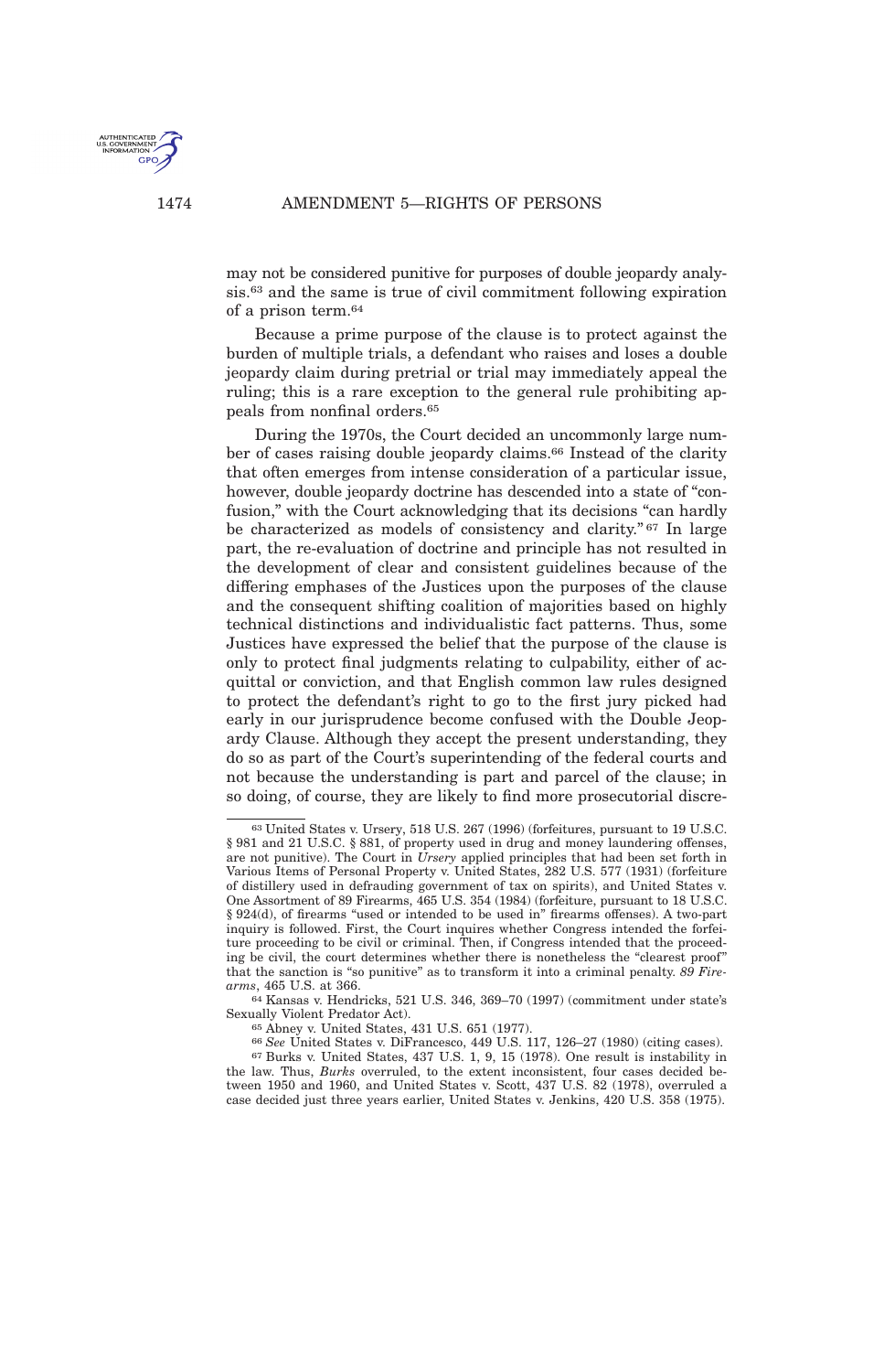<span id="page-14-0"></span>

tion in the trial process.<sup>68</sup> Others have expressed the view that the clause not only protects the integrity of final judgments but, more important, that it protects the accused against the strain and burden of multiple trials, which would also enhance the ability of government to convict.<sup>69</sup> Still other Justices have engaged in a form of balancing of defendants' rights with society's rights to determine when reprosecution should be permitted when a trial ends prior to a final judgment not hinged on the defendant's culpability.<sup>70</sup> Thus, the basic area of disagreement, though far from the only one, centers on the trial from the attachment of jeopardy to the final judgment.

#### **Reprosecution Following Mistrial**

The common law generally required that the previous trial must have ended in a judgment, of conviction or acquittal, but the constitutional rule is that jeopardy attaches much earlier, in jury trials when the jury is sworn, and in trials before a judge without a jury, when the first evidence is presented.<sup>71</sup> Therefore, if after jeopardy attaches the trial is terminated for some reason, it may be that a

<sup>68</sup> *See* Crist v. Bretz, 437 U.S. 28, 40 (1978) (dissenting opinion). Justice Powell, joined by Chief Justice Burger and Justice Rehnquist, argued that, with the Double Jeopardy Clause so interpreted, the Due Process Clause could be relied on to prevent prosecutorial abuse during the trial designed to abort the trial and obtain a second one. Id. at 50. All three have joined, indeed, in some instances, have authored, opinions adverting to the role of the double jeopardy clause in protecting against such prosecutorial abuse. *E.g.*, United States v. Scott, 437 U.S. 82, 92–94 (1978); Oregon v. Kennedy, 456 U.S. 667 (1982) (but narrowing scope of concept).

<sup>69</sup> United States v. Scott, 437 U.S. 82, 101 (1978) (dissenting opinion) (Justices Brennan, White, Marshall, and Stevens).

<sup>70</sup> Thus, Justice Blackmun has enunciated positions recognizing a broad right of defendants much like the position of the latter three Justices, Crist v. Bretz, 437 U.S. 28, 38 (1978) (concurring), and he joined Justice Stevens' concurrence in Oregon v. Kennedy, 456 U.S. 667, 681 (1982), but he also joined the opinions in United States v. Scott, 437 U.S. 82 (1978), and Arizona v. Washington, 434 U.S. 497 (1978) (Justice Blackmun concurring only in the result).

<sup>71</sup> The rule traces back to United States v. Perez, 22 U.S. (9 Wheat.) 579 (1824). *See also* Kepner v. United States, 195 U.S. 100 (1904); Downum v. United States, 372 U.S. 734 (1963) (trial terminated just after jury sworn but before any testimony taken). In Crist v. Bretz, 437 U.S. 28 (1978), the Court held this standard of the attachment of jeopardy was "at the core" of the clause and it therefore binds the States. *But see* id. at 40 (Justice Powell dissenting). An accused is not put in jeopardy by preliminary examination and discharge by the examining magistrate, Collins v. Loisel, 262 U.S. 426 (1923), by an indictment which is quashed, Taylor v. United States, 207 U.S. 120, 127 (1907), or by arraignment and pleading to the indictment. Bassing v. Cady, 208 U.S. 386, 391–92 (1908). A defendant may be tried after preliminary proceedings that present no risk of final conviction. *E.g.*, Ludwig v. Massachusetts, 427 U.S. 618, 630–32 (1976) (conviction in prior summary proceeding does not foreclose trial in a court of general jurisdiction, where defendant has absolute right to demand a trial *de novo* and thus set aside the first conviction); Swisher v. Brady, 438 U.S. 204 (1978) (double jeopardy not violated by procedure under which masters hear evidence and make preliminary recommendations to juvenile court judge, who may confirm, modify, or remand).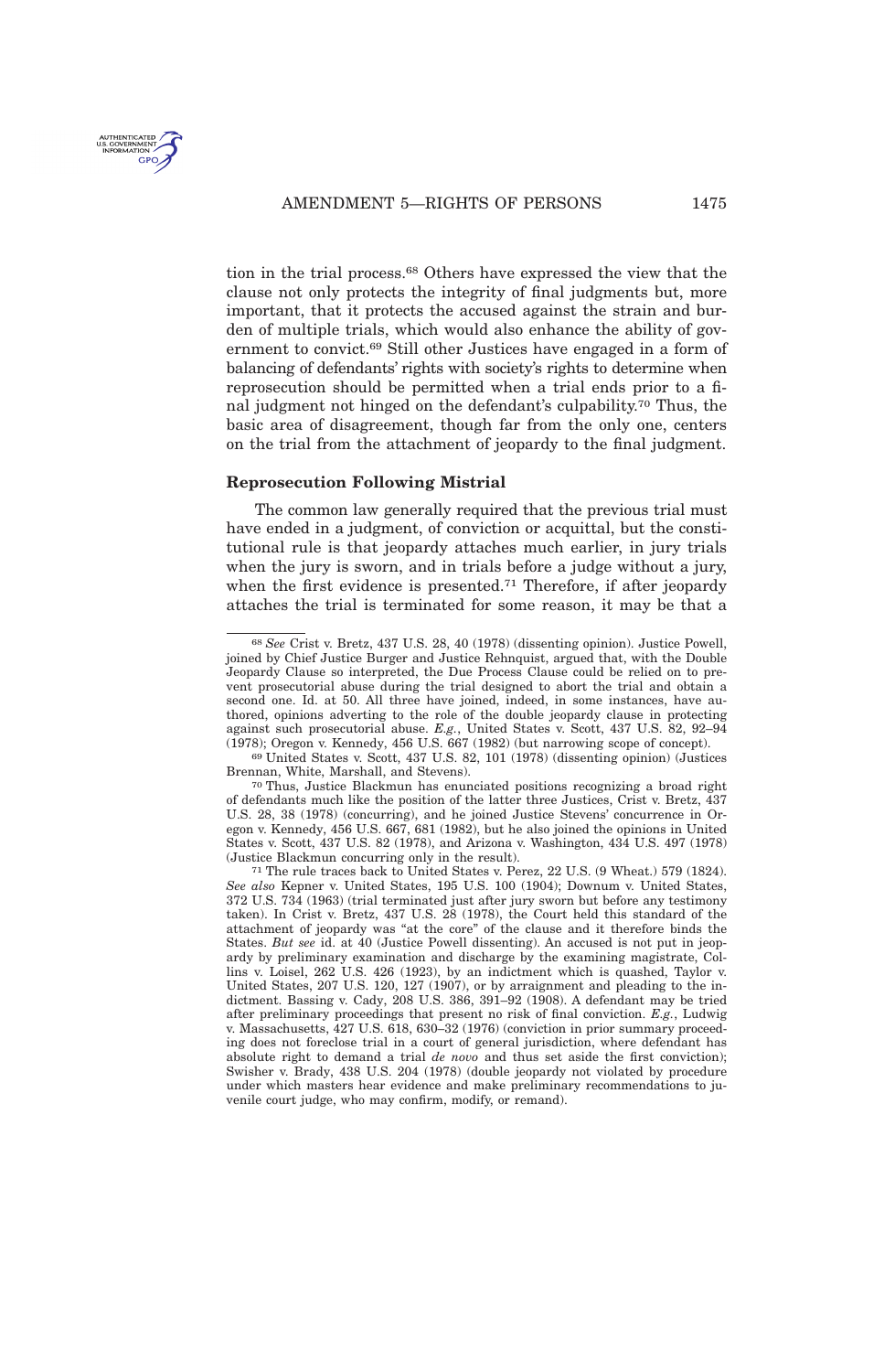

second trial, even if the termination was erroneous, is barred.<sup>72</sup> The reasons the Court has given for fixing the attachment of jeopardy at a point prior to judgment and thus making some terminations of trials before judgment final insofar as the defendant is concerned is that a defendant has a "valued right to have his trial completed by a particular tribunal." <sup>73</sup> The reason that the defendant's right is so "valued" is that he has a legitimate interest in completing the trial "once and for all" and "conclud[ing] his confrontation with society," <sup>74</sup> so as to be spared the expense and ordeal of repeated trials, the anxiety and insecurity of having to live with the possibility of conviction, and the possibility that the prosecution may strengthen its case with each try as it learns more of the evidence and of the nature of the defense.<sup>75</sup> These reasons both inform the determination when jeopardy attaches and the evaluation of the permissibility of retrial depending upon the reason for a trial's premature termination.

A second trial may be permitted where a mistrial is the result of "manifest necessity," <sup>76</sup> as when, for example, the jury cannot reach a verdict <sup>77</sup> or circumstances plainly prevent the continuation of the trial.<sup>78</sup> The question of whether there is double jeopardy becomes more difficult, however, when the doctrine of "manifest necessity" is called upon to justify a second trial following a mistrial granted by the trial judge because of some event within the prosecutor's con-

73 Wade v. Hunter, 336 U.S. 684, 689 (1949).

74 United States v. Jorn, 400 U.S. 470, 486 (1971) (plurality opinion).

75 Arizona v. Washington, 434 U.S. 497, 503–05 (1978); Crist v. Bretz, 437 U.S. 28, 35–36 (1978). *See* Westen & Drubel, *Toward a General Theory of Double Jeopardy*, 1978 SUP. CT. REV. 81, 86–97.

76 United States v. Perez, 22 U.S. (9 Wheat.) 579, 580 (1824).

77 United States v. Perez, 22 U.S. (9 Wheat.) 579 (1824); Logan v. United States, 144 U.S. 263 (1892). *See* Renico v. Lett, 559 U.S. \_\_\_, No. 09–338, slip op. (2010) (in a habeas review case, discussing the broad deference given to trial judge's decision to declare a mistrial because of jury deadlock). *See also*, Yeager v. United States, 557 U.S. \_\_\_, No. 08–67, slip op. at 7 (2009); Blueford v. Arkansas, 566 U.S. \_\_\_, No. 10–1320, slip op. (2012) (reprosecution for a greater offense allowed following jury deadlock on a lesser included offense).

78 Simmons v. United States, 142 U.S. 148 (1891) (juror's impartiality became questionable during trial); Thompson v. United States, 155 U.S. 271 (1884) (discovery during trial that one of the jurors had served on the grand jury that had indicted defendant and was therefore disqualified); Wade v. Hunter, 336 U.S. 684 (1949) (court-martial discharged because enemy advancing on site).

<sup>72</sup> *Cf.* United States v. Jorn, 400 U.S. 470 (1971); Downum v. United States, 372 U.S. 734 (1963). "Even if the first trial is not completed, a second prosecution may be grossly unfair. It increases the financial and emotional burden on the accused, prolongs the period in which he is stigmatized by an unresolved accusation of wrongdoing, and may even enhance the risk that an innocent defendant may be convicted. The danger of such unfairness to the defendant exists whenever a trial is aborted before it is completed. Consequently, as a general rule, the prosecutor is entitled to one, and only one, opportunity to require an accused to stand trial." Arizona v. Washington, 434 U.S. 497, 503–05 (1978).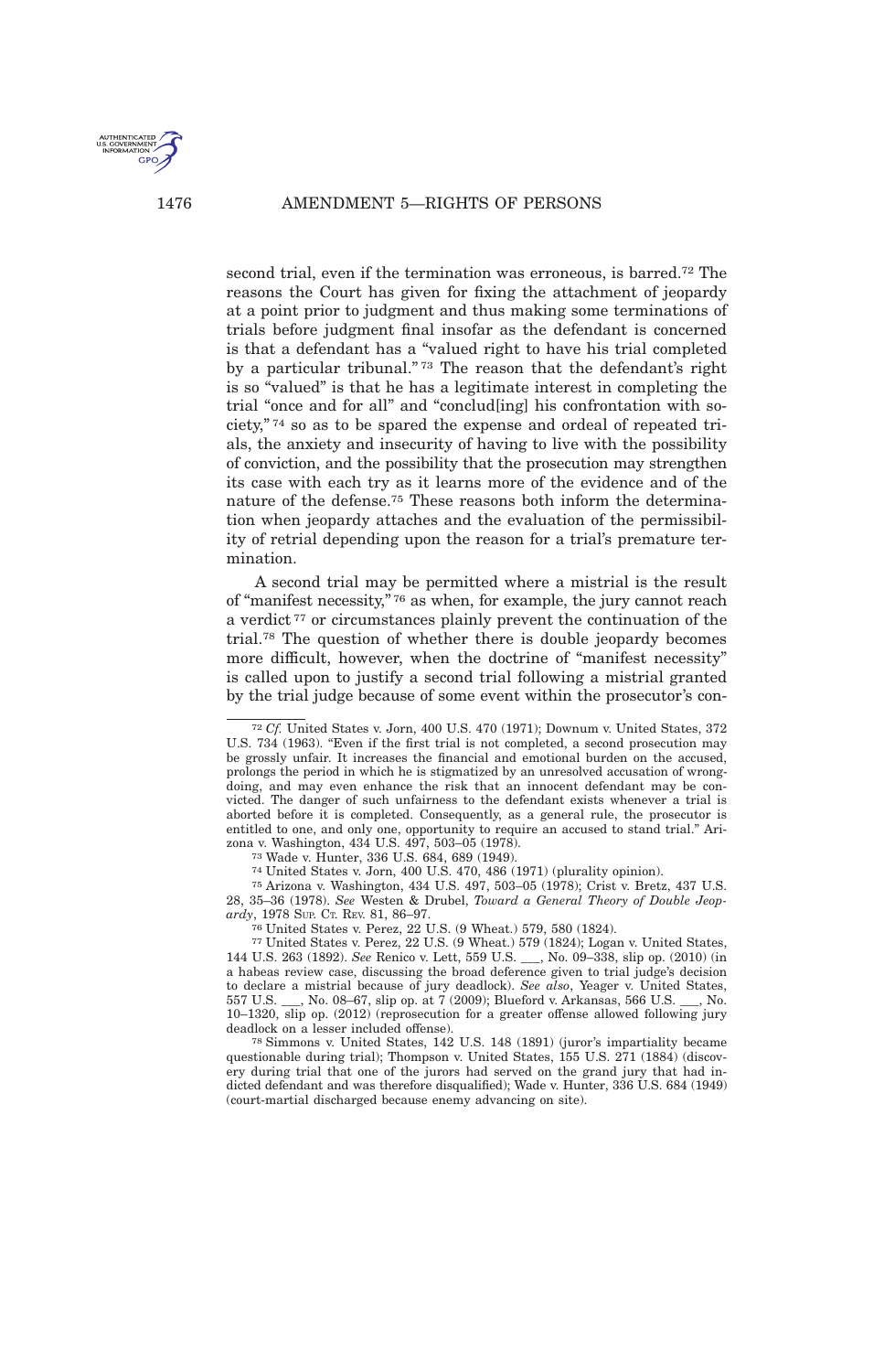

trol or because of prosecutorial misconduct or because of error or abuse of discretion by the judge himself. There must ordinarily be a balancing of the defendant's right in having the trial completed against the public interest in fair trials designed to end in just judgments.<sup>79</sup> Thus, when, after jeopardy attached, a mistrial was granted because of a defective indictment, the Court held that retrial was not barred; a trial judge "properly exercises his discretion" in cases in which an impartial verdict cannot be reached or in which a verdict on conviction would have to be reversed on appeal because of an obvious error. "If an error could make reversal on appeal a certainty, it would not serve 'the ends of public justice' to require that the government proceed with its proof when, if it succeeded before the jury, it would automatically be stripped of that success by an appellate court."<sup>80</sup> On the other hand, when, after jeopardy attached, a prosecutor successfully moved for a mistrial because a key witness had inadvertently not been served and could not be found, the Court held a retrial barred, because the prosecutor knew prior to the selection and swearing of the jury that the witness was unavailable.<sup>81</sup> Although this case appeared to establish the principle that an error of the prosecutor or of the judge leading to a mistrial could not constitute a "manifest necessity" for terminating the trial, *Somerville* distinguished and limited *Downum* to situations in which the error lends itself to prosecutorial manipulation, in being the sort of instance that the prosecutor could use to abort a trial that was not proceeding successfully and obtain a new trial that would be to his advantage.<sup>82</sup>

Another kind of case arises when the prosecutor moves for mistrial because of prejudicial misconduct by the defense. In *Arizona v. Washington*, <sup>83</sup> defense counsel in his opening statement made prejudicial comments about the prosecutor's past conduct, and the prosecutor's motion for a mistrial was granted over defendant's objections. The Court ruled that retrial was not barred by double jeopardy. Granting that in a strict, literal sense, mistrial was not "necessary" because the trial judge could have given limiting instructions to the jury, the Court held that the highest degree of respect should be given to the trial judge's evaluation of the likelihood of the impairment of the impartiality of one or more jurors. As long as sup-

<sup>79</sup> Illinois v. Somerville, 410 U.S. 458, 463 (1973).

<sup>80</sup> 410 U.S. at 464.

<sup>81</sup> Downum v. United States, 372 U.S. 734 (1963).

<sup>82</sup> Illinois v. Somerville, 410 U.S. 458, 464–65, 468–69 (1973).

<sup>83</sup> 434 U.S. 497 (1978).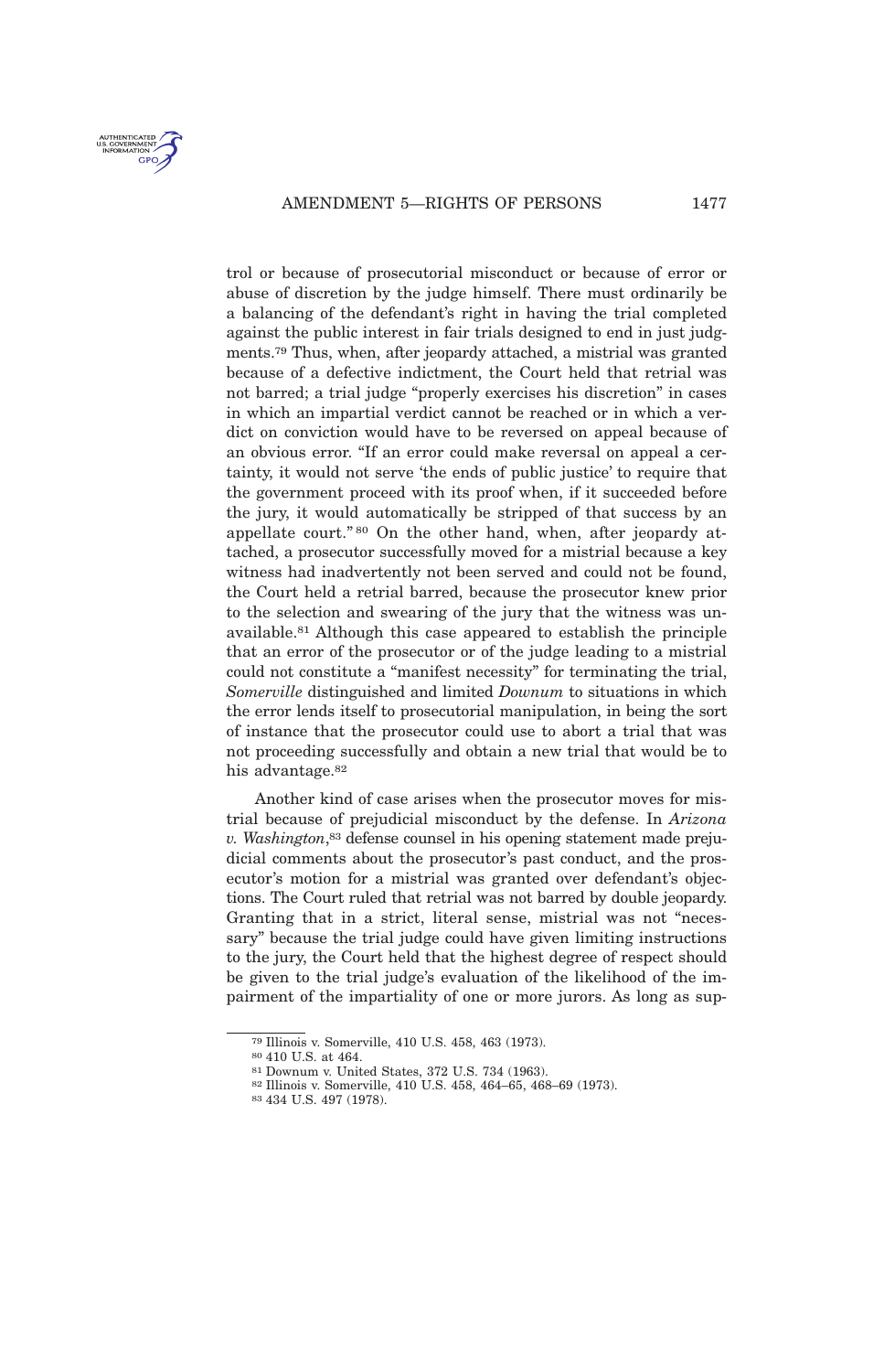port for a mistrial order can be found in the trial record, no specific statement of "manifest necessity" need be made by the trial judge.<sup>84</sup>

Emphasis upon the trial judge's discretion has an impact upon the cases in which it is the judge's error, in granting *sua sponte* a mistrial or granting the prosecutor's motion. The cases are in doctrinal disarray. Thus, in *Gori v. United States*, <sup>85</sup> the Court permitted retrial of the defendant when the trial judge had, on his own motion and with no indication of the wishes of defense counsel, declared a mistrial because he thought the prosecutor's line of questioning was intended to expose the defendant's criminal record, which would have constituted prejudicial error. Although the Court thought that the judge's action was an abuse of discretion, it approved retrial on the grounds that the judge's decision had been taken for defendant's benefit. This rationale was disapproved in the next case, in which the trial judge discharged the jury erroneously and in abuse of his discretion, because he disbelieved the prosecutor's assurance that certain witnesses had been properly apprised of their constitutional rights.<sup>86</sup> Refusing to permit retrial, the Court observed that the "doctrine of manifest necessity stands as a command to trial judges not to foreclose the defendant's option [to go to the first jury and perhaps obtain an acquittal] until a scrupulous exercise of judicial discretion leads to the conclusion that the ends of public justice would not be served by a continuation of the proceedings." <sup>87</sup> The later cases appear to accept *Jorn* as an example of a case where the trial judge "acts irrationally or irresponsibly." But if the trial judge acts deliberately, giving prosecution and defense the opportunity to explain their positions, and according respect to defendant's interest in concluding the matter before the one jury, then he is

<sup>84</sup> "Manifest necessity" characterizes the burden the prosecutor must shoulder in justifying retrial. 434 U.S. at 505–06. But "necessity" cannot be interpreted literally; it means rather a "high degree" of necessity, and some instances, such as hung juries, easily meet that standard. Id. at 506–07. In a situation like that presented in this case, great deference must be paid to the trial judge's decision because he was in the best position to determine the extent of the possible bias, having observed the jury's response, and to respond by the course he deems best suited to deal with it. Id. at 510–14. Here, "the trial judge acted responsibly and deliberately, and accorded careful consideration to respondent's interest in having the trial concluded in a single proceeding. . . . [H]e exercised 'sound discretion.' . . . " Id. at 516.

<sup>85</sup> 367 U.S. 364 (1961). *See also* United States v. Tateo, 377 U.S. 463 (1964) (reprosecution permitted after the setting aside of a guilty plea found to be involuntary because of coercion by the trial judge).

<sup>86</sup> United States v. Jorn, 400 U.S. 470, 483 (1971).

<sup>87</sup> 400 U.S. at 485. The opinion of the Court was by a plurality of four, but two other Justices joined it after first arguing that jurisdiction was lacking to hear the government's appeal.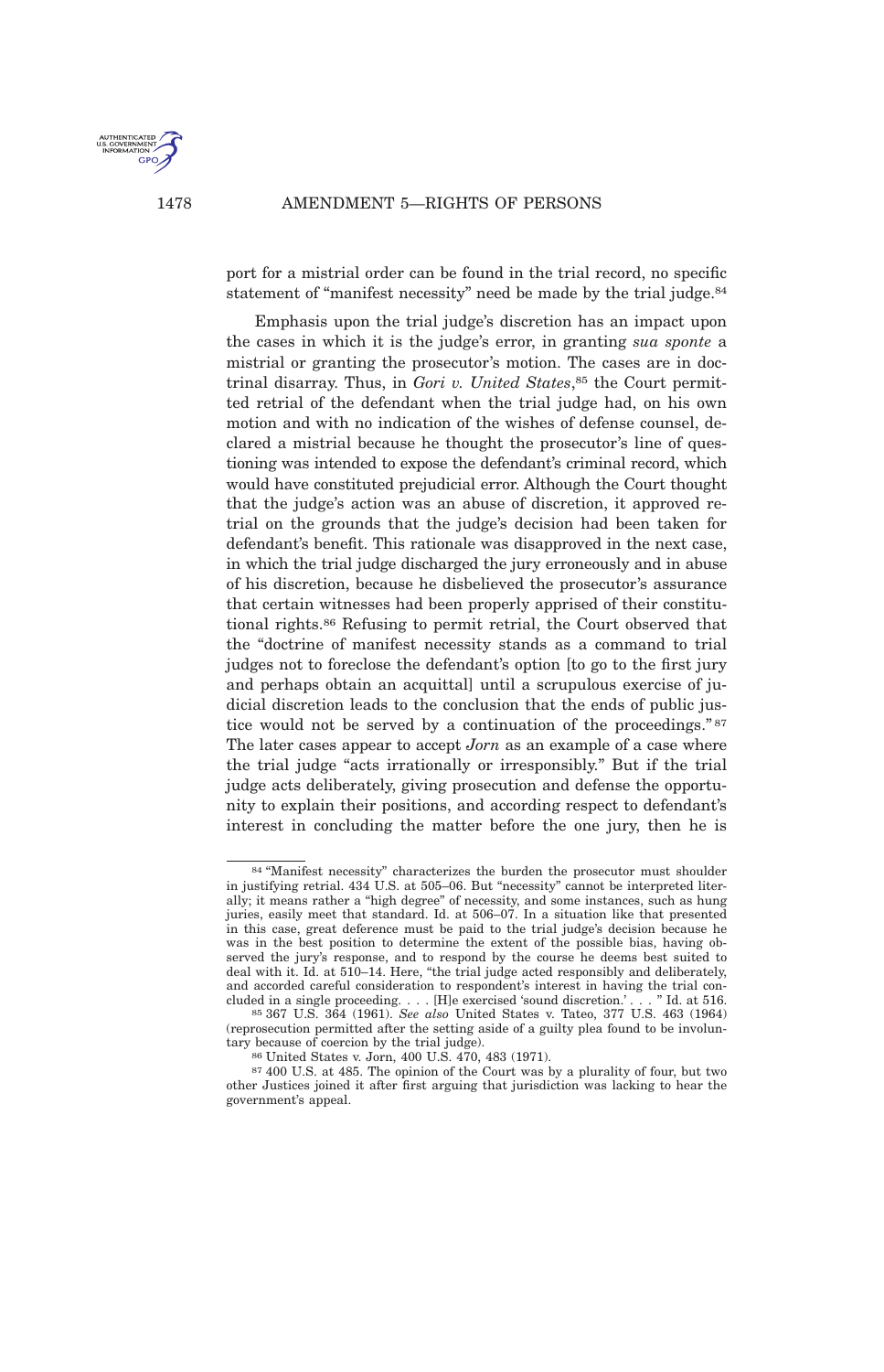

entitled to deference. This approach perhaps rehabilitates the result if not the reasoning in *Gori* and maintains the result and much of the reasoning of *Jorn*. 88

Of course, "a motion by the defendant for mistrial is ordinarily assumed to remove any barrier to reprosecution, even if the defendant's motion is necessitated by a prosecutorial or judicial error." 89 "Such a motion by the defendant is deemed to be a deliberate election on his part to forgo his valued right to have his guilt or innocence determined before the first trier of fact." <sup>90</sup> In *United States v. Dinitz*, <sup>91</sup> the trial judge had excluded defendant's principal attorney for misbehavior and had then given defendant the option of recess while he appealed the exclusion, a mistrial, or continuation with an assistant defense counsel. Holding that the defendant could be retried after he chose a mistrial, the Court reasoned that, although the exclusion might have been in error, it was not done in bad faith to goad the defendant into requesting a mistrial or to prejudice his prospects for acquittal. The defendant's choice, even though difficult, to terminate the trial and go on to a new trial should be respected and a new trial not barred. To hold otherwise would necessitate requiring the defendant to shoulder the burden and anxiety of proceeding to a probable conviction followed by an appeal, which if successful would lead to a new trial, and neither the public interest nor the defendant's interests would thereby be served.

But the Court has also reserved the possibility that the defendant's motion might be necessitated by prosecutorial or judicial overreaching motivated by bad faith or undertaken to harass or prejudice, and in those cases retrial would be barred. It was unclear what prosecutorial or judicial misconduct would constitute such overreaching,<sup>92</sup> but, in *Oregon v. Kennedy*, <sup>93</sup> the Court adopted a narrow "intent" test, so that "[o]nly where the governmental conduct in question is intended to 'goad' the defendant into moving for a mistrial

89 United States v. Jorn, 400 U.S. 470, 485 (1971) (plurality opinion).

<sup>88</sup> Arizona v. Washington, 434 U.S. 497, 514, 515–16 (1978). *See also* Illinois v. Somerville, 410 U.S. 458, 462, 465–66, 469–71 (1973) (discussing *Gori* and *Jorn*.)

<sup>90</sup> United States v. Scott, 437 U.S. 82, 93 (1978).

<sup>91</sup> 424 U.S. 600 (1976). *See also* Lee v. United States, 432 U.S. 23 (1977) (defendant's motion to dismiss because the information was improperly drawn made after opening statement and renewed at close of evidence was functional equivalent of mistrial and when granted did not bar retrial, Court emphasizing that defendant by his timing brought about foreclosure of opportunity to stay before the same trial).

<sup>92</sup> *Compare* United States v. Dinitz, 424 U.S. 600, 611 (1976), *with* United States v. Tateo, 377 U.S. 463, 468 n.3 (1964).

<sup>93</sup> 456 U.S. 667, 676 (1982). The Court thought a broader standard requiring an evaluation of whether acts of the prosecutor or the judge prejudiced the defendant would be unmanageable and would be counterproductive because courts would be loath to grant motions for mistrials knowing that reprosecution would be barred. Id. at 676–77. The defendant had moved for mistrial after the prosecutor had asked a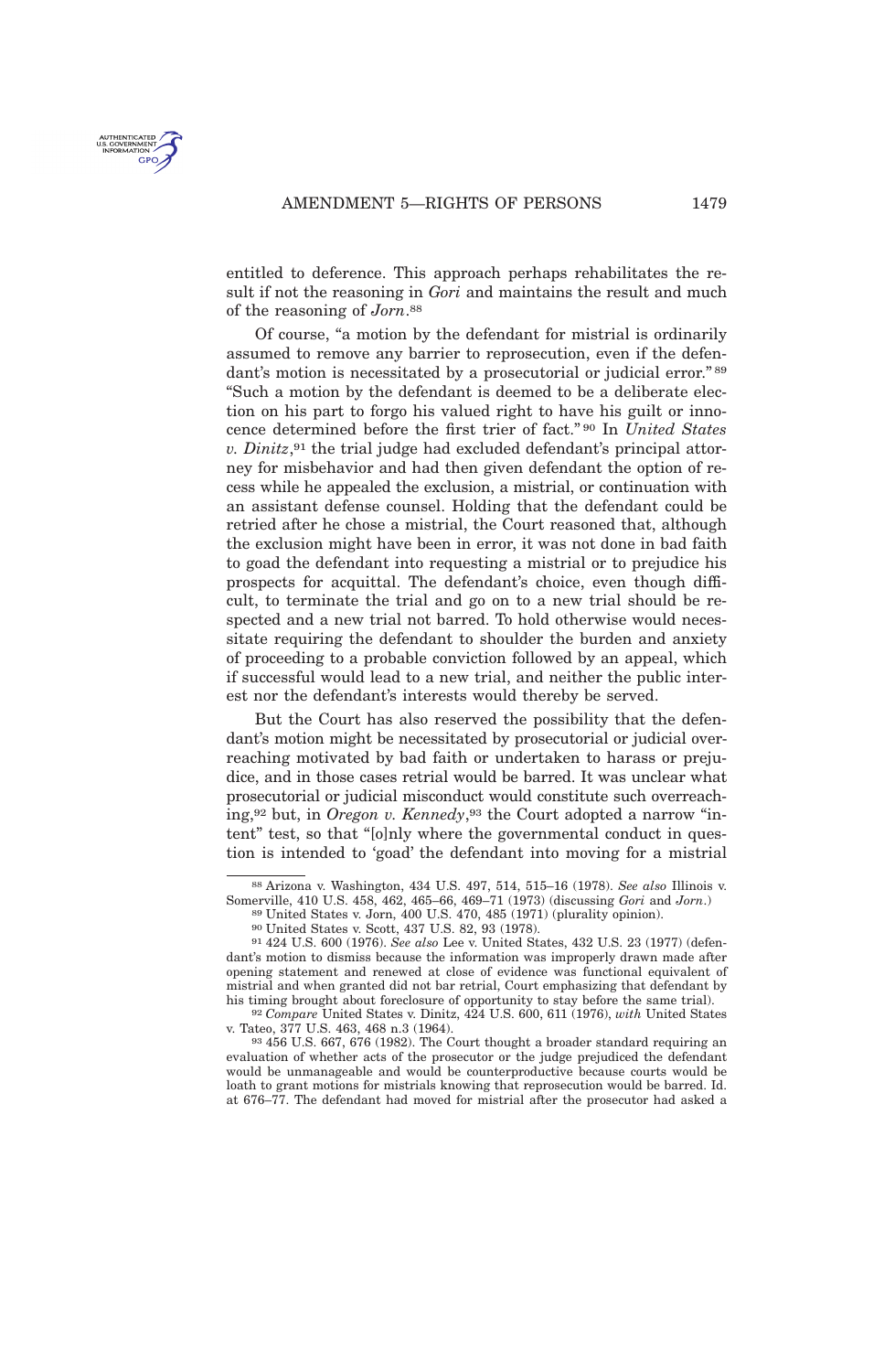<span id="page-19-0"></span>

may a defendant raise the bar of double jeopardy to a second trial after having succeeded in aborting the first on his own motion." Therefore, ordinarily, a defendant who moves for or acquiesces in a mistrial is bound by his decision and may be required to stand for retrial.

#### **Reprosecution Following Acquittal**

That a defendant may not be retried following an acquittal is "the most fundamental rule in the history of double jeopardy jurisprudence." <sup>94</sup> "[T]he law attaches particular significance to an acquittal. To permit a second trial after an acquittal, however mistaken the acquittal may have been, would present an unacceptably high risk that the Government, with its vastly superior resources, might wear down the defendant so that 'even though innocent he may be found guilty.<sup>" 95</sup> Thus, an acquittal resting on the trial judge's misreading of an offense precludes further prosecution.<sup>96</sup> Although in other areas of double jeopardy doctrine consideration is given to the public-safety interest in having a criminal trial proceed to an errorfree conclusion, no such balancing of interests is permitted with respect to acquittals, "no matter how erroneous," no matter even if they were "egregiously erroneous." <sup>97</sup>

The acquittal being final, there is no governmental appeal constitutionally possible from such a judgment. This was firmly established in *Kepner v. United States*, <sup>98</sup> which arose under a Philippines appeals system in which the appellate court could make an independent review of the record, set aside the trial judge's deci-

96 Evans v. Michigan, 568 U.S. \_\_\_, No. 11–1327, slip op. (2013) (acquittal after judge ruled the prosecution failed to prove that a burned building was not a dwelling, but such proof was not legally required for the arson offense charged).

key witness a prejudicial question. Four Justices concurred, noting that the question did not constitute overreaching or harassment and objecting both to the Court's reaching the broader issue and to its narrowing the exception. Id. at 681.

<sup>94</sup> United States v. Martin Linen Supply Co., 430 U.S. 564, 571 (1977).

<sup>95</sup> United States v. Scott, 437 U.S. 82, 91 (1978) (quoting Green v. United States, 355 U.S. 184, 188 (1957)). For the conceptually related problem of trial for a "separate" offense arising out of the same "transaction," *see* discussion under "The 'Same Transaction' Problem," *infra*.

<sup>97</sup> Burks v. United States, 437 U.S. 1, 16 (1978); Fong Foo v. United States, 369 U.S. 141, 143 (1962). For evaluation of those interests of the defendant that might support the absolute rule of finality, and rejection of all such interests save the right of the jury to acquit against the evidence and the trial judge's ability to temper legislative rules with leniency, *see* Westen & Drubel, *Toward a General Theory of Double Jeopardy*, 1978 Sup. Cr. REV. 81, 122-37.

<sup>98</sup> 195 U.S. 100 (1904). The case interpreted not the constitutional provision but a statutory provision extending double jeopardy protection to the Philippines. The Court has described the case, however, as correctly stating constitutional principles. *See, e.g.*, United States v. Wilson, 420 U.S. 332, 346 n.15 (1975); United States v. DiFrancesco, 449 U.S. 117, 113 n.13 (1980).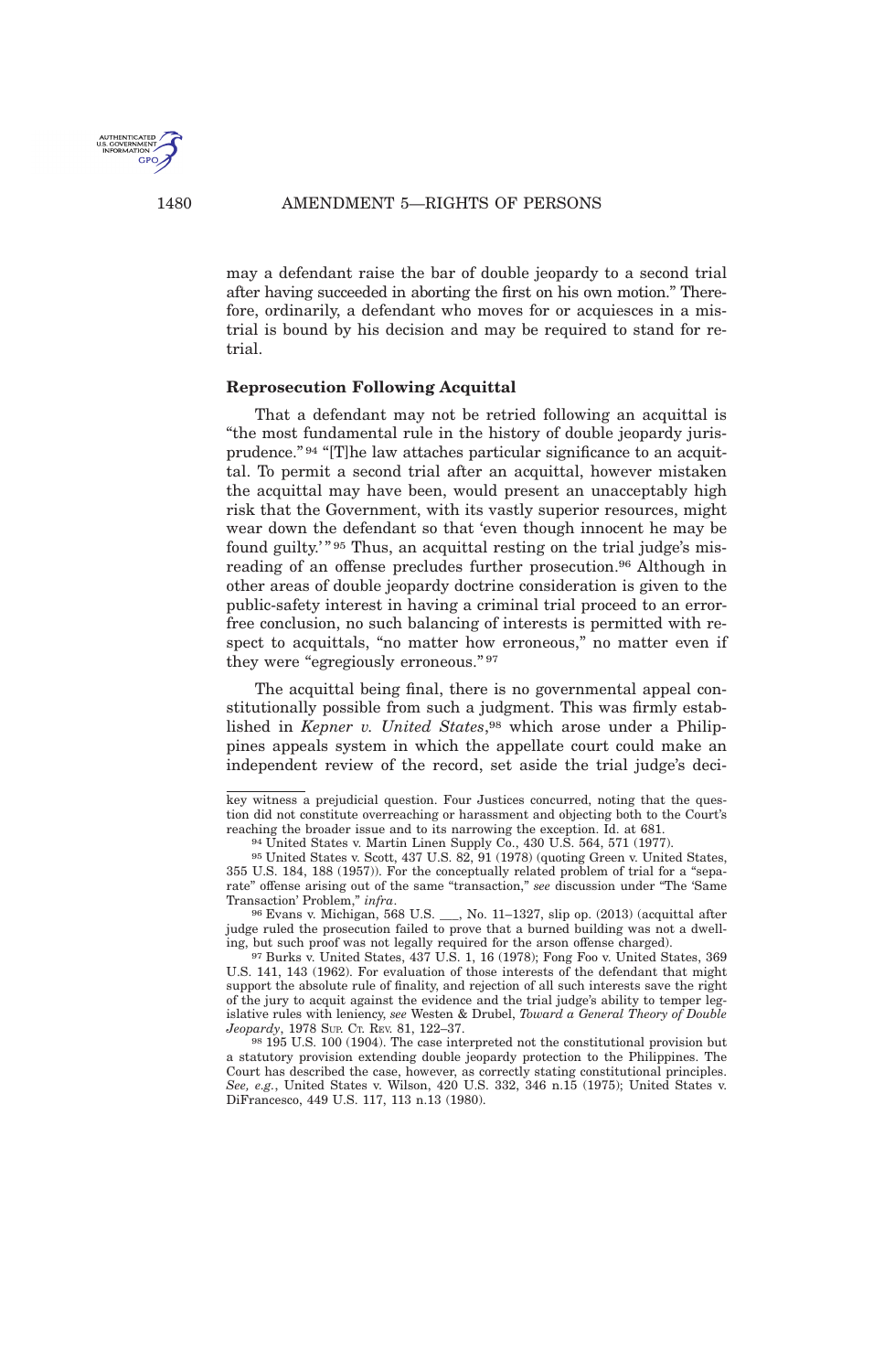<span id="page-20-0"></span>

sion, and enter a judgment of conviction.<sup>99</sup> Previously, under the Due Process Clause, there was no barrier to state provision for prosecutorial appeals from acquittals.<sup>100</sup> But there are instances in which the trial judge will dismiss the indictment or information without intending to acquit or in circumstances in which retrial would not be barred, and the prosecution, of course, has an interest in seeking on appeal to have errors corrected. Until 1971, however, the law providing for federal appeals was extremely difficult to apply and insulated from review many purportedly erroneous legal rulings,<sup>101</sup> but in that year Congress enacted a new statute permitting appeals in all criminal cases in which indictments are dismissed, except in those cases in which the Double Jeopardy Clause prohibits further prosecution.<sup>102</sup> In part because of the new law, the Court has dealt in recent years with a large number of problems in this area.

*Acquittal by Jury.*—Little or no controversy accompanies the rule that once a jury has acquitted a defendant, government may not, through appeal of the verdict or institution of a new prosecution, place the defendant on trial again.<sup>103</sup> Thus, the Court early held that, when the results of a trial are set aside because the first

<sup>99</sup> In dissent, Justice Holmes, joined by three other Justices, propounded a theory of "continuing jeopardy," so that until the case was finally concluded one way or another, through judgment of conviction or acquittal, and final appeal, there was no second jeopardy no matter how many times a defendant was tried. 195 U.S. at 134. The Court has numerous times rejected any concept of "continuing jeopardy." *E.g.*, Green v. United States, 355 U.S. 184, 192 (1957); United States v. Wilson, 420 U.S. 332, 351–53 (1975); Breed v. Jones, 421 U.S. 519, 533–35 (1975).

<sup>100</sup> Palko v. Connecticut, 302 U.S. 319 (1937). *Palko* is no longer viable. *Cf.* Greene v. Massey, 437 U.S. 19 (1978).

<sup>101</sup> The Criminal Appeals Act of 1907, 34 Stat. 1246, was "a failure . . . , a most unruly child that has not improved with age." United States v. Sisson, 399 U.S. 267, 307 (1970). *See also* United States v. Oppenheimer, 242 U.S. 85 (1916); Fong Foo v. United States, 369 U.S. 141 (1962).

<sup>102</sup> Title III of the Omnibus Crime Control Act, Pub. L. 91–644, 84 Stat. 1890, 18 U.S.C. § 3731. Congress intended to remove all statutory barriers to governmental appeal and to allow appeals whenever the Constitution would permit, so that interpretation of the statute requires constitutional interpretation as well. United States v. Wilson, 420 U.S. 332, 337 (1974). *See* Sanabria v. United States, 437 U.S. 54, 69 n.23 (1978), and id. at 78 (Justice Stevens concurring).

<sup>103</sup> What constitutes a jury acquittal may occasionally be uncertain. In Blueford v. Arkansas, 566 U.S. \_\_\_, No. 10–1320, slip op. (2012), the defendant was charged with capital murder in an "acquittal-first" jurisdiction, in which the jury must unanimously agree that a defendant is not guilty of a greater offense before it may begin to consider a lesser included offense. After several hours of deliberations, the foreperson of the jury stated in open court that the jury was unanimously against conviction for capital murder and the lesser included offense of first degree murder, but was deadlocked on manslaughter, the next lesser included offense. After further deliberations, the judge declared a mistrial because of a hung jury. Six Justices of the Court subsequently held that the foreperson's statement on capital murder and first de-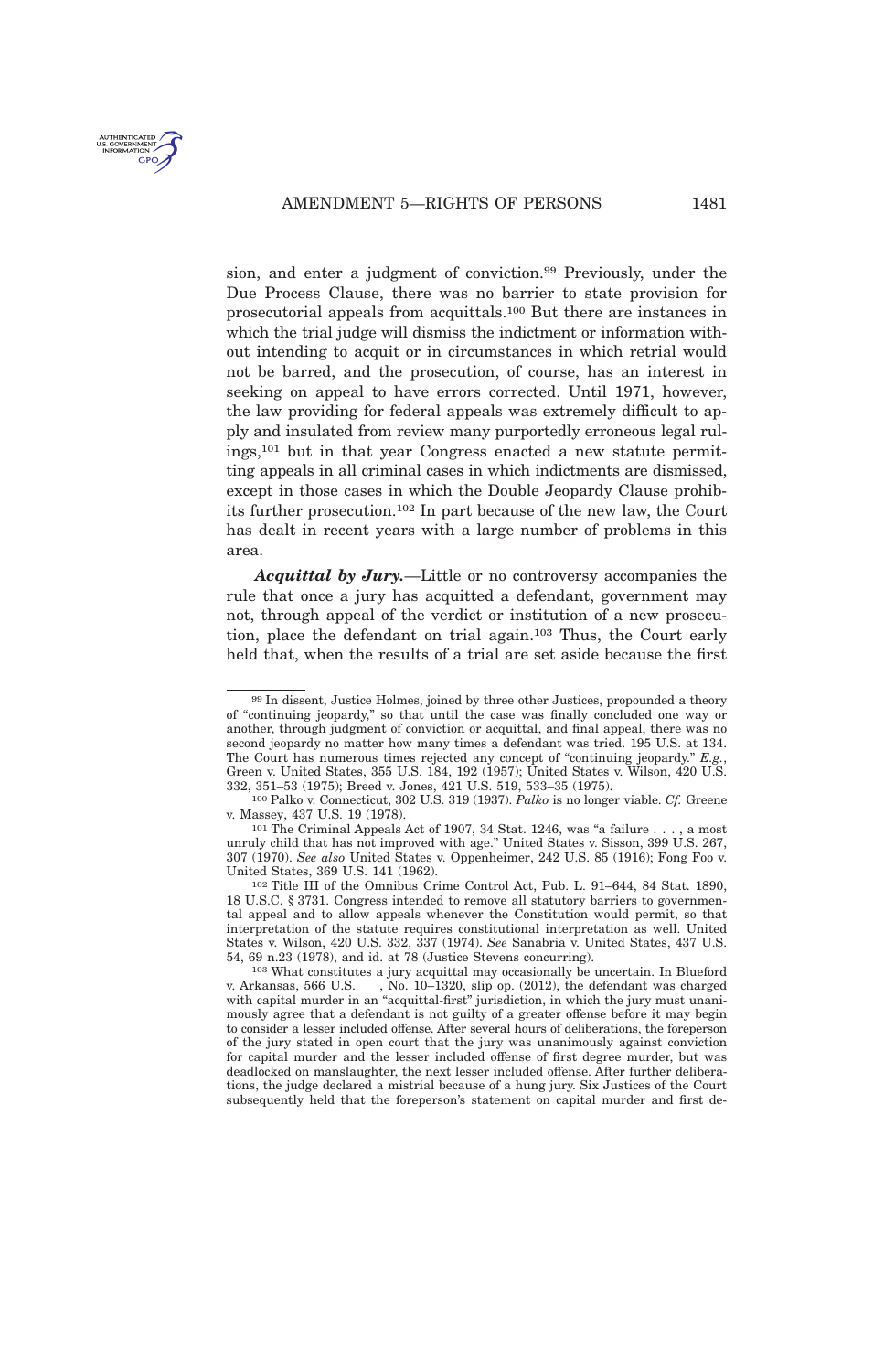

<span id="page-21-0"></span>

indictment was invalid or for some reason the trial's results were voidable, a judgment of acquittal must nevertheless remain undisturbed.<sup>104</sup>

*Acquittal by the Trial Judge.*—When a trial judge acquits a defendant, that action concludes the matter to the same extent that acquittal by jury verdict does.<sup>105</sup> There is no possibility of retrial for the same offense.<sup>106</sup> But it may be difficult at times to determine whether the trial judge's action was in fact an acquittal or whether it was a dismissal or some other action, which the prosecution may be able to appeal or the judge may be able to reconsider.<sup>107</sup> The question is "whether the ruling of the judge, whatever its label, actually represents a resolution, correct or not, of some or all of the factual elements of the offense charged." <sup>108</sup> Thus, an appeal by the government was held barred in a case in which the deadlocked jury had been discharged, and the trial judge had granted the defendant's motion for a judgment of acquittal under the appro-

106 In Fong Foo v. United States, 369 U.S. 141 (1962), the Court acknowledged that the trial judge's action in acquitting was "based upon an egregiously erroneous foundation," but it was nonetheless final and could not be reviewed. Id. at 143.

107 As a general rule a state may prescribe that a judge's midtrial determination of the sufficiency of the prosecution's proof may be reconsidered. Smith v. Massachusetts, 543 U.S. 462 (2005) (Massachusetts had not done so, however, so the judge's midtrial acquittal on one of three counts became final for double jeopardy purposes when the prosecution rested its case).

108 United States v. Martin Linen Supply Co., 430 U.S. 564, 571 (1977).

gree murder lacked the necessary finality of an acquittal, and found that Double Jeopardy did not bar a subsequent prosecution for those crimes. Three dissenting Justices held that Double Jeopardy required a partial verdict of acquittal on the greater offenses under the circumstances.

In Schiro v. Farley, 510 U.S. 222 (1994), the Court ruled that a jury's action in leaving the verdict sheet blank on all but one count did not amount to an acquittal on those counts, and that consequently conviction on the remaining count, alleged to be duplicative of one of the blank counts, could not constitute double jeopardy. In any event, the Court added, no successive prosecution violative of double jeopardy could result from an initial sentencing proceeding in the course of an initial prosecution.

<sup>104</sup> In United States v. Ball, 163 U.S. 662 (1896), three defendants were placed on trial, Ball was acquitted and the other two were convicted, the two appealed and obtained a reversal on the ground that the indictment had been defective, and all three were again tried and all three were convicted. Ball's conviction was set aside as violating the clause; the trial court's action was not void but only voidable, and Ball had taken no steps to void it while the government could not take such action. Similarly, in Benton v. Maryland, 395 U.S. 784 (1969), the defendant was convicted of burglary but acquitted of larceny; the conviction was set aside on his appeal because the jury had been unconstitutionally chosen. He was again tried and convicted of both burglary and larceny, but the larceny conviction was held to violate the Double Jeopardy Clause. On the doctrine of "constructive acquittals" by conviction of a lesser included offense, *see* discussion *infra* under "Reprosecution After Reversal on Defendant's Appeal."

<sup>105</sup> United States v. Martin Linen Supply Co., 430 U.S. 564, 570–72 (1977); Sanabria v. United States, 437 U.S. 54, 63–65 (1978); Finch v. United States, 433 U.S. 676 (1977).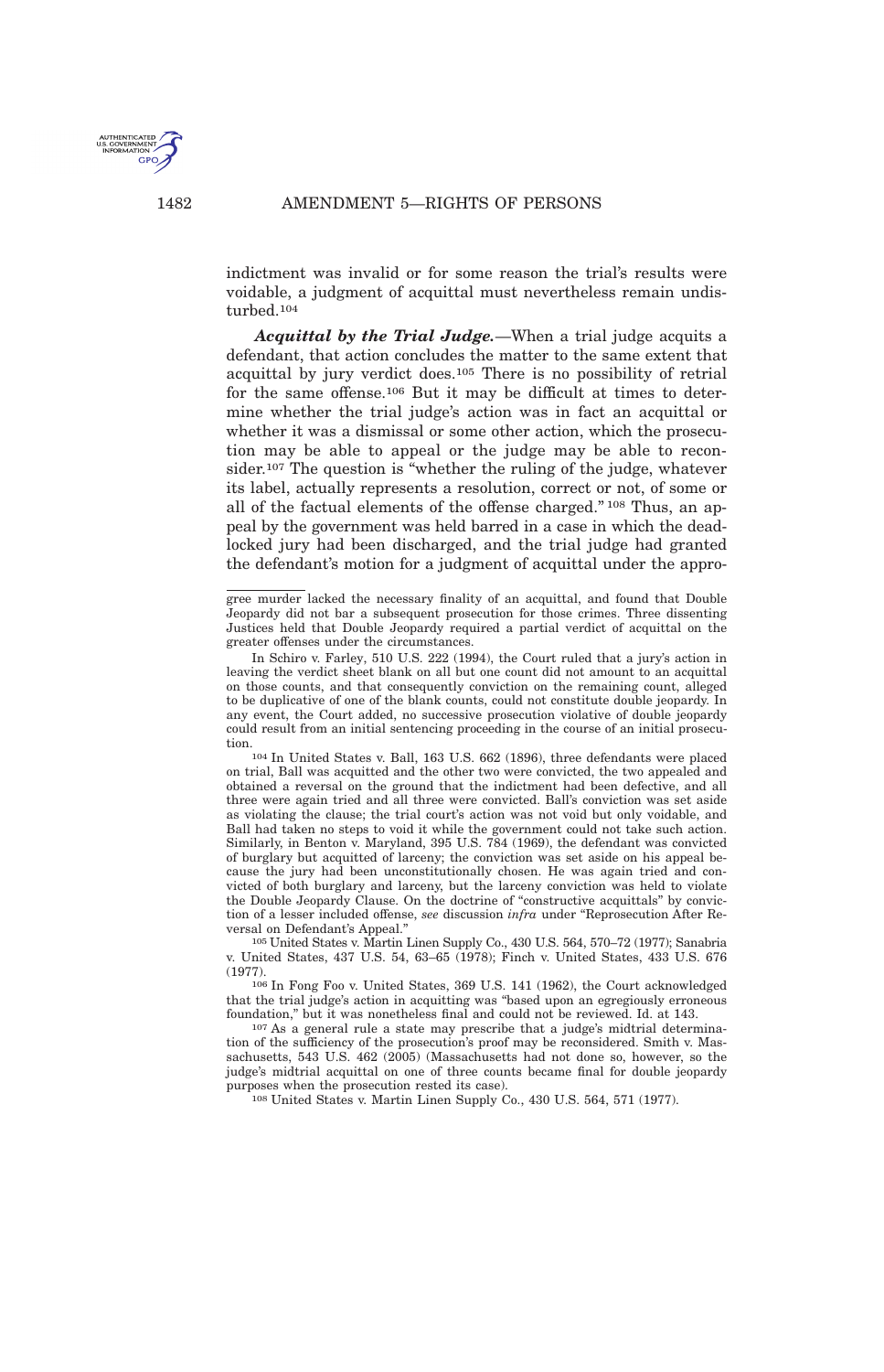<span id="page-22-0"></span>

priate federal rule, explicitly based on the judgment that the government had not proved facts constituting the offense.<sup>109</sup> Even if, as happened in *Sanabria v. United States*, <sup>110</sup> the trial judge erroneously excludes evidence and then acquits on the basis that the remaining evidence is insufficient to convict, the judgment of acquittal produced thereby is final and unreviewable.<sup>111</sup>

Some limited exceptions exist with respect to the finality of trial judge acquittal. First, because a primary purpose of the Due Process Clause is the prevention of successive trials and not of prosecution appeals *per se*, it is apparently the case that, if the trial judge permits the case to go to the jury, which convicts, and the judge thereafter enters a judgment of acquittal, even one founded upon his belief that the evidence does not establish guilt, the prosecution may appeal, because the effect of a reversal would be not a new trial but reinstatement of the jury's verdict and the judgment thereon.<sup>112</sup> Second, if the trial judge enters or grants a motion of acquittal, even one based on the conclusion that the evidence is insufficient to convict, then the prosecution may appeal if jeopardy had not yet attached in accordance with the federal standard.<sup>113</sup>

*Trial Court Rulings Terminating Trial Before Verdict.*— If, after jeopardy attaches, a trial judge grants a motion for mistrial, ordinarily the defendant is subject to retrial; <sup>114</sup> if, after jeopardy attaches, but before a jury conviction occurs, the trial judge acquits, perhaps on the basis that the prosecution has presented insufficient evidence or that the defendant has proved a requisite

111 *See also* Smith v. Massachusetts, 543 U.S. 462 (2005) (acquittal based on erroneous interpretation of precedent).

<sup>109</sup> 430 U.S. at 570–76. *See also* United States v. Scott, 437 U.S. 82, 87–92 (1978); Smalis v. Pennsylvania, 476 U.S. 140 (1986) (demurrer sustained on basis of insufficiency of evidence is acquittal).

<sup>110</sup> 437 U.S. 54 (1978).

<sup>112</sup> In United States v. Wilson, 420 U.S. 332 (1975), following a jury verdict to convict, the trial judge granted defendant's motion to dismiss on the ground of prejudicial delay, not a judgment of acquittal; the Court permitted a government appeal because reversal would have resulted in reinstatement of the jury's verdict, not in a retrial. In United States v. Jenkins, 420 U.S. 358, 365 (1975), the Court assumed, on the basis of *Wilson*, that a trial judge's acquittal of a defendant following a jury conviction could be appealed by the government because, again, if the judge's decision were set aside there would be no further proceedings at trial. In overruling *Jenkins* in United States v. Scott, 437 U.S. 82 (1978), the Court noted the assumption and itself assumed that a judgment of acquittal bars appeal only when a second trial would be necessitated by reversal. Id. at 91 n.7.

<sup>113</sup> Serfass v. United States, 420 U.S. 377 (1975) (after request for jury trial but before attachment of jeopardy judge dismissed indictment because of evidentiary insufficiency; appeal allowed); United States v. Sanford, 429 U.S. 14 (1976) (judge granted mistrial after jury deadlock, then four months later dismissed indictment for insufficient evidence; appeal allowed, because granting mistrial had returned case to pretrial status).

<sup>114</sup> *See* "Reprosecution After Reversal on Defendant's Appeal," *supra*.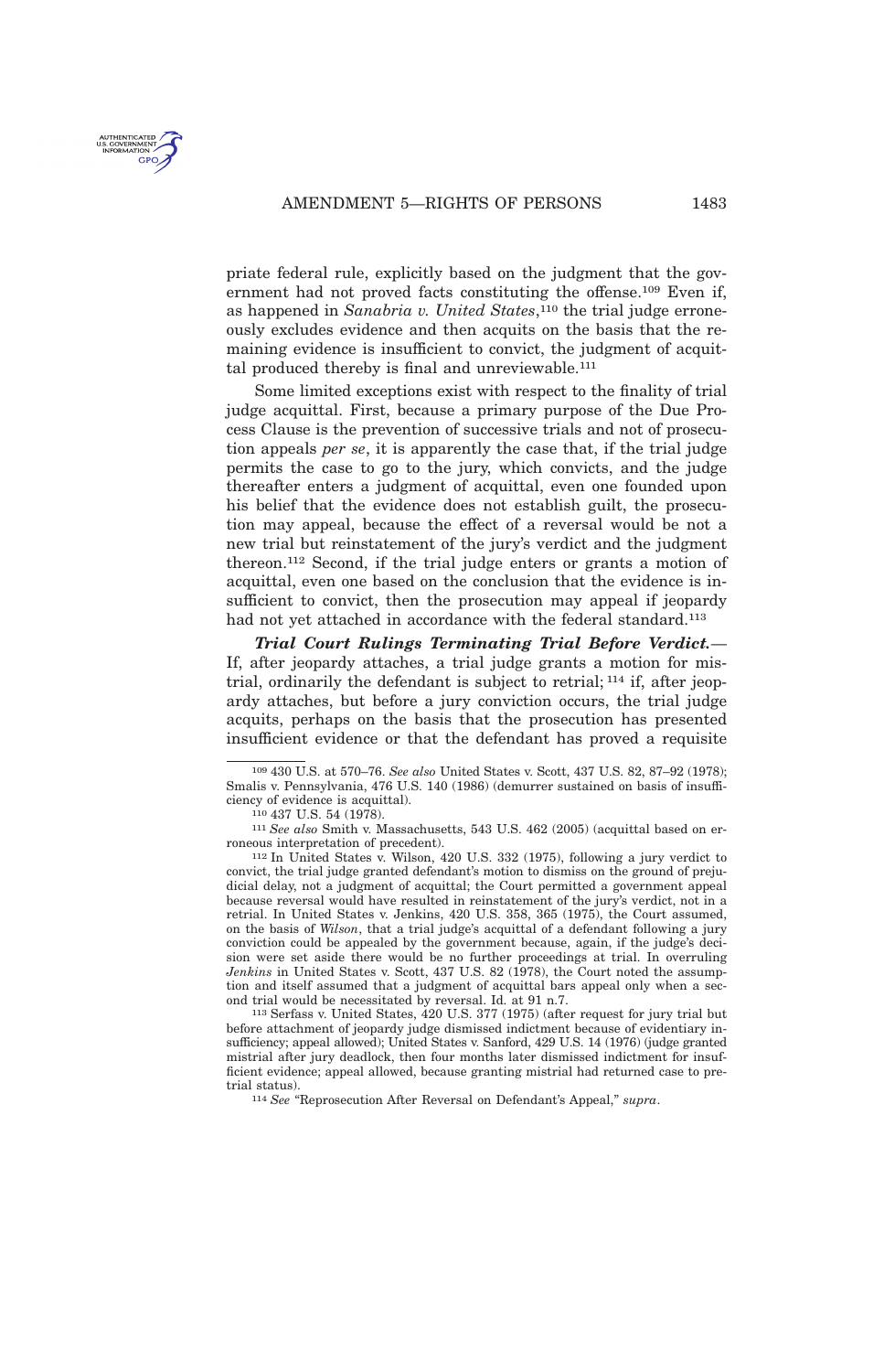

1484 AMENDMENT 5—RIGHTS OF PERSONS

defense such as insanity or entrapment, the defendant is not subject to retrial.<sup>115</sup> However, it may be that the trial judge will grant a motion to dismiss that is neither a mistrial nor an acquittal, but is instead a termination of the trial in defendant's favor based on some decision not relating to his factual guilt or innocence, such as prejudicial preindictment delay.<sup>116</sup> The prosecution may not simply begin a new trial but must seek first to appeal and overturn the dismissal, a course that was not open to federal prosecutors until enactment of the Omnibus Crime Control Act in 1971.<sup>117</sup> That law has resulted in tentative and uncertain rulings with respect to when such dismissals may be appealed and further proceedings directed. In the first place, it is unclear in many instances whether a judge's ruling is a mistrial, a dismissal, or an acquittal.<sup>118</sup> In the second place, because the Justices have such differing views about the policies underlying the Double Jeopardy Clause, determinations of which dismissals preclude appeals and further proceedings may result from shifting coalitions and from revised perspectives. Thus, the Court first fixed the line between permissible and impermissible appeals at the point at which further proceedings would have had to take place in the trial court if the dismissal were reversed. If the only thing that had to be done was to enter a judgment on a guilty verdict after reversal, appeal was constitutional and permitted under the statute; <sup>119</sup> if further proceedings, such as continuation of the trial or some further factfinding, was necessary, appeal was not permitted.<sup>120</sup> Now, but by a close division of the Court, the determining factor is not whether further proceedings must be had but whether the action of the trial judge, whatever its label, correct or not, resolved some or all of the factual elements of the offense charged in defendant's favor, whether, that is, the court made some determina-

<sup>115</sup> *See* "Acquittal by the Trial Judge," *supra*.

<sup>116</sup> United States v. Wilson, 420 U.S. 332 (1975) (preindictment delay); United States v. Jenkins, 420 U.S. 358 (1975) (determination of law based on facts adduced at trial; ambiguous whether judge's action was acquittal or dismissal); United States v. Scott, 437 U.S. 82 (1978) (preindictment delay).

<sup>117</sup> *See* United States v. Scott, 437 U.S. 82, 84–86 (1978); United States v. Sisson, 399 U.S. 267, 291–96 (1970).

<sup>118</sup> *Cf.* Lee v. United States, 432 U.S. 23 (1977).

<sup>119</sup> United States v. Wilson, 420 U.S. 332 (1975) (after jury guilty verdict, trial judge dismissed indictment on grounds of preindictment delay; appeal permissible because upon reversal all trial judge had to do was enter judgment on the jury's verdict).

<sup>120</sup> United States v. Jenkins, 420 U.S. 358 (1975) (after presentation of evidence in bench trial, judge dismissed indictment; appeal impermissible because if dismissal was reversed there would have to be further proceedings in the trial court devoted to resolving factual issues going to elements of offense charged and resulting in supplemental findings).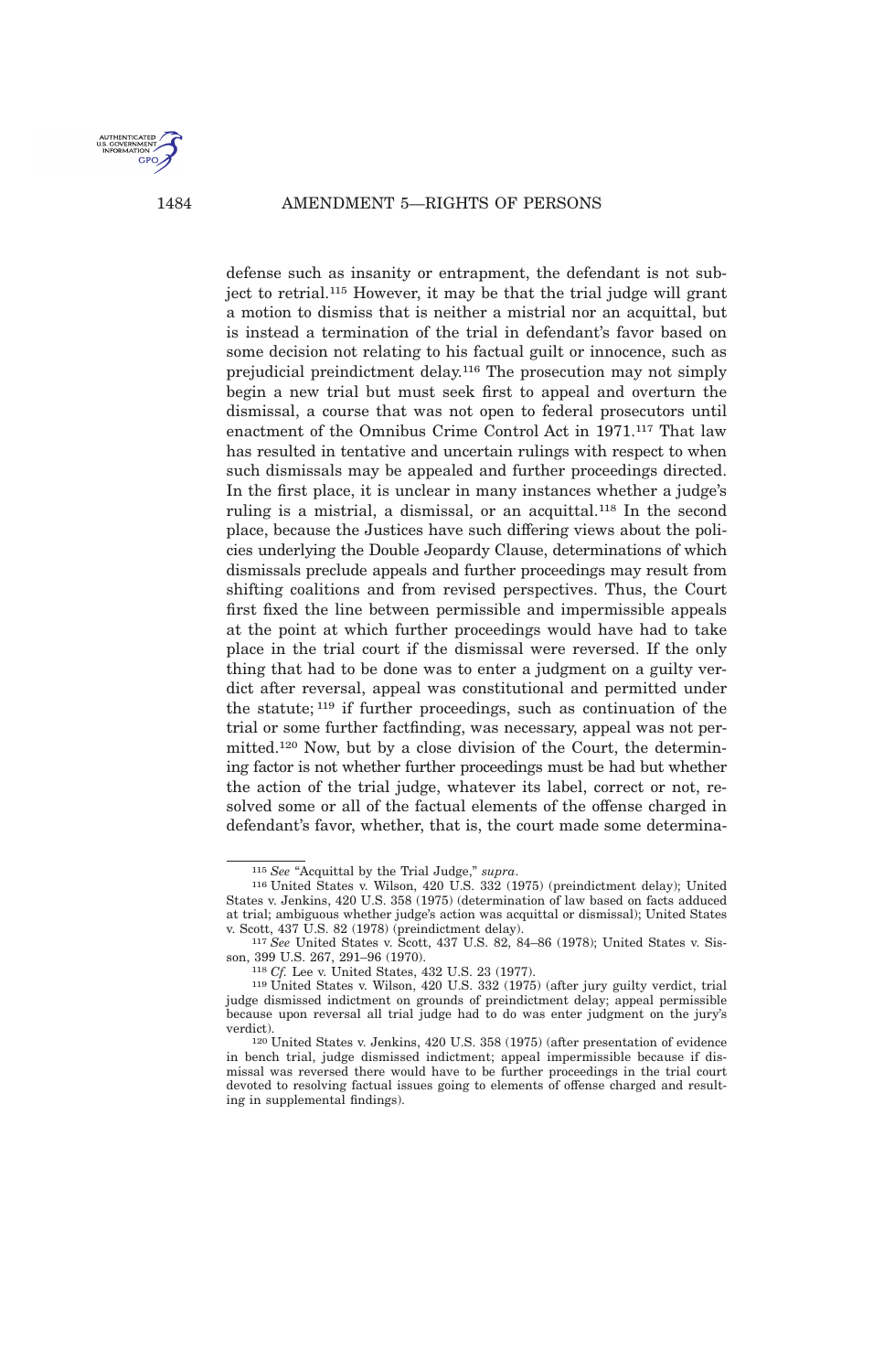<span id="page-24-0"></span>

tion related to the defendant's factual guilt or innocence.<sup>121</sup> Such dismissals relating to guilt or innocence are functional equivalents of acquittals, whereas all other dismissals are functional equivalents of mistrials.

#### **Reprosecution Following Conviction**

A basic purpose of the Double Jeopardy Clause is to protect a defendant "against a second prosecution for the same offense after conviction." <sup>122</sup> It is "settled" that "no man can be twice lawfully punished for the same offense." <sup>123</sup> Of course, the defendant's interest in finality, which informs much of double jeopardy jurisprudence, is quite attenuated following conviction, and he will most likely appeal, whereas the prosecution will ordinarily be content with its judgment.<sup>124</sup> The situation involving reprosecution ordinarily arises, therefore, only in the context of successful defense appeals and controversies over punishment.

*Reprosecution After Reversal on Defendant's Appeal.*— Generally, a defendant who is successful in having his conviction set aside on appeal may be tried again for the same offense, the assumption being made in the first case on the subject that, by appealing, a defendant has "waived" his objection to further prosecution by challenging the original conviction.<sup>125</sup> Although it has char-

122 North Carolina v. Pearce, 395 U.S. 711, 717 (1969).

123 *Ex parte* Lange, 85 U.S. (18 Wall.) 163 (1873).

124 A prosecutor dissatisfied with the punishment imposed upon the first conviction might seek another trial in order to obtain a greater sentence. *Cf.* Ciucci v. Illinois, 356 U.S. 571 (1958) (under Due Process Clause, Double Jeopardy Clause not then applying to states).

125 United States v. Ball, 163 U.S. 662 (1896). The English rule precluded a new trial in these circumstances, and circuit Justice Story adopted that view. United States v. Gilbert, 25 Fed. Cas. 1287 (No. 15,204) (C.C.D.Mass. 1834). The history is briefly surveyed in Justice Frankfurter's dissent in Green v. United States, 355 U.S. 184, 200–05 (1957).

<sup>121</sup> United States v. Scott, 437 U.S. 82 (1978) (at close of evidence, court dismissed indictment for preindictment delay; ruling did not go to determination of guilt or innocence, but, like a mistrial, permitted further proceedings that would go to factual resolution of guilt or innocence). The Court thought that double jeopardy policies were resolvable by balancing the defendant's interest in having the trial concluded in one proceeding against the government's right to one complete opportunity to convict those who have violated the law. The defendant chose to move to terminate the proceedings and, having made a voluntary choice, is bound to the consequences, including the obligation to continue in further proceedings. Id. at 95– 101. The four dissenters would have followed *Jenkins*, and accused the Court of having adopted too restrictive a definition of acquittal. Their view is that the rule against retrials after acquittal does not, as the Court believed, "safeguard determination of innocence; rather, it is that a retrial following a final judgment for the accused necessarily threatens intolerable interference with the constitutional policy against multiple trials." Id. at 101, 104 (Justices Brennan, White, Marshall, and Stevens). They would, therefore, treat dismissals as functional equivalents of acquittals, whenever further proceedings would be required after reversals.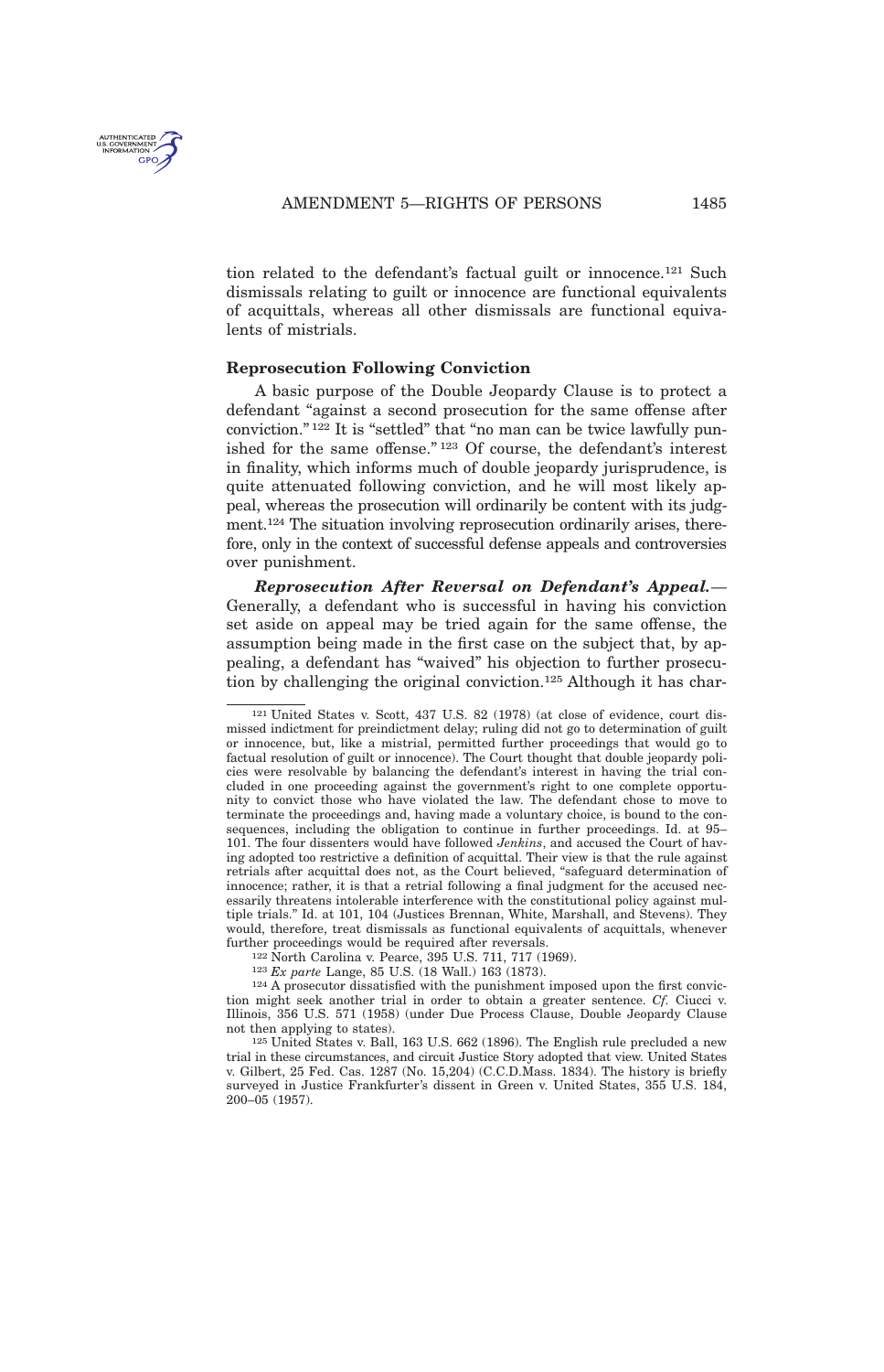

acterized the "waiver" theory as "totally unsound and indefensible," <sup>126</sup> the Court has been hesitant in formulating a new theory in maintaining the practice.<sup>127</sup>

An exception to full application of the retrial rule exists, however, when defendant on trial for an offense is convicted of a lesser offense and succeeds in having that conviction set aside. Thus, in *Green v. United States*, <sup>128</sup> the defendant had been placed on trial for first degree murder but convicted of second degree murder; the Court held that, following reversal of that conviction, he could not be tried again for first degree murder, although he certainly could be for second degree murder, on the theory that the first verdict was an implicit acquittal of the first degree murder charge.<sup>129</sup> Even though the Court thought the jury's action in the first trial was clearly erroneous, the Double Jeopardy Clause required that the jury's implicit acquittal be respected.<sup>130</sup>

Still another exception arises out of appellate reversals grounded on evidentiary insufficiency. Thus, in *Burks v. United States*, <sup>131</sup> the appellate court set aside the defendant's conviction on the basis that

128 355 U.S. 184 (1957).

129 The decision necessarily overruled Trono v. United States, 199 U.S. 521 (1905), although the Court purported to distinguish the decision. Green v. United States, 355 U.S. 184, 194–97 (1957). *See also* Brantley v. Georgia, 217 U.S. 284 (1910) (no due process violation where defendant is convicted of higher offense on second trial).

130 *See also* Price v. Georgia, 398 U.S. 323 (1970). The defendant was tried for murder and was convicted of involuntary manslaughter. He obtained a reversal, was again tried for murder, and again convicted of involuntary manslaughter. Acknowledging that, after reversal, Price could have been tried for involuntary manslaughter, the Court nonetheless reversed the second conviction because he had been subjected to the hazard of twice being tried for murder, in violation of the Double Jeopardy Clause, and the effect on the jury of the murder charge being pressed could have prejudiced him to the extent of the second conviction. *But cf.* Morris v. Mathews, 475 U.S. 237 (1986) (inadequate showing of prejudice resulting from reducing jeopardybarred conviction for aggravated murder to non-jeopardy-barred conviction for first degree murder). "To prevail in a case like this, the defendant must show that, but for the improper inclusion of the jeopardy-barred charge, the result of the proceeding probably would have been different." Id. at 247.

131 437 U.S. 1 (1978).

<sup>126</sup> Green v. United States, 355 U.S. 184, 197 (1957). The more recent cases continue to reject a "waiver" theory. *E.g.*, United States v. Dinitz, 424 U.S. 600, 609 n.11 (1976); United States v. Scott, 437 U.S. 82, 99 (1978).

<sup>127</sup> Justice Holmes, dissenting in Kepner v. United States, 195 U.S. 100, 134 (1904), rejected the "waiver" theory and propounded a theory of "continuing jeopardy," which also continues to be rejected. *See* discussion, *supra*. In some cases, a concept of "election" by the defendant has been suggested, United States v. Scott, 437 U.S. 82, 93 (1978); Jeffers v. United States, 432 U.S. 137, 152–54 (1977), but it is not clear how this formulation might differ from "waiver." Chief Justice Burger has suggested that "probably a more satisfactory explanation" for permissibility of retrial in this situation "lies in analysis of the respective interests involved," Breed v. Jones, 421 U.S. 519, 533–35 (1975), and a determination that on balance the interests of both prosecution and defense are well served by the rule. *See* United States v. Tateo, 377 U.S. 463, 466 (1964); Tibbs v. Florida, 457 U.S. 31, 39–40 (1982).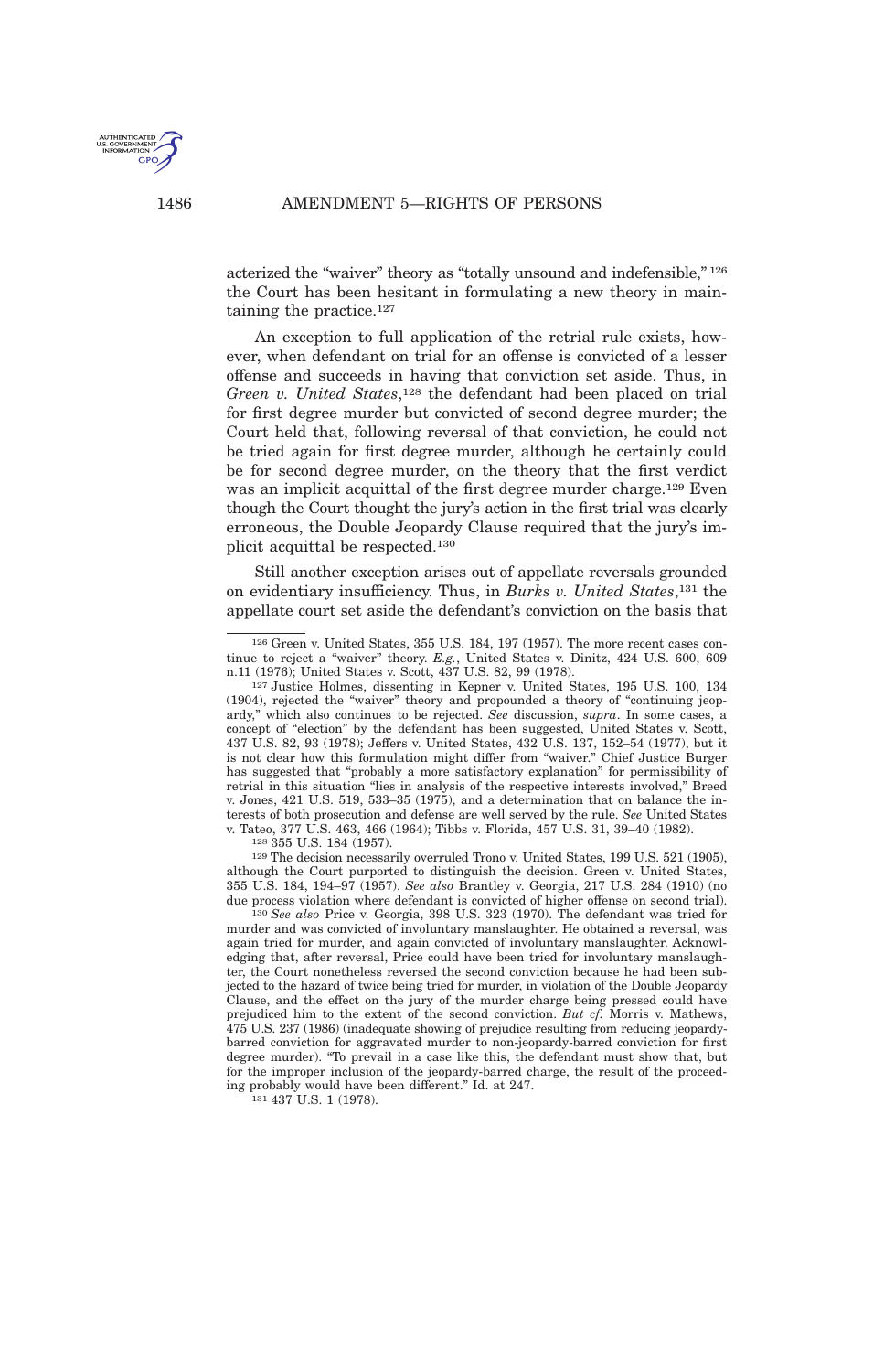<span id="page-26-0"></span>

the prosecution had failed to rebut defendant's proof of insanity. In directing that the defendant could not be retried, the Court observed that if the trial court "had so held in the first instance, as the reviewing court said it should have done, a judgment of acquittal would have been entered and, of course, petitioner could not be retried for the same offense. . . . [I]t should make no difference that the reviewing court, rather than the trial court, determined the evidence to be insufficient." <sup>132</sup> The policy underlying the clause of not allowing the prosecution to make repeated efforts to convict forecloses giving the prosecution another opportunity to supply evidence which it failed to muster in the first proceeding. On the other hand, if a reviewing court reverses a jury conviction because of its disagreement on the *weight* rather than the *sufficiency* of the evidence, retrial is permitted; the appellate court's decision does not mean that acquittal was the only proper course, hence the deference required for acquittals is not merited.<sup>133</sup> Also, the *Burks* rule does not bar reprosecution following a reversal based on erroneous admission of evidence, even if the remaining properly admitted evidence would be insufficient to convict.<sup>134</sup>

*Sentence Increases.*—The Double Jeopardy Clause protects against imposition of multiple punishment for the same offense.<sup>135</sup> The application of the principle leads, however, to a number of complexities. In a simple case, it was held that where a court inadvertently imposed both a fine and imprisonment for a crime for which the law authorized one or the other but not both, it could not, after the fine had been paid and the defendant had entered his short term of confinement, recall the defendant and change its judgment by

<sup>132</sup> Id. at 10–11. *See also* Greene v. Massey, 437 U.S. 19 (1978) (remanding for determination whether appellate majority had reversed for insufficient evidence or whether some of the majority had based decision on trial error); Hudson v. Louisiana, 450 U.S. 40 (1981) (*Burks* applies where appellate court finds some but insufficient evidence adduced, not only where it finds no evidence). *Burks* was distinguished in Justices of Boston Mun. Court v. Lydon, 466 U.S. 294 (1984), which held that a defendant who had elected to undergo a bench trial with no appellate review but with the right of trial *de novo* before a jury (and with appellate review available) could not bar trial *de novo* and reverse his bench trial conviction by asserting that the conviction had been based on insufficient evidence. The two-tiered system in effect gave the defendant two chances at acquittal; under those circumstances jeopardy was not terminated by completion of the first entirely optional stage.

<sup>133</sup> Tibbs v. Florida, 457 U.S. 31 (1982). The decision was 5-to-4, the dissent arguing that weight and insufficiency determinations should be given identical Double Jeopardy Clause treatment. Id. at 47 (Justices White, Brennan, Marshall, and Blackmun).

<sup>134</sup> Lockhart v. Nelson, 488 U.S. 33 (1988) (state may reprosecute under habitual offender statute even though evidence of a prior conviction was improperly admitted; at retrial, state may attempt to establish other prior convictions as to which no proof was offered at prior trial).

<sup>135</sup> *Ex parte* Lange, 85 U.S. (18 Wall.) 163, 173 (1874); North Carolina v. Pearce, 395 U.S. 711, 717 (1969).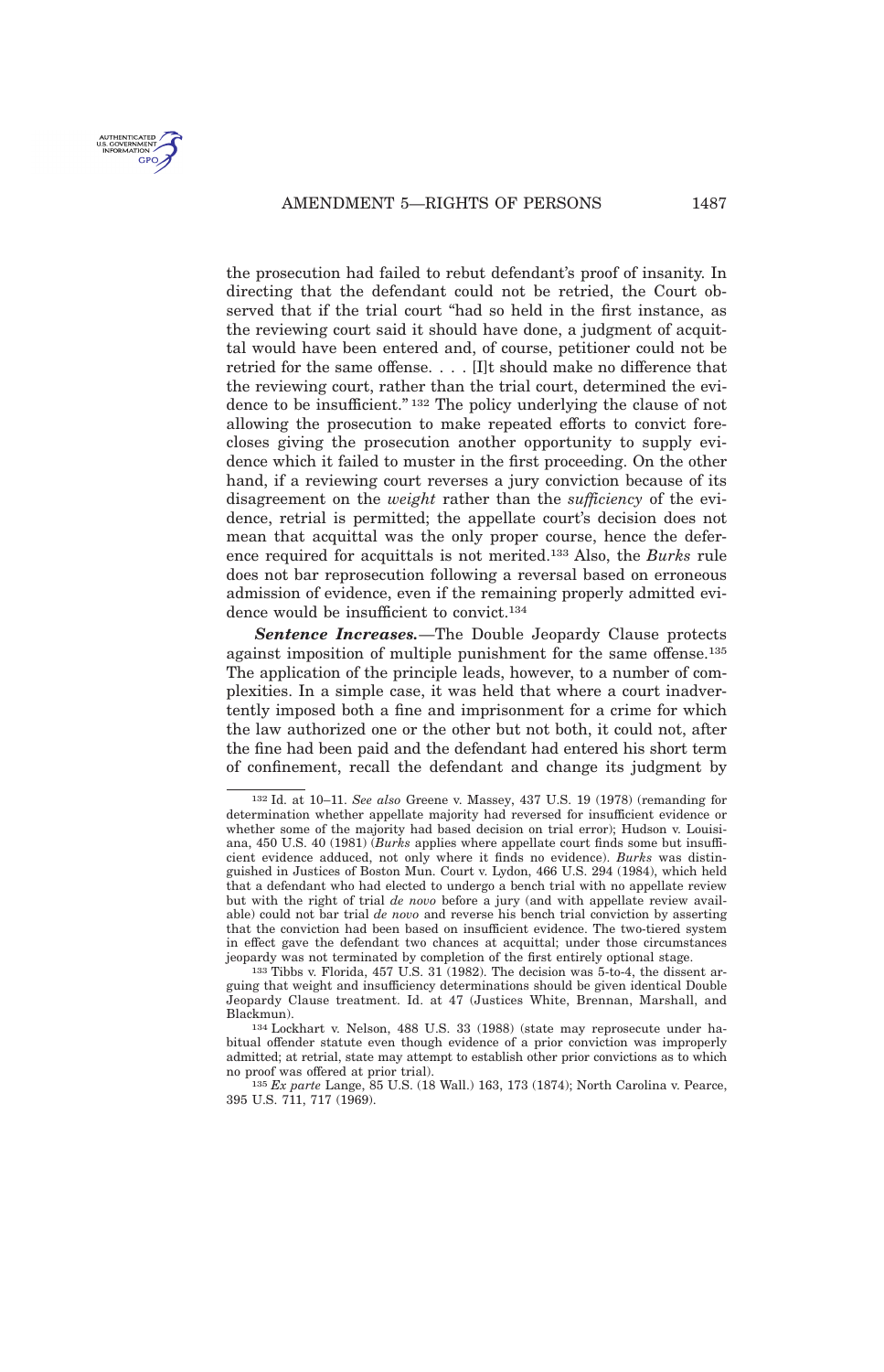1488 AMENDMENT 5—RIGHTS OF PERSONS

U.S. GOVERNME

sentencing him to imprisonment only.<sup>136</sup> But the Court has held that the imposition of a sentence does not from the moment of imposition have the finality that a judgment of acquittal has. Thus, it has long been recognized that in the same term of court and before the defendant has begun serving the sentence the court may recall him and increase his sentence.<sup>137</sup> Moreover, a defendant who is retried after he is successful in overturning his first conviction is not protected by the Double Jeopardy Clause against receiving a greater sentence upon his second conviction.<sup>138</sup> An exception exists with respect to capital punishment, the Court having held that government may not again seek the death penalty on retrial when on the first trial the jury had declined to impose a death sentence.<sup>139</sup>

Applying and modifying these principles, the Court narrowly approved the constitutionality of a statutory provision for sentencing of "dangerous special offenders," which authorized prosecution appeals of sentences and permitted the appellate court to affirm, reduce, or increase the sentence.<sup>140</sup> The Court held that the provision did not offend the Double Jeopardy Clause. Sentences had never carried the finality that attached to acquittal, and its precedents

138 North Carolina v. Pearce, 395 U.S. 711, 719–21 (1969). *See also* Chaffin v. Stynchcombe, 412 U.S. 17, 23–24 (1973). The principle of implicit acquittal of an offense drawn from Green v. United States, 355 U.S. 184 (1957), does not similarly apply to create an implicit acquittal of a higher sentence. *Pearce* does hold that a defendant must be credited with the time served against his new sentence. 395 U.S. at 717–19.

140 United States v. DiFrancesco, 449 U.S. 117 (1980). Four Justices dissented. Id. at 143, 152 (Justices Brennan, White, Marshall, and Stevens).

<sup>136</sup> *Ex parte* Lange, 85 U.S. (18 Wall.) 163 (1874).

<sup>137</sup> Bozza v. United States, 330 U.S. 160 (1947). *See also* Pollard v. United States, 352 U.S. 354, 359–60 (1957) (imposition of prison sentence two years after court imposed an invalid sentence of probation approved). Dicta in some cases had cast doubt on the constitutionality of the practice. United States v. Benz, 282 U.S. 304, 307 (1931). However, United States v. DiFrancesco, 449 U.S. 117, 133–36, 138–39 (1980), upholding a statutory provision allowing the United States to appeal a sentence imposed on a "dangerous special offender," removes any doubt on that score. The Court there reserved decision on whether the government may appeal a sentence that the defendant has already begun to serve.

<sup>139</sup> Bullington v. Missouri, 451 U.S. 430 (1981). Four Justices dissented. Id. at 447 (Justices Powell, White, Rehnquist, and Chief Justice Burger). The Court disapproved Stroud v. United States, 251 U.S. 15 (1919), although formally distinguishing it. *Bullington* was followed in Arizona v. Rumsey, 467 U.S. 203 (1984), also involving a separate sentencing proceeding in which a life imprisonment sentence amounted to an acquittal on imposition of the death penalty. *Rumsey* was decided by 7–2 vote, with only Justices White and Rehnquist dissenting. In Monge v. California, 524 U.S. 721 (1998), the Court refused to extend the "narrow" *Bullington* exception outside the area of capital punishment. *But see* Sattazahn v. Pennsylvania, 537 U.S. 101 (2003) (state may seek the death penalty in a retrial when defendant appealed following discharge of the sentencing jury under a statute authorizing discharge based on the court's "opinion that further deliberation would not result in a unanimous agreement as to the sentence, in which case the court shall sentence the defendant to life imprisonment").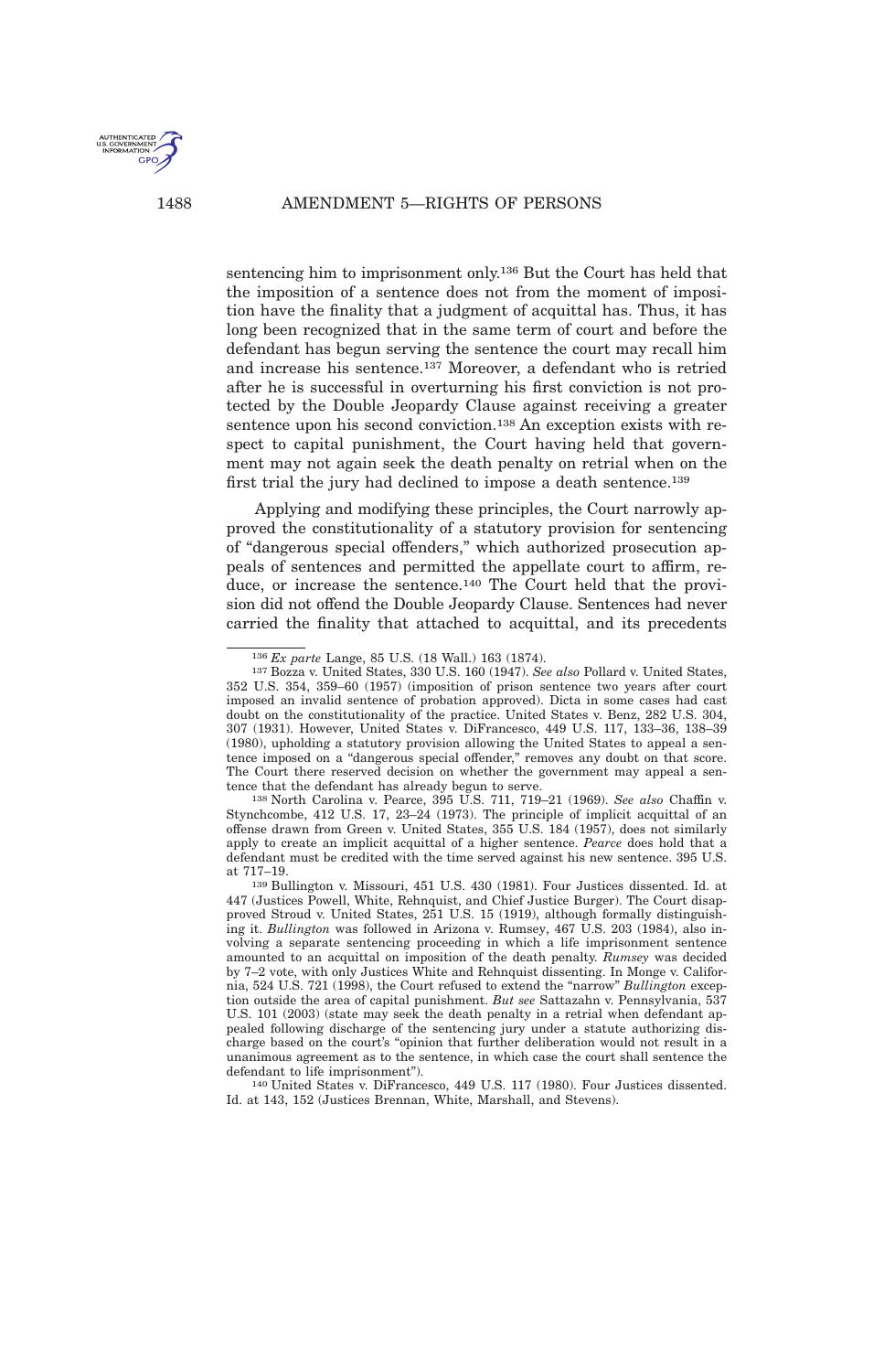<span id="page-28-0"></span>

#### AMENDMENT 5-RIGHTS OF PERSONS 1489

indicated to the Court that imposition of a sentence less than the maximum was in no sense an "acquittal" of the higher sentence. Appeal resulted in no further trial or other proceedings to which a defendant might be subjected, only the imposition of a new sentence. An increase in a sentence would not constitute multiple punishment, the Court continued, inasmuch as it would be within the allowable sentence and the defendant could have no legitimate expectation of finality in the sentence as first given because the statutory scheme alerted him to the possibility of increase. Similarly upheld as within the allowable range of punishment contemplated by the legislature was a remedy for invalid multiple punishments under consecutive sentences: a shorter felony conviction was vacated, and time served was credited to the life sentence imposed for felonymurder. Even though the first sentence had been commuted and hence fully satisfied at the time the trial court revised the second sentence, the resulting punishment was "no greater than the legislature intended," hence there was no double jeopardy violation.<sup>141</sup>

The Court is also quite deferential to legislative classification of recidivism sentencing enhancement factors as relating only to sentencing and as not constituting elements of an "offense" that must be proved beyond a reasonable doubt. Ordinarily, therefore, sentence enhancements cannot be construed as additional punishment for the previous offense, and the Double Jeopardy Clause is not implicated. "Sentencing enhancements do not punish a defendant for crimes for which he was not convicted, but rather increase his sentence because of the manner in which he committed his crime of conviction." <sup>142</sup>

#### **"For the Same Offence"**

Sometimes as difficult as determining when a defendant has been placed in jeopardy is determining whether he was placed in jeopardy for the same offense. As noted previously, the same conduct may violate the laws of two different sovereigns, and a defendant

<sup>141</sup> Jones v. Thomas, 491 U.S. 376, 381–82 (1989).

<sup>142</sup> United States v. Watts, 519 U.S. 148, 154 (1997) (relying on Witte v. United States, 515 U.S. 389 (1995), and holding that a sentencing court may consider earlier conduct of which the defendant was acquitted, so long as that conduct is proved by a preponderance of the evidence). *See also* Almendarez-Torres v. United States, 523 U.S. 224 (1998) (Congress's decision to treat recidivism as a sentencing factor does not violate due process); Monge v. California, 524 U.S. 721 (1998) (retrial is permissible following appellate holding of failure of proof relating to sentence enhancement). Justice Scalia, whose dissent in *Almendarez-Torres* argued that there was constitutional doubt over whether recidivism factors that increase a maximum sentence must be treated as a separate offense for double jeopardy purposes (523 U.S. at 248), answered that question affirmatively in his dissent in *Monge*. 524 U.S. 740–41.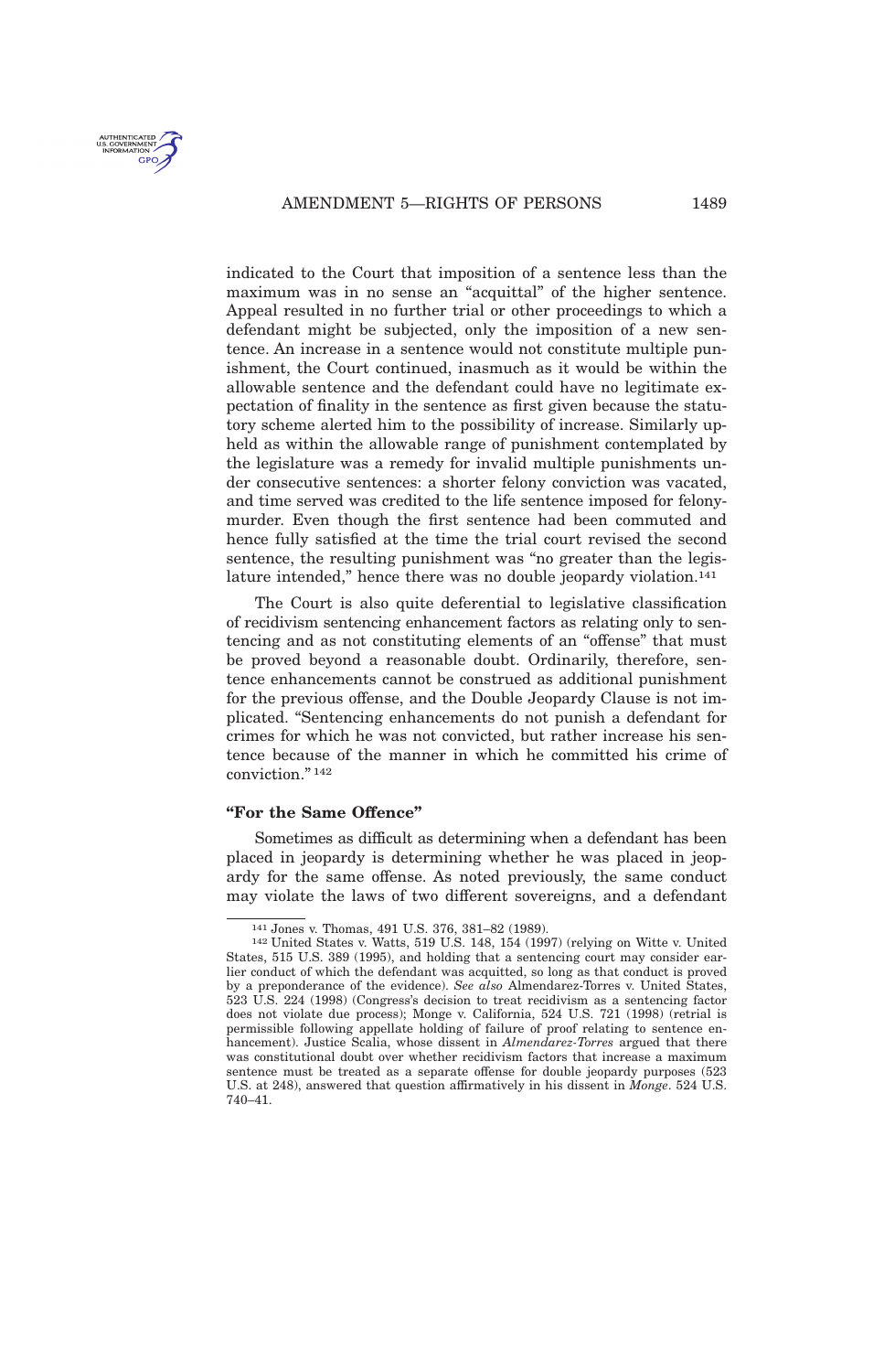<span id="page-29-0"></span>

may be proceeded against by both because each may have different interests to serve.<sup>143</sup> The same conduct may transgress two or more different statutes, because laws reach lesser and greater parts of one item of conduct, or may violate the same statute more than once, as when one robs several people in a group at the same time.

*Legislative Discretion as to Multiple Sentences.*—It frequently happens that one activity of a criminal nature will violate one or more laws or that one or more violations may be charged.<sup>144</sup> Although the question is not totally free of doubt, it appears that the Double Jeopardy Clause does not limit the legislative power to split a single transaction into separate crimes so as to give the prosecution a choice of charges that may be tried in one proceeding, thereby making multiple punishments possible for essentially one transaction.<sup>145</sup> "Where . . . a legislature specifically authorizes cumulative punishment under two statutes, regardless of whether those two statutes proscribe the 'same' conduct under *Blockburger*, a court's task of statutory construction is at an end and . . . the trial court or jury may impose cumulative punishment under such statutes in a single trial." <sup>146</sup>

The clause does, however, create a rule of construction—a presumption against the judiciary imposing multiple punishments for

<sup>143</sup> *See* discussion *supra* under "Development and Scope."

<sup>&</sup>lt;sup>144</sup> There are essentially two kinds of situations here. There are "doubledescription" cases in which criminal law contains more than one prohibition for conduct arising out of a single transaction. *E.g.*, Gore v. United States, 357 U.S. 386, 392–93 (1958) (one sale of narcotics resulted in three separate counts: (1) sale of drugs not in pursuance of a written order, (2) sale of drugs not in the original stamped package, and (3) sale of drugs with knowledge that they had been unlawfully imported). And there are "unit-of-prosecution" cases in which the same conduct may violate the same statutory prohibition more than once. *E.g.*, Bell v. United States, 349 U.S. 81 (1955) (defendant who transported two women across state lines for an immoral purpose in one trip in same car indicted on two counts of violating Mann Act). *See* Westen & Drubel, *Toward a General Theory of Double Jeopardy*, 1978 SUP. CT. REV. 81, 111–22.

<sup>145</sup> Albernaz v. United States, 450 U.S. 333, 343–44 (1981) (defendants convicted on separate counts of conspiracy to import marijuana and conspiracy to distribute marijuana, both charges relating to the same marijuana.) The concurrence objected that the clause does preclude multiple punishments for separate statutory offenses unless each requires proof of a fact that the others do not. Id. at 344. Because the case involved separate offenses that met this test, *Albernaz* strictly speaking is not a square holding and previous dicta is otherwise, but *Albernaz's* dicta is well-considered in view of the positions of at least four of its Justices who have objected to the dicta in other cases suggesting a constitutional restraint by the clause. Whalen v. United States, 445 U.S. 684, 695, 696, 699 (1980) (Justices White, Blackmun, Rehnquist, and Chief Justice Burger).

 $146$  Missouri v. Hunter, 459 U.S. 359, 368–69 (1983) (separate offenses of "first degree robbery," defined to include robbery under threat of violence, and "armed criminal action"). Only Justices Marshall and Stevens dissented, arguing that the legislature should not be totally free to prescribe multiple punishment for the same conduct, and that the same rules should govern multiple prosecutions and multiple punishments.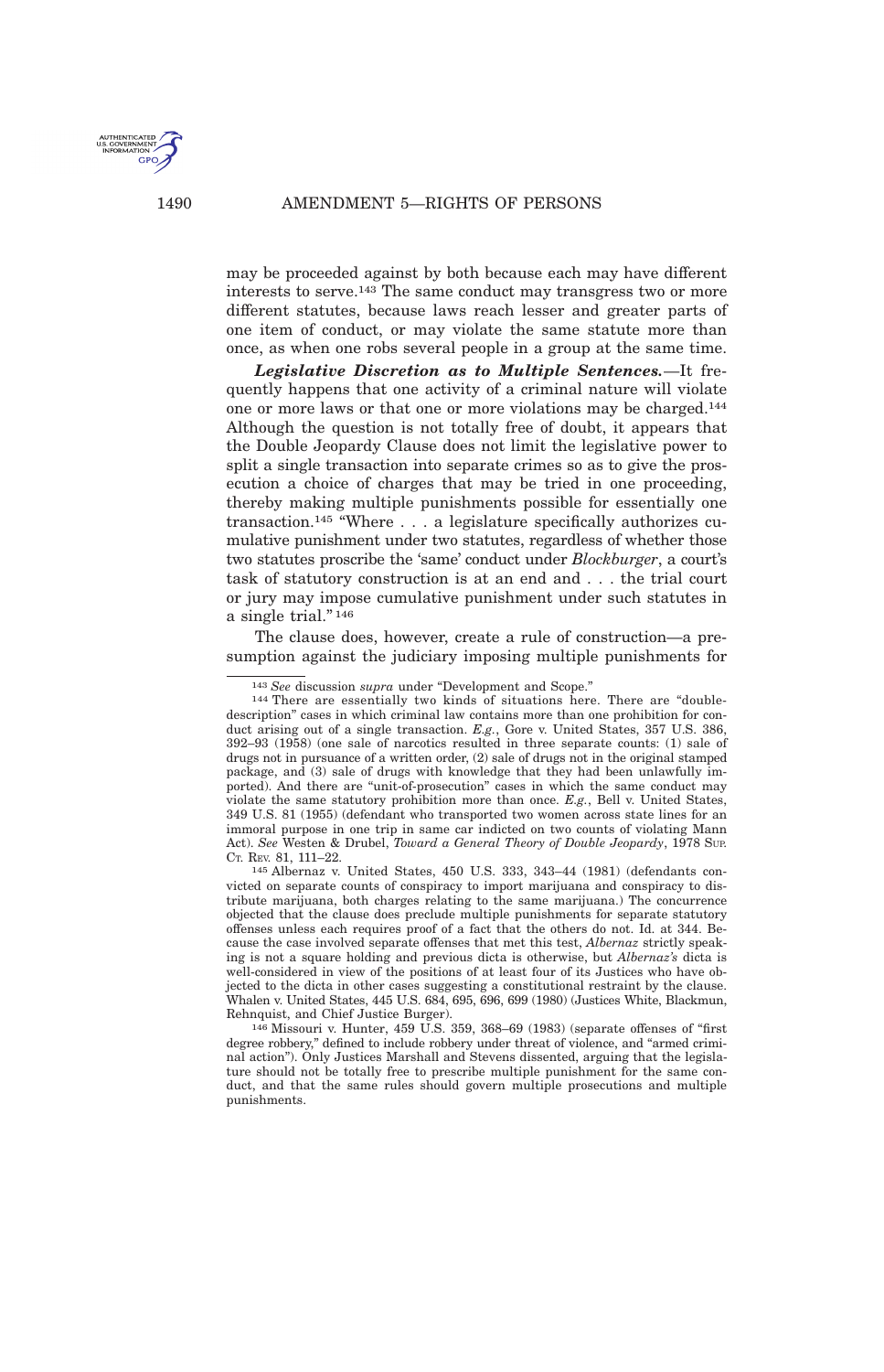the same transaction unless Congress has "spoken in language that is clear and definite<sup>" 147</sup> to pronounce its intent that multiple punishments indeed be imposed. The commonly used test in determining whether Congress would have wanted to punish as separate offenses conduct occurring in the same transaction, absent otherwise clearly expressed intent, is the "same evidence" rule. The rule, announced in *Blockburger v. United States*, <sup>148</sup> "is that where the same act or transaction constitutes a violation of two distinct statutory provisions, the test to be applied to determine whether there are two offenses or only one, is whether each provision requires proof of a fact which the other does not." Thus, in *Gore v. United States*, 149 the Court held that defendant's one act of selling narcotics had violated three distinct criminal statutes, each of which required proof of a fact not required by the others; prosecuting him on all three counts in the same proceeding was therefore permissible.<sup>150</sup> So too, the same evidence rule does not upset the "established doctrine" that, for double jeopardy purposes, "a conspiracy to commit a crime is a separate offense from the crime itself," <sup>151</sup> or the related principle that Congress may prescribe that predicate offenses and "continuing criminal enterprise" are separate offenses.<sup>152</sup> On the other hand, in *Whalen v. United States*, <sup>153</sup> the Court determined that a defendant could not be separately punished for rape and for killing the same victim in the perpetration of the rape, because it is not

<sup>147</sup> United States v. Universal C.I.T. Corp., 344 U.S. 218, 221–22 (1952).

<sup>148</sup> 284 U.S. 299, 304 (1932). This case itself was not a double jeopardy case, but it derived the rule from Gavieres v. United States, 220 U.S. 338, 342 (1911), which was a double jeopardy case. *See also* Carter v. McClaughry, 183 U.S. 365 (1902); Morgan v. Devine, 237 U.S. 632 (1915); Albrecht v. United States, 273 U.S. 1 (1927); Pinkerton v. United States, 328 U.S. 640 (1946); American Tobacco Co. v. United States, 328 U.S. 781 (1946); United States v. Michener, 331 U.S. 789 (1947); Pereira v. United States, 347 U.S. 1 (1954); Callanan v. United States, 364 U.S. 587 (1961).

<sup>149</sup> 357 U.S. 386 (1958).

<sup>150</sup> *See also* Albernaz v. United States, 450 U.S. 333 (1981); Iannelli v. United States, 420 U.S. 770 (1975) (defendant convicted on two counts, one of the substantive offense, one of conspiracy to commit the substantive offense; defense raised variation of *Blockburger* test, Wharton's Rule requiring that one may not be punished for conspiracy to commit a crime when the nature of the crime necessitates participation of two or more persons for its commission; Court recognized Wharton's Rule as a double-jeopardy inspired presumption of legislative intent but held that congressional intent in this case was "clear and unmistakable" that both offenses be punished separately).

<sup>151</sup> United States v. Felix, 503 U.S. 378, 391 (1992). *But cf.* Rutledge v. United States, 517 U.S. 292 (1996) (21 U.S.C. § 846, prohibiting conspiracy to commit drug offenses, does not require proof of any fact that is not also a part of the continuing criminal enterprise offense under 21 U.S.C. § 848, so there are not two separate offenses).

<sup>152</sup> Garrett v. United States, 471 U.S. 773 (1985) ("continuing criminal enterprise" is a separate offense under the Comprehensive Drug Abuse Prevention and Control Act of 1970).

<sup>153</sup> 445 U.S. 684 (1980).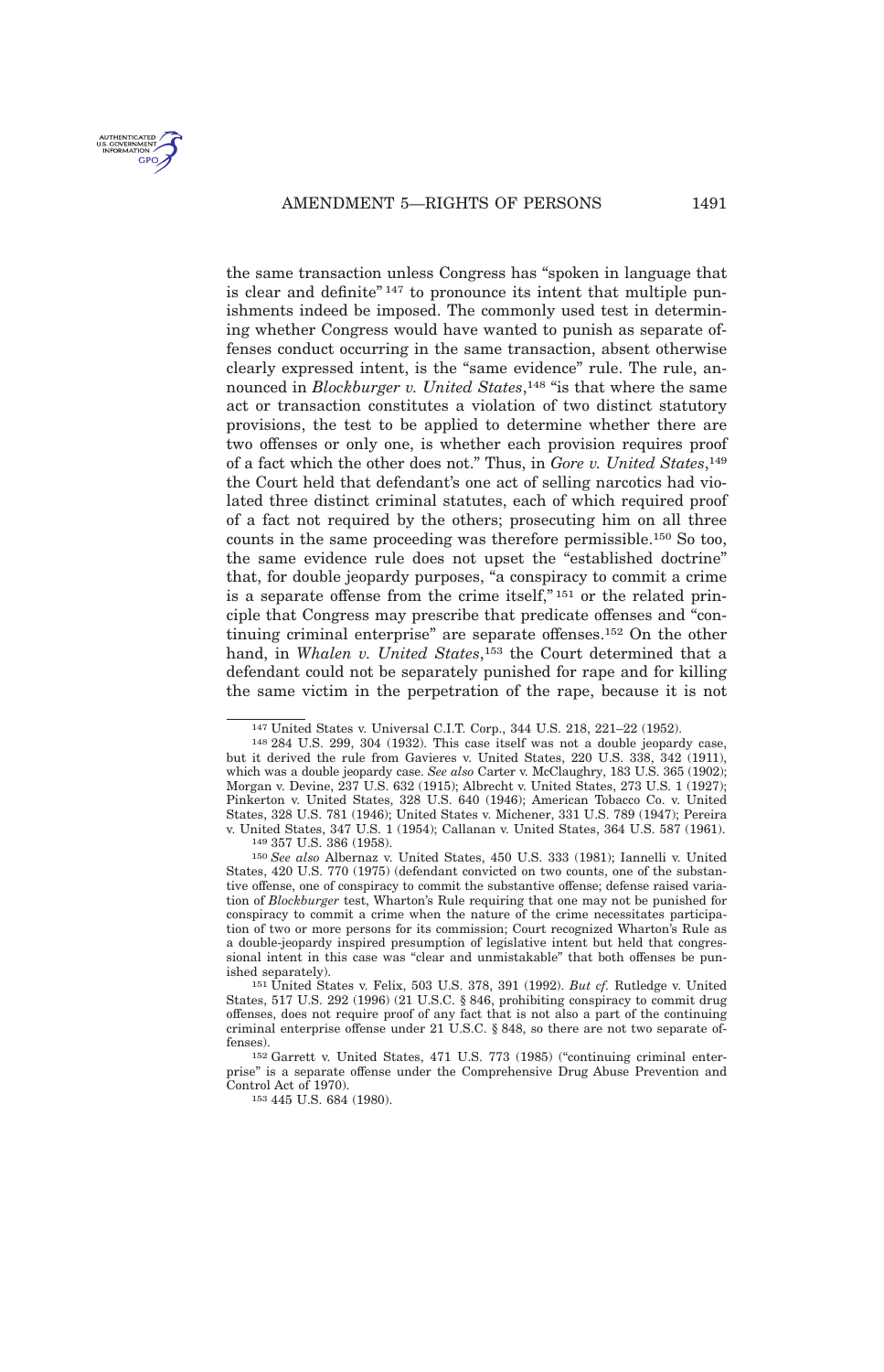<span id="page-31-0"></span>

the case that each statute requires proof of a fact that the other does not, and no indication existed in the statutes and the legislative history that Congress wanted the separate offenses punished.<sup>154</sup> In this as in other areas, a guilty plea ordinarily precludes collateral attack.<sup>155</sup>

*Successive Prosecutions for "the Same Offense".*— Successive prosecutions raise fundamental double jeopardy concerns extending beyond those raised by enhanced and multiple punishments. It is more burdensome for a defendant to face charges in separate proceedings, and if those proceedings are strung out over a lengthy period the defendant is forced to live in a continuing state of uncertainty. At the same time, multiple prosecutions allow the state to hone its trial strategies through successive attempts at conviction.<sup>156</sup> In *Brown v. Ohio*, <sup>157</sup> the Court, apparently for the first time, applied the same evidence test to bar successive prosecutions in state court for different statutory offenses involving the same conduct. The defendant had been convicted of "joyriding," defined as operating a motor vehicle without the owner's consent, and was then prosecuted and convicted of stealing the same automobile. Because the state courts had conceded that joyriding was a lesser included offense of auto theft, the Court observed that each offense required the same proof and for double jeopardy purposes met the *Blockburger* test. The second conviction was overturned.<sup>158</sup> Application of the same principles resulted in a holding that a prior conviction of failing to reduce speed to avoid an accident did not preclude a second trial for involuntary manslaughter, because failing to reduce speed was not a necessary element of the statutory offense of manslaughter,

<sup>154</sup> The Court reasoned that a conviction for killing in the course of rape could not be had without providing all of the elements of the offense of rape. *See also* Jeffers v. United States, 432 U.S. 137 (1977) (no indication in legislative history Congress intended defendant to be prosecuted both for conspiring to distribute drugs and for distributing drugs in concert with five or more persons); Simpson v. United States, 435 U.S. 6 (1978) (defendant improperly prosecuted both for committing bank robbery with a firearm and for using a firearm to commit a felony); Bell v. United States, 349 U.S. 81 (1955) (simultaneous transportation of two women across state lines for immoral purposes one violation of Mann Act rather than two).

<sup>155</sup> United States v. Broce, 488 U.S. 563 (1989) (defendant who pled guilty to two separate conspiracy counts is barred from collateral attack alleging that in fact there was only one conspiracy and that double jeopardy applied).

<sup>156</sup> *See* Grady v. Corbin, 495 U.S. 508, 518–19 (1990).

<sup>157</sup> 432 U.S. 161 (1977). *Cf. In re* Nielsen, 131 U.S. 176 (1889) (prosecution of Mormon for adultery held impermissible following his conviction for cohabiting with more than one woman, even though second prosecution required proof of an additional fact—that he was married to another woman).

<sup>158</sup> *See also* Harris v. Oklahoma, 433 U.S. 682 (1977) (defendant who had been convicted of felony murder for participating in a store robbery with another person who shot a store clerk could not be prosecuted for robbing the store, since store robbery was a lesser-included crime in the offense of felony murder).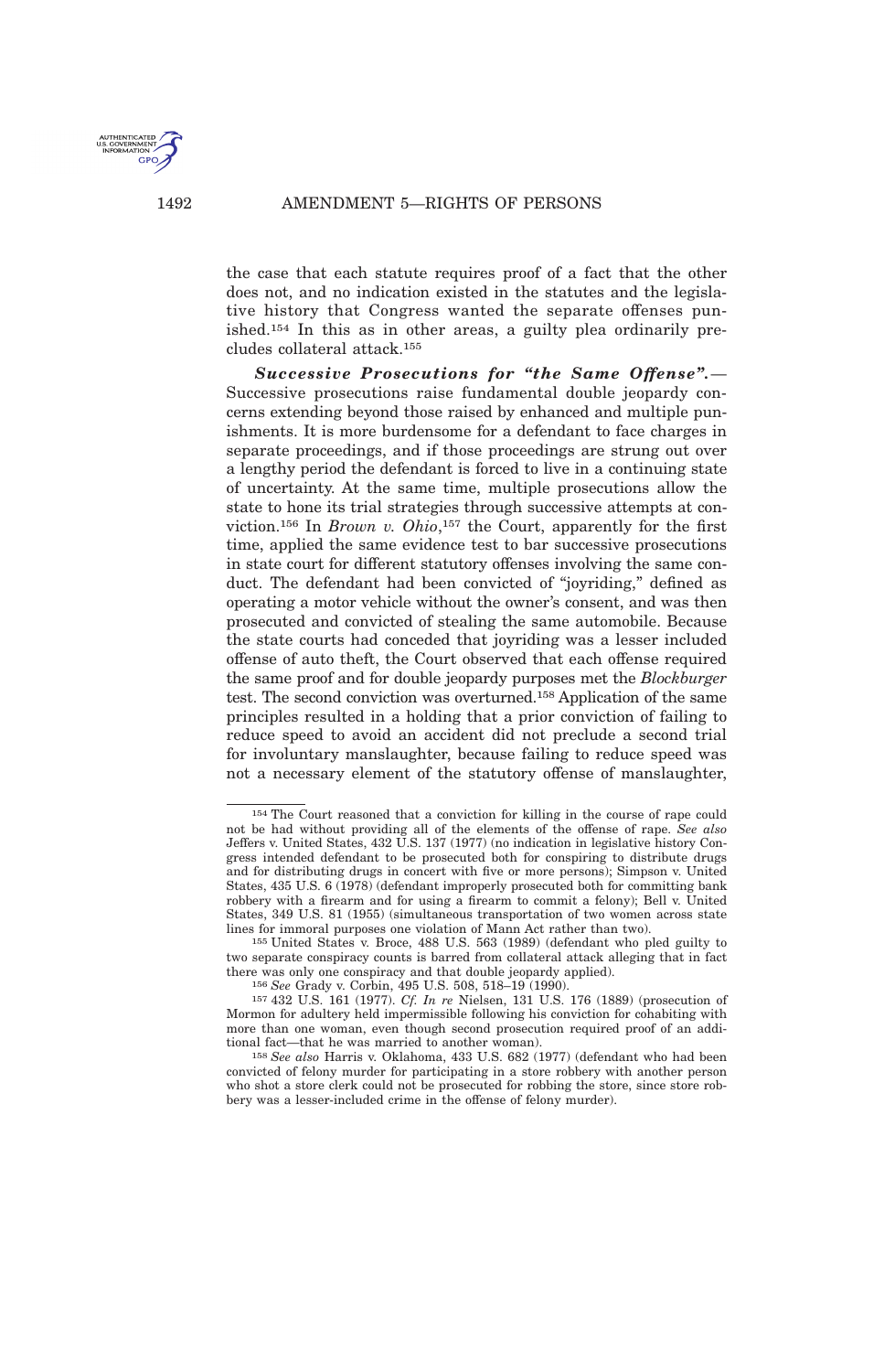

unless the prosecution in the second trial had to prove failing to reduce speed to establish this particular offense.<sup>159</sup> In 1990, the Court modified the *Brown* approach, stating that the appropriate focus is on same conduct rather than same evidence.<sup>160</sup> That interpretation held sway only three years, however, before being repudiated as "wrong in principle [and] unstable in application." <sup>161</sup> The *Brown* Court had noted some limitations applicable to its holding,<sup>162</sup> and more have emerged subsequently. Principles appropriate in the "classically simple" lesser-included-offense and related situations are not readily transposable to "multilayered conduct" governed by the law of conspiracy and continuing criminal enterprise, and it remains the law that "a substantive crime and a conspiracy to commit that crime are not the 'same offense' for double jeopardy purposes." <sup>163</sup> For double jeopardy purposes, a defendant is "punished . . . only for the offense of which [he] is convicted"; a later prosecution or later punishment is not barred simply because the underlying criminal activity has been considered at sentencing for a different offense.<sup>164</sup> Similarly, recidivism-based sentence enhancement does not constitute mul-

161 United States v. Dixon, 509 U.S. 688, 709 (1993) (applying *Blockburger* test to determine whether prosecution for a crime, following conviction for criminal contempt for violation of a court order prohibiting that crime, constitutes double jeopardy).

<sup>159</sup> Illinois v. Vitale, 447 U.S. 410 (1980).

<sup>160</sup> Grady v. Corbin, 495 U.S. 508 (1990) (holding that the state could not prosecute a traffic offender for negligent homicide because it would attempt to prove conduct for which the defendant had already been prosecuted—driving while intoxicated and failure to keep to the right of the median). A subsequent prosecution is barred, the Court explained, if the government, to establish an essential element of an offense, will prove conduct that constitutes an offense for which the defendant has already been prosecuted. Id. at 521.

<sup>162</sup> The Court suggested that if the legislature had provided that joyriding is a separate offense for each day the vehicle is operated without the owner's consent, so that the two indictments each specifying a different date on which the offense occurred would have required different proof, the result might have been different, but this, of course, met the *Blockburger* problem. Brown v. Ohio, 432 U.S. 161, 169 n.8 (1977). The Court also suggested that an exception might be permitted where the State is unable to proceed on the more serious charge at the outset because the facts necessary to sustain that charge had not occurred or had not been discovered. Id. at 169 n.7. *See also* Jeffers v. United States, 432 U.S. 137, 150–54 (1977) (plurality opinion) (exception where defendant elects separate trials); Ohio v. Johnson, 467 U.S. 493 (1984) (trial court's acceptance of guilty plea to lesser included offense and dismissal of remaining charges over prosecution's objections does not bar subsequent prosecution on those "remaining" counts).

<sup>163</sup> United States v. Felix, 503 U.S. 378, 389 (1992). The fact that *Felix* constituted a "large exception" to *Grady* was one of the reasons the Court cited in overruling *Grady*. United States v. Dixon, 509 U.S. 688, 709–10 (1993).

<sup>164</sup> Witte v. United States, 515 U.S. 389 (1995) (consideration of defendant's alleged cocaine dealings in determining sentence for marijuana offenses does not bar subsequent prosecution on cocaine charges).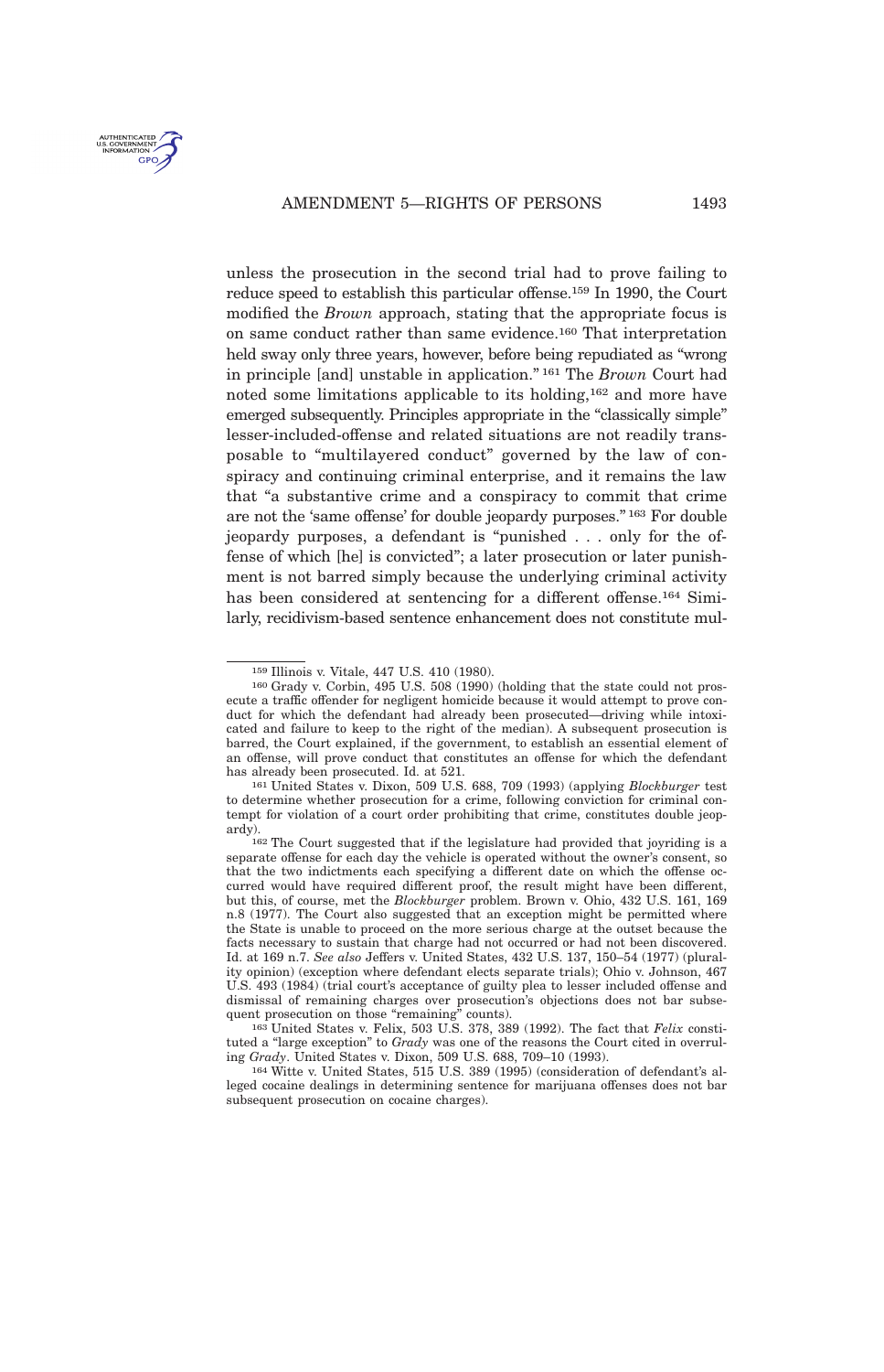<span id="page-33-0"></span>

tiple punishment for the "same" prior offense, but instead is a stiffened penalty for the later crime.<sup>165</sup>

*The "Same Transaction" Problem.*—The same conduct may also give rise to multiple offenses in a way that would satisfy the *Blockburger* test if that conduct victimizes two or more individuals, and therefore constitutes a separate offense as to each of them. In *Hoag v. New Jersey*, <sup>166</sup> before the Double Jeopardy Clause was applied to the states, the Court found no due process problem in successive trials arising out of a tavern hold-up in which five customers were robbed. *Ashe v. Swenson*, <sup>167</sup> however, presented the Court with the *Hoag* fact situation directly under the Double Jeopardy Clause. The defendant had been acquitted at trial of robbing one player in a poker game; the defense offered no testimony and did not contest evidence that a robbery had taken place and that each of the players had lost money. A second trial was held on a charge that the defendant had robbed a second of the seven poker players, and on the basis of stronger identification testimony the defendant was convicted. Reversing the conviction, the Court held that the doctrine of collateral estoppel <sup>168</sup> was a constitutional rule made applicable to the states through the Double Jeopardy Clause. Because the only basis upon which the jury could have acquitted the defendant at his first trial was a finding that he was not present at the robbery, hence was not one of the robbers, the state could not relitigate that issue; with that issue settled, there could be no conviction.<sup>169</sup>

<sup>165</sup> Monge v. California, 524 U.S. 721, 728 (1998).

<sup>166</sup> 356 U.S. 464 (1958). *See also* Ciucci v. Illinois, 356 U.S. 571 (1958).

<sup>167</sup> 397 U.S. 436 (1970).

<sup>168</sup> " 'Collateral estoppel' is an awkward phrase . . . [which] means simply that when an issue of ultimate fact has once been determined by a final judgment, that issue cannot again be litigated between the same parties in any future lawsuit." Id. at 443. First developed in civil litigation, the doctrine was applied in a criminal case in United States v. Oppenheimer, 242 U.S. 85 (1916). *See also* Sealfon v. United States, 332 U.S. 575 (1948). The term "collateral estoppel" has been replaced by "issue preclusion," which also includes the doctrine formerly known as "direct estoppel." Taylor v. Sturgell, 553 U.S. \_\_, No. 07–371, slip op. at 9, n.5 (2008), quoted in Bobby v. Bies, 556 U.S. \_\_, No. 08–598, slip op. at 2 n.1 (2009).  $\mu$ , No. 08–598, slip op. at 2 n.1 (2009).

<sup>169</sup> Ashe v. Swenson, 397 U.S. 436, 466 (1970). *See also* Harris v. Washington, 404 U.S. 55 (1971); Turner v. Arkansas, 407 U.S. 366 (1972). *Cf.* Dowling v. United States, 493 U.S. 342 (1990), in which the Court concluded that the defendant's presence at an earlier crime for which he had been acquitted had not necessarily been decided in his acquittal. *Dowling* is distinguishable from *Ashe*, however, because in *Dowling* the evidence relating to the first conviction was not a necessary element of the second offense. In Bobby v. Bies, 556 U.S. \_\_\_, No. 08–598 (2009), the Court noted that "issue preclusion is a plea available to prevailing parties. The doctrine bars relitigation of determinations necessary to the ultimate outcome of a prior proceeding." Slip op. at 2–3. "In addition, even where the core requirements of issue preclusion are met, an exception to the general rule may apply when a 'change in [the] applicable legal context' intervenes." Slip op. at 8, quoting Restatement (Second) of Judgments, § 28, Comment c.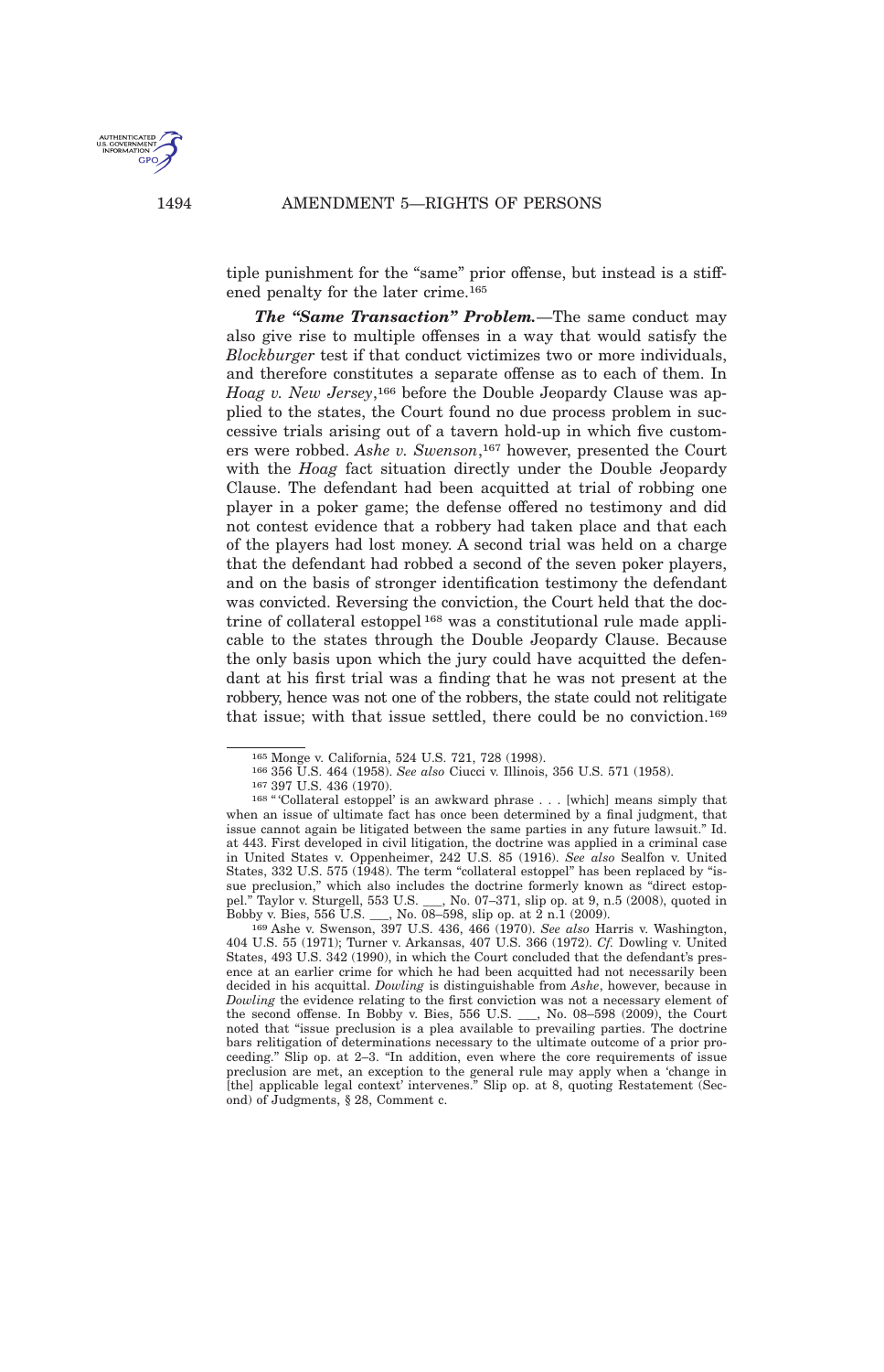

Several Justices would have gone further and required a compulsory joinder of all charges against a defendant growing out of a single criminal act, occurrence, episode, or transaction, except where a crime is not discovered until prosecution arising from the same transaction has begun or where the same jurisdiction does not have cognizance of all the crimes.<sup>170</sup> But the Court has "steadfastly refused to adopt the 'single transaction' view of the Double Jeopardy Clause." <sup>171</sup>

*Yeager v. United States*, <sup>172</sup> unlike *Ashe*, "entail[ed] a trial that included multiple counts rather than a trial for a single offense. And, while *Ashe* involved an acquittal for that single offense, this case [*Yeager*] involves an acquittal on some counts and a mistrial declared on others. The reasoning in *Ashe* is nevertheless controlling because, for double jeopardy purposes, the jury's inability to reach a verdict on [some] counts was a nonevent and the acquittals on the [other] counts are entitled to the same effect as Ashe's acquittal." The lower court in *Yeager* had "reasoned that the hung counts must be considered to determine what issues the jury decided in the first trial. Viewed in isolation, the [lower] court explained, the acquittals . . . would preclude retrial because [of the facts that the jury would have had to have found in light of its acquittals]. Viewed alongside the hung counts, however, the acquittals appeared less decisive," <sup>173</sup> because, if the jury had actually found the facts implied by its acquittals, then it would have acquitted on the hung counts as well. In other words, its having acquitted on some counts and not on others was logically inconsistent.<sup>174</sup> The Supreme Court, however, found that nothing should be inferred from the failure to acquit on some counts, because "there is no way to decipher what a hung count represents. . . . A host of reasons—sharp disagreement, confusion about the issues, exhaustion after a long trial, to name but a few—could work alone or in tandem to cause a jury to

<sup>170</sup> Ashe v. Swenson, 397 U.S. 436, 448 (1970) (Justices Brennan, Douglas, and Marshall concurring). Justices Brennan and Marshall adhered to their position in Brown v. Ohio, 432 U.S. 161, 170 (1977) (concurring); and Thompson v. Oklahoma, 429 U.S. 1053 (1977) (dissenting from denial of certiorari).

<sup>171</sup> Garrett v. United States, 471 U.S. 773, 790 (1985). Earlier, the approach had been rejected by Chief Justice Burger in Ashe v. Swenson, 397 U.S. 436, 468 (1970) (dissenting), by him and Justice Blackmun in Harris v. Washington, 404 U.S. 55, 57 (1971) (dissenting), and, perhaps, by Justice Rehnquist in Turner v. Arkansas, 407 U.S. 366, 368 (1972) (dissenting).

 $172\,557\,$  U.S.  $\qquad$ , No. 08–67, slip op. at 9 (2009).<br> $173\,557\,$  U.S.  $\qquad$ , No. 08–67, slip op. at 9–10.

 $1$ , No. 08–67, slip op. at 9–10.

<sup>174</sup> The Court drew an analogy between its finding that this logical inconsistency does not affect the preclusive force of the acquittals under the Double Jeopardy Clause, and Justice Holmes' holding, in Dunn v. United States, 284 U.S. 390, 393 (1932), "that a logical inconsistency between a guilty verdict and a verdict of acquittal does not impugn the validity of either verdict." 557 U.S. \_\_\_, No. 08–67, slip op. at 1.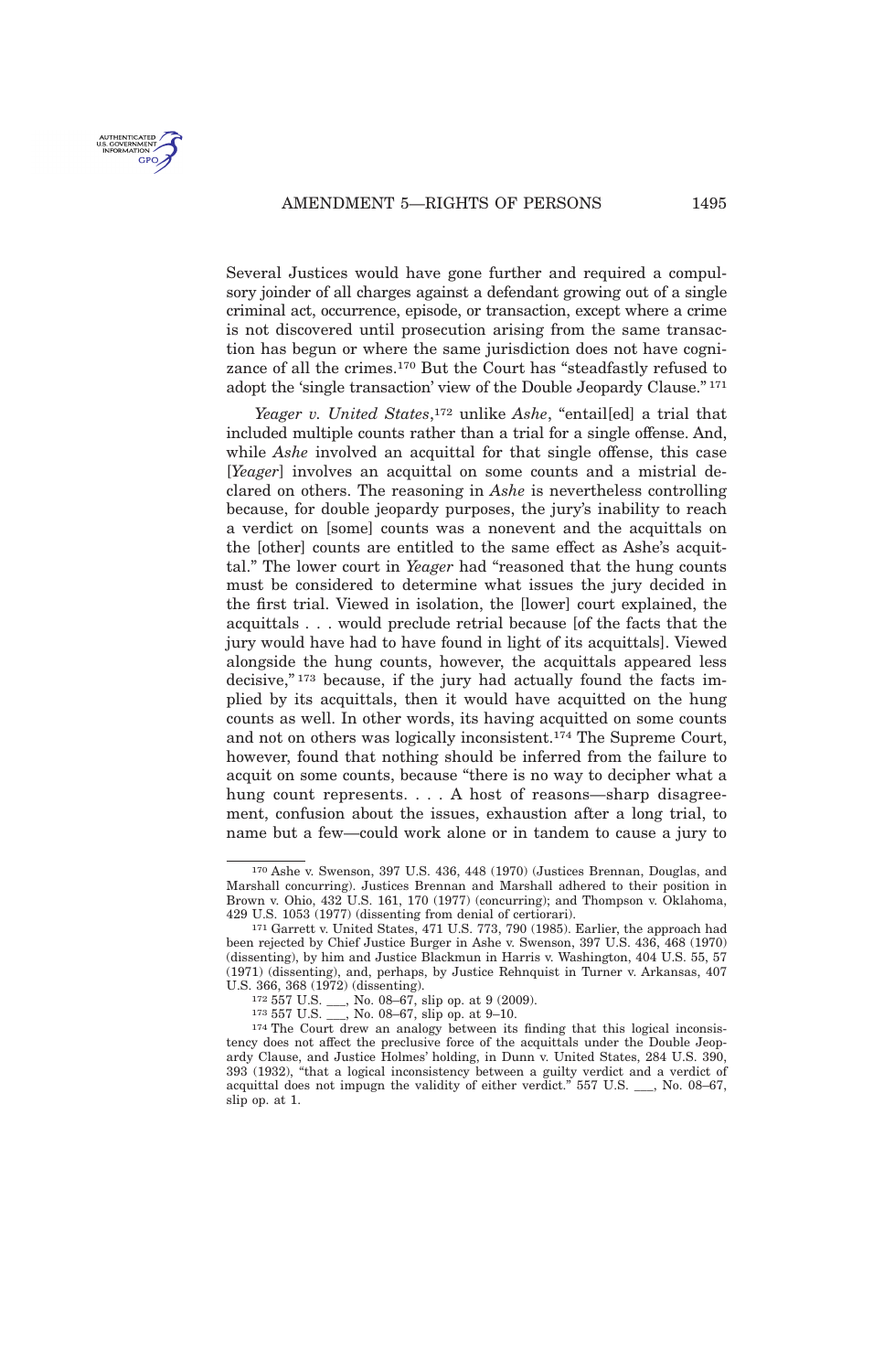<span id="page-35-0"></span>

hang. . . . Accordingly, we hold that the consideration of hung counts has no place in the issue-preclusion analysis."<sup>175</sup>

#### **SELF-INCRIMINATION**

#### **Development and Scope**

The source of the Self-Incrimination Clause was the maxim "*nemo tenetur seipsum accusare*," that "no man is bound to accuse himself." The maxim is but one aspect of two different systems of law enforcement which competed in England for acceptance; the accusatorial and the inquisitorial. In the accusatorial system, which predated the reign of Henry II and was expanded and extended by him, first the community and then the state by grand and petit juries proceeded against alleged wrongdoers through the examination of others, and in the early years through examination of the defendant as well. The inquisitorial system, which developed in the ecclesiastical courts, compelled the alleged wrongdoer to affirm his culpability through the use of the oath *ex officio*. Under this system, a presiding official had the power to compel a witness to take an oath to tell the truth to the full extent of his knowledge as to all matters about which he would be questioned; before administration of the oath the person was not advised of the nature of the charges against him, or whether he was accused of crime, and was also not informed of the nature of the questions to be asked.<sup>176</sup>

The use of this oath in Star Chamber proceedings, especially to root out political heresies, combined with opposition to the ecclesiastical use of the oath *ex officio*, led over time to general acceptance of the principle that a person could not be required to accuse himself under oath before an official tribunal looking into criminal activity, or before a magistrate investigating an accusation against him with or without oath, or under oath in a court of equity or a court of common law.<sup>177</sup> The precedents in the colonies are few in number, but following the Revolution six states had embodied the

<sup>175</sup> 557 U.S. \_\_\_, No. 08–67, slip op. at 10–11.

<sup>176</sup> Maguire, *Attack of the Common Lawyers on the Oath Ex Officio as Administered in the Ecclesiastical Courts in England*, in Essays IN HISTORY AND POLITICAL THEORY IN HONOR OF CHARLES HOWARD MCILWAIN 199 (C. Wittke ed., 1936).

<sup>177</sup> The traditional historical account is 8 J. WIGMORE, A TREATISE ON THE ANGLO-AMERICAN SYSTEM OF EVIDENCE § 2250 (J. McNaughton rev. 1961), but more recent historical studies have indicated that Dean Wigmore was too grudging of the privilege. LEONARD LEVY, ORIGINS OF THE FIFTH AMENDMENT: THE RIGHT AGAINST SELF-INCRIMINATION (1968); Morgan, *The Privilege Against Self-Incrimination*, 34 MINN. L. REV. 1 (1949).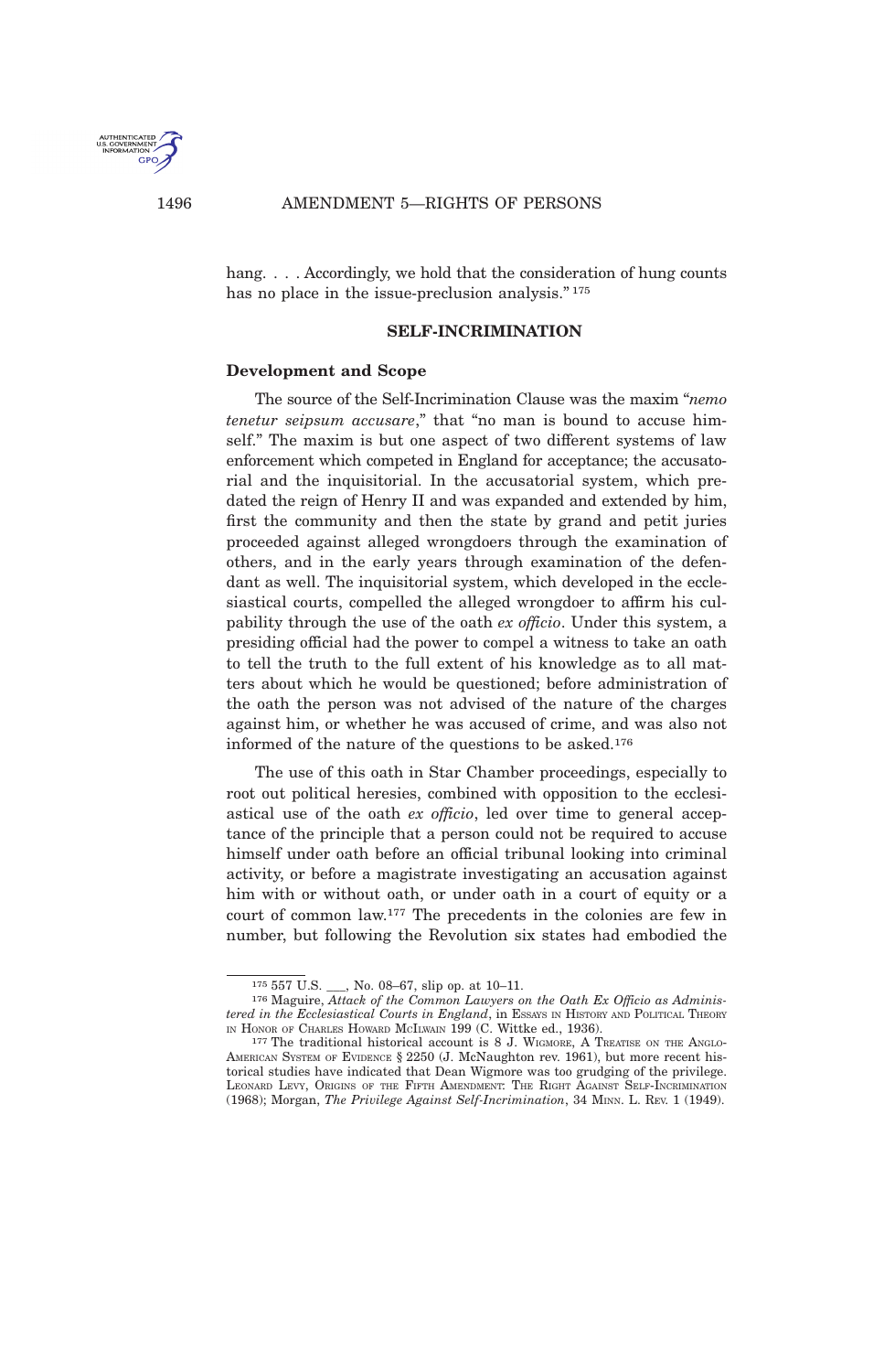AMENDMENT 5-RIGHTS OF PERSONS 1497



privilege against self-incrimination in their constitutions,<sup>178</sup> and the privilege was one of those recommended by several state ratifying conventions for inclusion in a federal bill of rights.<sup>179</sup> Madison's version of the clause read "nor shall be compelled to be a witness against himself," but a House amendment inserted "in any criminal case" into the provision.<sup>180</sup>

The historical studies cited demonstrate that in England and the colonies the privilege was narrower than the interpretation now prevailing. Of course, constitutional guarantees often expand, or contract, over time as judges adapt underlying policies to new factual patterns and practices. The difficulty is that the Court has generally failed to articulate the policy objectives underlying the privilege, usually citing a "complex of values" when it has attempted to state the interests served by it.<sup>181</sup> Commonly mentioned in numerous cases was the assertion that the privilege was designed to protect the innocent and to further the search for truth.<sup>182</sup>

It appears now, however, that the Court has rejected both of these as inapplicable and has settled upon the principle that the clause serves two interrelated interests: the preservation of an accusatorial system of criminal justice, which goes to the integrity of the judicial system, and the preservation of personal privacy from

180 Id. at 753 (August 17, 1789).

181 "It reflects many of our fundamental values and most noble aspirations: our unwillingness to subject those suspected of crime to the cruel trilemma of selfaccusation, perjury or contempt; our preference for an accusatorial rather than an inquisitorial system of criminal justice; our fear that self-incriminating statements will be elicited by inhumane treatment and abuses; our sense of fair play which dictates 'a fair state-individual balance by requiring the government to leave the individual alone until good cause is shown for disturbing him and by requiring the government in its contest with the individual to shoulder the entire load'; our respect for the inviolability of the human personality and of the right of each individual 'to a private enclave where he may lead a private life'; our distrust of selfdeprecatory statements; and our realization that the privilege, while sometimes 'a shelter to the guilty,' is often 'a protection to the innocent.' " Murphy v. Waterfront Comm'n, 378 U.S. 52 (1964) (citations omitted). A dozen justifications have been suggested for the privilege. 8 J. WIGMORE, A TREATISE ON THE ANGLO-AMERICAN SYSTEM OF EVIDENCE  $2251$  (J. McNaughton rev. 1961).

 $^{182}E.g.,$  Twining v. New Jersey,  $211$  U.S. 78,  $91$  (1908); Ullmann v. United States. 350 U.S. 422, 426 (1956); Quinn v. United States, 349 U.S. 155, 162–63 (1955).

<sup>178</sup> 3 F. Thorpe, *The Federal and State Constitutions*, reprinted in H. DOC. NO. 357, 59th Congress, 2d Sess. 1891 (1909) (Massachusetts); 4 id. at 2455 (New Hampshire); 5 id. at 2787 (North Carolina), 3038 (Pennsylvania); 6 id. at 3741 (Vermont); 7 id. at 3813 (Virginia).

<sup>179</sup> Amendments were recommended by an "Address" of a minority of the Pennsylvania convention after they had been voted down as a part of the ratification action, 2 BERNARD SCHWARTZ, THE BILL OF RIGHTS: A DOCUMENTARY HISTORY 628, 658, 664 (1971), and then the ratifying conventions of Massachusetts, South Carolina, New Hampshire, Virginia, and New York formally took this step.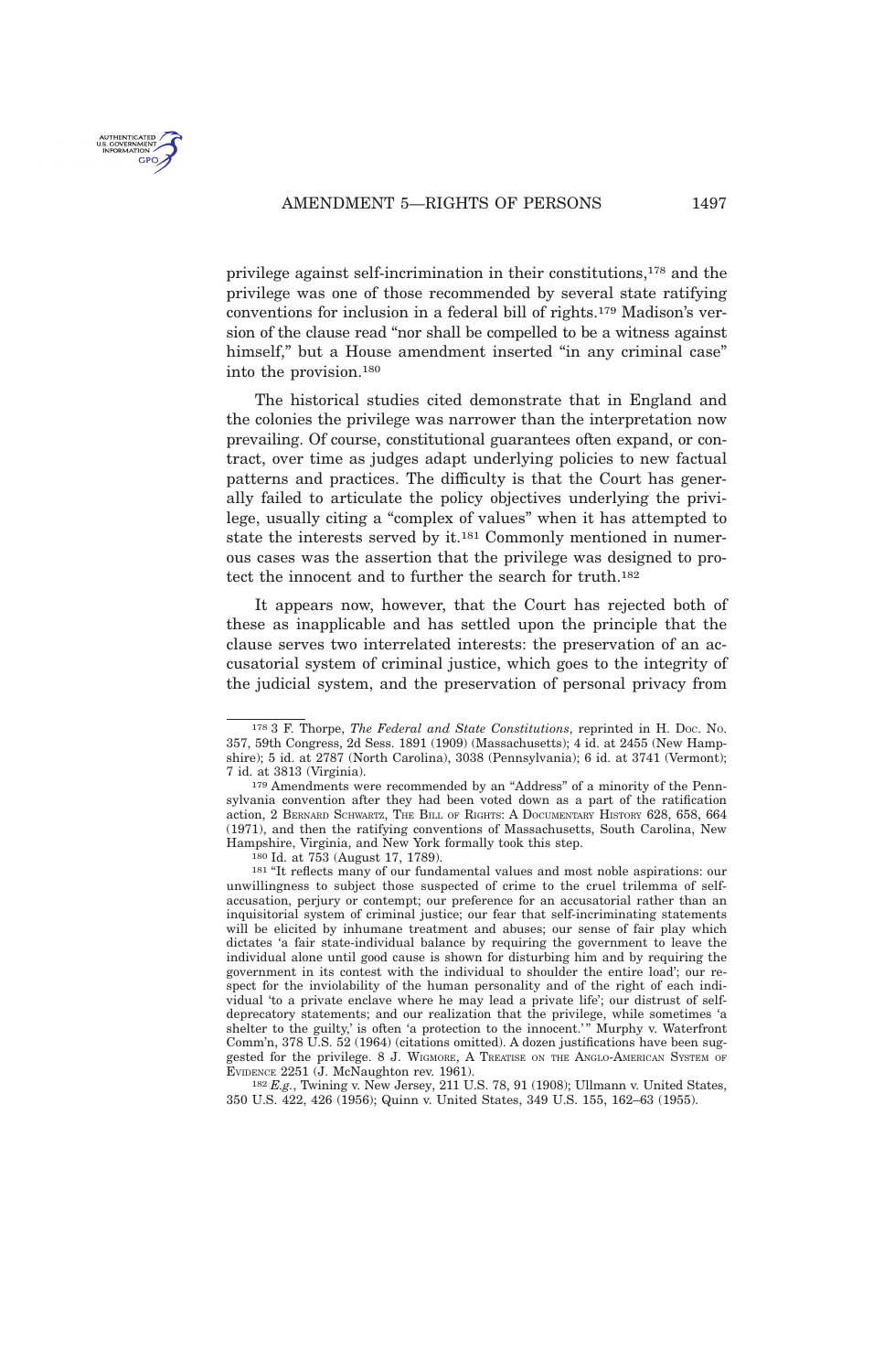unwarranted governmental intrusion.<sup>183</sup> To protect these interests and to preserve these values, the privilege "is not to be interpreted literally." Rather, the "sole concern [of the privilege] is, as its name indicates, with the danger to a witness forced to give testimony leading to the infliction of penalties affixed to the criminal acts." <sup>184</sup> Furthermore, "[t]he privilege afforded not only extends to answers that would in themselves support a conviction . . . but likewise embraces those which would furnish a link in the chain of evidence needed to prosecute . . . ." <sup>185</sup>

The privilege against self incrimination parries the general obligation to provide testimony under oath when called upon, but it also applies in police interrogations. In all cases, the privilege must be supported by a reasonable fear that a response will be incriminatory. The issue is a matter of law for a court to determine,<sup>186</sup> and therefore, with limited exception, one must claim the privilege to benefit from it.<sup>187</sup> Otherwise, silence in the face of questioning may be insufficient because it may not afford an adequate opportunity either to test whether information withheld falls within the privilege or to cure a violation through a grant of immunity.<sup>188</sup> A witness who fails to explicitly claim the privilege when an affirmative

184 Ullmann v. United States, 350 U.S. 422, 438–39 (1956).

186 *E.g.*, Mason v. United States, 244 U.S. 362 (1917).

<sup>187</sup> The primary exceptions are for a criminal defendant not taking the stand and a suspect in inherently coercive circumstances (*e.g.*, custodial interrogation). *See* nas v. Texas, 570 U.S. \_\_, No. 12–246, slip op. at 4–6 (2013).<br><sup>188</sup> 570 U.S. . No. 12–246, slip op. (2013). During noncus

 $18$ , No.  $12-246$ , slip op. (2013). During noncustodial questioning about a double murder, Salinas freely answered all questions other than one about whether his shotgun would match shells recovered at the murder scene. He fell silent on this inquiry, but did not assert the privilege against self-incrimination. At closing argument at Salinas's murder trial, the prosecutor argued that this silence



U.S. GOVERNME

<sup>183</sup> "[T]he basic purposes that lie behind the privilege against self-incrimination do not relate to protecting the innocent from conviction, but rather to preserving the integrity of a judicial system in which even the guilty are not to be convicted unless the prosecution 'shoulder the entire load.'  $\ldots$ 

<sup>&</sup>quot;The basic purpose of a trial is the determination of truth, and it is self-evident that to deny a lawyer's help through the technical intricacies of a criminal trial or to deny a full opportunity to appeal a conviction because the accused is poor is to impede that purpose and to infect a criminal proceeding with the clear danger of convicting the innocent. . . . By contrast, the Fifth Amendment's privilege against self-incrimination is not an adjunct to the ascertainment of truth. That privilege, like the guarantees of the Fourth Amendment, stands as a protection of quite different constitutional values—values reflecting the concern of our society for the right of each individual to be let alone." Tehan v. United States ex rel. Shott, 382 U.S. 406, 415, 416 (1966). See also Miranda v. Arizona, 384 U.S. 436, 460 (1966); Schmerber v. California, 384 U.S. 757, 760–765 (1966); California v. Byers, 402 U.S. 424, 448–58 (1971) (Justice Harlan concurring). For a critical view of the privilege, *see* Friendly, *The Fifth Amendment Tomorrow: The Case for Constitutional Change*, 37 U. CIN. L. REV. 671 (1968).

<sup>185</sup> Hoffman v. United States, 341 U.S. 479, 486 (1951). *See also* Emspak v. United States, 349 U.S. 190 (1955); Blau v. United States, 340 U.S. 159 (1950); Blau v. United States, 340 U.S. 332 (1951).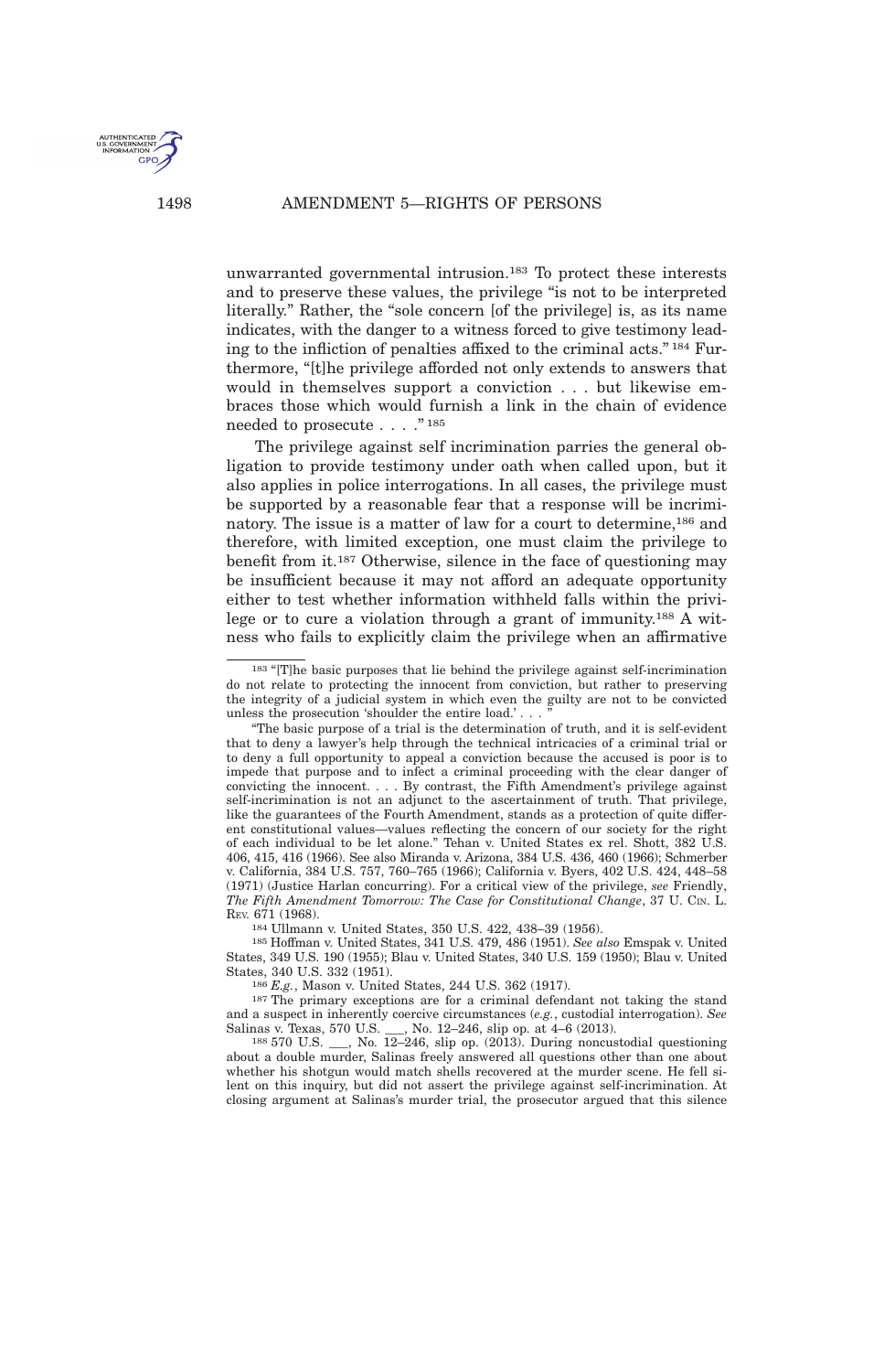AMENDMENT 5-RIGHTS OF PERSONS 1499



claim is required is deemed to have waived it, and waiver may be found where the witness has answered some preliminary questions but desires to stop at a certain point.<sup>189</sup> However, an assertion of innocence in conjunction with a claim of the privilege does not obviate the right of a witness to invoke it, as her responses still may provide the government with evidence it may later seek to use against her.<sup>190</sup>

Though an individual must have reasonable cause to apprehend danger and cannot be the judge of the validity of his claim, a court that would deny a claim of the privilege must be " '*perfectly clear*, from a careful consideration of all the circumstances in the case, that the individual is mistaken, and that the answer[s] *cannot possibly* have such tendency to incriminate." <sup>191</sup> To reach a determination, furthermore, a trial judge may not require a witness to disclose so much of the danger as to render the privilege nugatory: "[I]f the witness, upon interposing his claim, were required to prove the hazard . . . he would be compelled to surrender the very protection which the privilege is designed to guarantee. To sustain the privilege, it need only be evident from the implications of the question, in the setting in which it is asked, that a responsive answer to the question or an explanation of why it cannot be answered might be dangerous because injurious disclosure could result." 192

The privilege against self-incrimination is a personal one and cannot be used by or on behalf of any organization, such as a corpo-

190 Ohio v. Reiner, 532 U.S. 17 (2001).

191 Hoffman v. United States, 341 U.S. at 488 (quoting Temple v. Commonwealth, 75 Va. 892, 898 (1881)). For an application of these principles,*see* Malloy v. Hogan, 378 U.S. 1, 11–14 (1964), and id. at 33 (Justices White and Stewart dissenting). Where government is seeking to enforce an essentially noncriminal statutory scheme through compulsory disclosure, some Justices would apparently relax the *Hoffman* principles. *Cf.* California v. Byers, 402 U.S. 424 (1971) (plurality opinion).

192 Hoffman v. United States, 341 U.S. at 486–87.

indicated guilt, and a majority of the Court endorsed these comments. The four dissenting Justices inferred from Salinas's silence and the surrounding circumstances that he had exercised his Fifth Amendment privilege, and they would have barred the prosecutor's remarks.

<sup>189</sup> Rogers v. United States, 340 U.S. 367 (1951); United States v. Monia, 317 U.S. 424 (1943). The "waiver" concept here has been pronounced "analytically [un- ]sound," with the Court preferring to reserve the term "waiver" "for the process by which one affirmatively renounces the protection of the privilege." Garner v. United States, 424 U.S. 648, 654, n.9 (1976). Thus, the Court has settled upon the concept of "compulsion" as applied to "cases where disclosures are required in the face of claim of privilege." Id. "[I]n the ordinary case, if a witness under compulsion to testify makes disclosures instead of claiming the privilege, the government has not 'compelled' him to incriminate himself." Id. at 654. Similarly, the Court has enunciated the concept of "voluntariness" to be applied in situations where it is claimed that a particular factor denied the individual a "free choice to admit, to deny, or to refuse to answer." Id. at 654 n.9, 656–65.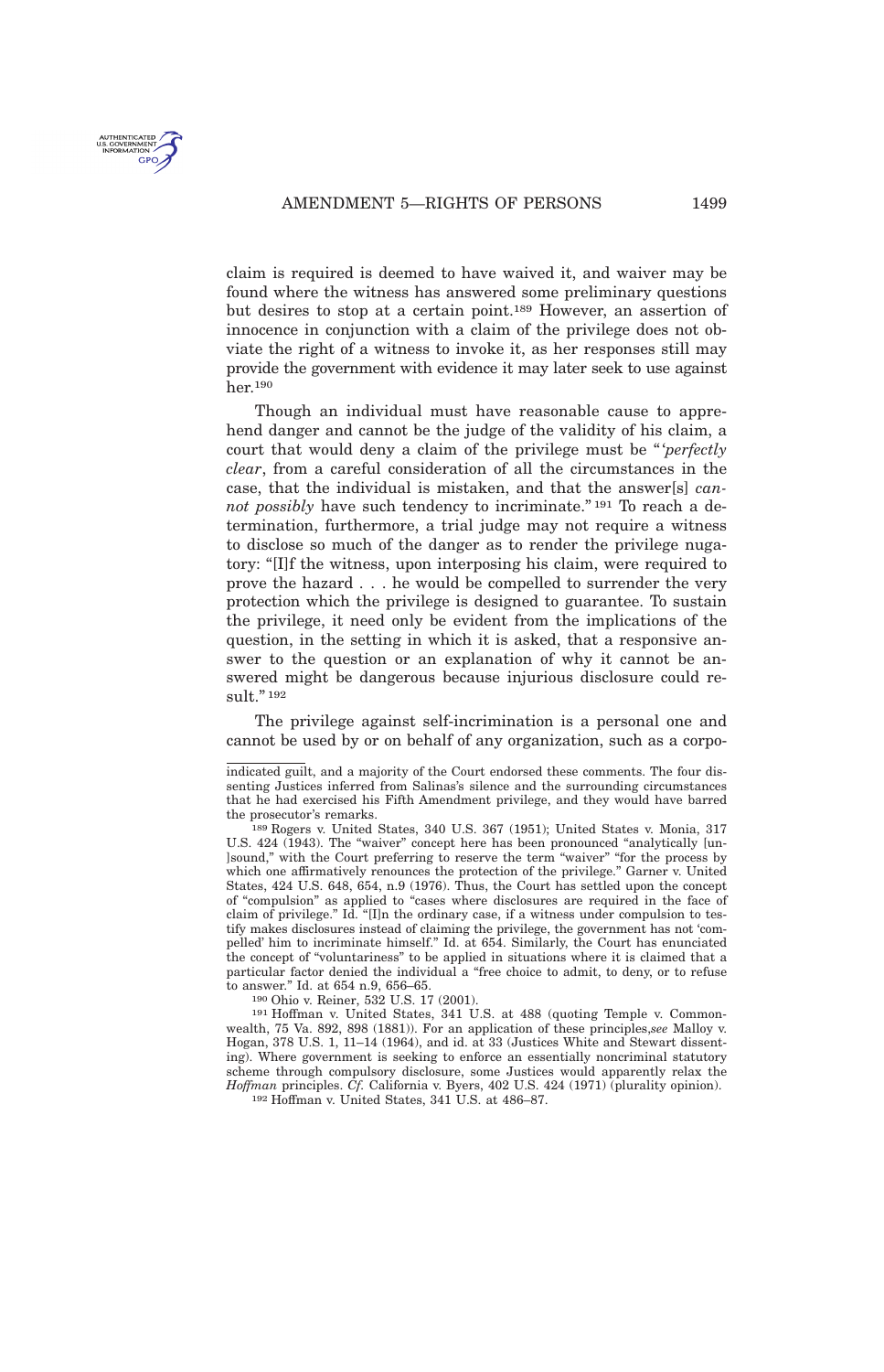

ration. Thus, a corporation cannot object on self-incrimination grounds to a subpoena of its records and books or to the compelled testimony of those corporate agents who have been given personal immunity from criminal prosecution.<sup>193</sup> Nor may a corporate official with custody of corporate documents that incriminate him personally resist their compelled production on the assertion of his personal privilege.<sup>194</sup>

A witness has traditionally been able to claim the privilege in any proceeding whatsoever in which testimony is legally required when his answer might be used against him in that proceeding or in a future criminal proceeding or when it might be exploited to uncover other evidence against him.<sup>195</sup> Incrimination is not complete once guilt has been adjudicated, and hence the privilege may be asserted during the sentencing phase of trial.<sup>196</sup> Conversely, there is no valid claim on the ground that the information sought can be used in proceedings which are not criminal in nature,<sup>197</sup> and there

<sup>193</sup> United States v. White, 322 U.S. 694, 701 (1944); Baltimore & Ohio R.R. v. ICC, 221 U.S. 612 (1911); Hale v. Henkel, 201 U.S. 43, 69–70, 74–75 (1906).

<sup>194</sup> United States v. White, 322 U.S. 694, 699–700 (1944); Wilson v. United States, 221 U.S. 361, 384–385 (1911). But the government may make no evidentiary use of the act of production in proceeding individually against the corporate custodian. Braswell v. United States, 487 U.S. 99 (1988). *Cf.* George Campbell Painting Corp. v. Reid, 392 U.S. 286 (1968); United States v. Rylander, 460 U.S. 752 (1983) (witness who had failed to appeal production order and thus had burden in contempt proceeding to show inability to then produce records could not rely on privilege to shift this evidentiary burden).

<sup>195</sup> Thus, not only may a defendant or a witness in a criminal trial, including a juvenile proceeding, *In re* Gault, 387 U.S. 1, 42–57 (1967), claim the privilege but so may a party or a witness in a civil court proceeding, McCarthy v. Arndstein, 266 U.S. 34 (1924), a potential defendant or any other witness before a grand jury, Reina v. United States, 364 U.S. 507 (1960); Counselman v. Hitchcock, 142 U.S. 547, 563 (1892), or a witness before a legislative inquiry, Watkins v. United States, 354 U.S. 178, 195–96 (1957); Quinn v. United States, 349 U.S. 155 (1955); Emspak v. United States, 349 U.S. 190 (1955), or before an administrative body. *In re* Groban, 352 U.S. 330, 333, 336–37, 345–46 (1957); ICC v. Brimson, 154 U.S. 447, 478–80 (1894).

<sup>196</sup> Estelle v. Smith, 451 U.S. 454, 462–63 (1981) ("We can discern no basis to distinguish between the guilt and penalty phases of respondent's capital murder trial so far as the protection of the Fifth Amendment privilege is concerned"); Mitchell v. United States, 526 U.S. 314 (1999) (non-capital sentencing).

<sup>197</sup> Allen v. Illinois, 478 U.S. 364 (1986) (declaration that person is "sexually dangerous" under Illinois law is not a criminal proceeding); Minnesota v. Murphy, 465 U.S. 420, 435 n.7 (1984) (revocation of probation is not a criminal proceeding, hence "there can be no valid claim of the privilege on the ground that the information sought can be used in revocation proceedings"). In *Murphy*, the Court went on to explain that "a State may validly insist on answers to even incriminating questions and hence sensibly administer its probation system, as long as it recognizes that the required answers may not be used in a criminal proceeding and thus eliminates the threat of incrimination. Under such circumstances, a probationer's 'right to immunity as a result of his compelled testimony would not be at stake,' and nothing in the Federal Constitution would prevent a State from revoking probation for a refusal to answer . . . ." Id. (citations omitted).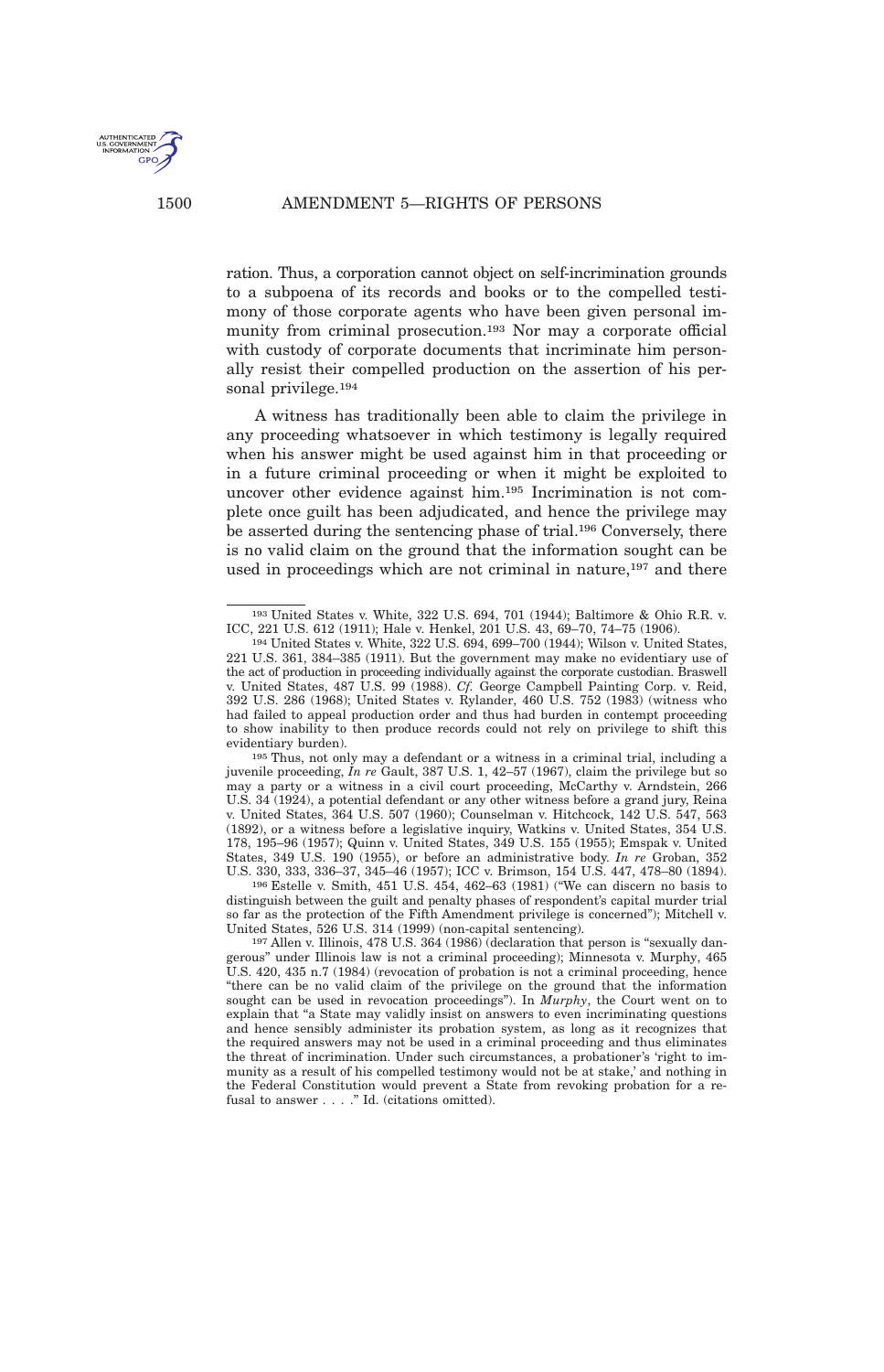can be no valid claim if there is no criminal prosecution<sup>198</sup> The Court in recent years has also applied the privilege to situations, such as police interrogation of suspects, in which there is no *legal* compulsion to speak.<sup>199</sup>

What the privilege protects against is compulsion of "testimonial" disclosures. Thus, the clause is not offended by such nontestimonial compulsions as requiring a person in custody to stand or walk in a police lineup, to speak prescribed words, to model particular clothing, or to give samples of handwriting, fingerprints, or blood.<sup>200</sup> A person may be compelled to produce specific documents even though they contain incriminating information.<sup>201</sup> If, however, the existence of specific documents is not known to the government, and the act of production informs the government about the

199 Miranda v. Arizona, 384 U.S. 436 (1966).

200 Schmerber v. California, 384 U.S. 757, 764 (1966); United States v. Wade, 388 U.S. 218, 221–23 (1967); Holt v. United States, 218 U.S. 245, 252 (1910). In California v. Byers, 402 U.S. 424 (1971), four Justices believed that requiring any person involved in a traffic accident to stop and give his name and address did not involve testimonial compulsion and therefore the privilege was inapplicable, id. at 431–34 (Chief Justice Burger and Justices Stewart, White, and Blackmun), but Justice Harlan, id. at 434 (concurring), and Justices Black, Douglas, Brennan, and Marshall, id. at 459, 464 (dissenting), disagreed. In South Dakota v. Neville, 459 U.S. 553 (1983), the Court indicated as well that a state may compel a motorist suspected of drunk driving to submit to a blood alcohol test, and may also give the suspect a choice about whether to submit, but use his refusal to submit to the test as evidence against him. The Court rested its evidentiary ruling on the absence of coercion, preferring not to apply the sometimes difficult distinction between testimonial and physical evidence. In another case, involving roadside videotaping of a drunk driving suspect, the Court found that the slurred nature of the suspect's speech, as well as his answers to routine booking questions as to name, address, weight, height, eye color, date of birth, and current age, were not testimonial in nature. Pennsylvania v. Muniz, 496 U.S. 582 (1990). On the other hand, the suspect's answer to a request to identify the date of his sixth birthday was considered testimonial. Id. Two Justices challenged the interpretation limiting application to "testimonial" disclosures, claiming that the original understanding of the word "witness" was not limited to someone who gives testimony, but included someone who gives any kind of evidence. United States v. Hubbell, 530 U.S. 27, 49 (2000) (Justice Thomas, joined by Justice Scalia, concurring).

201 Fisher v. United States, 425 U.S. 391 (1976). Compelling a taxpayer by subpoena to produce documents produced by his accountants from his own papers does not involve testimonial self-incrimination and is not barred by the privilege. "[T]he Fifth Amendment does not independently proscribe the compelled production of every sort of incriminating evidence but applies only when the accused is compelled to make a *testimonial* communication that is incriminating." Id. at 408 (emphasis by Court). Even further removed from the protection of the privilege is seizure pursuant to a search warrant of business records in the handwriting of the defendant. Andresen v. Maryland, 427 U.S. 463 (1976). A court order compelling a target of a grand jury investigation to sign a consent directive authorizing foreign banks to disclose records of any and all accounts over which he had a right of withdrawal is not testimonial in nature, since the factual assertions are required of the banks and not of the target. Doe v. United States, 487 U.S. 201 (1988).

<sup>198</sup> Chavez v. Martinez, 538 U.S. 760 (2003) (rejecting damages claim brought by suspect interrogated in hospital but not prosecuted).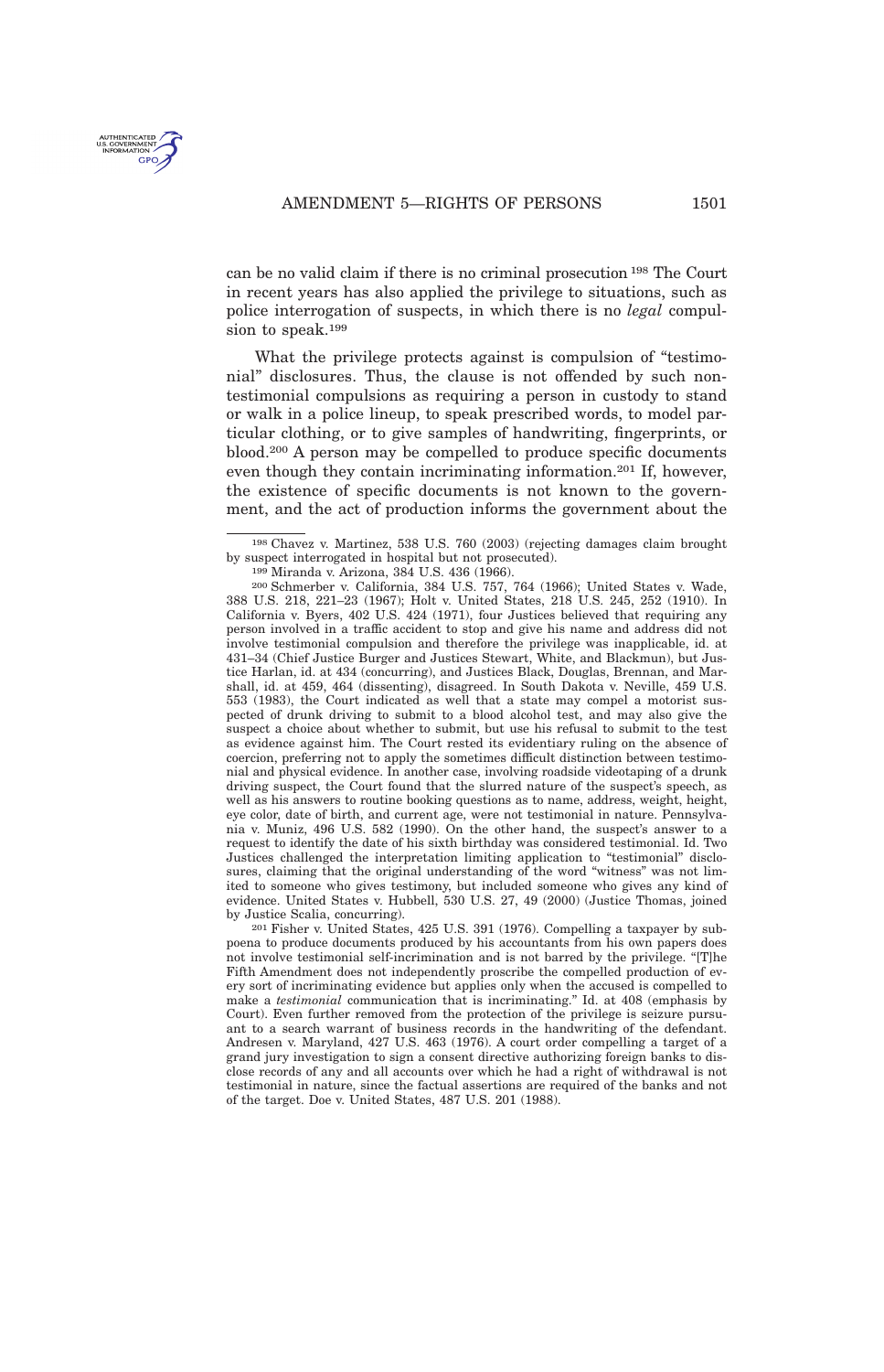

existence, custody, or authenticity of the documents, then the privilege is implicated.<sup>202</sup> Application of these principles resulted in a holding that the Independent Counsel could not base a prosecution on incriminating evidence identified and produced as the result of compliance with a broad subpoena for all information relating to the individual's income, employment, and professional relationships.<sup>203</sup>

The protection is against "compulsory" incrimination, and traditionally the Court has treated within the clause only those compulsions which arise from legally enforceable obligations, culminating in imprisonment for refusal to testify or to produce documents.<sup>204</sup> The compulsion need not be imprisonment, but can also be termination of public employment <sup>205</sup> or disbarment of a lawyer <sup>206</sup> as a legal consequence of a refusal to make incriminating admissions. The degree of coercion may also prove decisive, the Court having ruled that moving a prisoner from a medium security unit to a maximum security unit was insufficient to compel him to incriminate himself in spite of the attendant loss of privileges and the harsher living conditions.<sup>207</sup> However, al-

206 Spevack v. Klein, 385 U.S. 511 (1967).

207 McKune v. Lile, 536 U.S. 24 (2002). The transfer was mandated for refusal to participate in a sexual abuse treatment program that required revelation of sexual history and admission of responsibility. The plurality declared that rehabilitation programs are permissible if the adverse consequences for non-participation are "related to the program objectives and do not constitute atypical and significant hard-

<sup>202</sup> In United States v. Doe, 465 U.S. 605 (1984), the Court distinguished *Fisher*, upholding lower courts' findings that the act of producing tax records implicates the privilege because it would compel admission that the records exist, that they were in the taxpayer's possession, and that they are authentic. Similarly, a juvenile court's order to produce a child implicates the privilege, because the act of compliance "would amount to testimony regarding [the subject's] control over and possession of [the child]." Baltimore Dep't of Social Services v. Bouknight, 493 U.S. 549, 555 (1990).

<sup>203</sup> United States v. Hubbell, 530 U.S. 27 (2000).

<sup>204</sup> *E.g.*, Marchetti v. United States, 390 U.S. 39 (1968) (criminal penalties attached to failure to register and make incriminating admissions); Malloy v. Hogan, 378 U.S. 1 (1964) (contempt citation on refusal to testify). *See also* South Dakota v. Neville, 459 U.S. 553 (1983) (no compulsion in introducing evidence of suspect's refusal to submit to blood alcohol test, since state could have forced suspect to take test and need not have offered him a choice); Selective Service System v. Minnesota PIRG, 468 U.S. 841 (1984) (no coercion in requirement that applicants for federal financial assistance for higher education reveal whether they have registered for draft).

<sup>205</sup> Garrity v. New Jersey, 385 U.S. 493 (1967); Gardner v. Broderick, 392 U.S. 273 (1968); Uniformed Sanitation Men Ass'n v. Commissioner of Sanitation, 392 U.S. 280 (1968). *See also* Lefkowitz v. Turley, 414 U.S. 70 (1973), holding unconstitutional state statutes requiring the disqualification for five years of contractors doing business with the state if at any time they refused to waive immunity and answer questions respecting their transactions with the state. The state may require employees or contractors to respond to inquiries, but only if it offers them immunity sufficient to supplant the privilege against self-incrimination. *See also* Lefkowitz v. Cunningham, 431 U.S. 801 (1977).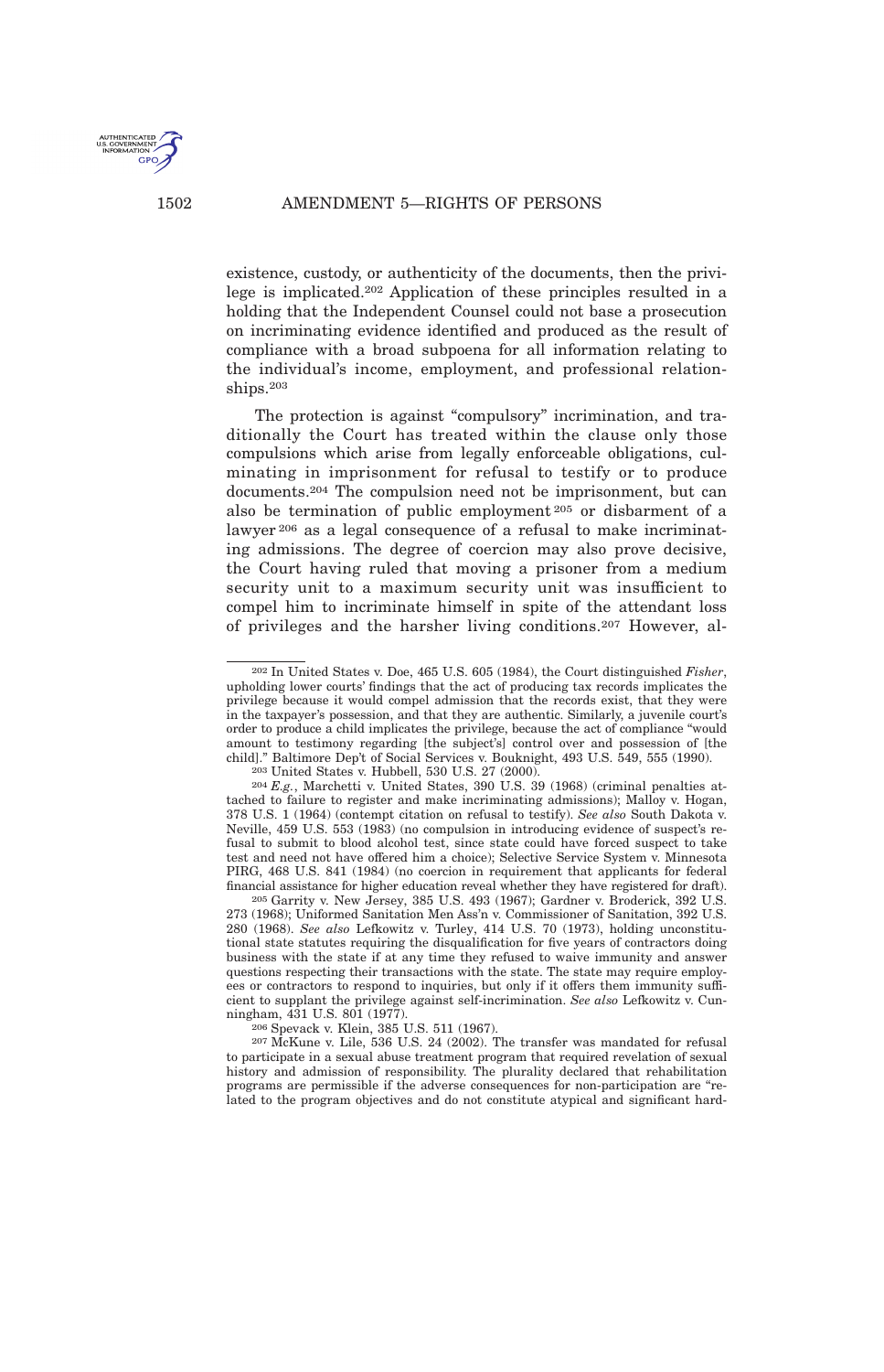

though it appears that prisoners <sup>208</sup> and probationers <sup>209</sup> have less protection than others do, the Court has not developed a clear doctrinal explanation to identify the differences between permissible and impermissible coercion.<sup>210</sup>

It has long been the rule that a defendant who takes the stand on his own behalf does so voluntarily, and cannot then claim the privilege to defeat cross-examination on matters reasonably related to the subject matter of his direct examination,<sup>211</sup> and that such a defendant may be impeached by proof of prior convictions.<sup>212</sup> Similarly, when a defense expert testifies to a defendant's diminished mental capacity at the time of a ccrime, the prosecution may present psychiatric evidence in rebuttal based on the defendant's statements in its separate examination, even if the defendant did not consent to it.<sup>213</sup> But, in *Griffin v. California*, <sup>214</sup> the Court refused to permit prosecutorial or judicial comment to the jury upon a defendant's refusal to take the stand on his own behalf, because such comment was a "penalty imposed by courts for exercising a constitutional privilege" and "[i]t cuts down on the privilege by making

209 Minnesota v. Murphy, 465 U.S. 420 (1984) (the possibility of revocation of probation was not so coercive as to compel a probationer to provide incriminating answers to probation officer's questions).

210 The Court in McKune v. Lile split 5-to-4, with no opinion of the Court.

211 Brown v. Walker, 161 U.S. 591, 597–98 (1896); Fitzpatrick v. United States, 178 U.S. 304, 314–16 (1900); Brown v. United States, 356 U.S. 148 (1958). See also Ohio Adult Parole Auth. v. Woodard, 523 U.S. 272, 286 (1998) (testimony at a clemency interview is voluntary, and cannot be compelled).

212 Spencer v. Texas, 385 U.S. 554, 561 (1967); *cf.* Michelson v. United States, 335 U.S. 469 (1948).

213 Kansas v. Cheever, 571 U.S. \_\_\_, No.12–609, slip op. (2013); Buchanan v. Kentucky, 483 U.S. 402 (1987). *Compare* Estelle v. Smith, 451 U.S. 454 (1981) (defendant's statements during court-ordered examination on his competency to stand trial inadmissable when offerred by prosecution in seeking capital punishment during penalty phase).

214 380 U.S. 609, 614 (1965). The result had been achieved in federal court through statutory enactment. 18 U.S.C. § 3481. *See* Wilson v. United States, 149 U.S. 60 (1893). In Carter v. Kentucky, 450 U.S. 288 (1981), the Court held that the Self-Incrimination Clause required a state, upon defendant's request, to give a cautionary instruction to the jurors that they must disregard defendant's failure to testify and not draw any adverse inferences from it. This result, too, had been accomplished in the federal courts through statutory construction. Bruno v. United States, 308 U.S. 287 (1939). In Lakeside v. Oregon, 435 U.S. 333 (1978), the Court held that a court may give such an instruction, even over defendant's objection. Carter v. Kentucky was applied in James v. Kentucky, 466 U.S. 341 (1983) (request for jury "admonition" sufficient to invoke right to "instruction").

ships in relation to the ordinary incidents of prison life." 536 U.S. at 38 (opinion of Justice Kennedy). Concurring Justice O'Connor stated her belief that the "minor" change in living conditions seemed "very unlikely to actually compel [the prisoner] to [participate]." Id. at 51.

<sup>208</sup> *See*, in addition to McKune v. Lile, Baxter v. Palmigiano, 425 U.S. 308 (1976) (adverse inference from inmate's silence at prison disciplinary hearing); and Ohio Adult Parole Auth. v. Woodard, 523 U.S. 272, 286 (1998) (adverse inference from inmate's silence at clemency hearing).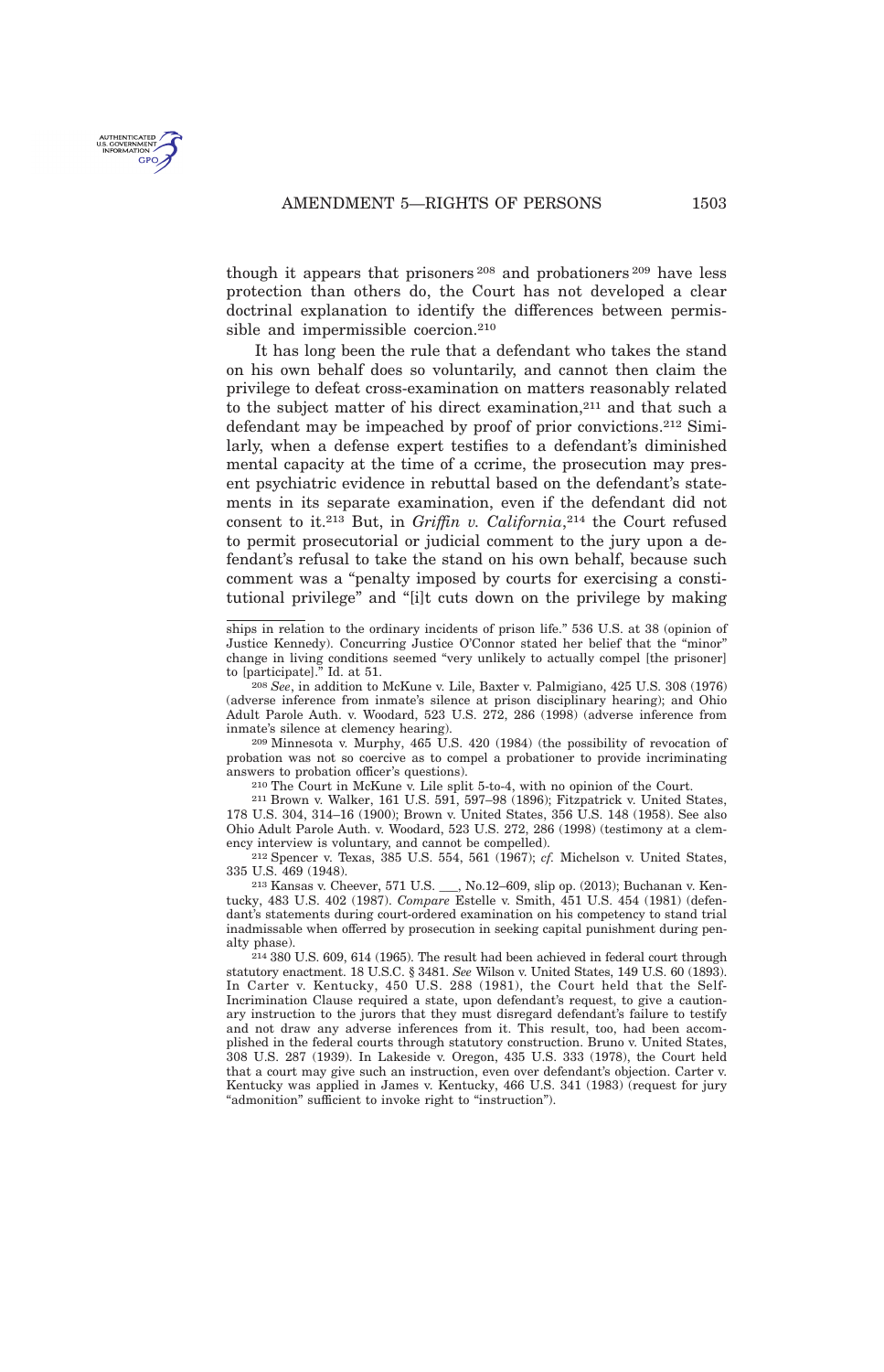its assertion costly." <sup>215</sup> Prosecutors' comments violating the *Griffin* rule can nonetheless constitute harmless error.<sup>216</sup> Nor may a prosecutor impeach a defendant's trial testimony through use of the fact that upon his arrest and receipt of a *Miranda* warning he remained silent and did not give the police the exculpatory story he told at trial.<sup>217</sup> But where the defendant took the stand and testified, the Court permitted the impeachment use of his pre-arrest silence when that silence had in no way been officially encouraged, through a *Miranda* warning or otherwise.<sup>218</sup>

Further, the Court held inadmissible at the subsequent trial a defendant's testimony at a hearing to suppress evidence wrongfully seized, because use of the testimony would put the defendant to an impermissible choice between asserting his right to remain silent and invoking his right to be free of illegal searches and seizures.<sup>219</sup> The Court also proscribed the introduction at a second trial of the defendant's testimony at his first trial, given to rebut a confession which was subsequently held inadmissible, since the testimony was in effect "fruit of the poisonous tree," and had been "coerced" from the defendant through use of the confession.<sup>220</sup> Potentially most far-

218 Jenkins v. Anderson, 447 U.S. 231 (1980). *Cf.* Baxter v. Palmigiano, 425 U.S. 308 (1976) (prison disciplinary hearing may draw adverse inferences from inmate's assertion of privilege so long as this was not the sole basis of decision against him).

219 Simmons v. United States, 390 U.S. 377 (1968). The rationale of the case was subsequently limited to Fourth Amendment grounds in McGautha v. California, 402 U.S. 183, 210–13 (1971).



**U.S. GOVERNME**<br>INFORMATION

<sup>215</sup> Although the *Griffin* rule continues to apply when the prosecutor on his own initiative asks the jury to draw an adverse inference from a defendant's silence, it does not apply to a prosecutor's "fair response" to a defense counsel's allegation that the government had denied his client the opportunity to explain his actions. United States v. Robinson, 485 U.S. 25, 32 (1988).

<sup>216</sup> Chapman v. California, 386 U.S. 18 (1967); United States v. Hasting, 461 U.S. 499 (1983).

<sup>217</sup> Doyle v. Ohio, 426 U.S. 610 (1976). Post-arrest silence, the Court stated, is inherently ambiguous, and to permit use of the silence would be unfair since the *Miranda* warning told the defendant he could be silent. The same result had earlier been achieved under the Court's supervisory power over federal trials in United States v. Hale, 422 U.S. 171 (1975). The same principles apply to bar a prosecutor's use of *Miranda* silence as evidence of an arrestee's sanity. Wainwright v. Greenfield, 474 U.S. 284 (1986). In determining whether a state prisoner is entitled to federal *habeas corpus* relief because the prosecution violated due process by using his post-*Miranda* silence for impeachment purposes at trial, the proper standard for harmlesserror review is that announced in Kotteakos v. United States, 328 U.S. 750, 776 (1946)—whether the due process error had substantial and injurious effect or influence in determining the jury's verdict—not the stricter "harmless beyond a reasonable doubt" standard of Chapman v. California, 386 U.S. 18, 24 (1967), applicable on direct review. Brecht v. Abrahamson, 507 U.S. 619 (1993). *See also* Fry v. Pliler, 551 U.S. 112, 114 (2007) (the "substantial and injurious effect" standard is to be applied in federal *habeas* proceedings even "when the state appellate court failed to recognize the error and did not review it for harmlessness under the 'harmless beyond a reasonable doubt' standard set forth in Chapman v. California").

<sup>220</sup> Harrison v. United States, 392 U.S. 219 (1968).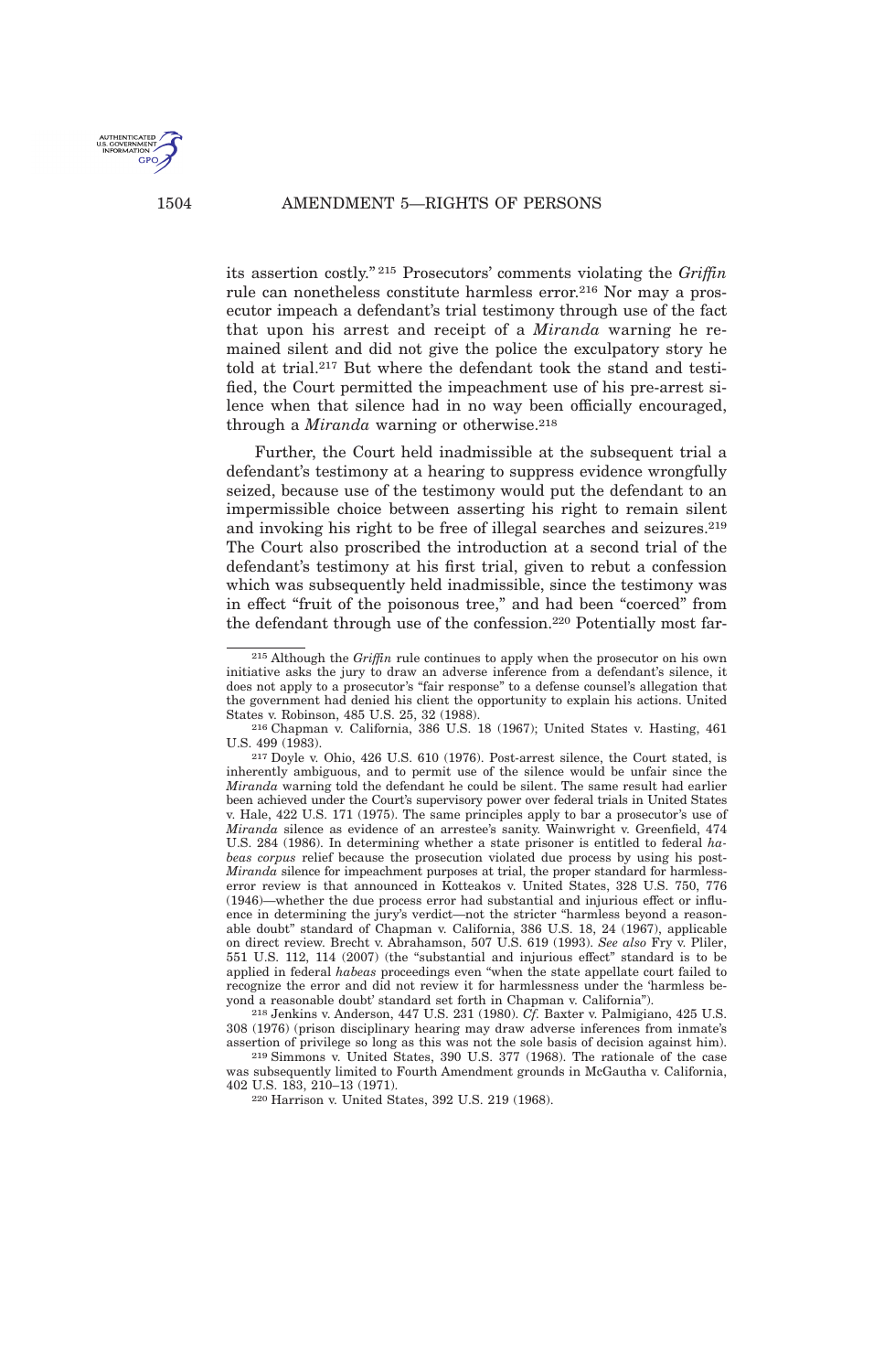

reaching was a holding that invalidated the penalty structure of a statute under which defendants could escape a possible death sentence by entering a guilty plea; the statute "needlessly encourage[d]" waivers of defendant's Fifth Amendment right to plead not guilty and his Sixth Amendment right to a jury trial.<sup>221</sup>

Although this "needless encouragement" test assessed the nature of the choice required to be made by defendants against the strength of the governmental interest in the system requiring the choice, the Court soon developed another test stressing the voluntariness of the choice. A guilty plea entered by a defendant who correctly understands the consequences of the plea is voluntary unless coerced or obtained under false pretenses; moreover, there is no impermissible coercion where the defendant has the effective assistance of counsel.<sup>222</sup> The Court in an opinion by Justice Harlan then formulated still another test in holding that a defendant in a capital case in which the jury in one process decides both guilt and sentence could be put to a choice between remaining silent on guilt or admitting guilt and being able to put on evidence designed to mitigate the possible sentence. The pressure to take the stand in response to the sentencing issue, said the Court, was not so great as to impair the policies underlying the Self-Incrimination Clause, policies described in this instance as proscription of coercion and of cruelty in putting the defendant to an undeniably "hard" choice.<sup>223</sup> Similarly, the Court held that requiring a defendant to give notice to the prosecution before trial of his intention to rely on an alibi defense and to give the names and addresses of witnesses who will support it does not violate the clause.<sup>224</sup> Nor does it violate a defen-

<sup>221</sup> Jackson v. United States, 390 U.S. 570, 583 (1968).

<sup>222</sup> Parker v. North Carolina, 397 U.S. 790 (1970); Brady v. United States, 397 U.S. 742 (1970); McMann v. Richardson, 397 U.S. 759 (1970). Parker and Brady entered guilty pleas to avoid the death penalty when it became clear that the prosecution had solid evidence of their guilt; Richardson pled guilty because of his fear that an allegedly coerced confession would be introduced into evidence.

<sup>223</sup> McGautha v. California, 402 U.S. 183, 210–20 (1971). When the Court subsequently required bifurcated trials in capital cases, it was on the basis of the Eighth Amendment, and represented no withdrawal from the position described here. *Cf.* Corbitt v. New Jersey, 439 U.S. 212 (1978); Bordenkircher v. Hayes, 434 U.S. 357 (1978).

<sup>224</sup> Williams v. Florida, 399 U.S. 78, 80–86 (1970). The compulsion of choice, Justice White argued for the Court, proceeded from the strength of the state's case and not from the disclosure requirement. That is, the rule did not affect whether or not the defendant chose to make an alibi defense and to call witnesses, but merely required him to accelerate the timing. It appears, however, that in Brooks v. Tennessee, 406 U.S. 605 (1972), the Court used the "needless encouragement" test in striking down a state rule requiring the defendant to testify before any other defense witness or to forfeit the right to testify at all. In the Court's view, this impermissibly burdened the defendant's choice whether to testify or not. Another prosecution discovery effort was approved in United States v. Nobles, 422 U.S. 233 (1975), in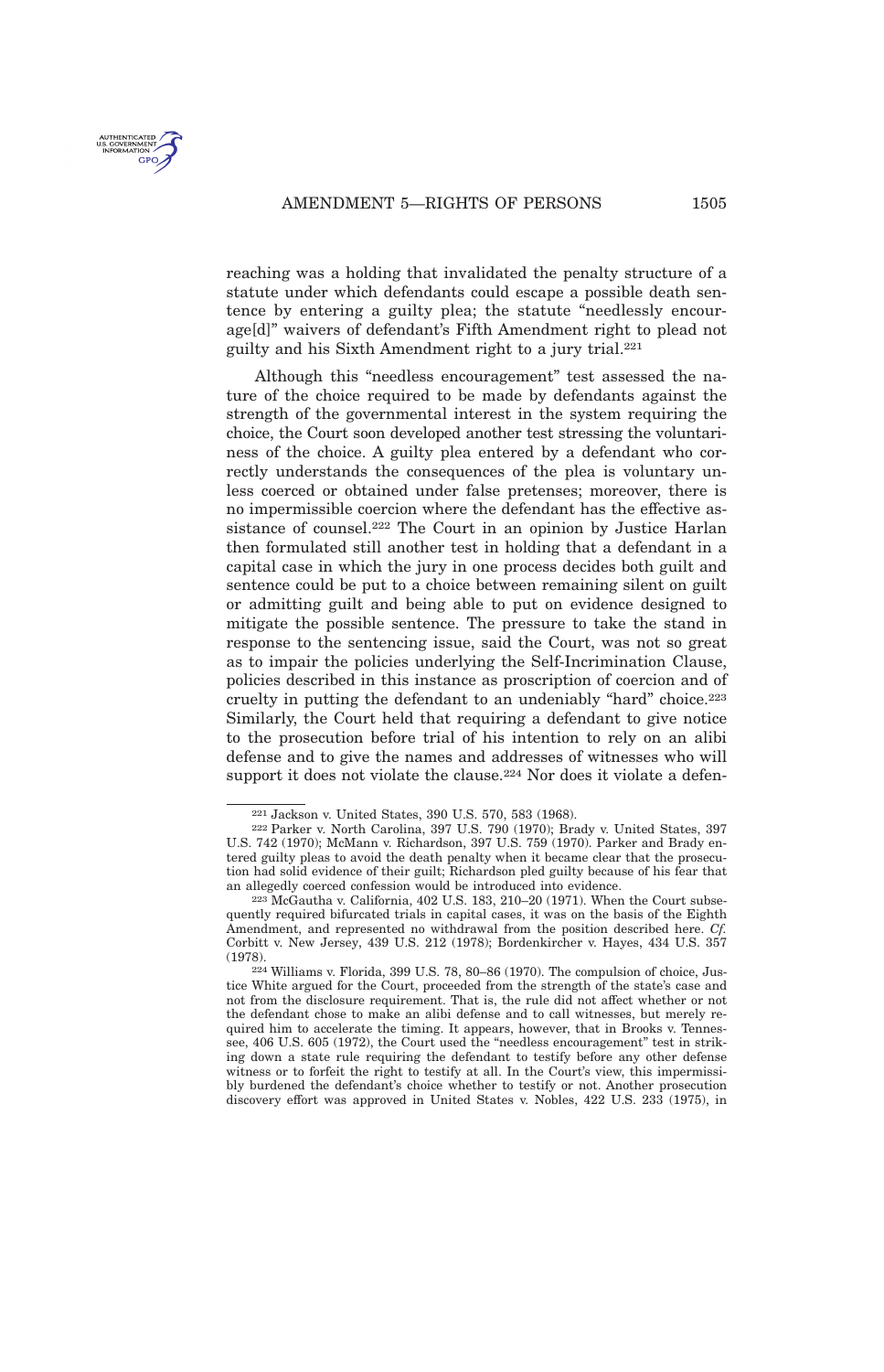

dant's self-incrimination privilege to create a presumption upon the establishment of certain basic facts from which the jury may infer the defendant's guilt unless he rebuts the presumption.<sup>225</sup>

The obligation to testify is not relieved by this clause, if, regardless of whether incriminating answers are given, a prosecution is precluded,<sup>226</sup> or if the result of the answers is not incrimination, but rather harm to reputation or exposure to infamy or disgrace.<sup>227</sup> The clause does not prevent a public employer from discharging an employee who, in an investigation specifically and narrowly directed at the performance of the employee's official duties, refuses to cooperate and to provide the employer with the desired information on grounds of self-incrimination.<sup>228</sup> But it is unclear under what other circumstances a public employer may discharge an employee who has claimed his privilege before another investigating agency.<sup>229</sup>

226 Prosecution may be precluded by tender of immunity (see next topic for discussion of immunity), or by pardon, Brown v. Walker, 161 U.S. 591, 598–99 (1896). The effect of a mere tender of pardon by the President remains uncertain. *Cf.* Burdick v. United States, 236 U.S. 79 (1915) (acceptance necessary, and self-incrimination is possible in absence of acceptance); Biddle v. Perovich, 274 U.S. 480 (1927) (acceptance not necessary to validate commutation of death sentence to life imprisonment).

227 Brown v. Walker, 161 U.S. 591, 605–06 (1896); Ullmann v. United States, 350 U.S. 422, 430–31 (1956). Minorities in both cases had contended for a broader rule. *Walker*, 161 U.S. at 631 (Justice Field dissenting); *Ullmann*, 350 U.S. at 454 (Justice Douglas dissenting).

228 Gardner v. Broderick, 392 U.S. 273, 278 (1968). Testimony compelled under such circumstances is, even in the absence of statutory immunity, barred from use in a subsequent criminal trial by force of the Fifth Amendment itself. Garrity v. New Jersey, 385 U.S. 493 (1967). However, unlike public employees, persons subject to professional licensing by government appear to be able to assert their privilege and retain their licenses. *Cf.* Spevack v. Klein, 385 U.S. 511 (1967) (lawyer may not be disbarred solely because he refused on self-incrimination grounds to testify at a disciplinary proceeding), *approved in* Gardner v. Broderick, 392 U.S. at 277–78. Justices Harlan, Clark, Stewart, and White dissented generally. 385 U.S. 500, 520, 530.

229 *See* Slochower v. Board of Higher Education, 350 U.S. 551 (1956), *limited by* Lerner v. Casey, 357 U.S. 468 (1958), and Nelson v. County of Los Angeles, 362 U.S. 1 (1960), which were in turn apparently limited by *Garrity* and *Gardner*.

which a defense investigator's notes of interviews with prosecution witnesses were ordered disclosed to the prosecutor for use in cross-examination of the investigator. The Court discerned no compulsion upon defendant to incriminate himself.

<sup>225</sup> "The same situation might present itself if there were no statutory presumption and a *prima facie* case of concealment with knowledge of unlawful importation were made by the evidence. The necessity of an explanation by the accused would be quite as compelling in that case as in this; but the constraint upon him to give testimony would arise there, as it arises here, simply from the force of circumstances and not from any form of compulsion forbidden by the Constitution." Yee Hem v. United States, 268 U.S. 178, 185 (1925), quoted with approval in Turner v. United States, 396 U.S. 398, 418 n.35 (1970). Justices Black and Douglas dissented on self-incrimination grounds. Id. at 425. *See also* United States v. Gainey, 380 U.S. 63, 71, 74 (1965) (dissenting opinions). For due process limitations on such presumptions, *see* discussion under the Fourteenth Amendment, "Proof, Burden of Proof, and Presumptions," *infra*.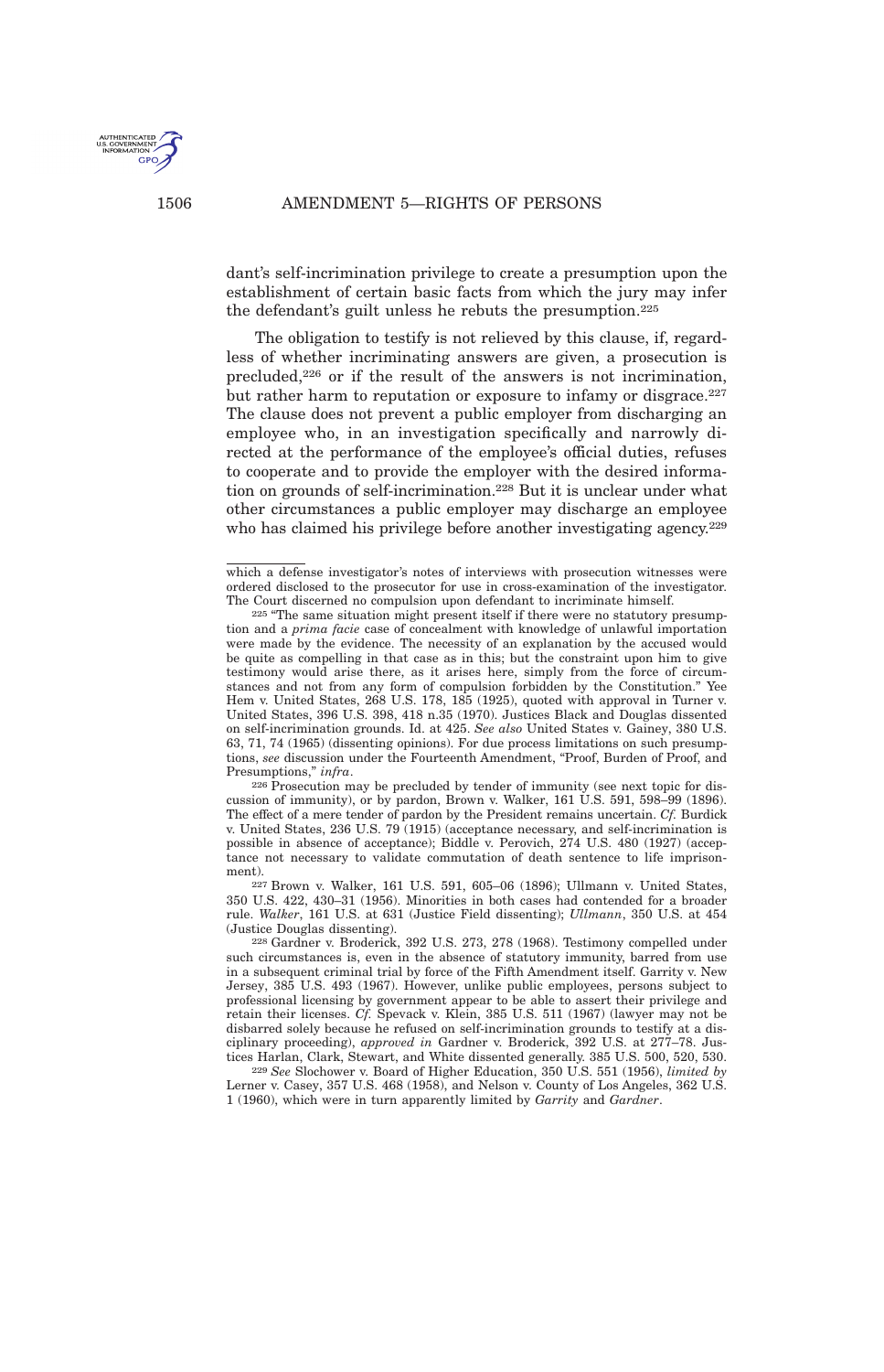## AMENDMENT 5-RIGHTS OF PERSONS 1507



Finally, the rules established by the clause and the judicial interpretations apply against the states to the same degree that they apply against the Federal Government,<sup>230</sup> and neither sovereign can compel discriminatory admissions that would incriminate the person in the other jurisdiction.<sup>231</sup> There is no "cooperative internationalism" that parallels the cooperative federalism and cooperative prosecution on which application against states is premised, and consequently concern with foreign prosecution is beyond the scope of the Self-Incrimination Clause.<sup>232</sup>

#### **The Power To Compel Testimony and Disclosure**

**Immunity.**—"Immunity statutes, which have historical roots deep in Anglo-American jurisprudence, are not incompatible [with the values of the Self-Incrimination Clause]. Rather they seek a rational accommodation between the imperatives of the privilege and the legitimate demands of government to compel citizens to testify. The existence of these statutes reflects the importance of testimony, and the fact that many offenses are of such a character that the only persons capable of giving useful testimony are those implicated in the crime." <sup>233</sup> Apparently the first immunity statute was enacted

Whether testimony could be compelled by either the Federal Government or a state that could incriminate a witness in a foreign jurisdiction is unsettled. *See* Zicarelli v. New Jersey State Comm'n of Investigation, 406 U.S. 472, 480, 481 (1972) (reserving question), but an affirmative answer seems unlikely. *Cf. Murphy*, 378 U.S. at 58–63, 77.

232 United States v. Balsys, 524 U.S. 666 (1998).

233 Kastigar v. United States, 406 U.S. 441, 445–46 (1972). It has been held that the Fifth Amendment itself precludes the use as criminal evidence of compelled admissions, Garrity v. New Jersey, 385 U.S. 493 (1967), but this case and dicta in others is unreconciled with the cases that find that one may "waive" though inadvertently the privilege and be required to testify and incriminate oneself. Rogers v. United States, 340 U.S. 367 (1951).

<sup>230</sup> Malloy v. Hogan, 378 U.S. 1 (1964) (overruling Twining v. New Jersey, 211 U.S. 78 (1908), and Adamson v. California, 332 U.S. 46 (1947)).

<sup>231</sup> Murphy v. Waterfront Comm'n, 378 U.S. 52 (1964), (overruling United States v. Murdock, 284 U.S. 141 (1931) (Federal Government could compel a witness to give testimony that might incriminate him under state law), Knapp v. Schweitzer, 357 U.S. 371 (1958) (state may compel a witness to give testimony that might incriminate him under federal law), and Feldman v. United States, 322 U.S. 487 (1944) (testimony compelled by a state may be introduced into evidence in the federal courts)). *Murphy* held that a state could compel testimony under a grant of immunity but that, because the state could not extend the immunity to federal courts, the Supreme Court would not permit the introduction of evidence into federal courts that had been compelled by a state or that had been discovered because of state compelled testimony. The result was apparently a constitutionally compelled one arising from the Fifth Amendment itself, 378 U.S. at 75–80, rather than one taken pursuant to the Court's supervisory power as Justice Harlan would have preferred. Id. at 80 (concurring). Congress has power to confer immunity in state courts as well as in federal in order to elicit information, Adams v. Maryland, 347 U.S. 179 (1954), but whether Congress must do so or whether the immunity would be conferred simply through the act of compelling the testimony *Murphy* did not say.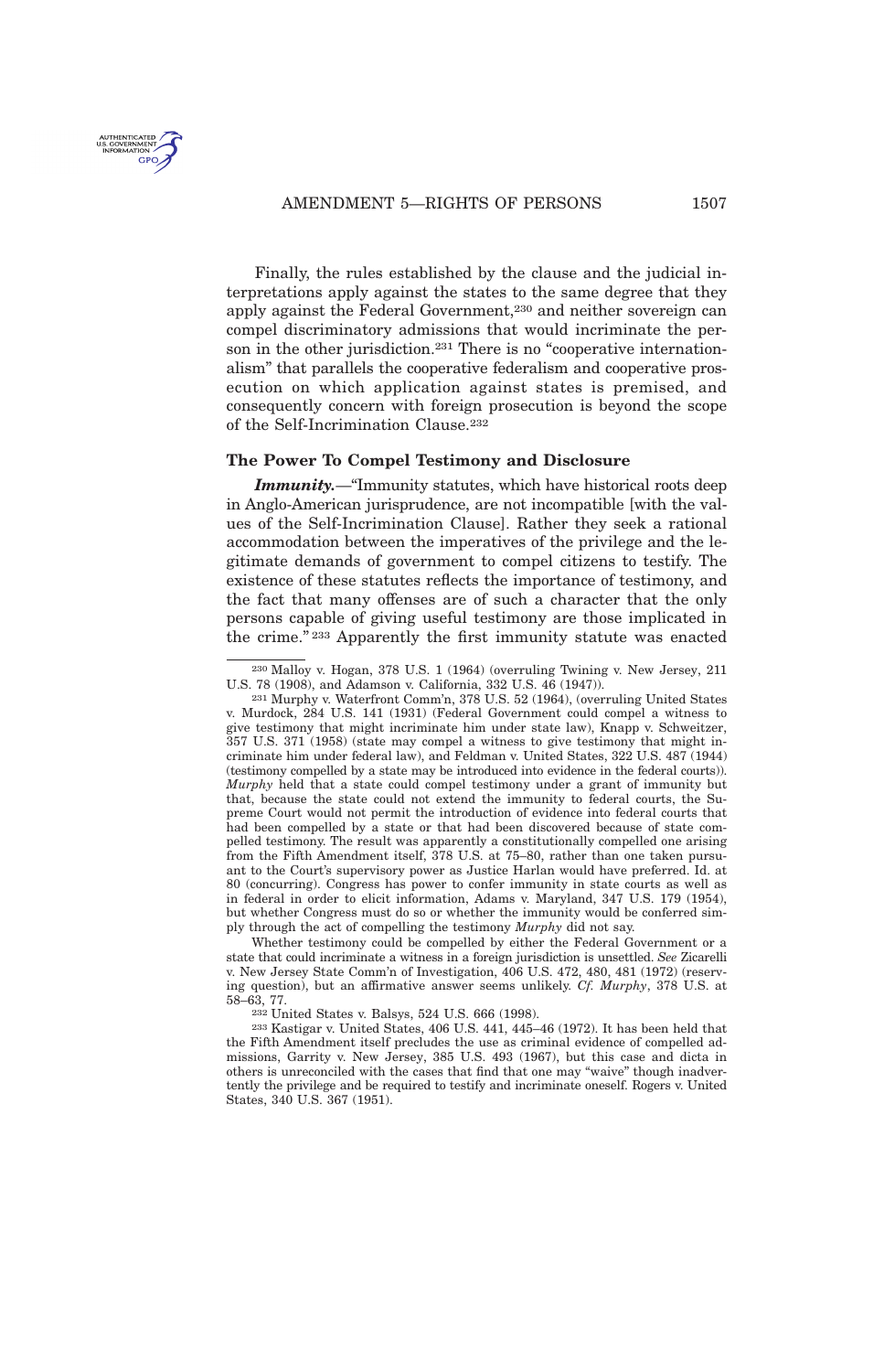

by Parliament in 1710 <sup>234</sup> and it was widely copied in the colonies. The first federal immunity statute was enacted in 1857, and immunized any person who testified before a congressional committee from prosecution for any matter "touching which" he had testified.<sup>235</sup>

Revised in 1862 so as merely to prevent the use of the congressional testimony at a subsequent prosecution of any congressional witness,<sup>236</sup> the statute was soon rendered unenforceable by the ruling in *Counselman v. Hitchcock* <sup>237</sup> that an analogous limited immunity statute was unconstitutional because it did not confer an immunity coextensive with the privilege it replaced. *Counselman* was ambiguous with regard to its grounds because it identified two faults in the statute: it did not proscribe "derivative" evidence <sup>238</sup> and it prohibited only future use of the compelled testimony.<sup>239</sup> The latter language accentuated a division between adherents of "transactional" immunity and of "use" immunity which has continued to the present.<sup>240</sup> In any event, following *Counselman*, Congress enacted a statute that conferred transactional immunity as the price for being able to compel testimony,<sup>241</sup> and the Court sustained this law in a five-to-four decision.<sup>242</sup>

"The 1893 statute has become part of our constitutional fabric and has been included 'in substantially the same terms, in virtually all of the major regulatory enactments of the Federal Govern-

235 Ch. 19, 11 Stat. 155 (1857). There was an exception for perjury committed while testifying before Congress.

236 Ch. 11, 12 Stat. 333 (1862).

237 142 U.S. 547 (1892). The statute struck down was ch. 13, 15 Stat. 37 (1868).

238 Counselman v. Hitchcock, 142 U.S. 547, 564 (1892). *See also* id. at 586.

240 "Transactional" immunity means that once a witness has been compelled to testify about an offense, he may never be prosecuted for that offense, no matter how much independent evidence might come to light; "use" immunity means that no testimony compelled to be given and no evidence derived from or obtained because of the compelled testimony may be used if the person is subsequently prosecuted on independent evidence for the offense.

241 Ch. 83, 27 Stat. 443 (1893).

242 Brown v. Walker, 161 U.S. 591 (1896). The majority reasoned that one was excused from testifying only if there could be legal detriment flowing from his act of testifying. If a statute of limitations had run or if a pardon had been issued with regard to a particular offense, a witness could not claim the privilege and refuse to testify, no matter how much other detriment, such as loss of reputation, would attach to his admissions. Therefore, because the statute acted as a pardon or amnesty and relieved the witness of all legal detriment, he must testify. The four dissenters contended essentially that the privilege protected against being compelled to incriminate oneself regardless of any subsequent prosecutorial effort, id. at 610, and that a witness was protected against infamy and disparagement as much as prosecution. Id. at 628.

<sup>234</sup> 9 Anne, c. 14, 3–4 (1710). *See* Kastigar v. United States, 406 U.S. 441, 445 n.13 (1972).

<sup>239</sup> 142 U.S. at 585–86.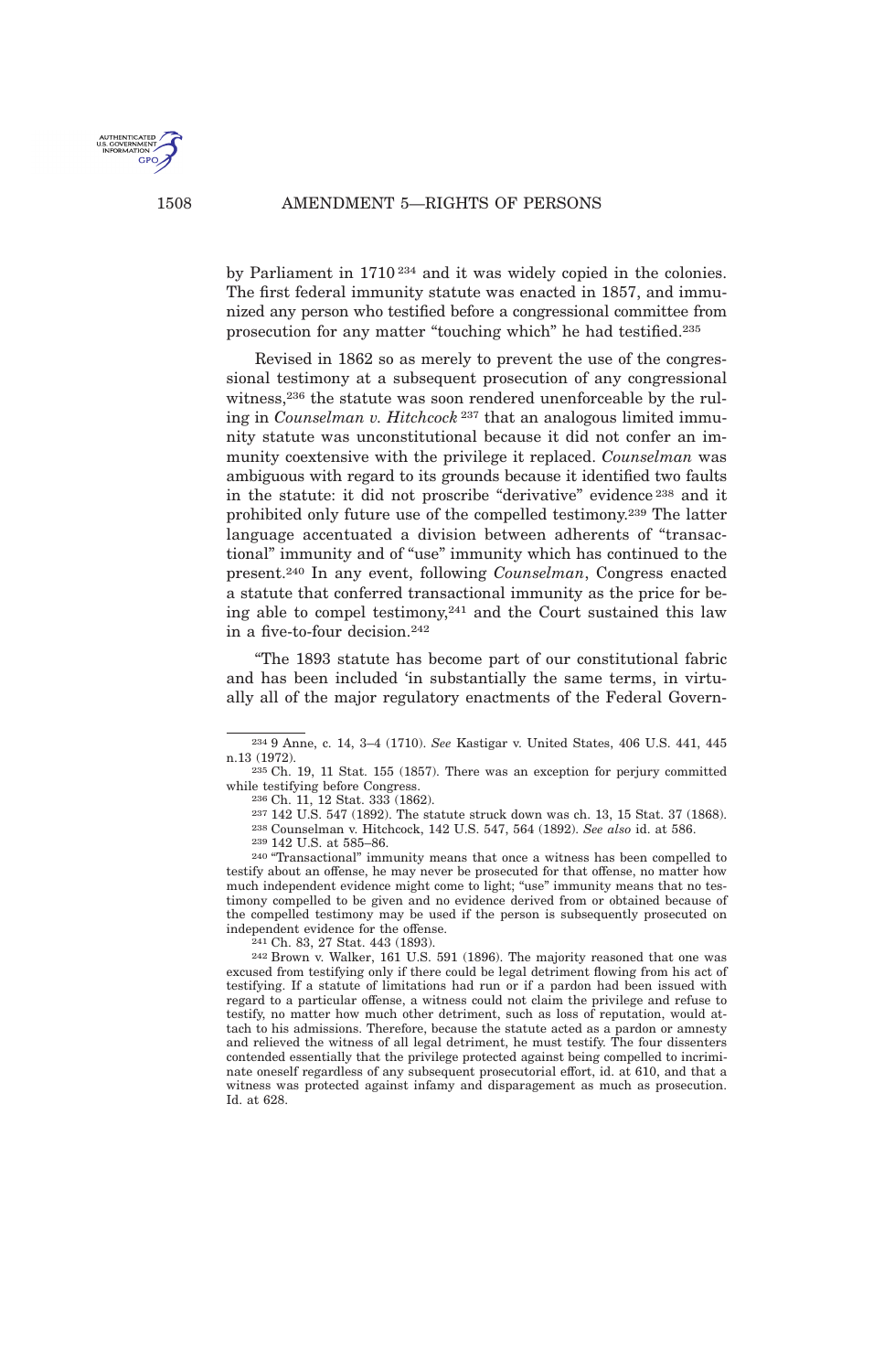ment.'"<sup>243</sup> So spoke Justice Frankfurter in 1956, broadly reaffirming *Brown v. Walker* and upholding the constitutionality of a federal immunity statute.<sup>244</sup> Because all but one of the immunity acts passed after *Brown v. Walker* were transactional immunity statutes,<sup>245</sup> the question of the constitutional sufficiency of use immunity did not arise, although dicta in cases dealing with immunity continued to assert the necessity of the former type of grant.<sup>246</sup> But, beginning in 1964, when it applied the Self-Incrimination Clause to the states, the Court was faced with the problem that arose because a state could grant immunity only in its own courts and not in the courts of another state or of the United States.<sup>247</sup> On the other hand, to foreclose the states from compelling testimony because they could not immunize a witness in a subsequent "foreign" prosecution would severely limit state law enforcement efforts. Therefore, the Court emphasized the "use" restriction rationale of *Counselman* and announced that as a "constitutional rule, a state witness could not be compelled to incriminate himself under federal law unless federal authorities were precluded from using either his testimony or evidence derived from it," and thus formulated a use restriction to that effect.<sup>248</sup> Then, while refusing to adopt the course because of statutory interpretation reasons, the Court indicated that use restriction in a federal regulatory scheme requiring the reporting of in-

<sup>243</sup> Ullmann v. United States, 350 U.S. 422, 438 (1956) (quoting Shapiro v. United States, 335 U.S. 1, 6 (1948)).

<sup>244</sup> "[The] sole concern [of the privilege] is . . . with the danger to a witness forced to give testimony leading to the infliction of 'penalties affixed to the criminal acts'. . . . Immunity displaces the danger. Once the reason for the privilege ceases, the privilege ceases." 350 U.S. at 438–39. The internal quotation is from Boyd v. United States, 116 U.S. 616, 634 (1886).

<sup>245</sup> Kastigar v. United States, 406 U.S. 441, 457–58 (1972); Piccirillo v. New York, 400 U.S. 548, 571 (1971) (Justice Brennan dissenting). The exception was an immunity provision of the bankruptcy laws, 30 Stat. 548 (1898), 11 U.S.C.  $\S 25(a)(10)$ , repealed by 84 Stat. 931 (1970). The right of a bankrupt to insist on his privilege against self-incrimination as against this statute was recognized in McCarthy v. Arndstein, 266 U.S. 34, 42 (1924), "because the present statute fails to afford complete immunity from a prosecution." The statute also failed to prohibit the use of derivative evidence. Arndstein v. McCarthy, 254 U.S. 71 (1920).

<sup>246</sup> *E.g.*, Hale v. Henkel, 201 U.S. 43, 67 (1906); United States v. Monia, 317 U.S. 424, 425, 428 (1943); Smith v. United States, 337 U.S. 137, 141, 146 (1949); United States v. Murdock, 284 U.S. 141, 149 (1931); Adams v. Maryland, 347 U.S. 179, 182 (1954). In Ullmann v. United States, 350 U.S. 422, 436–37 (1956), Justice Frankfurter described the holding of *Counselman* as relating to the absence of a prohibition on the use of derivative evidence.

<sup>247</sup> Malloy v. Hogan, 378 U.S. 1 (1964), extended the clause to the states. That Congress could immunize a federal witness from state prosecution and, of course, extend use immunity to state courts, was held in Adams v. Maryland, 347 U.S. 179 (1954), and had been recognized in Brown v. Walker, 161 U.S. 591 (1896).

<sup>248</sup> Murphy v. Waterfront Comm'n, 378 U.S. 52, 77–99 (1964). Concurring, Justices White and Stewart argued at length in support of the constitutional sufficiency of use immunity and the lack of a constitutional requirement of transactional immu-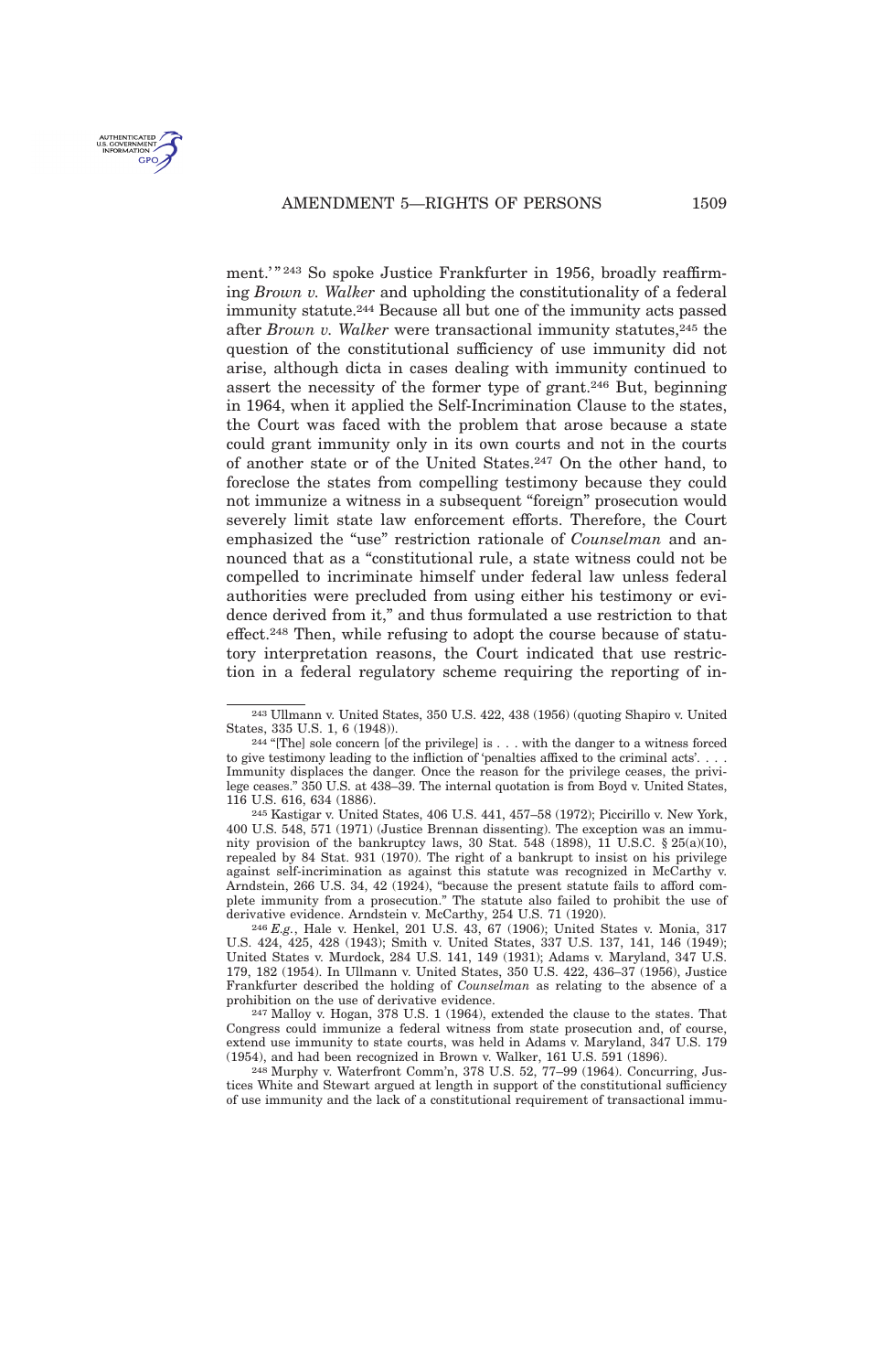

criminating information was "in principle an attractive and apparently practical resolution of the difficult problem before us," citing *Murphy* with apparent approval.<sup>249</sup>

Congress thereupon enacted a statute replacing all prior immunity statutes and adopting a use-immunity restriction only.<sup>250</sup> Soon tested, this statute was sustained in *Kastigar v. United States*. 251 "[P]rotection coextensive with the privilege is the degree of protection which the Constitution requires," wrote Justice Powell for the Court, "and is all that the Constitution requires. . . . "<sup>252</sup> "Transactional immunity, which accords full immunity from prosecution for the offense to which the compelled testimony relates, affords the witness considerably broader protection than does the Fifth Amendment privilege. The privilege has never been construed to mean that one who invokes it cannot subsequently be prosecuted. Its sole concern is to afford protection against being 'forced to give testimony leading to the infliction of penalties affixed to . . . criminal acts.' Immunity from the use of compelled testimony and evidence derived directly and indirectly therefrom affords this protection. It prohibits the prosecutorial authorities from using the compelled testimony in *any* respect, and it therefore insures that the testimony cannot lead to the infliction of criminal penalties on the witness." <sup>253</sup>

251 406 U.S. 441 (1972). A similar state statute was sustained in Zicarelli v. New Jersey State Comm'n of Investigation, 406 U.S. 472 (1972).

252 Kastigar v. United States, 406 U.S. 441, 459 (1972). *See also* United States v. Hubbell, 530 U.S. 27 (2000) (because the statute protects against derivative use of compelled testimony, a prosecution cannot be based on incriminating evidence revealed only as the result of compliance with an extremely broad subpoena).

253 406 U.S. at 453. Joining Justice Powell in the opinion were Justices Stewart, White, and Blackmun, and Chief Justice Burger. Justices Douglas and Marshall dissented, contending that a ban on use could not be enforced even if a use ban was constitutionally adequate. Id. at 462, 467. Justices Brennan and Rehnquist did not participate but Justice Brennan's views that transactional immunity was required had been previously stated. Piccirillo v. New York, 400 U.S. 548, 552 (1971) (dissenting). *See also* New Jersey v. Portash, 440 U.S. 451 (1979) (prosecution use of defendant's immunized testimony to impeach him at trial violates Self-Incrimination Clause). Neither the clause nor the statute prevents the perjury prosecution of an immunized witness or the use of all his testimony to prove the commission of perjury. United States v. Apfelbaum, 445 U.S. 115 (1980). *See also* United States v. Wong, 431 U.S. 174 (1977); United States v. Mandujano, 425 U.S. 564 (1976).

nity. Id. at 92. *See also* Gardner v. Broderick, 392 U.S. 273 (1968); Uniformed Sanitation Men Ass'n v. Commissioner of Sanitation, 392 U.S. 280 (1968); Garrity v. New Jersey, 385 U.S. 493 (1967), recognizing the propriety of compelling testimony with a use restriction attached.

<sup>249</sup> Marchetti v. United States, 390 U.S. 39, 58 (1968).

<sup>250</sup> Organized Crime Control Act of 1970, Pub. L. 91–452, § 201(a), 84 Stat. 922, 18 U.S.C. §§ 6002–6003. Justice Department officials have the authority under the Act to decide whether to seek immunity, and courts will not apply "constructive" use immunity absent compliance with the statute's procedures. United States v. Doe, 465 U.S. 605 (1984).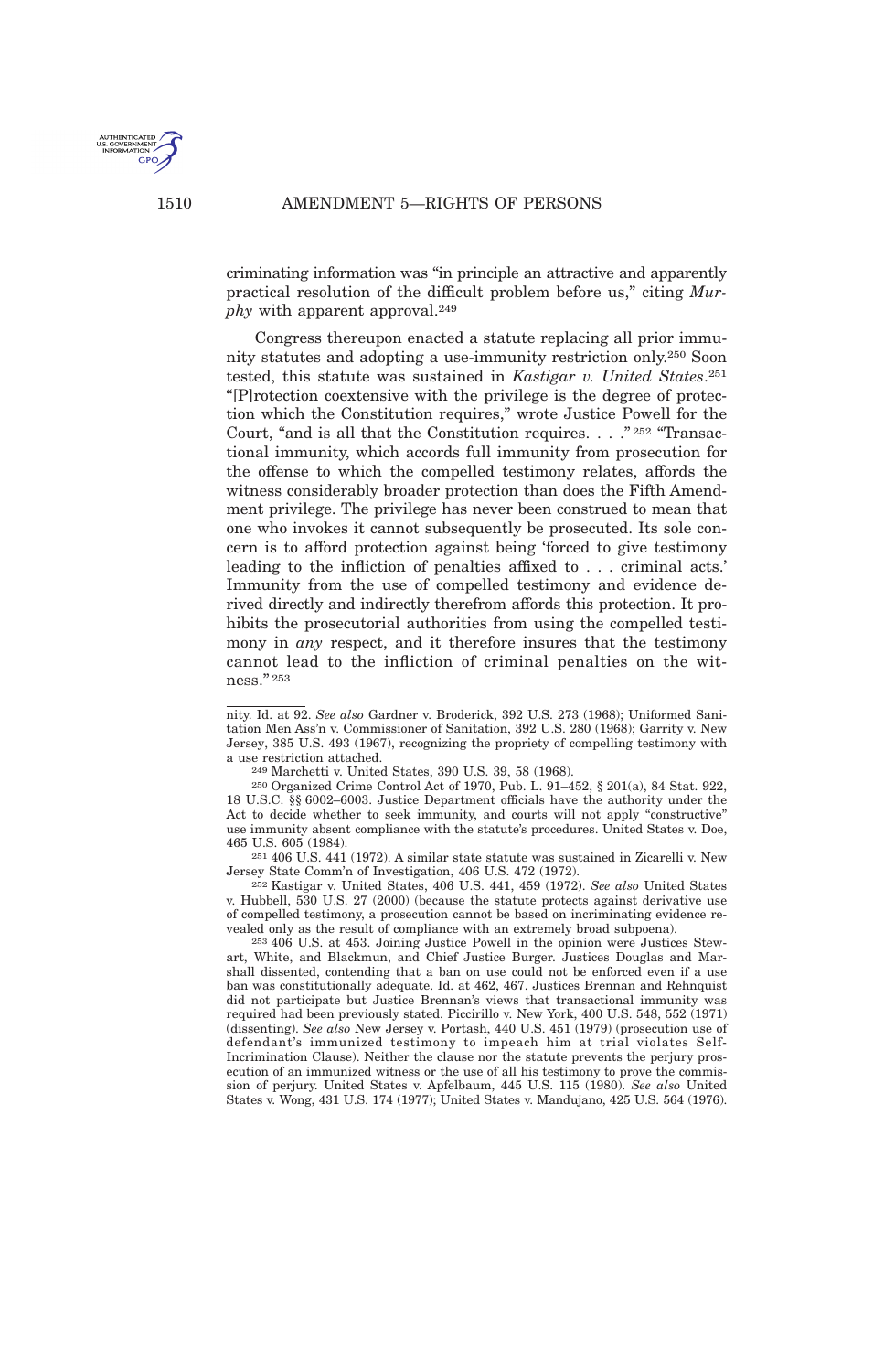



*Required Records Doctrine.*—Although the privilege is applicable to an individual's papers and effects,<sup>254</sup> it does not extend to corporate persons; hence corporate records, as has been noted, are subject to compelled production.<sup>255</sup> In fact, however, the Court has greatly narrowed the protection afforded in this area to natural persons by developing the "required records" doctrine. That is, it has held "that the privilege which exists as to private papers cannot be maintained in relation to 'records required by law to be kept in order that there may be suitable information of transactions which are the appropriate subjects of governmental regulation and the enforcement of restrictions validly established.'" 256 This exception developed out of, as Justice Frankfurter showed in dissent, the rule that documents which are part of the official records of government are wholly outside the scope of the privilege; public records are the property of government and are always accessible to inspection. Because government requires certain records to be kept to facilitate the regulation of the business being conducted, so the reasoning goes, the records become public at least to the degree that government could always scrutinize them without hindrance from the recordkeeper. "If records merely because required to be kept by law *ipso facto* become public records, we are indeed living in glass houses. Virtually every major public law enactment—to say nothing of State and local legislation—has record-keeping provisions. In addition to record-keeping requirements, is the network of provisions for filing reports. Exhaustive efforts would be needed to track down all the statutory authority, let alone the administrative regulations, for recordkeeping and reporting requirements. Unquestionably they are enormous in volume." <sup>257</sup>

"It may be assumed at the outset that there are limits which the government cannot constitutionally exceed in requiring the keep-

257 335 U.S. at 51.

Because use immunity is limited, a witness granted use immunity for grand jury testimony may validly invoke his Fifth Amendment privilege in a civil deposition proceeding when asked whether he had "so testified" previously, the deposition testimony not being covered by the earlier immunity. Pillsbury Co. v. Conboy, 459 U.S. 248 (1983).

<sup>254</sup> Boyd v. United States, 116 U.S. 616 (1886). *But see* Fisher v. United States, 425 U.S. 391 (1976).

<sup>255</sup> *See* discussion, *supra*, under "Development and Scope."

<sup>256</sup> Shapiro v. United States, 335 U.S. 1, 33 (1948) (quoting Davis v. United States, 328 U.S. 582, 589–90 (1946), which quoted Wilson v. United States, 221 U.S. 361, 380 (1911)). Dicta in *Wilson* is the source of the required-records doctrine, the holding of the case being the familiar one that a corporate officer cannot claim the privilege against self-incrimination to refuse to surrender corporate records in his custody. *Cf.* Heike v. United States, 227 U.S. 131 (1913). *Davis* was a search and seizure case and dealt with gasoline ration coupons which were government property even though in private possession. *See Shapiro*, 335 U.S. at 36, 56–70 (Justice Frankfurter dissenting).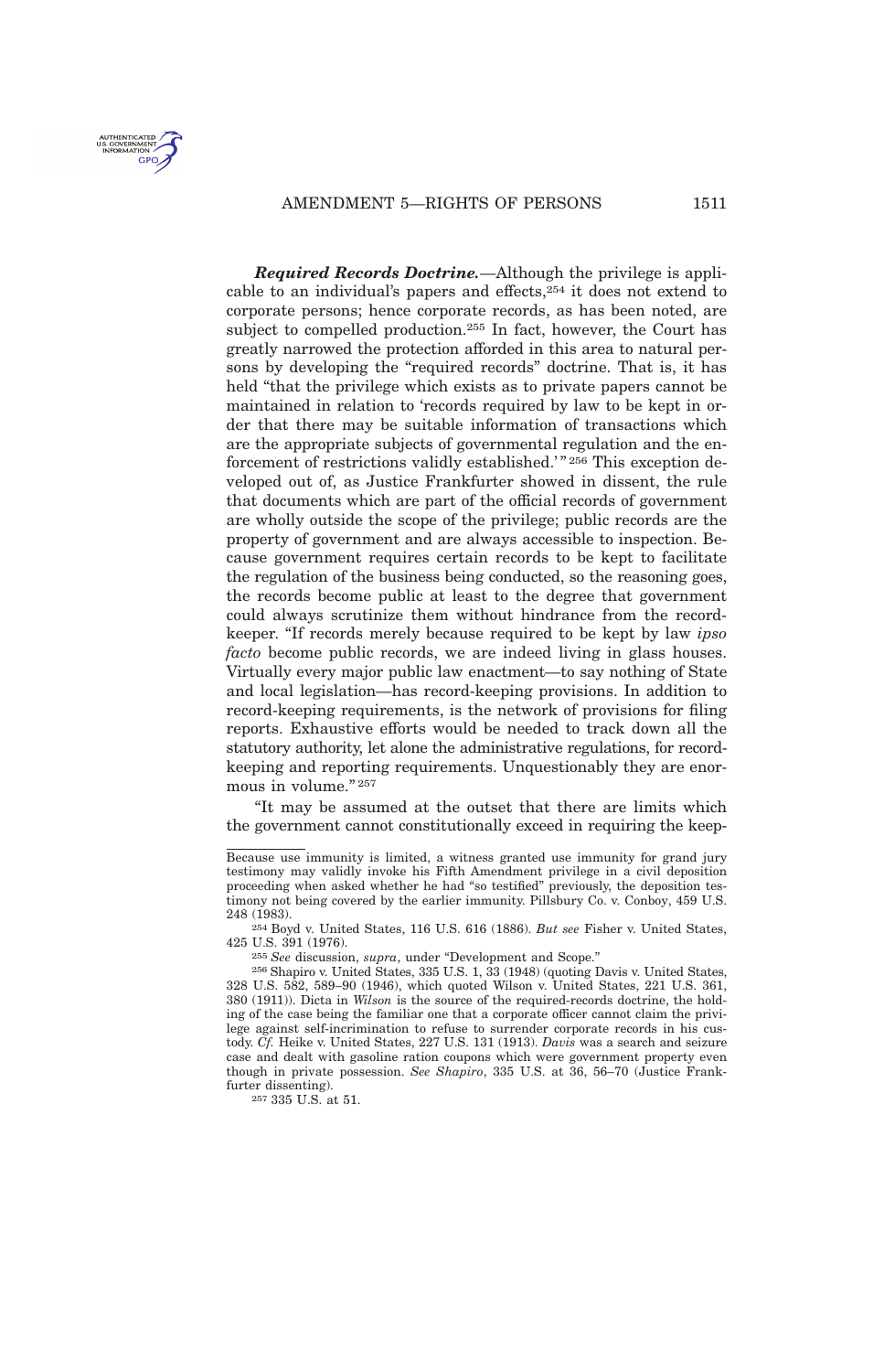1512 AMENDMENT 5-RIGHTS OF PERSONS

ing of records which may be inspected by an administrative agency and may be used in prosecuting statutory violations committed by the record-keeper himself." <sup>258</sup> But the only limit that the Court suggested in *Shapiro* was that there must be "a sufficient relation between the activity sought to be regulated and the public concern so that the Government can constitutionally regulate or forbid the basic activity concerned, and can constitutionally require the keeping of particular records, subject to inspection by the Administrator." <sup>259</sup> That there are limits established by the Self-Incrimination Clause itself rather than by a subject matter jurisdiction test is evident in the Court's consideration of reporting and disclosure requirements implicating but not directly involving the required-records doctrine.

*Reporting and Disclosure.*—The line of cases begins with *United States v. Sullivan*, <sup>260</sup> in which a unanimous Court held that the Fifth Amendment did not privilege a bootlegger in not filing an income tax return because the filing would have disclosed the illegality in which he was engaged. "It would be an extreme if not an extravagant application of the Fifth Amendment to say that it authorized a man to refuse to state the amount of his income because it had been made in crime," Justice Holmes stated for the Court.<sup>261</sup> However, "[i]f the form of return provided called for answers that the defendant was privileged from making he could have raised the objection in the return . . . . "<sup>262</sup> Using its taxing power to reach gambling activities over which it might otherwise not have had jurisdiction,<sup>263</sup> Congress enacted a complicated statute imposing an annual occupational tax on gamblers and an excise tax on all their wages, and coupled the tax with an annual registration requirement under which each gambler must file with the IRS a declaration of his business with identification of his place of business and his employ-



<sup>258</sup> 335 U.S. at 32.

<sup>259</sup> 335 U.S. at 32.

<sup>260</sup> 274 U.S. 259, 263, 264 (1927). *Sullivan* was reaffirmed in Garner v. United States, 424 U.S. 648 (1976), holding that a taxpayer's privilege against selfincrimination was not violated when he failed to claim his privilege on his tax returns, and instead gave incriminating information leading to conviction. One must assert one's privilege to alert the government to the possibility that it is seeking to obtain incriminating material. It is not coercion forbidden by the clause that upon a claim of the privilege the government could seek an indictment for failure to file, since a valid claim of privilege cannot be the basis of a conviction. The taxpayer was not entitled to a judicial ruling on the validity of his claim and an opportunity to reconsider if the ruling went against him, regardless of whether a good-faith erroneous assertion of the privilege could subject him to prosecution, a question not resolved.

<sup>261</sup> 274 U.S. at 263–64.

<sup>262</sup> 274 U.S. at 263.

<sup>263</sup> The expansion of the commerce power would now obviate reliance on the taxing power.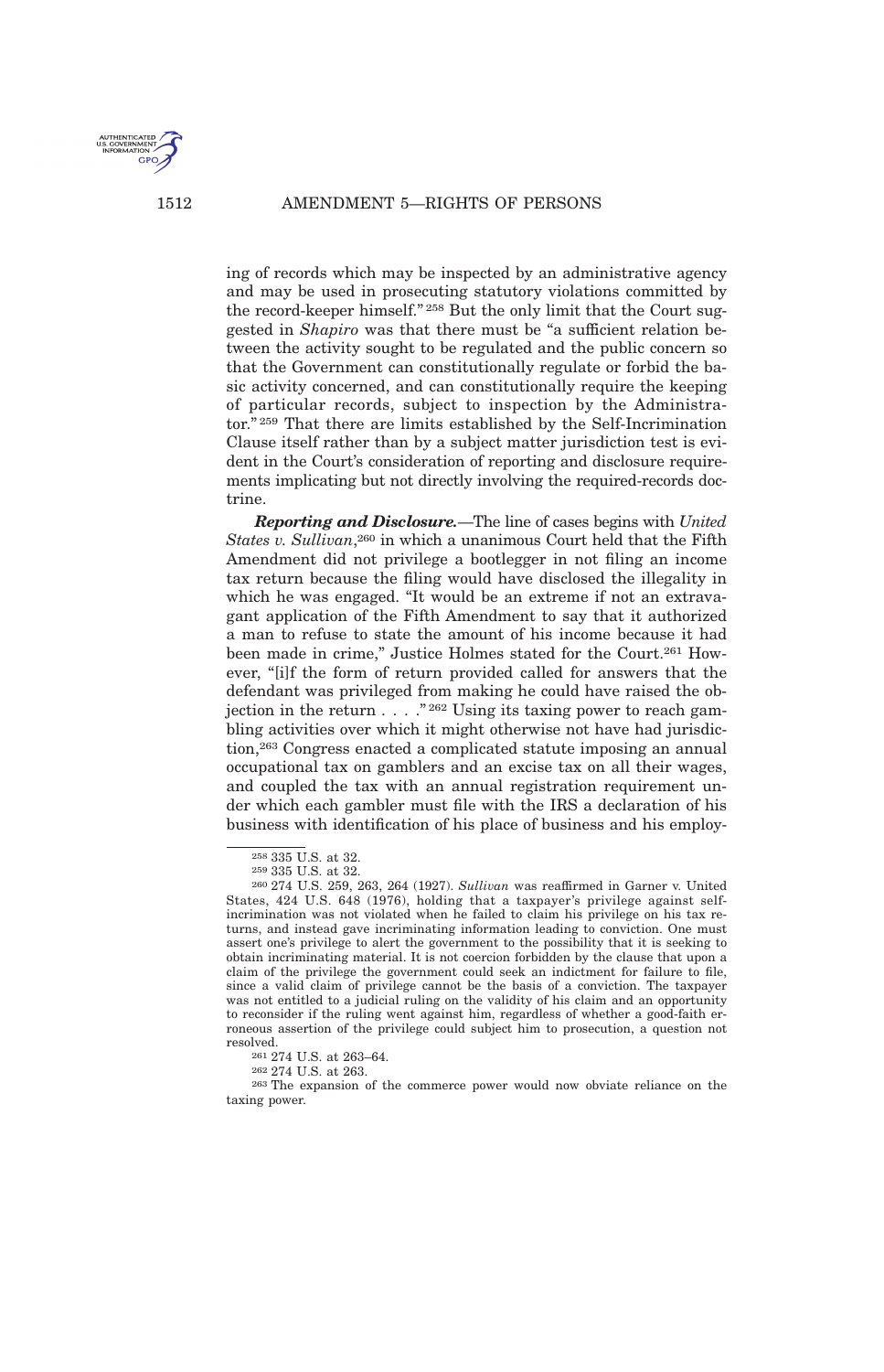## AMENDMENT 5-RIGHTS OF PERSONS 1513



ees and agents, filings which were made available to state and local law enforcement agencies. These requirements were upheld by the Court against self-incrimination challenges on the three grounds that (1) the privilege did not excuse a complete failure to file, (2) because the threshold decision to gamble was voluntary, the required disclosures were not compulsory, and (3) because registration required disclosure only of prospective conduct, the privilege, limited to past or present acts, did not apply.<sup>264</sup>

Constitutional limitations appeared, however, in *Albertson v. SACB*, <sup>265</sup> which struck down under the Self-Incrimination Clause an order pursuant to statute requiring registration by individual members of the Communist Party or associated organizations. "In *Sullivan* the questions in the income tax return were neutral on their face and directed at the public at large, but here they are directed at a highly selective group inherently suspect of criminal activities. Petitioners' claims are not asserted in an essentially noncriminal and regulatory area of inquiry, but against an inquiry in an area permeated with criminal statutes, where response to any of the form's questions in context might involve the petitioners in the admission of a crucial element of a crime." <sup>266</sup>

The gambling tax reporting scheme was next struck down by the Court.<sup>267</sup> Because of the pervasiveness of state laws prohibiting gambling, said Justice Harlan for the Court, "the obligations to register and to pay the occupational tax created for petitioner 'real and appreciable,' and not merely 'imaginary and unsubstantial,' hazards of self-incrimination." <sup>268</sup> Overruling *Kahriger* and *Lewis*, the Court rejected its earlier rationales. Registering *per se* would have exposed a gambler to dangers of state prosecution, so *Sullivan* did

<sup>264</sup> United States v. Kahriger, 345 U.S. 22 (1953); Lewis v. United States, 348 U.S. 419 (1955).

<sup>265</sup> 382 U.S. 70 (1965).

<sup>266</sup> 382 U.S. at 79. The decision was unanimous, with Justice White not participating. The same issue had been held not ripe for adjudication in Communist Party v. SACB, 367 U.S. 1, 105–10 (1961).

<sup>267</sup> Marchetti v. United States, 390 U.S. 39 (1968) (occupational tax); Grosso v. United States, 390 U.S. 62 (1968) (wagering excise tax). In Haynes v. United States, 390 U.S. 85 (1968), the Court struck down a requirement that one register a firearm that it was illegal to possess. The following Term on the same grounds the Court voided a statute prohibiting the possession of marijuana without having paid a transfer tax and registering. Leary v. United States, 395 U.S. 6 (1969); United States v. Covington, 395 U.S. 57 (1969). However, a statute was upheld which prohibited the sale of narcotics to a person who did not have a written order on a prescribed form, since the requirement caused the self-incrimination of the buyer but not the seller, the Court viewing the statute as actually a flat proscription on sale rather than a regulatory measure. Minor v. United States, 396 U.S. 87 (1969). The congressional response was reenactment of the requirements, coupled with use immunity. United States v. Freed, 401 U.S. 601 (1971).

<sup>268</sup> Marchetti v. United States, 390 U.S. 39, 48 (1968).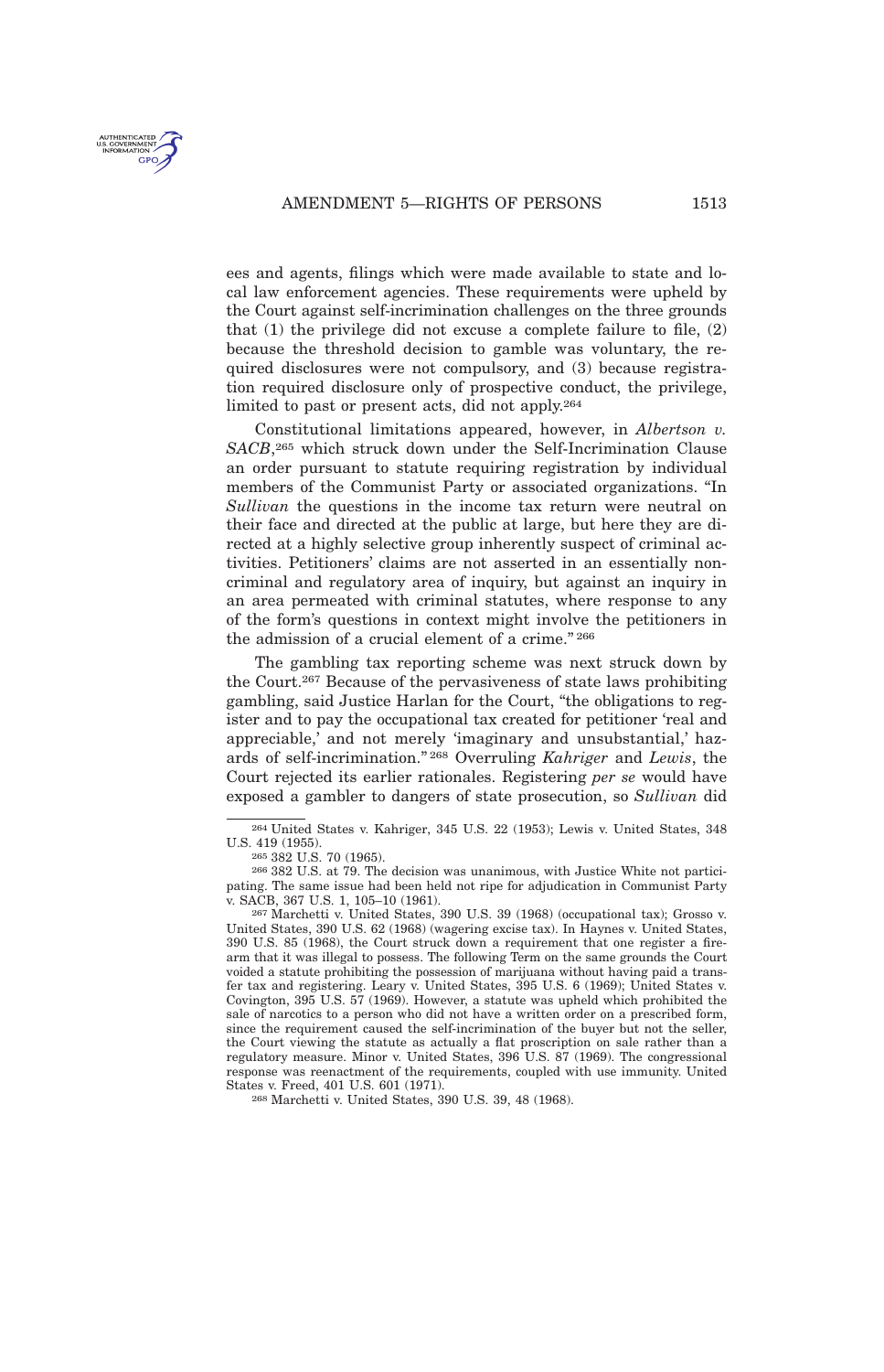

not apply.<sup>269</sup> Any contention that the voluntary engagement in gambling "waived" the self-incrimination claim, because there is "no constitutional right to gamble," would nullify the privilege.<sup>270</sup> And the privilege was not governed by a "rigid chronological distinction" so that it protected only past or present conduct, but also reached future self-incrimination the danger of which is not speculative and insubstantial.<sup>271</sup> Significantly, then, Justice Harlan turned to distinguishing the statutory requirements here from the "required records" doctrine of *Shapiro*. "First, petitioner . . . was not . . . obliged to keep and preserve records 'of the same kind as he has customarily kept'; he was required simply to provide information, unrelated to any records which he may have maintained, about his wagering activities. This requirement is not significantly different from a demand that he provide oral testimony . . . . Second, whatever 'public aspects' there were to the records at issue in *Shapiro*, there are none to the information demanded from Marchetti. The Government's anxiety to obtain information known to a private individual does not without more render that information public; if it did, no room would remain for the application of the constitutional privilege. Nor does it stamp information with a public character that the government has formalized its demands in the attire of a statute; if this alone were sufficient, the constitutional privilege could be entirely abrogated by any Act of Congress. Third, the requirements at issue in *Shapiro* were imposed in 'an essentially noncriminal and regulatory area of inquiry' while those here are directed to a 'selective group inherently suspect of criminal activities.' . . . The United States' principal interest is evidently the collection

<sup>269</sup> "Every element of these requirements would have served to incriminate petitioners; to have required him to present his claim to Treasury officers would have obliged him 'to prove guilt to avoid admitting it.'" 390 U.S. at 50.

 $^{270}$  "The question is not whether petitioner holds a 'right' to violate state law, but whether, having done so, he may be compelled to give evidence against himself. The constitutional privilege was intended to shield the guilty and imprudent as well as the innocent and foresighted; if such an inference of antecedent choice were alone enough to abrogate the privilege's protection, it would be excluded from the situations in which it has historically been guaranteed, and withheld from those who most require it." 390 U.S. at 51. *But cf.* California v. Byers, 402 U.S. 424, 434 (1971) (plurality opinion), in which it is suggested that because there is no "right" to leave the scene of an accident a requirement that a person involved in an accident stop and identify himself does not violate the Self-Incrimination Clause.

<sup>271</sup> Marchetti v. United States, 390 U.S. 39, 52–54 (1968). "The central standard for the privilege's application has been whether the claimant is confronted by substantial and 'real,' and not merely trifling or imaginary, hazards of incrimination . . . . This principle does not permit the rigid chronological distinctions adopted in *Kahriger* and *Lewis*. We see no reason to suppose that the force of the constitutional prohibition is diminished merely because confession of a guilty purpose precedes the act which it is subsequently employed to evidence." Id. at 53–54. *Cf.* United States v. Freed, 401 U.S. 601, 605–07 (1971).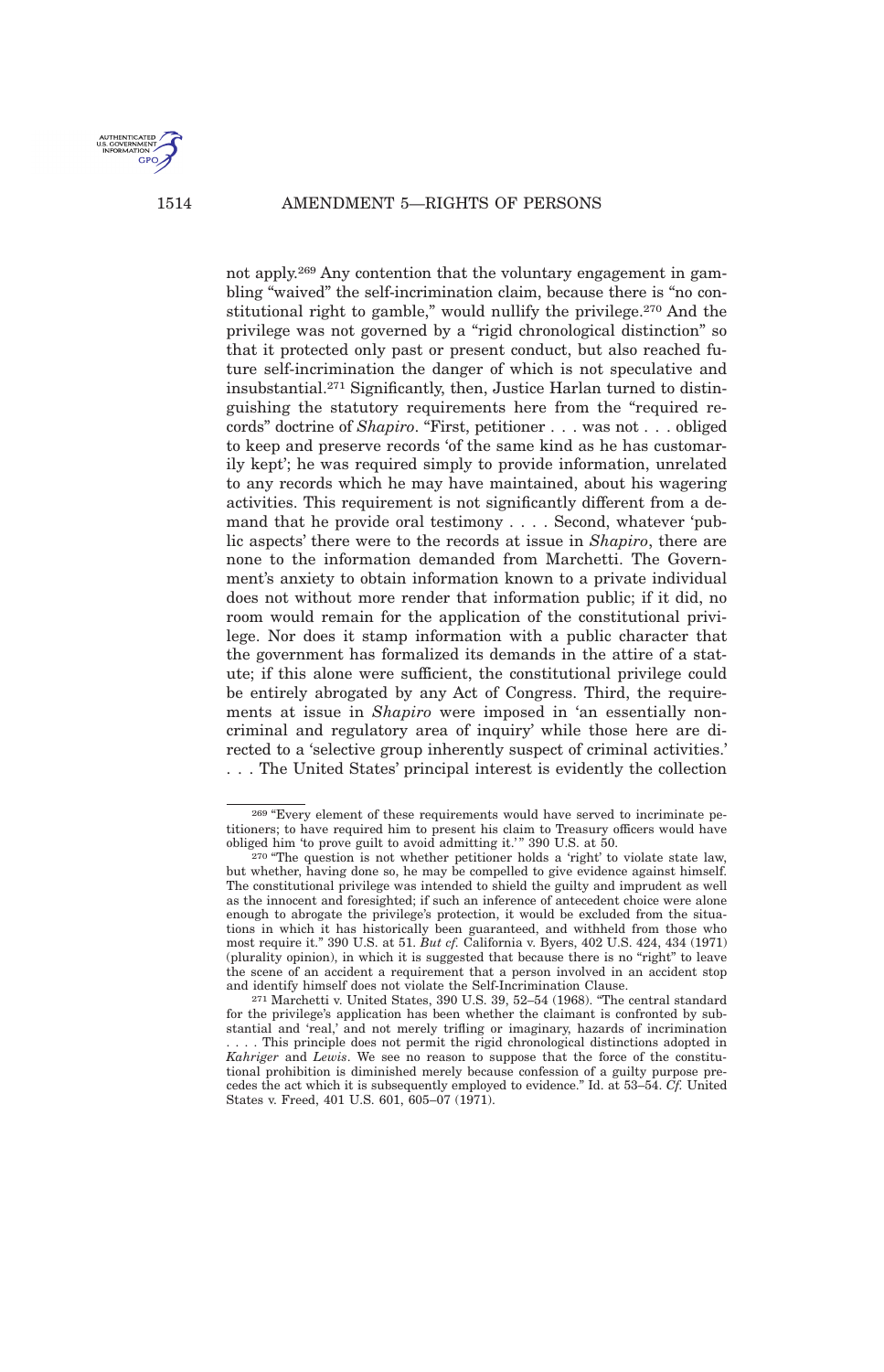of revenue, and not the punishment of gamblers, . . . but the characteristics of the activities about which information is sought, and the composition of the groups to which inquiries are made, readily distinguish this situation from that in *Shapiro*." <sup>272</sup>

Most recent in this line of cases is *California v. Byers*, <sup>273</sup> which indicates that the Court has yet to settle on an ascertainable standard for judging self-incrimination claims in cases where government is asserting an interest other than criminal law enforcement. *Byers* sustained the constitutionality of a statute which required the driver of any automobile involved in an accident to stop and give his name and address. The state court had held that a driver who reasonably believed that compliance with the statute would result in self-incrimination could refuse to comply. A plurality of the Court, however, determined that *Sullivan* and *Shapiro* applied and not the *Albertson*-*Marchetti* line of cases, because the purpose of the statute was to promote the satisfaction of civil liabilities resulting from automobile accidents and not criminal prosecutions, and because the statute was directed to all drivers and not to a group which was either "highly selective" or "inherently suspect of criminal activities." The combination of a noncriminal motive with the general character of the requirement made too slight for reliance the possibility of incrimination.<sup>274</sup> Justice Harlan concurred to make up the majority on the disposition of the case, disagreeing with the plurality's conclusion that the stop and identification requirement did not compel incrimination.<sup>275</sup> However, the Justice thought that, where there is no governmental purpose to enforce a criminal law and instead government is pursuing other legitimate regulatory interests, it is permissible to apply a balancing test between the government's interest and the individual's interest. When he balanced the inter-

<sup>272</sup> Marchetti v. United States, 390 U.S. 39, 57 (1968).

<sup>273</sup> 402 U.S. 424 (1971).

<sup>274</sup> 402 U.S. at 427–31 (Chief Justice Burger and Justices Stewart, White, and Blackmun).

<sup>275</sup> "The California Supreme Court was surely correct in considering that the decisions of this Court have made it clear that invocation of the privilege is not limited to situations where the purpose of the inquiry is to get an incriminating answer. . . . [I]t must be recognized that a reading of our more recent cases . . . suggests the conclusion that the applicability of the privilege depends exclusively on a determination that, from the individual's point of view, there are 'real' and not 'imaginary' risks of self-incrimination in yielding to state compulsion. Thus, *Marchetti* and *Grosso* . . . start from an assumption of a non-prosecutorial governmental purpose in the decision to tax gambling revenue; those cases go on to apply what in another context I have called the 'real danger v. imaginary possibility standard' . . . . A judicial tribunal whose position with respect to the elaboration of constitutional doctrine is subordinate to that of this Court certainly cannot be faulted for reading these opinions as indicating that the 'inherently-suspect-class' factor is relevant only as an indicium of genuine incriminating risk as assessed from the individual's point of view." 402 U.S. at 437–38.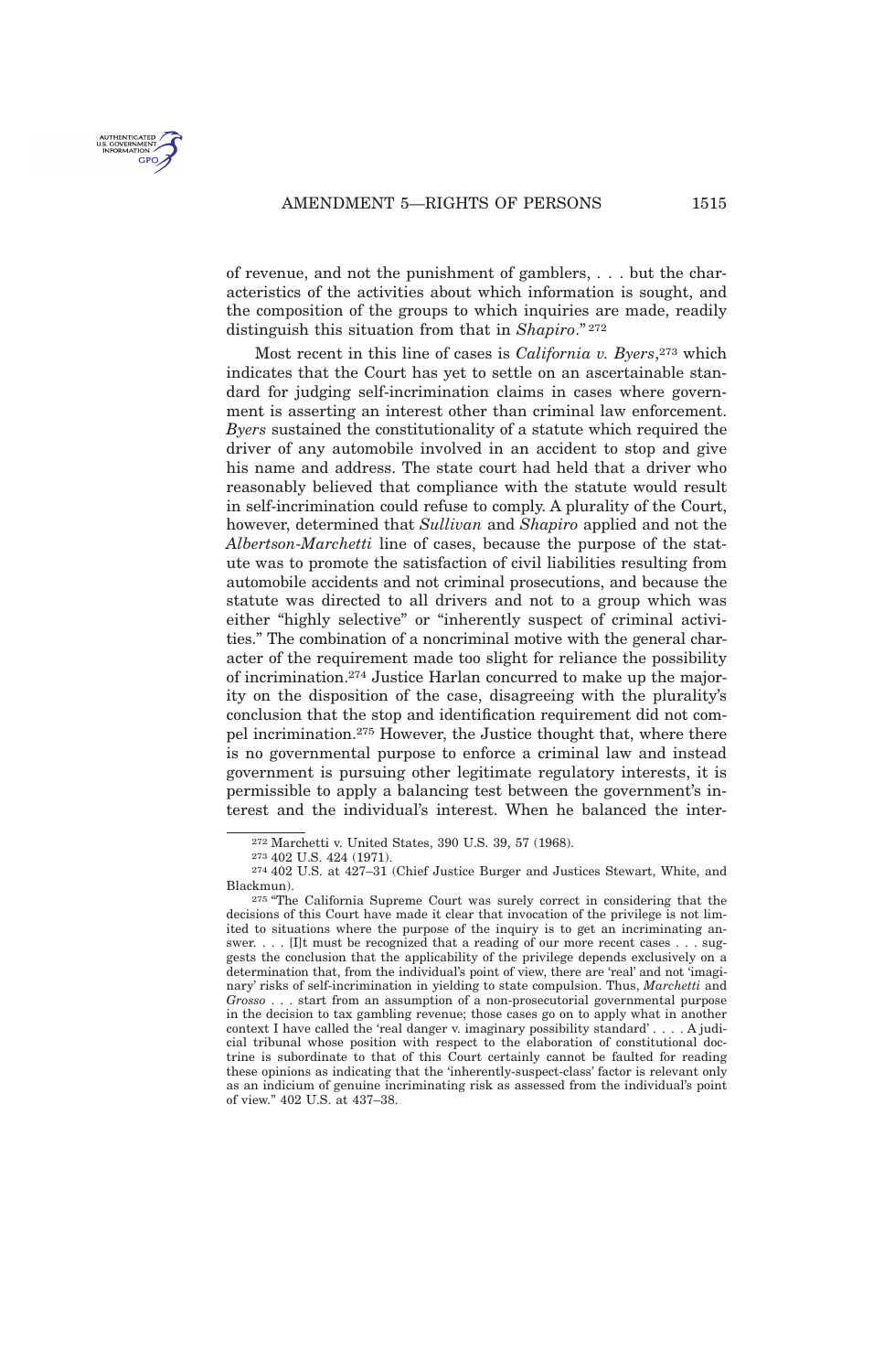1516 AMENDMENT 5—RIGHTS OF PERSONS

**U.S. GOVERNME**<br>INFORMATION

ests protected by the Amendment—protection of privacy and maintenance of an accusatorial system—with the noncriminal purpose, the necessity for self-reporting as a means of securing information, and the nature of the disclosures required, Justice Harlan voted to sustain the statute.<sup>276</sup> *Byers* was applied in *Baltimore Dep't of Social Services v. Bouknight* <sup>277</sup> to uphold a juvenile court's order that the mother of a child under the court's supervision produce the child. Although in this case the mother was suspected of having abused or murdered her child, the order was justified out of concern for the child's safety—a "compelling reason[ ] unrelated to criminal law enforcement." <sup>278</sup> Moreover, because the mother had custody of her previously abused child only as a result of the juvenile court's order, the Court analogized to the required records cases to conclude that the mother had submitted to the requirements of the civil regulatory regime as the child's "custodian."

# **Confessions: Police Interrogation, Due Process, and Self-Incrimination**

*The Common Law Rule.*—By the latter part of the eighteenth century English and early American courts had developed a rule that coerced confessions were potentially excludable from admission at trial because they were testimonially untrustworthy.<sup>279</sup> The Supreme Court at times continued to ground exclusion of involuntary confessions on this common law foundation of unreliability without any mention of the constitutional bar against selfincrimination. Consider this dictum from an 1884 opinion: "[V]oluntary confession of guilt is among the most effectual proofs in the law, . . . [b]ut the presumption upon which weight is given to such evidence, namely, that one who is innocent will not imperil his safety or prejudice his interests by an untrue statement, ceases when the confession appears to have been made either in consequence of inducements of a temporal nature, held out by one in authority, touching the charge preferred, or because of a threat or promise by or in the presence of such person, which, operating upon the fears or hopes of the accused, in reference to the charge, deprives him of that free-

<sup>276</sup> 402 U.S. at 448–58. The four dissenters argued that it was unquestionable that Byers would have faced real risks of self-incrimination by compliance with the statute and that this risk was sufficient to invoke the privilege. Id. at 459, 464 (Justices Black, Douglas, Brennan, and Marshall).

<sup>277</sup> 493 U.S. 549 (1990).

<sup>278</sup> 493 U.S. at 561. By the same token, the Court concluded that the targeted group—persons who care for children pursuant to a juvenile court's custody order—is not a group "inherently suspect of criminal activities" in the *Albertson*-*Marchetti* sense.

<sup>279</sup> 3 J. WIGMORE, A TREATISE ON THE ANGLO-AMERICAN SYSTEM OF EVIDENCE § 823 (3d ed. 1940); *Developments in the Law—Confessions*, 79 HARV. L. REV. 935, 954–59 (1966).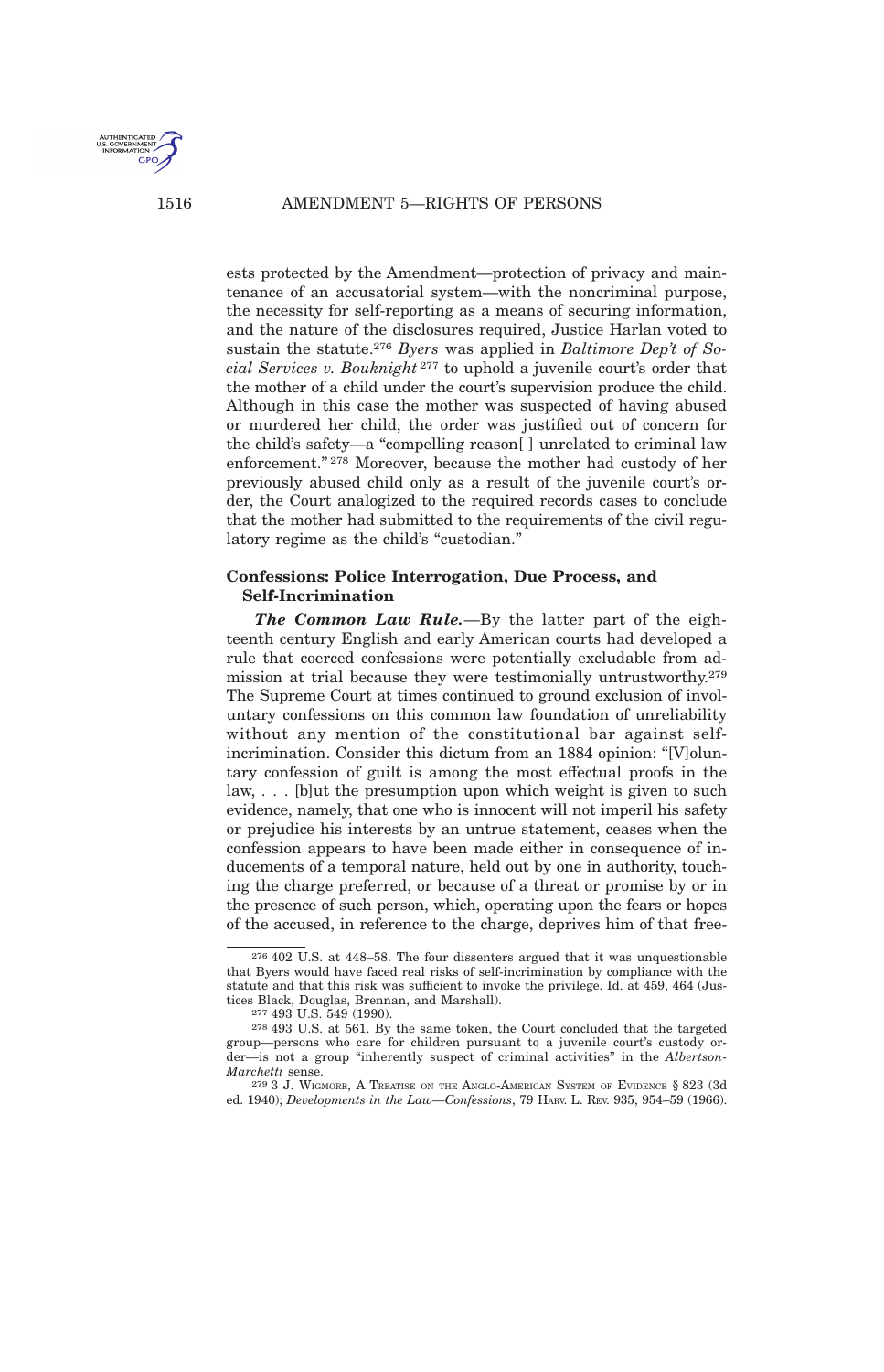dom of will or self-control essential to make his confession voluntary within the meaning of the law." <sup>280</sup> Subsequent cases followed essentially the same line of thought.<sup>281</sup>

Then, language in the 1897 case of *Bram v. United States* opened the door to eventually extending the doctrinal basis for analyzing the admissibility of a confession beyond the common-law test that focused on voluntariness as an indicator of the confession's trustworthiness as evidence. "In criminal trials, in the courts of the United States, wherever a question arises whether a confession is incompetent because not voluntary, the issue is controlled by that portion of the Fifth Amendment to the Constitution of the United States, commanding that no person 'shall be compelled in any criminal case to be a witness against himself.'"<sup>282</sup> However, though this approach <sup>283</sup> and the case itself were subsequently approved in several cases,<sup>284</sup> the Court would still hold in 1912 that a confession should not be excluded merely because the authorities had not warned a suspect of his right to remain silent,<sup>285</sup> and more than once later opinions could doubt "whether involuntary confessions are excluded from federal criminal trials on the ground of a violation of the Fifth Amendment's protection against self-incrimination, or from a rule that forced confessions are untrustworthy. . . . "286 One reason for this was that the Self-Incrimination Clause had not yet been made applicable to the states, thereby requiring that the admissibility of confessions in state courts be determined under due process standards developed from common-law principles. It was only after the Court extended the Self-Incrimination Clause to the states that a divided Court reaffirmed and extended the 1897 *Bram* ruling and imposed on both federal and state trial courts new rules

<sup>280</sup> Hopt v. Utah, 110 U.S. 574, 584–85 (1884). Utah at this time was a territory and subject to direct federal judicial supervision.

<sup>281</sup> Pierce v. United States, 160 U.S. 335 (1896); Sparf and Hansen v. United States, 156 U.S. 51 (1895). In Wilson v. United States, 162 U.S. 613 (1896), failure to provide counsel or to warn the suspect of his right to remain silent was held to have no effect on the admissibility of a confession but was only to be considered in assessing its credibility.

<sup>282</sup> Bram v. United States, 168 U.S. 532, 542 (1897).

<sup>283</sup> Ziang Sun Wan v. United States, 266 U.S. 1, 14–15 (1924). This case first held that the circumstances of detention and interrogation were relevant and perhaps controlling on the question of admissibility of a confession.

<sup>284</sup> Burdeau v. McDowell, 256 U.S. 465, 475 (1921); Powers v. United States, 223 U.S. 303, 313 (1912); Shotwell Mfg. Co. v. United States, 371 U.S. 342, 347 (1963). 285 Powers v. United States, 223 U.S. 303 (1912).

<sup>286</sup> United States v. Carignan, 342 U.S. 36, 41 (1951). *See also* McNabb v. United States, 318 U.S. 332, 346 (1943); Brown v. Mississippi, 297 U.S. 278, 285 (1936); Stein v. New York, 346 U.S. 156, 191 n.35 (1953).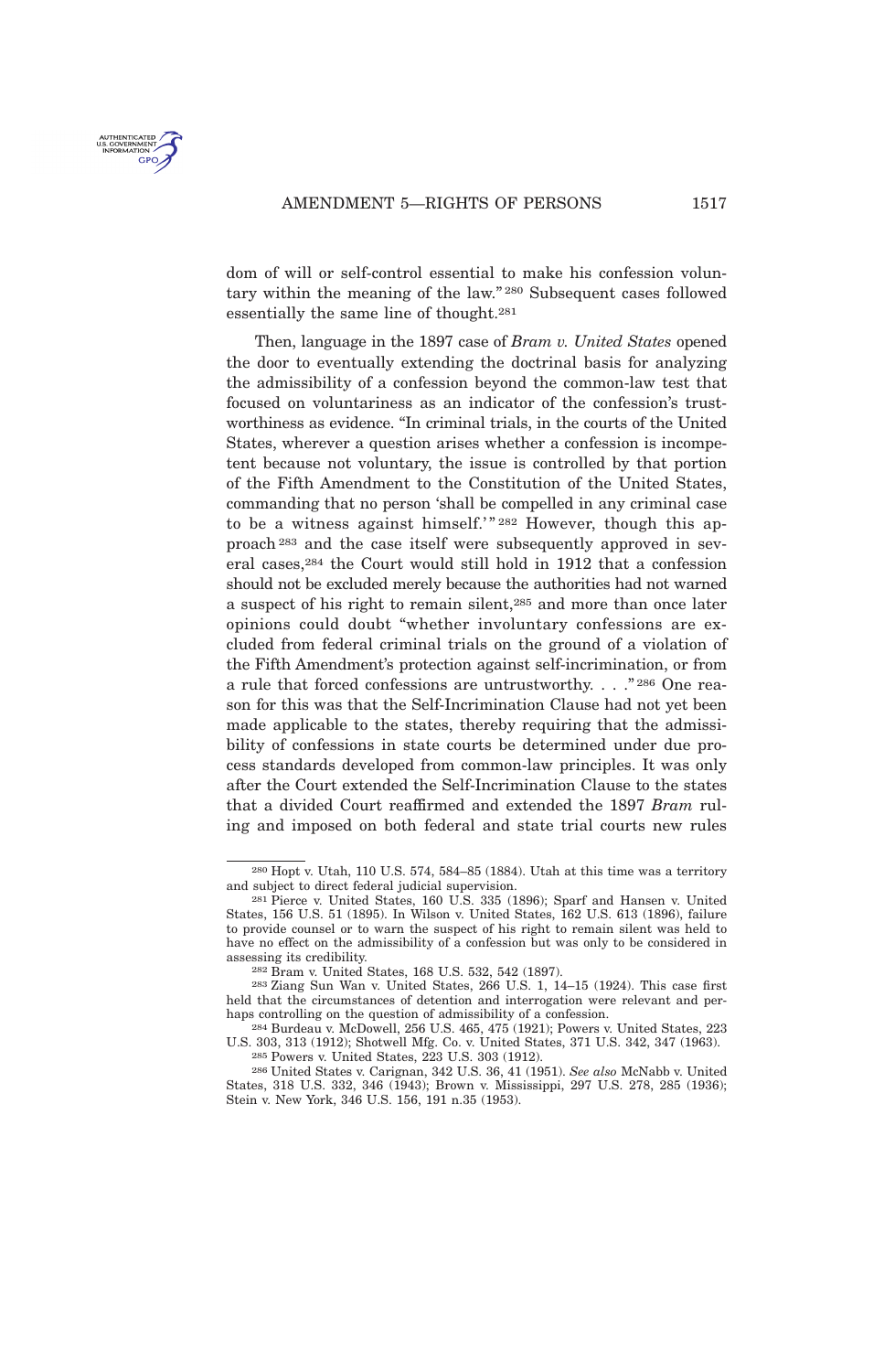

for admitting or excluding confessions and other admissions made to police during custodial interrogation.<sup>287</sup>

*McNabb-Mallory Doctrine.*—Perhaps one reason the Court did not squarely confront the application of the Self-Incrimination Clause to police interrogation and the admissibility of confessions in federal courts was that, in *McNabb v. United States*, <sup>288</sup> it promulgated a rule excluding confessions obtained after an "unnecessary delay" in presenting a suspect for arraignment after arrest.<sup>289</sup> This rule, developed pursuant to the Court's supervisory power over the lower federal courts<sup>290</sup> and hence not applicable to the states,<sup>291</sup> was designed to implement the guarantees assured to a defendant by the Federal Rules of Criminal Procedure,<sup>292</sup> and was clearly informed with concern over incommunicado interrogation and coerced confessions.<sup>293</sup> Although the Court never attempted to specify a minimum time after which delay in presenting a suspect for ar-

288 318 U.S. 332 (1943). *See also* Anderson v. United States, 318 U.S. 350 (1943).

289 In Upshaw v. United States, 335 U.S. 410 (1948), the Court rejected lower court interpretations that delay in arraignment was but one factor in determining the voluntariness of a confession, and held that a confession obtained after a thirtyhour delay was inadmissible *per se*. Mallory v. United States, 354 U.S. 449 (1957), held that any confession obtained during an unnecessary delay in arraignment was inadmissible. A confession obtained during a lawful delay before arraignment was admissible. United States v. Mitchell, 322 U.S. 65 (1944).

<sup>287</sup> Miranda v. Arizona, 384 U.S. 436 (1966). According to Wigmore, "there never was any historical connection . . . between the constitutional [self-incrimination] clause and the [common law] confession-doctrine," 3 J. WIGMORE, A TREATISE ON THE ANGLO-AMERICAN SYSTEM OF EVIDENCE § 823, at 250 n.5 (3d ed. 1940); *see also* vol. 8 id. at § 2266 (McNaughton rev. 1961). It appears that while the two rules did develop separately—the bar against self-incrimination deriving primarily from notions of liberty and fairness, proscriptions against involuntary confessions deriving primarily from notions of reliability—they did stem from some of the same considerations, and, in fact, the confession rule may be considered in important respects to be an off-shoot of the privilege against self-incrimination. *See* L. LEVY, ORIGINS OF THE FIFTH AMEND-MENT: THE RIGHT AGAINST SELF-INCRIMINATION 325–32, 495 n.43 (1968). *See also* Culombe v. Connecticut, 367 U.S. 568, 581–84, especially 583 n.25 (1961) (Justice Frankfurter announcing judgment of the Court).

<sup>290</sup> McNabb v. United States, 318 U.S. 332, 340 (1943); Upshaw v. United States, 335 U.S. 410, 414 n.2 (1948). Burns v. Wilson, 346 U.S. 137, 145 n.12 (1953), indicated that because the Court had no supervisory power over courts-martial, the rule did not apply in military courts.

<sup>291</sup> Gallegos v. Nebraska, 342 U.S. 55, 60, 63–64, 71–73 (1951); Stein v. New York, 346 U.S. 156, 187–88 (1953); Culombe v. Connecticut, 367 U.S. 568, 599–602 (1961) (Justice Frankfurter announcing judgment of the Court).

<sup>292</sup> Rule 5(a) requiring prompt arraignment was promulgated in 1946, but the Court in *McNabb* relied on predecessor statutes, some of which required prompt arraignment. *Cf.* Mallory v. United States, 354 U.S. 449, 451–54 (1957). Rule 5(b) requires that the magistrate at arraignment must inform the suspect of the charge against him, must warn him that what he says may be used against him, must tell him of his right to counsel and his right to remain silent, and must also provide for the terms of bail.

<sup>293</sup> McNabb v. United States, 318 U.S. 332, 343 (1943); Mallory v. United States, 354 U.S. 449, 452–53 (1957).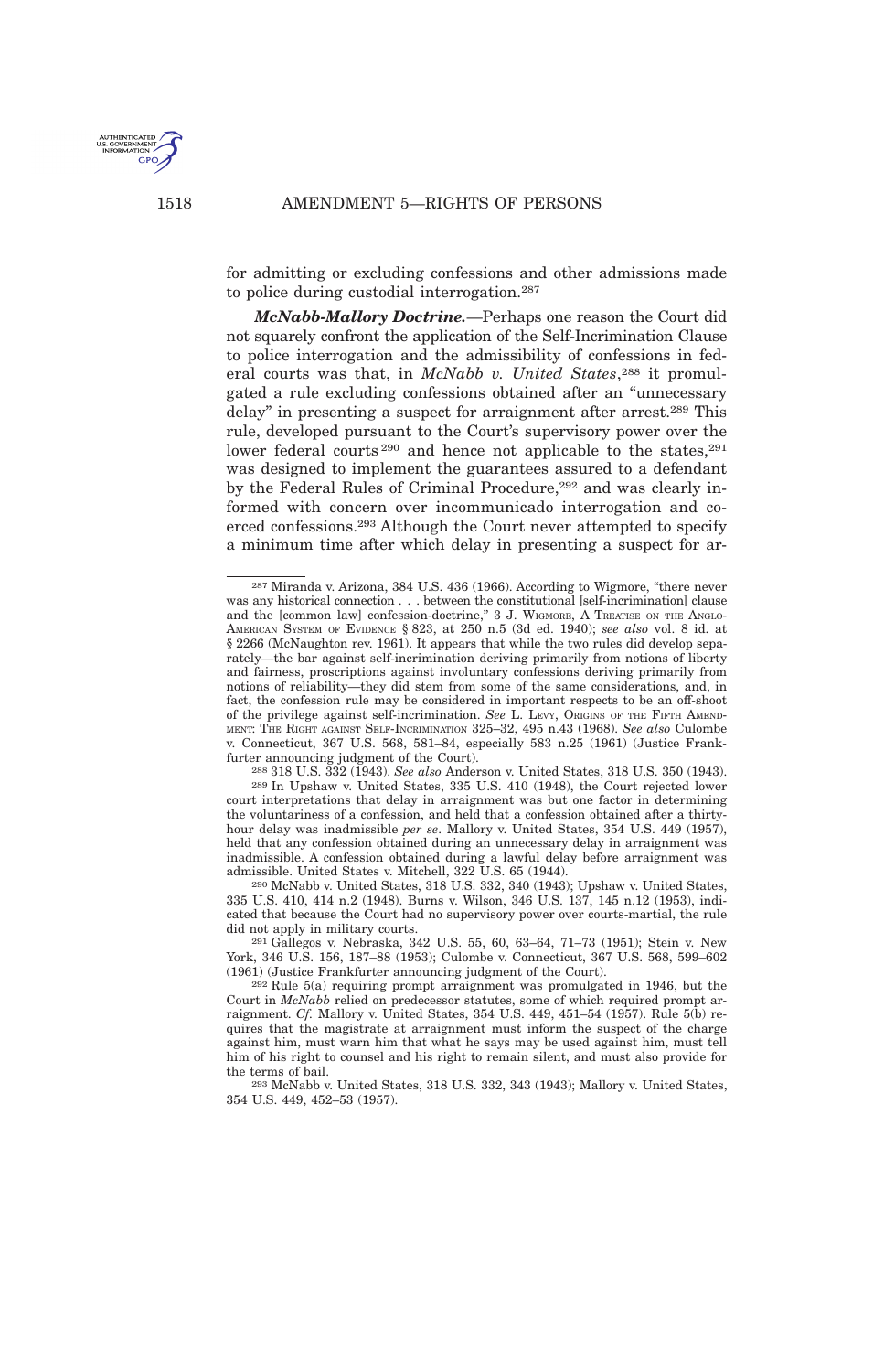raignment could invalidate confessions, Congress in 1968 legislated to set a six-hour period for interrogation following arrest before the suspect must be presented.<sup>294</sup> In *Corley v. United States*, 295 the Court held that this legislation merely limited, and did not eliminate, *McNabb*-*Mallory's* exclusionary rule. Thus, confessions within six hours of arrest were admissible to the extent permitted by the statute and Rules of Evidence, whereas, "[i]f the confession occurred before presentment and beyond six hours . . . , the court must decide whether delaying that long was unreasonable or unnecessary under the *McNabb*-*Mallory* cases, and if it was, the confession is to be suppressed." <sup>296</sup>

*State Confession Cases Before Miranda.*—In its first encounter with a confession case arising from a state court, the Supreme Court set aside a conviction based solely on confessions extorted through repeated whippings with ropes and studded belts.<sup>297</sup> For some 30 years thereafter the Court attempted through a consideration of the "totality of the circumstances" surrounding interrogation to determine whether a confession was "voluntary" and admissible or "coerced" and inadmissible. During this time, the Court was balancing, in Justice Frankfurter's explication, a view that police questioning of suspects was indispensable in solving many crimes, on the one hand, with the conviction that the interrogation process is not to be used to overreach persons who stand helpless before it.<sup>298</sup> "The ultimate test remains that which has been the only clearly established test in Anglo-American courts for two hundred years: the test of voluntariness. Is the confession the product of an essentially free and unconstrained choice by its maker? If it is, if he has willed to confess, it may be used against him. If it is not, if his will has been overborne and his capacity for self-determination critically impaired, the use of his confession offends due process." <sup>299</sup> Obviously, a court seeking to determine whether a confession was vol-

<sup>294</sup> The provision was part of the Omnibus Crime Control and Safe Streets Act of 1968, 82 Stat. 210, 18 U.S.C. § 3501(c).

 $295\,556$  U.S. \_\_, No. 07-10441 (2009).<br> $296\,556$  U.S. \_\_, No. 07-10441, slip op

<sup>&</sup>lt;sub>-</sub>, No. 07-10441, slip op. at 18.

<sup>297</sup> Brown v. Mississippi, 297 U.S. 278 (1936). "[T]he question of the right of the State to withdraw the privilege against self-incrimination is not here involved. The compulsion to which the quoted statements refer is that of the processes of justice by which the accused may be called as a witness and required to testify. Compulsion by torture to extort a confession is a different matter. . . . It would be difficult to conceive of methods more revolting to the sense of justice than those taken to procure the confessions of these petitioners, and the use of the confessions thus obtained as the basis for conviction and sentence was a clear denial of due process." Id. at 285, 286.

<sup>298</sup> Culombe v. Connecticut, 367 U.S. 568, 570–602 (1961) (announcing judgment of the Court).

<sup>299</sup> 367 U.S. at 602.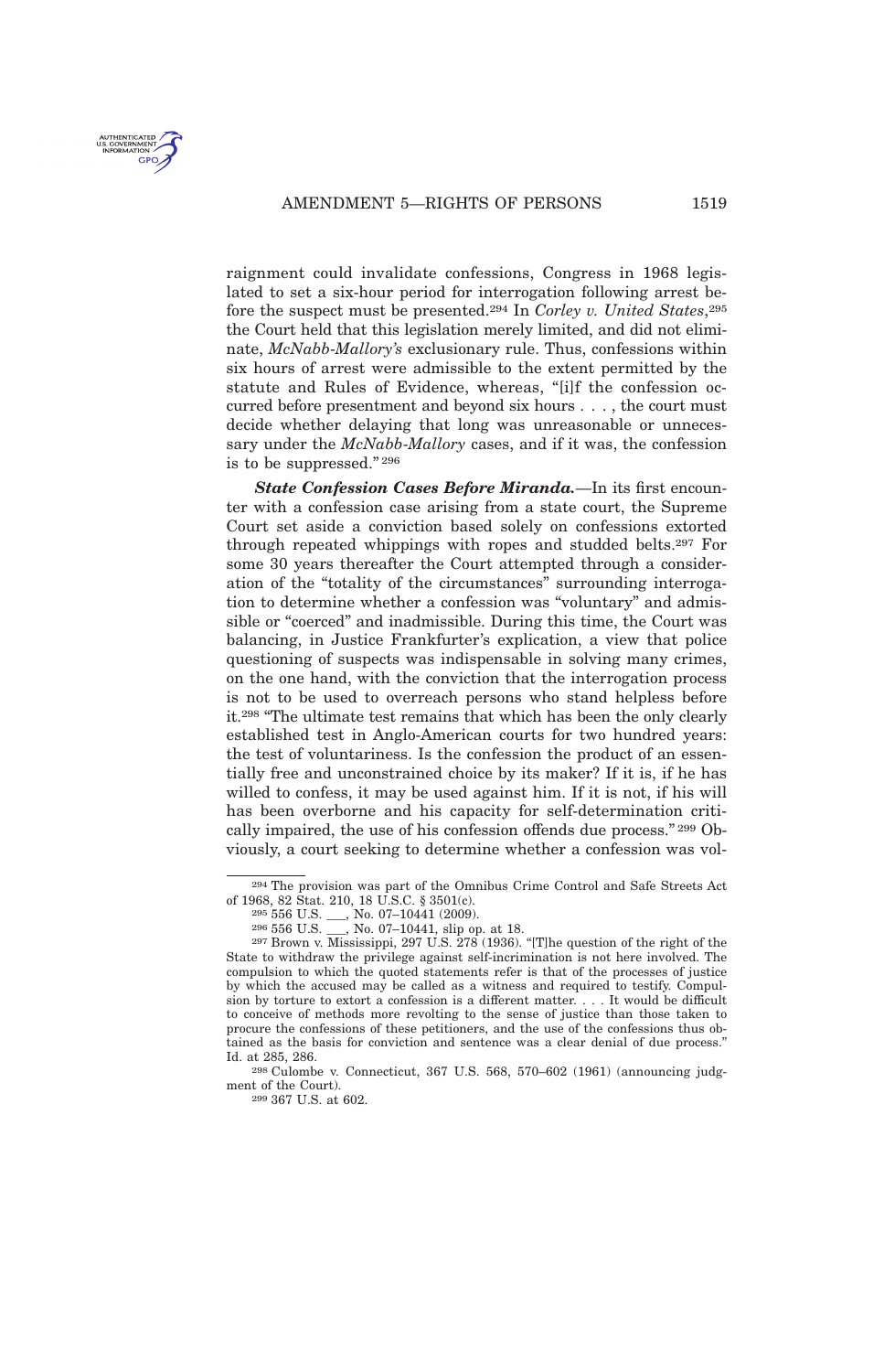

untary operated under a severe handicap, as the interrogation process was in secret with only police and the suspect witness to it, and as the concept of voluntariness referred to the defendant's mental condition.<sup>300</sup> Despite, then, a bountiful number of cases, binding precedents were few.

On the one hand, many of the early cases disclosed clear instances of coercion of a nature that the Court could little doubt produced involuntary confessions. Not only physical torture,<sup>301</sup> but other overtly coercive tactics as well were condemned. *Chambers v. Florida*<sup>302</sup> held that five days of prolonged questioning following arrests without warrants and incommunicado detention made the subsequent confessions involuntary. *Ashcraft v. Tennessee* <sup>303</sup> held inadmissible a confession obtained near the end of a 36-hour period of practically continuous questioning, under powerful electric lights, by relays of officers, experienced investigators, and highly trained lawyers. Similarly, *Ward v. Texas*, <sup>304</sup> voided a conviction based on a confession obtained from a suspect who had been questioned continuously over the course of three days while being driven from county to county and told falsely of a danger of lynching. "Since *Chambers v. State of Florida*, . . . this Court has recognized that coercion can be mental as well as physical and that the blood of the accused is not the only hallmark of an unconstitutional inquisition. A number of cases have demonstrated, if demonstrations were needed, that

302 309 U.S. 227 (1940).

303 322 U.S. 143 (1944). Dissenting, Justices Jackson, Frankfurter, and Roberts protested that "interrogation *per se* is not, while violence *per se* is, an outlaw." A confession made after interrogation was not truly "voluntary" because all questioning is "inherently coercive," because it puts pressure upon a suspect to talk. Thus, in evaluating a confession made after interrogation, the Court must, they insisted, determine whether the suspect was in possession of his own will and self-control and not look alone to the length or intensity of the interrogation. They accused the majority of "read[ing] an indiscriminating hostility to mere interrogation into the Constitution" and preparing to bar all confessions made after questioning. Id. at 156. A possible result of the dissent was the decision in Lyons v. Oklahoma, 322 U.S. 596 (1944), which stressed deference to state-court factfinding in assessing the voluntariness of confessions.

304 316 U.S. 547 (1942). *See also* Canty v. Alabama, 309 U.S. 629 (1940); White v. Texas, 310 U.S. 530 (1940); Lomax v. Texas, 313 U.S. 544 (1941); Vernon v. Alabama, 313 U.S. 540 (1941).

<sup>300</sup> "The inquiry whether, in a particular case, a confession was voluntarily or involuntarily made involves, at the least, a three-phased process. First, there is the business of finding the crude historical facts, the external 'phenomenological' occurrences and events surrounding the confession. Second, because the concept of 'voluntariness' is one which concerns a mental state, there is the imaginative recreation, largely inferential, of internal, 'psychological' fact. Third, there is the application to this psychological fact of standards for judgment informed by the larger legal conceptions ordinarily characterized as rules of law but which, also, comprehend both induction from, and anticipation of, factual circumstances." 367 U.S. at 603. *See Developments in the Law—Confessions*, 79 HARV. L. REV. 935, 973–82 (1966).

<sup>301</sup> Brown v. Mississippi, 297 U.S. 278 (1936).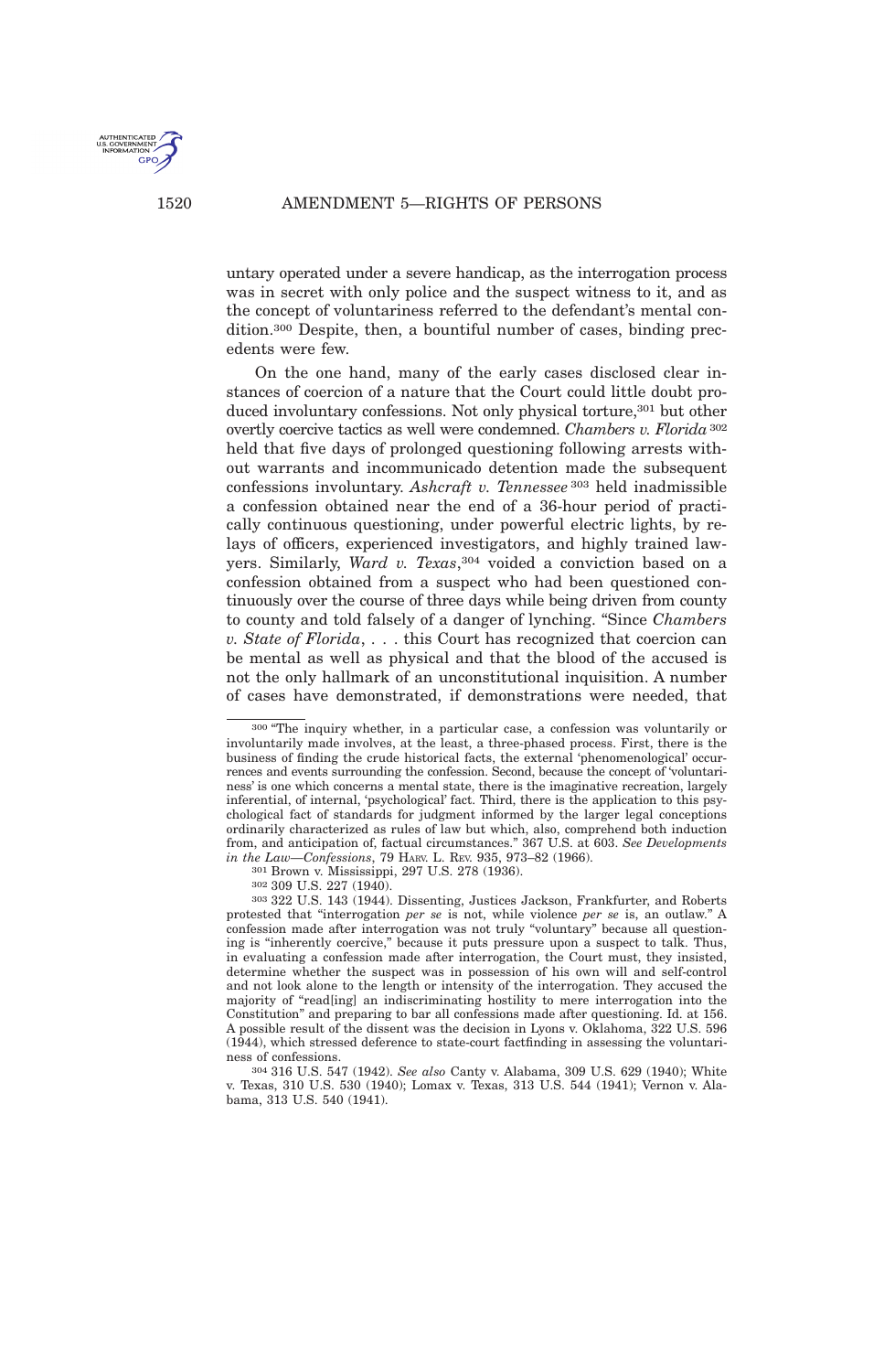

the efficiency of the rack and thumbscrew can be matched, given the proper subject, by more sophisticated modes of 'persuasion.' A prolonged interrogation of the accused who is ignorant of his rights and who has been cut off from the moral support of friends and relatives is not infrequently an effective technique of terror." <sup>305</sup>

Although the Court would not hold that prolonged questioning by itself made a resultant confession involuntary,<sup>306</sup> it did increasingly find coercion present even in intermittent questioning over a period of days of incommunicado detention.<sup>307</sup> In *Stein v. New York*, 308 however, the Court affirmed convictions of experienced criminals who had confessed after twelve hours of intermittent questioning over a period of thirty-two hours of incommunicado detention. Although the questioning was less intensive than in the prior cases, Justice Jackson for the majority stressed that the correct approach was to balance "the circumstances of pressure against the power of resistance of the person confessing. What would be overpowering to the weak of will or mind might be utterly ineffective against an experienced criminal." <sup>309</sup> By the time of the decision in *Haynes v. Washington*, <sup>310</sup> however, which held inadmissible a confession made by an experienced criminal because of the "unfair and inherently coercive context" in which the confession was made, it was clear that the Court often focused more on the nature of the coercion without regard to the individual characteristics of the suspect.<sup>311</sup> Neverthe-

<sup>305</sup> Blackburn v. Alabama, 361 U.S. 199, 206 (1960).

<sup>306</sup> Lisenba v. California, 314 U.S. 219 (1941).

<sup>307</sup> Watts v. Indiana, 338 U.S. 49 (1949) (Suspect held incommunicado without arraignment for seven days without being advised of his rights. He was held in solitary confinement in a cell with no place to sleep but the floor and questioned each day except Sunday by relays of police officers for periods ranging in duration from three to nine-and-one-half hours); Turner v. Pennsylvania, 338 U.S. 62 (1949) (suspect held on suspicion for five days without arraignment and without being advised of his rights. He was questioned by relays of officers for periods briefer than in *Watts* during both days and nights); Harris v. South Carolina, 338 U.S. 68 (1949) (Suspect in murder case arrested in Tennessee on theft warrant, taken to South Carolina, and held incommunicado. He was questioned for three days for periods as long as 12 hours, not advised of his rights, not told of the murder charge, and denied access to friends and family while being told his mother might be arrested for theft). Justice Jackson dissented in the latter two cases, willing to hold that a confession obtained under lengthy and intensive interrogation should be admitted short of a showing of violence or threats of it and especially if the truthfulness of the confession may be corroborated by independent means. 338 U.S. at 57.

<sup>308</sup> 346 U.S. 156 (1953).

<sup>309</sup> 346 U.S. at 185.

<sup>310</sup> 373 U.S. 503 (1963) (confession obtained some 16 hours after arrest but interrogation over this period consumed little more than two hours; he was refused in his requests to call his wife and told that his cooperation was necessary before he could communicate with his family).

<sup>311</sup> 373 U.S. at 514. *See also* Spano v. New York, 360 U.S. 315 (1959). (After eight hours of almost continuous questioning, suspect was induced to confess by rookie policeman who was a childhood friend and who played on suspect's sympathies by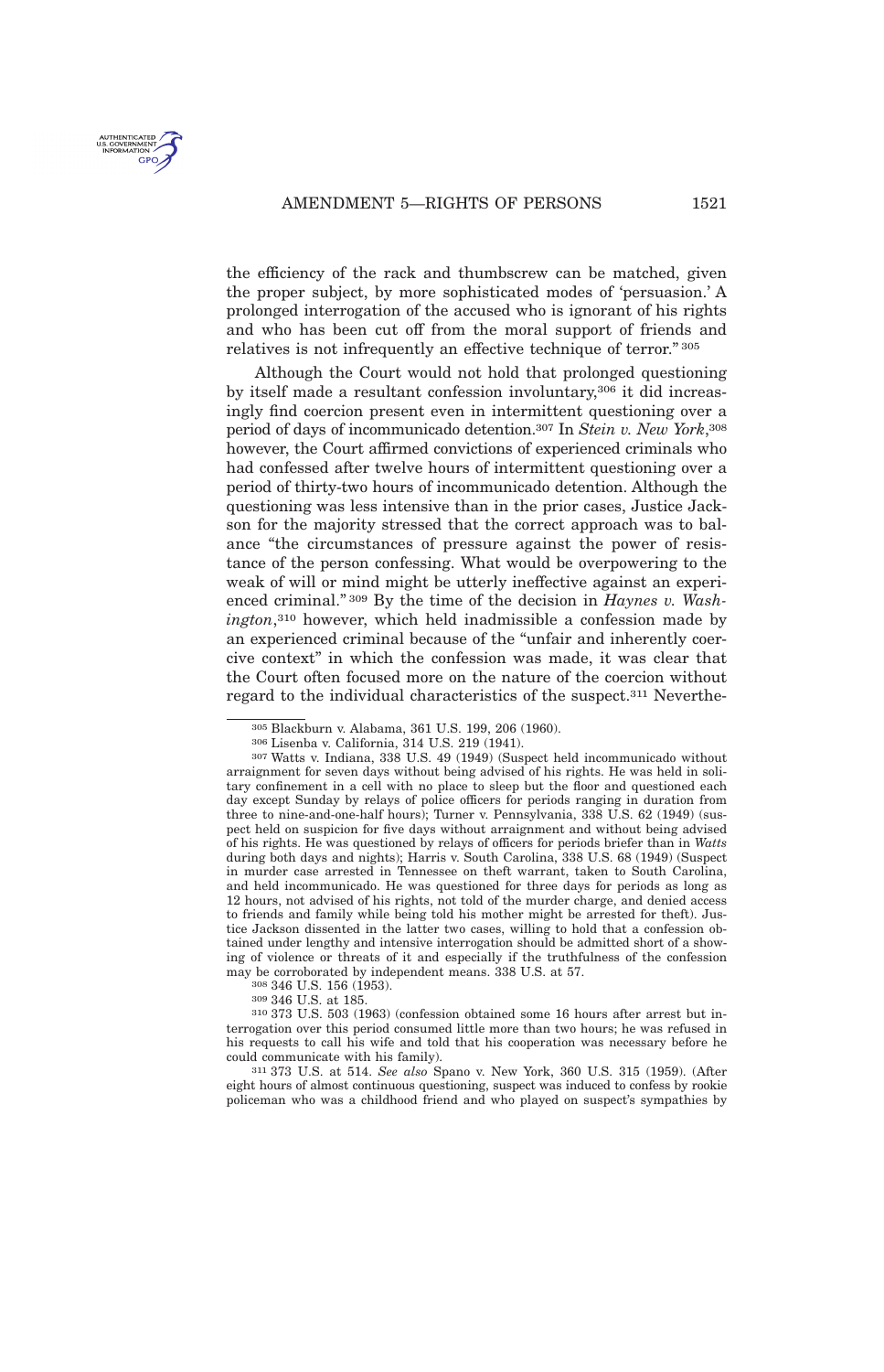

less, the Court did continue to cite at times age and intelligence as demonstrating the susceptibility of the particular suspects to even mild coercion.<sup>312</sup>

The "totality of the circumstances" was looked to in determining admissibility. In some of the cases a single factor could be thought to stand out as indicating the involuntariness of the confession,<sup>313</sup> but in other cases the Court recited a number of contributing factors, including age, intelligence, incommunicado detention, denial of requested counsel, denial of access to friends, trickery, and other things, without seeming to rank any factor above the others.<sup>314</sup> Confessions induced through the exploitation of some illegal action, such as an illegal arrest<sup>315</sup> or an unlawful search and seizure,<sup>316</sup> were found inadmissible. Where police obtain a subsequent confession after obtaining one that is inadmissible as involuntary, the Court did not assume that the subsequent confession was similarly involuntary, but independently evaluated whether the coercive actions which produced the first continued to produce the later confession.<sup>317</sup>

*From the Voluntariness Standard to Miranda.*—Invocation by the Court of a self-incrimination standard for judging the fruits

312 Gallegos v. Colorado, 370 U.S. 49 (1962); Blackburn v. Alabama, 361 U.S. 199 (1960); Fikes v. Alabama, 352 U.S. 191 (1957); Payne v. Arkansas, 356 U.S. 560 (1958); Reck v. Pate, 367 U.S. 433 (1961); Culombe v. Connecticut, 367 U.S. 568 (1961). The suspect in Spano v. New York, 360 U.S. 315 (1959), was a 25-year-old foreigner with a history of emotional instability. The fact that the suspect was a woman was apparently significant in Lynumn v. Illinois, 372 U.S. 528 (1963), in which officers threatened to have her children taken from her and to have her taken off the welfare relief rolls.

But a suspect's mental state alone—even insanity—is insufficient to establish involuntariness absent some coercive police activity. Colorado v. Connelly, 479 U.S. 157 (1986).

313 *E.g.*, Leyra v. Denno, 347 U.S. 556 (1954) (confession obtained by psychiatrist trained in hypnosis from a physically and emotionally exhausted suspect who had already been subjected to three days of interrogation); Townsend v. Sain, 372 U.S. 293 (1963) (suspect was administered drug with properties of "truth serum" to relieve withdrawal pains of narcotics addiction, although police probably were not aware of drug's side effects).

314 *E.g.*, Johnson v. New Jersey, 384 U.S. 719 (1966); Davis v. North Carolina, 384 U.S. 737 (1966); Ashdown v. Utah, 357 U.S. 426 (1958); Thomas v. Arizona, 356 U.S. 390 (1958).

315 Wong Sun v. United States, 371 U.S. 471 (1963).

316 Fahy v. Connecticut, 375 U.S. 85 (1963).

317 United States v. Bayer, 331 U.S. 532 (1947); Lyons v. Oklahoma, 322 U.S. 596 (1944); Leyra v. Denno, 347 U.S. 556 (1954); Darwin v. Connecticut, 391 U.S. 346 (1968).

falsely stating that his job as a policeman and the welfare of his family was at stake); Rogers v. Richmond, 365 U.S. 534 (1961) (suspect resisted questioning for six hours but yielded when officers threatened to bring his invalid wife to headquarters). More recent cases include Davis v. North Carolina, 384 U.S. 737 (1966) (escaped convict held incommunicado 16 days but periods of interrogation each day were about an hour each); Greenwald v. Wisconsin, 390 U.S. 519 (1968); Darwin v. Connecticut, 391 U.S. 346 (1968).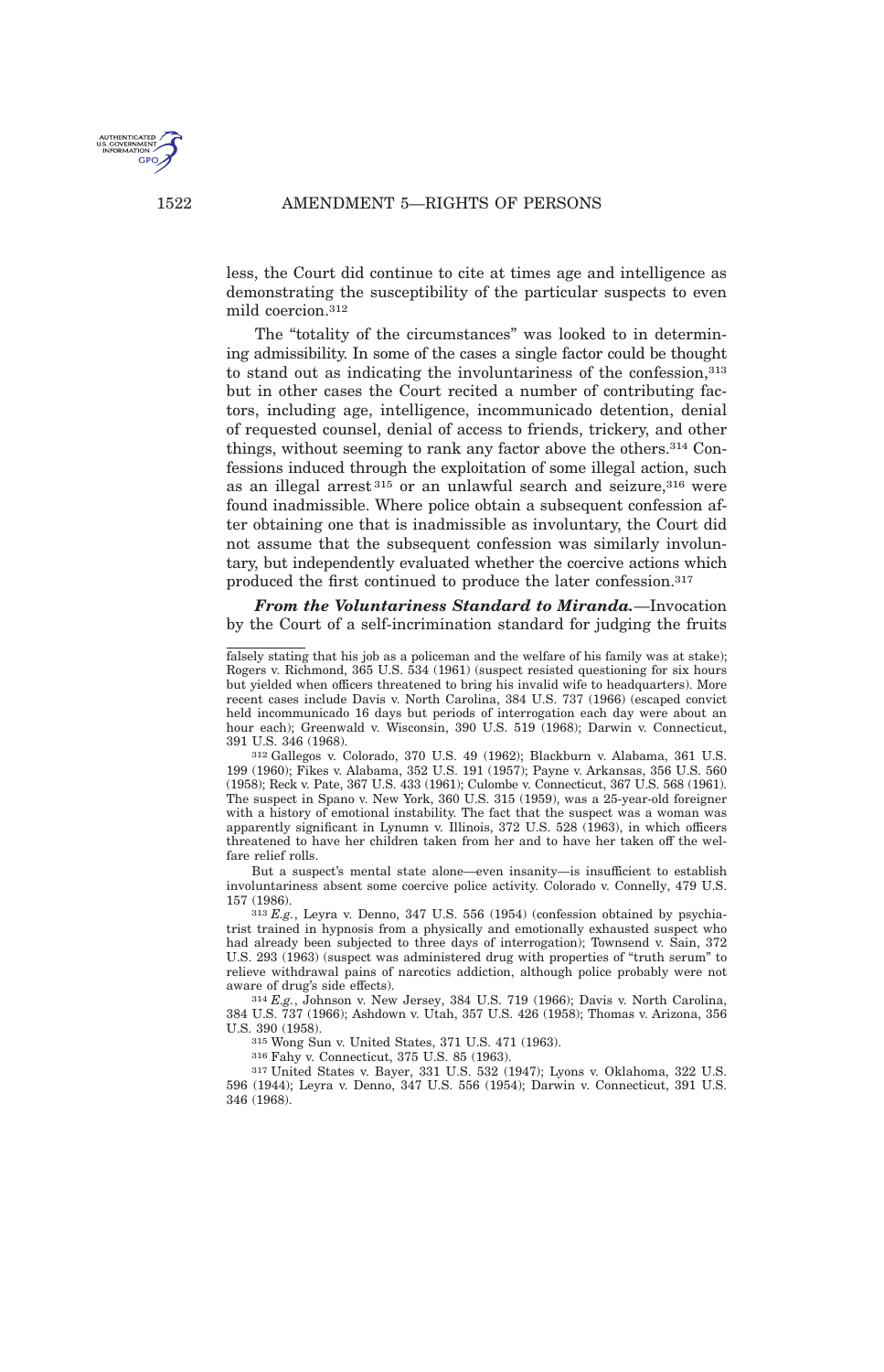

of police interrogation was no unheralded novelty in *Miranda v. Arizona*. <sup>318</sup> Though the historical basis of the rule excluding coerced and involuntary confessions, in both early state confession cases <sup>319</sup> and earlier cases from the lower federal courts,<sup>320</sup> was their untrustworthiness,<sup>321</sup> in *Lisenba v. California*, <sup>322</sup> Justice Roberts drew a distinction between the common law confession rule and the standard of due process. "[T]he fact that the confessions have been conclusively adjudged by the decision below to be admissible under State law, notwithstanding the circumstances under which they were made, does not answer the question whether due process was lacking. The aim of the rule that a confession is inadmissible unless it was voluntarily made is to exclude false evidence. Tests are invoked to determine whether the inducement to speak was such that there is a fair risk the confession is false. . . . The aim of the requirement of due process is not to exclude presumptively false evidence, but to prevent fundamental unfairness in the use of evidence, whether true or false." Over the next several years, while the Justices continued to use the terminology of voluntariness, the Court accepted at different times the different rationales of trustworthiness and constitutional fairness.<sup>323</sup>

Ultimately, however, those Justices who chose to ground the exclusionary rule on the latter consideration predominated, so that, in *Rogers v. Richmond*, <sup>324</sup> Justice Frankfurter spoke for six other Justices in writing: "Our decisions under that [Fourteenth] Amendment have made clear that convictions following the admission into

<sup>318</sup> 384 U.S. 436 (1966).

<sup>319</sup> Brown v. Mississippi, 297 U.S. 278 (1936); Chambers v. Florida, 309 U.S. 227 (1940); White v. Texas, 310 U.S. 530 (1940).

<sup>320</sup> Hopt v. Utah, 110 U.S. 574 (1884); Wilson v. United States, 162 U.S. 613 (1896).

<sup>321</sup> 3 J. WIGMORE, A TREATISE ON THE ANGLO-AMERICAN SYSTEM OF EVIDENCE § 882, at 246 (3d ed. 1940).

<sup>322</sup> 314 U.S. 219, 236 (1941).

<sup>323</sup> *Compare* Ashcraft v. Tennessee, 322 U.S. 143 (1944), *with* Lyons v. Oklahoma, 322 U.S. 596 (1944), *and* Malinski v. New York, 324 U.S. 401 (1945). In Watts v. Indiana, 338 U.S. 49 (1949), Harris v. South Carolina, 338 U.S. 68 (1949), and Turner v. Pennsylvania, 338 U.S. 62 (1949), five Justices followed the due processfairness standard while four adhered to a trustworthiness rationale. *See* 338 U.S. at 57 (Justice Jackson concurring and dissenting). In Stein v. New York, 346 U.S. 156, 192 (1953), the trustworthiness rationale had secured the adherence of six Justices. The primary difference between the two standards is the admissibility under the trustworthiness standard of a coerced confession if its trustworthiness can be established, if, that is, it can be corroborated.

<sup>324</sup> 365 U.S. 534, 540–41 (1961). Similar expressions may be found in Spano v. New York, 360 U.S. 315 (1959), and Blackburn v. Alabama, 361 U.S. 199 (1960). *See also* Culombe v. Connecticut, 367 U.S. 568, 583 n.25 (1961), in which Justice Frankfurter, announcing the judgment of the Court, observed that "the conceptions underlying the rule excluding coerced confessions and the privilege again selfincrimination have become, to some extent, assimilated."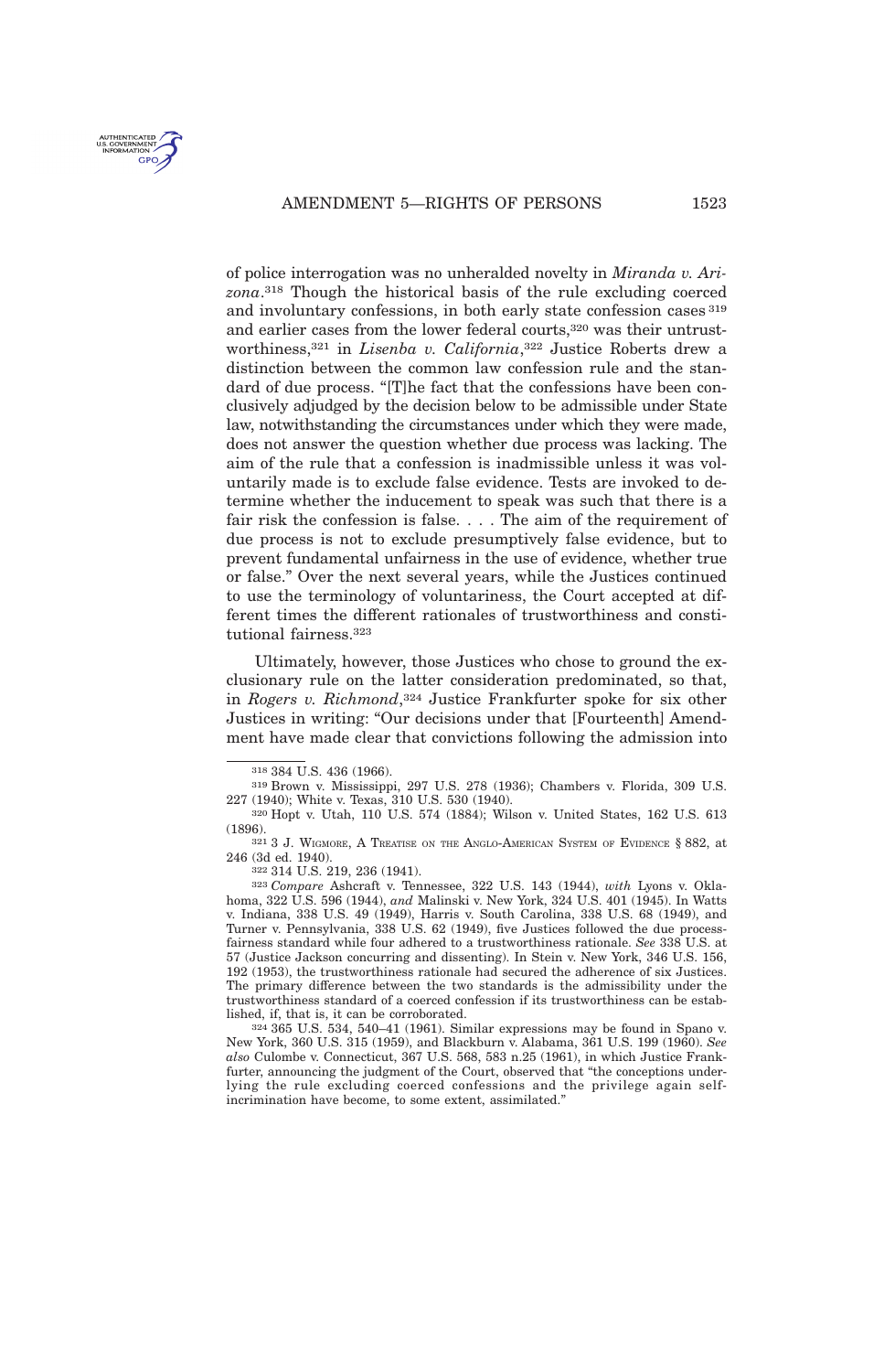

1524 AMENDMENT 5—RIGHTS OF PERSONS

evidence of confessions which are involuntary, *i.e.*, the product of coercion, either physical or psychological, cannot stand. This is so not because such confessions are unlikely to be true but because the methods used to extract them offend an underlying principle in the enforcement of our criminal law: that ours is an accusatorial and not an inquisitorial system—a system in which the State must establish guilt by evidence independently and freely secured and may not by coercion prove its charges against an accused out of his own mouth." Nevertheless, Justice Frankfurter said in another case, "[n]o single litmus-paper test for constitutionally impermissible interrogation has been evolved." <sup>325</sup> Three years later, in *Malloy v. Hogan*, <sup>326</sup> in the process of applying the Self-Incrimination Clause to the states, Justice Brennan for the Court reinterpreted the line of cases since *Brown v. Mississippi* <sup>327</sup> to conclude that the Court had initially based its rulings on the common-law confession rationale, but that, beginning with *Lisenba v. California*, <sup>328</sup> a "federal standard" had been developed. The Court had engaged in a "shift [that] reflects recognition that the American system of criminal prosecution is accusatorial, not inquisitorial, and that the Fifth Amendment privilege is its essential mainstay." Today, continued Justice Brennan, "the admissibility of a confession in a state criminal prosecution is tested by the same standard applied in federal prosecutions since 1897," when *Bram v. United States* had announced that the Self-Incrimination Clause furnished the basis for admitting or excluding evidence in federal courts.<sup>329</sup>

One week after the decision in *Malloy v. Hogan*, the Court defined the rules of admissibility of confessions in different terms: although it continued to emphasize voluntariness, it did so in selfincrimination terms rather than in due process terms. In *Escobedo v. Illinois*, <sup>330</sup> it held inadmissible a confession obtained from a suspect in custody who repeatedly had requested and been refused an opportunity to consult with his retained counsel, who was at the

<sup>325</sup> Culombe v. Connecticut, 367 U.S. 568, 601 (1961). The same thought informs the options of the Court in Haynes v. Washington, 373 U.S. 503 (1963).

<sup>326</sup> 378 U.S. 1 (1964).

<sup>327</sup> 297 U.S. 278 (1936).

<sup>328</sup> 314 U.S. 219 (1941).

<sup>329</sup> Malloy v. Hogan, 378 U.S. 1, 6–7 (1964). Protesting that this was "*post facto* reasoning at best," Justice Harlan contended that the "majority is simply wrong" in asserting that any of the state confession cases represented anything like a selfincrimination basis for the conclusions advanced. Id. at 17–19. Bram v. United States, 168 U.S. 532 (1897), is discussed under "Confessions: Police Interrogation, Due Process, and Self-Incrimination," *supra*.

 $330\,378$  U.S. 478 (1964). Joining Justice Goldberg in the majority were Chief Justice Warren and Justices Black, Douglas, and Brennan. Justices Clark, Harlan, Stewart, and White dissented. Id. at 492, 493, 495.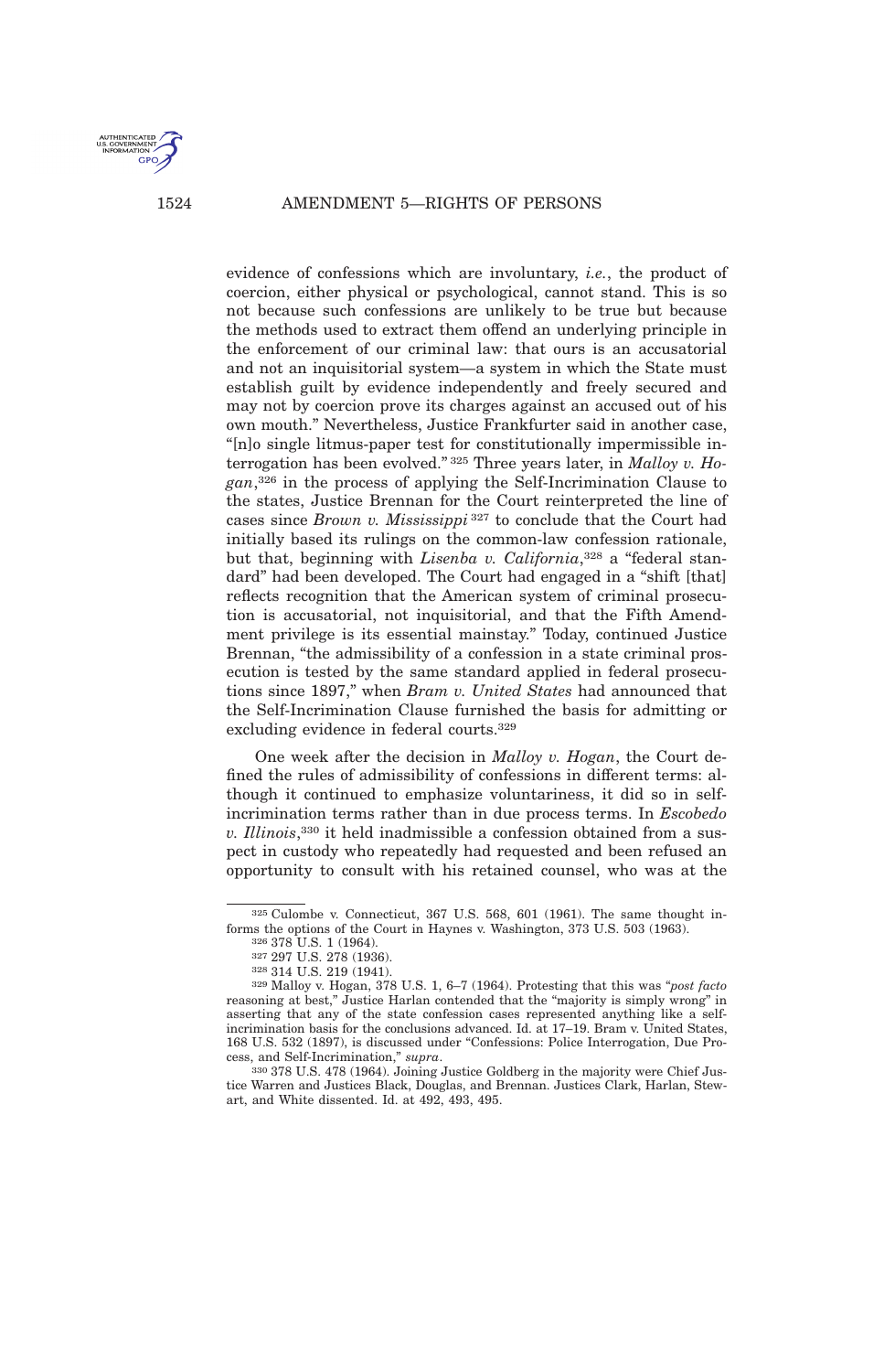police station seeking to gain access to his client.<sup>331</sup> Although *Escobedo* appeared in the main to be a Sixth Amendment right-to-counsel case, the Court at several points emphasized, in terms that clearly implicated self-incrimination considerations, that the suspect had not been warned of his constitutional rights.<sup>332</sup>

*Miranda v. Arizona.*—In *Miranda v. Arizona*, a custodial confession case decided two years after *Escobedo*, the Court deemphasized the Sixth Amendment holding of *Escobedo* and made the Fifth Amendment self-incrimination rule paramount.<sup>333</sup> The core of the Court's prescriptive holding in *Miranda* is as follows: "[T]he prosecution may not use statements, whether exculpatory or inculpatory, stemming from custodial interrogation of the defendant unless it demonstrates the use of procedural safeguards effective to secure the privilege against self-incrimination. By custodial interrogation, we mean questioning initiated by law enforcement officers after a person has been taken into custody or otherwise deprived of his freedom of action in any significant way. As for the procedural safeguards to be employed, unless other fully effective means are devised to inform accused persons of their right of silence and to assure a continuous opportunity to exercise it, the following measures are required. Prior to any questioning, the person must be warned that he has a right to remain silent, that any statement he does make may be used as evidence against him, and that he has a right to the presence of an attorney, either retained or appointed. The defendant may waive effectuation of these rights, provided the waiver is made voluntarily, knowingly and intelligently. If, however, he indicates in any manner and at any stage of the process that he wishes to consult with an attorney before speaking there can be no questioning. Likewise, if the individual is alone and indicates in any manner that he does not wish to be interrogated, the police may not question him. The mere fact that he may have answered some questions or

<sup>331</sup> Previously, it had been held that a denial of a request to consult counsel was but one of the factors to be considered in assessing voluntariness. Crooker v. California, 357 U.S. 433 (1958); Cicenia v. Lagay, 357 U.S. 504 (1958). Chief Justice Warren and Justices Black, Douglas, and Brennan were prepared in these cases to impose a requirement of right to counsel *per se*. Post-indictment interrogation without the presence of counsel seemed doomed after Spano v. New York, 360 U.S. 315 (1959), and this was confirmed in Massiah v. United States, 377 U.S. 201 (1964). *See* discussion of "Custodial Interrogation" under Sixth Amendment, *infra*.

<sup>332</sup> Escobedo v. Illinois, 378 U.S. 478, 485, 491 (1964) (both pages containing assertions of the suspect's "absolute right to remain silent" in the context of police warnings prior to interrogation).

<sup>333</sup> 384 U.S. 436, 444–45 (1966). In Johnson v. New Jersey, 384 U.S. 719 (1966), the Court held that neither *Escobedo* nor *Miranda* was to be applied retroactively. In cases where trials commenced after the decisions were announced, the due process "totality of circumstances" test was to be the key. *Cf.* Davis v. North Carolina, 384 U.S. 737 (1966).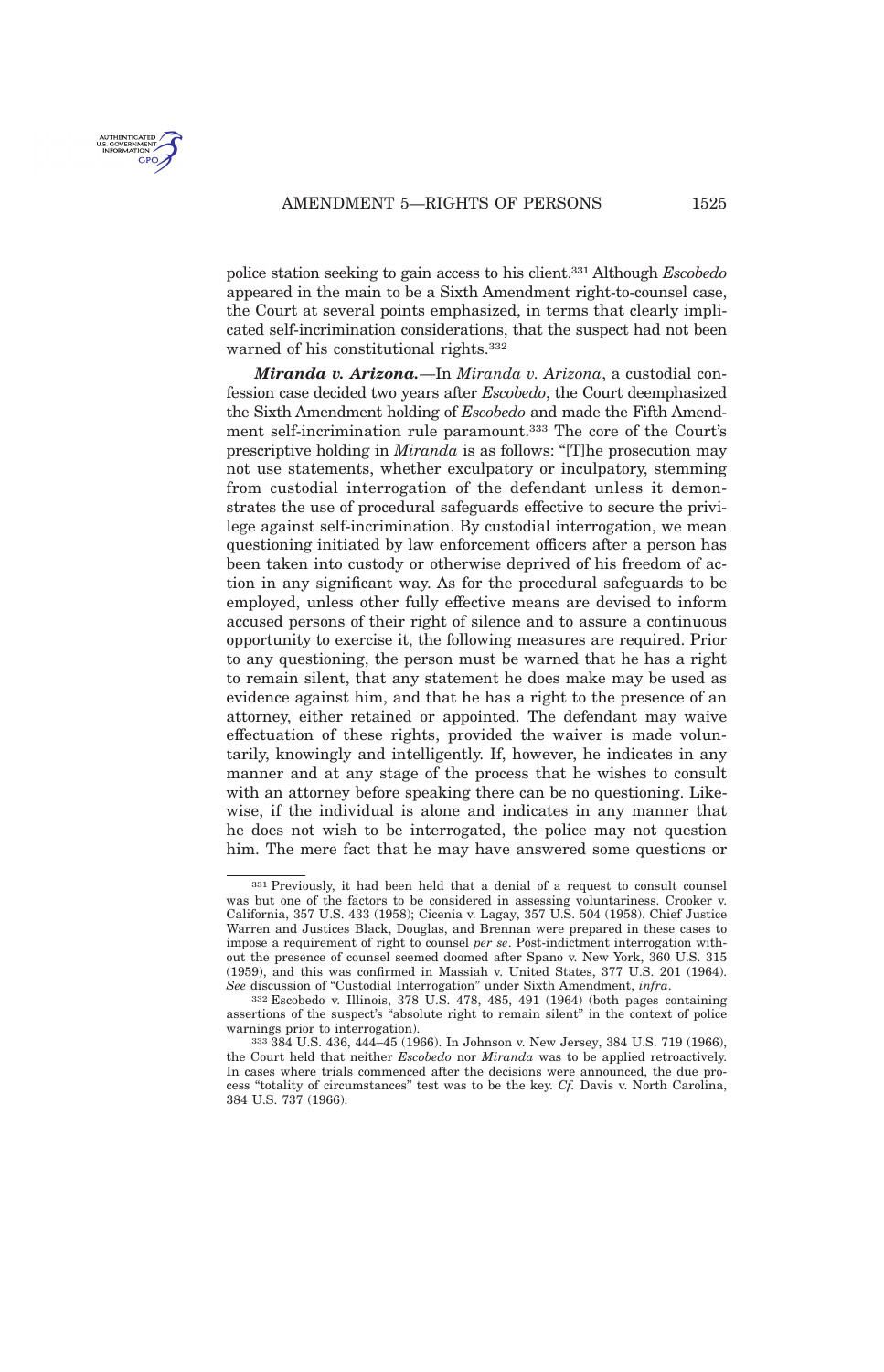

volunteered some statements on his own does not deprive him of the right to refrain from answering any further inquiries until he has consulted with an attorney and thereafter consents to be questioned." <sup>334</sup>

In the opinion of the *Miranda* Court, police interrogation as conceived and practiced was inherently coercive and the resulting intimidation, though informal and legally sanctionless, was contrary to the protection to be afforded in a system that convicted on the basis of evidence independently secured. In the Court's view, this premise underlaid the law in the federal courts since 1897, and the application of the Self-Incrimination Clause to the states in 1964 necessitated the application of the principle in state courts as well. Thereafter, state and local police interrogation practices need be structured to ensure that suspects not be stripped of the ability to make a free and rational choice between speaking and not speaking. The warnings and the provision of counsel were essential, the Court said, in custodial interrogations.<sup>335</sup> "In these cases [presently before the Court]," said Chief Justice Warren, "we might not find the defendants' statements to have been involuntary in traditional terms[, but o ur concern for adequate safeguards to protect precious Fifth Amendment rights is, of course, not lessened in the slightest." <sup>336</sup> It was thus not the application of the Self-Incrimination Clause to police interrogation in *Miranda* that constituted the major change from precedent but rather the prescriptive series of warnings and guarantees which the Court imposed as security for the observance of the privilege.

<sup>334</sup> 384 U.S. at 444–445.

<sup>335</sup> Justices Clark, Harlan, Stewart, and White dissented, finding no historical support for the application of the clause to police interrogation and rejecting the policy considerations for the extension put forward by the majority. Miranda v. Arizona, 384 U.S. 436, 499, 504, 526 (1966). Justice White argued that while the Court's decision was not compelled or even strongly suggested by the Fifth Amendment, its history, and the judicial precedents, this did not preclude the Court from making new law and new public policy grounded in reason and experience, but he contended that the change made in *Miranda* was ill-conceived because it arose from a view of interrogation as inherently coercive and because the decision did not adequately protect society's interest in detecting and punishing criminal behavior. Id. at 531–45.

<sup>336</sup> 384 U.S. at 457. For the continuing recognition of the difference between the traditional involuntariness test and the *Miranda* test, *see* Michigan v. Tucker, 417 U.S. 433, 443–46 (1974); Mincey v. Arizona, 437 U.S. 385, 396–402 (1978). The acknowledgment that the decision considerably expanded upon previous doctrine, even if the assimilation of self-incrimination values by the confession-exclusion rule be considered complete, was more clearly made a week after *Miranda* when, in denying retroactivity to that case and to *Escobedo*, the Court asserted that law enforcement officers had relied justifiably upon prior cases, "now no longer binding," which treated the failure to warn a suspect of his rights or the failure to grant access to counsel as one of the factors to be considered. Johnson v. New Jersey, 384 U.S. 719, 731 (1966).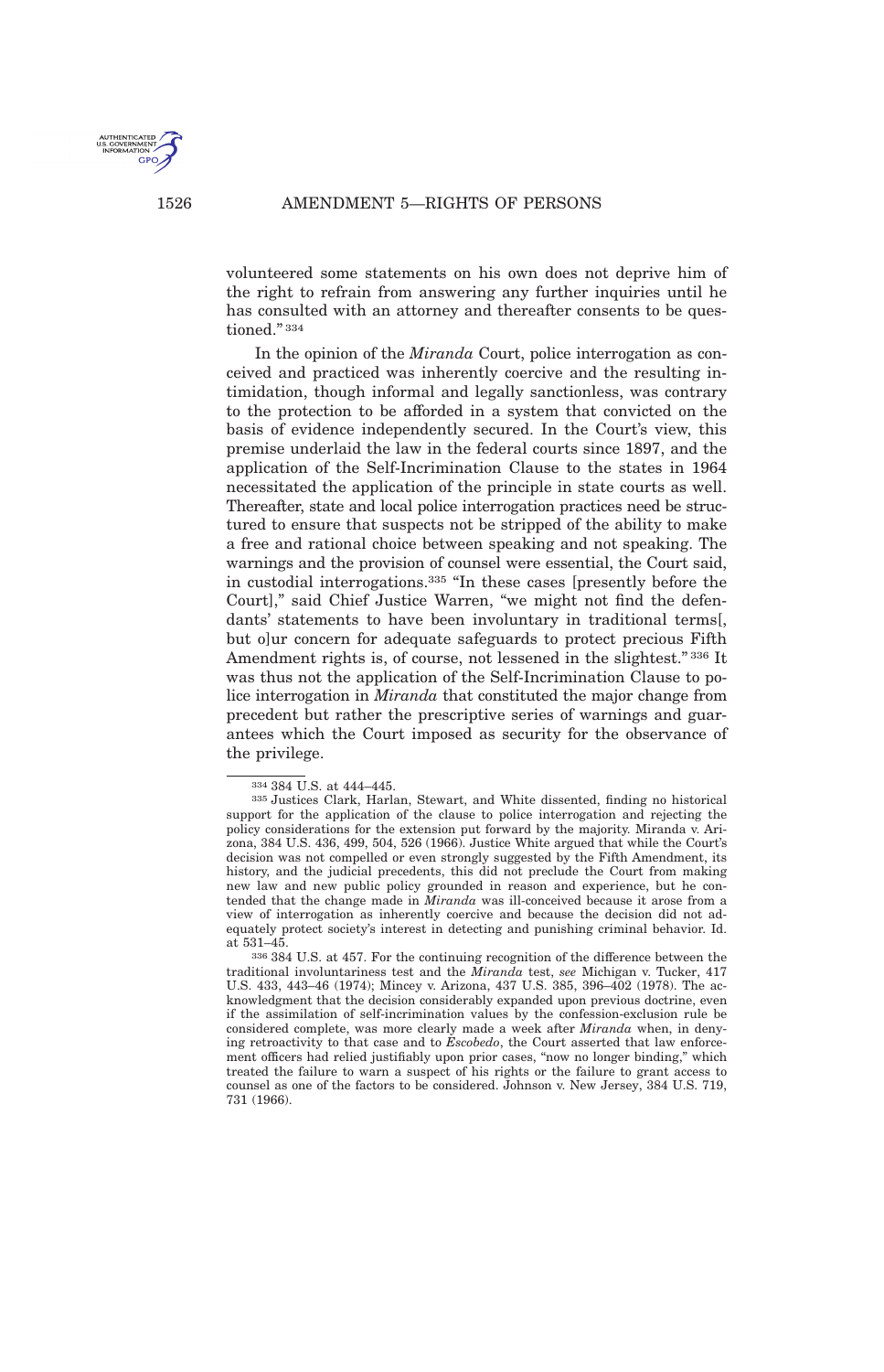

# AMENDMENT 5-RIGHTS OF PERSONS 1527

Although the Court's decision rapidly became highly controversial and the source of much political agitation, including playing a prominent role in the 1968 presidential election, the Court has continued to adhere to it,  $337$  albeit not without considerable qualification. Nevertheless, the constitutional status of the *Miranda* warnings has remained clouded in uncertainty. Had the Court announced a constitutionally compelled rule, or merely a supervisory rule that could be superseded by statute? In 1968, Congress enacted a statute, codified at 18 U.S.C. § 3501, designed to set aside *Miranda* in the federal courts and to reinstate the traditional voluntariness test.<sup>338</sup> The statute lay unimplemented, for the most part, due to constitutional doubts about it. Meanwhile, the Court created exceptions to the *Miranda* warnings over the years, and referred to the warnings as "prophylactic" <sup>339</sup> and "not themselves rights protected by the Constitution." <sup>340</sup> There were even hints that some Justices might be willing to overrule the decision.

In *Dickerson v. United States*, <sup>341</sup> the Court addressed the foundational issue, finding that *Miranda* was a "constitutional decision" that could not be overturned by statute, and consequently that 18 U.S.C. § 3501, which provided for a less strict "voluntariness" standard for the admissibility of confessions, could not be sustained. Consistent application of *Miranda* warnings to state proceedings necessarily implied a constitutional base, the Court explained, since federal courts "hold no supervisory authority over state judicial proceedings." <sup>342</sup> Moreover, *Miranda* itself had purported to "give concrete constitutional guidance to law enforcement agencies and courts to follow." <sup>343</sup> The two dissenting Justices in *Dickerson* maintained that the majority's characterization of *Miranda* as providing concrete constitutional guidance fell short of holding that custodial interrogation not preceded by *Miranda* warnings was unconstitutional, a position with which the dissenters pointedly disagreed.<sup>344</sup> Eleven years after Dickerson, in the 2011 case *J.D.B. v. North Carolina*, the number of Justices asserting that *Miranda* was not a con-

<sup>337</sup> *See, e.g.*, Rhode Island v. Innis, 446 U.S. 291, 304 (1980) (Chief Justice Burger concurring) ("The meaning of *Miranda* has become reasonably clear and law enforcement practices have adjusted to its strictures; I would neither overrule *Miranda*, disparage it, nor extend it at this late date.")

<sup>338</sup> Pub. L. 90–351, § 701(a), 82 Stat. 210, 18 U.S.C. § 3501. See S. Rep. No. 1097, 90th Cong., 2d Sess. 37–53 (1968). An effort to enact a companion measure applicable to the state courts was defeated.

<sup>339</sup> New York v. Quarles, 467 U.S. 549, 653 (1984).

<sup>340</sup> Michigan v. Tucker, 417 U.S. 433, 444 (1974).

<sup>341</sup> 530 U.S. 428 (2000).

<sup>342</sup> 530 U.S. at 438.

<sup>343</sup> 530 U.S. at 439 (quoting from *Miranda*, 384 U.S. at 441–42).

<sup>344</sup> 530 U.S. at 444 (Justices Scalia and Thomas dissenting).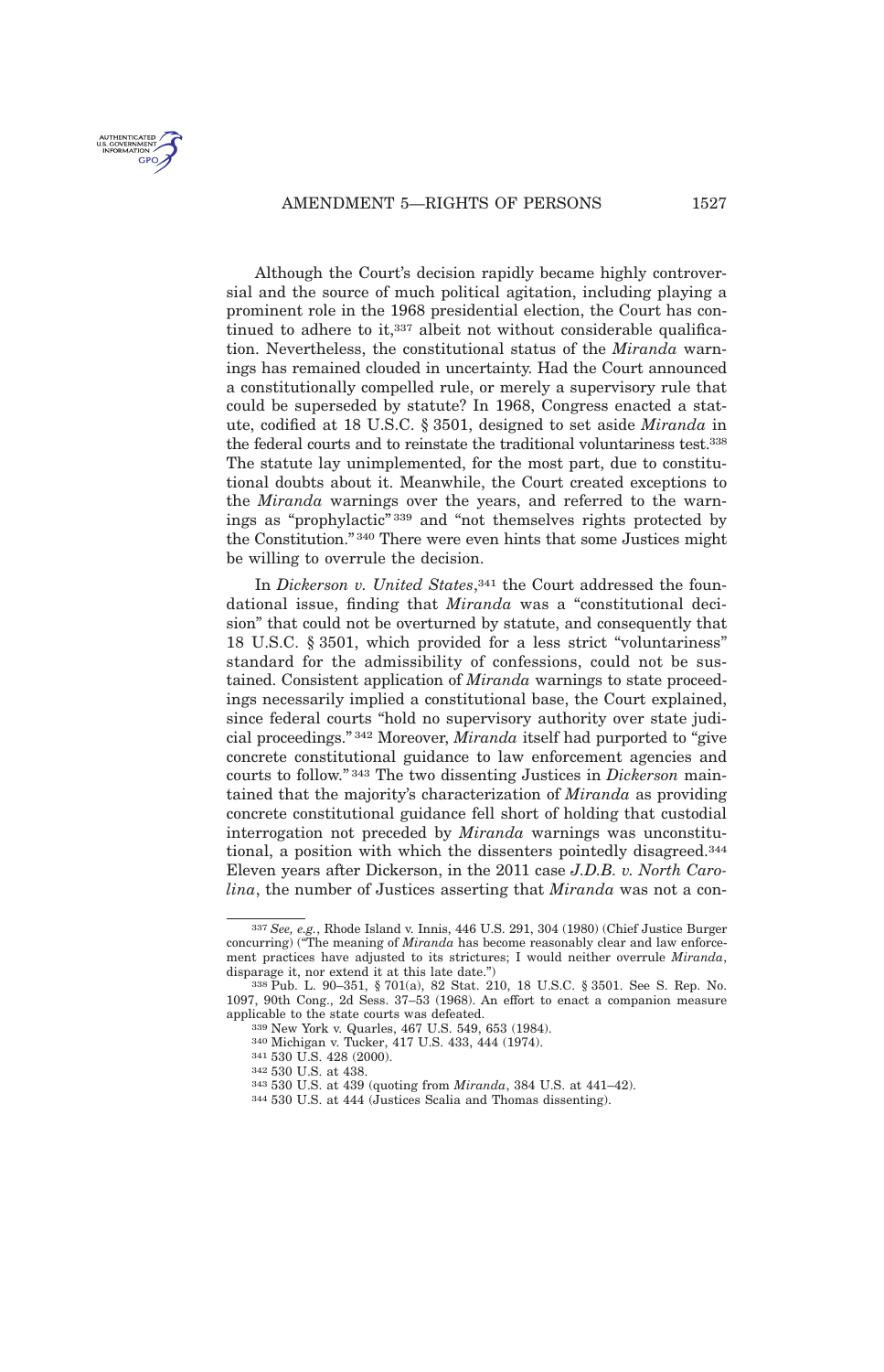

stitutional rule grew to four.<sup>345</sup> Also, that *Miranda* may be rooted in the Constitution does not, according to the Court, mean that the precise articulation of the warnings in it is "immutable." <sup>346</sup>

Beyond finding that *Miranda* has, at the least, "constitutional underpinnings," the *Dickerson* Court also rejected a request to overrule *Miranda*. "Whether or not we would agree with *Miranda's* reasoning and its resulting rule, were we addressing the issue in the first instance," Chief Justice Rehnquist wrote for the seven-Justice majority, "the principles of *stare decisis* weigh heavily against overruling it now." There was no special justification for overruling the decision; subsequent cases had not undermined the decision's doctrinal underpinnings, but rather had "reaffirm[ed]" its "core ruling." Moreover, *Miranda* warnings had "become so embedded in routine police practice [that they] have become part of our national culture." <sup>347</sup>

As to the viability of *Miranda* claims in federal *habeas corpus* cases, the Court had suggested in 1974 that most claims could be disallowed,<sup>348</sup> but such a course was squarely rejected in 1993. The Court ruled in *Withrow v. Williams* that *Miranda* protects a fundamental trial right of the defendant, unlike the Fourth Amendment exclusionary rule addressed in Stone v. Powell,<sup>349</sup> and claimed violations of *Miranda* merited federal *habeas corpus* review because they relate to the correct ascertainment of guilt.<sup>350</sup> The purposes of

346 *See, e.g*., Florida v. Powell, 559 U.S. \_\_\_, No. 08–1175, slip op. at 8, 12–13 (2010).

347 530 U.S. at 443.

348 In Michigan v. Tucker, 417 U.S. 433, 439 (1974), the Court had suggested a distinction between a constitutional violation and a violation of "the prophylactic rules developed to protect that right." The actual holding in *Tucker*, however, had turned on the fact that the interrogation had preceded the *Miranda* decision and that warnings—albeit not full *Miranda* warnings—had been given.

349 428 U.S. 465 (1976).

350 507 U.S. 680 (1993). Even though a state prisoner's *Miranda* claim may be considered in federal *habeas* review, the scope of federal *habeas* review is narrow. Under the Antiterrorism and Effective Death Penalty Act of 1996 (AEDPA), a state court judgment may be set aside on *habeas* review only if the judgment is found to be contrary to, or an unreasonable application of, clearly established Supreme Court precedent. By contrast, a federal court reviewing a state court judgment on direct review considers federal legal questions *de novo* and can overturn a state court holding based on its own independent assessment of federal legal issues. This difference in scope of review can be critical. *Compare* Yarborough v. Alvarado, 541 U.S. 652 (2004) (*habeas* petition denied because state court's refusal to take a juvenile's age into account in applying *Miranda* was not an unreasonable application of clearly established Supreme Court precedent), *with* J.D.B. v. North Carolina, 564 U.S. \_\_\_, No. 09–11121, slip op. (2011) (on the Court's *de novo* review of the age issue, state court's refusal to take a juvenile's age into account in applying *Miranda* held to be in error, and case remanded).

<sup>345</sup> 564 U.S. \_\_\_, No. 09–11121, slip op. (2011) (Jusitces Alito, Scalia, Thomas and Chief Justice Roberts, dissenting).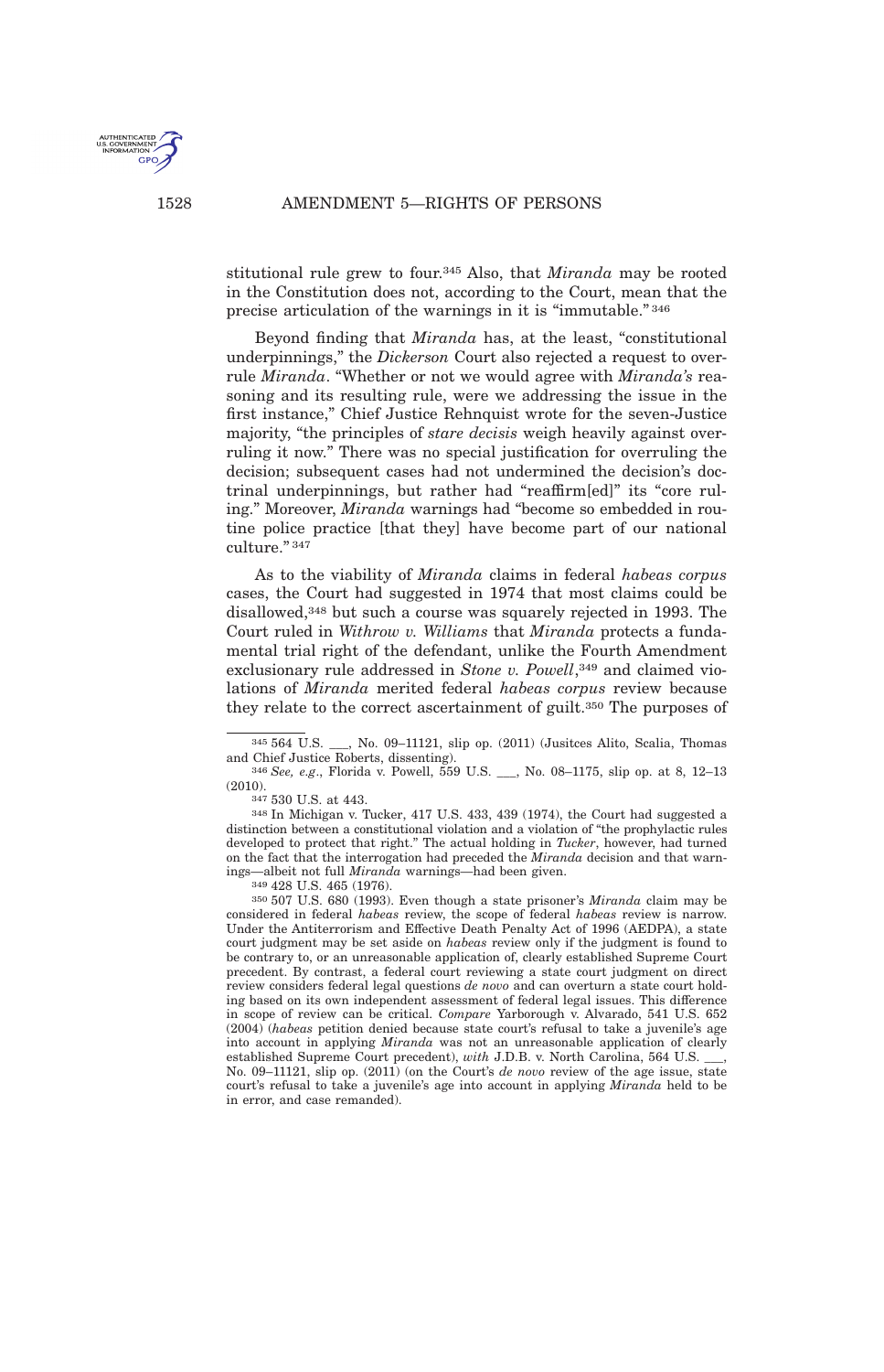AMENDMENT 5-RIGHTS OF PERSONS 1529



the *Miranda* rule differed from the *Mapp v. Ohio* <sup>351</sup> exclusionary rule denied enforcement in *habeas* proceedings in *Stone*, the Court explained, because the primary purpose of *Mapp* was to deter future Fourth Amendment violations, a purpose that the Court claimed would only be marginally advanced by allowing collateral review.<sup>352</sup> A further consideration was that eliminating review of *Miranda* claims would not significantly reduce federal *habeas* review of state convictions, because most *Miranda* claims could be recast in terms of due process denials resulting from admission of involuntary confessions.<sup>353</sup>

In any event, the Court has established several lines of decisions interpreting key aspects of *Miranda*.

First, *Miranda* warnings must be given prior to "questioning initiated by law enforcement officers after a person has been taken *into custody* or otherwise deprived of his freedom of action in any significant way." <sup>354</sup> The cases have distilled "custody or other significant deprivation of action" into a two-part assessment under which restricting a person's movement is a necessary but not sufficient element. Not all inhibitions of "free movement" trigger *Miranda*. Whether a person is "in custody" during questioning depends on the coercive pressure posed. The Court applies an objective, contextspecific test of how intimidated a reasonable person in the suspect's shoes would feel to freely exercise his right against selfincrimination. A police officer's subjective and undisclosed view that a person being interrogated is a criminal suspect is not relevant for *Miranda* purposes, nor is the subjective view of the person being questioned.<sup>355</sup> The only refinement to this one-size-fits-all reasonable person test is consideration of age if the detainee is a juvenile.<sup>356</sup>

An ordinary traffic stop does not to amount to *Miranda* "custody." <sup>357</sup> Nor do all interrogations of prison inmates about previous outside conduct, even if the inmate is isolated from the general prison

<sup>351</sup> 367 U.S. 643 (1961).

<sup>352</sup> 507 U.S. at 686–93.

<sup>353</sup> 507 U.S. at 693.

<sup>354</sup> Miranda v. Arizona, 384 U.S. 436, 444 (1966) (emphasis added).

<sup>355</sup> Stansbury v. California, 511 U.S. 318 (1994).

<sup>356</sup> J.D.B. v. North Carolina, 564 U.S. \_\_\_, No. 09–11121, slip op. (2011) (case remanded to evaluate whether a 13-year-old student questioned by a uniformed police officer and school administrators on school grounds was in custody).

<sup>357</sup> Berkemer v. McCarty, 468 U.S. 420, 440 (1984) (roadside questioning of motorist stopped for traffic violation not custodial interrogation until "freedom of action is curtailed to a 'degree associated with formal arrest'"). Thus, "custody" for self-incrimination purposes under the Fifth Amendment does not necessarily cover all detentions that are "seizures" under the Fourth Amendment. Id.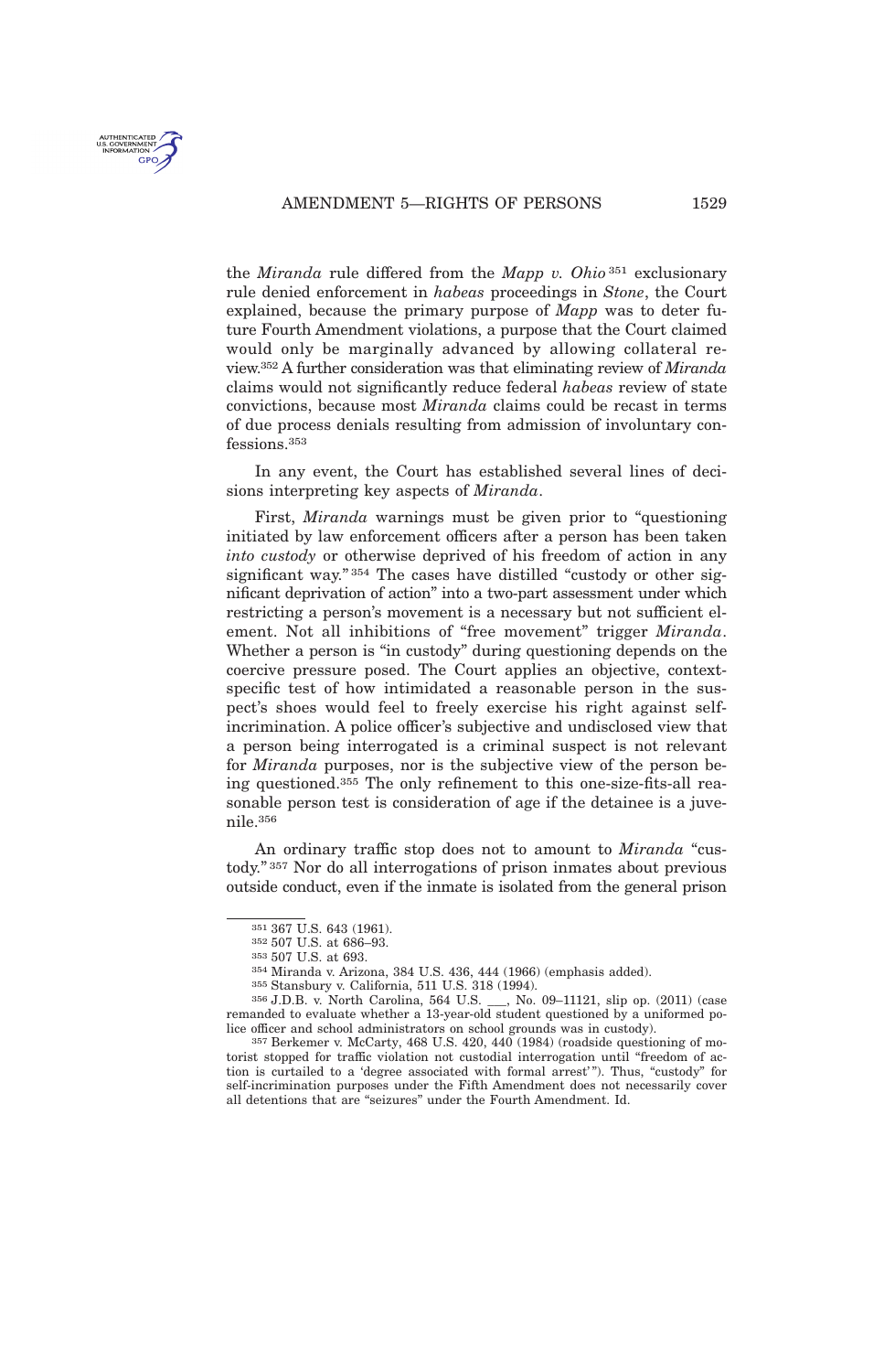

1530 AMENDMENT 5—RIGHTS OF PERSONS

population for questioning.<sup>358</sup> This view on prison interrogations evidences the Court's continuing movement toward individualized analyses of *Miranda* issues based on particular circumstances and away from the more categorical decisions announced soon after *Miranda*. Still, some of the early decisions may retain vitality. One example is the 1969 decision in *Orozco v. Texas*, which held that questioning a person upon his arrest in his home is custodial.<sup>359</sup> On the other hand, the fact that a suspect may be present in a police station does not necessarily mean, in the absence of further restrictions, that questioning is custodial,<sup>360</sup> and the fact that he is in his home or other familiar surroundings will ordinarily lead to a conclusion that the inquiry was noncustodial.<sup>361</sup> Also, if a person has been subjected to *Miranda* custody, that custody ends when he is

359 394 U.S. 324 (1969) (police entered suspect's bedroom at 4 a.m., told him he was under arrest, and questioned him; four of the eight Justices who took part in the case, including three dissenters, voiced concern about this "broadening" of *Miranda* beyond the police station).

361 Beckwith v. United States, 425 U.S. 341 (1976) (IRS agents' interview with taxpayer in private residence was not a custodial interrogation, although inquiry had "focused" on him).

<sup>358</sup> Howes v. Fields, 565 U.S. \_\_\_, No. 10–680, slip op. (2012) (taking a prisoner incarcerated for disorderly conduct aside for questioning about an unrelated child molestation incident held, 6–3, not to constitute custodial interrogation under the totality of the circumstances in the case), distinguishing Mathis v. United States, 391 U.S. 1 (1968) (questioning state prisoner about unrelated federal tax violation held to be custodial interrogation). While the *Howes* Court split 6–3 on whether a custodial interrogation had taken place for Fifth Amendment purposes, the case was before it on *habeas* review, which requires that a clearly established Supreme Court precedent mandates a contrary result. All the *Howes* Justices agreed that *Mathis* had not, for purposes of *habeas* review of a state case, "clearly established" that all private questioning of an inmate about previous, outside conduct was "custodial" *per se*. Rather, *Howes* explained that a broader assessment of all relevant factors in each case was necessary to establish coercive pressure amounting to "custody." *Cf.* Mary- $\ldots$ , No. 08–680, slip op. (2010) (extended release of interrogated inmate back into the general prison population broke "custody" for purposes of later questioning); *see also* Illinois v. Perkins, 496 U.S. 292 (1990) (inmate's conversation with an undercover agent does not create a coercive, police-dominated environment and does not implicate *Miranda* if the suspect does not know that he is conversing with a government agent).

<sup>360</sup> Oregon v. Mathiason, 429 U.S. 492 (1977) (suspect came voluntarily to police station to be questioned, he was not placed under arrest while there, and he was allowed to leave at end of interview, even though he was named by victim as culprit, questioning took place behind closed doors, and he was falsely informed his fingerprints had been found at scene of crime); Salinas v. Texas, 570 U.S. \_\_\_, No. 12–246, slip op. (2013) (voluntarily accompanying police to station for questioning). *Cf.* Stansbury v. California, 511 U.S. 318 (1994). *See also* Minnesota v. Murphy, 465 U.S. 420 (1984) (required reporting to probationary officer is not custodial situation); Yarborough v. Alvarado, 541 U.S. 652 (2004) (state court determination that teenager brought to police station by his parents was not "in custody" was not "unreasonable" for purposes of federal *habeas* review under the standards of the Antiterrorism and Effective Death Penalty Act of 1996 (AEDPA)).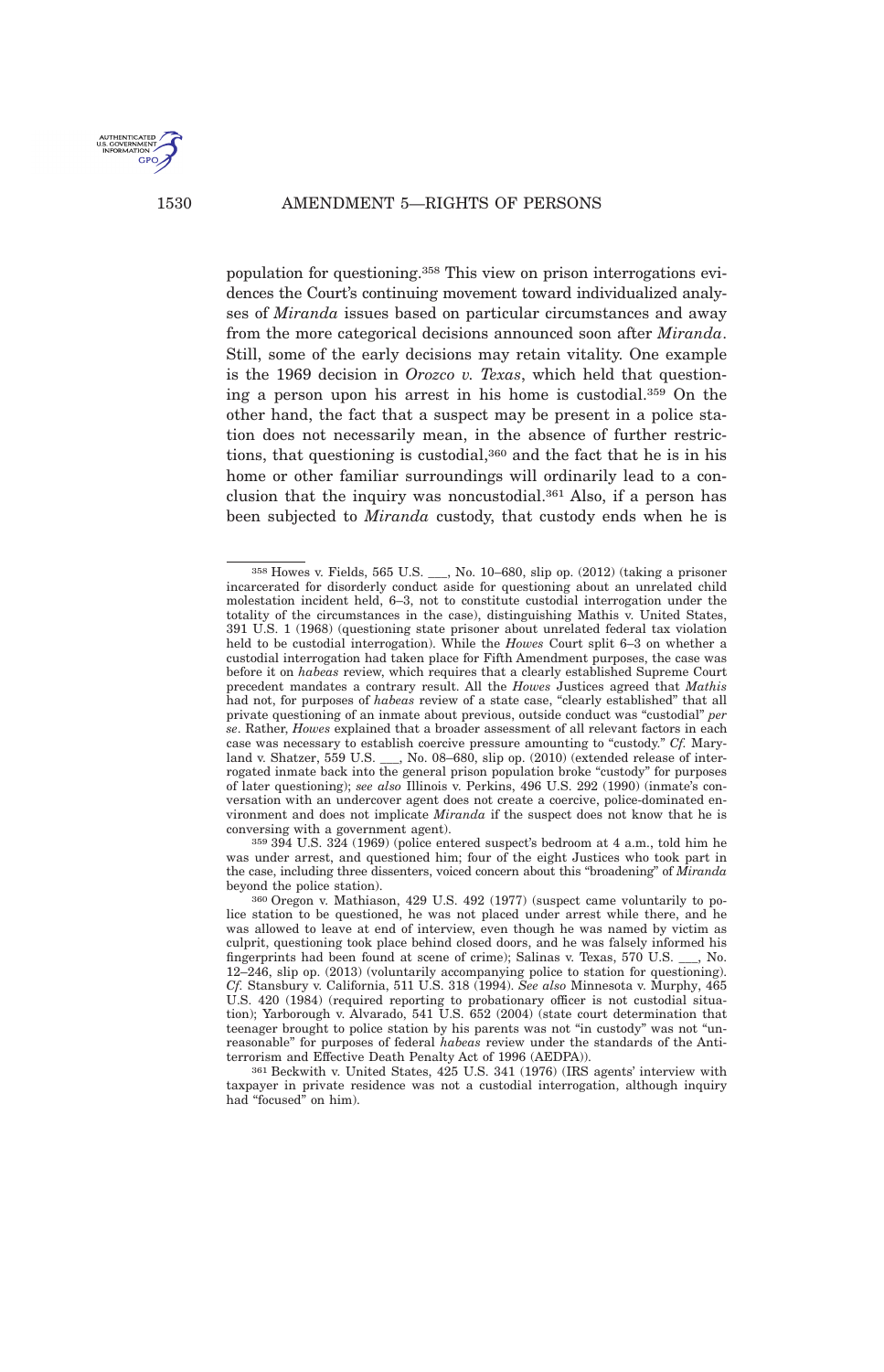

free to resume his normal life activities after questioning. <sup>362</sup> Nevertheless, a break in custody may not end all *Miranda* implications for subsequent custodial interrogations.<sup>363</sup>

Second, *Miranda* warnings must precede custodial *interrogation*. It is not necessary under *Miranda* that the police squarely ask a question. The breadth of the interrogation concept is demonstrated in *Rhode Island v. Innis*. <sup>364</sup> There, police had apprehended the defendant as a murder suspect but had not found the weapon used. While he was being transported to police headquarters in a squad car, the defendant, who had been given the *Miranda* warnings and had asserted he wished to consult a lawyer before submitting to questioning, was not asked questions by the officers. However, the officers engaged in conversation among themselves, in which they indicated that a school for handicapped children was near the crime scene and that they hoped the weapon was found before a child discovered it and was injured. The defendant then took them to the weapon's hiding place.

Unanimously rejecting a contention that *Miranda* would have been violated only by express questioning, the Court said: "We conclude that the *Miranda* safeguards come into play whenever a person in custody is subjected to either express questioning or its functional equivalent. That is to say, the term 'interrogation' under *Miranda* refers not only to express questioning, but also to any words or actions on the part of the police (other than those normally attendant to arrest and custody) that the police should know are reasonably likely to elicit an incriminating response from the suspect. The latter portion of this definition focuses primarily upon the perceptions of the suspect, rather than the intent of the police. This focus reflects the fact that the *Miranda* safeguards were designed to vest a suspect in custody with an added measure of protection against coercive police practices, without regard to objective proof of the underlying intent of the police." <sup>365</sup> A divided Court then concluded that

<sup>362</sup> This holds even in the case of convict who is released after interrogation back into the general population. Maryland v. Shatzer, 559 U.S. \_\_\_, No. 08–680, slip op. (2010).

<sup>363</sup> Edwards v. Arizona, 451 U.S. 477 (1981).

<sup>364</sup> 446 U.S. 291 (1980). A remarkably similar factual situation was presented in Brewer v. Williams, 430 U.S. 387 (1977), which was decided under the Sixth Amendment. In *Brewer*, and also in Massiah v. United States, 377 U.S. 201 (1964), and United States v. Henry, 447 U.S. 264 (1980), the Court has had difficulty in expounding on what constitutes interrogation for Sixth Amendment counsel purposes. The *Innis* Court indicated that the definitions are not the same for each Amendment. 446 U.S. at 300 n.4.

<sup>365</sup> Rhode Island v. Innis, 446 U.S. 291, 300–01 (1980).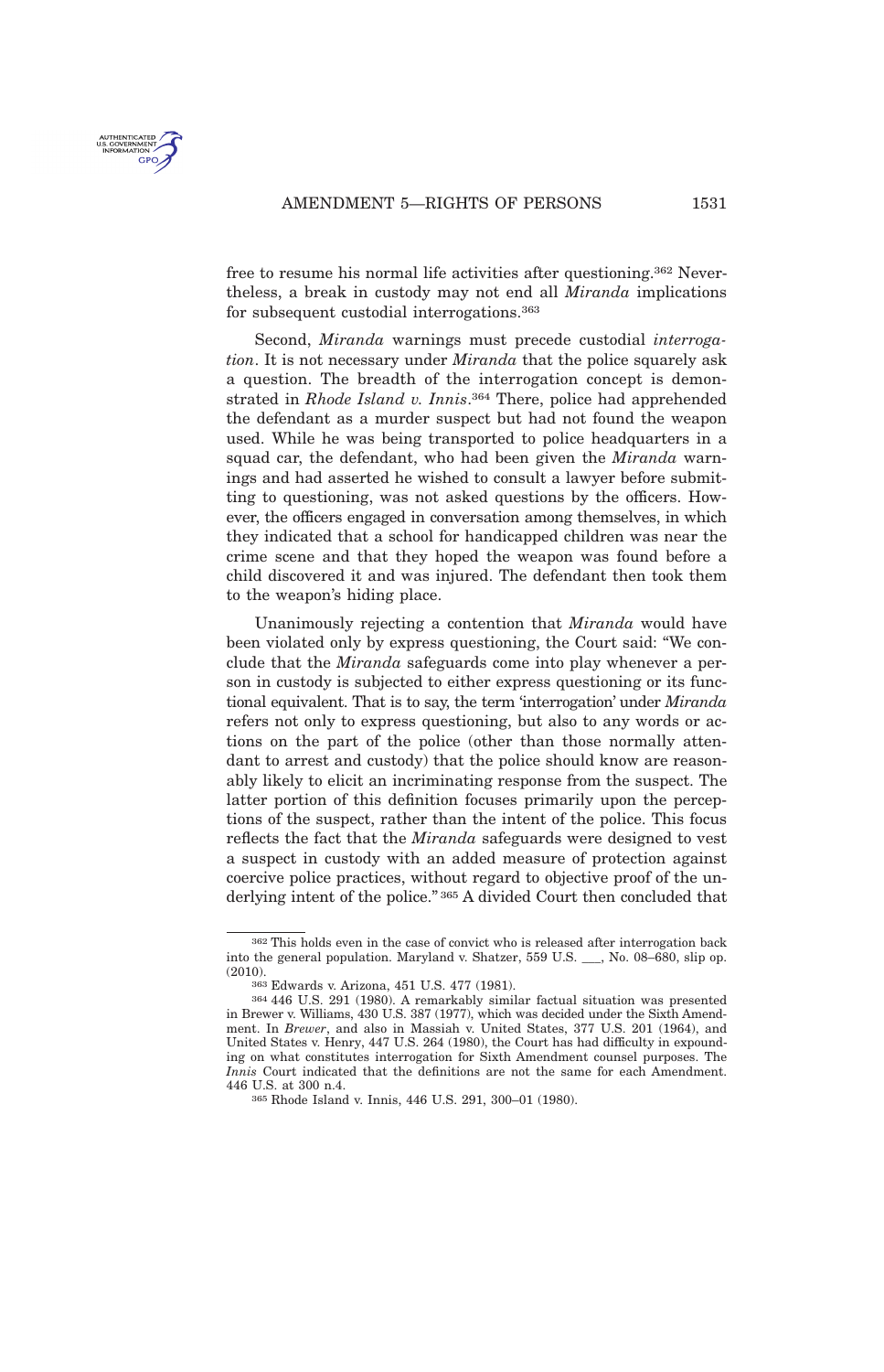the officers' conversation did not amount to a functional equivalent of questioning and that the evidence was admissible.<sup>366</sup>

A later divided Court applied *Innis* in *Arizona v. Mauro* <sup>367</sup> to hold that a suspect who had requested an attorney was not "interrogated" by bringing instead the suspect's wife, who also was a suspect, to speak with him in police presence. The majority emphasized that the suspect's wife had asked to speak with her husband, the meeting was therefore not a police-initiated ruse designed to elicit a response from the suspect, and in any event the meeting could not be characterized as an attempt by the police to use the coercive nature of confinement to extract a confession that would not be given in an unrestricted environment. The dissent argued that the police had exploited the wife's request to talk with her husband in a custodial setting to create a situation the police knew, or should reasonably have known, was reasonable likely to result in an incriminatory statement.

In *Estelle v. Smith*, <sup>368</sup> the Court held that a court-ordered jailhouse interview by a psychiatrist to determine the defendant's competency to stand trial constituted "interrogation" with respect to testimony on issues guilt and punishment; the psychiatrist's conclusions about the defendant's dangerousness, an issue separate from competency, were inadmissible at the capital sentencing phase of the trial because the defendant had not been given his *Miranda* warnings prior to the interview. That the defendant had been questioned by a psychiatrist designated to conduct a neutral competency examination, rather than by a police officer, was "immaterial," the Court concluded, since the psychiatrist's testimony at the penalty phase changed his role from one of neutrality to that of an adverse agent of the prosecution.<sup>369</sup> Other instances of questioning in less formal contexts in which the issues of custody and interrogation intertwine, *e.g.*, in on-the-street encounters, await explication by the Court.

Third, before a suspect in custody is interrogated, he must be given *full* warnings, or the *equivalent*, of his *rights. Miranda*, of course, required express warnings to be given to an in-custody suspect of his right to remain silent, that anything he said may be used as evidence against him, that he has a right to counsel, and

<sup>366</sup> 446 U.S. at 302–04. Justices Marshall, Brennan, and Stevens dissented, id. at 305, 307. *See also* Illinois v. Perkins, 496 U.S. 292 (1990) (absence of coercive environment makes *Miranda* inapplicable to jail cell conversation between suspect and police undercover agent).

<sup>367</sup> 481 U.S. 520 (1987).

<sup>368</sup> 451 U.S. 454 (1981).

<sup>369</sup> 451 U.S. at 467.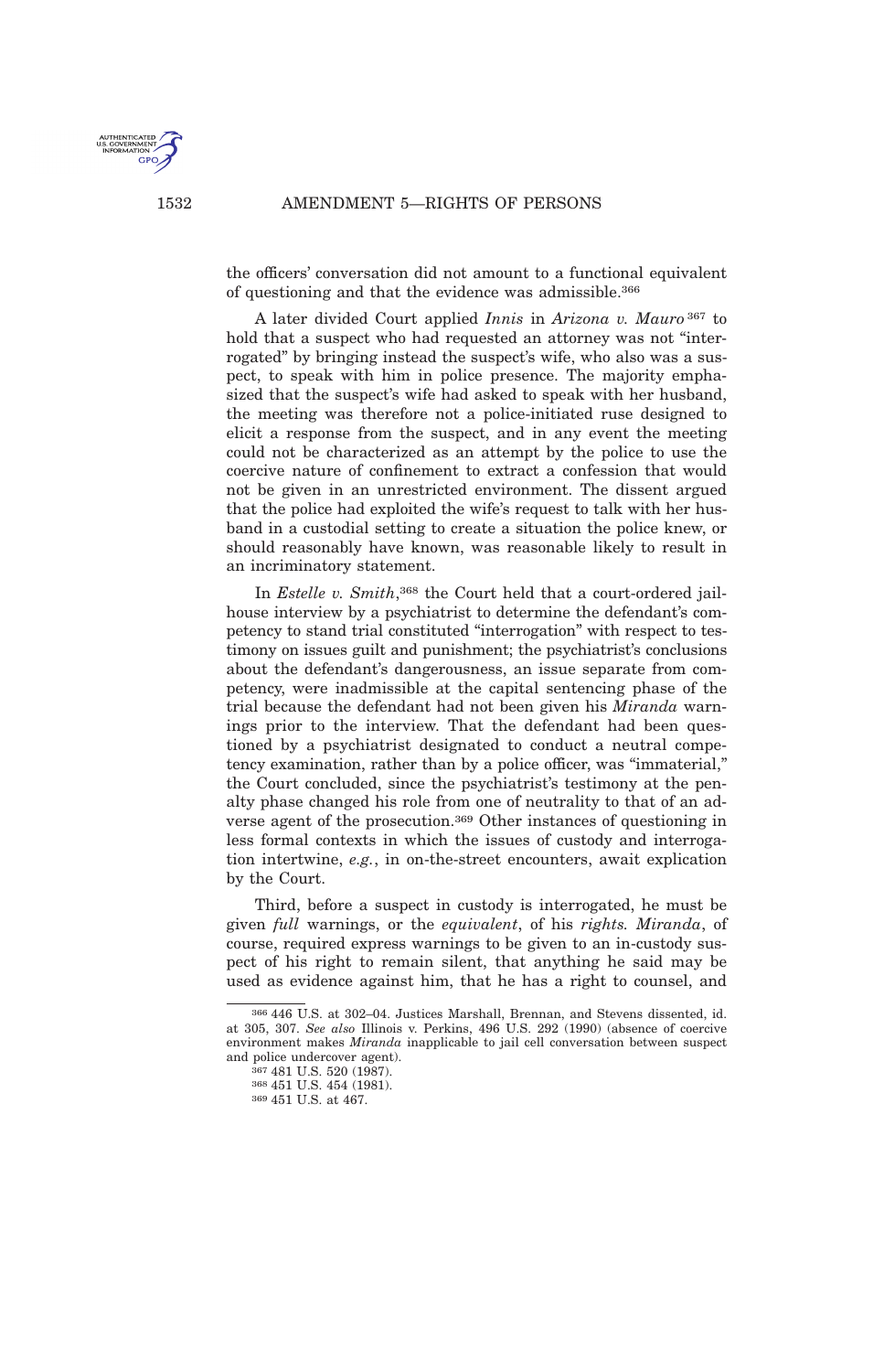

that if he cannot afford counsel he is entitled to an appointed attorney.<sup>370</sup> The Court recognized that "other fully effective means" could be devised to convey the right to remain silent,<sup>371</sup> but it was firm that the prosecution was not permitted to show that an unwarned suspect knew of his rights in some manner.<sup>372</sup> Nevertheless, it is not necessary that the police give the warnings as a verbatim recital of the words in the *Miranda* opinion itself, so long as the words used "fully conveyed" to a defendant his rights.<sup>373</sup>

Fourth, once a warned suspect asserts his *right* to *silence* and requests *counsel*, the police must scrupulously respect his assertion of right. The *Miranda* Court strongly stated that once a warned suspect "indicates in any manner, at any time prior to or during questioning, that he wishes to remain silent, the interrogation must cease." Further, if the suspect indicates he wishes the assistance of counsel during interrogation, questioning must cease until he has counsel.<sup>374</sup>

That said, the Court has issued a distinct line of cases on the right to counsel that has created practically a *per se* rule barring the police from continuing or from reinitiating interrogation with a suspect requesting counsel until counsel is present, save only that the suspect himself may initiate further proceedings. In *Edwards v. Arizona*, <sup>375</sup> initial questioning had ceased as soon as the suspect had requested counsel, and the suspect had been returned to his cell. Questioning had resumed the following day only after different police officers had confronted the suspect and again warned him

 $374$  Miranda v. Arizona,  $384$  U.S.  $436$ ,  $472$ ,  $473-74$  (1966). While a request for a lawyer is a *per se* invocation of Fifth Amendment rights, a request for another advisor, such as a probation officer or family member, may be taken into account in determining whether a suspect has evidenced an intent to claim his right to remain silent. Fare v. Michael C., 442 U.S. 707 (1979) (juvenile who requested to see his probation officer, rather than counsel, found under the totality-of-the-circumstances to have not invoked a right to remain silent).

<sup>370</sup> Miranda v. Arizona, 384 U.S. 436, 444 (1966). *See* id. at 469–73.

<sup>371</sup> 384 U.S. at 444.

<sup>372</sup> 384 U.S. at 469.

<sup>373</sup> California v. Prysock, 453 U.S. 355 (1981). Rephrased, the test is whether the warnings "*reasonably* conveyed" a suspect's rights, the Court adding that reviewing courts "need not examine *Miranda* warnings as if construing a will or defining the terms of an easement." Duckworth v. Eagan, 492 U.S. 195, 203 (1989) (upholding warning that included possibly misleading statement that a lawyer would be appointed "if and when you go to court"). Even where warnings were not the "*clearest possible* formulation of *Miranda's* right-to-counsel advisement," the Court found them acceptable as "sufficiently comprehensive and comprehensible when given a commonsense reading." Florida v. Powell, 559 U.S. \_\_\_, No. 08–1175, slip op. at 12 (2010) (emphasis in original) (upholding warning of a right to talk to a lawyer before answering any questions, coupled with advice that the right could be invoked at any time during police questioning, as adequate to inform a suspect of his right to have a lawyer present during questioning).

<sup>375</sup> 451 U.S. 477 (1981).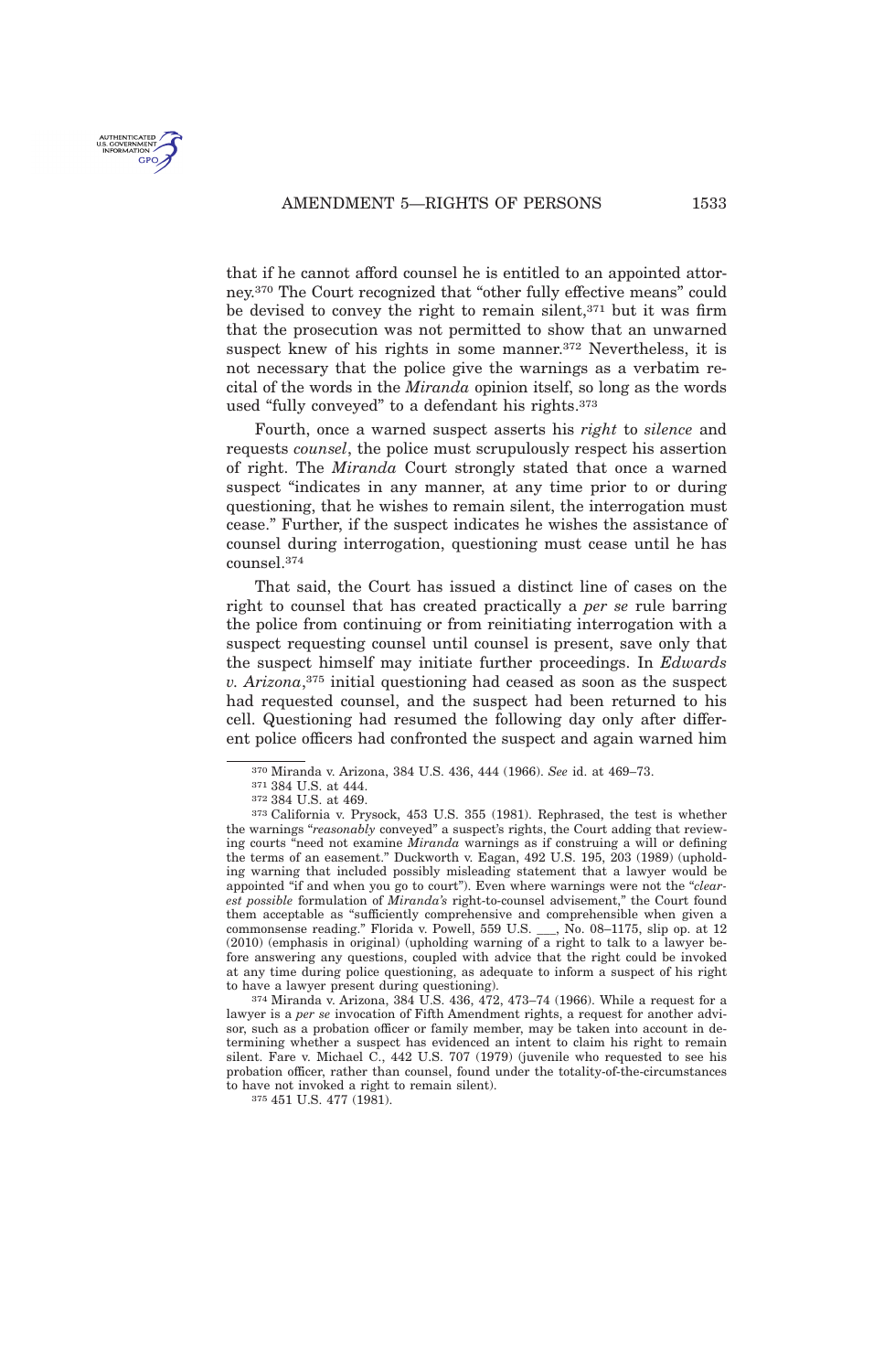

of his rights; the suspect agreed to talk and thereafter incriminated himself. Nonetheless, the Court held, "when an accused has invoked his right to have counsel present during custodial interrogation, a valid waiver of that right cannot be established by showing only that he responded to further police-initiated custodial interrogation even if he has been advised of this rights. We further hold that an accused . . . , having expressed his desire to deal with the police only through counsel, is not subject to further interrogation by the authorities until counsel has been made available to him, unless the accused himself initiates further communication, exchanges, or conversations with the police." <sup>376</sup> The *Edwards* rule bars police-initiated questioning stemming from a separate investigation as well as questioning relating to the crime for which the suspect was arrested.<sup>377</sup> It also applies to interrogation by officers of a different law enforcement authority.<sup>378</sup>

On the other hand, the *Edwards* rule requiring that a lawyer be provided to a suspect who had requested one in an earlier interrogation does not apply once there has been a meaningful break in custody. The Court in *Maryland v. Shatzer* <sup>379</sup> characterized the *Edwards* rule as a judicially prescribed precaution against using the coercive pressure of prolonged custody to badger a suspect who has previously requested counsel into talking without one. However, after a suspect has been released to resume his normal routine for a sufficient period to dissipate the coercive effects of custody, a period

In Minnick v. Mississippi, 498 U.S. 146 (1990), the Court interpreted *Edwards* to bar interrogation without counsel present of a suspect who had earlier consulted with an attorney on the accusation at issue. "[W]hen counsel is requested, interrogation must cease, and officials may not reinstate interrogation without counsel present, whether or not the accused has consulted with his attorney." Id. at 153.

The Court has held that *Edwards* should not be applied retroactively to a conviction that had become final, Solem v. Stumes, 465 U.S. 638 (1984), but that *Edwards* does apply to cases pending on appeal at the time it was decided. Shea v. Louisiana, 470 U.S. 51 (1985).

377 Arizona v. Roberson, 486 U.S. 675 (1988). By contrast, the Sixth Amendment right to counsel is offense-specific, and does not bar questioning about a crime unrelated to the crime for which the suspect has been charged. *See* McNeil v. Wisconsin, 501 U.S. 171 (1991).

378 Minnick v. Mississippi, 498 U.S. 146 (1990).

379 559 U.S. \_\_\_, No. 08–680, slip op. (2010).

<sup>376</sup> 451 U.S. at 484–85. The decision was unanimous, but three concurrences objected to a special rule limiting waivers with respect to counsel to suspect-initiated further exchanges. Id. at 487, 488 (Chief Justice Burger and Justices Powell and Rehnquist). In Oregon v. Bradshaw, 462 U.S. 1039 (1983), the Court held, albeit without a majority of Justices in complete agreement as to rationale, that an accused who had initiated further conversations with police had knowingly and intelligently waived his right to have counsel present. So too, an accused who expressed a willingness to talk to police, but who refused to make a written statement without presence of counsel, was held to have waived his rights with respect to his oral statements. Connecticut v. Barrett, 479 U.S. 523 (1987).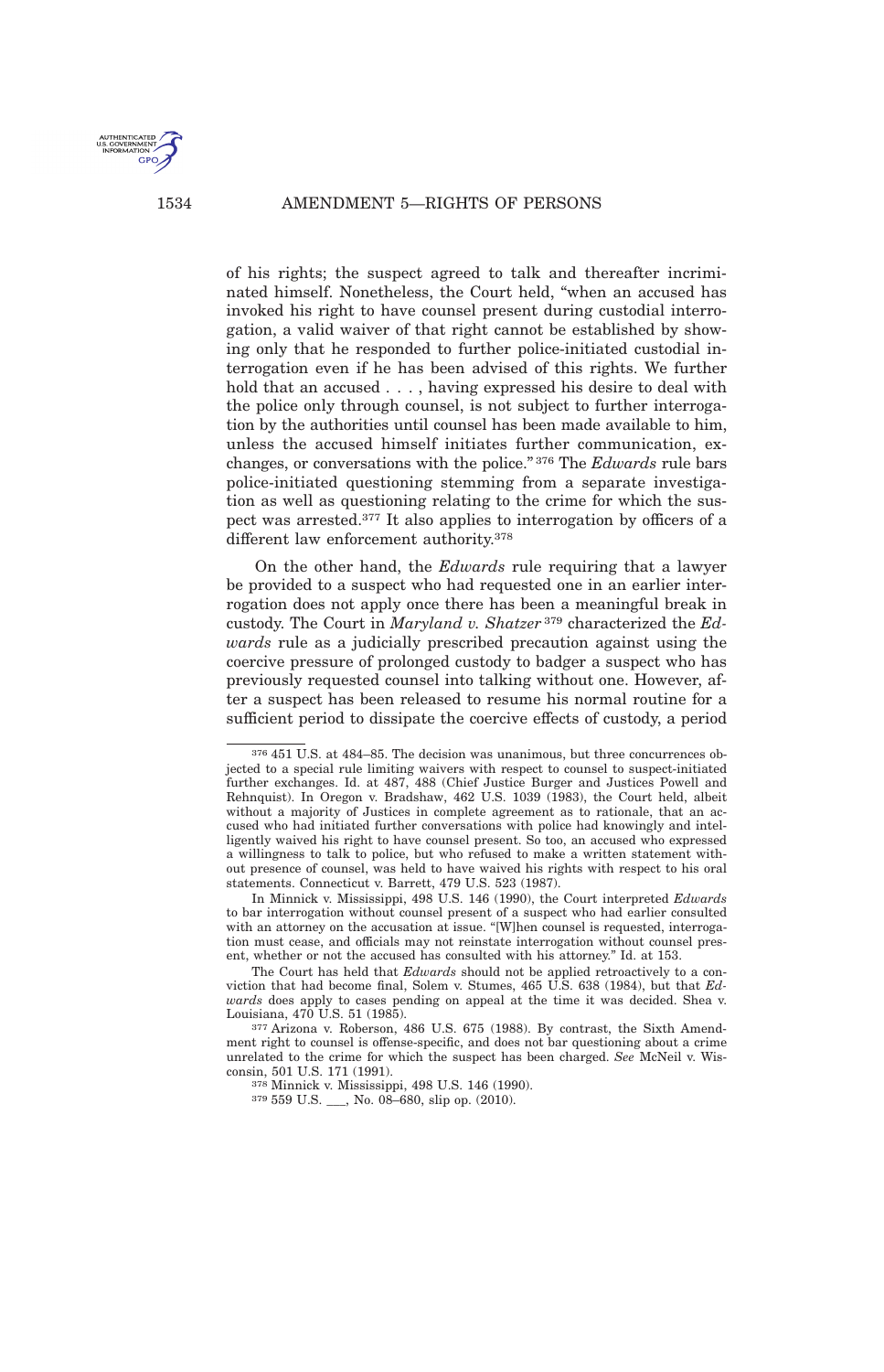

set at 14 days by the *Shatzer* Court, the rationale for solicitous treatment ceases. If the suspect is thereafter put into custody again, the options for questioning no longer are limited to suspect-initiated talks or providing counsel, but rather the police may issue new *Miranda* warnings and proceed accordingly.<sup>380</sup> Moreover, the *Edwards* rule has not been explicitly extended to other aspects of the *Miranda* warnings.<sup>381</sup>

Fifth, a properly warned suspect may *waive* his *Miranda* rights and submit to custodial interrogation. *Miranda* recognized that a suspect may voluntarily and knowingly give up his rights and respond to questioning, but the Court also cautioned that the prosecution bore a "heavy burden" to establish that a valid waiver had occurred.<sup>382</sup> The Court continued: "[a] valid waiver will not be presumed simply from the silence of the accused after warnings are given or simply from the fact that a confession was in fact eventually obtained." <sup>383</sup> Subsequent cases indicated that determining whether a suspect has waived his *Miranda* rights is a fact-specific inquiry not easily susceptible to *per se* rules. According to these cases, resolution of the issue of waiver "must be determined on 'the particular facts and circumstances surrounding that case, including the background, experience, and conduct of the accused.'"<sup>384</sup> Under this line

382 Miranda v. Arizona, 384 U.S. 436, 475 (1966). *See also* Tague v. Louisiana, 444 U.S. 469 (1980). A knowing and intelligent waiver need not be predicated on complete disclosure by police of the intended line of questioning, hence an accused's signed waiver following arrest for one crime is not invalidated by police having failed to inform him of intent to question him about another crime. Colorado v. Spring, 479 U.S. 564 (1987).

383 384 U.S. at 475.

384 North Carolina v. Butler, 441 U.S. 369, 374–75 (1979) (quoting Johnson v. Zerbst, 304 U.S. 458, 464 (1938)). In Oregon v. Elstad, 470 U.S. 298 (1985), the Court held that a confession following a *Miranda* warning is not necessarily tainted by an earlier confession obtained without a warning, as long as the earlier confession had been voluntary. *See* Bobby v. Dixon, 565 U.S. \_\_\_, No. 10–1540, slip op. (2012). *See also* Moran v. Burbine, 475 U.S. 412 (1986) (signed waivers following *Miranda* warnings not vitiated by police having kept from suspect information that attorney had been retained for him by a relative); Fare v. Michael C., 442 U.S. 707 (1979) (juvenile who consented to interrogation after his request to consult with his probation officer was denied found to have waived rights; totality-of-the-circumstances analysis held to apply). *Elstad* was distinguished in Missouri v. Seibert, 542 U.S. 600 (2004), however, when the failure to warn prior to the initial questioning was a deliberate attempt to circumvent *Miranda* by use of a two-step interrogation technique, and the police, prior to eliciting the statement for the second time, did not alert the suspect that the first statement was likely inadmissible.

<sup>380</sup> Id.

<sup>381</sup> For a pre-*Edwards* case on the right to remain silent, see Michigan v. Mosley, 423 U.S. 96 (1975) (suspect given *Miranda* warnings at questioning for robbery, requested cessation of interrogation, and police complied; some two hours later, a different policeman interrogated suspect about a murder, gave him a new *Miranda* warning, and suspect made incriminating admission; since police "scrupulously honored" suspect's request, admission valid).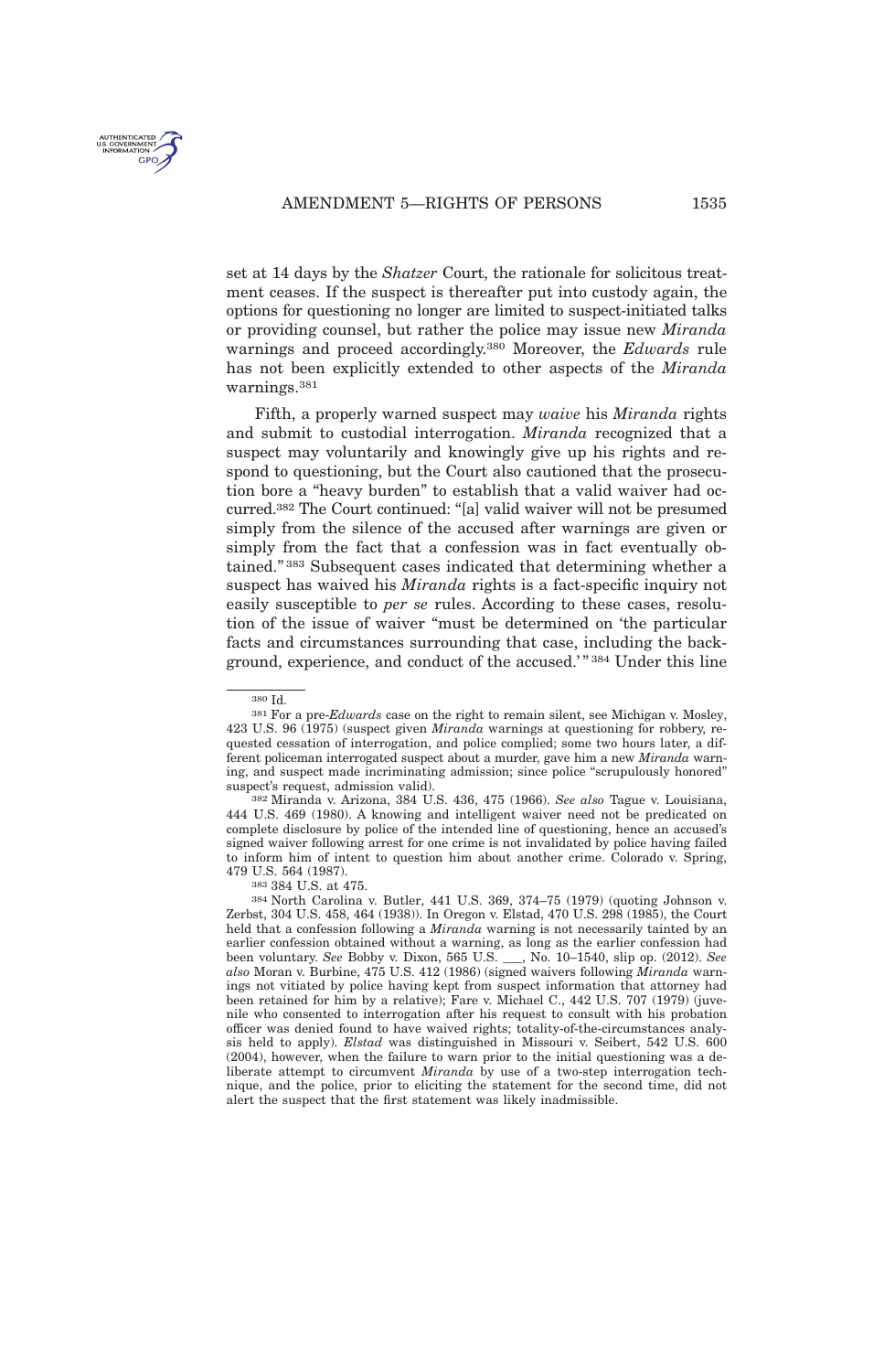

of cases, a waiver need not always be express, nor does *Miranda* impose a formalistic waiver procedure.<sup>385</sup>

In *Berghuis v. Thompkins*, citing the societal benefit of requiring an accused to invoke *Miranda* rights unambiguously, the Court refocused its *Miranda* waiver analysis to whether a suspect understood his rights.<sup>386</sup> There, a suspect refused to sign a waiver form, remained largely silent during the ensuing 2-hour and 45-minute interrogation, but then made an incriminating statement. The five-Justice majority found that the suspect had failed to invoke his right to remain silent and also implicitly had waived the right. According to the Court, though a statement following silence alone may not be adequate to show a waiver, the prosecution may show an implied waiver by demonstrating that a suspect understood the *Miranda* warnings given him and subsequently made an uncoerced statement.<sup>387</sup> Further, once a suspect has knowingly and voluntarily waived his *Miranda* rights, police officers may continue questioning until and unless the suspect clearly invokes them later.<sup>388</sup>

Sixth, the admissions of an unwarned or improperly warned suspect *may not be used* directly against him at trial, but the Court has permitted some use for other purposes, such as impeachment. A confession or other incriminating admissions obtained in violation of *Miranda* may not, of course, be introduced against him at trial for purposes of establishing guilt <sup>389</sup> or for determining the sentence, at least in bifurcated trials in capital cases.<sup>390</sup> On the other hand, the "fruits" of such an unwarned confession or admission may be used in some circumstances if the statement was voluntary.<sup>391</sup>

<sup>385</sup> North Carolina v. Butler, 441 U.S. 369 (1979). In *Butler*, the defendant had refused to sign a waiver but agreed to talk with FBI agents nonetheless. On considering whether the defendant had thereby waived his right to counsel (his right to remain silent aside), the Court held that no express oral or written statement was required. Though the defendant was never directly responsive on his desire for counsel, the Court found that a waiver could be inferred from his actions and words.

<sup>386 560</sup> U.S. \_\_, No. 08–1470, slip op. (2010).<br>387 560 U.S. \_\_, No. 08–1470, slip op. at 12–1

<sup>,</sup> No. 08–1470, slip op. at 12–13 (2010).

<sup>388</sup> Davis v. United States, 512 U.S. 452 (1994) (suspect's statement that "maybe I should talk to a lawyer," uttered after *Miranda* waiver and after an hour and a half of questioning, did not constitute such a clear request for an attorney when, in response to a direct follow-up question, he said "no, I don't want a lawyer").

<sup>389</sup> Miranda v. Arizona, 384 U.S. 436, 479 (1966). *See also* Harrison v. United States, 392 U.S. 219 (1968) (rejecting as tainted the prosecution's use at the second trial of defendant's testimony at his first trial rebutting confessions obtained in violation of *McNabb*-*Mallory*).

<sup>390</sup> Estelle v. Smith, 451 U.S. 454 (1981). The Court has yet to consider the applicability of the ruling in a noncapital, nonbifurcated trial case.

<sup>391</sup> United States v. Patane, 542 U.S. 630 (2004) (allowing introduction of a pistol, described as a "nontestimonial fruit" of an unwarned statement). *See also* Michigan v. Tucker, 417 U.S. 433 (1974) (upholding use of a witness revealed by defendant's statement elicited without proper *Miranda* warning). Note too that confessions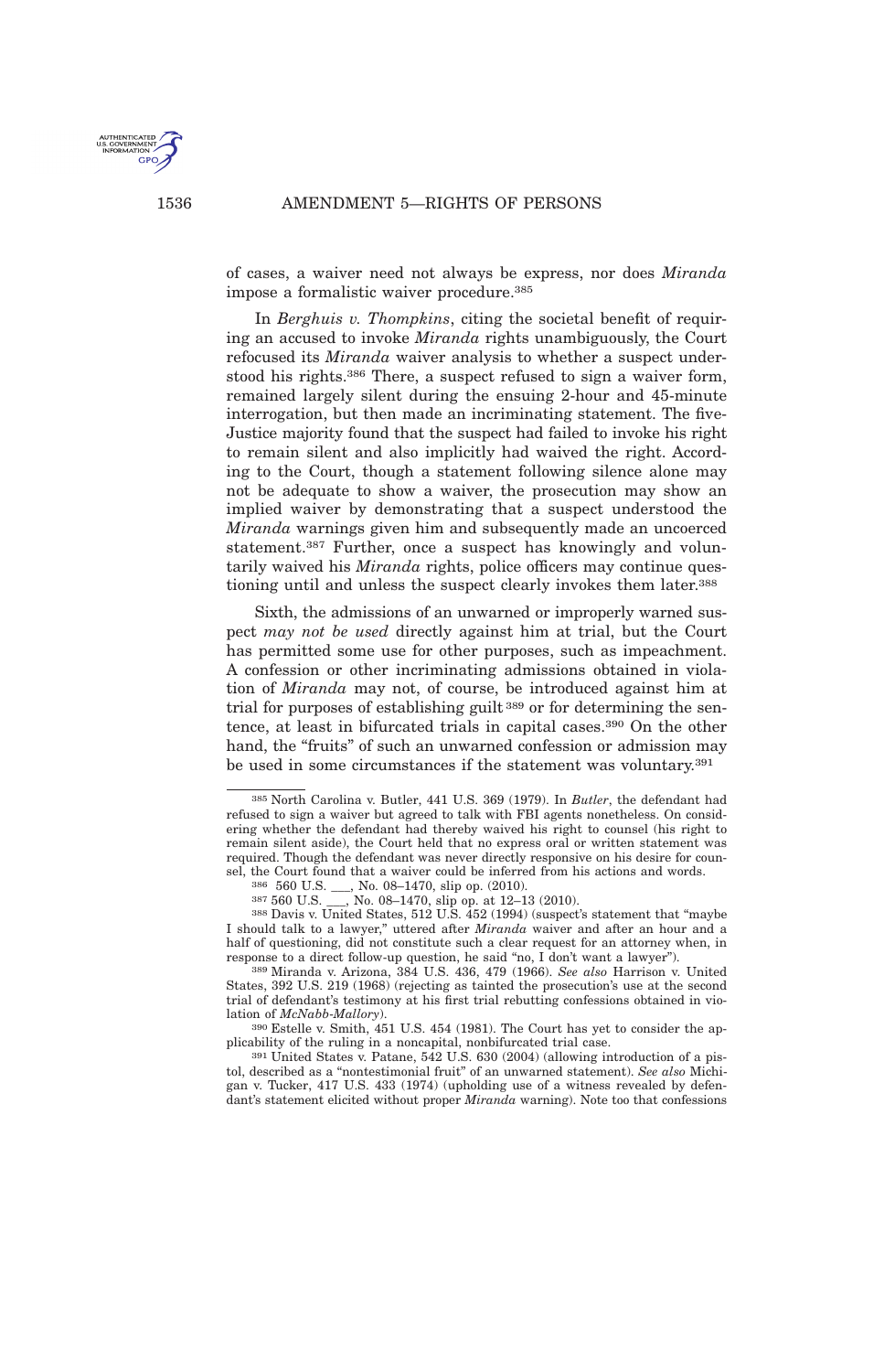

The Court, in opinions that bespeak a sense of necessity to narrowly construe *Miranda*, has broadened the permissible impeachment purposes for which unlawful confessions and admissions may be used.<sup>392</sup> Thus, in *Harris v. New York*, <sup>393</sup> the Court held that the prosecution could use statements, obtained in violation of *Miranda*, to impeach the defendant's testimony if he voluntarily took the stand and denied commission of the offense. Subsequently, in *Oregon v. Hass*, <sup>394</sup> the Court permitted impeachment use of a statement made by the defendant after police had ignored his request for counsel following his *Miranda* warning. Such impeachment material, however, must still meet the standard of voluntariness associated with the pre-*Miranda* tests for the admission of confessions and statements.<sup>395</sup>

The Court has created a "public safety" exception to the *Miranda* warning requirement, but has refused to create another exception for misdemeanors and lesser offenses. In *New York v. Quarles*, 396 the Court held admissible a recently apprehended suspect's response in a public supermarket to the arresting officer's demand to know the location of a gun that the officer had reason to believe the suspect had just discarded or hidden in the supermarket. The Court, in an opinion by Justice Rehnquist,<sup>397</sup> declined to place officers in the "untenable position" of having to make instant decisions as to whether to proceed with *Miranda* warnings and thereby increase the risk to themselves or to the public or whether to dis-

393 401 U.S. 222 (1971). The defendant had denied only the commission of the offense. The Court observed that it was only "speculative" to think that impermissible police conduct would be encouraged by permitting such impeachment, a resort to deterrence analysis being contemporaneously used to ground the Fourth Amendment exclusionary rule, whereas the defendant's right to testify was the obligation to testify truthfully and the prosecution could impeach him for committing perjury. *See also* United States v. Havens, 446 U.S. 620 (1980) (Fourth Amendment).

394 420 U.S. 714 (1975). By contrast, a defendant may not be impeached by evidence of his silence after police have warned him of his right to remain silent. Doyle v. Ohio, 426 U.S. 610 (1976).

395 *E.g.*, Mincey v. Arizona, 437 U.S. 385 (1978); New Jersey v. Portash, 440 U.S. 450 (1979).

396 467 U.S. 649 (1984).

397 The Court's opinion was joined by Chief Justice Burger and by Justices White, Blackmun, and Powell. Justice O'Connor would have ruled inadmissible the suspect's response, but not the gun retrieved as a result of the response, and Justices Marshall, Brennan, and Stevens dissented.

may be the poisonous fruit of other constitutional violations, such as illegal searches or arrests. *E.g.*, Brown v. Illinois, 422 U.S. 590 (1975); Dunaway v. New York, 442 U.S. 200 (1979); Taylor v. Alabama, 457 U.S. 687 (1982).

<sup>392</sup> Under Walter v. United States, 347 U.S. 62 (1954), the defendant not only denied the offense of which he was accused (sale of drugs), but also asserted he had never dealt in drugs. The prosecution was permitted to impeach him concerning heroin seized illegally from his home two years before. The Court observed that the defendant could have denied the offense without making the "sweeping" assertions, as to which the government could impeach him.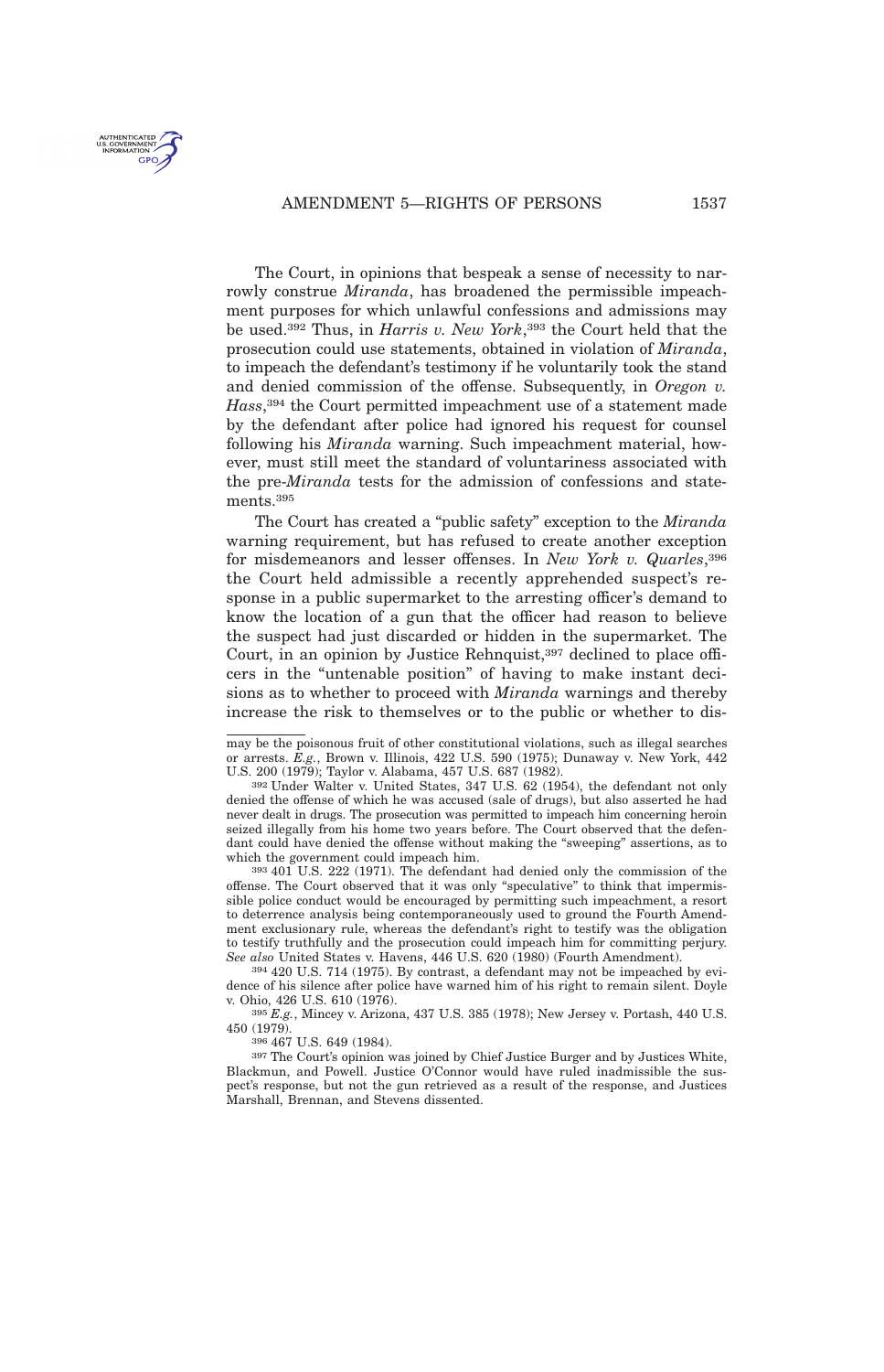

pense with the warnings and run the risk that resulting evidence will be excluded at trial. While acknowledging that the exception itself will "lessen the desirable clarity of the rule," the Court predicted that confusion would be slight: "[w]e think that police officers can and will distinguish almost instinctively between questions necessary to secure their own safety or the safety of the public and questions designed solely to elicit testimonial evidence from a suspect." <sup>398</sup> No such compelling justification was offered for a *Miranda* exception for lesser offenses, however, and protecting the rule's "simplicity and clarity" counseled against creating one.<sup>399</sup> "[A] person subjected to custodial interrogation is entitled to the benefit of the procedural safeguards enunciated in *Miranda*, regardless of the nature or severity of the offense of which he is suspected or for which he was arrested." <sup>400</sup>

## **The Operation of the Exclusionary Rule**

*Supreme Court Review.*—The Court's review of the question of admissibility of confessions or other incriminating statements is designed to prevent the foreclosure of the very question to be decided by it, the issue of voluntariness under the due process standard, the issue of the giving of the requisite warnings and the subsequent waiver, if there is one, under the *Miranda* rule. Recurring to Justice Frankfurter's description of the inquiry as a "threephased process" in due process cases at least,<sup>401</sup> it can be seen that the Court's self-imposed rules of restraint on review of lower-court factfinding greatly influenced the process. The finding of facts surrounding the issue of coercion—the length of detention, circumstances of interrogation, use of violence or of tricks and ruses, et cetera—is the proper function of the trial court which had the advantage of having the witnesses before it. "This means that all testimonial conflict is settled by the judgment of the state courts. Where they have made explicit findings of fact, those findings conclude us and form the basis of our review—with the one *caveat*, necessarily, that we are not to be bound by findings wholly lacking support in evidence." <sup>402</sup>

However, the conclusions of the lower courts as to how the accused reacted to the circumstances of his interrogation, and as to

<sup>398</sup> 467 U.S. at 658–59.

<sup>399</sup> Berkemer v. McCarty, 468 U.S. 420, 432 (1984).

<sup>400</sup> 468 U.S. at 434.

<sup>401</sup> Culombe v. Connecticut, 367 U.S. 568, 603–06 (1961).

<sup>402</sup> 367 U.S. at 603. *See* Ashcraft v. Tennessee, 322 U.S. 143, 152–53 (1944); Lyons v. Oklahoma, 322 U.S. 596, 602–03 (1944); Watts v. Indiana, 338 U.S. 49, 50–52 (1949); Gallegos v. Nebraska, 342 U.S. 55, 60–62 (1951); Stein v. New York, 346 U.S. 156, 180–82 (1953); Payne v. Arkansas, 356 U.S. 560, 561–62 (1958).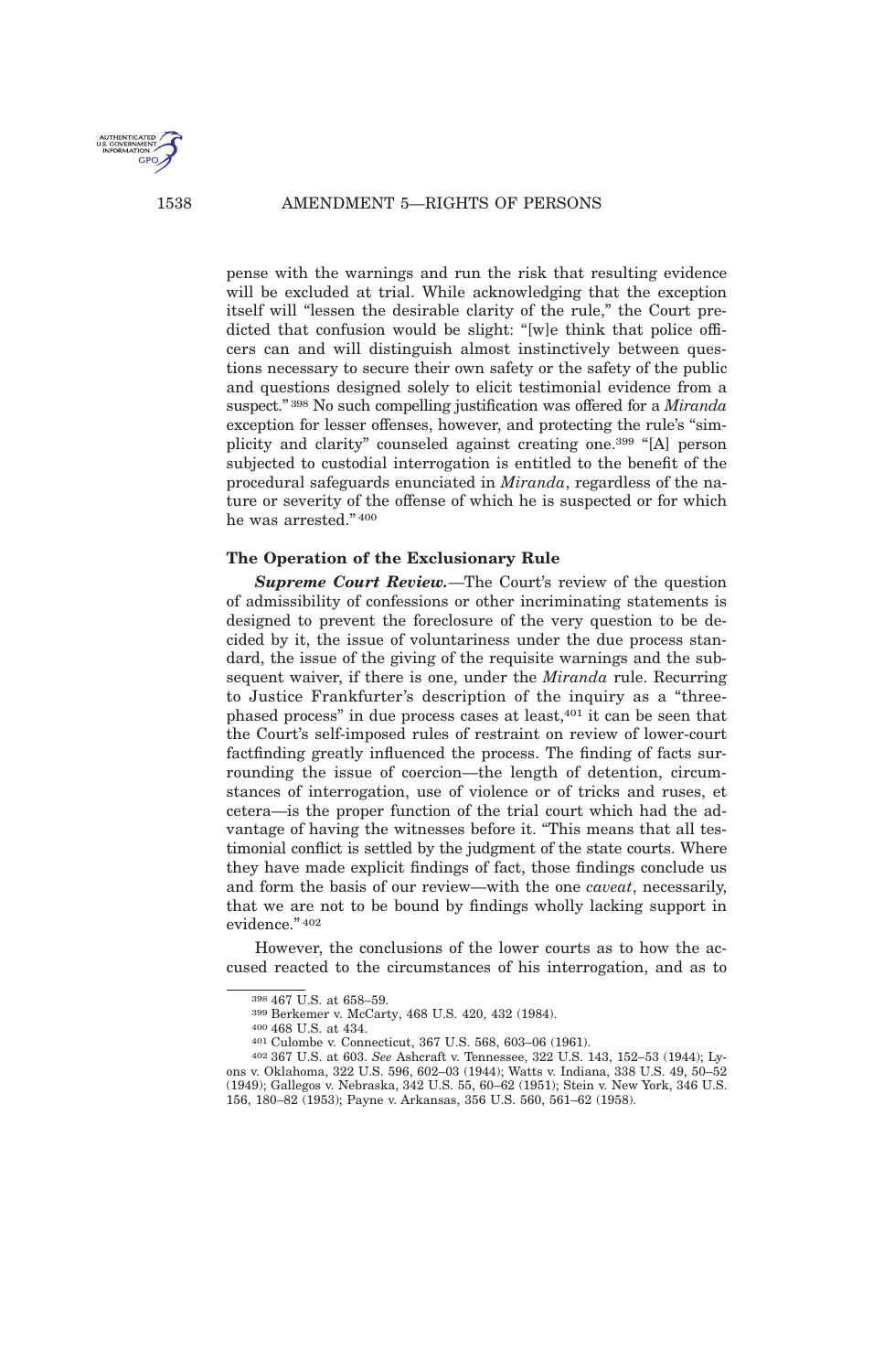

the legal significance of how he reacted, are subject to open review. "No more restricted scope of review would suffice adequately to protect federal constitutional rights. For the mental state of involuntariness upon which the due process question turns can never be affirmatively established other than circumstantially—that is, by inference; and it cannot be competent to the trier of fact to preclude our review simply be declining to draw inferences which the historical facts compel. Great weight, of course, is to be accorded to the inferences which are drawn by the state courts. In a dubious case, it is appropriate . . . that the state court's determination should control. But where, on the uncontested external happenings, coercive forces set in motion by state law enforcement officials are unmistakably in action; where these forces, under all the prevailing states of stress, are powerful enough to draw forth a confession; where, in fact, the confession does come forth and is claimed by the defendant to have been extorted from him; and where he has acted as a man would act who is subjected to such an extracting process where this is all that appears in the record—a State judgment that the confession was voluntary cannot stand." <sup>403</sup> *Miranda*, of course, does away with the judgments about the effect of lack of warnings, and the third phase, the legal determination of the interaction of the first two phases, is determined solely by two factual determinations: whether the warnings were given and if so whether there was a valid waiver. Presumably, supported determinations of these two facts by trial courts would preclude independent review by the Supreme Court. Yet, the Court has been clear that it may and will independently review the facts when the factfinding has such a substantial effect on constitutional rights.<sup>404</sup>

In *Withrow v. Williams*, <sup>405</sup> the Court held that the rule of *Stone v. Powell*, <sup>406</sup> precluding federal *habeas corpus* review of a state prisoner's claim that his conviction rests on evidence obtained through an unconstitutional search or seizure, does not extend to preclude federal *habeas* review of a state prisoner's claim that his conviction rests on statements obtained in violation of the safeguards mandated by *Miranda*.

<sup>403</sup> Culombe v. Connecticut, 367 U.S. 568, 605 (1961). *See* Watts v. Indiana, 338 U.S. 49, 51 (1949); Malinski v. New York, 324 U.S. 401, 404, 417 (1945).

<sup>404</sup> "In cases in which there is a claim of denial of rights under the Federal Constitution this Court is not bound by the conclusions of lower courts, but will reexamine the evidentiary basis on which those conclusions are founded." Niemotko v. Maryland, 340 U.S. 268, 271 (1951); Time, Inc. v. Pape, 401 U.S. 279, 284 (1971), and cases cited therein.

<sup>405</sup> 507 U.S. 680 (1993).

<sup>406</sup> 428 U.S. 465 (1976). *See* discussion of Stone v. Powell under the Fourth Amendment, *infra*.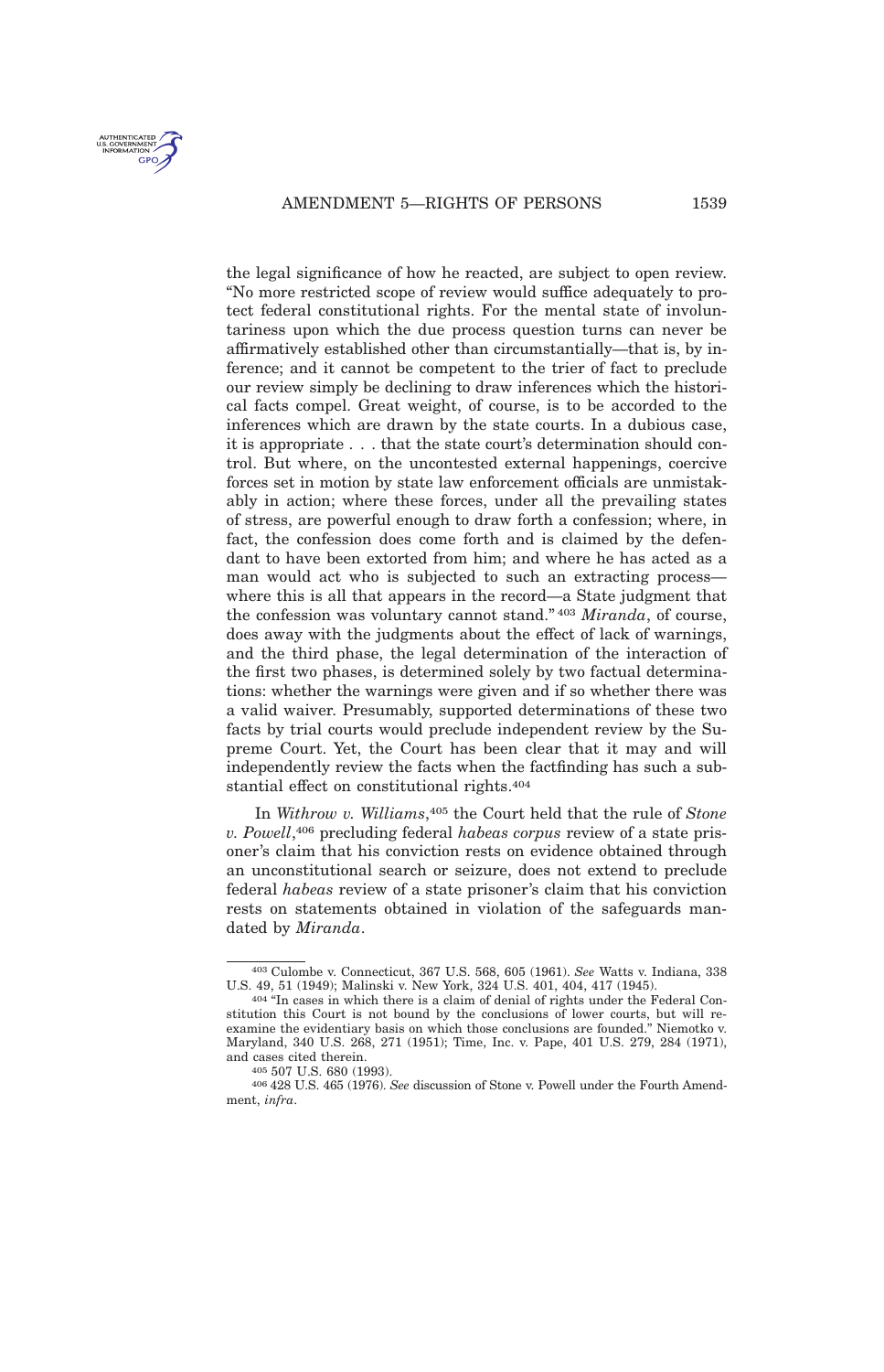

*Procedure in the Trial Courts.*—The Court has placed constitutional limitations upon the procedures followed by trial courts for determining the admissibility of confessions and other incriminating admissions. Three procedures were developed over time to deal with the question of admissibility when involuntariness was claimed. By the orthodox method, the trial judge heard all the evidence on voluntariness in a separate and preliminary hearing, and if he found the confession involuntary the jury never received it, while if he found it voluntary the jury received it with the right to consider its weight and credibility, which consideration included the circumstances of its making. By the New York method, the judge first reviewed the confession under a standard leading to its exclusion only if he found it not possible that "reasonable men could differ over the [factual] inferences to be drawn" from it; otherwise, the jury would receive the confession with instructions to first determine its voluntariness and to consider it if it were voluntary and to disregard it if it were not. By the Massachusetts method, the trial judge himself determined the voluntariness question and if he found the confession involuntary the jury never received it; if he found it to have been voluntarily made he permitted the jury to receive it with instructions that the jurors should make their own independent determination of voluntariness.<sup>407</sup>

The New York method was upheld against constitutional attack in *Stein v. New York*, <sup>408</sup> but eleven years later a five-to-four decision in *Jackson v. Denno*, <sup>409</sup> found it inadequate to protect the due process rights of defendants. The procedure did not, the Court held, ensure a "reliable determination on the issue of voluntariness" and did not sufficiently guarantee that convictions would not be grounded on involuntary confessions. Because there was only a general jury verdict of guilty, it was impossible to determine whether the jury had first focused on the issue of voluntariness and then either had found the confession voluntary and considered it on the question of guilt or had found it involuntary, disregarded it, and reached a conclusion of guilt on wholly independent evidence. It was doubtful that a jury could appreciate the values served by the exclusion of involuntary confessions and put out of mind the content

<sup>407</sup> Jackson v. Denno, 378 U.S. 368, 410–23 (1964) (appendix to opinion of Justice Black concurring in part and dissenting in part).

<sup>408</sup> 346 U.S. 156, 170–79 (1953). Significant to the Court's conclusion on this matter was the further conclusion of the majority that coerced confessions were inadmissible solely because of their unreliability; if their trustworthiness could be established the utilization of an involuntary confession violated no constitutional prohibition. This conception was contrary to earlier cases and was subsequently repudiated. *See* Jackson v. Denno, 378 U.S. 368, 383–87 (1964).

<sup>409</sup> 378 U.S. 368 (1964). On the sufficiency of state court determinations, *see* Swenson v. Stidham, 409 U.S. 224 (1972); La Vallee v. Della Rose, 410 U.S. 690 (1973).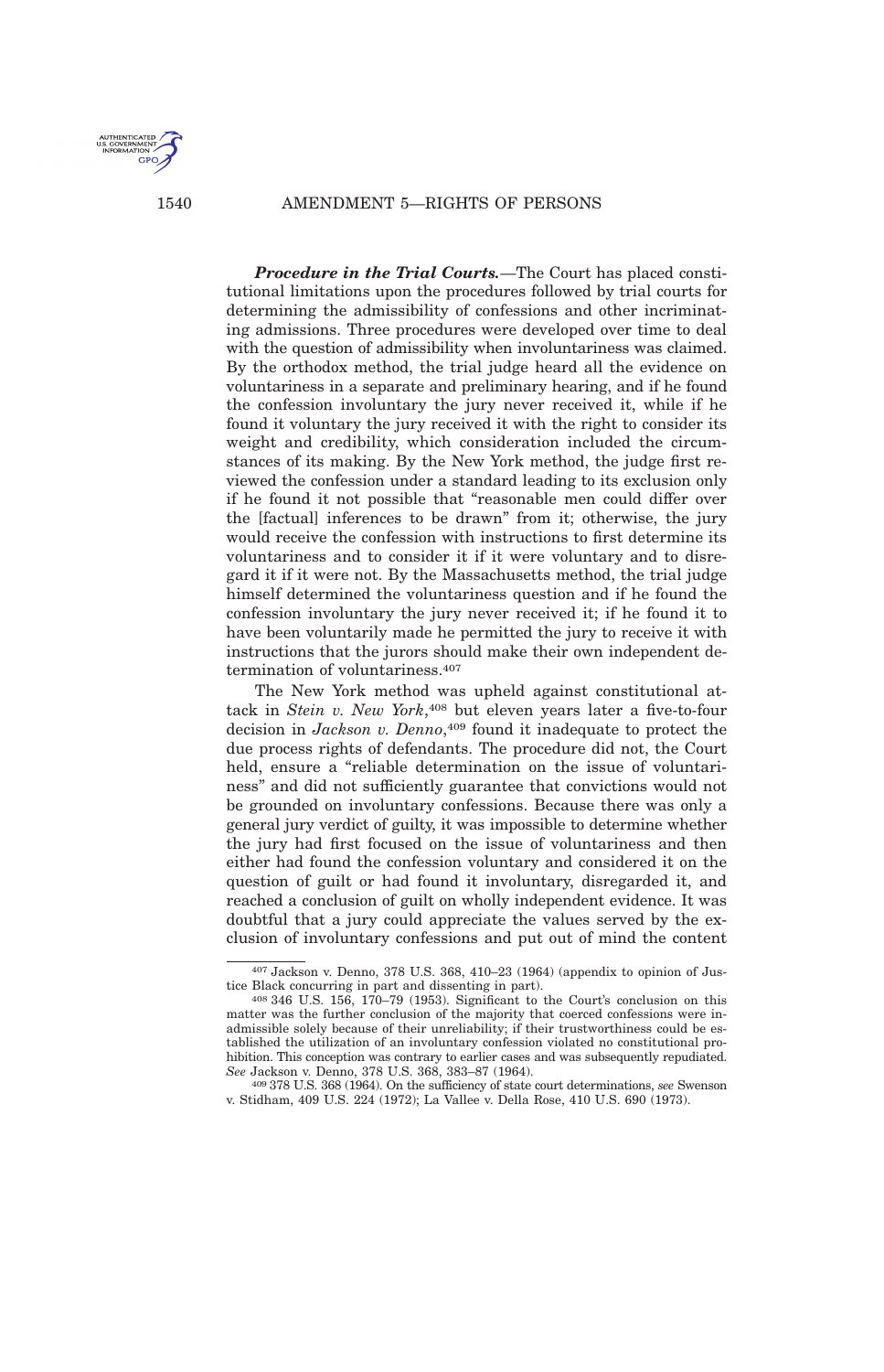

of the confession no matter what was determined with regard to its voluntariness. The rule was reiterated in *Sims v. Georgia*, <sup>410</sup> in which the Court voided a state practice permitting the judge to let the confession go to the jury for the ultimate decision on voluntariness, upon an initial determination merely that the prosecution had made out a prima facie case that the confession was voluntary. The Court has interposed no constitutional objection to use of either the orthodox or the Massachusetts method for determining admissibility.<sup>411</sup> It has held that the prosecution bears the burden of establishing voluntariness by a preponderance of the evidence, rejecting a contention that it should be determined only upon proof beyond a reasonable doubt, $412$  or by clear and convincing evidence. $413$ 

### **DUE PROCESS**

#### **History and Scope**

"It is now the settled doctrine of this Court that the Due Process Clause embodies a system of rights based on moral principles so deeply imbedded in the traditions and feelings of our people as to be deemed fundamental to a civilized society as conceived by our whole history. Due Process is that which comports with the deepest notions of what is fair and right and just." <sup>414</sup> The content of due process is "a historical product" <sup>415</sup> that traces all the way back to chapter 39 of Magna Carta, in which King John promised that "[n]o free man shall be taken or imprisoned or disseized or exiled or in any way destroyed, nor will we go upon him nor send upon him, except by the lawful judgment of his peers or by the law of the land." <sup>416</sup> The phrase "due process of law" first appeared in a statu-

414 Solesbee v. Balkcom, 339 U.S. 9, 16 (1950) (Justice Frankfurter dissenting). Due process is violated if a practice or rule "offends some principle of justice so rooted in the traditions and conscience of our people as to be ranked as fundamental." Snyder v. Massachusetts, 291 U.S. 97, 105 (1934).

416 Text and commentary on this chapter may be found in W. MCKECHNIE, MAGNA CARTA: A COMMENTARY ON THE GREAT CHARTER OF KING JOHN 375–95 (Glasgow, 2d rev. ed. 1914). The chapter became chapter 29 in the Third Reissue of Henry III in 1225. Id. at 504, and see 139–59. As expanded, it read: "No free man shall be taken or imprisoned or deprived of his freehold or his liberties or free customs, or outlawed or exiled, or in any manner destroyed, nor shall we come upon him or send against him, except by a legal judgment of his peers or by the law of the land." See also J. Hour, MAGNA CARTA  $226-29$  (1965). The 1225 reissue also added to chapter 29 the language of chapter 40 of the original text: "To no one will we sell, to no one will we deny or delay right or justice." This 1225 reissue became the standard text thereafter.

<sup>410</sup> 385 U.S. 538 (1967).

<sup>411</sup> Jackson v. Denno, 378 U.S. 368 and n.8 (1964); Lego v. Twomey, 404 U.S. 477, 489–90 (1972) (rejecting contention that jury should be required to pass on voluntariness following judge's determination).

<sup>412</sup> Lego v. Twomey, 404 U.S. 477 (1972).

<sup>413</sup> Colorado v. Connelly, 479 U.S. 157 (1986).

<sup>415</sup> Jackman v. Rosenbaum Co., 260 U.S. 22, 31 (1922).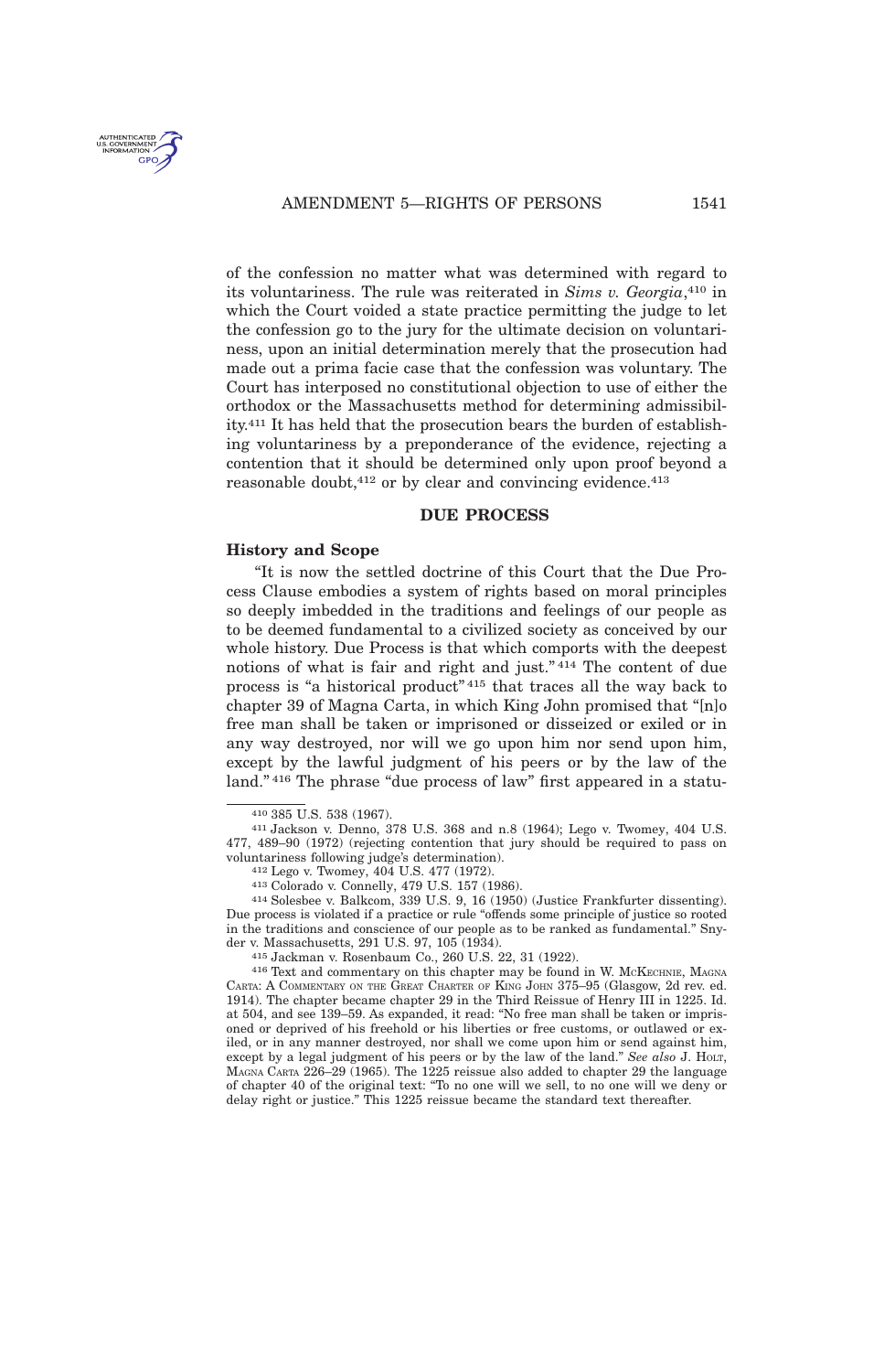

tory rendition of this chapter in 1354. "No man of what state or condition he be, shall be put out of his lands or tenements nor taken, nor disinherited, nor put to death, without he be brought to answer by due process of law." <sup>417</sup> Though Magna Carta was in essence the result of a struggle over interest between the King and his barons,<sup>418</sup> this particular clause over time transcended any such limitation of scope, and throughout the fourteenth century parliamentary interpretation expanded far beyond the intention of any of its drafters.<sup>419</sup> The understanding which the founders of the American constitutional system, and those who wrote the Due Process Clauses, brought to the subject they derived from Coke, who in his *Second Institutes* expounded the proposition that the term "by law of the land" was equivalent to "due process of law," which he in turn defined as "by due process of the common law," that is, "by the indictment or presentment of good and lawful men . . . or by writ original of the Common Law." <sup>420</sup> The significance of both terms was procedural, but there was in Coke's writings on chapter 29 a rudimentary concept of substantive restrictions, which did not develop in England because of parliamentary supremacy, but which was to flower in the United States.

The term "law of the land" was early the preferred expression in colonial charters and declarations of rights, which gave way to the term "due process of law," although some state constitutions continued to employ both terms. Whichever phraseology was used, the expression seems generally to have occurred in close association with precise safeguards of accused persons, but, as is true of the Fifth Amendment here under consideration, the provision also suggests some limitations on substance because of its association with the guarantee of just compensation upon the taking of private property for public use.<sup>421</sup>

*Scope of the Guaranty.*—Standing by itself, the phrase "due process" would seem to refer solely and simply to procedure, to pro-

<sup>417</sup> 28 Edw. III, c. 3. *See* F. THOMPSON, MAGNA CARTA: ITS ROLE IN THE MAKING OF THE ENGLISH CONSTITUTION, 1300–1629, 86–97 (1948), recounting several statutory reconfirmations. Note that the limitation of "free man" had given way to the all-inclusive delineation.

<sup>418</sup> W. MCKECHNIE, MAGNA CARTA: A COMMENTARY ON THE GREAT CHARTER OF KING JOHN (Glasgow, 2d rev. ed. 1914); J. HOLT, MAGNA CARTA (1965).

<sup>419</sup> F. THOMPSON, MAGNA CARTA: ITS ROLE IN THE MAKING OF THE ENGLISH CONSTITUTION, 1300–1629 (1948).

<sup>420</sup> SIR EDWARD COKE, INSTITUTES OF THE LAWS OF ENGLAND, Part II, 50–51 (1641). For a review of the influence of Magna Carta and Coke on the colonies and the new nation, *see*, *e.g.*, A. HOWARD, THE ROAD FROM RUNNYMEDE: MAGNA CARTA AND CONSTITUTION-ALISM IN AMERICA (1968).

<sup>421</sup> The 1776 Constitution of Maryland, for example, in its declaration of rights, used the language of Magna Carta including the "law of the land" phrase in a separate article, 3 F. THORPE, THE FEDERAL AND STATE CONSTITUTIONS, H. Doc. No. 357, 59th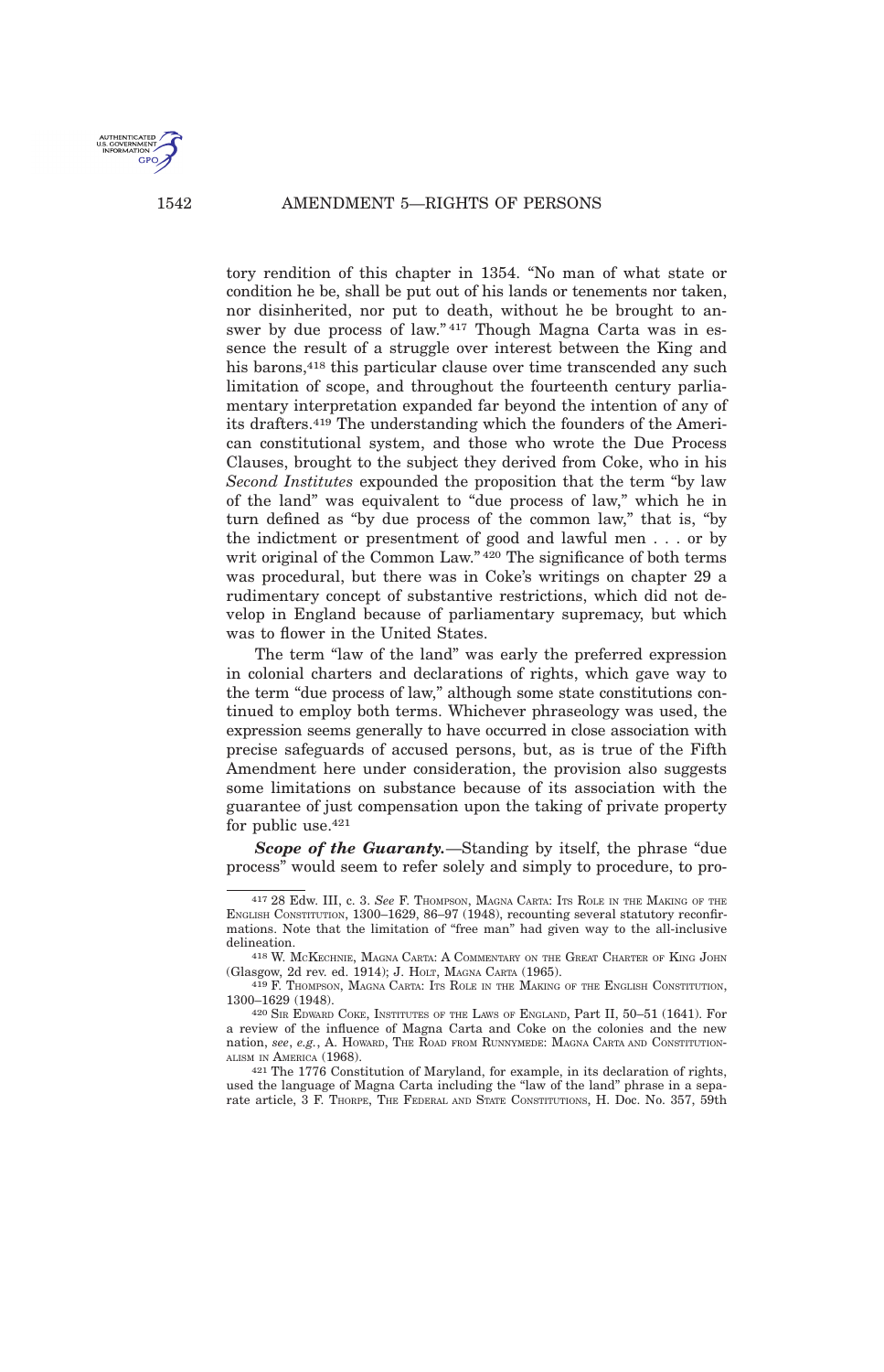cess in court, and therefore to be so limited that "due process of law" would be what the legislative branch enacted it to be. But that is not the interpretation which has been placed on the term. "It is manifest that it was not left to the legislative power to enact any process which might be devised. The article is a restraint on the legislative as well as on the executive and judicial powers of the government, and cannot be so construed as to leave Congress free to make any process 'due process of law' by its mere will." <sup>422</sup> All persons within the territory of the United States are entitled to its protection, including corporations,<sup>423</sup> aliens,<sup>424</sup> and presumptively citizens seeking readmission to the United States,  $425$  but States as such are not so entitled.<sup>426</sup> It is effective in the District of Columbia <sup>427</sup> and in territories which are part of the United States,<sup>428</sup> but it does not apply of its own force to unincorporated territories.<sup>429</sup> Nor does it reach enemy alien belligerents tried by military tribunals outside the territorial jurisdiction of the United States.<sup>430</sup>

Early in our judicial history, a number of jurists attempted to formulate a theory of natural rights—natural justice, which would limit the power of government, especially with regard to the property rights of persons.<sup>431</sup> State courts were the arenas in which this struggle was carried out prior to the Civil War. Opposing the "vested rights" theory of protection of property were jurists who argued first, that the written constitution was the supreme law of the State and that judicial review could look only to that document in scrutinizing legislation and not to the "unwritten law" of "natural rights," and second, that the "police power" of government enabled legislatures to regulate the use and holding of property in the public in-

Congress, 2d Sess. 1688 (1909), whereas Virginia used the clause in a section of guarantees of procedural rights in criminal cases. 7 id. at 3813. New York in its constitution of 1821 was the first state to pick up "due process of law" from the United States Constitution. 5 id. at 2648.

<sup>422</sup> Murray's Lessee v. Hoboken Land & Improvement Co., 59 U.S. (18 How.) 272, 276 (1856). Webster had made the argument as counsel in Trustees of Dartmouth College v. Woodward, 17 U.S. (4 Wheat.) 518 (1819). *See also* Chief Justice Shaw's opinion in Jones v. Robbins, 74 Mass. (8 Gray) 329 (1857).

<sup>423</sup> *Sinking Fund Cases*, 99 U.S. 700, 719 (1879).

<sup>424</sup> Wong Wing v. United States, 163 U.S. 228, 238 (1896).

<sup>425</sup> United States v. Ju Toy, 198 U.S. 253, 263 (1905); *cf.* Quon Quon Poy v. Johnson, 273 U.S. 352 (1927).

<sup>426</sup> South Carolina v. Katzenbach, 383 U.S. 301, 323–24 (1966).

<sup>427</sup> Wight v. Davidson, 181 U.S. 371, 384 (1901).

<sup>428</sup> Lovato v. New Mexico, 242 U.S. 199, 201 (1916).

<sup>429</sup> Public Utility Comm'rs v. Ynchausti & Co., 251 U.S. 401, 406 (1920).

<sup>430</sup> Johnson v. Eisentrager, 339 U.S. 763 (1950); *In re* Yamashita, 327 U.S. 1 (1946). Justices Rutledge and Murphy in the latter case argued that the Due Process Clause applies to every human being, including enemy belligerents.

<sup>431</sup> *Compare* the remarks of Justices Chase and Iredell in Calder v. Bull, 3 U.S. (3 Dall.) 386, 388–89, 398–99 (1798).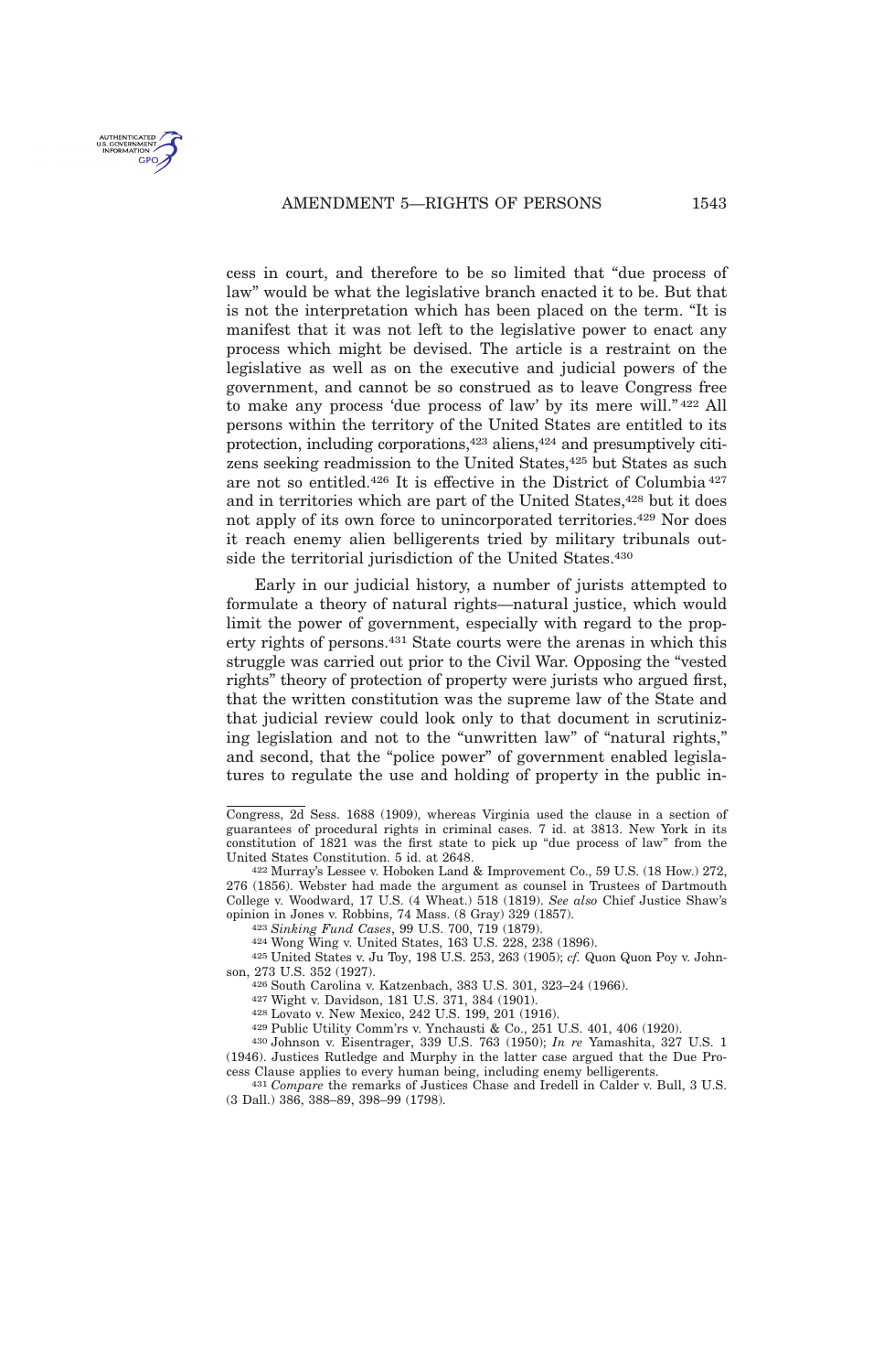

terest, subject only to the specific prohibitions of the written constitution. The "vested rights" jurists thus found in the "law of the land" and the "due process" clauses of the state constitutions a restriction upon the substantive content of legislation, which prohibited, regardless of the matter of procedure, a certain kind or degree of exertion of legislative power altogether.<sup>432</sup> Thus, Chief Justice Taney was not innovating when, in the *Dred Scott* case, he pronounced, without elaboration, that one of the reasons that the Missouri Compromise was unconstitutional was that an act of Congress that deprived "a citizen of the United States of his liberty or property, merely because he came himself or brought his property into a particular territory of the United States, and who had committed no offence against the laws, could hardly be dignified with the name of due process of law." <sup>433</sup> Following the war, with the ratification of the Fourteenth Amendment's Due Process Clause, substantive due process interpretations were urged on the Supreme Court with regard to state legislation. First resisted, the arguments came in time to be accepted, and they imposed upon both federal and state legislation a firm judicial hand that was not to be removed until the crisis of the 1930s, and that today in non-economic legislation continues to be reasserted.

"It may prevent confusion, and relieve from repetition, if we point out that some of our cases arose under the provisions of the Fifth and others under those of the Fourteenth Amendment to the Constitution of the United States. Although the language of those Amendments is the same, yet as they were engrafted upon the Constitution at different times and in widely different circumstances of our national life, it may be that questions may arise in which different constructions and applications of their provisions may be proper." <sup>434</sup> The most obvious difference between the two Due Process Clauses is that the Fifth Amendment clause as it binds the Federal Government coexists with other express provisions in the Bill of Rights guaranteeing fair procedure and non-arbitrary action, such as jury trials, grand jury indictments, and nonexcessive bail and fines, as well as just compensation, whereas the Fourteenth Amendment clause as it binds the states has been held to contain implicitly not only the standards of fairness and justness found within the Fifth Amendment's clause but also to contain many guarantees that are expressly set out in the Bill of Rights. In that sense, the two clauses

<sup>432</sup> The full account is related in E. CORWIN, LIBERTY AGAINST GOVERNMENT ch. 3 (1948). The pathbreaking decision of the era was Wynhamer v. The People, 13 N.Y. 378 (1856).

<sup>433</sup> Scott v. Sandford, 60 U.S. (19 How.) 393, 450 (1857).

<sup>434</sup> French v. Barber Asphalt Paving Co., 181 U.S. 324, 328 (1901).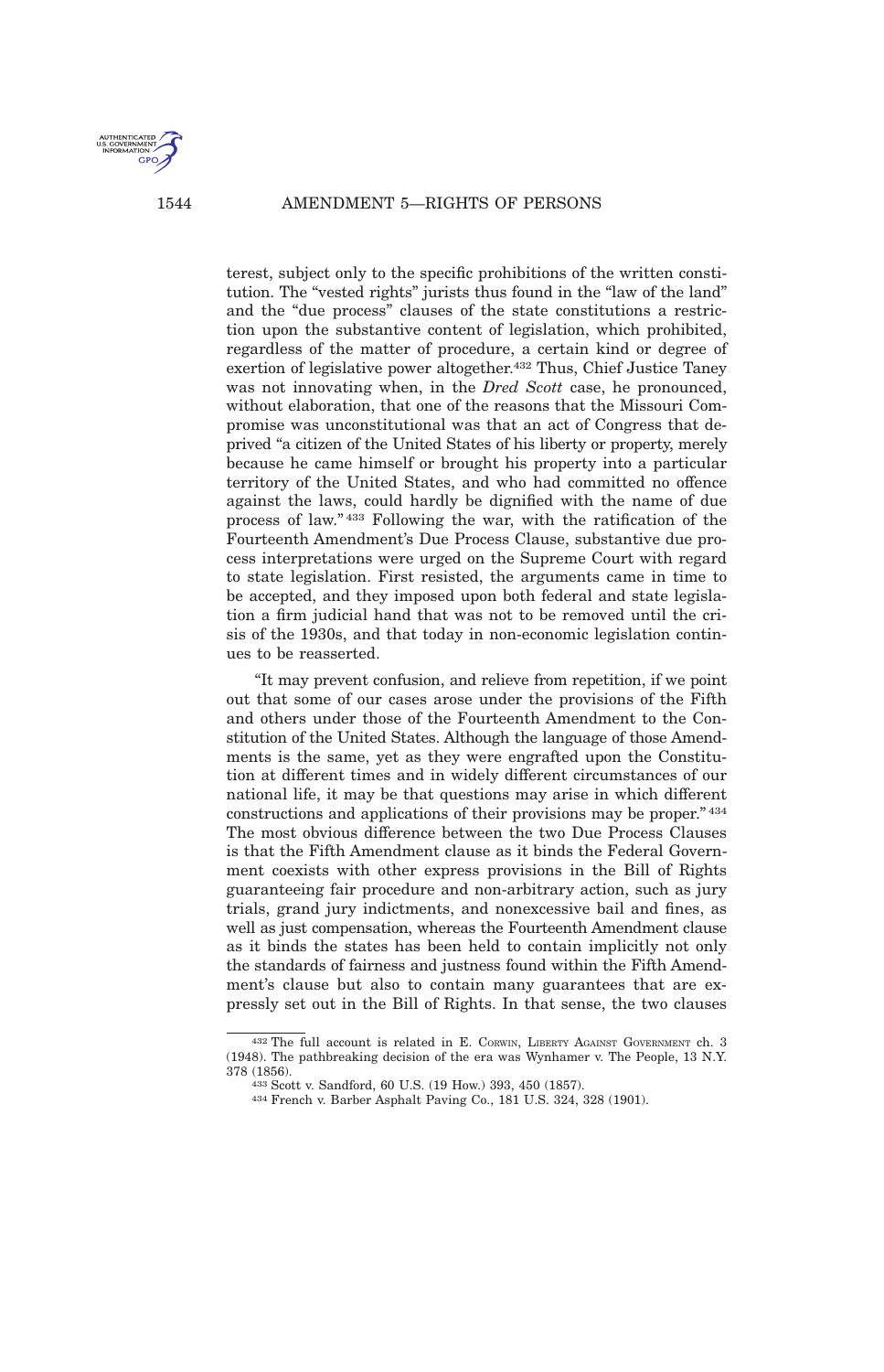

are not the same thing, but, insofar as they impose such implicit requirements of fair trials, fair hearings, and the like, which exist separately from, though they are informed by, express constitutional guarantees, the interpretation of the two clauses is substantially, if not wholly, the same. Save for areas in which the particularly national character of the Federal Government requires separate treatment, this book's discussion of the meaning of due process is largely reserved for the section on the Fourteenth Amendment. Finally, some Fourteenth Amendment interpretations have been carried back to broaden interpretations of the Fifth Amendment's Due Process Clause, such as, for example, the development of equal protection standards as an aspect of Fifth Amendment due process.

## **Procedural Due Process**

In 1855, the Court first attempted to assess its standards for judging what was due process. At issue was the constitutionality of summary proceedings under a distress warrant to levy on the lands of a government debtor. The Court first ascertained that Congress was not free to make any process "due process." "To what principles, then, are we to resort to ascertain whether this process, enacted by congress, is due process? To this the answer must be twofold. We must examine the constitution itself, to see whether this process be in conflict with any of its provisions. If not found to be so, we must look to those settled usages and modes of proceedings existing in the common and statute law of England, before the emigration of our ancestors, and which are shown not to have been unsuited to their civil and political condition by having been acted on by them after the settlement of this country." A survey of history disclosed that the law in England seemed always to have contained a summary method, not unlike the law in question, for recovering debts owed the Crown. Therefore, "[t]ested by the common and statute law of England prior to the emigration of our ancestors, and by the laws of many of the States at the time of the adoption of this amendment, the proceedings authorized by the act of 1820 cannot be denied to be due process of law. . . . "435

This formal approach to the meaning of due process could obviously have limited both Congress and the state legislatures in the development of procedures unknown to English law. But when California's abandonment of indictment by grand jury was challenged, the Court refused to be limited by the fact that such proceeding

<sup>435</sup> Murray's Lessee v. Hoboken Land and Improvement Co., 59 U.S. (18 How.) 272, 276–77, 280 (1856). The Court took a similar approach in Fourteenth Amendment due process interpretation in Davidson v. City of New Orleans, 96 U.S. 97 (1878), and Munn v. Illinois, 94 U.S. 113 (1877).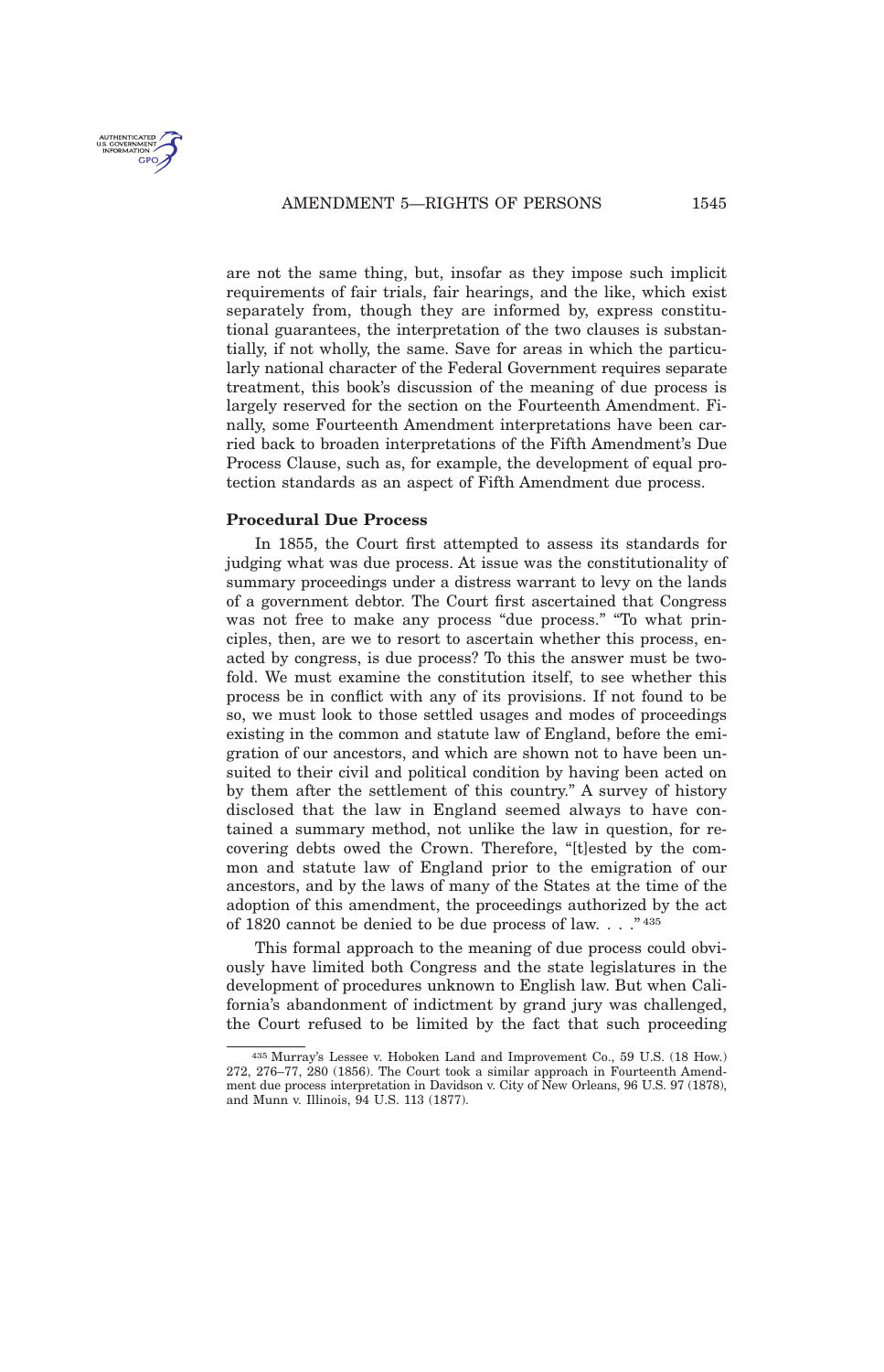

was the English practice and that Coke had indicated that it was a proceeding required as "the law of the land." The Court in *Murray's Lessee* meant "that a process of law, which is not otherwise forbidden, must be taken to be due process of law, if it can show the sanction of settled usage both in England and in this country; but it by no means follows that nothing else can be due process of law." To hold that only historical, traditional procedures can constitute due process, the Court said, "would be to deny every quality of the law but its age, and to render it incapable of progress or improvement." <sup>436</sup> Therefore, the Court concluded, due process "must be held to guarantee not particular forms of procedures, but the very substance of individual rights to life, liberty, and property." The Due Process Clause prescribed "the limits of those fundamental principles of liberty and justice which lie at the base of all our civil and political institutions. . . . It follows that any legal proceeding enforced by public authority, whether sanctioned by age and custom, or newly devised in the discretion of the legislative power, in furtherance of the general public good, which regards and preserves these principles of liberty and justice, must be held to be due process of law." <sup>437</sup>

*Generally.*—The phrase "due process of law" does not necessarily imply a proceeding in a court or a plenary suit and trial by jury in every case where personal or property rights are involved.<sup>438</sup> "In all cases, that kind of procedure is due process of law which is suitable and proper to the nature of the case, and sanctioned by the established customs and usages of the courts." <sup>439</sup> What is unfair in one situation may be fair in another.<sup>440</sup> "The precise nature of the interest that has been adversely affected, the manner in which this was done, the reasons for doing it, the available alternatives to the procedure that was followed, the protection implicit in the office of the functionary whose conduct is challenged, the balance of hurt complained of and good accomplished—these are some of the considerations that must enter into the judicial judgment."<sup>441</sup>

<sup>436</sup> Hurtado v. California, 110 U.S. 516, 528–29 (1884).

<sup>437</sup> 110 U.S. at 532, 535, 537. This flexible approach has been followed by the Court. *E.g.*, Twining v. New Jersey, 211 U.S. 78 (1908); Powell v. Alabama, 287 U.S. 45 (1932); Palko v. Connecticut, 302 U.S. 319 (1937); Snyder v. Massachusetts, 291 U.S. 97 (1934).

<sup>438</sup> Davidson v. City of New Orleans, 96 U.S. 97, 102 (1878); Public Clearing House v. Coyne, 194 U.S. 497, 508 (1904).

<sup>439</sup> *Ex parte* Wall, 107 U.S. 265, 289 (1883).

<sup>440</sup> *Compare* Murray's Lessee v. Hoboken Land & Improvement Co., 59 U.S. (18 How.) 272 (1856), *with* Ng Fung Ho v. White, 259 U.S. 276 (1922).

<sup>441</sup> Joint Anti-Fascist Refugee Comm. v. McGrath, 341 U.S. 123 (1951) (Justice Frankfurter concurring).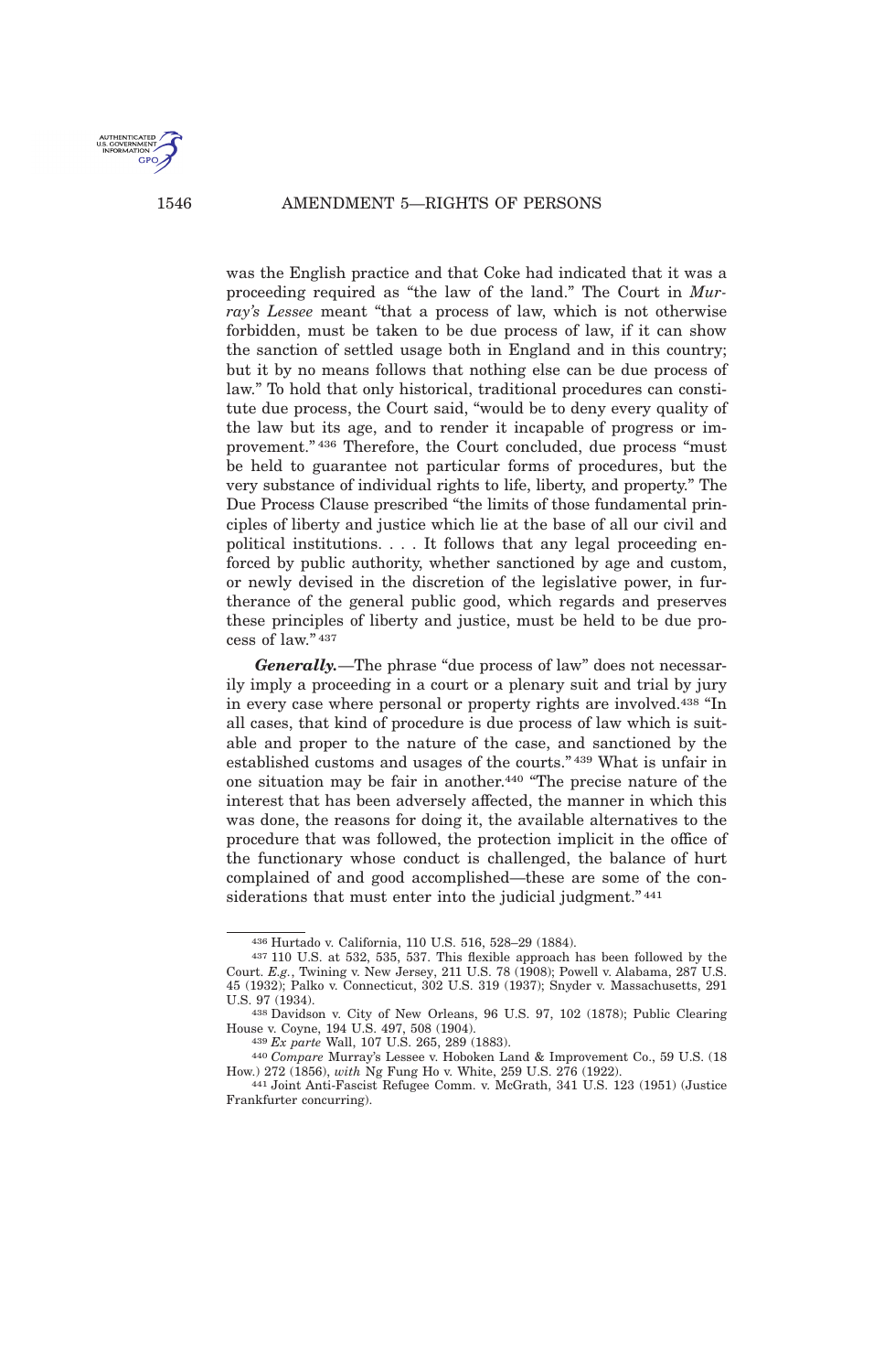

*Administrative Proceedings: A Fair Hearing.*—With respect to action taken by administrative agencies, the Court has held that the demands of due process do not require a hearing at the initial stage, or at any particular point in the proceeding, so long as a hearing is held before the final order becomes effective.<sup>442</sup> In *Bowles v. Willingham*, <sup>443</sup> the Court sustained orders fixing maximum rents issued without a hearing at any stage, saying "where Congress has provided for judicial review after the regulations or orders have been made effective it has done all that due process under the war emergency requires." But where, after consideration of charges brought against an employer by a complaining union, the National Labor Relations Board undertook to void an agreement between an employer and another independent union, the latter was entitled to notice and an opportunity to participate in the proceedings.<sup>444</sup> Although a taxpayer must be afforded a fair opportunity for a hearing in connection with the collection of taxes,  $445$ collection by distraint of personal property is lawful if the taxpayer is allowed a hearing thereafter.<sup>446</sup>

When the Constitution requires a hearing, it requires a fair one, held before a tribunal that meets currently prevailing standards of impartiality.<sup>447</sup> A party must be given an opportunity not only to present evidence, but also to know the claims of the opposing party and to meet them. Those who are brought into contest with the government in a quasi-judicial proceeding aimed at control of their activities are entitled to be fairly advised of what the government proposes and to be heard upon the proposal before the final command is issued.<sup>448</sup> But a variance between the charges and findings will

447 Wong Yang Sung v. McGrath, 339 U.S. 33, 50 (1950). *But see* Arnett v. Kennedy, 416 U.S. 134, 170 n.5 (Justice Powell), 196–99 (Justice White) (1974) (hearing before probably partial officer at pretermination stage).

<sup>442</sup> Opp Cotton Mills v. Administrator, 312 U.S. 126, 152, 153 (1941).

<sup>443</sup> 321 U.S. 503, 521 (1944).

<sup>444</sup> Consolidated Edison Co. v. NLRB, 305 U.S. 197 (1938).

<sup>445</sup> Central of Georgia Ry. v. Wright, 207 U.S. 127 (1907); Lipke v. Lederer, 259 U.S. 557 (1922).

<sup>446</sup> Phillips v. Commissioner, 283 U.S. 589 (1931). *Cf.* Springer v. United States, 102 U.S. 586, 593 (1881); Passavant v. United States, 148 U.S. 214 (1893). The collection of taxes is, however, very nearly a wholly unique area. *See* Perez v. Ledesma, 401 U.S. 82, 127 n.17 (1971) (Justice Brennan concurring in part and dissenting in part). On the limitations on private prejudgment collection, *see* Sniadach v. Family Finance Corp., 395 U.S. 337 (1969).

<sup>448</sup> Margan v. United States, 304 U.S. 1, 18–19 (1938). The Court has experienced some difficulty with application of this principle to administrative hearings and subsequent review in selective service cases. *Compare* Gonzales v. United States, 348 U.S. 407 (1955) (conscientious objector contesting his classification before appeals board must be furnished copy of recommendation submitted by Department of Justice; only by being appraised of the arguments and conclusions upon which recommendations were based would he be enabled to present his case effectively), *with*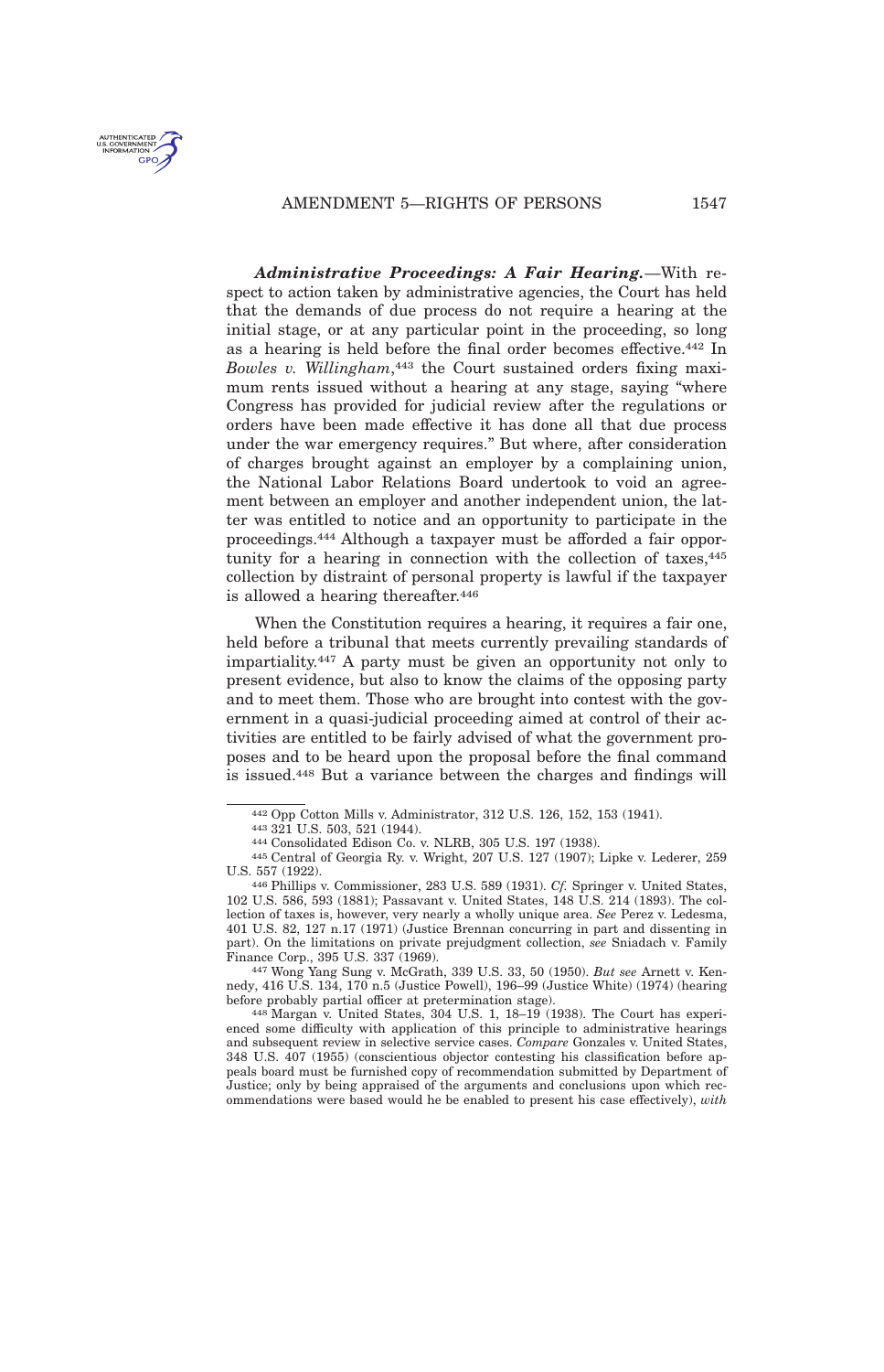

not invalidate administrative proceedings where the record shows that at no time during the hearing was there any misunderstanding as to the basis of the complaint.<sup>449</sup> The mere admission of evidence that would be inadmissible in judicial proceedings does not vitiate the order of an administrative agency.<sup>450</sup> A provision that such a body shall not be controlled by rules of evidence does not, however, justify orders without a foundation in evidence having rational probative force. Hearsay may be received in an administrative hearing and may constitute by itself substantial evidence in support of an agency determination, provided that there are present factors which assure the underlying reliability and probative value of the evidence and, at least in the case at hand, where the claimant before the agency had the opportunity to subpoena the witnesses and cross-examine them with regard to the evidence.<sup>451</sup> Although the Court has recognized that in some circumstances a "fair hearing" implies a right to oral argument,<sup>452</sup> it has refused to lay down a general rule that would cover all cases.<sup>453</sup>

In the light of the historically unquestioned power of a commanding officer summarily to exclude civilians from the area of his command, and applicable Navy regulations that confirm this authority, together with a stipulation in the contract between a restaurant concessionaire and the Naval Gun Factory forbidding employment on the premises of any person not meeting security requirements, due process was not denied by the summary exclusion on security grounds of the concessionaire's cook, without hearing or advice as to the basis for the exclusion. The Fifth Amendment does not require a trial-

United States v. Nugent, 346 U.S. 1 (1953) (in auxiliary hearing that culminated in a Justice Department report and recommendation, it is sufficient that registrant be provided with resume of adverse evidence in FBI report because the "imperative needs of mobilization and national vigilance" mandate a minimum of "litigious interruption"), *and* Gonzales v. United States, 364 U.S. 59 (1960) (five-to-four decision finding no due process violation when petitioner (1) at departmental proceedings was not permitted to rebut statements attributed to him by his local board, because the statements were in his file and he had opportunity to rebut both before hearing officer and appeal board, nor (2) at trial was denied access to hearing officer's notes and report, because he failed to show any need and did have Department recommendations).

<sup>449</sup> NLRB v. Mackay Radio & Tel. Co., 304 U.S. 333, 349–50 (1938).

<sup>450</sup> Western Chem. Co. v. United States, 271 U.S. 268 (1926). *See also* United States v. Abilene & So. Ry., 265 U.S. 274, 288 (1924).

<sup>451</sup> Richardson v. Perales, 402 U.S. 389 (1971).

<sup>452</sup> Londoner v. Denver, 210 U.S. 373 (1908).

<sup>453</sup> FCC v. WJR, 337 U.S. 265, 274–77 (1949). *See also* Inland Empire Council v. Millis, 325 U.S. 697, 710 (1945). *See* Administrative Procedure Act, 60 Stat. 237 (1946), 5 U.S.C §§ 1001–1011. *Cf.* Link v. Wabash R.R., 370 U.S. 626, 637, 646 (1962), in which the majority rejected Justice Black's dissenting thesis that the dismissal with prejudice of a damage suit without notice to the client and grounded upon the dilatory tactics of his attorney, and the latter's failure to appear at a pre-trial conference, amounted to a taking of property without due process of law.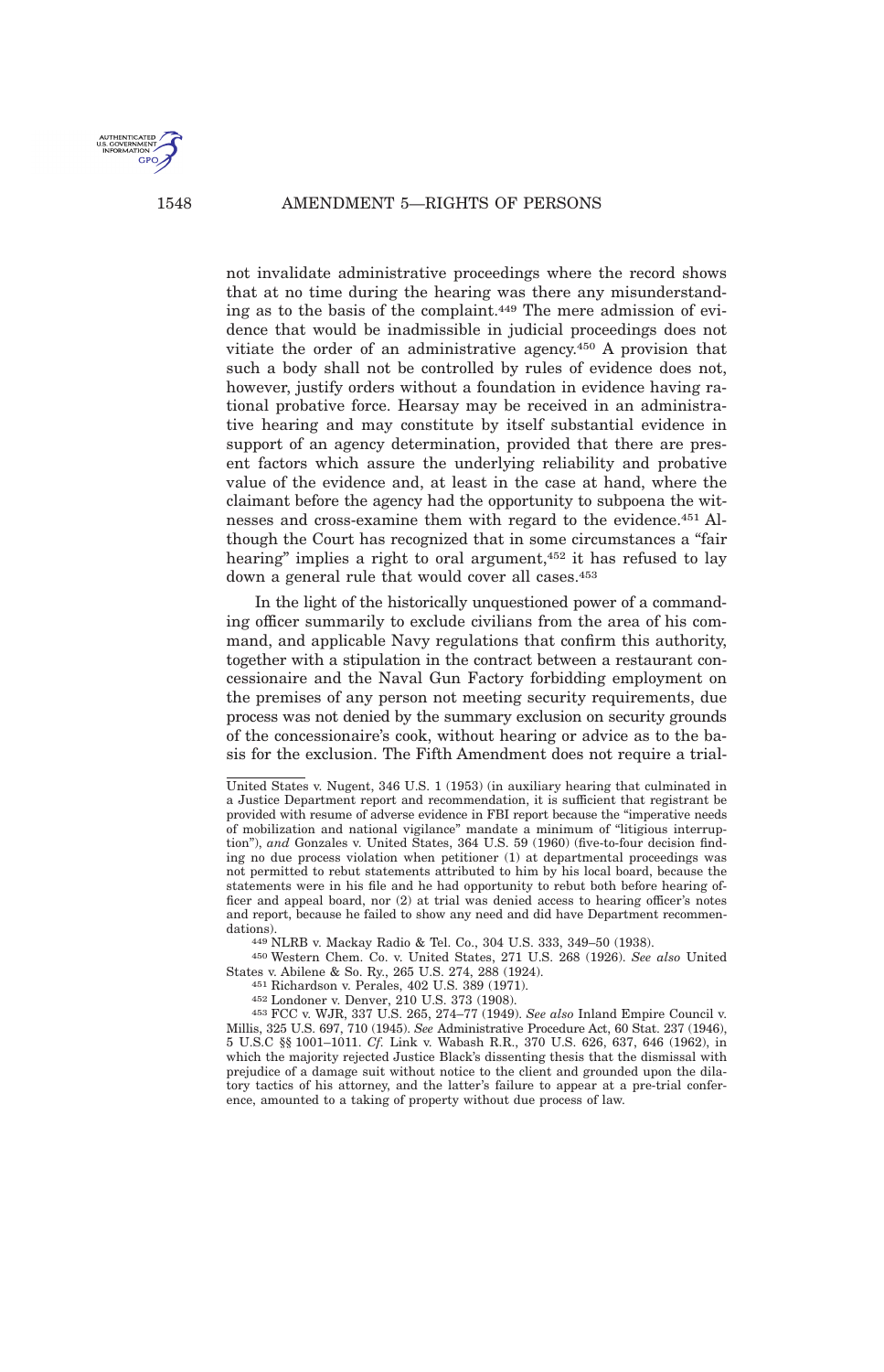

type hearing in every conceivable case of governmental impairment of private interest.<sup>454</sup> Because the Civil Rights Commission acts solely as an investigative and fact-finding agency and makes no adjudications, the Court, in *Hannah v. Larche*, <sup>455</sup> upheld supple-

Manifesting a disposition to adjudicate on non-constitutional grounds dismissals of employees under the Federal Loyalty Program, the Court, in Peters v. Hobby, 349 U.S. 331 (1955), invalidated, as in excess of its delegated authority, a finding of reasonable doubt as to the loyalty of the petitioner by a Loyalty Review Board which, on its own initiative, reopened his case after he had twice been cleared by his Agency Loyalty Board, and arrived at its conclusion on the basis of adverse information not offered under oath and supplied by informants, not all of whom were known to the Review Board and none of whom was disclosed to petitioner for cross-examination by him. The Board was found not to possess any power to review on its own initiative. Concurring, Justices Douglas and Black condemned as irreconcilable with due process and fair play the use of faceless informers whom the petitioner is unable to confront and cross-examine.

In Cole v. Young, 351 U.S. 536 (1956), also decided on the basis of statutory interpretation, there is an intimation that grave due process issues would be raised by the application to federal employees, not occupying sensitive positions, of a measure which authorized, in the interest of national security, summary suspensions and unreviewable dismissals of allegedly disloyal employees by agency heads. In Service v. Dulles, 354 U.S. 363 (1957), and Vitarelli v. Seaton, 359 U.S. 535 (1959), the Court nullified dismissals for security reasons by invoking an established rule of administrative law to the effect that an administrator must comply with procedures outlined in applicable agency regulations, notwithstanding that such regulations conform to more rigorous substantive and procedural standards than are required by Congress or that the agency action is discretionary in nature. In both of the last cited decisions, dismissals of employees as security risks were set aside by reason of the failure of the employing agency to conform the dismissal to its established security regulations. *See* Accardi v. Shaughnessy, 347 U.S. 260 (1954).

Again avoiding constitutional issues, the Court, in Greene v. McElroy, 360 U.S. 474 (1959), invalidated the security clearance procedure required of defense contractors by the Defense Department as being unauthorized either by law or presidential order. However, the Court suggested that it would condemn, on grounds of denial of due process, any enactment or Executive Order which sanctioned a comparable department security clearance program, under which a defense contractor's employee could have his security clearance revoked without a hearing at which he had the right to confront and cross-examine witnesses. Justices Frankfurter, Harlan, and Whittaker concurred without passing on the validity of such procedure, if authorized. Justice Clark dissented. *See also* the dissenting opinions of Justices Douglas and Black in Beard v. Stahr, 370 U.S. 41, 43 (1962), and in Williams v. Zuckert, 371 U.S. 531, 533 (1963).

455 363 U.S. 420, 493, 499 (1960). Justices Douglas and Black dissented on the ground that when the Commission summons a person accused of violating a federal election law with a view to ascertaining whether the accusation may be sustained, it acts in lieu of a grand jury or a committing magistrate, and therefore should be obligated to afford witnesses the procedural protection herein denied. Congress subsequently amended the law to require that any person who is defamed, degraded, or incriminated by evidence or testimony presented to the Commission be afforded the

<sup>454</sup> Cafeteria & Restaurant Workers v. McElroy, 367 U.S. 886 (1961). Four dissenters, Justices Brennan, Black, Douglas, and Chief Justice Warren, emphasized the inconsistency between the Court's acknowledgment that the cook had a right not to have her entry badge taken away for arbitrary reasons, and its rejection of her right to be told in detail the reasons for such action. The case has subsequently been cited as involving an "extraordinary situation." Boddie v. Connecticut, 401 U.S. 371, 379 (1971); Goldberg v. Kelly, 397 U.S. 254, 264 n.10 (1970).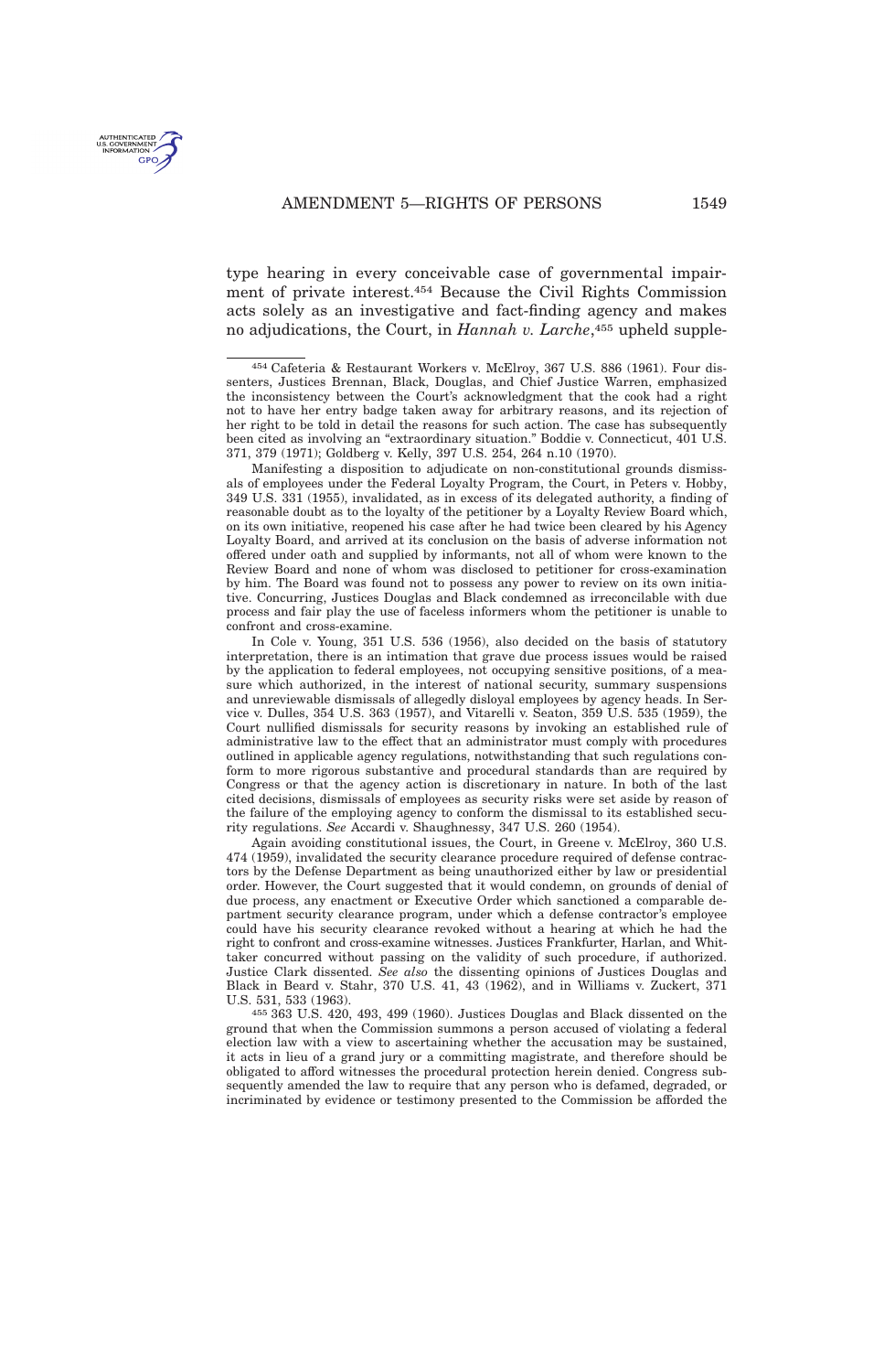U.S. GOVERNME

mentary rules of procedure adopted by the Commission, independently of statutory authorization, under which state electoral officials and others accused of discrimination and summoned to appear at its hearings, are not apprised of the identity of their accusers, and witnesses, including the former, are not accorded a right to confront and cross-examine witnesses or accusers testifying at such hearings. Such procedural rights, the Court maintained, have not been granted by grand juries, congressional committees, or administrative agencies conducting purely fact-finding investigations in no way determining private rights.

*Aliens: Entry and Deportation.*—The Court has frequently said that Congress exercises "sovereign" or "plenary" power over the substance of immigration law, and this power is at its greatest when it comes to exclusion of aliens.<sup>456</sup> To aliens who have never been naturalized or acquired any domicile or residence in the United States, the decision of an executive or administrative officer, acting within powers expressly conferred by Congress, with regard to whether or not they shall be permitted to enter the country, is due process of law.<sup>457</sup> Because the status of a resident alien returning from abroad is equivalent to that of an entering alien, his exclusion by the Attorney General without a hearing, on the basis of secret, undisclosed information, also is deemed consistent with due process.<sup>458</sup> The complete authority of Congress in the matter of admission of

456 *See* discussion under Art. I, § 8, cl. 4, The Power of Congress to Exclude Aliens. 457 United States v. Ju Toy, 198 U.S. 253, 263 (1905). *See also* The Japanese Immigrant Case (Yamataya v. Fisher), 189 U.S. 86 (1903). *Cf.* United States ex rel. Knauff v. Shaughnessy, 338 U.S. 537 (1950).

458 Shaughnessy v. United States ex rel. Mezei, 345 U.S. 206 (1953). The long continued detention on Ellis Island of a non-deportable alien does not change his status or give rise to any right of judicial review. In dissent, Justices Black and Douglas maintained that the protracted confinement on Ellis Island without a hearing could not be reconciled with due process. Also dissenting, Justices Frankfurter and Jackson contended that when indefinite commitment on Ellis Island becomes the means of enforcing exclusion, due process requires that a hearing precede such deprivation of liberty.

*Cf.* Kwong Hai Chew v. Colding, 344 U.S. 590, 596 (1953), in which the Court, after acknowledging that resident aliens held for deportation are entitled to procedural due process, ruled that as a matter of law the Attorney General must accord notice of the charges and a hearing to a resident alien seaman who is sought to be "expelled" upon his return from a voyage overseas. *Knauff* was distinguished on the ground that the seaman's status was not that of an entrant, but rather that of a resident alien. *See also* Leng May Ma v. Barber, 357 U.S. 185 (1958).

opportunity to appear and be heard in executive session, with a reasonable number of additional witnesses requested by him, before the Commission can make public such evidence or testimony. Further, any such person, before the evidence or testimony is released, must be afforded an opportunity to appear publicly to state his side and to file verified statements with the Commission which it must release with any report or other document containing defaming, degrading, or incriminating evidence or testimony. Pub. L. 91–521, § 4, 84 Stat. 1357 (1970), 42 U.S.C. § 1975a(e). *Cf.* Jenkins v. McKeithen, 395 U.S. 411 (1969).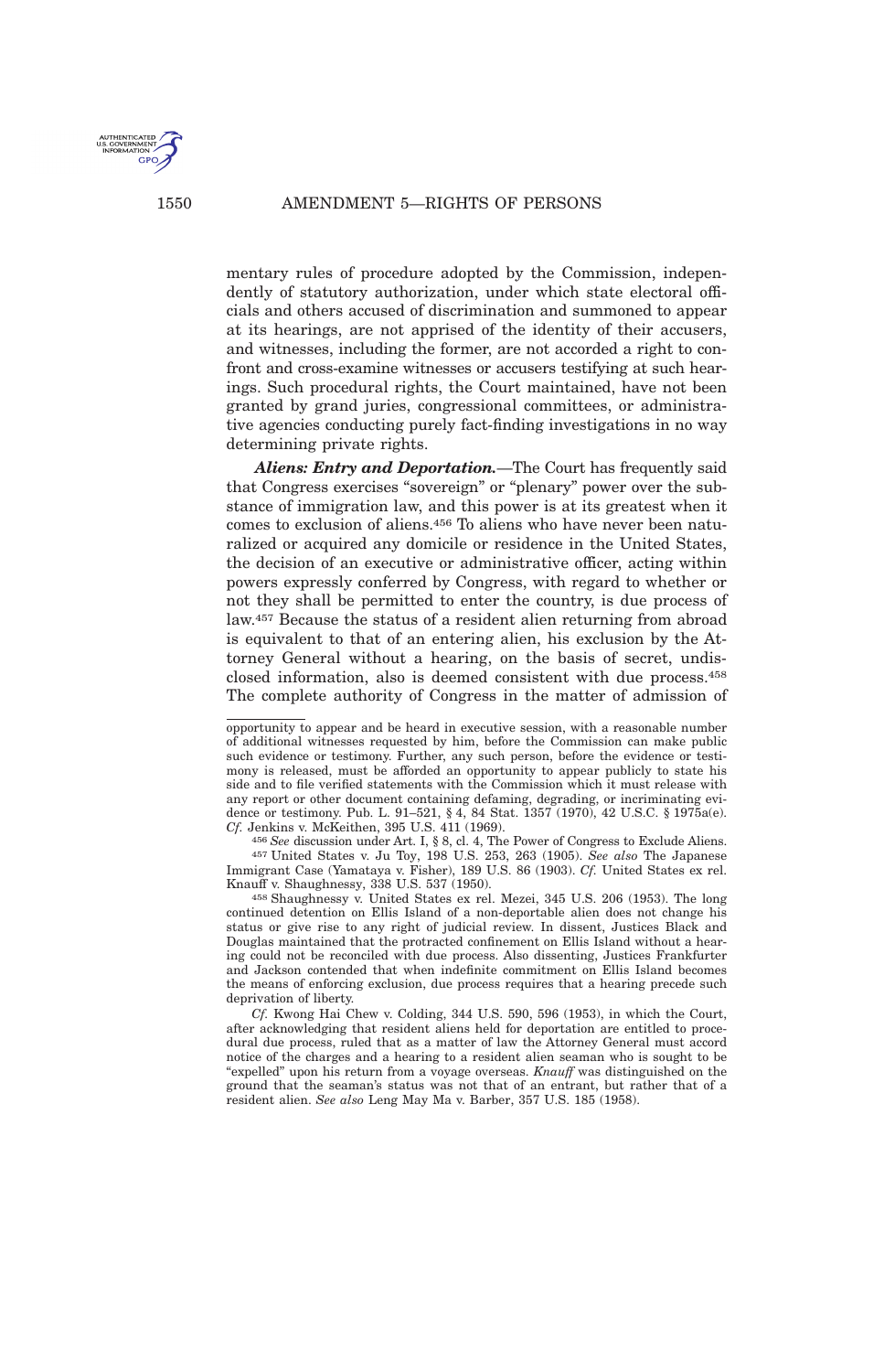

aliens justifies delegation of power to executive officers to enforce the exclusion of aliens afflicted with contagious diseases by imposing upon the owner of the vessel bringing any such alien into the country a money penalty, collectible before and as a condition of the grant of clearance.<sup>459</sup> If the person seeking admission claims American citizenship, the decision of the Secretary of Labor may be made final, but it must be made after a fair hearing, however summary, and must find adequate support in the evidence. A decision based upon a record from which relevant and probative evidence has been omitted is not a fair hearing.<sup>460</sup> Where the statute made the decision of an immigration inspector final unless an appeal was taken to the Secretary of the Treasury, a person who failed to take such an appeal did not, by an allegation of citizenship, acquire a right to a judicial hearing on *habeas corpus*. 461

Procedural due process rights are more in evidence when it comes to deportation or other proceedings brought against aliens already within the country. Deportation proceedings are not criminal prosecutions within the meaning of the Bill of Rights.<sup>462</sup> The authority to deport is drawn from the power of Congress to regulate the entrance of aliens and impose conditions upon their continued liberty to reside within the United States. Findings of fact reached by executive officers after a fair, though summary, deportation hearing may be made conclusive.<sup>463</sup> In *Wong Yang Sung v. McGrath*, <sup>464</sup> how-

<sup>459</sup> Oceanic Navigation Co. v. Stranahan, 214 U.S. 320 (1909).

<sup>460</sup> Kwock Jan Fat v. White, 253 U.S. 454, 457 (1920). *See also* Chin Yow v. United States, 208 U.S. 8 (1908).

<sup>461</sup> United States v. Sing Tuck, 194 U.S. 161 (1904). *See also* Quon Quon Poy v. Johnson, 273 U.S. 352, 358 (1927).

<sup>462</sup> Harisiades v. Shaughnessy, 342 U.S. 580 (1952). But this fact does not mean that a person may be deported on the basis of judgment reached on the civil standard of proof, that is, by a preponderance of the evidence. Rather, the Court has held, a deportation order may only be entered if it is found by clear, unequivocal, and convincing evidence that the facts alleged as grounds for deportation are true. Woodby v. INS, 385 U.S. 276 (1966). *Woodby*, and similar rulings, were the result of statutory interpretation and were not constitutionally compelled. Vance v. Terrazas, 444 U.S. 252, 266–67 (1980).

<sup>463</sup> Zakonaite v. Wolf, 226 U.S. 272 (1912). *See* Jay v. Boyd, 351 U.S. 345 (1956), in which the Court emphasized that suspension of deportation is not a matter of right, but of grace, like probation or parole, and, accordingly, an alien is not entitled to a hearing that contemplates full disclosure of the considerations (information of a confidential nature pertaining to national security) that induced administrative officers to deny suspension. In four dissenting opinions, Chief Justice Warren, together with Justices Black, Frankfurter, and Douglas, found irreconcilable with a fair hearing and due process the delegation by the Attorney General of his discretion to an inferior officer and the vesting of the latter with power to deny a suspension on the basis of undisclosed evidence that may constitute no more than uncorroborated hearsay.

<sup>464</sup> 339 U.S. 33 (1950). *See also* Kimm v. Rosenberg, 363 U.S. 405, 408, 410, 415 (1960), in which the Court ruled that when, at a hearing on his petition for suspension of a deportation order, an alien invoked the Fifth Amendment in response to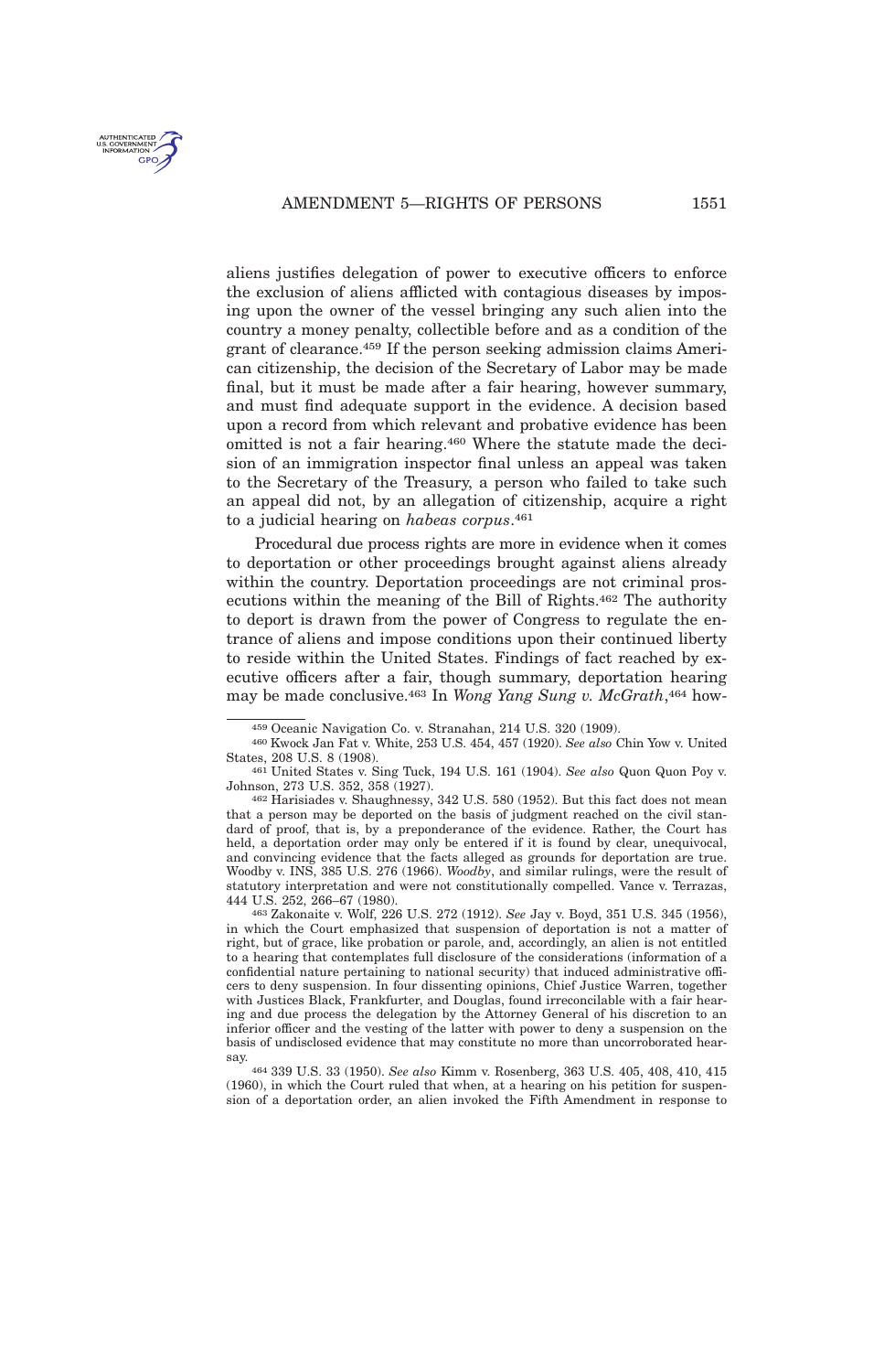

ever, the Court intimated that a hearing before a tribunal that did not meet the standards of impartiality embodied in the Administrative Procedure Act <sup>465</sup> might not satisfy the requirements of due process of law. To avoid such constitutional doubts, the Court construed the law to disqualify immigration inspectors as presiding officers in deportation proceedings. Except in time of war, deportation without a fair hearing or on charges unsupported by any evidence is a denial of due process that may be corrected on *habeas corpus*. <sup>466</sup> In contrast with the decision in *United States v. Ju Toy* <sup>467</sup> that a person seeking entrance to the United States was not entitled to a judicial hearing on his claim of citizenship, a person arrested and held for deportation is entitled to his day in court if he denies that he is an alien.<sup>468</sup> Because aliens within the United States are protected to some extent by due process, Congress must give "clear indication" of an intent to authorize *indefinite* detention of illegal aliens, and probably must also cite "special justification," as, for example, for "suspected terrorists." <sup>469</sup> In *Demore v. Kim*, <sup>470</sup> however, the Court indicated that its holding in *Zadvydas* was quite limited. Upholding detention of permanent resident aliens without bond pending a determination of removability, the Court reaffirmed Congress's broad powers over aliens. "[W]hen the government deals with deportable aliens, the Due Process Clause does not require it to employ the

465 5 U.S.C. §§ 551 *et seq*.

467 198 U.S. 253 (1905).

468 Ng Fung Ho v. White, 259 U.S. 276, 281 (1922).

469 Zadvydas v. Davis, 533 U.S. 678, 690–91 (2001) (construing a statute so as to avoid a "serious constitutional problem," id. at 699, and recognizing a "presumptively reasonable" detention period of six months for removable aliens).

questions as to Communist Party membership and contended that the burden of proving such affiliation was on the government, it was incumbent on the alien to supply the information, as the government had no statutory discretion to suspend deportation of a Communist. Justices Douglas, Black, Brennan, and Chief Justice Warren dissented on the ground that exercise of the privilege is a neutral act, supporting neither innocence nor guilt and may not be used as evidence of dubious character. Justice Brennan also thought the government was requiring the alien to prove non-membership when no one had intimated that he was a Communist.

<sup>466</sup> Vajtauer v. Commissioner of Immigration, 273 U.S. 103, 106 (1927). *See also* Mahler v. Eby, 264 U.S. 32, 41 (1924). Although, in Heikkila v. Barber, 345 U.S. 229 (1953), the Court held that a deportation order under the Immigration Act of 1917 might be challenged only by habeas corpus, in Shaughnessy v. Pedreiro, 349 U.S. 48 (1955), it established that, under the Immigration Act of 1952, 8 U.S.C. § 1101, the validity of a deportation order also may be contested in an action for declaratory judgment and injunctive relief. Also, a collateral challenge must be permitted to the use of a deportation proceeding as an element of a criminal offense where effective judicial review of the deportation order has been denied. United States v. Mendoza-Lopez, 481 U.S. 828 (1987).

<sup>470</sup> 538 U.S. 510 (2003). The goal of detention in *Zadvydas* had been found to be "no longer practically attainable," and detention therefore "no longer [bore] a reasonable relation to the purpose for which the individual was committed." 538 U.S. at 527.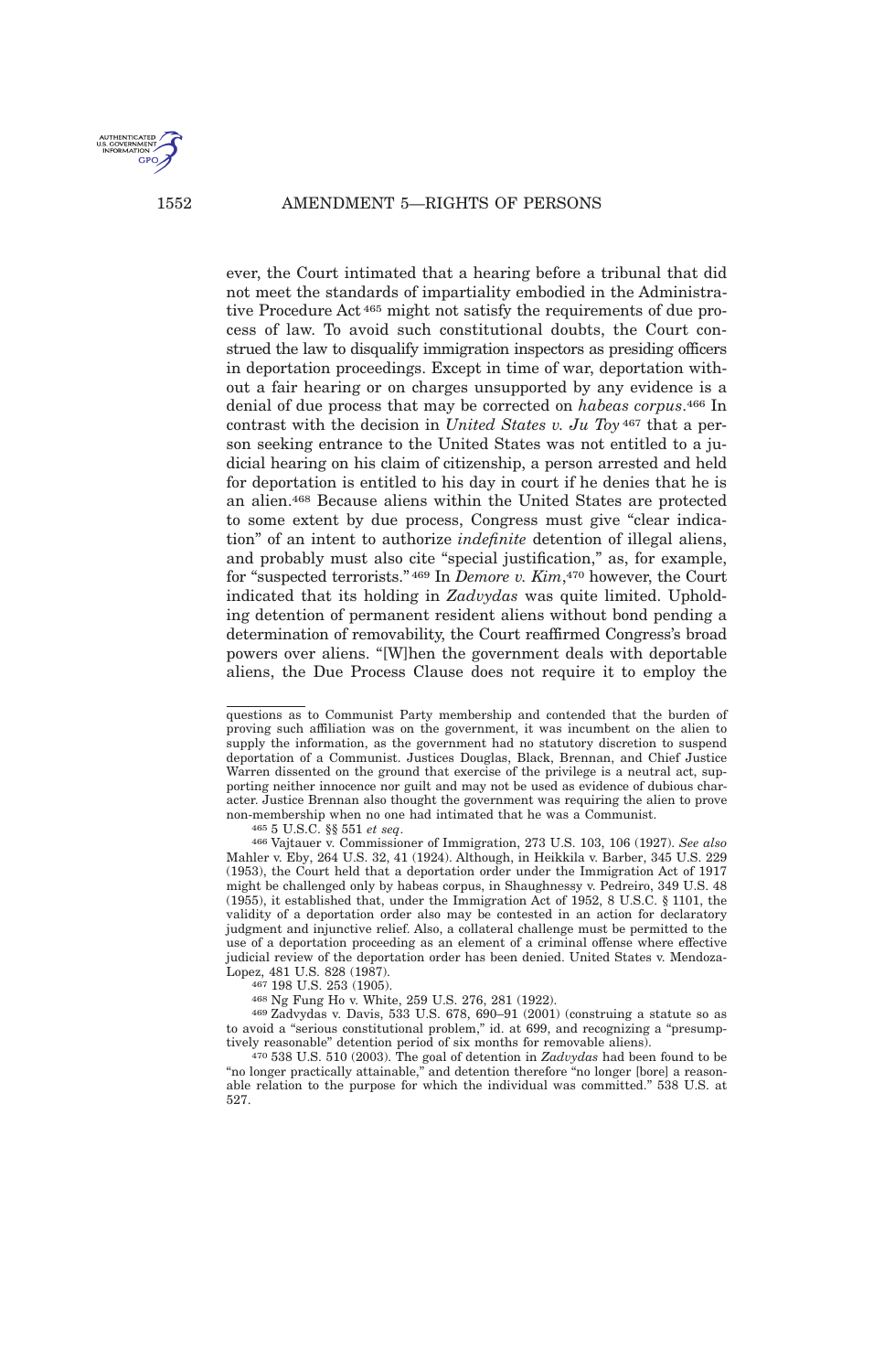

least burdensome means to accomplish its goal." <sup>471</sup> A closely divided Court earlier ruled that, in time of war, the deportation of an enemy alien may be ordered summarily by executive action; due process of law does not require the courts to determine the sufficiency of any hearing that is gratuitously afforded to the alien.<sup>472</sup>

*Judicial Review of Administrative or Military Proceedings.*—To the extent that constitutional rights are involved, due process of law imports a judicial review of the action of administrative or executive officers. This proposition is undisputed so far as questions of law are concerned, but the extent to which the courts should and will go in reviewing determinations of fact has been a highly controversial issue. In *St. Joseph Stock Yards Co. v. United States*, 473 the Court held that, upon review of an order of the Secretary of Agriculture establishing maximum rates for services rendered by a stockyard company, due process required that the court exercise its independent judgment upon the facts to determine whether the rates were confiscatory.<sup>474</sup> Subsequent cases sustaining rate orders of the Federal Power Commission have not dealt explicitly with this point.<sup>475</sup> The Court has said simply that a person assailing such an order "carries the heavy burden of making a convincing showing that it is invalid because it is unjust and unreasonable in its consequences." <sup>476</sup>

There has been a division on the Court with regard to what extent, if at all, proceedings before military tribunals should be reviewed by the courts for the purpose of determining compliance with the Due Process Clause. In *In re Yamashita*, <sup>477</sup> the majority denied a petition for certiorari and petitions for writs of *habeas corpus* to review the conviction of a Japanese war criminal by a military commission sitting in the Philippine Islands. It held that, because the military commission, in admitting evidence to which objection had been made, had not violated any act of Congress, a treaty, or a military command defining its authority, its ruling on evidence and on the mode of conducting the proceedings were not reviewable by the

<sup>471</sup> 538 U.S. at 528. There was disagreement among the Justices as to whether existing procedures afforded the alien an opportunity for individualized determination of danger to society and risk of flight.

<sup>472</sup> Ludecke v. Watkins, 335 U.S. 160 (1948). Three of the four dissenting Justices, Douglas, Murphy, and Rutledge, argued that even an enemy alien could not be deported without a fair hearing.

<sup>473</sup> 298 U.S. 38 (1936).

<sup>474</sup> 298 U.S. at 51–54. Justices Brandeis, Stone, and Cardozo, although concurring in the result, took exception to this proposition.

<sup>475</sup> FPC v. Hope Natural Gas Co., 320 U.S. 591 (1944); FPC v. Natural Gas Pipeline Co., 315 U.S. 575, 586 (1941).

<sup>476</sup> FPC v. Hope Natural Gas Co., 320 U.S. 591, 602 (1944).

<sup>477</sup> 327 U.S. 1 (1946).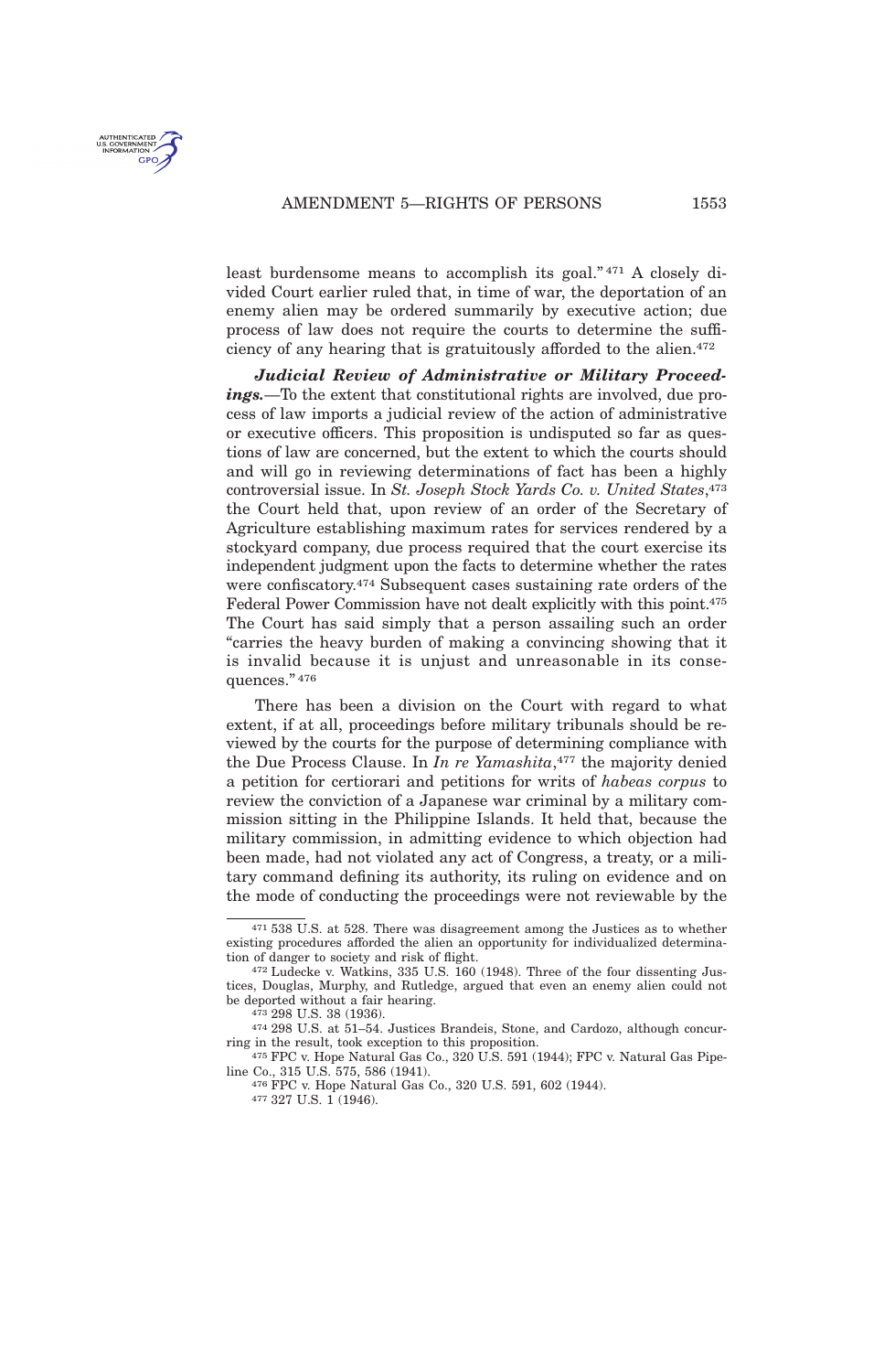courts. And, in *Johnson v. Eisentrager*, <sup>478</sup> the Court overruled a lower court decision that, in reliance upon the dissenting opinion in *Yamashita*, had held that the Due Process Clause required that the legality of the conviction of enemy alien belligerents by military tribunals should be tested by the writ of *habeas corpus*.

Failure of the Executive Branch to provide for any type of proceeding for prisoners alleged to be "enemy combatants," whether in a military tribunal or a federal court, was at issue in *Hamdi v. Rumsfeld*. <sup>479</sup> During a military action in Afghanistan,<sup>480</sup> a United States citizen, Yaser Hamdi, was taken prisoner. The Executive Branch argued that it had authority to hold such an "enemy combatant" while providing him with limited recourse to the federal courts. The Court agreed that the President was authorized to detain a United States citizen seized in Afghanistan.<sup>481</sup> However, the Court ruled that the government may not detain the petitioner indefinitely for purposes of interrogation, but must give him the opportunity to offer evidence that he is not an enemy combatant. At a minimum, the petitioner must be given notice of the asserted factual basis for holding him, must be given a fair chance to rebut that evidence before a neutral decision-maker, and must be allowed to consult an attorney.<sup>482</sup>

Without dissent, in *Hiatt v. Brown*, <sup>483</sup> the Court reversed the judgment of a lower court that had discharged a prisoner serving a sentence imposed by a court-martial because of errors that had deprived the prisoner of due process of law. The Court held that the

481 There was no opinion of the Court in *Hamdi*. Rather, a plurality opinion, authored by Justice O'Connor (joined by Chief Justice Rehnquist, Justice Kennedy and Justice Breyer) relied on the "Authorization for Use of Military Force" passed by Congress to support the detention. Justice Thomas also found that the Executive Branch had the power to detain the petitioner, but he based his conclusion on Article II of the Constitution.

482 542 U.S. at 533, 539 (2004). Although only a plurality of the Court voted for both continued detention of the petitioner and for providing these due process rights, four other Justices would have extended due process at least this far. Justice Souter, joined by Justice Ginsberg, while rejecting the argument that Congress had authorized such detention, agreed with the plurality as to the requirement of providing minimal due process. Id. at 553 (concurring in part, dissenting in part, and concurring in judgement). Justice Scalia, joined by Justice Stevens, denied that such congressional authorization was possible without a suspension of the writ of *habeas corpus*, and thus would have required a criminal prosecution of the petitioner. Id. at 554 (dissenting).

483 339 U.S. 103 (1950).



<sup>478</sup> 339 U.S. 763 (1950). Justices Douglas, Black, and Burton dissented.

<sup>479</sup> 542 U.S. 507 (2004).

<sup>480</sup> In response to the September 11, 2001 terrorist attacks on New York City's World Trade Center and the Pentagon in Washington, D.C., Congress passed the "Authorization for Use of Military Force," Pub. L. 107–40, which served as the basis for military action against the Taliban government of Afghanistan and the al Qaeda forces that were harbored there.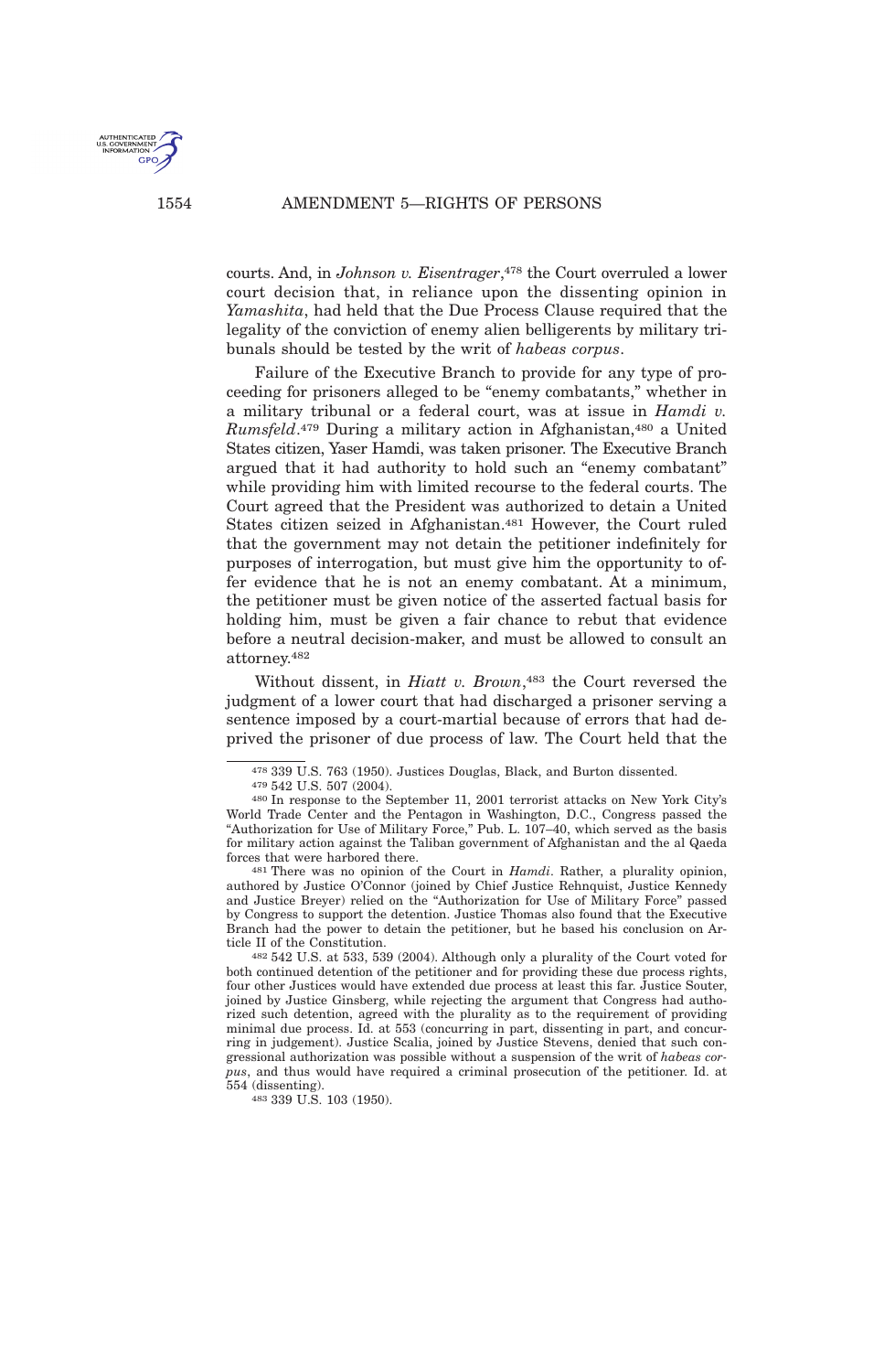court below had erred in extending its review, for the purpose of determining compliance with the Due Process Clause, to such matters as the propositions of law set forth in the staff judge advocate's report, the sufficiency of the evidence to sustain conviction, the adequacy of the pre-trial investigation, and the competence of the law member and defense counsel. In summary, Justice Clark wrote: "In this case the court-martial had jurisdiction of the person accused and the offense charged, and acted within its lawful powers. The correction of any errors it may have committed is for the military authorities which are alone authorized to review its decision." <sup>484</sup> Similarly, in *Burns v. Wilson*, <sup>485</sup> the Court denied a petition for the writ to review a conviction by a military tribunal on the Island of Guam in which the petitioners asserted that their imprisonment resulted from proceedings that violated their constitutional rights. Four Justices, with whom Justice Minton concurred, maintained that judicial review is limited to determining whether the military tribunal, or court-martial, had given fair consideration to each of petitioners' allegations, and does not embrace an opportunity "to prove de novo" what petitioners had "failed to prove in the military courts." According to Justice Minton, however, if the military court had jurisdiction, its action is not reviewable.

#### **Substantive Due Process**

Justice Harlan, dissenting in *Poe v. Ullman*, <sup>486</sup> observed that one view of due process, "ably and insistently argued . . . , sought to limit the provision to a guarantee of procedural fairness." But, he continued, due process "in the consistent view of this Court has ever been a broader concept . . . . Were due process merely a procedural safeguard it would fail to reach those situations where the deprivation of life, liberty or property was accomplished by legislation which by operating in the future could, given even the fairest possible procedure in application to individuals, nevertheless destroy the enjoyment of all three. . . . Thus the guaranties of due process, though having their roots in Magna Carta's '*per legem terrae* ' and considered as procedural safeguards 'against executive usurpation and tyranny,' have in this country 'become bulwarks also against arbitrary legislation.' "

*Discrimination.*— Literally speaking, the Fifth Amendment, unlike the Fourteenth Amendment, "contains no equal protection

<sup>484</sup> 339 U.S. at 111.

<sup>485</sup> 346 U.S. 137 (1953).

<sup>486</sup> 367 U.S. 497, 540, 541 (1961). The internal quotation is from Hurtado v. California, 110 U.S. 516, 532 (1884). Development of substantive due process is briefly noted above under "Scope of the Guaranty" and is treated more extensively under the Fourteenth Amendment.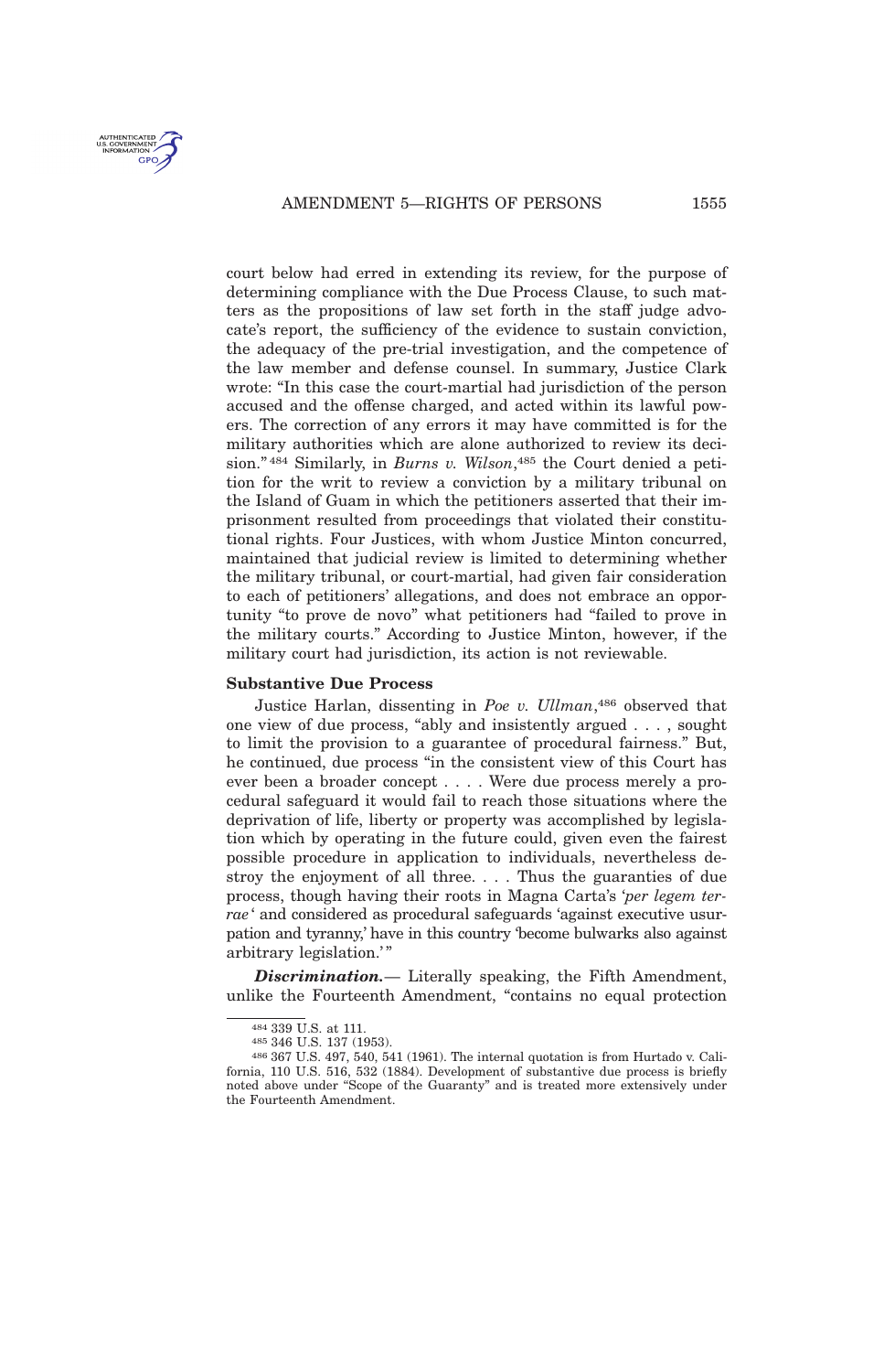

clause and it provides no guaranty against discriminatory legislation by Congress." <sup>487</sup> Nevertheless, "Equal protection analysis in the Fifth Amendment area is the same as that under the Fourteenth Amendment." <sup>488</sup> Even before the Court reached this position, it had assumed that "discrimination, if gross enough, is equivalent to confiscation and subject under the Fifth Amendment to challenge and annulment." <sup>489</sup> The theory that was to prevail seems first to have been enunciated by Chief Justice Taft, who observed that the Due Process and Equal Protection Clauses are "associated" and that "[i]t may be that they overlap, that a violation of one may involve at times the violation of the other, but the spheres of the protection they offer are not coterminous. . . . [Due process] tends to secure equality of law in the sense that it makes a required minimum of protection for every one's right of life, liberty and property, which the Congress or the legislature may not withhold. Our whole system of law is predicated on the general, fundamental principle of equality of application of the law." <sup>490</sup> Thus, in *Bolling v. Sharpe*, 491 a companion case to *Brown v. Board of Education*, <sup>492</sup> the Court held that segregation of pupils in the public schools of the District of Columbia violated the Due Process Clause. "The Fifth Amendment, which is applicable in the District of Columbia, does not contain an equal protection clause as does the Fourteenth Amendment which applies only to the states. But the concepts of equal protection and due process, both stemming from our American ideal of fairness, are not mutually exclusive. The 'equal protection of the laws' is a more explicit safeguard of prohibited unfairness than 'due process of law,' and, therefore, we do not imply that the two are always interchangeable phrases. But, as this Court has recognized, discrimination may be so unjustifiable as to be violative of due process."

"Although the Court has not assumed to define 'liberty' with any great precision, that term is not confined to mere freedom from bodily restraint. Liberty under law extends to the full range of conduct

<sup>487</sup> Detroit Bank v. United States, 317 U.S. 329, 337 (1943); Helvering v. Lerner Stores Corp., 314 U.S. 463, 468 (1941).

<sup>488</sup> Buckley v. Valeo, 424 U.S. 1, 93 (1976); Weinberger v. Wiesenfeld, 420 U.S. 636, 638 n.2 (1975); Adarand Constructors, Inc. v. Pena, 515 U.S. 200, 214–18 (1995).

<sup>489</sup> Steward Machine Co. v. Davis, 301 U.S. 548, 585 (1937). *See also* Currin v. Wallace, 306 U.S. 1, 13–14 (1939).

<sup>490</sup> Truax v. Corrigan, 257 U.S. 312, 331 (1921). *See also* Hirabayashi v. United States, 320 U.S. 81, 100 (1943).

<sup>491</sup> 347 U.S. 497, 499–500 (1954).

<sup>492</sup> 347 U.S. 483 (1954). With respect to race discrimination, the Court had earlier utilized its supervisory authority over the lower federal courts and its power to construe statutes to reach results it might have based on the Equal Protection Clause if the cases had come from the states.  $E.g.,$  Hurd v. Hodge,  $334 \text{ U.S.}$  24 (1948); Steele v. Louisville & Nashville R.R., 323 U.S. 192 (1944); Railroad Trainmen v. Howard, 343 U.S. 768 (1952). *See also* Thiel v. Southern Pacific Co., 328 U.S. 217 (1946).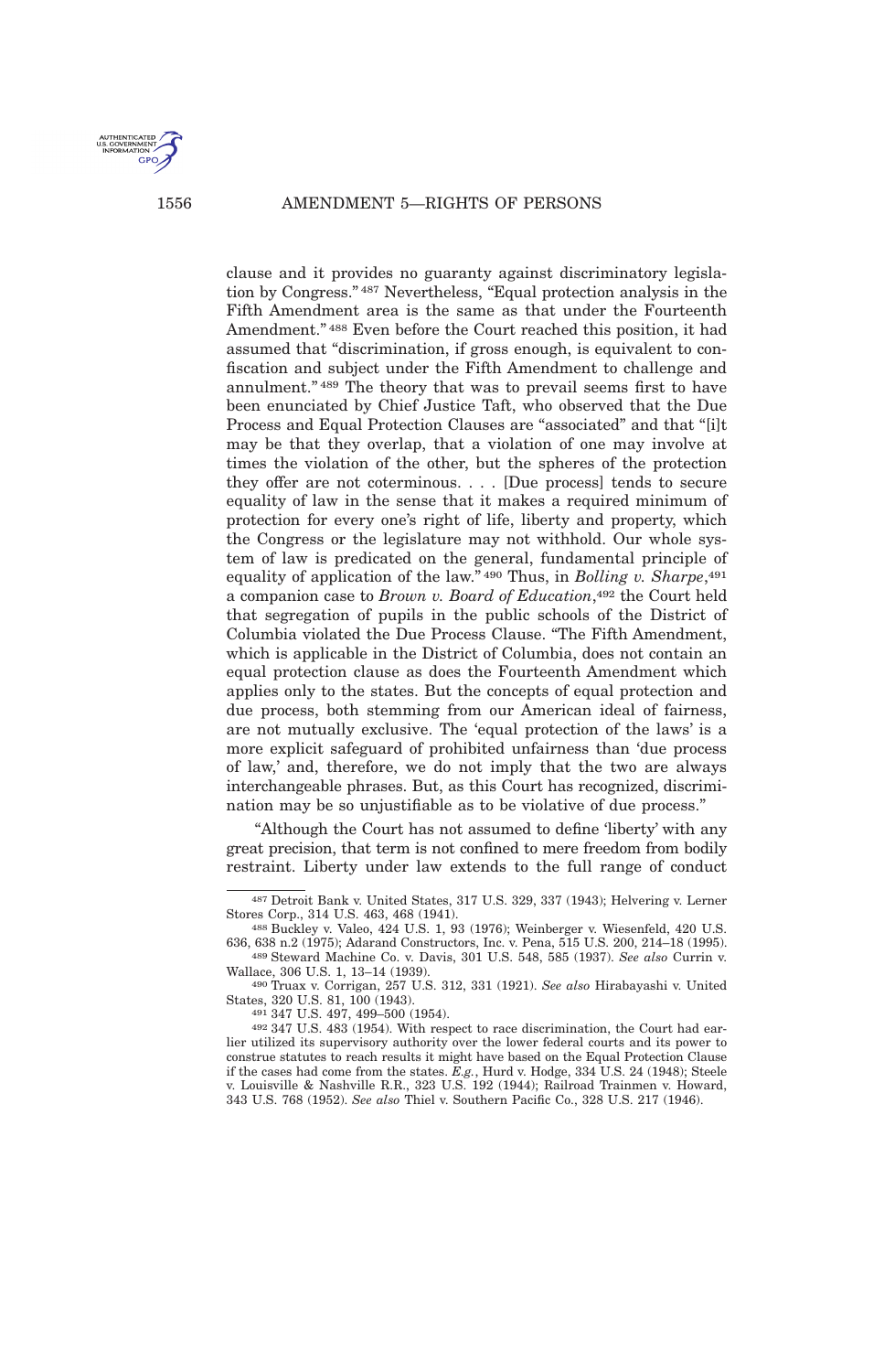

which the individual is free to pursue, and it cannot be restricted except for a proper governmental objective. Segregation in public education is not reasonably related to any proper governmental objective and thus it imposes on Negro children of the District of Columbia a burden that constitutes an arbitrary deprivation of their liberty in violation of the Due Process Clause."

"In view of our decision that the Constitution prohibits the states from maintaining racially segregated public schools, it would be unthinkable that the same Constitution would impose a lesser duty on the Federal Government."

In subsequent cases, the Court has applied its Fourteenth Amendment jurisprudence to federal legislation that contained classifications based on sex<sup>493</sup> and illegitimacy,<sup>494</sup> and that set standards of eligibility for food stamps.<sup>495</sup> However, almost all legislation involves some degree of classification among particular categories of persons, things, or events, and, just as the Equal Protection Clause itself does not outlaw "reasonable" classifications, neither is the Due Process Clause any more intolerant of the great variety of social and economic legislation typically containing what must be arbitrary line-drawing.<sup>496</sup> Thus, for example, the Court has sustained a law imposing greater punishment for an offense involving rights of property of the United States than for a like offense involving the rights of property of a private person.<sup>497</sup> A veterans law that extended certain educational benefits to all veterans who had served "on active duty" and thereby excluded conscientious objectors from eligibility was held to be sustainable, its being rational for Congress to have determined that the disruption caused by military service was qualitatively and quantitatively different from that caused

<sup>493</sup> Frontiero v. Richardson, 411 U.S. 677 (1973); Califano v. Goldfarb, 430 U.S. 199 (1977). *But see* Rostker v. Goldberg, 453 U.S. 57 (1981); Califano v. Jobst, 434 U.S. 47 (1977).

<sup>494</sup> *Compare* Jiminez v. Weinberger, 417 U.S. 628 (1974), *with* Mathews v. Lucas, 427 U.S. 495 (1976).

<sup>495</sup> Department of Agriculture v. Murry, 413 U.S. 508 (1973). *See also* Department of Agriculture v. Moreno, 413 U.S. 528 (1973).

<sup>496</sup> Richardson v. Belcher, 404 U.S. 78, 81 (1971); FCC v. Beach Communications, 508 U.S. 307 (1993) (exemption from cable TV regulation of facilities that serve only dwelling units under common ownership); Lyng v. Castillo, 477 U.S. 635 (1986) (Food Stamp Act limitation of benefits to households of related persons who prepare meals together). With respect to courts and criminal legislation, *see* Hurtado v. United States, 410 U.S. 578 (1973); Marshall v. United States, 414 U.S. 417 (1974); United States v. MacCollom, 426 U.S. 317 (1976).

<sup>497</sup> Hill v. United States ex rel. Weiner, 300 U.S. 105, 109 (1937). *See also* District of Columbia v. Brooke, 214 U.S. 138 (1909); Panama R.R. v. Johnson, 264 U.S. 375 (1924); Detroit Bank v. United States, 317 U.S. 329 (1943).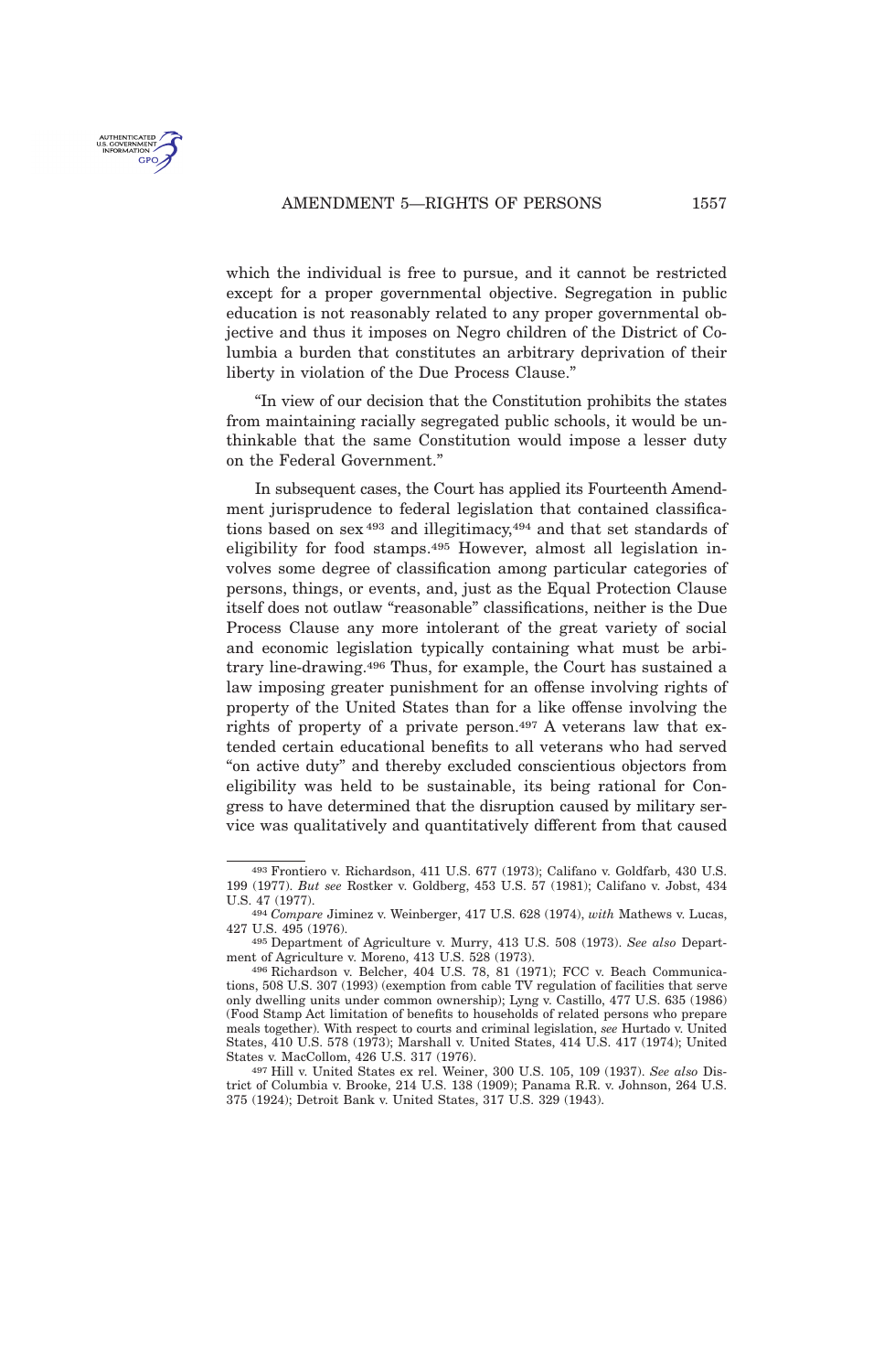

by alternative service, and for Congress to have so provided to make military service more attractive.<sup>498</sup>

"The federal sovereign, like the States, must govern impartially. . . . [B]ut . . . there may be overriding national interests which justify selective federal legislation that would be unacceptable for an individual State." <sup>499</sup> The paramount federal power over immigration and naturalization is the principal example, although there are undoubtedly others, of the national government's being able to classify upon some grounds—alienage, naturally, but also other suspect and quasi-suspect categories as well—that would result in invalidation were a state to enact them. The instances may be relatively few, but they do exist.

*Congressional Police Measures.*—Numerous regulations of a police nature, imposed under powers specifically granted to the Federal Government, have been sustained over objections based on the Due Process Clause. Congress may require the owner of a vessel entering United States ports, and on which alien seamen are afflicted with specified diseases, to bear the expense of hospitalizing such persons.<sup>500</sup> It may prohibit the transportation in interstate commerce of filled milk <sup>501</sup> or the importation of convict-made goods into any state where their receipt, possession, or sale is a violation of local law.<sup>502</sup> It may require employers to bargain collectively with representatives of their employees chosen in a manner prescribed by law, to reinstate employees discharged in violation of law, and

500 United States v. New York S.S. Co., 269 U.S. 304 (1925).

<sup>498</sup> Johnson v. Robison, 415 U.S. 361 (1974). *See also* Schlesinger v. Ballard, 419 U.S. 498 (1975) (military law that classified men more adversely than women deemed rational because it had the effect of compensating for prior discrimination against women). Wayte v. United States, 470 U.S. 598 (1985) (selective prosecution of persons who turned themselves in or were reported by others as having failed to register for the draft does not deny equal protection, there being no showing that these men were selected for prosecution because of their protest activities).

<sup>499</sup> Hampton v. Mow Sun Wong, 426 U.S. 88, 100 (1976). Thus, the power over immigration and aliens permitted federal discrimination on the basis of alienage, *Hampton*, *supra* (employment restrictions like those previously voided when imposed by states), durational residency, Mathews v. Diaz, 426 U.S. 67 (1976) (similar rules imposed by states previously voided), and illegitimacy, Fiallo v. Bell, 430 U.S. 787 (1977) (similar rules by states would be voided). Racial preferences and discriminations in immigration have had a long history, *e.g.*, *The Chinese Exclusion Case*, 130 U.S. 581 (1889), and the power continues today, *e.g.*, Dunn v. INS, 499 F.2d 856, 858 (9th Cir. 1974), *cert. denied*, 419 U.S. 1106 (1975); Narenji v. Civiletti, 617 F.2d 745, 748 (D.C. Cir. 1979), *cert. denied*, 446 U.S. 957 (1980), although Congress has removed most such classifications from the statute books.

<sup>501</sup> United States v. Carolene Products Co., 304 U.S. 144 (1938); Carolene Products Co. v. United States, 323 U.S. 18 (1944).

<sup>502</sup> Kentucky Whip & Collar Co. v. Illinois Cent. R.R., 299 U.S. 334 (1937).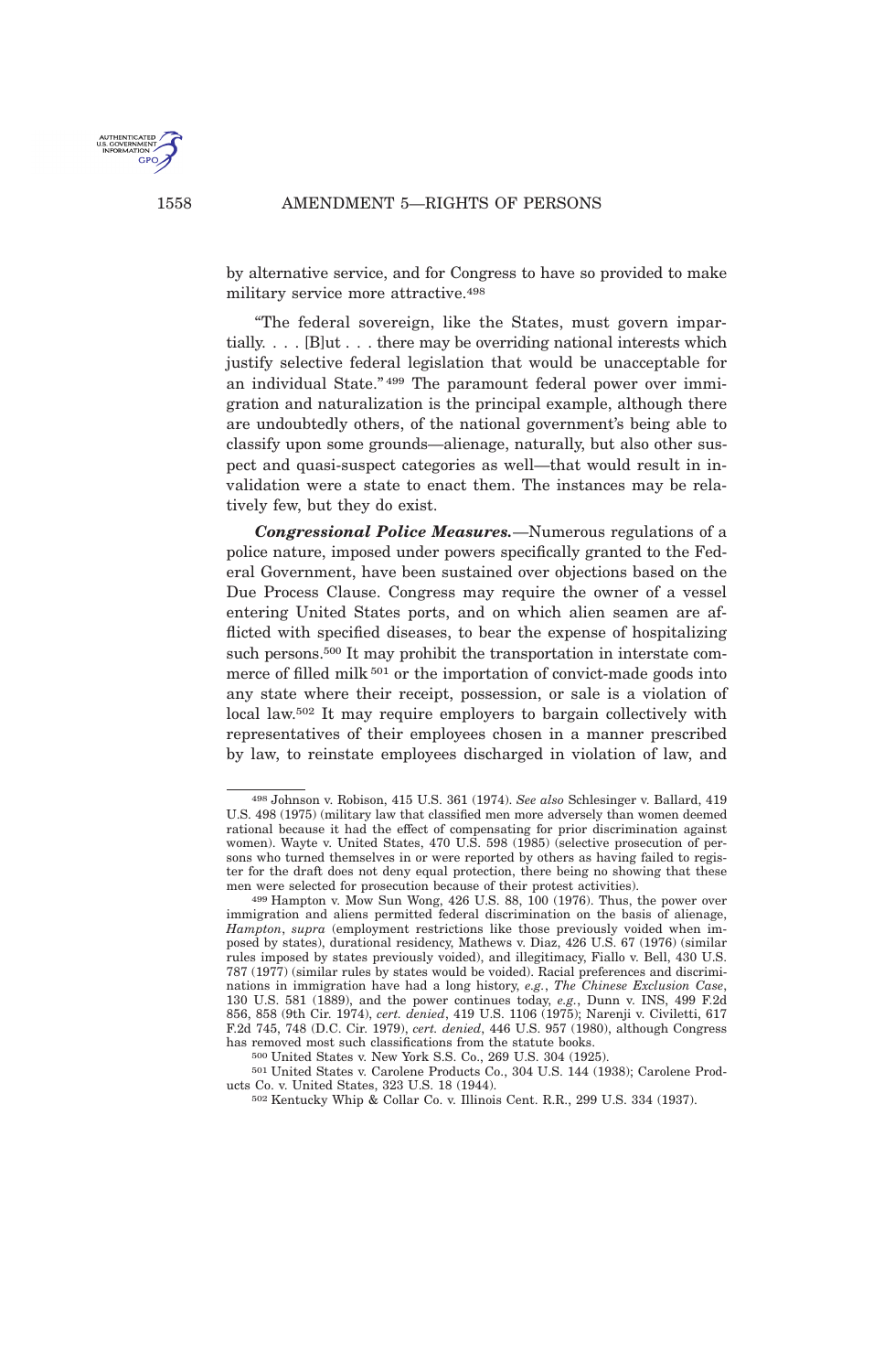

to permit use of a company-owned hall for union meetings.<sup>503</sup> Subject to First Amendment considerations, Congress may regulate the postal service to deny its facilities to persons who would use them for purposes contrary to public policy.<sup>504</sup>

*Congressional Regulation of Public Utilities.*—Inasmuch as Congress, in giving federal agencies jurisdiction over various public utilities, usually has prescribed standards substantially identical with those by which the Supreme Court has tested the validity of state action, the review of agency orders seldom has turned on constitutional issues. In two cases, however, maximum rates prescribed by the Secretary of Agriculture for stockyard companies were sustained only after detailed consideration of numerous items excluded from the rate base or from operating expenses, apparently on the assumption that error with respect to any such item would render the rates confiscatory and void.<sup>505</sup> A few years later, in *FPC v. Hope Natural Gas Co.*, <sup>506</sup> the Court adopted an entirely different approach. It held that the validity of the Commission's order depended upon whether the impact or total effect of the order is just and reasonable, rather than upon the method of computing the rate base. Rates that enable a company to operate successfully, to maintain its financial integrity, to attract capital, and to compensate its investors for the risks assumed cannot be condemned as unjust and unreasonable even though they might produce only a meager return in a rate base computed by the "present fair value" method.

Orders prescribing the form and contents of accounts kept by public utility companies,<sup>507</sup> and statutes requiring a private carrier to furnish the Interstate Commerce Commission with information for valuing its property,<sup>508</sup> have been sustained against the objection that they were arbitrary and invalid. An order of the Secretary of Commerce directed to a single common carrier by water re-

<sup>503</sup> *E.g.*, Virginian Ry. v. System Federation No. 40, 300 U.S. 515 (1937); NLRB v. Jones & Laughlin Steel Corp., 301 U.S. 1 (1937); Railway Employes' Dep't v. Hanson, 351 U.S. 225 (1956); NLRB v. Stowe Spinning Co., 336 U.S. 226 (1949); NLRB v. Mackay Radio & Tel. Co., 304 U.S. 333 (1938).

<sup>504</sup> *Ex parte* Jackson, 96 U.S. 727 (1878); Rowan v. Post Office Dep't, 397 U.S. 728 (1970).

<sup>505</sup> St. Joseph Stock Yards Co. v. United States, 298 U.S. 38 (1936); Denver Union Stock Yards Co. v. United States, 304 U.S. 470 (1938).

<sup>506</sup> 320 U.S. 591 (1944). The result of this case had been foreshadowed by the opinion of Justice Stone in FPC v. Natural Gas Pipeline Co., 315 U.S. 575, 586 (1942), to the effect that the Commission was not bound to use any single formula or combination of formulas in determining rates.

<sup>507</sup> A. T. & T. Co. v. United States, 299 U.S. 232 (1936); United States v. Ne w York Tel. Co., 326 U.S. 638 (1946); Northwestern Co. v. FPC, 321 U.S. 119 (1944).

<sup>508</sup> Valvoline Oil Co. v. United States, 308 U.S. 141 (1939); Champlin Rfg. Co. v. United States, 329 U.S. 29 (1946).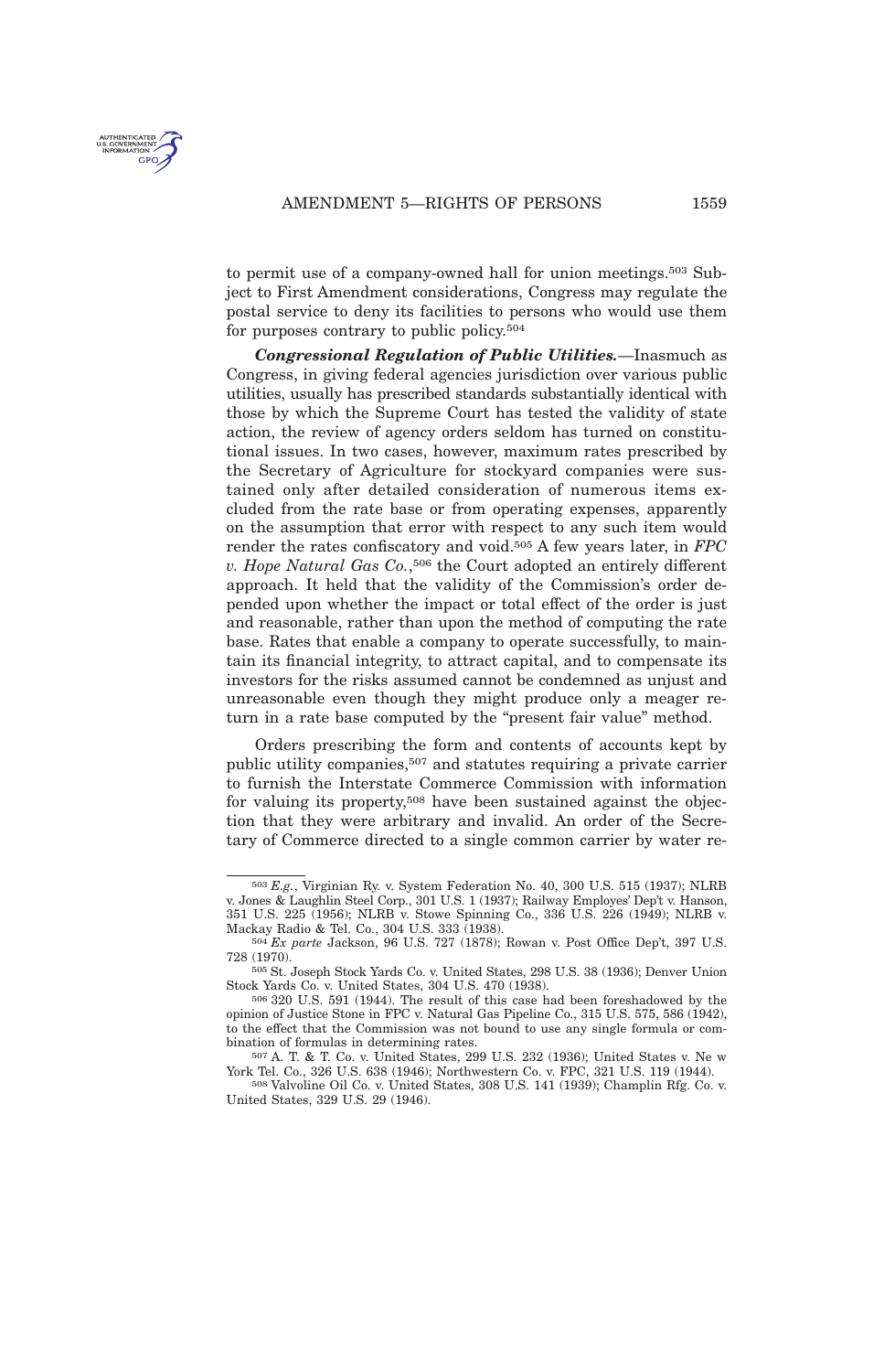

quiring it to file a summary of its books and records pertaining to its rates was also held not to violate the Fifth Amendment.<sup>509</sup>

*Congressional Regulation of Railroads.*—Legislation and administrative orders pertaining to railroads have been challenged repeatedly under the Due Process Clause, but seldom with success. Orders of the Interstate Commerce Commission establishing through routes and joint rates have been sustained,<sup>510</sup> as has the Commission's division of joint rates to give a weaker group of carriers a greater share of such rates where the proportion allotted to the stronger group was adequate to avoid confiscation.<sup>511</sup> The recapture of one-half of the earnings of railroads in excess of a fair net operating income, such recaptured earnings to be available as a revolving fund for loans to weaker roads, was held valid on the ground that any carrier earning an excess held it as trustee.<sup>512</sup> An order enjoining certain steam railroads from discriminating against an electric railroad by denying it reciprocal switching privileges did not violate the Fifth Amendment even through its practical effect was to admit the electric road to a part of the business being adequately handled by the steam roads.<sup>513</sup> Similarly, the fact that a rule concerning the allotment of coal cars operated to restrict the use of private cars did not amount to a taking of property.<sup>514</sup> Railroad companies were not denied due process of law by a statute forbidding them to transport in interstate commerce commodities that they manufactured, mined, or produced.<sup>515</sup> An order approving a lease of one railroad by another, upon condition that displaced employees of the lessor should receive partial compensation for the loss suffered by reason of the lease,<sup>516</sup> is consonant with due process of law. A law prohibiting the issuance of free passes was held constitutional even as applied to abolish rights created by a prior agreement by which the carrier bound itself to issue such passes annually for life, in settlement of a claim for personal injuries.<sup>517</sup> A non-arbitrary Interstate Commerce Commission order establishing a non-compensatory rate for carriage of certain commodities does not violate the Due

509 Isbrandtsen-Moller Co. v. United States, 300 U.S. 146 (1937).

510 St. Louis S.W. Ry. v. United States, 245 U.S. 136, 143 (1917).

511 *New England Divisions Case*, 261 U.S. 184 (1923).

512 Dayton-Goose Creek Ry. v. United States, 263 U.S. 456, 481, 483 (1924).

513 Chicago, I. & L. Ry. v. United States, 270 U.S. 287 (1926). *Cf.* Seaboard Air Line Ry. v. United States, 254 U.S. 57 (1920).

514 *Assigned Car Cases*, 274 U.S. 564, 575 (1927).

517 Louisville & Nashville R.R. v. Mottley, 219 U.S. 467 (1911).

<sup>515</sup> United States v. Delaware & Hudson Co., 213 U.S. 366, 405, 411, 415 (1909).

<sup>516</sup> United States v. Lowden, 308 U.S. 225 (1939).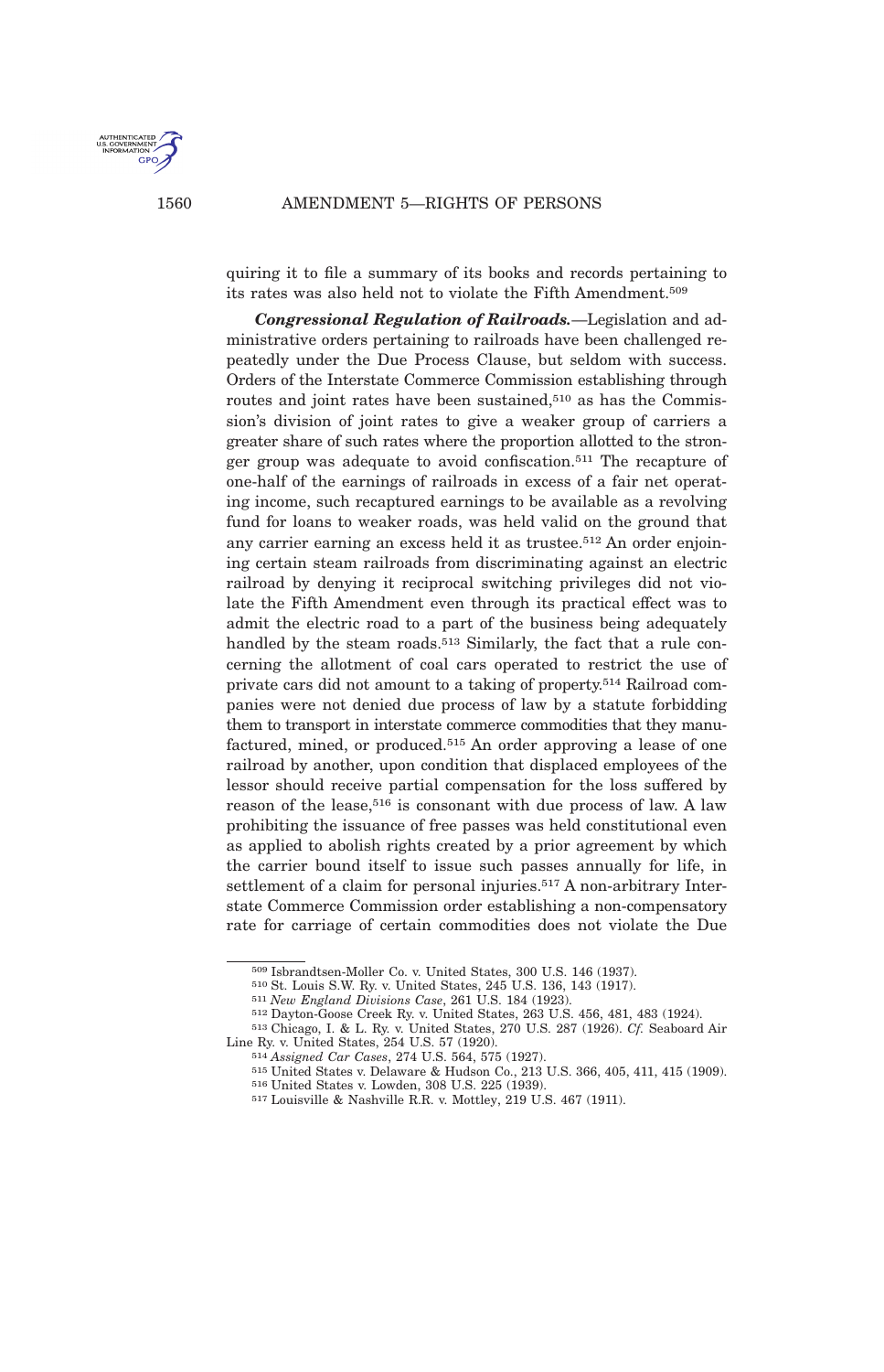

Process or Just Compensation Clauses as long as it serves the public interest and the rates as a whole yield just compensation.<sup>518</sup>

Occasionally, however, regulatory action has been held invalid under the Due Process Clause. An order issued by the Interstate Commerce Commission relieving short line railroads from the obligation to pay the usual fixed sum per day rental for cars used on foreign roads for a space of two days was held to be arbitrary and invalid.<sup>519</sup> A retirement act that made eligible for pensions all persons who had been in the service of any railroad within one year prior to the adoption of the law, counted past unconnected service of an employee toward the requirement for a pension even if the employee had contributed nothing to the pension fund, and treated all carriers as a single employer and pooled their assets, without regard to their individual obligations, was held unconstitutional.<sup>520</sup>

*Taxation.*—In laying taxes, the Federal Government is less narrowly restricted by the Fifth Amendment than are the states by the Fourteenth. The Federal Government may tax property belonging to its citizens, even if such property is never situated within the jurisdiction of the United States,<sup>521</sup> and it may tax the income of a citizen resident abroad, which is derived from property located at his residence.<sup>522</sup> The difference is explained by the fact that protection of the Federal Government follows the citizen wherever he goes, whereas the benefits of state government accrue only to persons and property within the state's borders. The Supreme Court has said that, in the absence of an equal protection clause, "a claim of unreasonable classification or inequality in the incidence or application of a tax raises no question under the Fifth Amendment. . . ." <sup>523</sup> It has sustained, over charges of unfair differentiation between persons, a graduated income  $\text{tax},^{524}$  a higher tax on oleomargarine than on butter,<sup>525</sup> an excise tax on "puts" but not on "call," <sup>526</sup> a tax on the income of business operated by corporations but not on similar enterprises carried on by individuals,<sup>527</sup> an income tax on foreign corporations, based on their income from sources within the United States, while domestic corporations were taxed on income from all

<sup>518</sup> Baltimore & Ohio R.R. v. United States, 345 U.S. 146 (1953).

<sup>519</sup> Chicago, R.I. & P. Ry. v. United States, 284 U.S. 80 (1931).

<sup>520</sup> Railroad Retirement Bd. v. Alton R.R., 295 U.S. 330 (1935). *But cf.* Usery v. Turner Elkhorn Mining Co., 428 U.S. 1, 19 (1976).

<sup>521</sup> United States v. Bennett, 232 U.S. 299, 307 (1914).

<sup>522</sup> Cook v. Tait, 265 U.S. 47 (1924).

<sup>523</sup> Helvering v. Lerner Stores Co., 314 U.S. 463, 468 (1941). *But see* discussion of "Discrimination" *supra*.

<sup>524</sup> Brushaber v. Union Pac. R.R, 240 U.S. 1, 24 (1916).

<sup>525</sup> McCray v. United States, 195 U.S. 27, 61 (1904).

<sup>526</sup> Treat v. White, 181 U.S. 264 (1901).

<sup>527</sup> Flint v. Stone Tracy Co., 220 U.S. 107 (1911).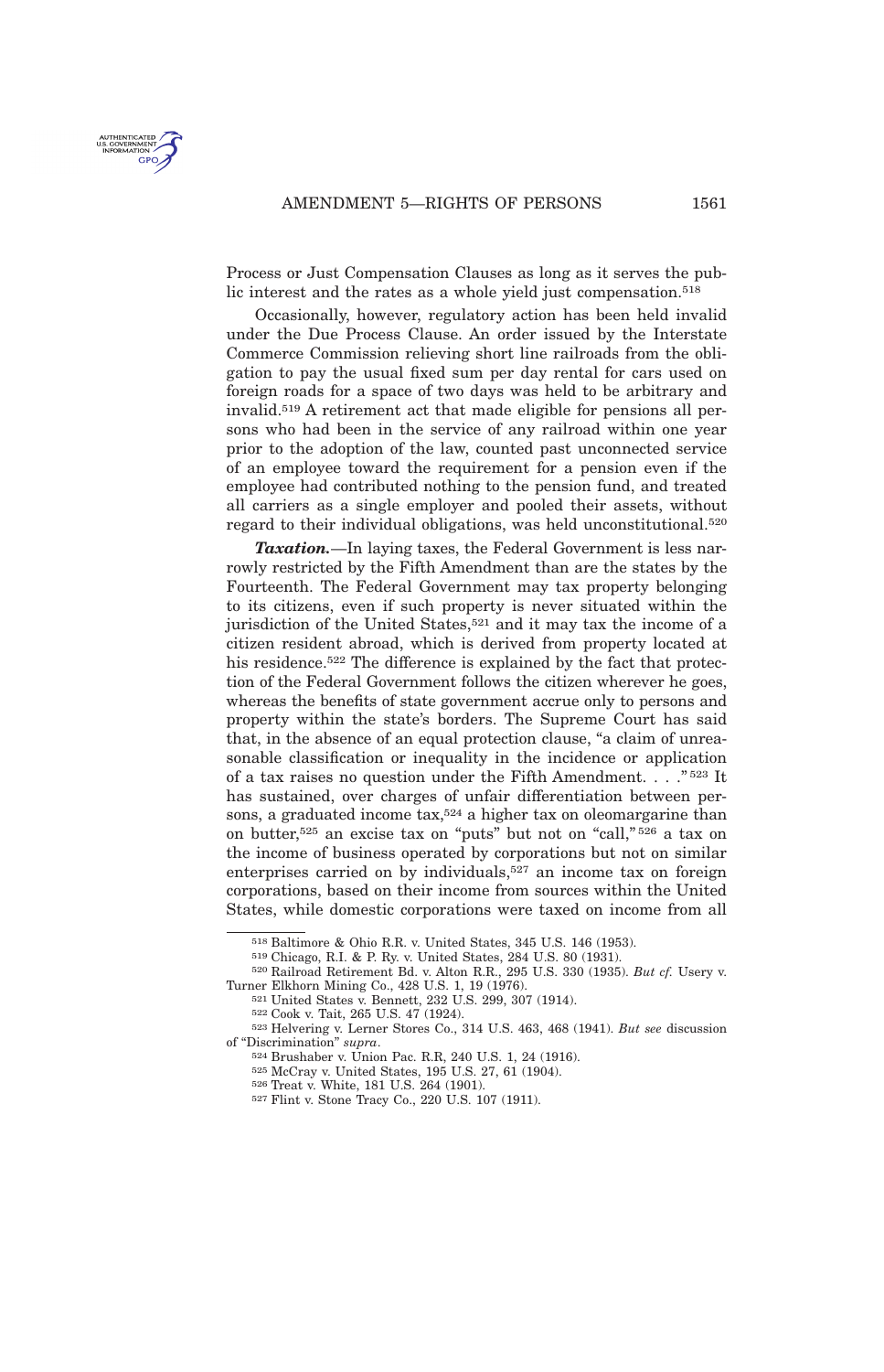

sources,<sup>528</sup> a tax on foreign-built but not upon domestic yachts,<sup>529</sup> a tax on employers of eight or more persons, with exemptions for agricultural labor and domestic service,<sup>530</sup> a gift tax law embodying a plan of graduations and exemptions under which donors of the same amount might be liable for different sums,<sup>531</sup> an Alaska statute imposing license taxes only on nonresident fisherman,<sup>532</sup> an act that taxed the manufacture of oil and fertilizer from herring at a higher rate than similar processing of other fish or fish offal,<sup>533</sup> an excess profits tax that defined "invested capital" with reference to the original cost of the property rather than to its present value,<sup>534</sup> an undistributed profits tax in the computation of which special credits were allowed to certain taxpayers,<sup>535</sup> an estate tax upon the estate of a deceased spouse in respect of the moiety of the surviving spouse where the effect of the dissolution of the community is to enhance the value of the survivor's moiety,<sup>536</sup> and a tax on nonprofit mutual insurers, even though such insurers organized before a certain date were exempt, as there was a rational basis for the discrimination.<sup>537</sup>

*Retroactive Taxes.*—It has been customary from the beginning for Congress to give some retroactive effect to its tax laws, usually making them effective from the beginning of the tax year or from the date of introduction of the bill that became the law.<sup>538</sup> Application of an income tax statute to the entire calendar year in which enactment took place has never, barring some peculiar circumstance, been deemed to deny due process.<sup>539</sup> "Taxation is neither a penalty imposed on the taxpayer nor a liability which he assumes by contract. It is but a way of apportioning the cost of government among those who in some measure are privileged to

- 532 Haavik v. Alaska Packers Ass'n, 263 U.S. 510 (1924).
- 533 Alaska Fish Co. v. Smith, 255 U.S. 44 (1921).
- 534 LaBelle Iron Works v. United States, 256 U.S. 377 (1921).
- 535 Helvering v. Northwest Steel Mills, 311 U.S. 46 (1940).

<sup>528</sup> National Paper Co. v. Bowers, 266 U.S. 373 (1924).

<sup>529</sup> Billings v. United States, 232 U.S. 261, 282 (1914).

<sup>530</sup> Steward Machine Co. v. Davis, 301 U.S. 548 (1937); Helvering v. Davis, 301 U.S. 619 (1937).

<sup>531</sup> Bromley v. McCaughn, 280 U.S. 124 (1929).

<sup>536</sup> Fernandez v. Wiener, 326 U.S. 340 (1945); *cf.* Coolidge v. Long, 282 U.S. 582 (1931).

<sup>537</sup> United States v. Maryland Savings-Share Ins. Corp., 400 U.S. 4 (1970) (per curiam).

<sup>538</sup> United States v. Darusmont, 449 U.S. 292, 296–97 (1981).

<sup>539</sup> Stockdale v. Insurance Companies, 87 U.S. (20 Wall.) 323, 331, 332 (1874); Brushaber v. Union Pac. R.R., 240 U.S. 1, 20 (1916); Cooper v. United States, 280 U.S. 409, 411 (1930); Milliken v. United States, 283 U.S. 15, 21 (1931); Reinecke v. Smith, 289 U.S. 172, 175 (1933); United States v. Hudson, 299 U.S. 498, 500–01 (1937); Welch v. Henry, 305 U.S. 134, 146, 148–50 (1938); Fernandez v. Wiener, 326 U.S. 340, 355 (1945); United States v. Darusmont, 449 U.S. 292, 297 (1981).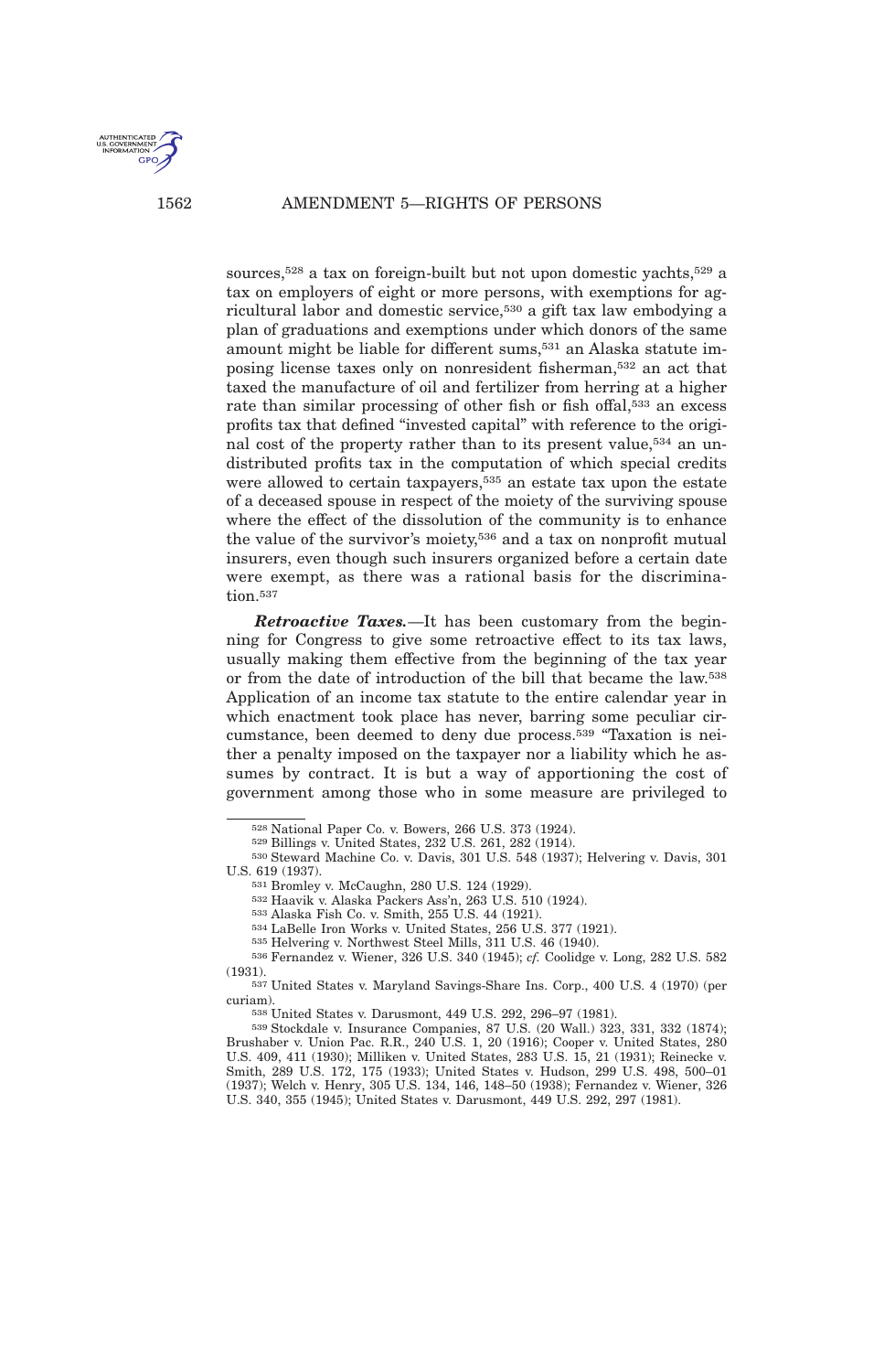

enjoy its benefits and must bear its burdens. Since no citizen enjoys immunity from that burden, its retroactive imposition does not necessarily infringe due process, and to challenge the present tax it is not enough to point out that the taxable event, the receipt of income, antedated the statute." <sup>540</sup> A special income tax on profits realized by the sale of silver, retroactive for 35 days, which was approximately the period during which the silver purchase bill was before Congress, was held valid.<sup>541</sup> An income tax law, made retroactive to the beginning of the calendar year in which it was adopted, was found constitutional as applied to the gain from the sale, shortly before its enactment, of property received as a gift during the year.<sup>542</sup> Retroactive assessment of penalties for fraud or negligence,<sup>543</sup> or of an additional tax on the income of a corporation used to avoid a surtax on its shareholder,<sup>544</sup> does not deprive the taxpayer of property without due process of law.

An additional excise tax imposed upon property still held for sale, after one excise tax had been paid by a previous owner, does not violate the Due Process Clause.<sup>545</sup> Similarly upheld were a transfer tax measured in part by the value of property held jointly by a husband and wife, including that which comes to the joint tenancy as a gift from the decedent spouse <sup>546</sup> and the inclusion in the gross income of the settlor of income accruing to a revocable trust during any period when the settlor had power to revoke or modify it.<sup>547</sup>

Although the Court during the 1920s struck down gift taxes imposed retroactively upon gifts that were made and completely vested before the enactment of the taxing statute,<sup>548</sup> those decisions have recently been distinguished, and their precedential value limited.<sup>549</sup> In *United States v. Carlton*, the Court declared that "[t]he

<sup>540</sup> Welch v. Henry, 305 U.S. 134, 146–47 (1938).

<sup>541</sup> United States v. Hudson, 299 U.S. 498 (1937). *See also* Stockdale v. Insurance Companies, 87 U.S. (20 Wall.) 323, 331, 341 (1874); Brushaber v. Union Pac. R.R., 240 U.S. 1, 20 (1916); Lynch v. Hornby, 247 U.S. 339, 343 (1918).

<sup>542</sup> Cooper v. United States, 280 U.S. 409 (1930); *see also* Reinecke v. Smith, 289 U.S. 172 (1933).

<sup>543</sup> Helvering v. Mitchell, 303 U.S. 391 (1938).

<sup>544</sup> Helvering v. National Grocery Co., 304 U.S. 282 (1938).

<sup>545</sup> Patton v. Brady, 184 U.S. 608 (1902).

<sup>546</sup> Tyler v. United States, 281 U.S. 497 (1930); United States v. Jacobs, 306 U.S. 363 (1939).

<sup>547</sup> Reinecke v. Smith, 289 U.S. 172 (1933).

<sup>548</sup> Untermyer v. Anderson, 276 U.S. 440 (1928); Blodgett v. Holden, 275 U.S. 142 (1927), modified, 276 U.S. 594 (1928); Nichols v. Coolidge, 274 U.S. 531 (1927). *See also* Heiner v. Donnan, 285 U.S. 312 (1932) (invalidating as arbitrary and capricious a conclusive presumption that gifts made within two years of death were made in contemplation of death).

<sup>549</sup> *Untermyer* was distinguished in United States v. Hemme, 476 U.S. 558, 568 (1986), upholding retroactive application of unified estate and gift taxation to a taxpayer as to whom the overall impact was minimal and not oppressive. All three cases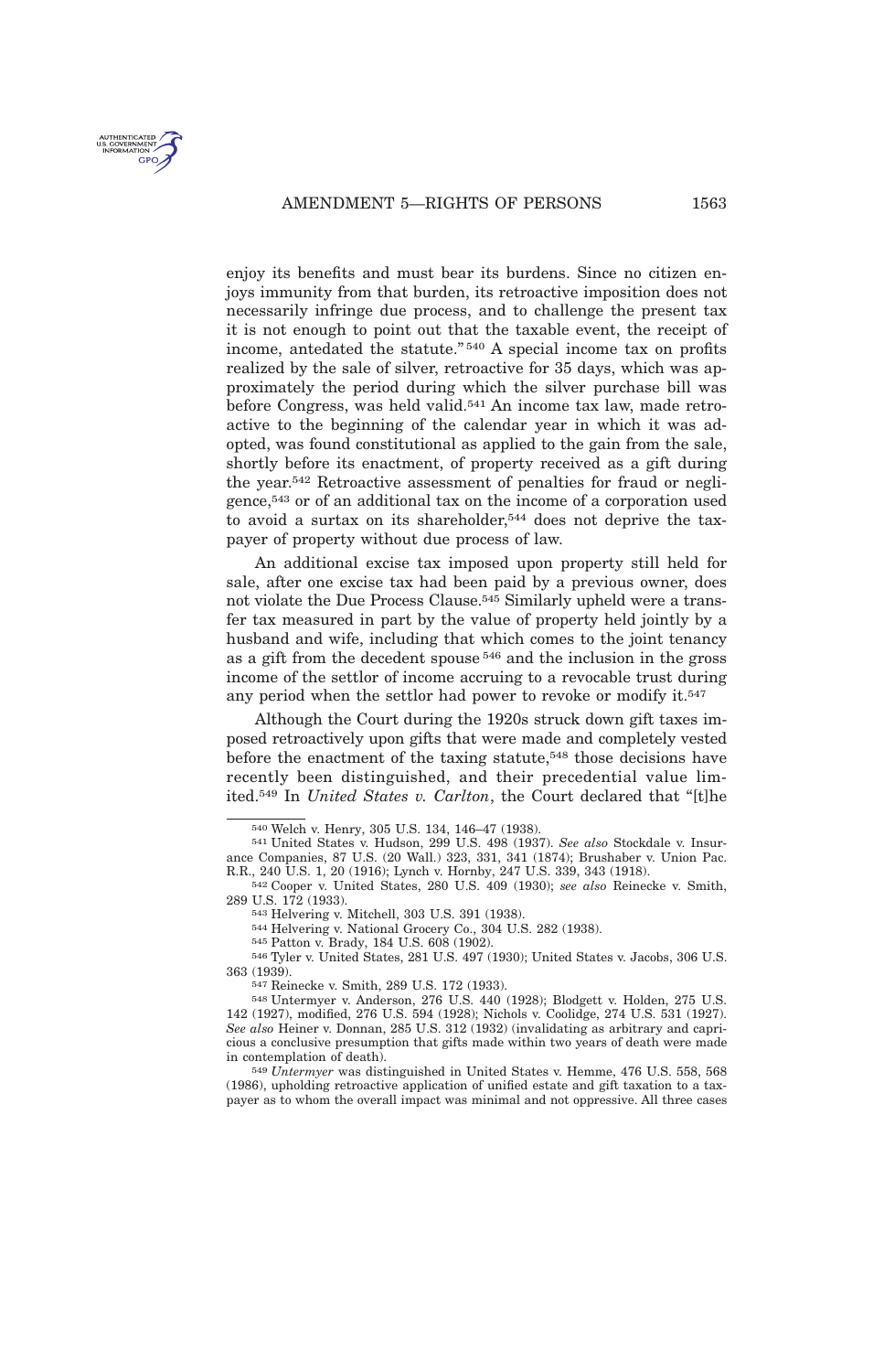

due process standard to be applied to tax statutes with retroactive effect . . . is the same as that generally applicable to retroactive economic legislation"—retroactive application of legislation must be shown to be "justified by a rational legislative purpose.'"<sup>550</sup> Applying that principle, the Court upheld retroactive application of a 1987 amendment limiting application of a federal estate tax deduction originally enacted in 1986. Congress's purpose was "neither illegitimate nor arbitrary," the Court noted, since Congress had acted "to correct what it reasonably viewed as a mistake in the original 1986 provision that would have created a significant and unanticipated revenue loss." Also, "Congress acted promptly and established only a modest period of retroactivity." The fact that the taxpayer had transferred stock in reliance on the original enactment was not dispositive, since "[t]ax legislation is not a promise, and a taxpayer has no vested right in the Internal Revenue Code." <sup>551</sup>

*Deprivation of Property: Retroactive Legislation.*—Federal regulation of future action, based upon rights previously acquired by the person regulated, is not prohibited by the Constitution. So long as the Constitution authorizes the subsequently enacted legislation, the fact that its provisions limit or interfere with previously acquired rights does not ordinarily condemn it. The imposition upon coal mine operators, and ultimately coal consumers, of the liability of compensating former employees, who had terminated work in the industry before passage of the law, for black lung disabilities contracted in the course of their work, was sustained by the Court as a rational measure to spread the costs of the employees' disabilities to those who had profited from the fruits of their labor.<sup>552</sup> Legislation readjusting rights and burdens is not unlawful solely because it upsets otherwise settled expectations, but it must take account of the realities previously existing, *i.e.*, that the danger may not have been known or appreciated, or that actions might have been taken in reliance upon the current state of the law; therefore, legislation imposing liability on the basis of deterrence or of blamewor-

were distinguished in United States v. Carlton, 512 U.S. 26, 30 (1994), as having been "decided during an era characterized by exacting review of economic legislation under an approach that 'has long since been discarded.' " The Court noted further that *Untermyer* and *Blodgett* had been limited to situations involving creation of a wholly new tax, and that *Nichols* had involved a retroactivity period of 12 years. Id.

<sup>550</sup> 512 U.S. 26, 30, 31 (1994) (quoting Usery v. Turner Elkhorn Mining Co., 428 U.S. 1, 16–17 (1976)). These principles apply to estate and gift taxes as well as to income taxes, the Court added. 512 U.S. at 34.

<sup>551</sup> 512 U.S. at 33.

<sup>552</sup> Usery v. Turner Elkhorn Mining Co., 428 U.S. 1, 14–20 (1976). *But see* id. at 38 (Justice Powell concurring) (questioning application of retroactive costspreading).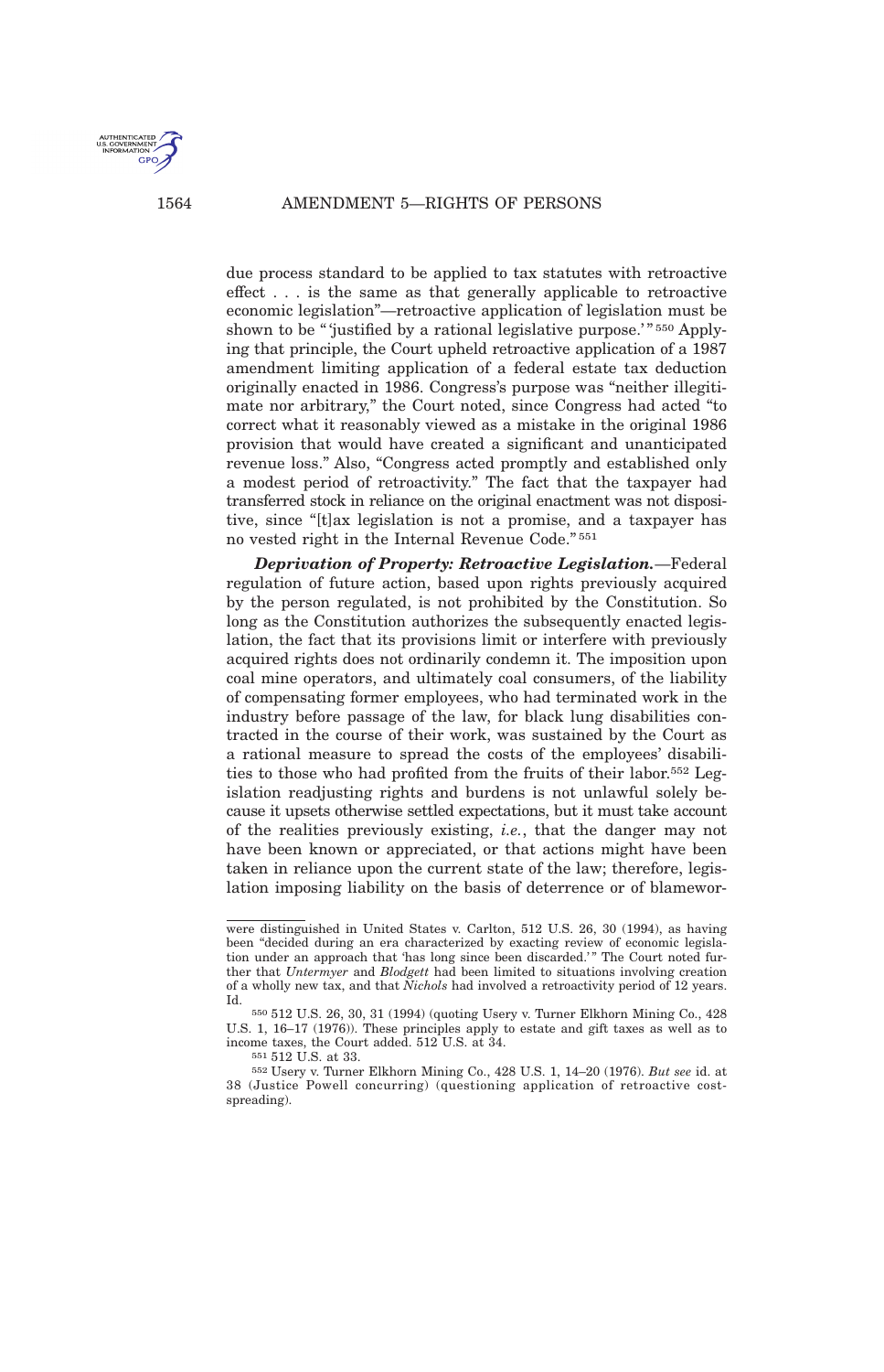

thiness might not have passed muster. The Court has applied *Turner Elkhorn* in upholding retroactive application of pension plan termination provisions to cover the period of congressional consideration, declaring that the test for retroactive application of legislation adjusting economic burdens is merely whether "the retroactive application . . . is itself justified by a rational legislative purpose." <sup>553</sup>

Rent regulations were sustained as applied to prevent execution of a judgment of eviction rendered by a state court before the enabling legislation was passed.<sup>554</sup> For the reason that "those who do business in the regulated field cannot object if the legislative scheme is buttressed by subsequent amendments to achieve the legislative end," no vested right to use housing, built with the aid of FHA mortgage insurance for transient purposes, was acquired by one obtaining insurance under an earlier section of the National Housing Act, which, though silent in this regard, was contemporaneously construed as barring rental to transients, and was later modified by an amendment that expressly excluded such use.<sup>555</sup> An order by an Area Rent Director reducing an unapproved rental and requiring the landlord to refund the excess previously collected, was held, with one dissenting vote, not to be the type of retroactivity which is condemned by law.<sup>556</sup> The application of a statute providing for tobacco marketing quotas, to a crop planted prior to its enactment, was held not to deprive the producers of property without due pro-

<sup>553</sup> Pension Benefit Guaranty Corp. v. R.A. Gray & Co., 467 U.S. 717, 730 (1984). *Accord*, United States v. Sperry Corp., 493 U.S. 52, 65 (1989) (upholding imposition of user fee on claimants paid by Iran-United States Claims Tribunal prior to enactment of fee statute). Concrete Pipe & Products v. Construction Laborers Pension Trust, 508 U.S. 602, 636–41 (1993) (imposition of multiemployer pension plan withdrawal liability on an employer is not irrational, even though none of its employees had earned vested benefits by the time of withdrawal). In Eastern Enterprises v. Apfel, 524 U.S. 498 (1998), the challenge was to a statutory requirement that companies formerly engaged in mining pay miner retiree health benefits, as applied to a company that had placed its mining operations in a wholly owned subsidiary three decades earlier, before labor agreements included an express promise of lifetime benefits. In a fractured opinion, the justices ruled 5–4 that the scheme's severe retroactive effect offended the Constitution, though differing on the governing clause. Four of the majority justices based the judgment solely on takings law, while opining that "there is a question" whether the statute violated due process as well. The remaining majority justice, and the four dissenters, viewed substantive due process as the sole appropriate framework for resolving the case, but disagreed on whether a violation had occurred.

<sup>554</sup> Fleming v. Rhodes, 331 U.S. 100, 107 (1947).

<sup>555</sup> FHA v. The Darlington, Inc., 358 U.S. 84, 89–91, 92–93 (1958). Dissenting, Justices Harlan, Frankfurter, and Whittaker maintained that under the Due Process Clause the United States, in its contractual relations, is bound by the same rules as private individuals unless the action taken falls within the general federal regulatory power.

<sup>556</sup> Woods v. Stone, 333 U.S. 472 (1948).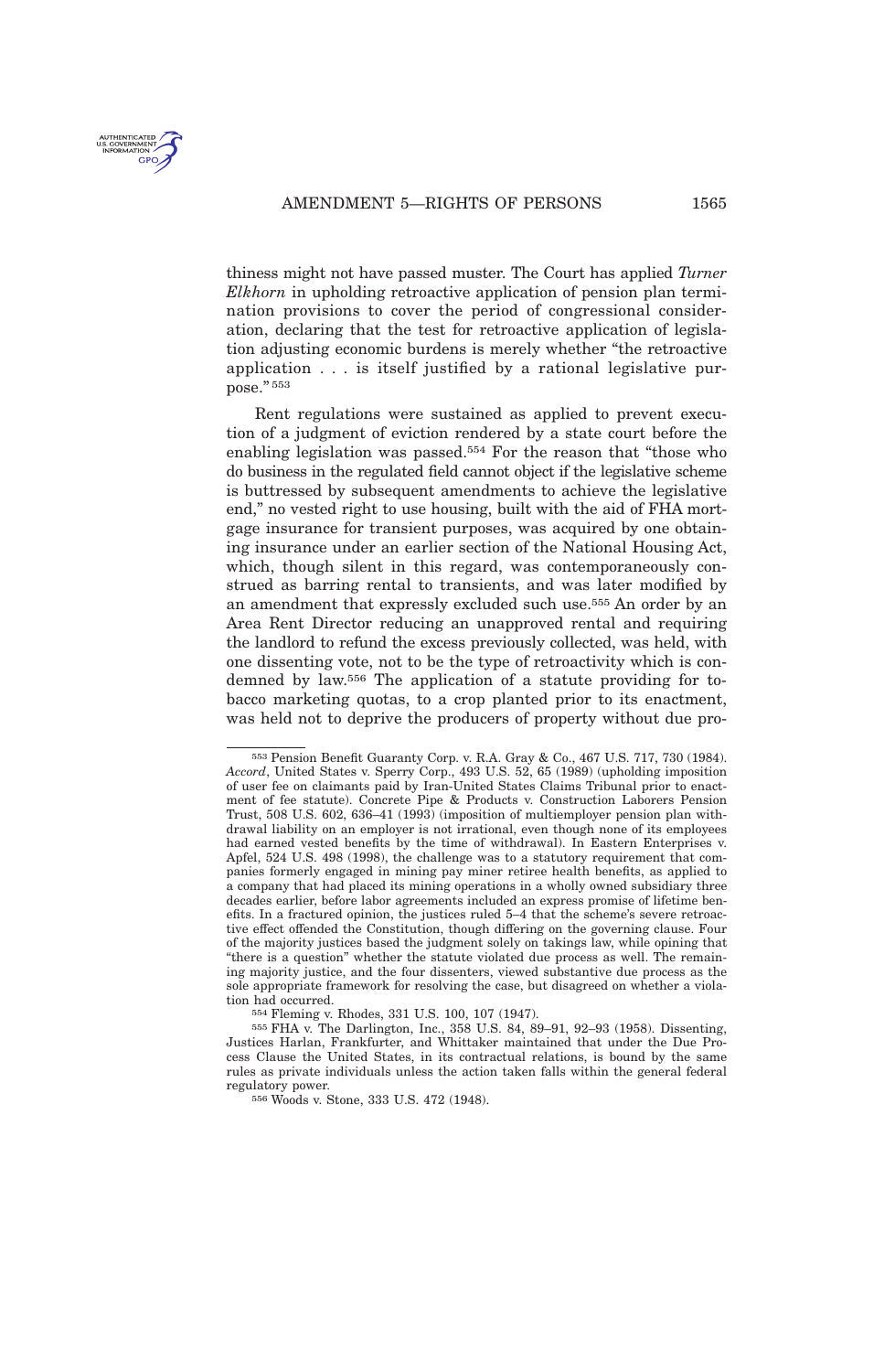

cess of law, because it operated not upon production, but upon the marketing of the product after the act was passed.<sup>557</sup>

In the exercise of its comprehensive powers over revenue, finance, and currency, Congress may make Treasury notes legal tender in payment of debts previously contracted <sup>558</sup> and may invalidate provisions in private contracts calling for payment in gold coin,<sup>559</sup> but rights against the United States arising out of contract are more strongly protected by the Due Process Clause. Hence, a law purporting to abrogate a clause in government bonds calling for payment in gold coin was invalid,<sup>560</sup> and a statute abrogating contracts of war risk insurance was held unconstitutional as applied to outstanding policies.<sup>561</sup>

The Due Process Clause has been successfully invoked to defeat retroactive invasion or destruction of property rights in a few cases. A revocation by the Secretary of the Interior of previous approval of plats and papers showing that a railroad was entitled to land under a grant was held void as an attempt to deprive the company of its property without due process of law.<sup>562</sup> The exception of the period of federal control from the time limit set by law upon claims against carriers for damages caused by misrouting of goods, was read as prospective only because the limitation was an integral part of the liability, not merely a matter of remedy, and would violate the Fifth Amendment if retroactive.<sup>563</sup>

*Bankruptcy Legislation.*—In acting pursuant to its power to enact uniform bankruptcy legislation, Congress has regularly autho-

<sup>557</sup> Mulford v. Smith, 307 U.S. 38 (1939). An increase in the penalty for production of wheat in excess of quota was valid as applied retroactively to wheat already planted, where Congress concurrently authorized a substantial increase in the amount of the loan that might be made to cooperating farmers upon stored "farm marketing excess wheat." Wickard v. Filburn, 317 U.S. 111, 133 (1942).

<sup>558</sup> Legal Tender Cases (Knox v. Lee), 79 U.S. (12 Wall.) 457, 551 (1871).

<sup>559</sup> Norman v. Baltimore & O R.R., 294 U.S. 240 (1935).

<sup>560</sup> Perry v. United States, 294 U.S. 330 (1935).

<sup>561</sup> Lynch v. United States, 292 U.S. 571 (1934). *See also* De La Rama S.S. Co. v. United States, 344 U.S. 386 (1953). Notice that these kinds of cases are precisely the ones that would be condemned under the Contract Clause, even under the relaxed scrutiny now employed, if the action were taken by a state. *E.g.*, United States Trust Co. v. New Jersey, 431 U.S. 1 (1977). "Less searching standards" are imposed by the Due Process Clauses than by the Contract Clause. Pension Benefit Guaranty Corp. v. R.A. Gray & Co., 467 U.S. 717, 733 (1984). Also, statutory reservation of the right to amend an agreement can defuse most such constitutional issues. Bowen v. Public Agencies Opposed to Social Security Entrapment, 477 U.S. 41 (1986) (amendment of Social Security Act to prevent termination by state when termination notice already filed). The Court has addressed similar issues under breach of contract theory. United States v. Winstar Corp., 518 U.S. 839 (1996).

<sup>562</sup> Noble v. Union River Logging R.R., 147 U.S. 165 (1893).

<sup>563</sup> Danzer Co. v. Gulf R.R., 268 U.S. 633 (1925).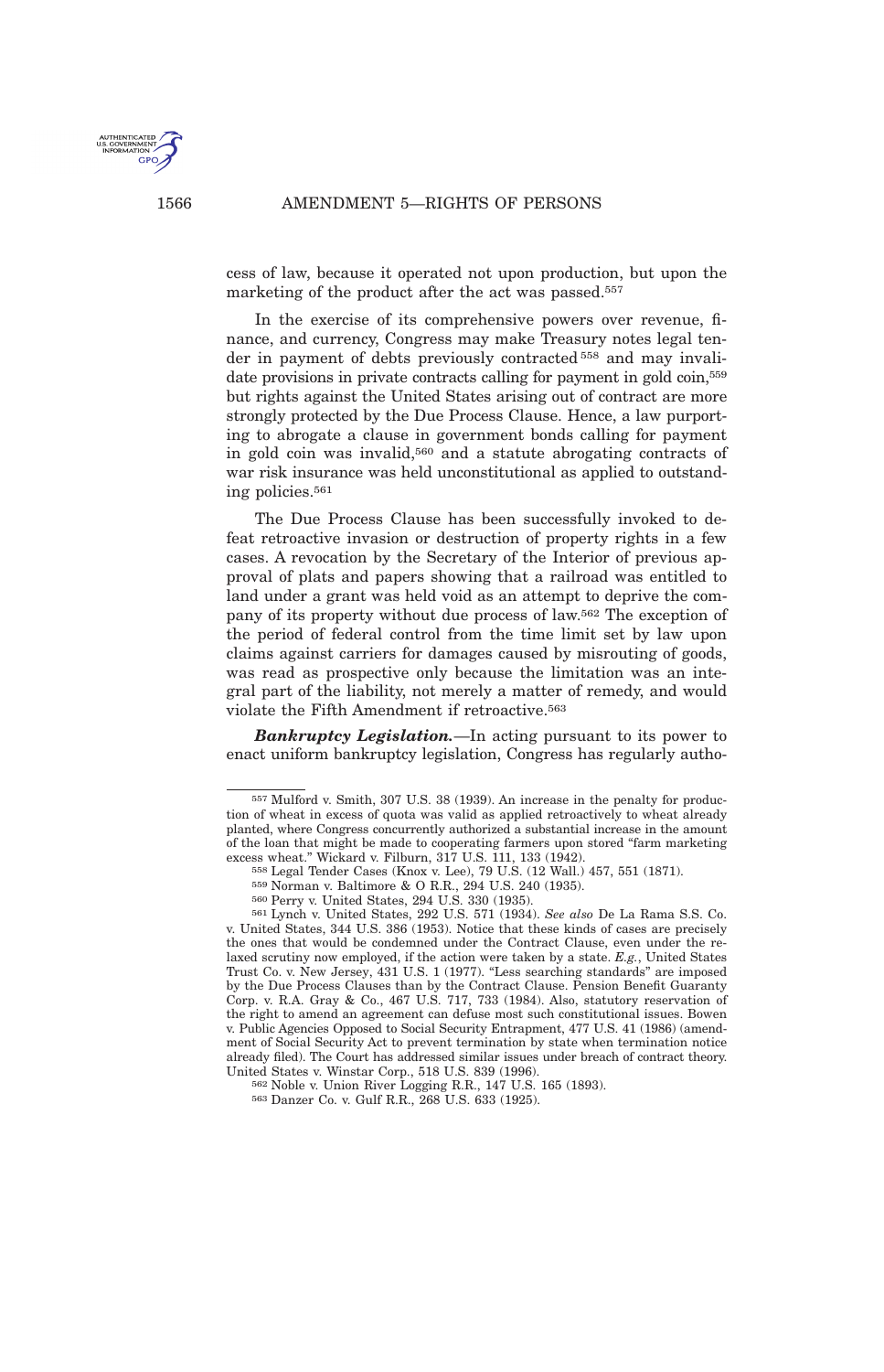

rized retrospective impairment of contractual obligations,<sup>564</sup> but the Due Process Clause (by itself or infused with takings principles) constitutes a limitation upon Congress's power to deprive persons of more secure forms of property, such as the rights secured creditors have to obtain repayment of a debt. The Court had long followed a rule of construction favoring prospective-only application of bankruptcy laws, absent a clear showing of congressional intent,<sup>565</sup> but it was not until 1935 that the Court actually held unconstitutional a retrospective law. Struck down by the Court was the Frazier-Lemke Act, which by its terms applied only retrospectively, and which authorized a court to stay proceedings for the foreclosure of a mortgage for five years, the debtor to remain in possession at a reasonable rental, with the option of purchasing the property at its appraised value at the end of the stay. The Act offended the Fifth Amendment, the Court held, because it deprived the creditor of substantial property rights acquired prior to the passage of the act.<sup>566</sup> However, a modified law, under which the stay was subject to termination by the court and which continued the right of the creditor to have the property sold to pay the debt, was sustained.<sup>567</sup>

The sale of collateral under the terms of a contract may be enjoined without violating the Due Process Clause, if such sale would hinder the preparation or consummation of a proposed railroad reorganization, provided the injunction does no more than delay the enforcement of the contract.<sup>568</sup> A provision that claims resulting from rejection of an unexpired lease should be treated as on a parity with provable debts, but limited to an amount equal to three years rent, was held not to amount to a taking of property without due process of law, since it provided a new and more certain remedy for a limited amount, in lieu of an existing remedy inefficient and uncertain in result.<sup>569</sup> A right of redemption allowed by state law upon

<sup>564</sup> *E.g.*, Hanover National Bank v. Moyses, 186 U.S. 181, 188 (1902); Continental Illinois Nat'l Bank & Trust Co. v. Chicago, R.I. & P. Ry., 294 U.S. 648, 673–75 (1935).

<sup>565</sup> Holt v. Henley, 232 U.S. 637, 639–40 (1914). *See also* Auffm'ordt v. Rasin, 102 U.S. 620, 622 (1881).

<sup>566</sup> Louisville Joint Stock Land Bank v. Radford, 295 U.S. 555 (1935).

<sup>567</sup> Wright v. Vinton Branch, 300 U.S. 440 (1937). The relatively small modifications that the Court accepted as making the difference in validity, and the fact that subsequently the Court interpreted the statute so as to make smaller the modifications, John Hancock Mut. Life Ins. Co. v. Bartels, 308 U.S. 180, 184 & n.3 (1939); Wright v. Union Central Ins. Co., 311 U.S. 273, 278–79 (1940), has created differences of opinion with respect to whether *Radford* remains sound law. *Cf.* Helvering v. Griffiths, 318 U.S. 371, 400–01 & n.52 (1943) (suggesting *Radford* might not have survived *Vinton Branch*).

<sup>568</sup> Continental Illinois Nat'l Bank & Trust Co. v. Chicago, R.I. & P. Ry., 294 U.S. 648 (1935).

<sup>569</sup> Kuchner v. Irving Trust Co., 299 U.S. 445 (1937).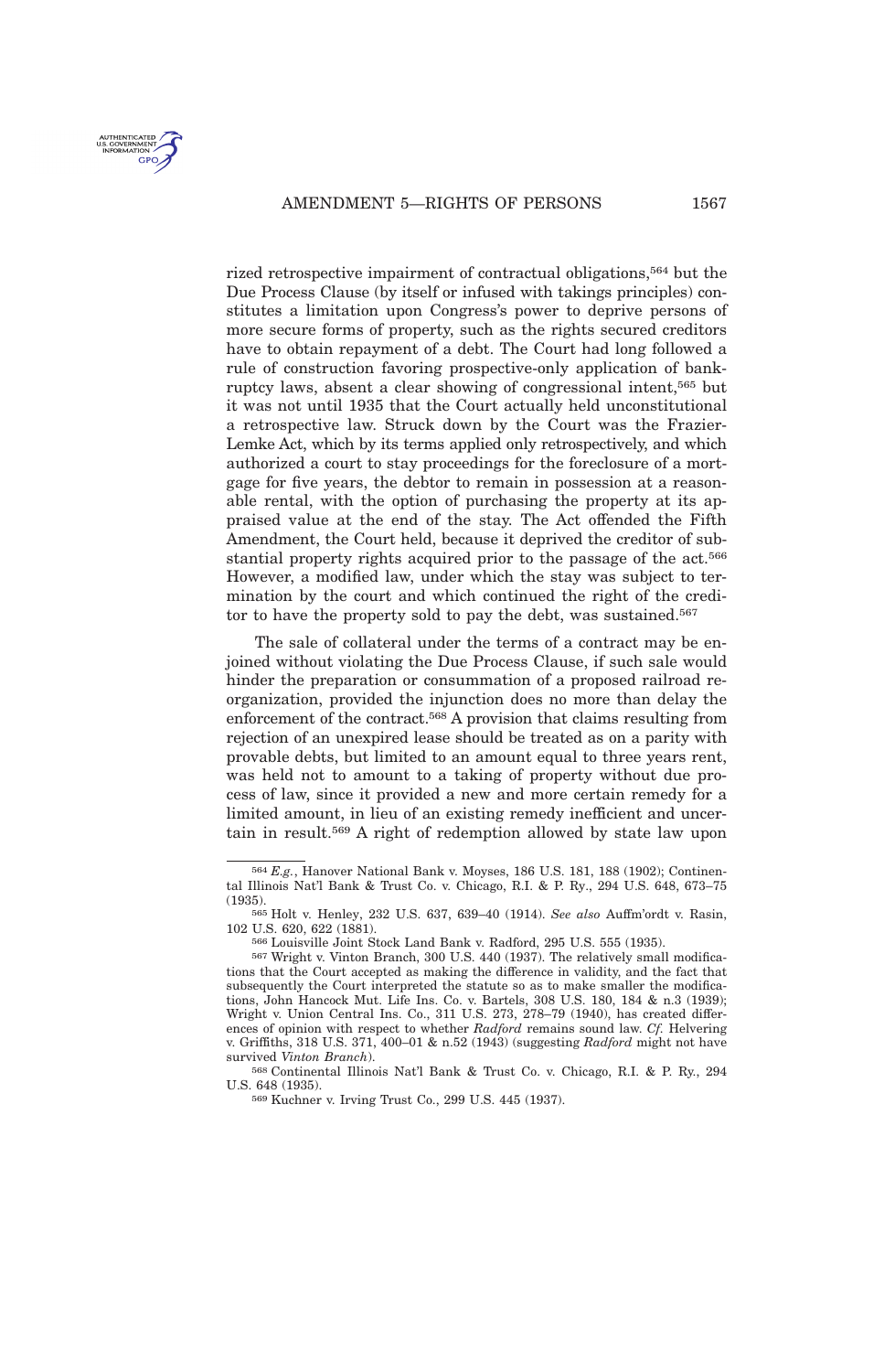

foreclosure of a mortgage was unavailing to defeat a plan for reorganization of a debtor corporation where the trial court found that the claims of junior lienholders had no value.<sup>570</sup>

*Right to Sue the Government.*—A right to sue the government on a contract is a privilege, not a property right protected by the Constitution.<sup>571</sup> The right to sue for recovery of taxes paid may be conditioned upon an appeal to the Commissioner and his refusal to refund.<sup>572</sup> There was no denial of due process when Congress took away the right to sue for recovery of taxes, where the claim for recovery was without substantial equity, having arisen from the mistake of administrative officials in allowing the statute of limitations to run before collecting a tax.<sup>573</sup> The denial to taxpayers of the right to sue for refund of processing and floor stock taxes collected under a law subsequently held unconstitutional, and the substitution of a new administrative procedure for the recovery of such sums, was held valid.<sup>574</sup> Congress may cut off the right to recover taxes illegally collected by ratifying their imposition and collection, where it could lawfully have authorized such exactions prior to their collection.<sup>575</sup>

*Congressional Power to Abolish Common Law Judicial Actions.*—Similarly, it is clearly settled that "[a] person has no property, no vested interest, in any rule of the common law." <sup>576</sup> It follows, therefore, that Congress in its discretion may abolish commonlaw actions, replacing them with other judicial actions or with administrative remedies at its discretion. There is slight intimation in some of the cases that if Congress does abolish a common law action it *must* either duplicate the recovery or provide a reasonable substitute remedy.<sup>577</sup> Such a holding seems only remotely likely,<sup>578</sup> but some difficulties may be experienced with respect to legislation

<sup>570</sup> *In re* 620 Church Street Corp., 299 U.S. 24 (1936). In the context of Congress's plan to save major railroad systems, *see Regional Rail Reorganization Act Cases*, 419 U.S. 102 (1974).

<sup>571</sup> Lynch v. United States, 292 U.S. 571, 581 (1934).

<sup>572</sup> Dodge v. Osborn, 240 U.S. 118 (1916).

<sup>573</sup> Graham & Foster v. Goodcell, 282 U.S. 409 (1931).

<sup>574</sup> Anniston Mfg. Co. v. Davis, 301 U.S. 337 (1937).

<sup>575</sup> United States v. Heinszen & Co., 206 U.S. 370, 386 (1907).

<sup>576</sup> *Second Employers'' Liability Cases*, 223 U.S. 1, 50 (1912). *See also* Silver v. Silver, 280 U.S. 117, 122 (1929) (a state case).

<sup>577</sup> The intimation stems from New York Cent. R.R. v. White, 243 U.S. 188 (1917) (a state case, involving the constitutionality of a workmen's compensation law). While denying any person's vested interest in the continuation of any particular right to sue, id. at 198, the Court did seem twice to suggest that abolition without a reasonable substitute would raise due process problems. Id. at 201. In Duke Power Co. v. Carolina Envtl. Study Group, 438 U.S. 59, 87–92 (1978), it noticed the contention but passed it by because the law at issue was a reasonable substitute.

<sup>578</sup> It is more likely with respect to congressional provision of a statutory substitute for a cause of action arising directly out of a constitutional guarantee. *E.g.*, Carlson v. Green, 446 U.S. 14, 18–23 (1980).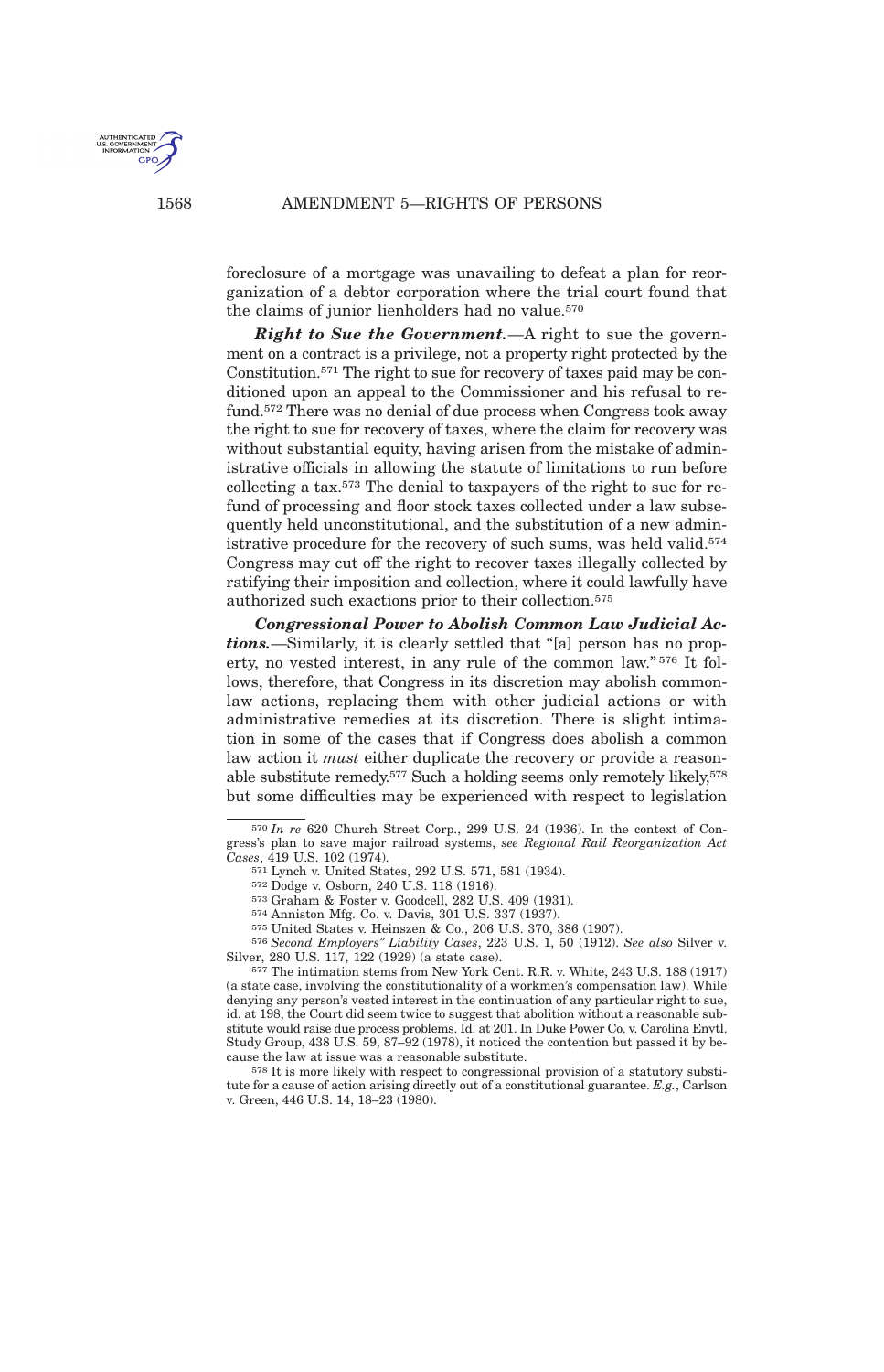AMENDMENT 5-RIGHTS OF PERSONS 1569



that retrospectively affects rights to sue, such as shortening or lengthening statutes of limitation, and the like, although these have typically arisen in state contexts. In one decision, the Court sustained an award of additional compensation under the Longshoremen's and Harbor Workers' Compensation Act, made pursuant to a private act of Congress passed after expiration of the period for review of the original award, directing the Commission to review the case and issue a new order, the challenge being made by the employer and insurer.<sup>579</sup>

*Deprivation of Liberty: Economic Legislation.*—The proscription of deprivation of liberty without due process, insofar as substantive due process was involved, was long restricted to invocation against legislation deemed to abridge liberty of contract.<sup>580</sup> The two leading cases invalidating federal legislation, however, have both been overruled, as the Court adopted a very restrained standard of review of economic legislation.<sup>581</sup> The Court's hands-off policy with regard to reviewing economic legislation is quite pronounced.<sup>582</sup>

#### **NATIONAL EMINENT DOMAIN POWER**

## **Overview**

"The Fifth Amendment to the Constitution says 'nor shall private property be taken for public use, without just compensation.' This is a tacit recognition of a preexisting power to take private property for public use, rather than a grant of new power." <sup>583</sup> Eminent domain "appertains to every independent government. It requires no constitutional recognition; it is an attribute of sovereignty." <sup>584</sup> In the early years of the nation the federal power of eminent domain lay dormant as to property outside the District of Columbia,<sup>585</sup> and it was not until 1876 that its existence was recognized

<sup>579</sup> Paramino Co. v. Marshall, 309 U.S. 370 (1940).

<sup>580</sup> *See* "Liberty of Contract" heading under Fourteenth Amendment, *infra*.

<sup>581</sup> Adair v. United States, 208 U.S. 161 (1908), overruled in substance by Phelps Dodge Corp. v. NLRB, 313 U.S. 177 (1941); Adkins v. Children's Hospital, 261 U.S.

<sup>525 (1923),</sup> overruled by West Coast Hotel Co. v. Parrish, 300 U.S. 379 (1937). 582 *E.g.*, United States Railroad Retirement Bd. v. Fritz, 449 U.S. 166 (1980); Schweiker v. Wilson, 450 U.S. 221 (1981).

<sup>583</sup> United States v. Carmack, 329 U.S. 230, 241–42 (1946). The same is true of "just compensation" clauses in state constitutions. Boom Co. v. Patterson, 98 U.S. 403, 406 (1879). For in-depth analysis of the eminent domain power, *see* 1 NICHOLS ON EMINENT DOMAIN (Julius L. Sackman, 2006).

<sup>584</sup> *Boom Co.*, 98 U.S. at 406.

<sup>585</sup> Prior to this time, the Federal Government pursued condemnation proceedings in state courts and commonly relied on state law. Kohl v. United States, 91 U.S. 367, 373 (1876); United States v. Jones, 109 U.S. 513 (1883). The general statutory authority for federal condemnation proceedings in federal courts was not enacted until 1888. Act of Aug. 1, 1888, ch. 728, 25 Stat. 357. See 1 NICHOLS ON EMINENT DOMAIN § 1.24[5] (Julius L. Sackman, 2006).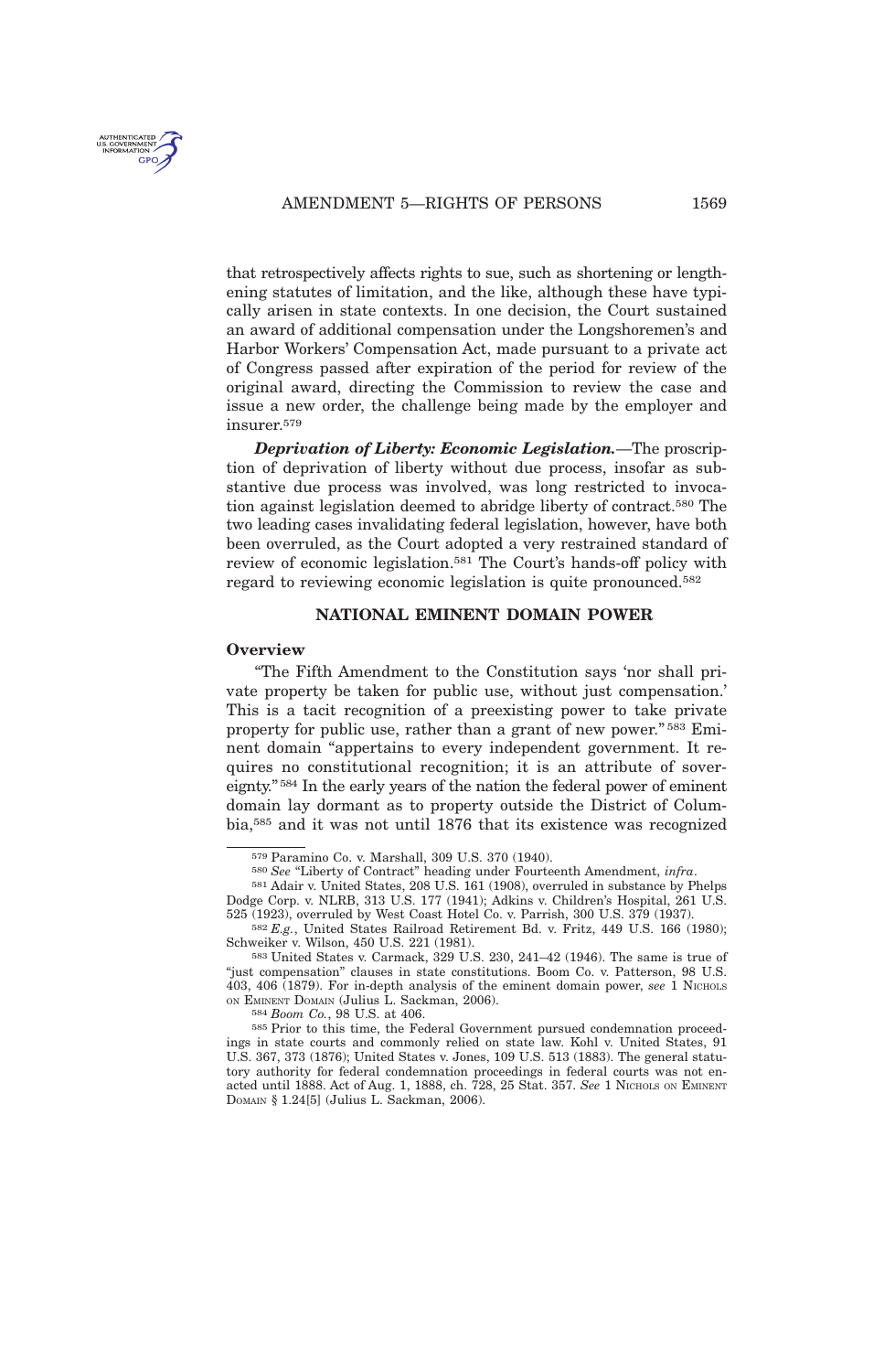1570 AMENDMENT 5—RIGHTS OF PERSONS



by the Supreme Court. In *Kohl v. United States* <sup>586</sup> any doubts were laid to rest, as the Court affirmed that the power was as necessary to the existence of the National Government as it was to the existence of any state. The federal power of eminent domain is, of course, limited by the grants of power in the Constitution, so that property may only be taken for the effectuation of a granted power,<sup>587</sup> but once this is conceded the ambit of national powers is so wideranging that vast numbers of objects may be effected.<sup>588</sup> This prerogative of the National Government can neither be enlarged nor diminished by a state.<sup>589</sup> Whenever lands in a state are needed for a public purpose, Congress may authorize that they be taken, either by proceedings in the courts of the state, with its consent, or by proceedings in the courts of the United States, with or without any consent or concurrent act of the state.<sup>590</sup>

"Prior to the adoption of the Fourteenth Amendment," the power of eminent domain of state governments "was unrestrained by any federal authority." <sup>591</sup> The Just Compensation Clause of the Fifth Amendment did not apply to the states,<sup>592</sup> and at first the contention that the Due Process Clause of the Fourteenth Amendment afforded property owners the same measure of protection against the states as the Fifth Amendment did against the Federal Government was rejected.<sup>593</sup> However, within a decade the Court rejected the opposing argument that the amount of compensation to be awarded in a state eminent domain case is solely a matter of local law. On

589 Kohl v. United States, 91 U.S. 367 374 (1876).

590 Chappell v. United States, 160 U.S. 499, 510 (1896). The fact that land included in a federal reservoir project is owned by a state, or that its taking may impair the state's tax revenue, or that the reservoir will obliterate part of the state's boundary and interfere with the state's own project for water development and conservation, constitutes no barrier to the condemnation of the land by the United States. Oklahoma ex rel. Phillips v. Atkinson Co., 313 U.S. 508 (1941). So too, land held in trust and used by a city for public purposes may be condemned. United States v. Carmack, 329 U.S. 230 (1946).

592 Barron v. Baltimore, 32 U.S. (7 Pet.) 243 (1833).

593 Davidson v. City of New Orleans, 96 U.S. 97 (1878). The Court attached most weight to the fact that both due process and just compensation were guaranteed in the Fifth Amendment while only due process was contained in the Fourteenth, and refused to equate the missing term with the present one.

<sup>586</sup> 91 U.S. 367 (1876).

<sup>587</sup> United States v. Gettysburg Electric Ry., 160 U.S. 668, 679 (1896).

<sup>588</sup> *E.g.*, California v. Central Pacific Railroad, 127 U.S. 1, 39 (1888) (highways); Luxton v. North River Bridge Co., 153 U.S. 525 (1894) (interstate bridges); Cherokee Nation v. Southern Kansas Ry, 135 U.S. 641 (1890) (railroads); Albert Hanson Lumber Co. v. United States, 261 U.S. 581 (1923) (canal); Ashwander v. TVA, 297 U.S. 288 (1936) (hydroelectric power). "Once the object is within the authority of Congress, the right to realize it through the exercise of eminent domain is clear. For the power of eminent domain is merely the means to the end." Berman v. Parker, 348 U.S. 26, 33 (1954).

<sup>591</sup> Green v. Frazier, 253 U.S. 233, 238 (1920).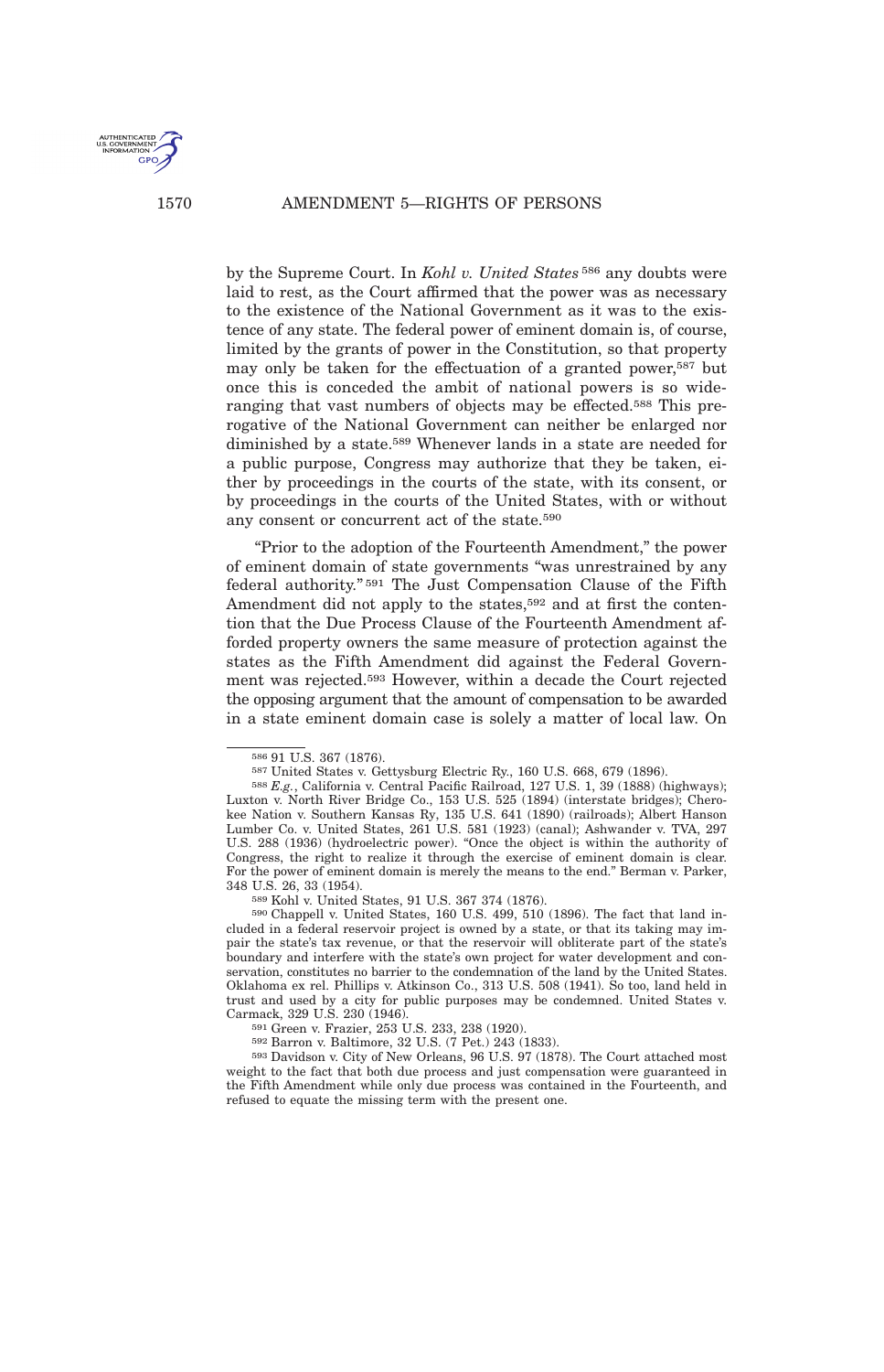

the contrary, the Court ruled, although a state "legislature may prescribe a form of procedure to be observed in the taking of private property for public use, . . . it is not due process of law if provision be not made for compensation. . . . The mere form of the proceeding instituted against the owner . . . cannot convert the process used into due process of law, if the necessary result be to deprive him of his property without compensation."<sup>594</sup> Although the guarantees of just compensation flow from two different sources, the standards used by the Court in dealing with the issues appear to be identical, and both federal and state cases will be dealt with herein without expressly continuing to recognize the two different bases for the rulings.

The power of eminent domain is inherent in government and may be exercised only through legislation or legislative delegation. Although such delegation is usually to another governmental body, it may also be to private corporations, such as public utilities, railroad companies, or bridge companies, when they are promoting a valid public purpose.<sup>595</sup>

## **Public Use**

Explicit in the Just Compensation Clause is the requirement that the taking of private property be for a public use; one cannot be deprived of his property for any reason other than a public use, even with compensation.<sup>596</sup> The question whether a particular intended use is a public use is clearly a judicial one,<sup>597</sup> but the Court has always insisted on a high degree of judicial deference to the legislative determination.<sup>598</sup> "The role of the judiciary in determining whether that power is being exercised for a public use is an extremely narrow one." <sup>599</sup> When it is state action being challenged under the Fourteenth Amendment, there is the additional factor of the Court's willingness to defer to the highest court of the state in

<sup>594</sup> Chicago B. & Q. R.R. v. City of Chicago, 166 U.S. 226, 233, 236–37 (1897). *See also* Sweet v. Rechel, 159 U.S. 380, 398 (1895).

<sup>595</sup> Noble v. Oklahoma City, 297 U.S. 481 (1936); Luxton v. North River Bridge Co., 153 U.S. 525 (1895). One of the earliest examples of such delegation is Curtiss v. Georgetown & Alexandria Turnpike Co., 10 U.S. (6 Cr.) 233 (1810).

<sup>596</sup> Fallbrook Irrigation Dist. v. Bradley, 164 U.S. 112, 158–59 (1896); Cole v. La Grange, 113 U.S. 1, 6 (1885).

 $597$  "It is well established that in considering the application of the Fourteenth Amendment to cases of expropriation of private property, the question what is a public use is a judicial one." City of Cincinnati v. Vester, 281 U.S. 439, 444 (1930).

<sup>598</sup> Kelo v. City of New London, 545 U.S. 469, 482 (2005). The taking need only be "rationally related to a conceivable public purpose." Id. at 490 (Justice Kennedy concurring).

<sup>599</sup> Berman v. Parker, 348 U.S. 26, 32 (1954) (federal eminent domain power in District of Columbia).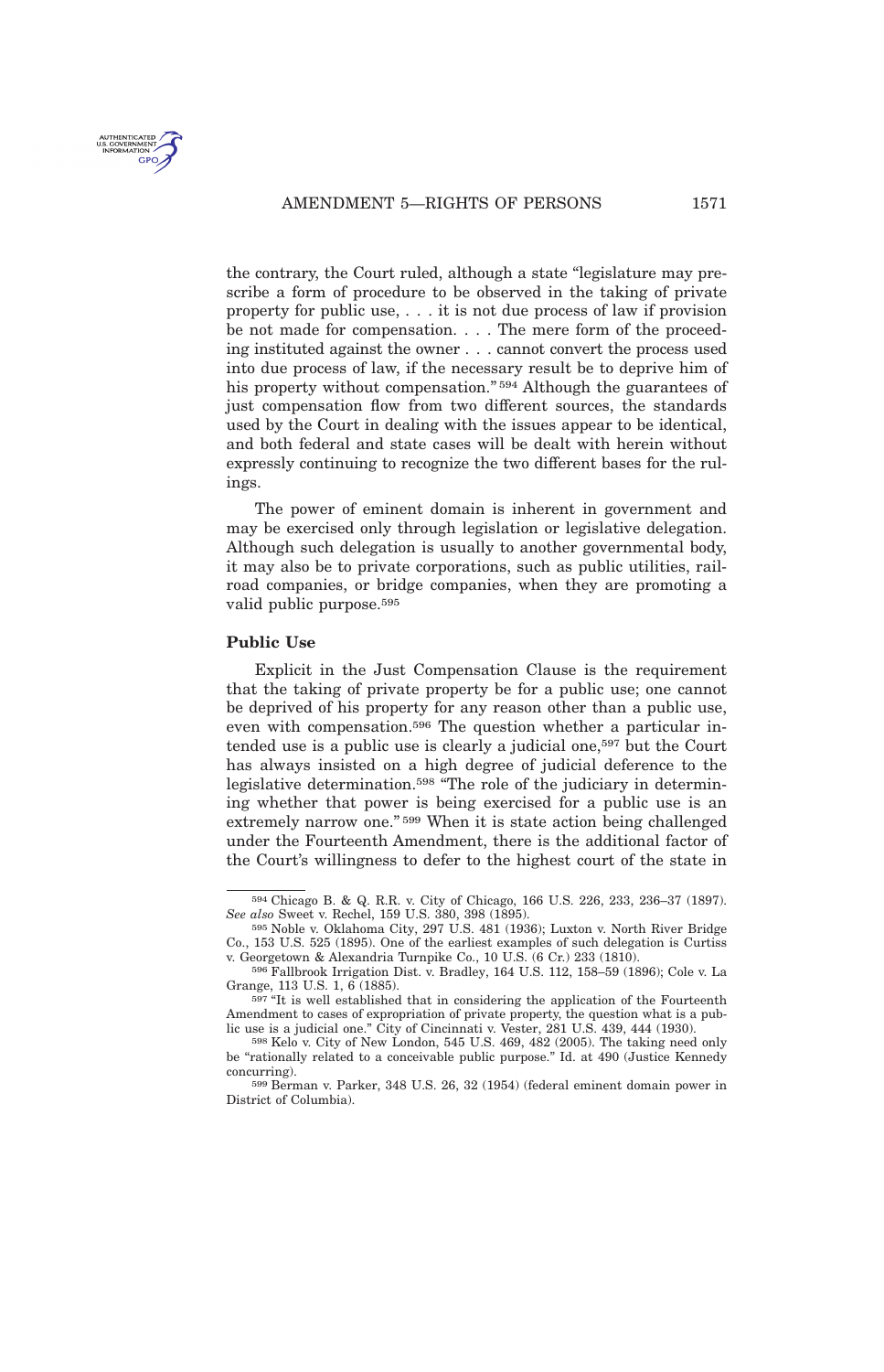

1572 AMENDMENT 5—RIGHTS OF PERSONS

resolving such an issue.<sup>600</sup> As early as 1908, the Court was obligated to admit that, notwithstanding its retention of the power of judicial review, "[n]o case is recalled where this court has condemned as a violation of the Fourteenth Amendment a taking upheld by the state court as a taking for public uses  $\dots$  ."<sup>601</sup> However, in a 1946 case involving federal eminent domain power, the Court cast considerable doubt upon the power of courts to review the issue of public use. "We think that it is the function of Congress to decide what type of taking is for a public use and that the agency authorized to do the taking may do so to the full extent of its statutory authority." <sup>602</sup> There is some suggestion that "the scope of the judicial power to determine what is a 'public use'" may be different as between Fifth and Fourteenth Amendment cases, with greater power in the latter type of cases than in the former,<sup>603</sup> but it may well be that the case simply stands for the necessity for great judicial restraint.<sup>604</sup> Once it is admitted or determined that the taking is for a public use and is within the granted authority, the necessity or expediency of the particular taking is exclusively in the legislature or the body to which the legislature has delegated the decision, and is not subject to judicial review.<sup>605</sup>

At an earlier time, the factor of judicial review would have been vastly more important than it is now, inasmuch as the prevailing judicial view was that the term "public use" was synonymous with "use by the public" and that if there was no duty upon the taker to permit the public as of right to use or enjoy the property taken, the taking was invalid. But this view was rejected some time ago.<sup>606</sup> The modern conception of public use equates it with the police power

<sup>600</sup> Green v. Frazier, 253 U.S. 283, 240 (1920); City of Cincinnati v. Vester, 281 U.S. 439, 446 (1930). *See also* Hawaii Housing Auth. v. Midkiff, 467 U.S. 229 (1984) (appeals court erred in applying more stringent standard to action of state legislature).

<sup>601</sup> Hairston v. Danville & Western Ry., 208 U.S. 598, 607 (1908). An act of condemnation was voided as not for a public use in Missouri Pac. Ry. v. Nebraska, 164 U.S. 403 (1896), but the Court read the state court opinion as acknowledging this fact, thus not bringing it within the literal content of this statement.

<sup>602</sup> United States ex rel. TVA v. Welch, 327 U.S. 546, 551–52 (1946). Justices Reed and Frankfurter and Chief Justice Stone disagreed with this view. Id. at 555, 557 (concurring).

<sup>603</sup> 327 U.S. at 552.

<sup>604</sup> So it seems to have been considered in Berman v. Parker, 348 U.S. 26, 32 (1954).

<sup>605</sup> Rindge Co. v. Los Angeles County, 262 U.S. 700, 709 (1923); Bragg v. Weaver, 251 U.S. 57, 58 (1919); Berman v. Parker, 348 U.S. 26, 33 (1954). "When the legislature's purpose is legitimate and its means are not irrational, our cases make clear that empirical debates over the wisdom of takings . . . are not to be carried out in federal courts." Hawaii Housing Auth. v. Midkiff, 467 U.S. 229, 242–43 (1984).

<sup>606</sup> Clark v. Nash, 198 U.S. 361 (1905); Mt. Vernon-Woodberry Cotton Duck Co. v. Alabama Interstate Power Co., 240 U.S. 30, 32 (1916).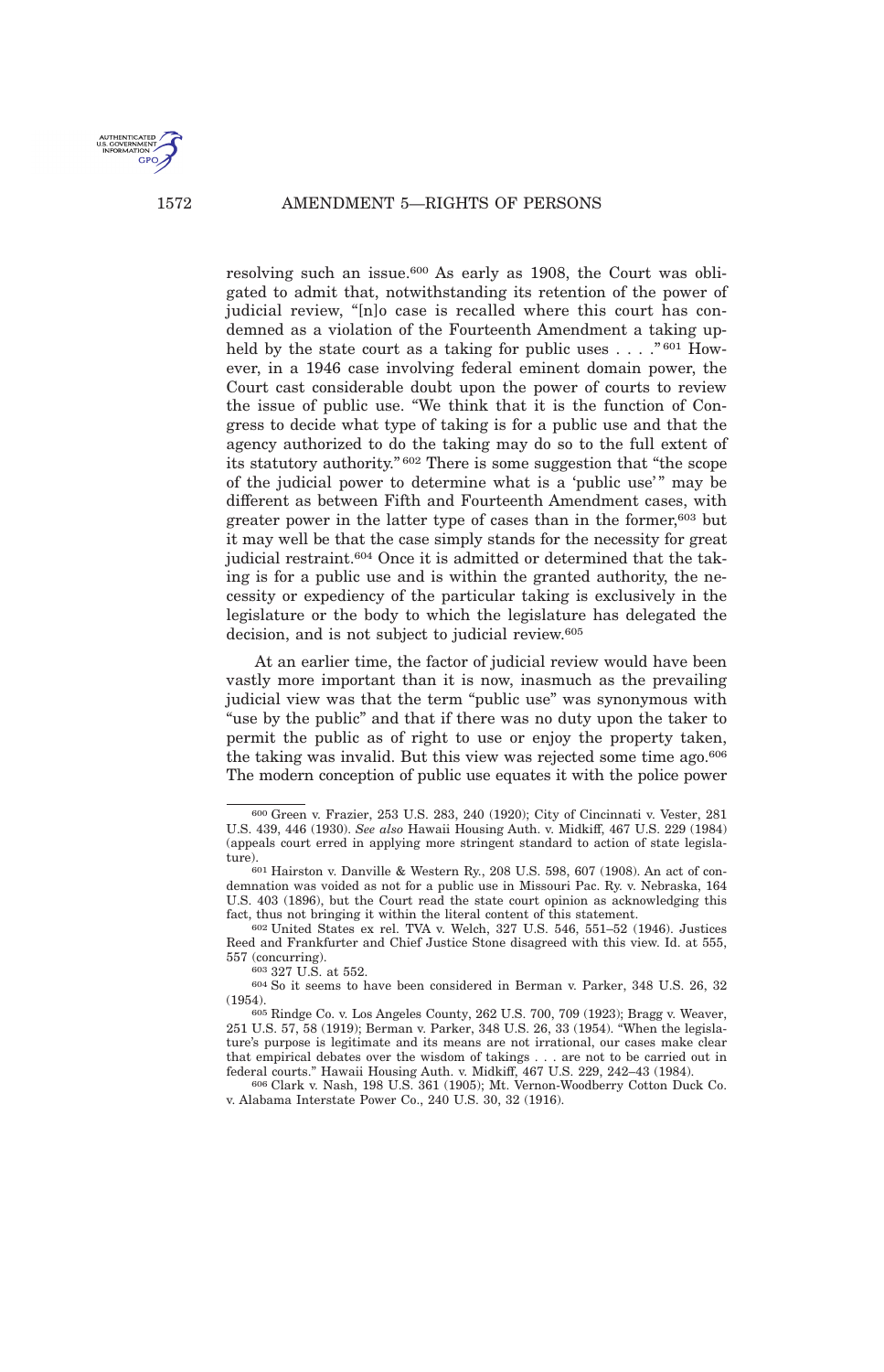

in the furtherance of the public interest. No definition of the reach or limits of the power is possible, the Court has said, because such "definition is essentially the product of legislative determinations addressed to the purposes of government, purposes neither abstractly nor historically capable of complete definition. . . . Public safety, public health, morality, peace and quiet, law and order these are some of the . . . traditional application[s] of the police power . . . ." Effectuation of these matters being within the authority of the legislature, the power to achieve them through the exercise of eminent domain is established. "For the power of eminent domain is merely the means to the end." <sup>607</sup> Subsequently, the Court put forward an added indicium of "public use": whether the government purpose could be validly achieved by tax or user fee.<sup>608</sup> Traditionally, eminent domain has been used to facilitate transportation, the supplying of water, and the like,<sup>609</sup> but the use of the power to

The Supreme Court has also approved generally the widespread use of the power of eminent domain by federal and state

establish public parks, to preserve places of historic interest, and

to promote beautification has substantial precedent.<sup>610</sup>

<sup>607</sup> Berman v. Parker, 348 U.S. 26, 32, 33 (1954).

<sup>608</sup> Brown v. Legal Found. of Washington, 538 U.S. 216, 232 (2003). *But see* id. at 242 n.2 (Justice Scalia dissenting).

<sup>609</sup> *E.g.*, Kohl v. United States, 91 U.S. 367 (1876) (public buildings); Chicago M. & S.P. Ry. v. City of Minneapolis, 232 U.S. 430 (1914) (canal); Long Island Water Supply Co. v. Brooklyn, 166 U.S. 685 (1897) (condemnation of privately owned water supply system formerly furnishing water to municipality under contract); Mt. Vernon-Woodberry Cotton Duck Co. v. Alabama Interstate Power Co., 240 U.S. 30 (1916) (land, water, and water rights condemned for production of electric power by public utility); Dohany v. Rogers, 281 U.S. 362 (1930) (land taken for purpose of exchange with a railroad company for a portion of its right-of-way required for widening a highway); Delaware, L. & W.R.R. v. Town of Morristown, 276 U.S. 182 (1928) (establishment by a municipality of a public hack stand upon driveway maintained by railroad upon its own terminal grounds to afford ingress and egress to its patrons); Clark v. Nash, 198 U.S. 361 (1905) (right-of-way across neighbor's land to enlarge irrigation ditch for water without which land would remain valueless); Strickley v. Highland Boy Mining Co., 200 U.S. 527 (1906) (right of way across a placer mining claim for aerial bucket line). In Missouri Pacific Ry. v. Nebraska, 164 U.S. 403 (1896), however, the Court held that it was an invalid use when a State attempted to compel, on payment of compensation, a railroad, which had permitted the erection of two grain elevators by private citizens on its right-of-way, to grant upon like terms a location to another group of farmers to erect a third grain elevator for their own benefit.

<sup>610</sup> *E.g.*, Shoemaker v. United States, 147 U.S. 282 (1893) (establishment of public park in District of Columbia); Rindge Co. v. Los Angeles County, 262 U.S. 700 (1923) (scenic highway); Brown v. United States, 263 U.S. 78 (1923) (condemnation of property near town flooded by establishment of reservoir in order to locate a new townsite, even though there might be some surplus lots to be sold); United States v. Gettysburg Electric Ry., 160 U.S. 668 (1896), and Roe v. Kansas ex rel. Smith, 278 U.S. 191 (1929) (historic sites). When time is deemed to be of the essence, Congress takes land directly by statute, authorizing procedures by which owners of appropriated land may obtain just compensation. *See*, *e.g.*, Pub. L. 90–545, § 3, 82 Stat. 931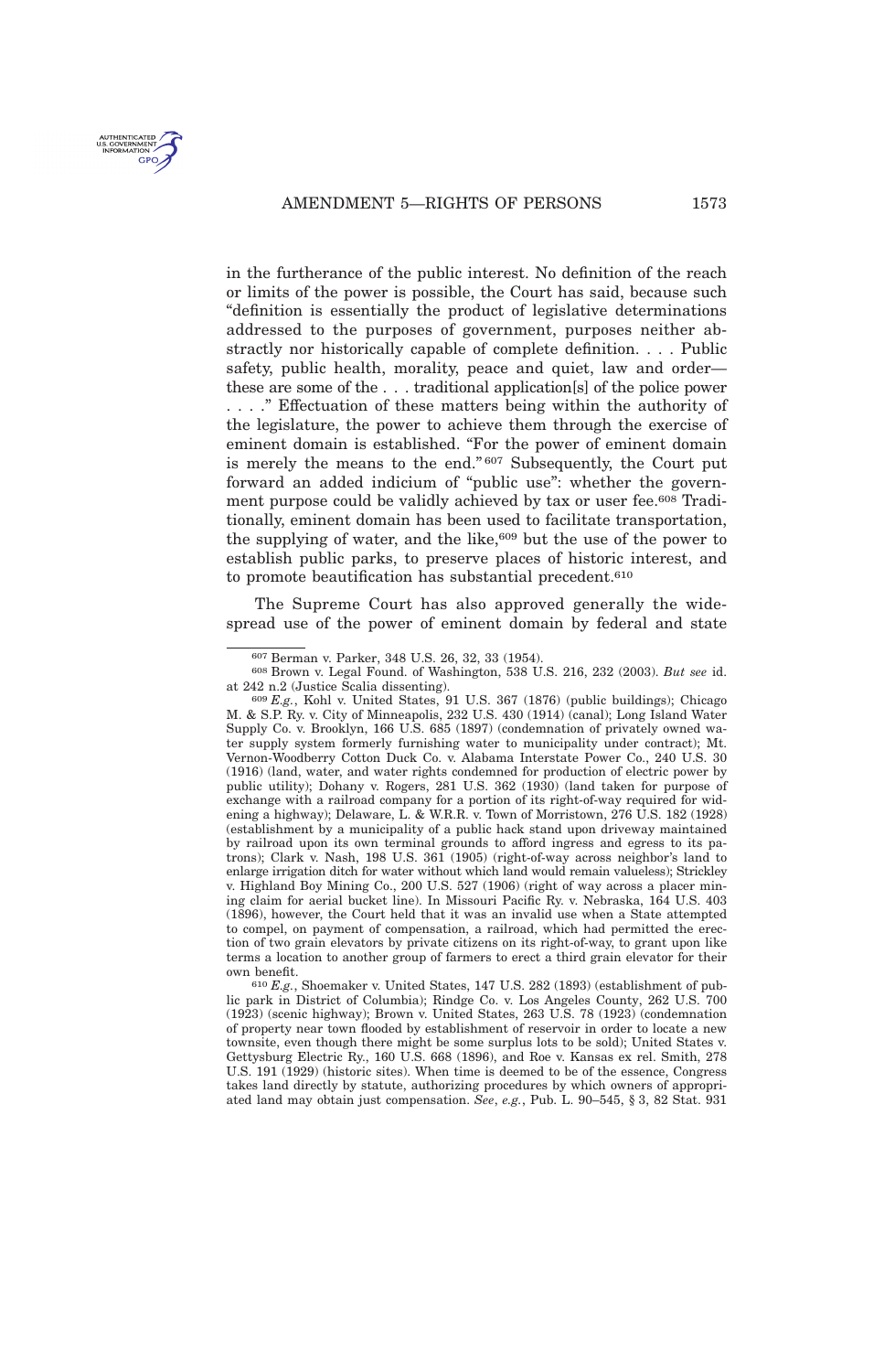

1574 AMENDMENT 5—RIGHTS OF PERSONS

governments in conjunction with private companies to facilitate urban renewal, destruction of slums, erection of low-cost housing in place of deteriorated housing, and the promotion of aesthetic values as well as economic ones. In *Berman v. Parker*, <sup>611</sup> a unanimous Court observed: "The concept of the public welfare is broad and inclusive. The values it represents are spiritual as well as physical, aesthetic as well as monetary. It is within the power of the legislature to determine that the community should be beautiful as well as healthy, spacious as well as clean, well-balanced as well as carefully patrolled." For "public use," then, it may well be that "public interest" or "public welfare" is the more correct phrase.<sup>612</sup> *Berman* was applied in *Hawaii Housing Auth. v. Midkiff*, <sup>613</sup> upholding the Hawaii Land Reform Act as a "rational" effort to "correct deficiencies in the market determined by the state legislature to be attributable to land oligopoly." Direct transfer of land from lessors to lessees was permissible, the Court held, there being no requirement "that government possess and use property at some point during a taking." <sup>614</sup> "The 'public use' requirement is . . . coterminous with the scope of a sovereign's police powers," the Court concluded.<sup>615</sup>

The expansive interpretation of public use in eminent domain cases may have reached its outer limit in *Kelo v. City of New London*. <sup>616</sup> There, a five-justice majority upheld as a public use the privateto-private transfer of land for purposes of economic development, at least in the context of a well-considered, areawide redevelopment plan adopted by a municipality to invigorate a depressed economy. The Court saw no principled way to distinguish economic

612 Most recently, the Court equated public use with "public purpose." Kelo v. City of New London, 545 U.S. 469, 480 (2005).

613 467 U.S. 229, 243 (1984).

615 467 U.S. at 240. *See also* Ruckelshaus v. Monsanto Co., 467 U.S. 986, 1014 (1984) (required data disclosure by pesticide registrants, primarily for benefit of later registrants, has a "conceivable public character").

<sup>(1968), 16</sup> U.S.C. § 79(c) (taking land for creation of Redwood National Park); Pub. L. 93–444, 88 Stat. 1304 (1974) (taking lands for addition to Piscataway Park, Maryland); Pub. L. 100–647, § 10002 (1988) (taking lands for addition to Manassas National Battlefield Park).

<sup>611</sup> 348 U.S. 26, 32–33 (1954) (citations omitted). Rejecting the argument that the project was illegal because it involved the turning over of condemned property to private associations for redevelopment, the Court said: "Once the object is within the authority of Congress, the means by which it will be attained is also for Congress to determine. Here one of the means chosen is the use of private enterprise for redevelopment of the area. Appellants argue that this makes the project a taking from one businessman for the benefit of another businessman. But the means of executing the project are for Congress and Congress alone to determine, once the public purpose has been established. The public end may be as well or better served through an agency of private enterprise than through a department of government—or so the Congress might conclude." Id. at 33–34 (citations omitted).

<sup>614</sup> 467 U.S. at 243.

<sup>616</sup> 545 U.S. 469 (2005).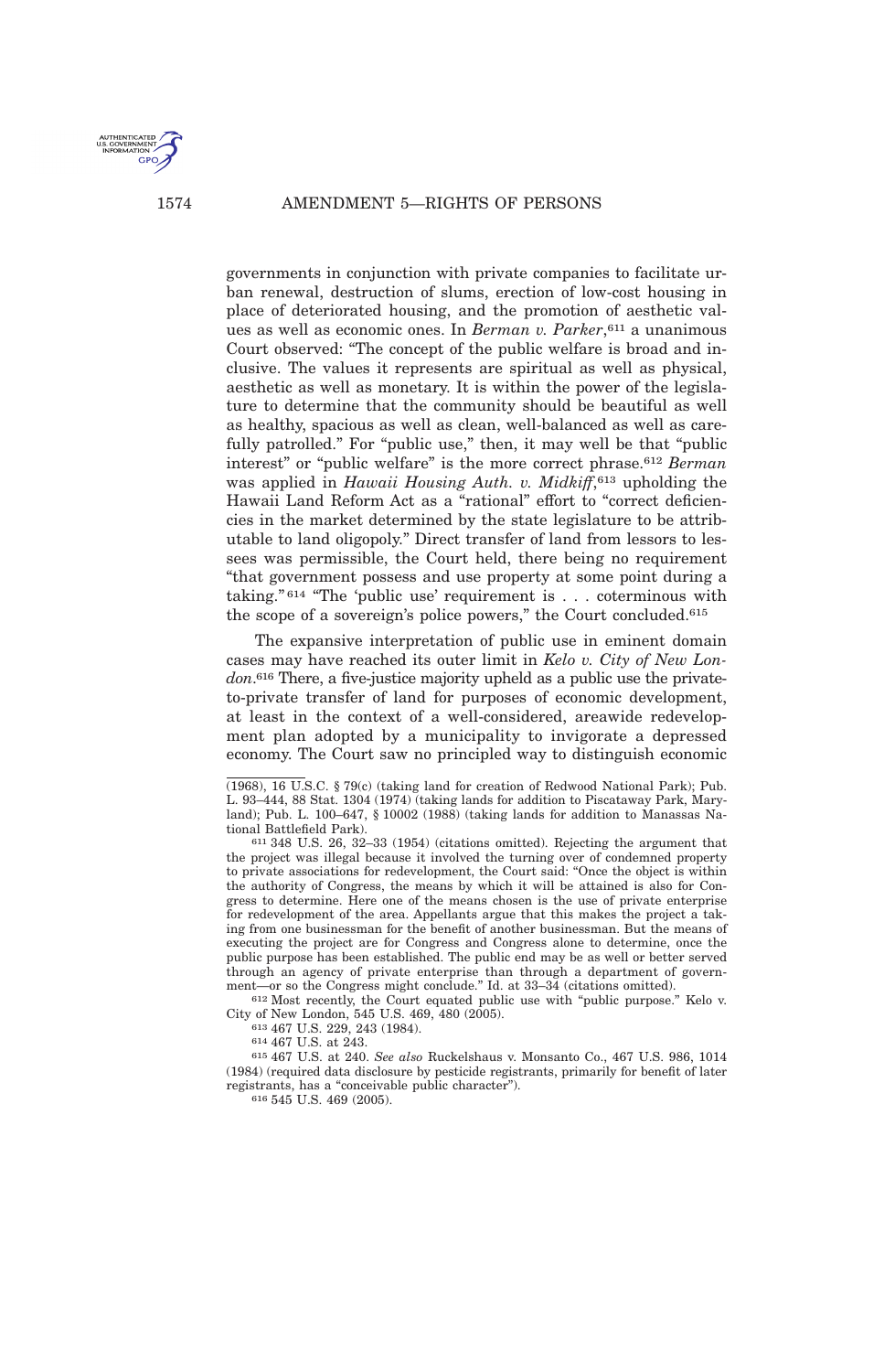

development from the economic purposes endorsed in *Berman* and *Midkiff*, and stressed the importance of judicial deference to the legislative judgment as to public needs. At the same time, the Court cautioned that private-to-private condemnations of individual properties, not part of an "integrated development plan . . . raise a suspicion that a private purpose [is] afoot." <sup>617</sup> A vigorous four-justice dissent countered that localities will always be able to manufacture a plausible public purpose, so that the majority opinion leaves the vast majority of private parcels subject to condemnation when a higher-valued use is desired.<sup>618</sup> Backing off from the Court's past endorsements in *Berman* and *Midkiff* of a public use/police power equation, the dissenters referred to the "errant language" of these decisions, which was "unnecessary" to their holdings.<sup>619</sup>

### **Just Compensation**

"When . . . [the] power [of eminent domain] is exercised it can only be done by giving the party whose property is taken or whose use and enjoyment of such property is interfered with, full and adequate compensation, not excessive or exorbitant, but just compensation."<sup>620</sup> The Fifth Amendment's guarantee "that private property shall not be taken for a public use without just compensation was designed to bar Government from forcing some people alone to bear public burdens which, in all fairness and justice, should be borne by the public as a whole." <sup>621</sup>

The just compensation required by the Constitution is that which constitutes "a full and perfect equivalent for the property taken." <sup>622</sup> Originally the Court required that the equivalent be in money, not

622 Monongahela Navigation Co. v. United States, 148 U.S. 312, 326 (1893). The owner's loss, not the taker's gain, is the measure of such compensation. Brown v. Legal Found. of Washington,  $538$  U.S. 216, 236 (2003); United States ex rel. TVA v. Powelson, 319 U.S. 266, 281 (1943); United States v. Miller, 317 U.S. 369, 375 (1943). The value of the property to the government for its particular use is not a criterion.

<sup>617</sup> 545 U.S. at 487.

<sup>618</sup> Written by Justice O'Connor, and joined by Justices Scalia and Thomas, and Chief Justice Rehnquist.

<sup>619</sup> 545 U.S. at 501.

<sup>620</sup> Backus v. Fort Street Union Depot Co., 169 U.S. 557, 573, 575 (1898).

<sup>621</sup> Armstrong v. United States, 364 U.S. 40, 49 (1960). "The political ethics reflected in the Fifth Amendment reject confiscation as a measure of justice." United States v. Cors, 337 U.S. 325, 332 (1949). There is no constitutional prohibition against confiscation of enemy property, but aliens not so denominated are entitled to the protection of this clause. *Compare* United States v. Chemical Foundation, 272 U.S. 1, 11 (1926) *and* Stoehr v. Wallace, 255 U.S. 239 (1921), *with* Silesian-American Corp. v. Clark, 332 U.S. 469 (1947), Russian Volunteer Fleet v. United States, 282 U.S. 481 (1931), *and* Guessefeldt v. McGrath, 342 U.S. 308, 318 (1952). Takings Clause protections for such aliens may be invoked, however, only "when they have come within the territory of the United States and developed substantial connections with this country." United States v. Verdugo-Urquidez, 494 U.S. 259, 271 (1990).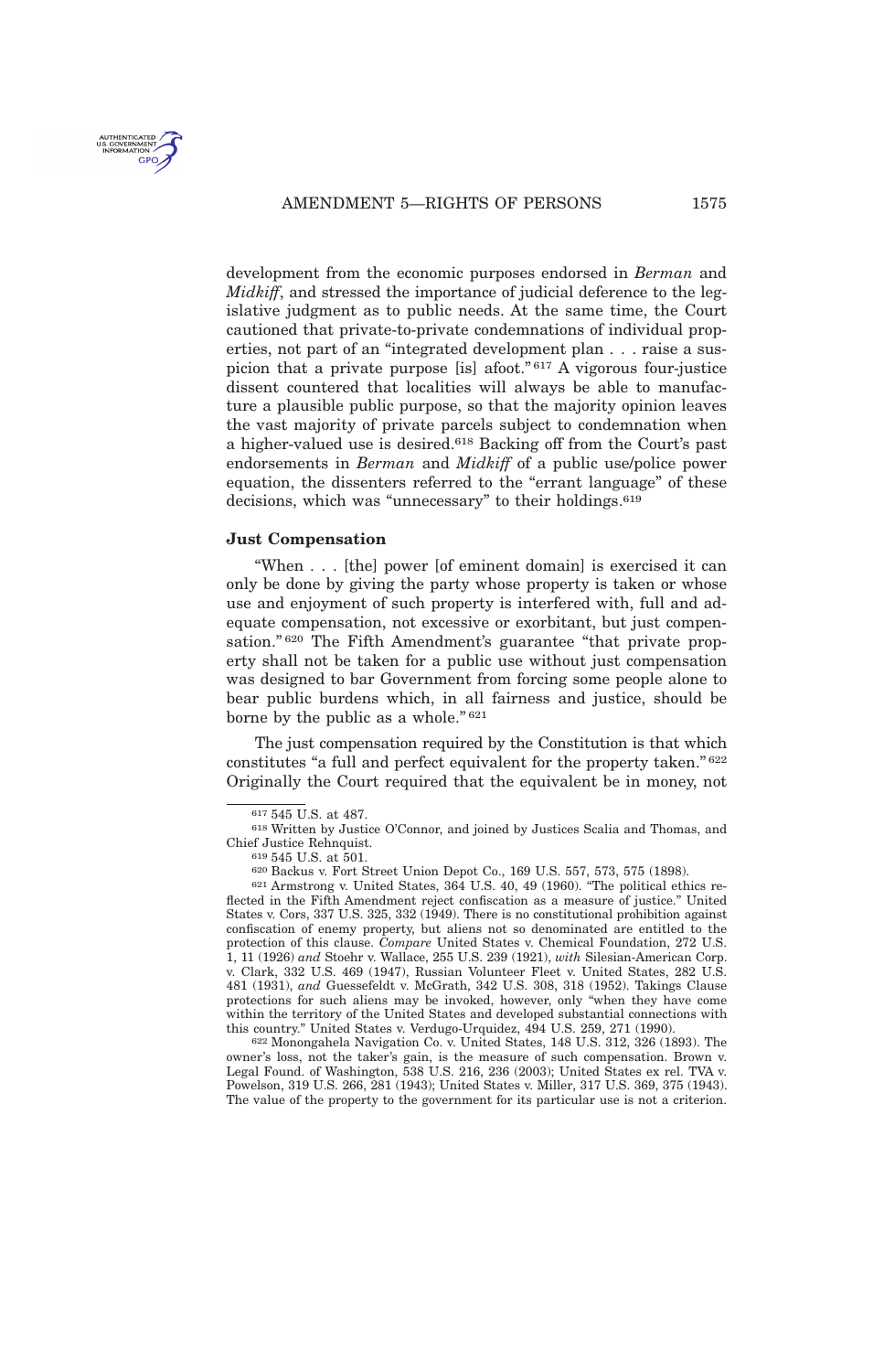

1576 AMENDMENT 5—RIGHTS OF PERSONS

in kind,<sup>623</sup> but more recently has cast some doubt on this assertion.<sup>624</sup> Just compensation is measured "by reference to the uses for which the property is suitable, having regard to the existing business and wants of the community, or such as may be reasonably expected in the immediate future, . . . [but] 'mere possible or imaginary uses or the speculative schemes of its proprietor, are to be excluded.' " <sup>625</sup> The general standard thus is the market value of the property, *i.e.*, what a willing buyer would pay a willing seller.<sup>626</sup> If fair market value does not exist or cannot be calculated, resort must be had to other data which will yield a fair compensation.<sup>627</sup> However, the Court is resistant to alternative standards, having repudiated reliance on the cost of substitute facilities.<sup>628</sup> Just compensation is especially difficult to compute in wartime, when enormous disruptions in supply and governmentally imposed price ceilings totally skew market conditions. Holding that the reasons which underlie the rule of market value when a free market exists apply as well where value is measured by a government-fixed ceiling price, the Court permitted owners of cured pork and black pepper to recover only the ceiling price for the commodities, despite findings by the Court of Claims that the replacement cost of the meat exceeded its ceiling price and that the pepper had a "retention value"

623 Van Horne's Lessee v. Dorrance, *2 U.S. (2 Dall.) 304, 315 (C.C. Pa. 1795)*; United States v. Miller, 317 U.S. 369, 373 (1943).

624 *Regional Rail Reorganization Act Cases*, 419 U.S. 102, 150–51 (1974).

625 Chicago B. & Q. R.R. v. Chicago, 166 U.S. 226, 250 (1897); McGovern v. City of New York, 229 U.S. 363, 372 (1913). *See also* Boom Co. v. Patterson, 98 U.S. 403 (1879); McCandless v. United States, 298 U.S. 342 (1936).

627 United States v. Miller, 317 U.S. 369, 374 (1943).

628 United States v. 564.54 Acres of Land, 441 U.S. 506 (1979) (condemnation of church-run camp); United States v. 50 Acres of Land, 469 U.S. 24 (1984) (condemnation of city-owned landfill). In both cases the Court determined that market value was ascertainable.

United States v. Chandler-Dunbar Co., 229 U.S. 53 (1913); United States v. Twin City Power Co., 350 U.S. 222 (1956). Attorneys' fees and expenses are not embraced in the concept. Dohany v. Rogers, 281 U.S. 362 (1930).

Applying the owner's-loss standard, the Court addressed a state program requiring lawyers to deposit client funds that cannot earn net interest in a pooled account generating interest for indigent legal aid. *Brown*, 538 U.S. at 237. Assuming a taking of the client's interest, his pecuniary loss is nonetheless zero; hence, the just compensation required is likewise. *Brown* is in tension with the Court's earlier treatment of a similar state program, where it recognized value in the possession, control, and disposition of the interest. Phillips v. Washington Legal Found., 524 U.S. 156, 170 (1998).

<sup>626</sup> United States v. Miller, 317 U.S. 369, 374 (1943); United States ex rel. TVA v. Powelson, 319 U.S. 266, 275 (1943). *See also* United States v. New River Collieries Co., 262 U.S. 341 (1923); Olson v. United States, 292 U.S. 264 (1934); Kimball Laundry Co. v. United States, 338 U.S. 1 (1949). Exclusion of the value of improvements made by the government under a lease was held constitutional. Old Dominion Land Co. v. United States, 269 U.S. 55 (1925).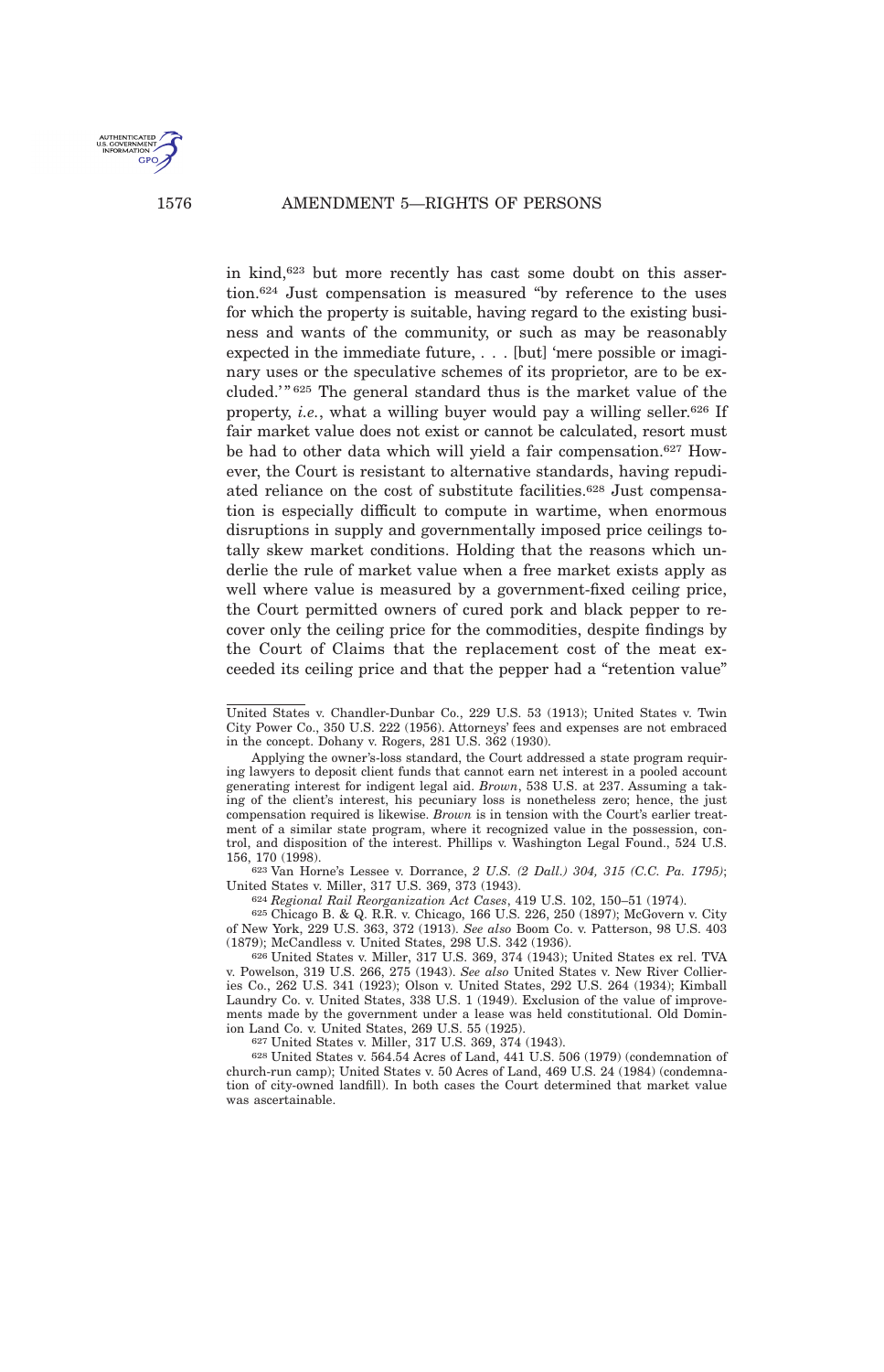in excess of that price.<sup>629</sup> By a five-to-four decision, the Court ruled that the government was not obliged to pay the present market value of a tug when the value had been greatly enhanced as a consequence of the government's wartime needs.<sup>630</sup>

Illustrative of the difficulties in applying the fair market standard of just compensation are two cases decided by five-to-four votes, one in which compensation was awarded and one in which it was denied. Held entitled to compensation for the value of improvements on leased property for the life of the improvements and not simply for the remainder of the term of the lease was a company that, while its lease had no renewal option, had occupied the land for nearly 50 years and had every expectancy of continued occupancy under a new lease. Just compensation, the Court said, required taking into account the possibility that the lease would be renewed, inasmuch as a willing buyer and a willing seller would certainly have placed a value on the possibility.<sup>631</sup> However, when the Federal Government condemned privately owned grazing land of a rancher who had leased adjacent federally owned grazing land, it was held that the compensation owed need not include the value attributable to the proximity to the federal land. The result would have been different if the adjacent grazing land had been privately owned, but the general rule is that government need not pay for value that it itself creates.<sup>632</sup>

*Interest.*—Ordinarily, property is taken under a condemnation suit upon the payment of the money award by the condemner, and no interest accrues.<sup>633</sup> If, however, the property is taken in fact before payment is made, just compensation includes an increment which, to avoid use of the term "interest," the Court has called "an amount sufficient to produce the full equivalent of that value paid contem-

<sup>629</sup> United States v. Felin & Co., 334 U.S. 624 (1948); United States v. Commodities Trading Corp., 339 U.S. 121 (1950). *See also* Vogelstein & Co. v. United States, 262 U.S. 337 (1923).

<sup>630</sup> United States v. Cors, 337 U.S. 325 (1949). *See also* United States v. Toronto Navigation Co., 338 U.S. 396 (1949).

<sup>631</sup> Almota Farmers Elevator & Warehouse Co. v. United States, 409 U.S. 470 (1973). The dissent argued that since upon expiration of the lease only salvage value of the improvements could be claimed by the lessee, just compensation should be limited to that salvage value. Id. at 480.

<sup>632</sup> United States v. Fuller, 409 U.S. 488 (1973). The dissent argued that the principle denying compensation for governmentally created value should apply only when the government was in fact acting in the use of its own property; here the government was acting only as a condemnor. Id. at 494.

<sup>633</sup> Danforth v. United States, 308 U.S. 271, 284 (1939); Kirby Forest Industries v. United States, 467 U.S. 1 (1984) (no interest due in straight condemnation action for period between filing of notice of *lis pendens* and date of taking).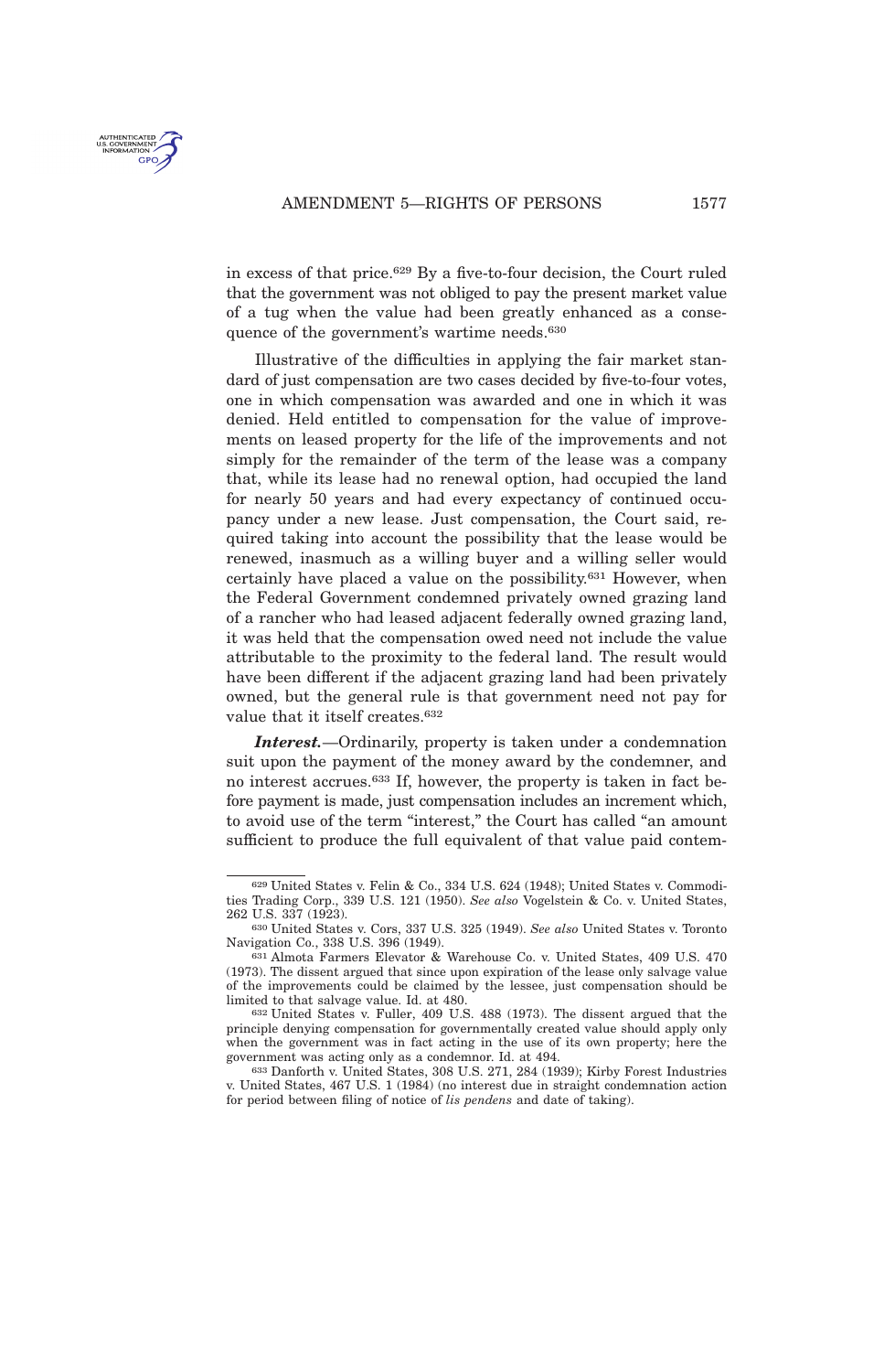U.S. GOVERNME

poraneously with the taking." <sup>634</sup> If the owner and the government enter into a contract which stipulates the purchase price for lands to be taken, with no provision for interest, the Fifth Amendment is inapplicable and the landowner cannot recover interest even though payment of the purchase price is delayed.<sup>635</sup> Where property of a citizen has been mistakenly seized by the government and it is converted into money which is invested, the owner is entitled in recovering compensation to an allowance for the use of his property.<sup>636</sup>

*Rights for Which Compensation Must Be Made.*—If real property is condemned the market value of that property must be paid to the owner. But there are many kinds of property and many uses of property which cause problems in computing just compensation. It is not only the full fee simple interest in land that is compensable "property,"<sup>637</sup> but also such lesser interests as easements<sup>638</sup> and leaseholds. If only a portion of a tract is taken, the owner's compensation includes any element of value arising out of the relation of the part taken to the entire tract.<sup>639</sup> On the other hand, if the taking has in fact benefitted the owner, the benefit may be set off against the value of the land condemned,<sup>640</sup> although any supposed benefit which the owner may receive in common with all from the public use to which the property is appropriated may not be set off.<sup>641</sup> When certain lands were condemned for park purposes, with resulting benefits set off against the value of the property taken, the subsequent erection of a fire station on the property instead was held not to have deprived the owner of any part of his just compensation.<sup>642</sup>

Interests in intangible as well as tangible property are subject to protection under the Taking Clause. Thus compensation must be paid for the taking of contract rights,<sup>643</sup> patent rights,<sup>644</sup> and trade

<sup>634</sup> United States v. Klamath Indians, 304 U.S. 119, 123 (1938); Jacobs v. United States, 290 U.S. 13, 17 (1933); Kirby Forest Industries v. United States, 467 U.S. 1 (1984) (substantial delay between valuation and payment necessitates procedure for modifying award to reflect value at time of payment).

<sup>635</sup> Albrecht v. United States, 329 U.S. 599 (1947).

<sup>636</sup> Henkels v. Sutherland, 271 U.S. 298 (1926); *see also* Phelps v. United States, 274 U.S. 341 (1927).

<sup>637</sup> United States v. General Motors Corp., 323 U.S. 373 (1945).

<sup>638</sup> United States v. Welch, 217 U.S. 333 (1910).

<sup>639</sup> Bauman v. Ross, 167 U.S. 548 (1897); Sharp v. United States, 191 U.S. 341, 351–52, 354 (1903). Where the taking of a strip of land across a farm closed a private right-of-way, an allowance was properly made for the value of the easement. United States v. Welch, 217 U.S. 333 (1910).

<sup>640</sup> Bauman v. Ross, 167 U.S. 548 (1897).

<sup>641</sup> Monongahela Navigation Co. v. United States, 148 U.S. 312, 326 (1893).

<sup>642</sup> Reichelderfer v. Quinn, 287 U.S. 315, 318 (1932).

<sup>643</sup> Lynch v. United States, 292 U.S. 571, 579 (1934); Omnia Commercial Corp. v. United States, 261 U.S. 502, 508 (1923).

<sup>644</sup> James v. Campbell, 104 U.S. 356, 358 (1882). *See also* Hollister v. Benedict Mfg. Co., 113 U.S. 59, 67 (1885).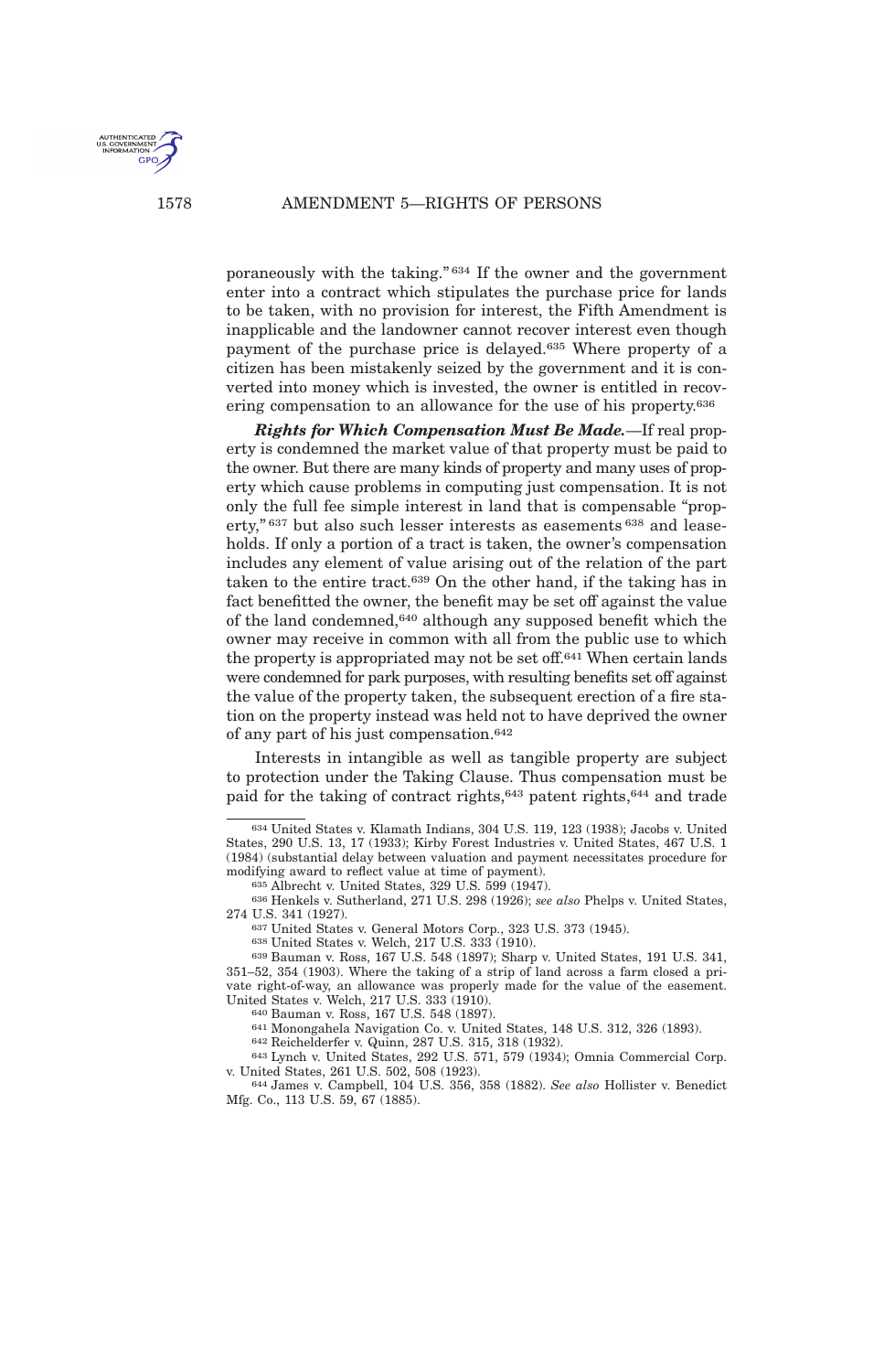

secrets.<sup>645</sup> So too, the franchise of a private corporation is property that cannot be taken for public use without compensation. Upon condemnation of a lock and dam belonging to a navigation company, the government was required to pay for the franchise to take tolls as well as for the tangible property.<sup>646</sup> The frustration of a private contract by the requisitioning of the entire output of a steel manufacturer is not a taking for which compensation is required,<sup>647</sup> but government requisitioning from a power company of all the electric power which could be produced by use of the water diverted through its intake canal, thereby cutting off the supply of a lessee which had a right, amounting to a corporeal hereditament under state law, to draw a portion of that water, entitles the lessee to compensation for the rights taken.<sup>648</sup> When, upon default of a ship-builder, the Government, pursuant to contract with him, took title to uncompleted boats, the material men, whose liens under state laws had attached when they supplied the shipbuilder, had a compensable interest equal to whatever value these liens had when the government "took" or destroyed them in perfecting its title.<sup>649</sup> As a general matter, there is no property interest in the continuation of a rule of law.<sup>650</sup> And, even though state participation in the social security system was originally voluntary, a state had no property interest in its right to withdraw from the program when Congress had expressly reserved the right to amend the law and the agreement with the state.<sup>651</sup> Similarly, there is no right to the continuation of governmental welfare benefits.<sup>652</sup>

*Consequential Damages.*—The Fifth Amendment requires compensation for the taking of "property," hence does not require payment for losses or expenses incurred by property owners or tenants incidental to or as a consequence of the taking of real property, if they are not reflected in the market value of the property taken.<sup>653</sup> "Whatever of property the citizen has the government may take.

- 647 Omnia Commercial Co. v. United States, 261 U.S. 502 (1923).
- 648 International Paper Co. v. United States, 282 U.S. 399 (1931).

<sup>645</sup> Ruckelshaus v. Monsanto Co., 467 U.S. 986 (1984).

<sup>646</sup> Monongahela Navigation Co. v. United States, 148 U.S. 312, 345 (1983).

<sup>649</sup> Armstrong v. United States, 364 U.S. 40, 50 (1960).

<sup>650</sup> Duke Power Co. v. Carolina Envtl. Study Group, 438 U.S. 59, 88 n.32 (1978). 651 Bowen v. Public Agencies Opposed to Social Security Entrapment, 477 U.S. 41 (1986).

<sup>652</sup> "Congress is not, by virtue of having instituted a social welfare program, bound to continue it at all, much less at the same benefit level." Bowen v. Gilliard, 483 U.S. 587, 604 (1987).

<sup>653</sup> Mitchell v. United States, 267 U.S. 341 (1925); United States ex rel. TVA v. Powelson, 319 U.S. 266 (1943); United States v. Petty Motor Co., 327 U.S. 372 (1946). For consideration of the problem of fair compensation in government-supervised bankruptcy reorganization proceedings, *see New Haven Inclusion Cases*, 399 U.S. 392, 489–95 (1970).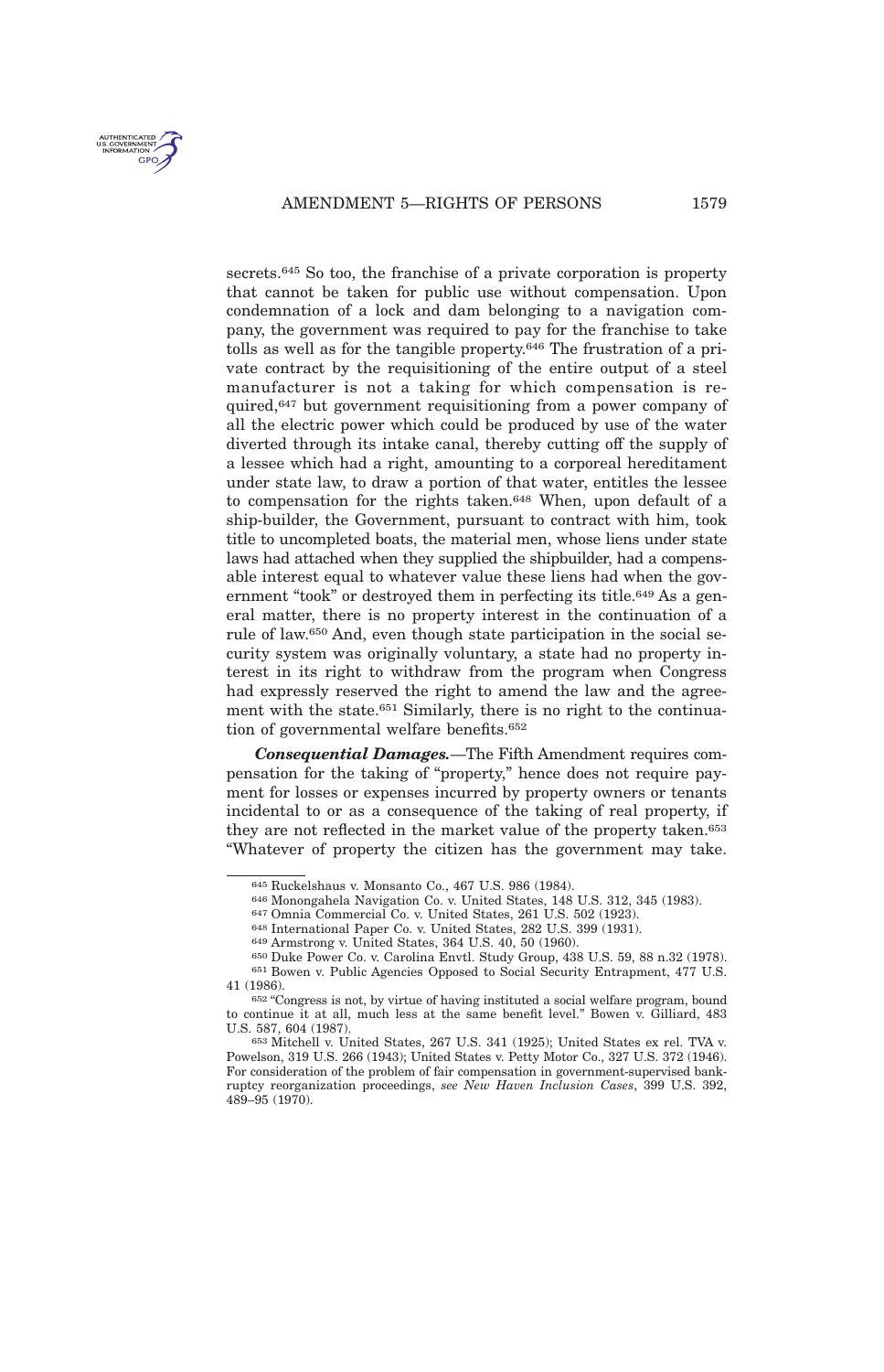

When it takes the property, that is, the fee, the lease, whatever, he may own, terminating altogether his interest, under the established law it must pay him for what is taken, not more; and he must stand whatever indirect or remote injuries are properly comprehended within the meaning of 'consequential damage' as that conception has been defined in such cases. Even so the consequences often are harsh. For these whatever remedy may exist lies with Congress." <sup>654</sup> An exception to the general principle has been established by the Court where only a temporary occupancy is assumed; then the taking body must pay the value which a hypothetical longterm tenant in possession would require when leasing to a temporary occupier requiring his removal, including in the market value of the interest the reasonable cost of moving out the personal property stored in the premises, the cost of storage of goods against their sale, and the cost of returning the property to the premises.<sup>655</sup> Another exception to the general rule occurs with a partial taking, in which the government takes less than the entire parcel of land and leaves the owner with a portion of what he had before; in such a case compensation includes any diminished value of the remaining portion ("severance damages") as well as the value of the taken portion.<sup>656</sup>

*Enforcement of Right to Compensation.*—The nature and character of the tribunal to determine compensation is in the discretion of the legislature, and may be a regular court, a special legislative court, a commission, or an administrative body.<sup>657</sup> Proceedings to condemn land for the benefit of the United States are brought in the federal district court for the district in which the land is located.<sup>658</sup> The estimate of just compensation is not required to be

656 United States v. Miller, 317 U.S. 369, 375–76 (1943). "On the other hand," the Court added, "if the taking has in fact benefitted the remainder, the benefit may be set off against the value of the land taken." Id.

<sup>654</sup> United States v. General Motors Corp., 323 U.S. 373, 382 (1945).

<sup>655</sup> United States v. General Motors Corp., 323 U.S. 373 (1945). In Kimball Laundry Co. v. United States, 338 U.S. 1 (1949), the Government seized the tenant's plant for the duration of the war, which turned out to be less than the full duration of the lease, and, having no other means of serving its customers, the laundry suspended business for the period of military occupancy; the Court narrowly held that the government must compensate for the loss in value of the business attributable to the destruction of its "trade routes," that is, for the loss of customers built up over the years and for the continued hold of the laundry upon their patronage. *See also* United States v. Pewee Coal Co., 341 U.S. 114 (1951) (in temporary seizure, Government must compensate for losses attributable to increased wage payments by the Government).

<sup>657</sup> United States v. Jones, 109 U.S. 513 (1883); Bragg v. Weaver, 251 U.S. 57 (1919).

<sup>658</sup> 28 U.S.C. § 1403. On the other hand, inverse condemnation actions (claims that the United States has taken property without compensation) are governed by the Tucker Act, 28 U.S.C. § 1491(a) $(1)$ , which vests the Court of Federal Claims (for-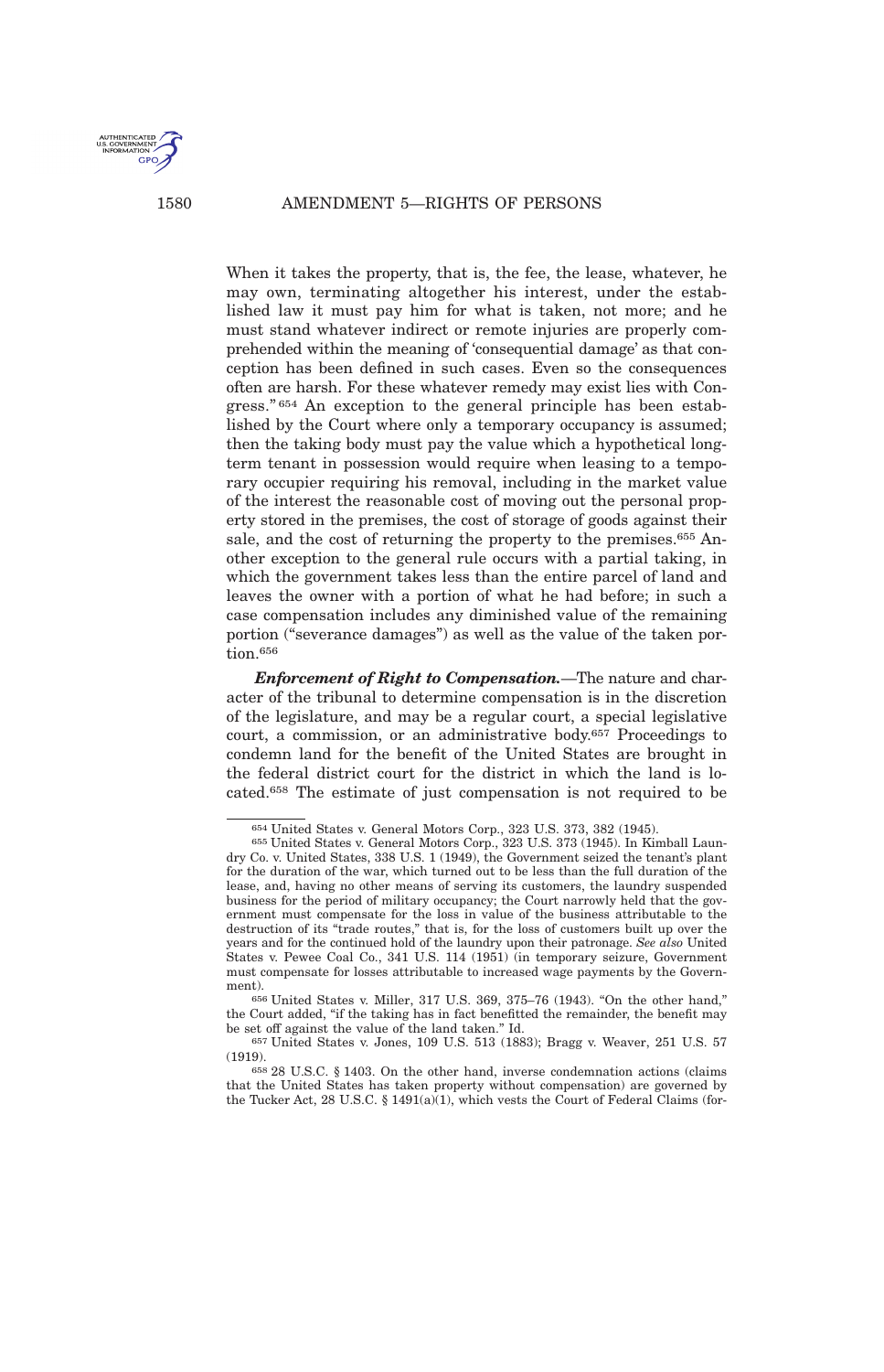

# AMENDMENT 5-RIGHTS OF PERSONS 1581

made by a jury but may be made by a judge or entrusted to a commission or other body.<sup>659</sup> Federal courts may appoint a commission in condemnation actions to resolve the compensation issue.<sup>660</sup> If a body other than a court is designated to determine just compensation, its decision must be subject to judicial review,<sup>661</sup> although the scope of review may be limited by the legislature.<sup>662</sup> When the judgment of a state court with regard to the amount of compensation is questioned, the Court's review is restricted. "All that is essential is that in some appropriate way, before some properly constituted tribunal, inquiry shall be made as to the amount of compensation, and when this has been provided there is that due process of law which is required by the Federal Constitution." <sup>663</sup> "[T]here must be something more than an ordinary honest mistake of law in the proceedings for compensation before a party can make out that the State has deprived him of his property unconstitutionally."<sup>664</sup> Unless, by its rulings of law, the state court prevented a complainant from obtaining substantially any compensation, its findings as to the amount of damages will not be overturned on appeal, even though as a consequence of error therein the property owner received less than he was entitled to.<sup>665</sup>

### **When Property Is Taken**

The issue whether one's property has been "taken" with the consequent requirement of just compensation can hardly arise when government institutes condemnation proceedings directed to it. Where, however, physical damage results to property because of government action, or where regulatory action limits activity on the prop-

merly the Claims Court) with jurisdiction over claims against the United States "founded . . . upon the Constitution." *See* Eastern Enterprises v. Apfel, 524 U.S. 498, 520 (1998). Inverse condemnation claims against the United States not in excess of \$10,000 may also be heard in federal district court under the "Little Tucker Act." 28 U.S.C. § 1346(a)(2).

<sup>659</sup> Bauman v. Ross, 167 U.S. 548 (1897). Even when a jury is provided to determine the amount of compensation, it is the rule at least in federal court that the trial judge is to instruct the jury with regard to the criteria and this includes determination of "all issues" other than the precise issue of the amount of compensation, so that the judge decides those matters relating to what is computed in making the calculation. United States v. Reynolds, 397 U.S. 14 (1970).

<sup>660</sup> Rule 71A(h), Fed. R. Civ. P. These commissions have the same powers as a court-appointed master.

<sup>661</sup> Monongahela Navigation Co. v. United States, 148 U.S. 312, 327 (1893).

<sup>662</sup> Long Island Water Supply Co. v. Brooklyn, 166 U.S. 685 (1897). In federal courts, reports of Rule 71A commissions are to be accepted by the court unless "clearly erroneous." Fed. R. Civ. P. 53(e)(2).

<sup>663</sup> Backus v. Fort Street Union Depot Co., 169 U.S. 557, 569 (1898).

<sup>664</sup> McGovern v. City of New York, 229 U.S. 363, 370–71 (1913).

<sup>665</sup> 229 U.S. at 371. *See also* Provo Bench Canal Co. v. Tanner, 239 U.S. 323 (1915); Appleby v. City of Buffalo, 221 U.S. 524 (1911).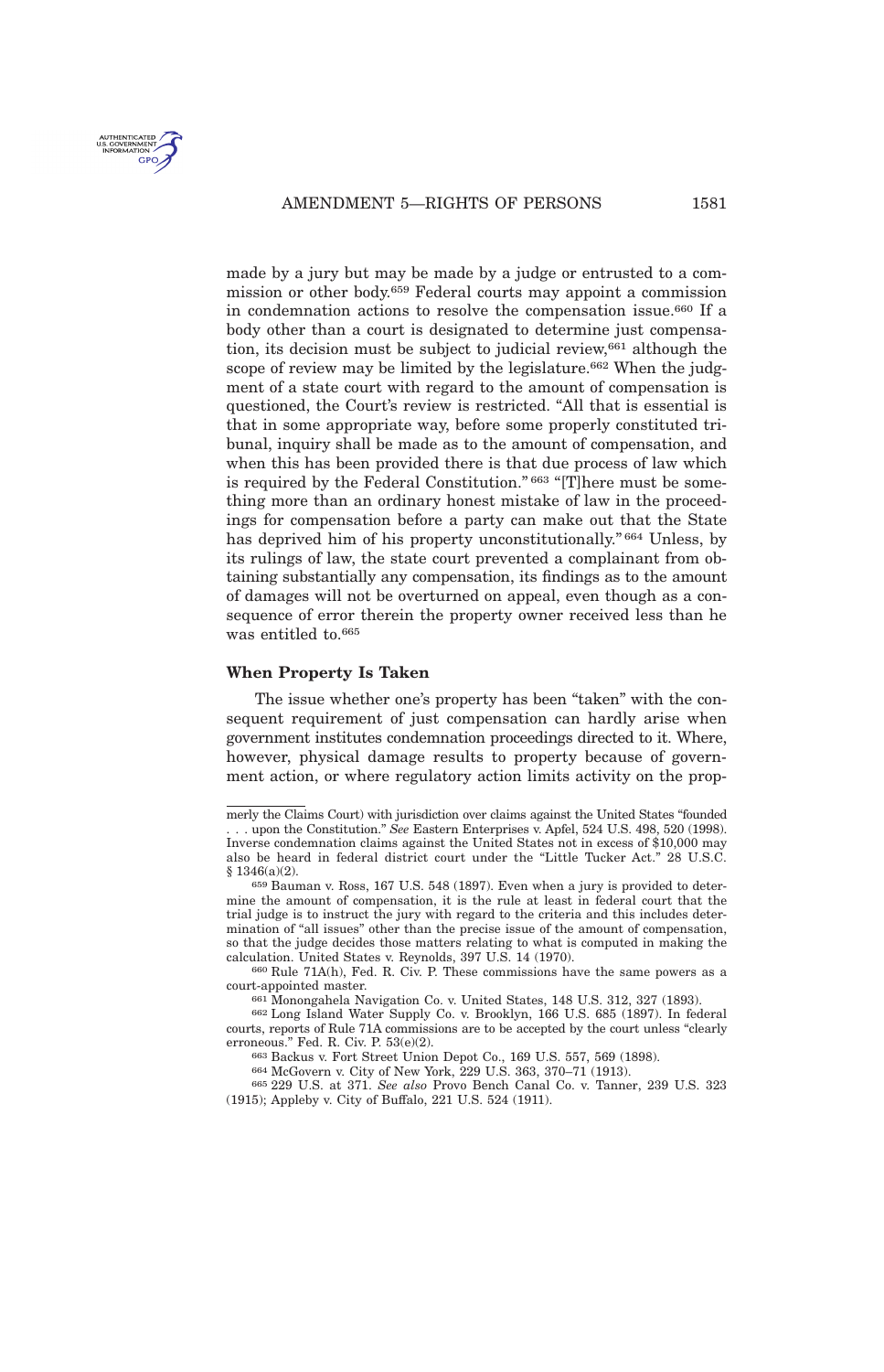

erty or otherwise deprives it of value,<sup>666</sup> whether there has been a taking in the Fifth Amendment sense becomes critical.

*Government Activity Not Directed at the Property.*—The older cases proceeded on the basis that the requirement of just compensation for property taken for public use referred only to "direct appropriation, and not to consequential injuries resulting from the exercise of lawful power." <sup>667</sup> Accordingly, a variety of consequential injuries were held not to constitute takings: damage to abutting property resulting from the authorization of a railroad to erect tracts, sheds, and fences over a street; <sup>668</sup> similar deprivations, lessening the circulation of light and air and impairing access to premises, resulting from the erection of an elevated viaduct over a street, or resulting from the changing of a grade in the street.<sup>669</sup> Nor was government held liable for the extra expense which the property owner must obligate in order to ward off the consequence of the governmental action, such as the expenses incurred by a railroad in planking an area condemned for a crossing, constructing gates, and posting gatemen,<sup>670</sup> or by a landowner in raising the height of the dikes around his land to prevent their partial flooding consequent to private construction of a dam under public licensing.<sup>671</sup>

But the Court also decided long ago that land can be "taken" in the constitutional sense by physical invasion or occupation by the government, as occurs when government floods land permanently or recurrently.<sup>672</sup> A later formulation was that "[p]roperty is taken in the constitutional sense when inroads are made upon an own-

667 *Legal Tender Cases*, 79 U.S. (12 Wall.) 457, 551 (1871). The Fifth Amendment "has never been supposed to have any bearing upon, or to inhibit laws that indirectly work harm and loss to individuals," the Court explained.

<sup>666</sup> The Court has not yet determined whether the actions of a court may give rise to a taking. In Stop the Beach Renourishment, Inc. v. Florida Dept. of Environmental Protection, Justice Scalia, joined by three other Justices, recognized that a court could effect a taking through a decision that contravened established property law. 560 U.S. \_\_\_, No. 08–1151, slip op. (2010). Justice Kennedy and Justice Breyer, each joined by one other Justice, wrote concurring opinions finding that the case at hand did not require the Court to determine whether, or when, a judicial decision on the rights of a property owner can violate the Takings Clause. Though all eight participating Justices agreed on the result in *Stop the Beach Renourishment, Inc*, the viability and dimensions of a judicial takings doctrine thus remains unresolved.

<sup>668</sup> Meyer v. City of Richmond, 172 U.S. 82 (1898).

<sup>669</sup> Sauer v. City of New York, 206 U.S. 536 (1907). *But see* the litigation in the state courts cited by Justice Cardozo in Roberts v. City of New York, 295 U.S. 264, 278–82 (1935).

<sup>670</sup> Chicago, B. & Q. R.R. v. City of Chicago, 166 U.S. 226 (1897).

<sup>671</sup> Manigault v. Springs, 199 U.S. 473 (1905).

<sup>672</sup> Pumpelly v. Green Bay Co., 80 U.S. (13 Wall.) 166, 177–78 (1872). That recurrent, temporary floodings are not categorically exempt from Takings Clause liabiity is the primary holding in Arkansas Game and Fishing Comm'n v. United States, 568 U.S. \_\_\_, No. 11–597, slip op. (2012) (downstream timber damage caused by changes in seasonal water release rates from government dam).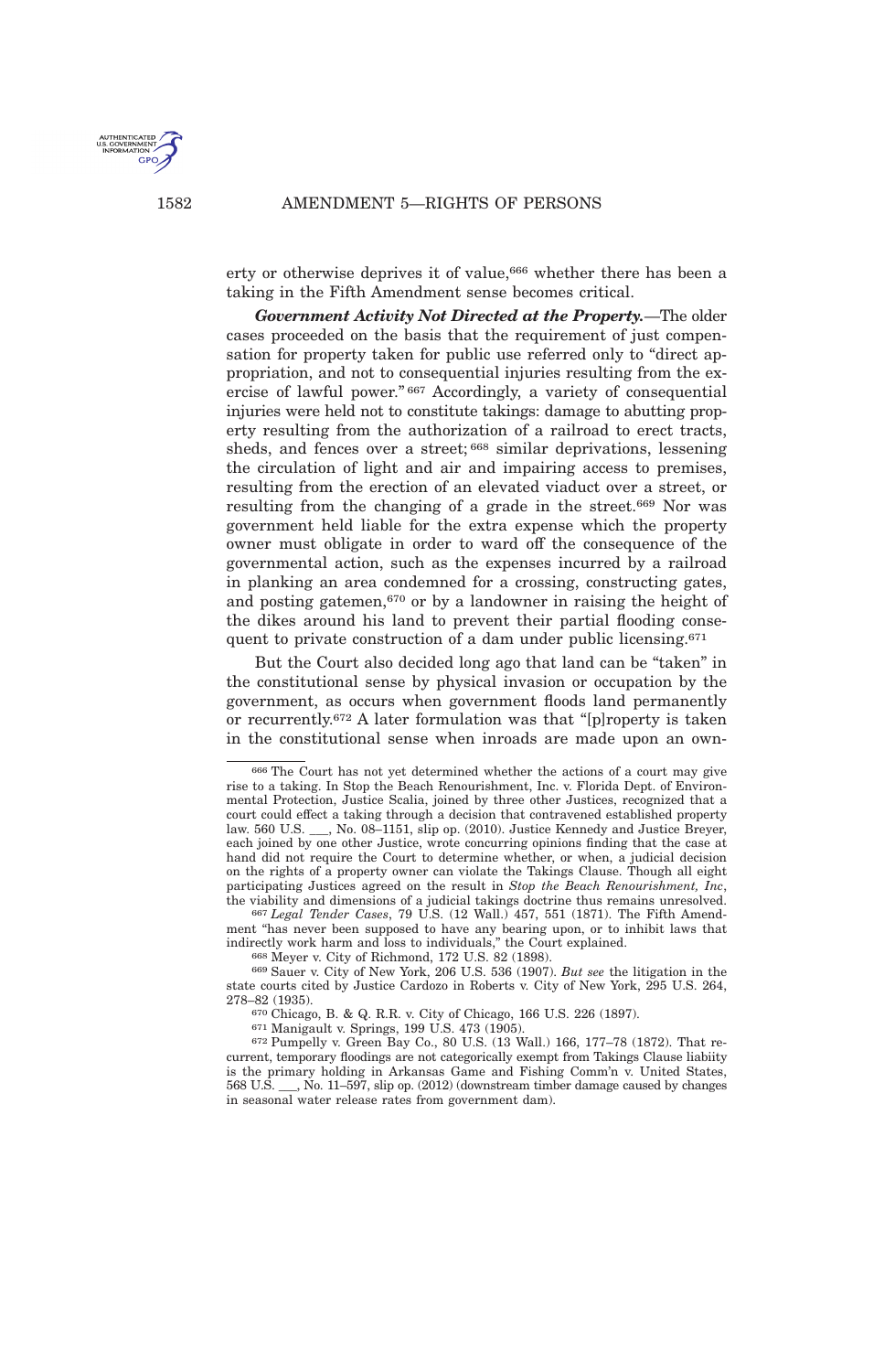

er's use of it to an extent that, as between private parties, a servitude has been acquired either by agreement or in course of time."<sup>673</sup> It was thus held that the government had imposed a servitude for which it must compensate the owner on land adjoining its fort when it repeatedly fired the guns at the fort across the land and had established a fire control service there.<sup>674</sup> In two major cases, the Court held that the lessees or operators of airports were required to compensate the owners of adjacent land when the noise, glare, and fear of injury occasioned by the low altitude overflights during takeoffs and landings made the land unfit for the use to which the owners had applied it.<sup>675</sup> Eventually, the term "inverse condemnation" came to be used to refer to such cases where the government has not instituted formal condemnation proceedings, but instead the property owner has sued for just compensation, claiming that governmental action or regulation has "taken" his property.<sup>676</sup>

*Navigable Waters.*—The repeated holdings that riparian ownership is subject to the power of Congress to regulate commerce constitute an important reservation to the developing law of liability in the taking area. When damage results consequentially from an improvement to a river's navigable capacity, or from an improvement on a nonnavigable river designed to affect navigability elsewhere, it is generally not a taking of property but merely an exercise of a servitude to which the property is always subject.<sup>677</sup> This exception does not apply to lands above the ordinary high-water mark of a stream,<sup>678</sup> hence is inapplicable to the damage the government

<sup>673</sup> United States v. Dickinson, 331 U.S. 745, 748 (1947).

<sup>674</sup> Portsmouth Harbor Land & Hotel Co. v. United States, 260 U.S. 327 (1922). *Cf.* Portsmouth Harbor Land & Hotel Co. v. United States, 250 U.S. 1 (1919); Peabody v. United States, 231 U.S. 530 (1913).

<sup>675</sup> United States v. Causby, 328 U.S. 256 (1946); Griggs v. Allegheny County, 369 U.S. 84 (1962). A corporation chartered by Congress to construct a tunnel and operate railway trains therein was held liable for damages in a suit by one whose property was so injured by smoke and gas forced from the tunnel as to amount to a taking. Richards v. Washington Terminal Co., 233 U.S. 546 (1914).

<sup>676</sup> "The phrase 'inverse condemnation' generally describes a cause of action against a government defendant in which a landowner may recover just compensation for a 'taking' of his property under the Fifth Amendment, even though formal condemnation proceedings in exercise of the sovereign's power of eminent domain have not been instituted by the government entity." San Diego Gas & Electric Co. v. City of San Diego, 450 U.S. 621, 638 n.2 (1981) (Justice Brennan dissenting). *See also* United States v. Clarke, 445 U.S. 253, 257 (1980); Agins v. City of Tiburon, 447 U.S. 255, 258 n.2 (1980).

<sup>677</sup> Gibson v. United States, 166 U.S. 269 (1897); Lewis Blue Point Oyster Co. v. Briggs, 229 U.S. 82 (1913); United States v. Chandler-Dunbar Water Power Co., 229 U.S. 53 (1913); United States v. Appalachian Power Co., 311 U.S. 377 (1940); United States v. Commodore Park, Inc., 324 U.S. 386 (1945); United States v. Willow River Power Co., 324 U.S. 499 (1945); United States v. Twin City Power Co., 350 U.S. 222 (1956); United States v. Rands, 389 U.S. 121 (1967).

<sup>678</sup> United States v. Virginia Elec. & Power Co., 365 U.S. 624, 628 (1961).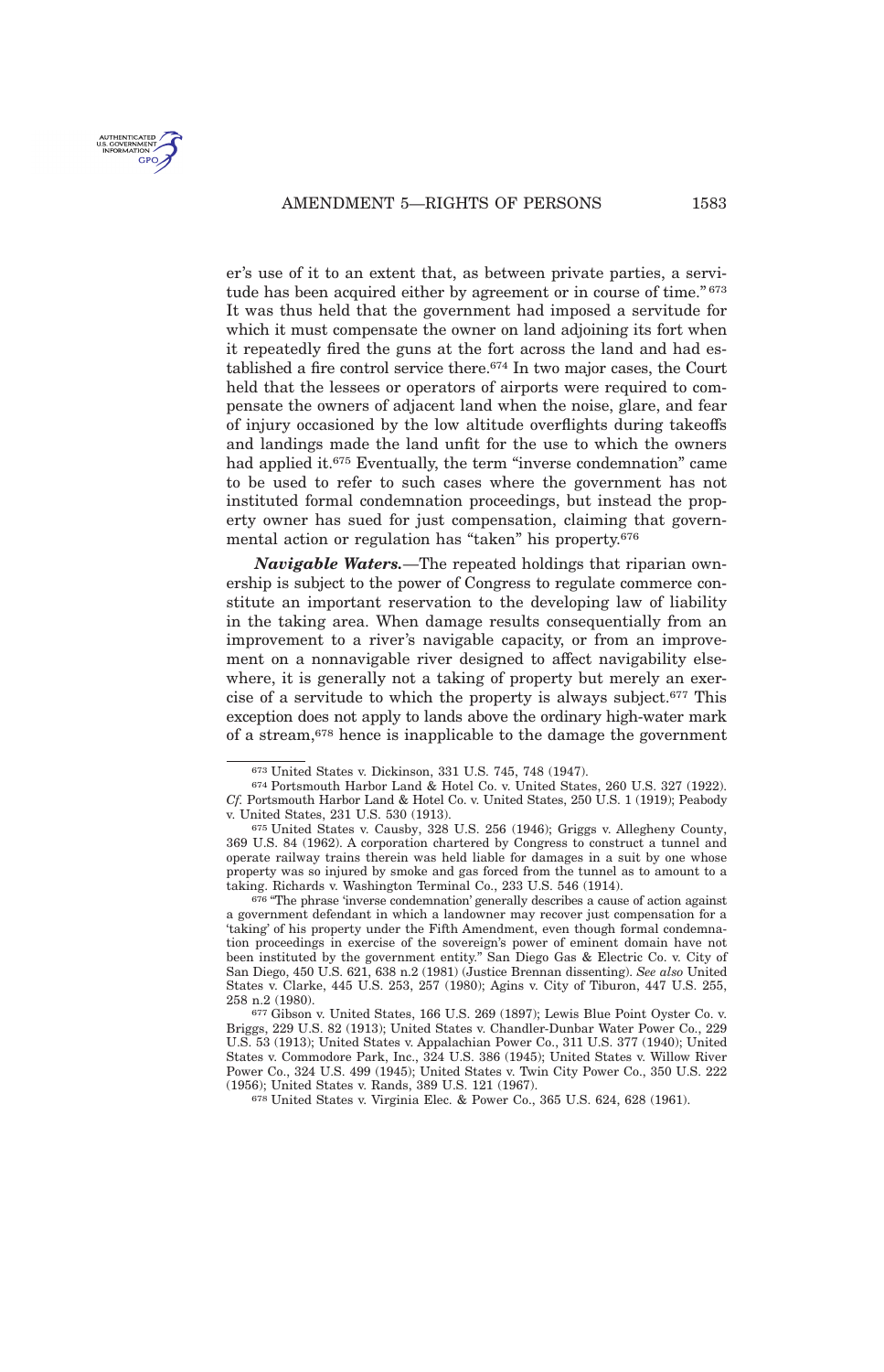may do to such "fast lands" by causing overflows, by erosion, and otherwise, consequent on erection of dams or other improvements.<sup>679</sup> And, when previously nonnavigable waters are made navigable by private investment, government may not, without paying compensation, simply assert a navigation servitude and direct the property owners to afford public access.<sup>680</sup>

*Regulatory Takings.*—Although it is established that government may take private property, with compensation, to promote the public interest, that interest also may be served by regulation of property use pursuant to the police power, and for years there was broad dicta that no one may claim damages that result from a police regulation designed to secure the common welfare, especially in the area of health and safety.<sup>681</sup> "What distinguishes eminent domain from the police power is that the former involves the *taking* of property because of its need for the public use while the latter involves the *regulation* of such property to prevent the use thereof in a manner that is detrimental to the public interest." <sup>682</sup> But regulation may deprive an owner of most or all beneficial use of his property and may destroy the values of the property for the purposes to which it is suited.<sup>683</sup> The older cases flatly denied the possibility of compensation for this diminution of property values,<sup>684</sup> but the Court in 1922 established as a general principle that "if regulation goes too far it will be recognized as a taking." <sup>685</sup>

U.S. GOVERNME

<sup>679</sup> United States v. Lynah, 188 U.S. 445 (1903); United States v. Cress, 243 U.S. 316 (1917); Jacobs v. United States, 290 U.S. 13 (1933); United States v. Dickinson, 331 U.S. 745 (1947); United States v. Kansas City Ins. Co., 339 U.S. 799 (1950); United States v. Virginia Electric & Power Co., 365 U.S. 624 (1961).

<sup>680</sup> Kaiser Aetna v. United States, 444 U.S. 164 (1979); Vaughn v. Vermillion Corp., 444 U.S. 206 (1979).

<sup>681</sup> Mugler v. Kansas, 123 U.S. 623, 668–69 (1887). *See also The Legal Tender Cases*, 79 U.S. (12 Wall.) 457, 551 (1871); Chicago, B. & Q. R.R. v. City of Chicago, 166 U.S. 226, 255 (1897); Omnia Commercial Co. v. United States, 261 U.S. 502 (1923); Norman v. Baltimore & Ohio R.R., 294 U.S. 240 (1935).

<sup>682</sup> 1 NICHOLS ON EMINENT DOMAIN § 1.42 (Julius L. Sackman, 2006).

<sup>683</sup> *E.g.*, Hadacheck v. Sebastian, 239 U.S. 394 (1915) (ordinance upheld restricting owner of brick factory from continuing his use after residential growth surrounding factory made use noxious, even though value of property was reduced by more than 90%); Miller v. Schoene, 276 U.S. 272 (1928) (no compensation due owner's loss of red cedar trees ordered destroyed because they were infected with rust that threatened contamination of neighboring apple orchards: preferment of public interest in saving cash crop to property interest in ornamental trees was rational).

<sup>684</sup> Mugler v. Kansas, 123 U.S. 623, 668–69 (1887) (ban on manufacture of liquor greatly devalued plaintiff's plant and machinery; no taking possible simply because of legislation deeming a use injurious to public health and welfare).

<sup>685</sup> Pennsylvania Coal Co. v. Mahon, 260 U.S. 393, 415 (1922). *See also* Lucas v. South Carolina Coastal Council, 505 U.S. 1003 (1992) (a regulation that deprives a property owner of *all* beneficial use of his property requires compensation, unless the owner's proposed use is one prohibited by background principles of property or nuisance law existing at the time the property was acquired).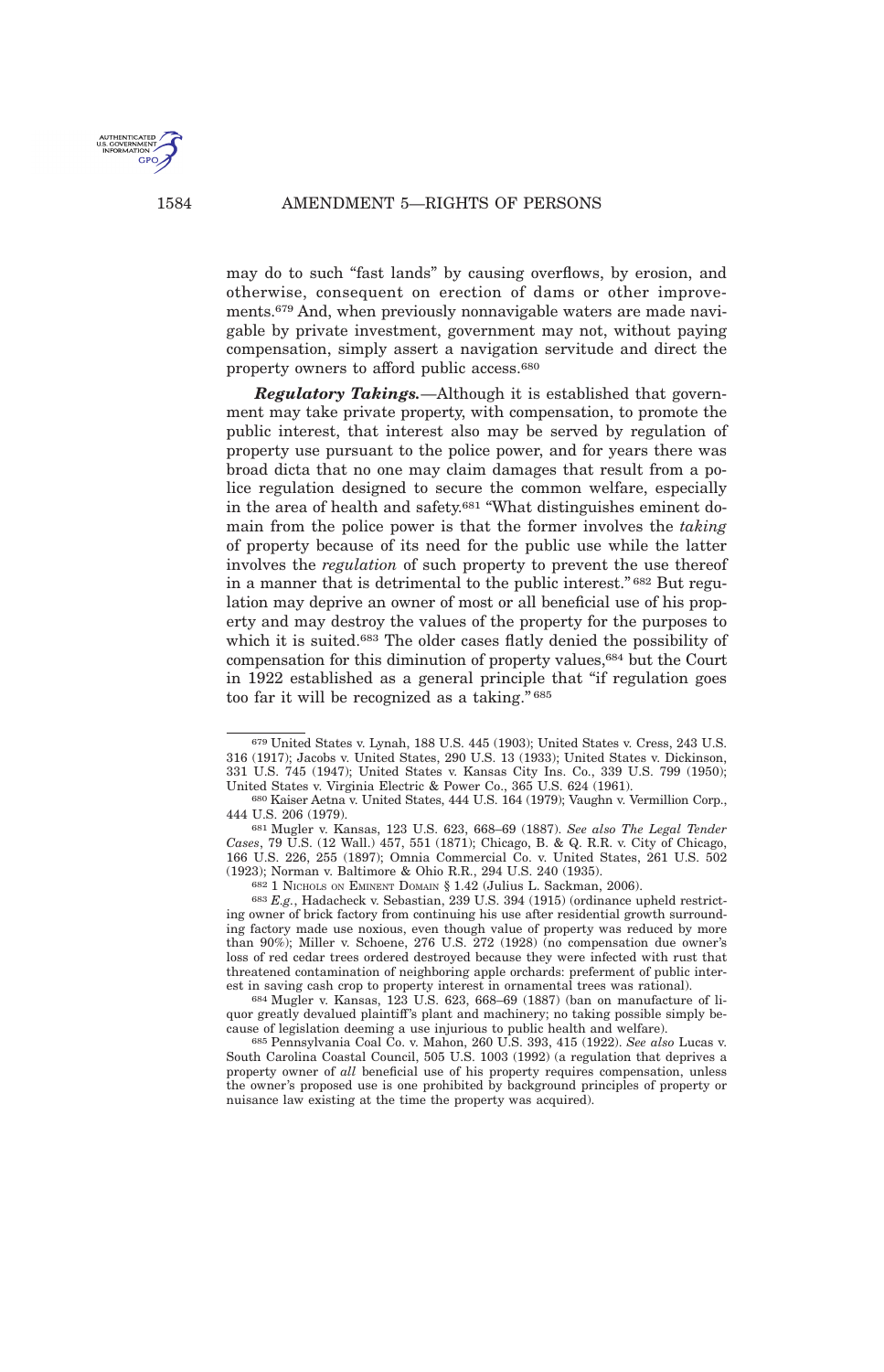# U.S. GOVERNMEN

# AMENDMENT 5-RIGHTS OF PERSONS 1585

In *Mahon*, Justice Holmes, for the Court, over Justice Brandeis' vigorous dissent, held unconstitutional a state statute prohibiting subsurface mining in regions where it presented a danger of subsidence for homeowners. The homeowners had purchased by deeds that reserved to the coal companies ownership of subsurface mining rights and that held the companies harmless for damage caused by subsurface mining operations. The statute thus gave the homeowners more than they had been able to obtain through contracting, and at the same time deprived the coal companies of the entire value of their subsurface estates. The Court observed that "[f]or practical purposes, the right to coal consists in the right to mine," and that the statute, by making it "commercially impracticable to mine certain coal," had essentially "the same effect for constitutional purposes as appropriating or destroying it." <sup>686</sup> The regulation, therefore, in precluding the companies from exercising any mining rights whatever, went "too far." <sup>687</sup> However, when presented 65 years later with a very similar restriction on coal mining, the Court upheld it, pointing out that, unlike its predecessor, the newer law identified important public interests.<sup>688</sup>

The Court had been early concerned with the imposition upon one or a few individuals of the costs of furthering the public interest.<sup>689</sup> But it was with respect to zoning, in the context of substantive due process, that the Court first experienced some difficulty in this regard. The Court's first zoning case involved a real estate company's challenge to a comprehensive municipal zoning ordinance, alleging that the ordinance prevented development of its land for industrial purposes and thereby reduced its value from \$10,000 an acre to \$2,500 an acre.<sup>690</sup> Acknowledging that zoning was of recent origin, the Court observed that it must find its justification in the police power and be evaluated by the constitutional standards applied to exercises of the police power. After considering traditional nuisance law, the Court determined that the public interest was served by segregation of incompatible land uses and the ordinance was thus

<sup>686</sup> 260 U.S. at 414–15.

<sup>687</sup> 260 U.S. at 415. In dissent, Justice Brandeis argued that a restriction imposed to abridge the owner's exercise of his rights in order to prohibit a noxious use or to protect the public health and safety simply could not be a taking, because the owner retained his interest and his possession. Id. at 416.

<sup>688</sup> Keystone Bituminous Coal Ass'n v. DeBenedictis, 480 U.S. 470 (1987).

<sup>689</sup> Nashville, C. & St. L. Ry. v. Walters, 294 U.S. 405 (1935) (government may not require railroad at its own expense to separate the grade of a railroad track from that of an interstate highway). *See also* Panhandle Co. v. Highway Comm'n, 294 U.S. 613 (1935); Atchison, T. & S.F. Ry. v. Public Util. Comm'n, 346 U.S. 346 (1953), *and compare* the Court's two decisions in Georgia Ry. & Electric Co. v. City of Decatur, 295 U.S. 165 (1935), *and* 297 U.S. 620 (1936).

<sup>690</sup> Village of Euclid v. Ambler Realty Co., 272 U.S. 365 (1926).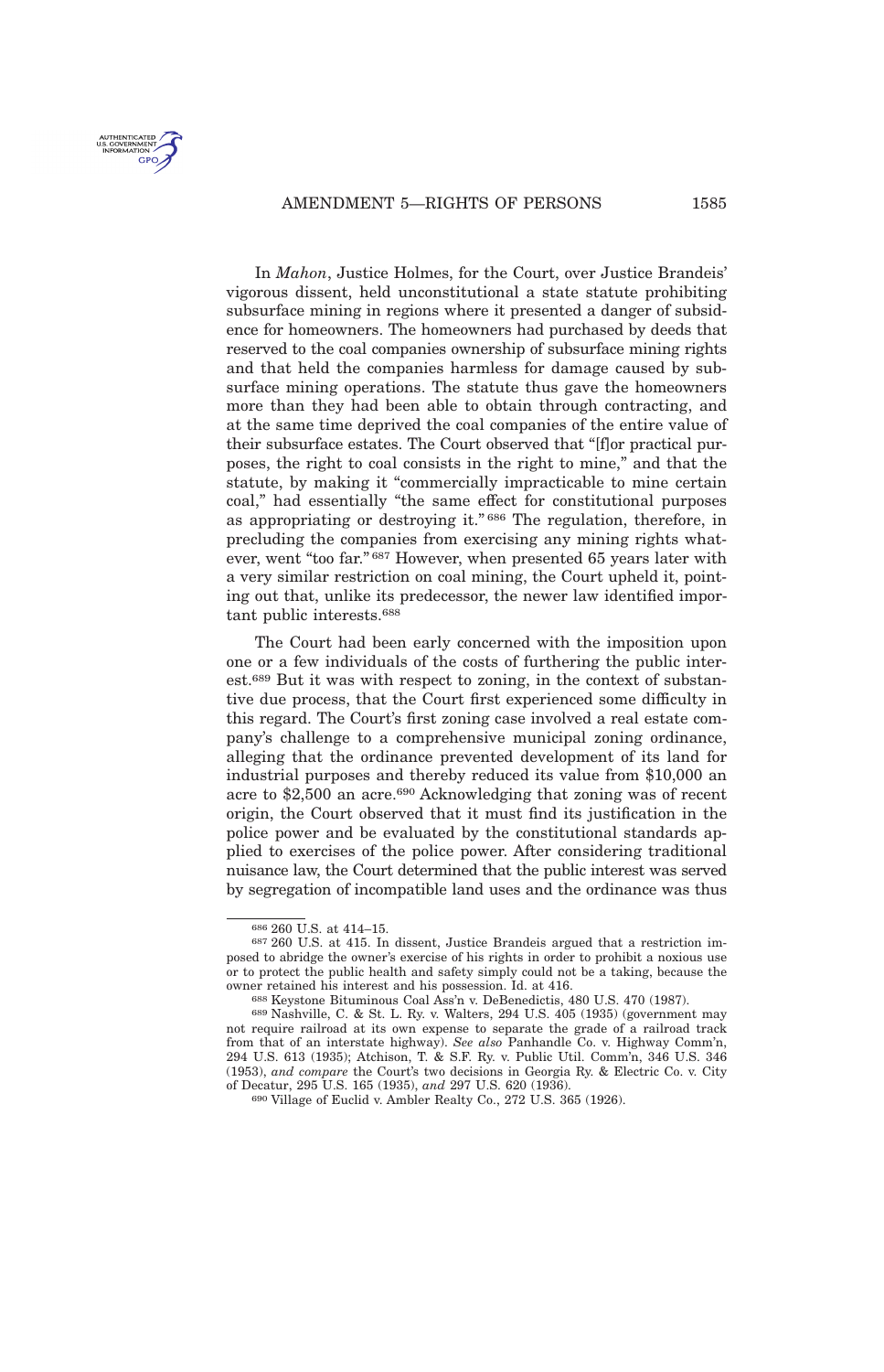1586 AMENDMENT 5—RIGHTS OF PERSONS

U.S. GOVERNMEN

valid on its face; whether its application to diminish property values in any particular case was also valid would depend, the Court said, upon a finding that it was not "clearly arbitrary and unreasonable, having no substantial relation to the public health, safety, morals, or general welfare." <sup>691</sup> A few years later the Court, again relying on due process rather than taking law, did invalidate the application of a zoning ordinance to a tract of land, finding that the tract would be rendered nearly worthless and that to exempt the tract would impair no substantial municipal interest.<sup>692</sup> But then the Court withdrew from the land-use scene until the 1970s, giving little attention to states and their municipalities as they developed more comprehensive zoning techniques.<sup>693</sup>

As governmental regulation of property has expanded over the years—in terms of zoning and other land use controls, environmental regulations, and the like—the Court never developed, as it admitted, a "set formula to determine where regulation ends and taking begins." <sup>694</sup> Rather, as one commentator remarked, its decisions constitute a "crazy quilt pattern" of judgments.<sup>695</sup> Nonetheless, the Court has now formulated general principles that guide many of its decisions in the area.

In *Penn Central Transportation Co. v. City of New York*, <sup>696</sup> the Court, while cautioning that regulatory takings cases require "essentially ad hoc, factual inquiries," nonetheless laid out general guidance for determining whether a regulatory taking has occurred. "The economic impact of the regulation on the claimant and, particularly, the extent to which the regulation has interfered with distinct investment-backed expectations are . . . relevant considerations. So too, is the character of the governmental action. A 'taking' may more readily be found when the interference with property can be characterized as a physical invasion by government than when

<sup>691</sup> 272 U.S. at 395. *See also* Zahn v. Board of Pub. Works, 274 U.S. 325 (1927). 692 Nectow v. City of Cambridge, 277 U.S. 183 (1928).

<sup>693</sup> Initially, the Court's return to the land-use area involved substantive due process, not takings. Village of Belle Terre v. Boraas, 416 U.S. 1 (1974) (sustaining single-family zoning as applied to group of college students sharing a house); Moore v. City of East Cleveland, 431 U.S. 494 (1977) (voiding single-family zoning so strictly construed as to bar a grandmother from living with two grandchildren of different children). *See also* City of Eastlake v. Forest City Enterprises, 426 U.S. 668 (1976).

<sup>694</sup> Penn Central Transp. Co. v. City of New York, 438 U.S. 104, 124 (1978). The phrase appeared first in Goldblatt v. Town of Hempstead, 369 U.S. 590, 594 (1962).

<sup>695</sup> Dunham, *Griggs v. Allegheny County in Perspective: Thirty Years of Supreme Court Expropriation Law*, SUP. CT. REV. 63 (1962). For an effort to ground takings jurisprudence in its philosophical precepts, *see* Michelman, *Property, Utility, and Fairness: Comments on the Ethical Foundations of 'Just Compensation' Law*, 80 HARV. L. REV. 1165 (1967).

<sup>696</sup> 438 U.S. 104 (1978). Justices Rehnquist and Stevens and Chief Justice Burger dissented. Id. at 138.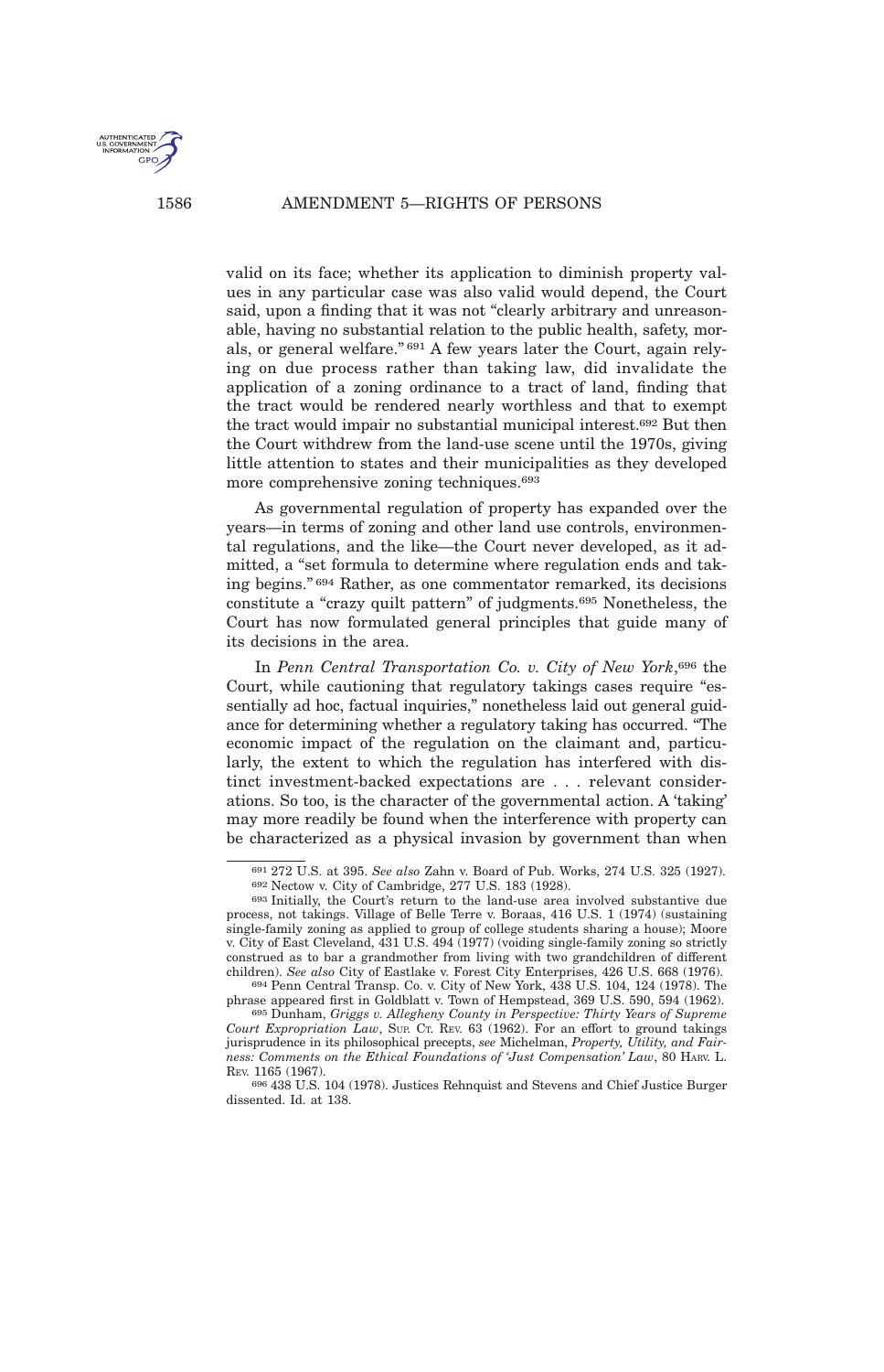

interference arises from some public program adjusting the benefits and burdens of economic life to promote the common good." <sup>697</sup>

At issue in *Penn Central* was the City's landmarks preservation law, as applied to deny approval to construct a 53-story office building atop Grand Central Terminal. The Court upheld the landmarks law against Penn Central's takings claim through application of the principles set forth above. The economic impact on Penn Central was considered: the Company could still make a "reasonable return" on its investment by continuing to use the facility as a rail terminal with office rentals and concessions, and the City specifically permitted owners of landmark sites to transfer to other sites the right to develop those sites beyond the otherwise permissible zoning restrictions, a valuable right that mitigated the burden otherwise to be suffered by the owner. As for the character of the governmental regulation, the Court found the landmarks law to be an economic regulation rather than a governmental appropriation of property, the preservation of historic sites being a permissible goal and one that served the public interest.<sup>698</sup>

Justice Holmes began his analysis in *Mahon* with the observation that "[g]overnment hardly could go on if to some extent values incident to property could not be diminished without paying for every . . . change in the general law," <sup>699</sup> and *Penn Central's* economic impact standard also leaves ample room for recognition of this principle. Thus, the Court can easily hold that a mere permit requirement does not amount to a taking,<sup>700</sup> nor does a simple recordation requirement.<sup>701</sup> The tests become more useful, however, when compliance with regulation becomes more onerous.

Several times the Court has relied on the concept of "distinct [or, in most later cases, 'reasonable'] investment-backed expectations" first introduced in *Penn Central*. In *Ruckelshaus v. Monsanto Co.*, <sup>702</sup> the Court used the concept to determine whether a taking had resulted from the government's disclosure of trade secret information submitted with applications for pesticide registrations. Disclosure of data that had been submitted from 1972 to 1978, a pe-

 $\,$  697 438 U.S. at 124 (citations omitted).

<sup>698</sup> 438 U.S. at 124–28, 135–38.

<sup>699</sup> 260 U.S. at 413.

<sup>700</sup> United States v. Riverside Bayview Homes, 474 U.S. 121 (1985) (requirement that permit be obtained for filling privately-owned wetlands is not a taking, although permit denial resulting in prevention of economically viable use of land may be).

<sup>701</sup> Texaco v. Short, 454 U.S. 516 (1982) (state statute deeming mineral claims lapsed upon failure of putative owners to take prescribed steps is not a taking); United States v. Locke, 471 U.S. 84 (1985) (reasonable regulation of recordation of mining claim is not a taking).

<sup>702</sup> 467 U.S. 986 (1984).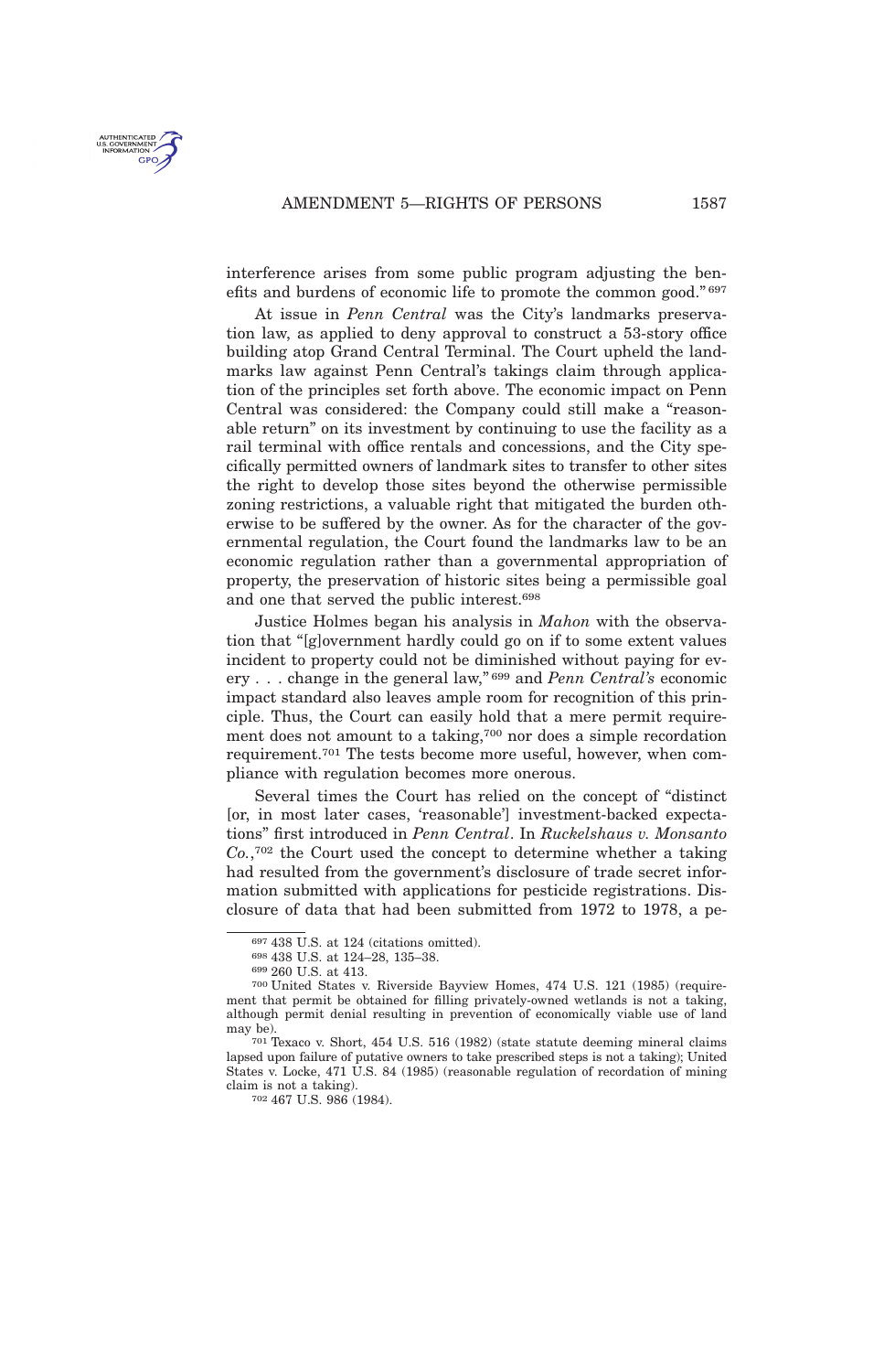

riod when the statute guaranteed confidentiality and thus "formed the basis of a distinct investment-backed expectation," would have destroyed the property value of the trade secret and constituted a taking.<sup>703</sup> Following 1978 amendments setting forth conditions of data disclosure, however, applicants voluntarily submitting data in exchange for the economic benefits of registration had no reasonable expectation of additional protections of confidentiality.<sup>704</sup> Relying less heavily on the concept but rejecting an assertion that reasonable investment backed-expectations had been upset, the Court in *Connolly v. Pension Benefit Guaranty Corp.*<sup>705</sup> upheld retroactive imposition of liability for pension plan withdrawal on the basis that employers had at least constructive notice that Congress might buttress the legislative scheme to accomplish its legislative aim that employees receive promised benefits. However, where a statute imposes severe and "substantially disproportionate" retroactive liability based on conduct several decades earlier, on parties that could not have anticipated the liability, a taking (or violation of due process) may occur. On this rationale, the Court in *Eastern Enterprises v. Apfel* <sup>706</sup> struck down the Coal Miner Retiree Health Benefit Act's requirement that companies formerly engaged in mining pay miner retiree health benefits, as applied to a company that spun off its mining operation in 1965 before collective bargaining agreements included an express promise of lifetime benefits.

On the other hand, a federal ban on the sale of artifacts made from eagle feathers was sustained as applied to the existing inventory of a commercial dealer in such artifacts, the Court not directly addressing the ban's obvious interference with investment-backed expectations.<sup>707</sup> The Court merely noted that the ban served a substantial public purpose in protecting the eagle from extinction, that

<sup>703</sup> 467 U.S. at 1011.

<sup>704</sup> 467 U.S. at 1006–07. Similarly, disclosure of data submitted before the confidentiality guarantee was placed in the law did not frustrate reasonable expectations, the Trade Secrets Act merely protecting against "unauthorized" disclosure. Id. at 1008–10.

<sup>705</sup> 475 U.S. 211 (1986). *Accord*, Concrete Pipe & Products v. Construction Laborers Pension Trust, 508 U.S. 602, 645–46 (1993). In addition, *see* Kaiser Aetna v. United States, 444 U.S. 164, 179 (1979) (involving frustration of "expectancies" developed through improvements to private land and governmental approval of permits), and PruneYard Shopping Center v. Robins, 447 U.S. 74, 84 (1980) (characterizing and distinguishing *Kaiser Aetna* as involving interference with "reasonable investment backed expectations").

<sup>706</sup> 524 U.S. 498 (1998). The split doctrinal basis of *Eastern Enterprises* undercuts its precedent value, and that of *Connolly* and *Concrete Pipe*, for takings law. A majority of the justices (one supporting the judgment and four dissenters) found substantive due process, not takings law, to provide the analytical framework where, as in *Eastern Enterprises*, the gravamen of the complaint is the unfairness and irrationality of the statute, rather than its economic impact.

<sup>707</sup> Andrus v. Allard, 444 U.S. 51 (1979).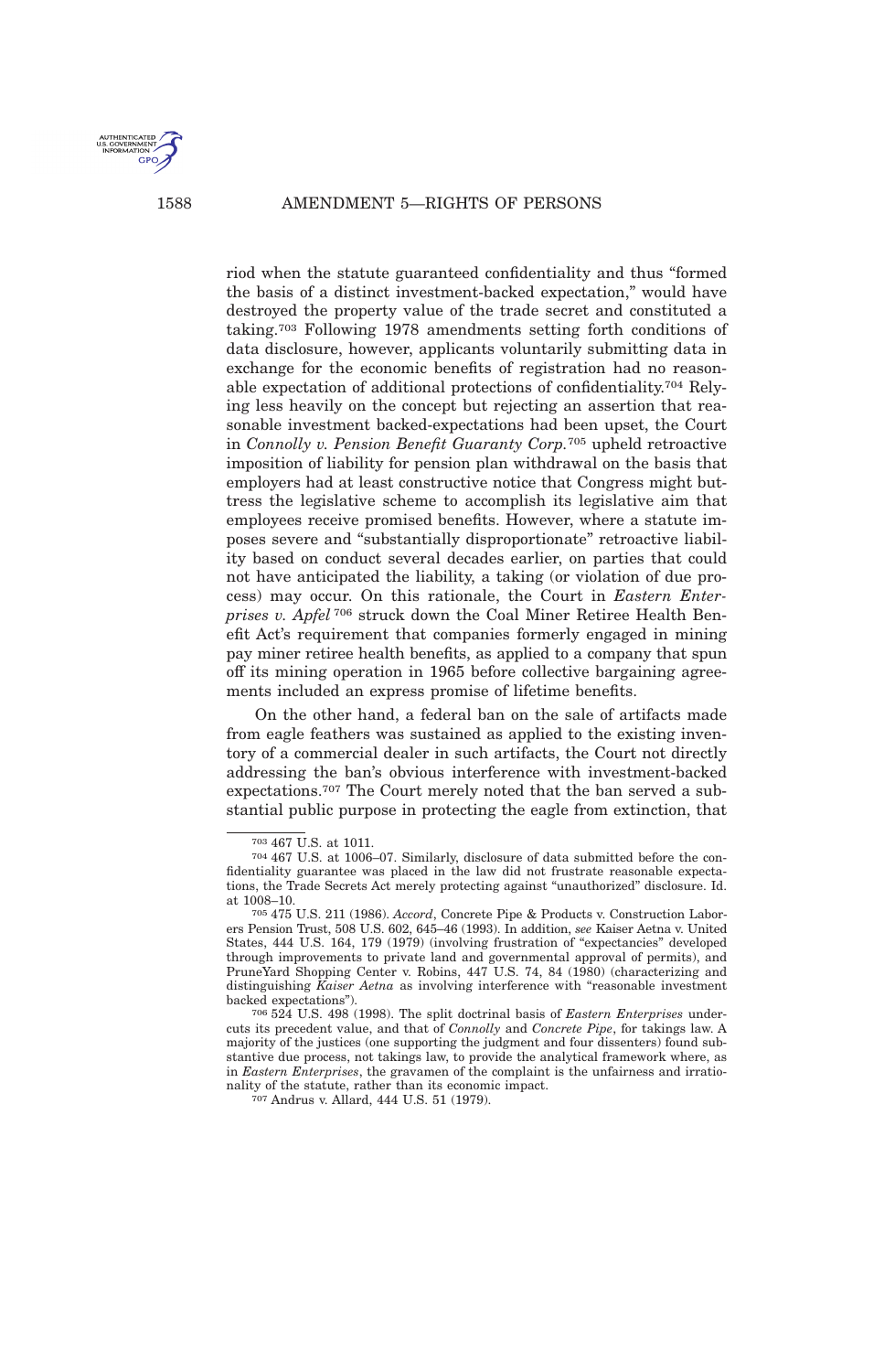

the owner still had viable economic uses for his holdings, such as displaying them in a museum and charging admission, and that he still had the value of possession.<sup>708</sup>

The Court has made plain that, in applying the economic impact and investment-backed expectations factors of *Penn Central*, courts are to compare what the property owner has lost through the challenged government action with what the owner retains. Discharging this mandate requires a court to define the extent of plaintiff's property—the "parcel as a whole"—that sets the scope of analysis. The Supreme Court holds that takings law "does not divide a single parcel into discrete segments and attempt to determine whether rights in a particular segment have been entirely abrogated." <sup>709</sup> But, although this apparently means that one may not exclude acreage from the relevant parcel solely to isolate the regulated portion, there are numerous arguments for excluding acreage (purchased by plaintiff at a different time, in different zoning status, etc.) that the Court has not addressed. And roiling the waters are persistent expressions of concern by the conservative justices, often in dicta, about the possible unfairness of an absolute parcel-as-a-whole rule.<sup>710</sup> Most recently, however, in *Tahoe-Sierra Preservation Council v. Tahoe Regional Planning Agency*, <sup>711</sup> a six-justice majority including Justices Kennedy and O'Connor offered a ringing endorsement of relevantparcel doctrine. *Tahoe-Sierra* affirmed the established spatial (court must consider the entire relevant tract) and functional (court must consider plaintiff's full bundle of rights) dimensions of the doc-

<sup>708</sup> Similarly, the Court in *Goldblatt* had pointed out that the record contained no indication that the mining prohibition would reduce the value of the property in question. 369 U.S. at 594. *Contrast* Hodel v. Irving, 481 U.S. 704 (1987), where the Court found insufficient justification for a complete abrogation of the right to pass on to heirs interests in certain fractionated property. Note as well the differing views expressed in *Irving* as to whether that case limits Andrus v. Allard to its facts. Id. at 718 (Justice Brennan concurring, 719 (Justice Scalia concurring). *See also* the suggestion in Lucas v. South Carolina Coastal Council, 505 U.S. 1003, 1027–28 (1992), that *Allard* may rest on a distinction between permissible regulation of personal property, on the one hand, and real property, on the other.

<sup>709</sup> *Penn Central*, 438 U.S. at 130. The identical principle was reaffirmed in Keystone Bituminous Coal Ass'n v. DeBenedictis, 480 U.S. 470, 497 (1987); Concrete Pipe & Products of California, Inc. v. Construction Laborers Pension Trust, 508 U.S. 602, 644 (1993); and *Tahoe-Sierra* Preservation Council v. Tahoe Regional Planning Agency, 535 U.S. 302, 327 (2002).

<sup>710</sup> *See*, *e.g.*, Lucas v. South Carolina Coastal Council, 505 U.S. 1003, 1016 n.7 (1992) ("answer . . . may lie in how the owner's reasonable expectations have been shaped by the State's law of property"). Justice Kennedy provided extended dicta in his majority opinion in Palazzolo v. Rhode Island, referring to this "difficult, persisting question" and noting that "we have at times expressed discomfort with the logic of this rule." 533 U.S. 606, 631 (2001).

<sup>711</sup> 535 U.S. 302 (2002).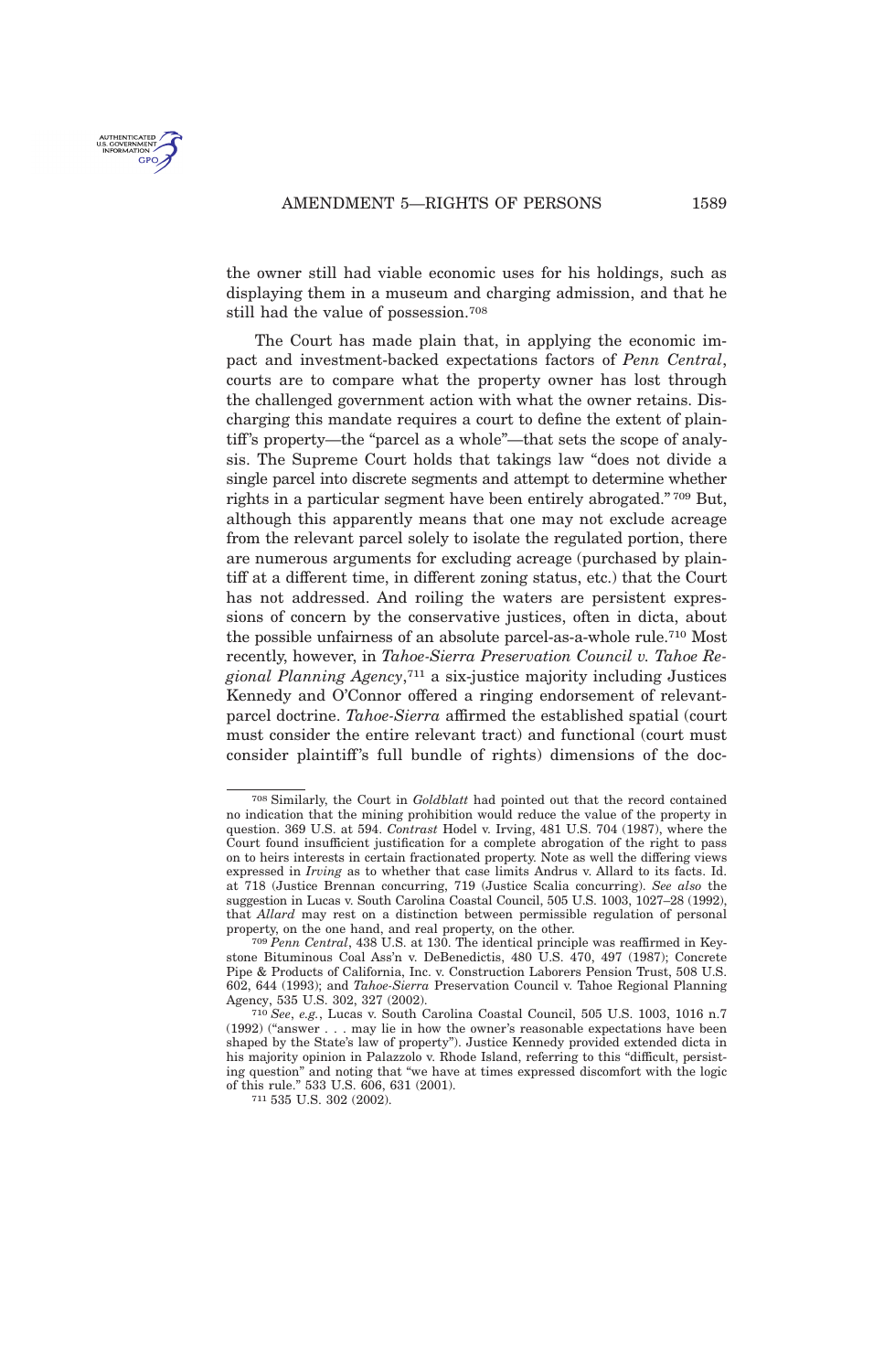trine,<sup>712</sup> and added a temporal one (court must consider the entire time span of plaintiff's property interest). Invoking this temporal dimension, the Court held that temporary land-use development moratoria do not effect a total elimination of use, since use and value return in the period following the moratorium's expiration. Thus, such moratoria are to be tested under the ad hoc, multifactor *Penn Central* test, rather than the *per se* approach to "total takings" discussed further on.

In the course of its opinion in *Penn Central* the Court rejected the principle that no compensation is required when regulation bans a noxious or harmful effect of land use.<sup>713</sup> The principle, it had been contended, followed from several earlier cases, including *Goldblatt v. Town of Hempstead*. <sup>714</sup> In that case, after the town had expanded around an excavation used by a company for mining sand and gravel, the town enacted an ordinance that in effect terminated further mining at the site. Declaring that no compensation was owed, the Court stated that "[a] prohibition simply upon the use of property for purposes that are declared, by valid legislation, to be injurious to the health, morals, or safety of the community, cannot, in any just sense, be deemed a taking or an appropriation of property for the public benefit. Such legislation does not disturb the owner in the control or use of his property for lawful purposes, nor restrict his right to dispose of it, but is only a declaration by the State that its use by anyone, for certain forbidden purposes, is prejudicial to the public interests." <sup>715</sup> In *Penn Central*, however, the Court denied that there was any such test and that prior cases had turned on the concept. "These cases are better understood as resting not on any supposed 'noxious' quality of the prohibited uses but rather on the ground that the restrictions were reasonably related to the implementation of a policy—not unlike historic preservation—

U.S. GOVERNME

<sup>712</sup> The spatial dimension is illustrated by the takings analysis in *Penn Central*, declining to segment Grand Central Terminal from the air rights over it. Functional parcel as a whole—refusing to segment one "stick" in the "bundle" of rights—was applied in Andrus v. Allard, 444 U.S. 51, 65–66 (1979), holding that denial of the right to sell Indian artifacts was not a taking in light of rights in the artifacts that were retained.

<sup>713</sup> The dissent was based upon this test. *Penn Central*, 438 U.S. at 144–46.

<sup>714</sup> 369 U.S. 590 (1962). Hadacheck v. Sebastian, 239 U.S. 394 (1915), and, perhaps, Miller v. Schoene, 276 U.S. 272 (1928), also fall under this heading, although *Schoene* may also be assigned to the public peril line of cases.

<sup>715</sup> 369 U.S. at 593 (quoting Mugler v. Kansas, 123 U.S. 623, 668–69 (1887)). The Court posited a two-part test. First, the interests of the public required the interference, and, second, the means were reasonably necessary for the accomplishment of the purpose and were not unduly oppressive of the individual. 369 U.S. at 595. The test was derived from Lawton v. Steele, 152 U.S. 133, 137 (1894) (holding that state officers properly destroyed fish nets that were banned by state law in order to preserve certain fisheries from extinction).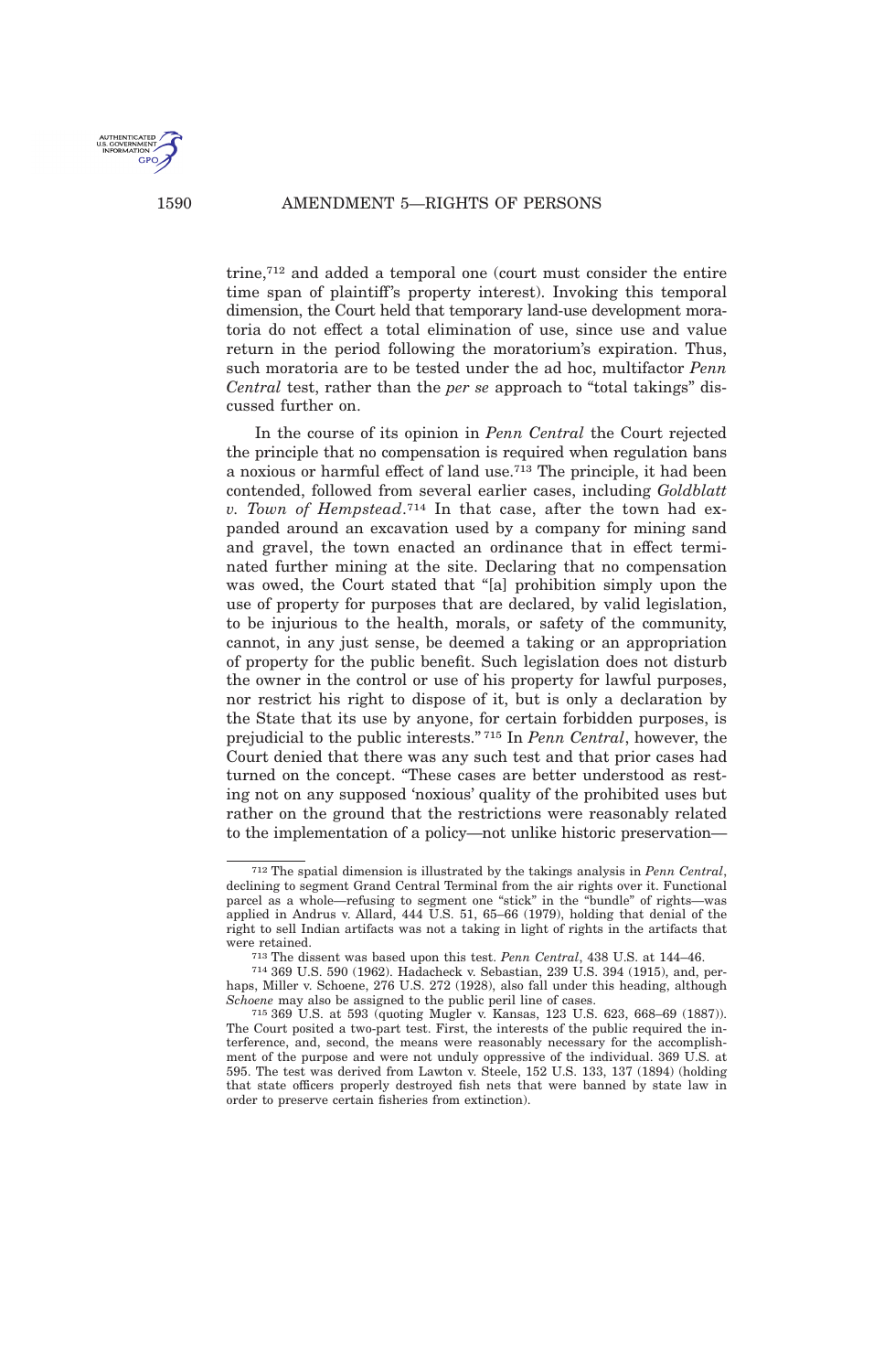AMENDMENT 5-RIGHTS OF PERSONS 1591



expected to produce a widespread public benefit and applicable to all similarly situated property." <sup>716</sup> More recently, in *Lucas v. South Carolina Coastal Council*, <sup>717</sup> the Court explained "noxious use" analysis as merely an early characterization of police power measures that do not require compensation. "[N]oxious use logic cannot serve as a touchstone to distinguish regulatory 'takings'—which require compensation—from regulatory deprivations that do not require compensation." <sup>718</sup>

*Penn Central* is not the only guide to when an inverse condemnation has occurred; other criteria have emerged from other cases before and after *Penn Central*. The Court has long recognized a *per se* takings rule for certain physical invasions: when government permanently <sup>719</sup> occupies property (or authorizes someone else to do so), the action constitutes a taking regardless of the public interests served or the extent of damage to the parcel as a whole.<sup>720</sup> The modern case dealt with a law that required landlords to permit a cable television company to install its cable facilities upon their buildings; although the equipment occupied only about 1½ cubic feet of space on the exterior of each building and had only a *de minimis* economic impact, a divided Court held that the regulation authorized a permanent physical occupation of the property and thus constituted a taking.<sup>721</sup> Recently, the Court sharpened further the distinction between regulatory takings and permanent physical occupa-

717 505 U.S. 1003 (1992).

719 By contrast, the *per se* rule is inapplicable to *temporary* physical occupations of land. Loretto v. Teleprompter Manhattan CATV Corp., 458 U.S. 419, 428, 434 (1982); PruneYard Shopping Center v. Robins, 447 U.S. 74, 84 (1980).

720 The rule emerged from cases involving flooding of lands and erection of poles for telegraph lines, *e.g.*, Pumpelly v. Green Bay Co., 80 U.S. (13 Wall.) 166 (1872); City of St. Louis v. Western Union Tel. Co., 148 U.S. 92 (1893); Western Union Tel. Co. v. Pennsylvania R.R., 195 U.S. 540 (1904).

721 Loretto v. Teleprompter Manhattan CATV Corp., 458 U.S. 419 (1982). *Loretto* was distinguished in FCC v. Florida Power Corp., 480 U.S. 245 (1987); regulation of the rates that utilities may charge cable companies for pole attachments does not constitute a taking in the absence of any requirement that utilities allow attachment and acquiesce in physical occupation of their property. *See also* Yee v. City of Escondido, 503 U.S. 519 (1992) (no physical occupation was occasioned by regulations in effect preventing mobile home park owners from setting rents or determining who their tenants would be; owners could still determine whether their land would be used for a trailer park and could evict tenants in order to change the use of their land).

<sup>716</sup> *Penn Central*, 438 U.S. at 133–34 n.30.

<sup>718</sup> 505 U.S. at 1026. The *Penn Central* majority also rejected the dissent's contention, 438 U.S. at 147–50, that regulation of property use constitutes a taking unless it spreads its distribution of benefits and burdens broadly so that each person burdened has at the same time the enjoyment of the benefit of the restraint upon his neighbors. The Court deemed it immaterial that the landmarks law has a more severe impact on some landowners than on others: "Legislation designed to promote the general welfare commonly burdens some more than others." Id. at 133– 34.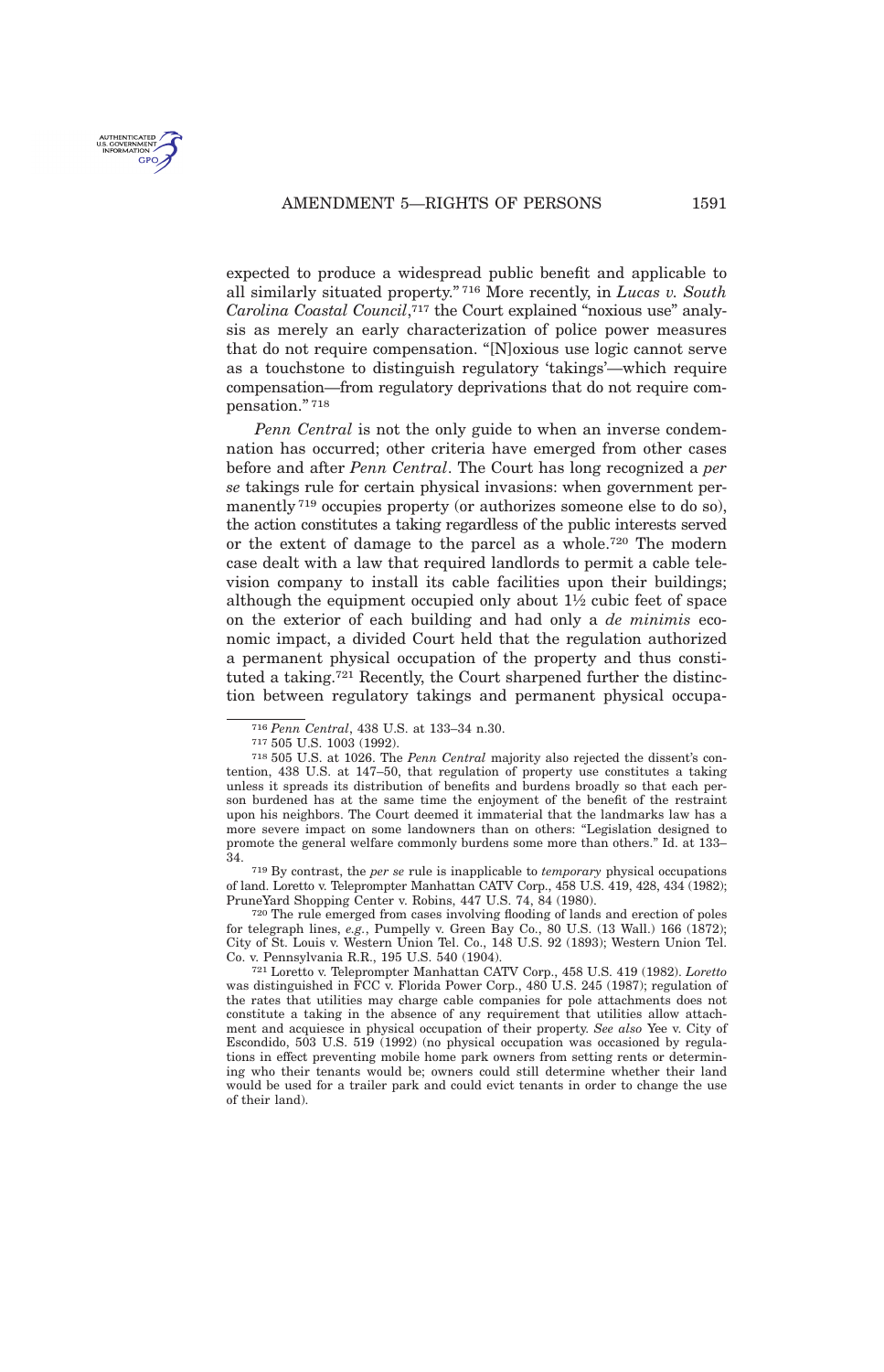

tions by declaring it "inappropriate" to use case law from either realm as controlling precedent in the other.<sup>722</sup> Physical invasions falling short of permanent physical occupations remain subject to *Penn Central*.

A second *per se* taking rule is of more recent vintage. Land use controls constitute takings, the Court stated in *Agins v. City of Tiburon*, if they do not "substantially advance legitimate governmental interests," or if they deny a property owner "economically viable use of his land." <sup>723</sup> This second *Agins* criterion creates a categorical rule: when, with respect to the parcel as a whole, the landowner "has been called upon to sacrifice *all* economically beneficial uses in the name of the common good, that is, to leave his property economically idle, he has suffered a taking." <sup>724</sup> The only exceptions, the Court explained in *Lucas*, are for those restrictions that come with the property as title encumbrances or other legally enforceable limitations. Regulations "so severe" as to prohibit all economically beneficial use of land "cannot be newly legislated or decreed (without compensation), but must inhere in the title itself, in the restrictions that background principles of the State's law of property and nuisance already place upon land ownership. A law or decree with such an effect must, in other words, do no more than duplicate the result that could have been achieved in the courts—by adjacent land owners (or other uniquely affected persons) under the State's law of private nuisance, or by the State under its complementary power to abate [public] nuisances  $\dots$ , or otherwise."<sup>725</sup> Thus, while there is no broad "noxious use" exception separating police power regulations from takings, there is a narrower "background principles" exception based on the law of nuisance and unspecified "property law" principles.

Together with the investment-backed expectations factor of *Penn Central*, background principles were viewed by many lower courts as supporting a "notice rule" under which a taking claim was absolutely barred if based on a restriction imposed under a regulatory

<sup>722</sup> *Tahoe-Sierra*, 535 U.S. at 323. *Tahoe-Sierra's* sharp physical-regulatory dichotomy is hard to reconcile with dicta in Lingle v. Chevron U.S.A. Inc., 544 U.S. 528, 539 (2005), to the effect that the *Penn Central* regulatory takings test, like the physical occupations rule of *Loretto*, "aims to identify regulatory actions that are functionally equivalent to the classic taking in which government directly appropriates private property or ousts the owner from his domain.'

<sup>723</sup> 447 U.S. 255, 260 (1980).

<sup>724</sup> Lucas v. South Carolina Coastal Council, 505 U.S. 1003, 1019 (1992) (emphasis in original). The *Agins*/*Lucas* total deprivation rule does not create an all-ornothing situation, since "the landowner whose deprivation is one step short of complete" may still be able to recover through application of the *Penn Central* economic impact and "distinct [or reasonable] investment-backed expectations" criteria. Id. at 1019 n.8 (1992). *See also Palazzolo*, 533 U.S. at 632.

<sup>725</sup> 505 U.S. at 1029.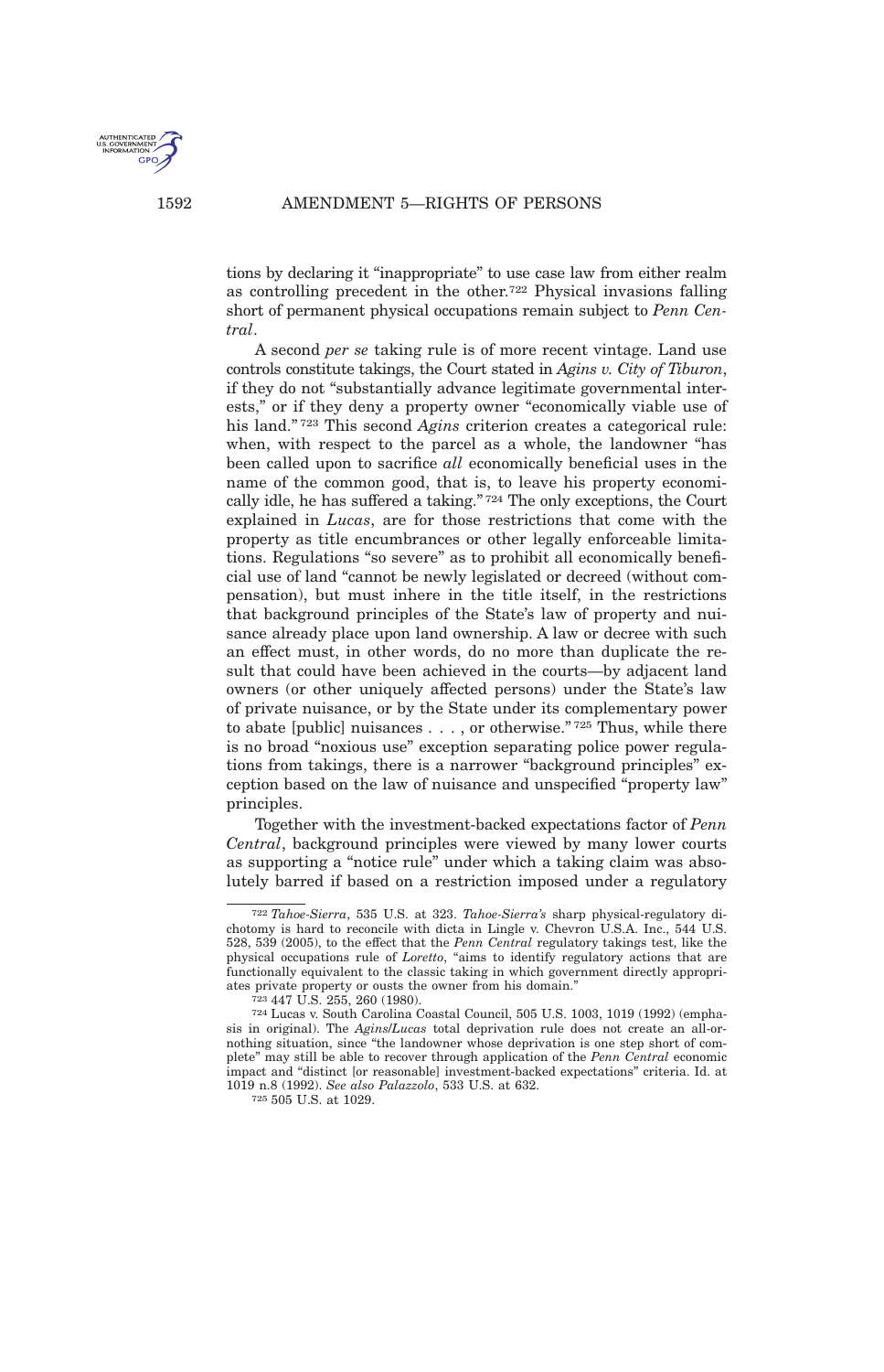

regime predating plaintiff's acquisition of the property. In *Palazzolo v. Rhode Island*, <sup>726</sup> the Court forcefully rejected the absolute version of the notice rule, regardless of rationale. Under such a rule, it said, "[a] State would be allowed, in effect, to put an expiration date on the Takings Clause." <sup>727</sup> Whether any role is left for preacquisition regulation in the takings analysis, however, the Court's majority opinion did not say, leaving the issue to dueling concurrences from Justice O'Connor (prior regulation remains a factor) and Justice Scalia (prior regulation is irrelevant). Less than a year later, Justice O'Connor's concurrence carried the day in extended dicta in *Tahoe-Sierra*, <sup>728</sup> though the decision failed to elucidate the factors affecting the weighting to be accorded the pre-existing regime.

The "or otherwise" reference, the Court explained in *Lucas*, 729 was principally directed to cases holding that in times of great public peril, such as war, spreading municipal fires, and the like, property may be taken and destroyed without necessitating compensation. Thus, in *United States v. Caltex, Inc.*, <sup>730</sup> the owners of property destroyed by retreating United States armies in Manila during World War II were held not entitled to compensation, and in *United States v. Central Eureka Mining Co.*, <sup>731</sup> the Court held that a federal order suspending the operations of a nonessential gold mine for the duration of the war in order to redistribute the miners, unaccompanied by governmental possession and use or a forced sale of the facility, was not a taking entitling the owner to compensation for loss of profits. Finally, the Court held that when federal troops occupied several buildings during a riot in order to dislodge rioters and looters who had already invaded the buildings, the action was taken as much for the owners' benefit as for the general public benefit and the owners must bear the costs of the damage inflicted on the buildings subsequent to the occupation.<sup>732</sup>

<sup>726</sup> 533 U.S. 606 (2001).

<sup>727</sup> 533 U.S. at 627.

<sup>728</sup> 535 U.S. at 335.

<sup>729</sup> 505 U.S. at 1029 n.16.

<sup>730</sup> 344 U.S. 149 (1952). In dissent, Justices Black and Douglas advocated the applicability of a test formulated by Justice Brandeis in Nashville, C. & St. L. Ry. v. Walters, 294 U.S. 405, 429 (1935), a regulation case, to the effect that "when particular individuals are singled out to bear the cost of advancing the public convenience, that imposition must bear some reasonable relation to the evils to be eradicated or the advantages to be secured."

<sup>731</sup> 357 U.S. 155 (1958).

<sup>732</sup> National Bd. of YMCA v. United States, 395 U.S. 85 (1969). "An undertaking by the government to reduce the menace from flood damages which were inevitable but for the Government's work does not constitute the Government a taker of all lands not fully and wholly protected. When undertaking to safeguard a large area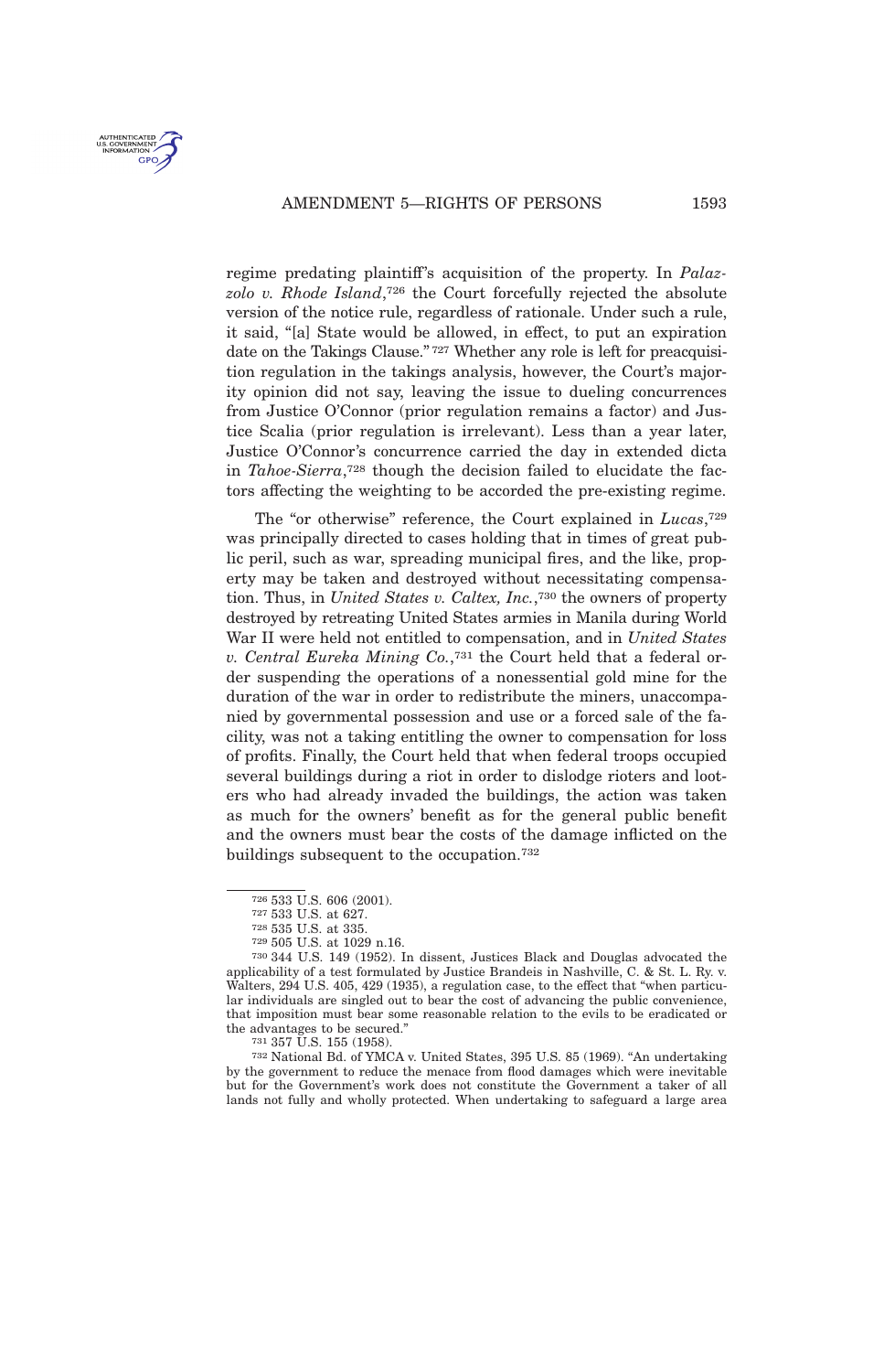The first prong of the *Agins* test,<sup>733</sup> asking whether land use controls "substantially advance legitimate governmental interests," has now been erased from takings jurisprudence, after a quartercentury run. The proper concern of regulatory takings law, said *Lingle v. Chevron U.S.A. Inc.*, <sup>734</sup> is the magnitude, character, and distribution of the burdens that a regulation imposes on property rights. In "stark contrast," the "substantially advances" test addresses the means-end efficacy of a regulation, more in the nature of a due process inquiry.<sup>735</sup> As such, it is not a valid takings test.

A third type of inverse condemnation, in addition to regulatory and physical takings, is the exaction taking. A two-part test has emerged. The first part debuted in *Nollan v. California Coastal Commission*, <sup>736</sup> and holds that in order not to be a taking, an exaction condition on a development permit approval (requiring, for example, that a portion of a tract to be subdivided be dedicated for public roads) <sup>737</sup> must substantially advance a purpose related to the underlying permit. There must, in short, be an "essential nexus" between the two; otherwise the condition is "an out-and-out plan of extortion." <sup>738</sup> The second part of the exaction-takings test, announced in *Dolan v. City of Tigard* <sup>739</sup> specifies that the condition, to not be a taking, must be related to the proposed development not only in nature, per *Nollan*, but also in degree. Government must establish a "rough proportionality" between the burden imposed by

733 Agins v. City of Tiburon, 447 U.S. 255, 260 (1980).

736 483 U.S. 825 (1987).

737 *Nollan* also applies to exactions imposed as conditions precedent to permit approval. Koontz v. St. Johns River Water Management District, 570 U.S. \_\_\_, No. 11–1447 (2013). To the argument that nothing is "taken" when a permit is denied for failure to agree to a condition precedent, Justice Alito stated that what is at stake is not whether a taking has occurred, but whether the right not to have property taken without just compensation has been burdened impermissibly. Id. at 10. The Court does not discuss what remedies might be available to a plaintiff who refuses to accept excessively demanding conditions precedent and thereby is refused a permit.

738 483 U.S. at 837. Justice Scalia, author of the Court's opinion in *Nollan*, amplified his views in a concurring and dissenting opinion in Pennell v. City of San Jose, 485 U.S. 1 (1988), explaining that "common zoning regulations requiring subdividers to observe lot-size and set-back restrictions, and to dedicate certain areas to public streets, are in accord with [constitutional requirements] because the proposed property use would otherwise be the cause of" the social evil (*e.g.*, congestion) that the regulation seeks to remedy. By contrast, the Justice asserted, a rent control restriction pegged to individual tenant hardship lacks such cause-and-effect relationship and is in reality an attempt to impose on a few individuals public burdens that "should be borne by the public as a whole." 485 U.S. at 20, 22.

739 512 U.S. 374 (1994).



from existing flood hazards, the government does not owe compensation under the Fifth Amendment to every landowner which it fails to or cannot protect." United States v. Sponenbarger, 308 U.S. 256, 265 (1939).

<sup>734</sup> 544 U.S. 528 (2005).

<sup>735</sup> 544 U.S. at 542.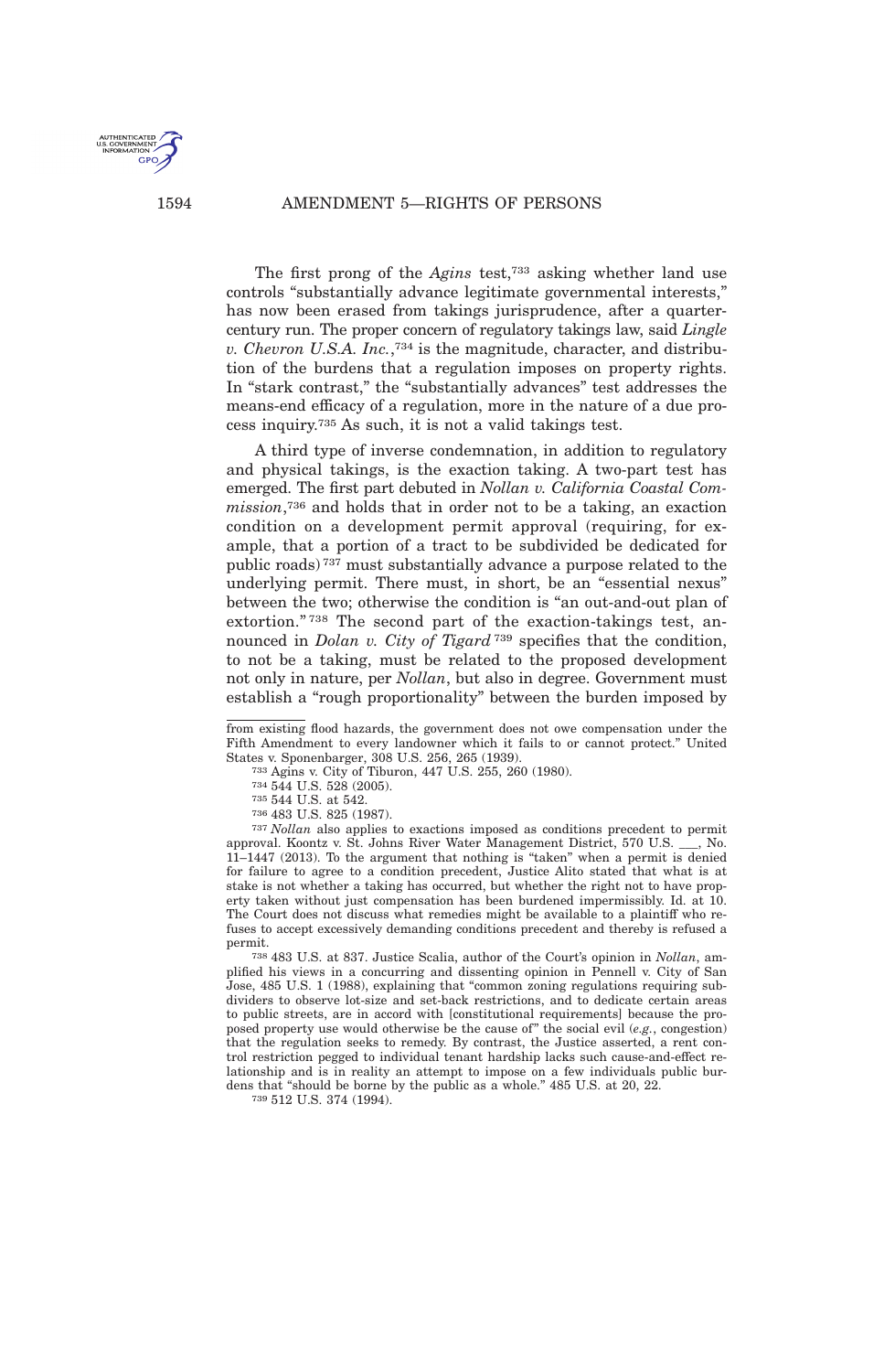

such conditions on the property owner, and the impact of the property owner's proposed development on the community—at least in the context of adjudicated (rather than legislated) conditions.

*Nollan* and *Dolan* occasioned considerable debate over the breadth of what became known as the "heightened scrutiny" test. The stakes were plainly high in that the test, where it applies, lessens the traditional judicial deference to local police power and places the burden of proof as to rough proportionality on the government. In *City of Monterey v. Del Monte Dunes at Monterey, Ltd.*, <sup>740</sup> the Court unanimously confined the *Dolan* rough proportionality test, and, by implication, the *Nollan* nexus test, to the exaction context that gave rise to those cases. Still unclear, however, was whether the Court meant to place outside *Dolan* exactions of a purely monetary nature, in contrast with the physically invasive dedication conditions involved in *Nollan* and *Dolan*. <sup>741</sup> The Court clarified this uncertainty in *Koontz v. St. Johns River Water Management District* by holding that monetary exactions imposed under land-use permitting were subject to essential nexus/rough proportionality analysis.<sup>742</sup>

The announcement following *Penn Central* of the above *per se* rules in *Loretto* (physical occupations), *Agins* and *Lucas* (total elimination of economic use), and *Nollan*/*Dolan* (exaction conditions) prompted speculation that the Court was replacing its ad hoc *Penn Central* approach with a more categorical takings jurisprudence. Such speculation was put to rest, however, by three decisions from 2001 to 2005 expressing distaste for categorical regulatory takings analysis. These decisions endorse *Penn Central* as the dominant mode of analysis for inverse condemnation claims, confining the Court's *per se* rules to the "relatively narrow" physical occupation and total wipeout circumstances, and the "special context" of exactions.<sup>743</sup>

Following the *Penn Central* decision, the Court grappled with the issue of the appropriate remedy property owners should pursue

<sup>740</sup> 526 U.S. 687 (1999).

<sup>741</sup> A hint that monetary exactions may be outside *Nollan*/*Dolan* had been provided in Lingle v. Chevron U.S.A. Inc., 544 U.S. 528, 546 (2005), explaining that these decisions were grounded on the doctrine of unconstitutional conditions as applied to *easement* conditions that would have been *per se physical* takings if condemned directly.

<sup>742</sup> 570 U.S. \_\_\_, No. 11–1447 (2013).

<sup>743</sup> Lingle v. Chevron U.S.A. Inc., 544 U.S. 528, 538 (2005). The other two decisions are Palazzolo v. Rhode Island, 533 U.S. 606 (2001), and Tahoe-Sierra Preservation Council, Inc. v. Tahoe Regional Planning Agency, 535 U.S. 302 (2002).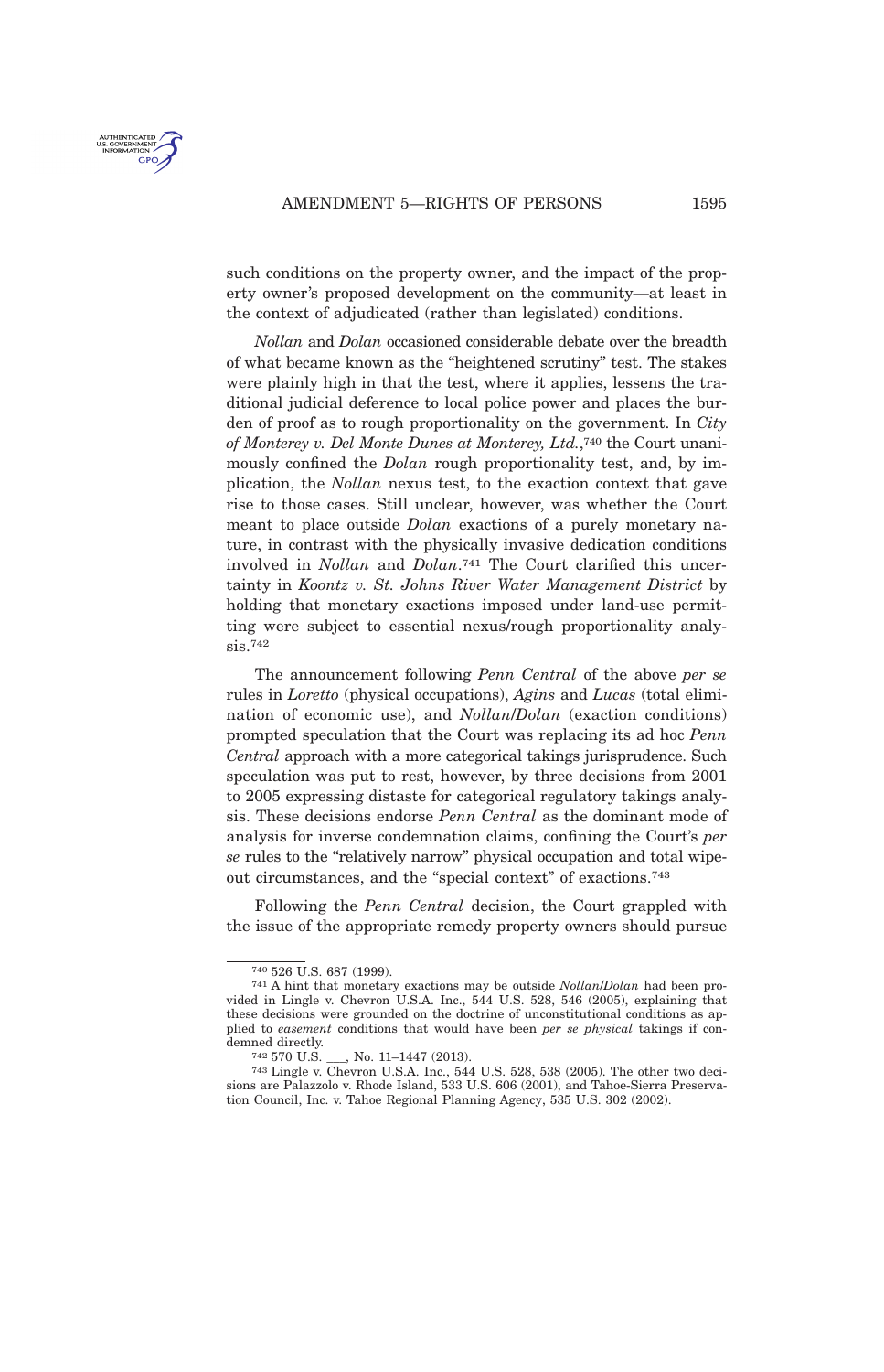

in objecting to land use regulations.<sup>744</sup> The remedy question arises because there are two possible constitutional objections to be made to regulations that go "too far" in reducing the value of property or which do not substantially advance a legitimate governmental interest. The regulation may be invalidated as a denial of due process, or may be deemed a taking requiring compensation, at least for the period in which the regulation was in effect. The Court finally resolved the issue in *First English Evangelical Lutheran Church v. County of Los Angeles*, holding that when land use regulation is held to be a taking, compensation is due for the period of implementation prior to the holding.<sup>745</sup> The Court recognized that, even though government may elect in such circumstances to discontinue regulation and thereby avoid compensation for a permanent property deprivation, "no subsequent action by the government can relieve it of the duty to provide compensation for the period during which the taking was effective." <sup>746</sup> Outside the land-use context, however, the Court has now recognized a limited number of situations where invalidation, rather than compensation, remains the appropriate takings remedy.<sup>747</sup>

The process of describing general criteria to guide resolution of regulatory taking claims, begun in *Penn Central*, has reduced to some extent the ad hoc character of takings law. It is nonetheless true that not all cases fit neatly into the categories delimited to date, and that still other cases that might be so categorized are explained in different terms by the Court. The overriding objective, the Court frequently reminds us, is to vitalize the Takings Clause's protection against government "forcing some people alone to bear public burdens which, in all fairness and justice, should be borne

<sup>744</sup> *See, e.g.*, Agins v. City of Tiburon, 447 U.S. 255 (1980) (issue not reached because property owners challenging development density restrictions had not submitted a development plan); Hodel v. Virginia Surface Mining & Recl. Ass'n, 452 U.S. 264, 293–97 (1981), and Hodel v. Indiana, 452 U.S. 314, 333–36 (1981) (rejecting facial taking challenges to federal strip mining law).

<sup>745</sup> 482 U.S. 304 (1987). The decision was 6–3, Chief Justice Rehnquist's opinion of the Court being joined by Justices Brennan, White, Marshall, Powell, and Scalia, and Justice Stevens' dissent being joined in part by Justices Blackmun and O'Connor. The position the Court adopted had been advocated by Justice Brennan in a dissenting opinion in San Diego Gas & Elec. Co. v. City of San Diego, 450 U.S. 621, 636 (1981) (dissenting from Court's holding that state court decision was not "final judgment" under 28 U.S.C. § 1257).

<sup>746</sup> 482 U.S. at 321.

<sup>747</sup> Eastern Enterprises v. Apfel, 524 U.S. 498 (1998) (statute imposing generalized monetary liability); Babbitt v. Youpee, 519 U.S. 234 (1997) (amended statutory requirement that small fractional interests in allotted Indian lands escheat to tribe, rather than pass on to heirs); Hodel v. Irving, 481 U.S. 704 (1987) (pre-amendment version of escheat statute).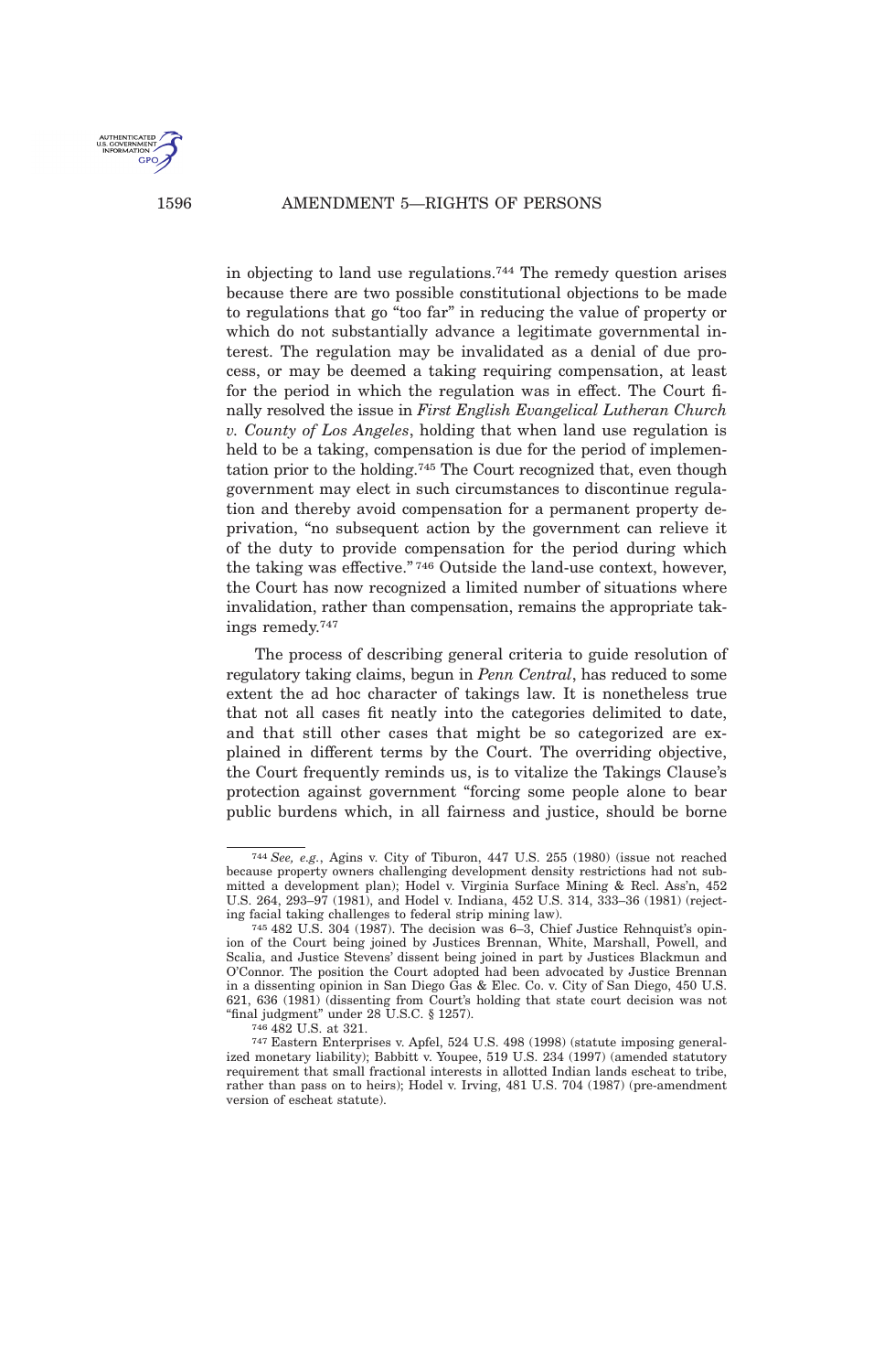AMENDMENT 5-RIGHTS OF PERSONS 1597



by the public as a whole." <sup>748</sup> Thus a taking may be found if the effect of regulation is enrichment of the government itself rather than adjustment of the benefits and burdens of economic life in promotion of the public good.<sup>749</sup> Similarly, the Court looks askance at governmental efforts to secure public benefits at a landowner's expense—"government actions that may be characterized as acquisitions of resources to permit or facilitate uniquely public func $tions$ .  $750$ 

On the other side of the coin, the nature as well as the extent of property interests affected by governmental regulation sometimes takes on importance. Some strands are more important than others. The right to exclude others from one's land is so basic to ownership that extinguishment of this right ordinarily constitutes a taking.<sup>751</sup> Similarly valued is the right to pass on property to one's heirs.<sup>752</sup>

Failure to incur administrative (and judicial) delays can result in dismissal of an as-applied taking claim based on ripeness doctrine, an area of takings law that the Court has developed extensively since *Penn Central*. In the leading decision of *Williamson County Regional Planning Commission v. Hamilton Bank*, <sup>753</sup> the Court announced the canonical two-part ripeness test for takings actions

750 Penn Central Transp. Co. v. New York City, 438 U.S. 104, 128 (1978). In addition to the cases cited there, *see also* Kaiser Aetna v. United States, 444 U.S. 164, 180 (1979) (viewed as governmental effort to turn private pond into "public aquatic park"); Nollan v. California Coastal Comm'n, 483 U.S. 825 (1987) ("extortion" of beachfront easement for public as permit condition unrelated to purpose of permit).

751 Nollan v. California Coastal Comm'n, 483 U.S. 825, 831–32 (1987) (physical occupation occurs with public easement that eliminates right to exclude others); Kaiser Aetna v. United States, 444 U.S. 164 (1979) (imposition of navigation servitude requiring public access to a privately-owned pond was a taking under the circumstances; owner's commercially valuable right to exclude others was taken, and requirement amounted to "an actual physical invasion"). *But see* PruneYard Shopping Center v. Robins, 447 U.S. 74, 84 (1980) (requiring shopping center to permit individuals to exercise free expression rights on property onto which public had been invited was not destructive of right to exclude others or "so essential to the use or economic value of [the] property" as to constitute a taking).

752 Hodel v. Irving, 481 U.S. 704 (1987) (complete abrogation of the right to pass on to heirs fractionated interests in lands constitutes a taking), Babbitt v. Youpee, 519 U.S. 234 (1997) (same result based on "severe" restriction of the right).

753 473 U.S. 172 (1985).

<sup>748</sup> Armstrong v. United States, 364 U.S. 40, 49 (1960). For other incantations of this fairness principle, *see Penn Central*, 438 U.S. at 123–24; and Tahoe-Sierra Pres. Council v. Tahoe Regional Planning Agency, 535 U.S. 302, 322, 333–42–89 (2002).

<sup>749</sup> Webb's Fabulous Pharmacies v. Beckwith, 449 U.S. 155 (1980) (government retained the interest derived from funds it required to be deposited with the clerk of the county court as a precondition to certain suits; the interest earned was not reasonably related to the costs of using the courts, since a separate statute required payment for the clerk's services). By contrast, a charge for governmental services "not so clearly excessive as to belie [its] purported character as [a] user fee" does not qualify as a taking. United States v. Sperry Corp., 493 U.S. 52, 62 (1989).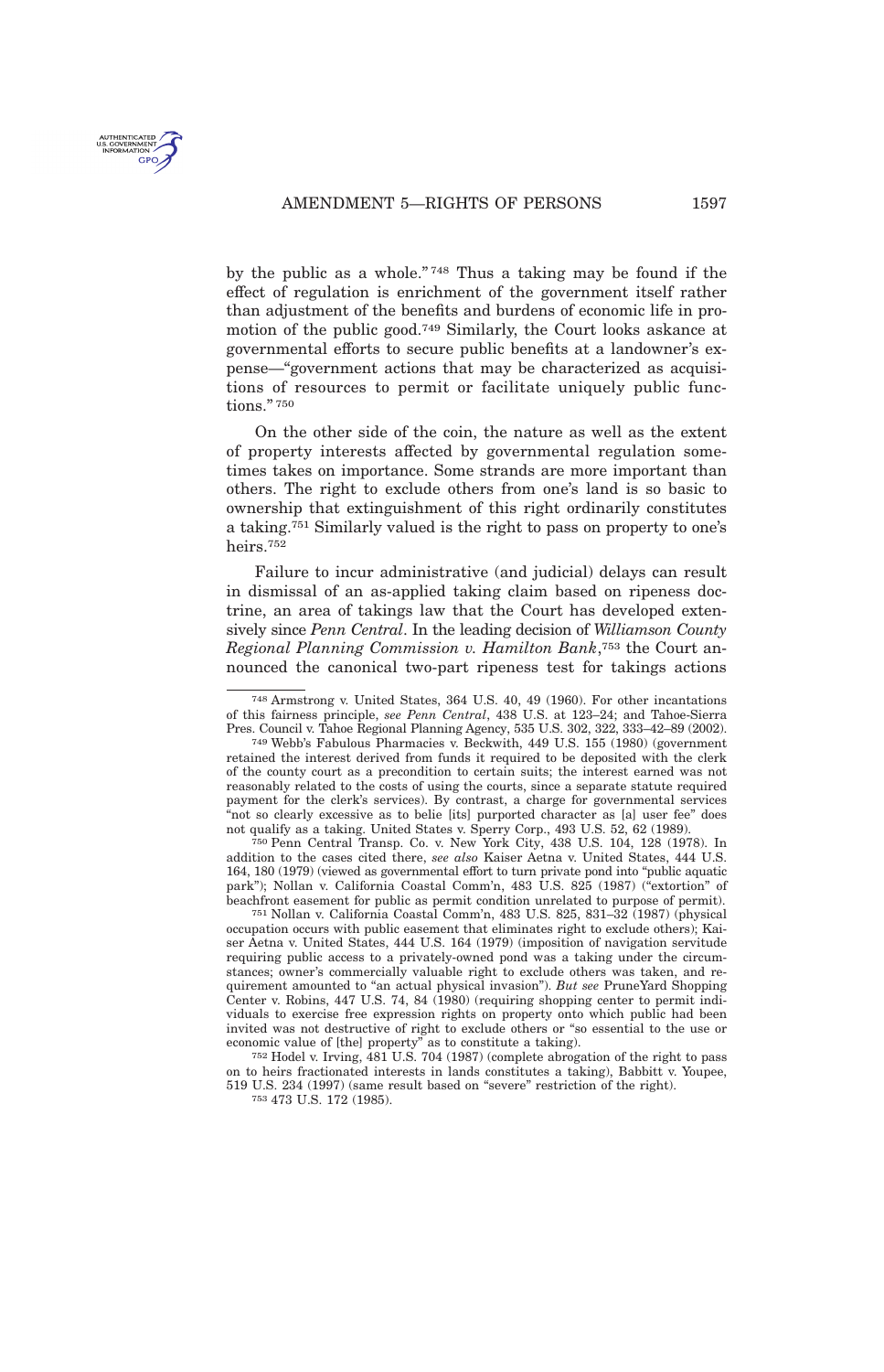

1598 AMENDMENT 5—RIGHTS OF PERSONS

brought in federal court. First, for an as-applied challenge, the property owner must obtain from the regulating agency a "final, definitive position" regarding how it will apply its regulation to the owner's land. Second, when suing a state or municipality, the owner must exhaust any possibilities for obtaining compensation from the state or its courts before coming to federal court. Thus, the claim in *Williamson County* was found unripe because the plaintiff had failed to seek a variance (first prong of test), and had not sought compensation from the state courts in question even though they recognized inverse condemnation claims (second prong). Similarly, in *MacDonald, Sommer & Frates v. County of Yolo*, <sup>754</sup> a final decision was found lacking where the landowner had been denied approval for one subdivision plan calling for intense development, but that denial had not foreclosed the possibility that a scaled-down (though still economic) version would be approved. In a somewhat different context, a taking challenge to a municipal rent control ordinance was considered "premature" in the absence of evidence that a tenant hardship provision had ever been applied to reduce what would otherwise be considered a reasonable rent increase.<sup>755</sup> Beginning with *Lucas* in 1992, however, the Court's ripeness determinations have displayed an impatience with formalistic reliance on the "final decision" rule, while nonetheless explicitly reaffirming it. In *Palazzolo v. Rhode Island*, <sup>756</sup> for example, the Court saw no point in requiring the landowner to apply for approval of a scaled-down development of his wetland, since the regulations at issue made plain that no development at all would be permitted there. "[O]nce it becomes clear that the agency lacks the discretion to permit any development, or the permissible uses of the property are known to a reasonable degree of certainty, a takings claim is likely to have ripened." <sup>757</sup>

Facial challenges dispense with the *Williamson County* final decision prerequisite, though at great risk to the plaintiff in that, with-

<sup>754</sup> 477 U.S. 340 (1986).

<sup>755</sup> Pennell v. City of San Jose, 485 U.S. 1 (1988).

<sup>756</sup> 533 U.S. 606 (2001).

<sup>757</sup> 533 U.S. at 620. *See also* Suitum v. Tahoe Regional Planning Agency, 520 U.S. 725 (1997) (taking claim ripe despite plaintiff's not having applied for sale of her transferrable development rights, because no discretion remains to agency and value of such rights is a simple issue of fact).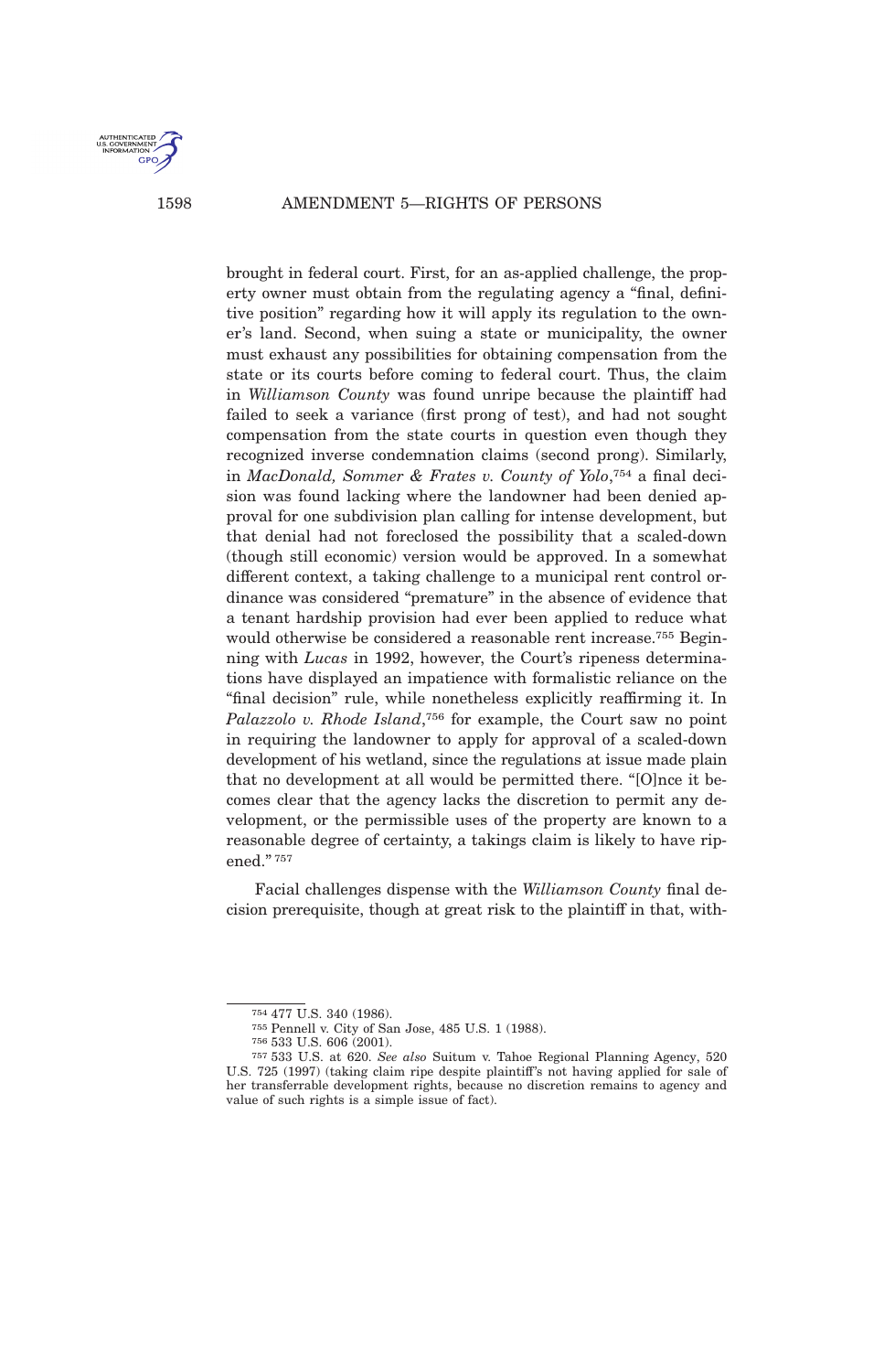

out pursuing administrative remedies, a claimant often lacks evidence that a statute has the requisite economic impact on his or her property.<sup>758</sup>

The requirement that state remedies be exhausted before bringing a federal taking claim to federal court has occasioned countless dismissals of takings claims brought initially in federal court, while at the same time posing a bar under doctrines of preclusion to filing first in state court, per *Williamson County*, then relitigating in federal court. The effect in many cases is to keep federal takings claims out of federal court entirely—a consequence the plaintiffs' bar has long argued could not have been intended by the Court. In *San Remo Hotel, L.P. v. City and County of San Francisco*, <sup>759</sup> the Court unanimously declined to create an exception to the federal full faith and credit statute<sup>760</sup> that would allow relitigation of federal takings claims in federal court. Nor, said the Court, may an *England* reservation of the federal taking claim in state court <sup>761</sup> be used to require a federal court to review the reserved claim, regardless of what issues the state court may have decided. While concurring in the judgment, four justices asserted that the stateexhaustion prong of *Williamson County* "may have been mistaken." <sup>762</sup>

<sup>758</sup> *See*, *e.g.*, Hodel v. Virginia Surface Mining & Recl. Ass'n, 452 U.S. 264, 295–97 (1981) (facial challenge to surface mining law rejected); United States v. Riverside Bayview Homes, 474 U.S. 121, 127 (1985) (mere permit requirement does not itself take property); Keystone Bituminous Coal Ass'n v. DeBenedictis, 480 U.S. 470, 493– 502 (1987) (facial challenge to anti-subsidence mining law rejected).

<sup>759</sup> 545 U.S. 323 (2005).

<sup>760</sup> 28 U.S.C. § 1738. The statute commands that "judicial proceedings . . . shall have the same full faith and credit in every court within the United States . . . as they have by law or usage in the courts of such State . . . ." The statute has been held to encompass the doctrines of claim and issue preclusion.

<sup>761</sup> *See* England v. Louisiana Bd. of Medical Examiners, 375 U.S. 411 (1964).

<sup>762</sup> *San Remo Hotel*, 545 U.S. at 348 (Chief Justice Rehnquist, and Justices O'Connor, Kennedy, and Thomas).